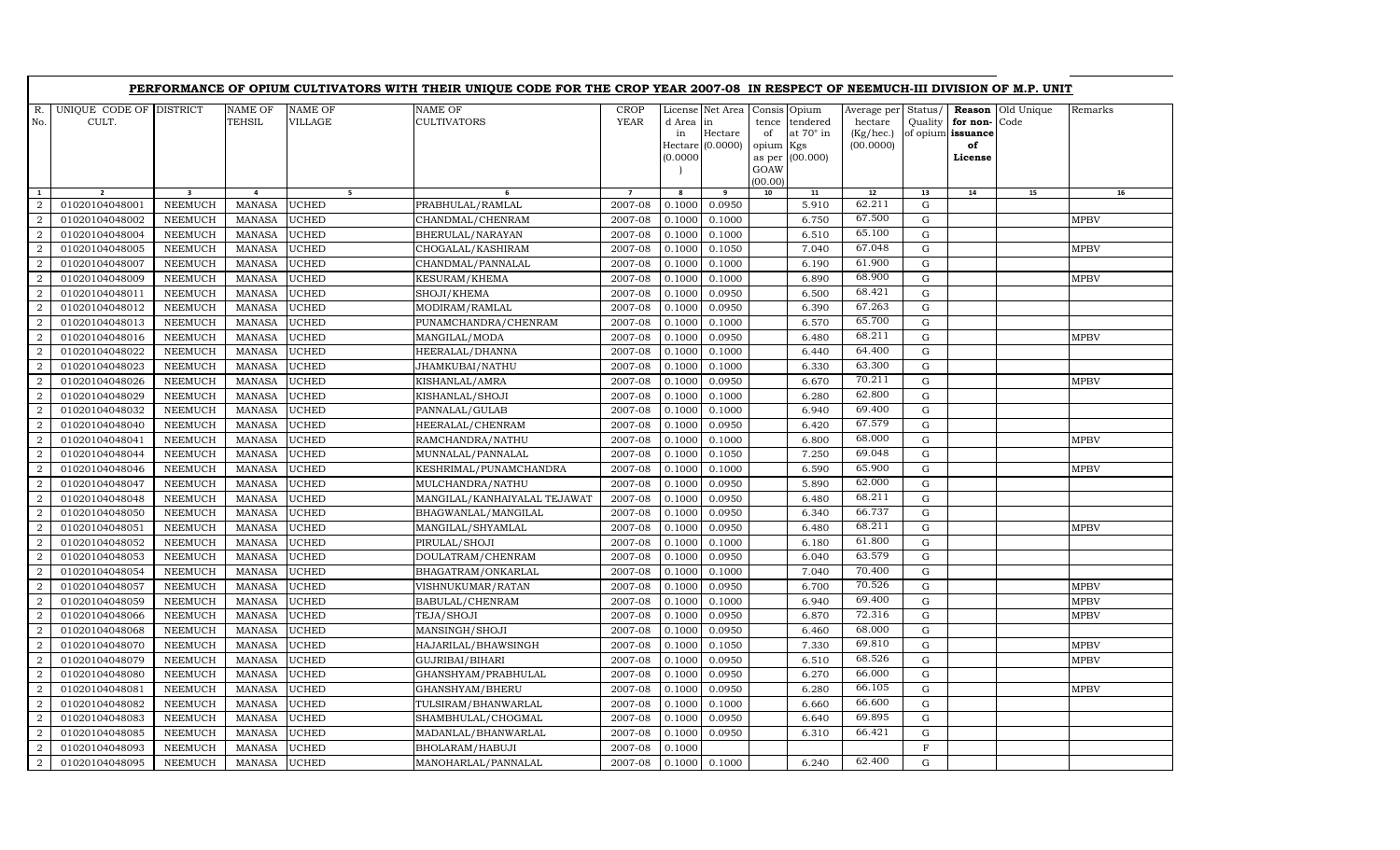| R.<br>No.      | UNIQUE CODE OF DISTRICT<br>CULT. |                | <b>NAME OF</b><br><b>TEHSIL</b> | <b>NAME OF</b><br><b>VILLAGE</b> | <b>NAME OF</b><br><b>CULTIVATORS</b> | <b>CROP</b><br><b>YEAR</b> | d Area<br>in<br>(0.0000) | License Net Area<br>in<br>Hectare<br>$Hectare (0.0000)$ | of<br>opium Kgs | Consis Opium<br>tence tendered<br>at $70^\circ$ in<br>as per (00.000) | Average per Status/<br>hectare<br>(Kg/hec.)<br>(00.0000) | Quality     | for non-Code<br>of opium issuance<br>of<br>License | <b>Reason</b> Old Unique | Remarks                 |
|----------------|----------------------------------|----------------|---------------------------------|----------------------------------|--------------------------------------|----------------------------|--------------------------|---------------------------------------------------------|-----------------|-----------------------------------------------------------------------|----------------------------------------------------------|-------------|----------------------------------------------------|--------------------------|-------------------------|
|                |                                  |                |                                 |                                  |                                      |                            |                          |                                                         | GOAW<br>(00.00) |                                                                       |                                                          |             |                                                    |                          |                         |
| $\overline{2}$ | 01020104048097                   | <b>NEEMUCH</b> | MANASA                          | <b>UCHED</b>                     | PRAHALAD/VARDICHANDRA                | 2007-08                    | 0.1000                   | 0.0950                                                  |                 | 6.290                                                                 | 66.211                                                   | G           |                                                    |                          |                         |
| $\overline{2}$ | 01020104048098                   | <b>NEEMUCH</b> | MANASA                          | <b>UCHED</b>                     | RAMNIWAS/BHONA                       | 2007-08                    | 0.1000                   | 0.0950                                                  |                 | 6.250                                                                 | 65.789                                                   | G           |                                                    |                          | <b>MPBV</b>             |
| 2              | 01020104048104                   | <b>NEEMUCH</b> | <b>MANASA</b>                   | <b>UCHED</b>                     | KANA/TEKA                            | 2007-08                    | 0.1000                   | 0.1000                                                  |                 | 6.450                                                                 | 64.500                                                   | G           |                                                    |                          |                         |
| $\overline{2}$ | 01020104048106                   | <b>NEEMUCH</b> | <b>MANASA</b>                   | <b>UCHED</b>                     | LALCHANDRA/HEERALAL                  | 2007-08                    | 0.1000                   | 0.1000                                                  |                 | 6.350                                                                 | 63.500                                                   | G           |                                                    |                          | <b>MPBV</b>             |
| 2              | 01020104048110                   | <b>NEEMUCH</b> | <b>MANASA</b>                   | <b>UCHED</b>                     | SEETABAI/VARDA                       | 2007-08                    | 0.1000                   | 0.1000                                                  |                 | 6.180                                                                 | 61.800                                                   | G           |                                                    |                          |                         |
| $\overline{2}$ | 01020104048049                   | <b>NEEMUCH</b> | MANASA                          | <b>UCHED</b>                     | MANGILAL/KANHAIYALAL GOYAL           | 2007-08                    | 0.1000                   | 0.0950                                                  |                 | 6.010                                                                 | 63.263                                                   | G           |                                                    |                          |                         |
| $\overline{2}$ | 01020104048045                   | <b>NEEMUCH</b> | <b>MANASA</b>                   | <b>UCHED</b>                     | JAGDISH/HEERALAL                     | 2007-08                    | 0.1000                   | 0.0800                                                  |                 | 5.400                                                                 | 67.500                                                   | G           |                                                    |                          |                         |
| 2              | 01020104048088                   | <b>NEEMUCH</b> | <b>MANASA</b>                   | <b>UCHED</b>                     | CHANDMAL/BHUWANILAL                  | 2007-08                    | 0.1000                   | 0.1000                                                  |                 | 6.210                                                                 | 62.100                                                   | G           |                                                    |                          |                         |
| 2              | 01020104048096                   | <b>NEEMUCH</b> | <b>MANASA</b>                   | <b>UCHED</b>                     | JAYCHANDRA/VARDICHANDRA              | 2007-08                    | 0.1000                   | 0.1000                                                  |                 | 6.430                                                                 | 64.300                                                   | G           |                                                    |                          |                         |
| $\overline{2}$ | 01020104048114                   | <b>NEEMUCH</b> | <b>MANASA</b>                   | <b>UCHED</b>                     | BADAMIBAI/MANGU                      | 2007-08                    | 0.1000                   | 0.0500                                                  |                 | 3.330                                                                 | 66.600                                                   | ${\rm G}$   |                                                    |                          | <b>MPBV</b>             |
| 2              | 01020104048115                   | <b>NEEMUCH</b> | MANASA                          | <b>UCHED</b>                     | LAXMINARAYAN/FULCHAND                | 2007-08                    | 0.1000                   | 0.1000                                                  |                 | 6.350                                                                 | 63.500                                                   | G           |                                                    |                          |                         |
| 2              | 01020104048116                   | <b>NEEMUCH</b> | MANASA                          | <b>UCHED</b>                     | CHOTHMAL/FULCHAND                    | 2007-08                    | 0.1000                   | 0.1000                                                  |                 | 6.500                                                                 | 65.000                                                   | G           |                                                    |                          |                         |
| $\overline{2}$ | 01020104048117                   | <b>NEEMUCH</b> | <b>MANASA</b>                   | UCHED                            | KANWARLAL/FULCHAND                   | 2007-08                    | 0.1000                   | 0.1000                                                  |                 | 6.320                                                                 | 63.200                                                   | G           |                                                    |                          |                         |
| 2              | 01020104048119                   | <b>NEEMUCH</b> | <b>MANASA</b>                   | <b>UCHED</b>                     | RAJARAM/DHANNALAL                    | 2007-08                    | 0.1000                   | 0.0950                                                  |                 | 6.300                                                                 | 66.316                                                   | G           |                                                    |                          |                         |
| $\overline{2}$ | 01020104048038                   | <b>NEEMUCH</b> | <b>MANASA</b>                   | UCHED                            | CHOSARBAI/KHETA                      | 2007-08                    | 0.1000                   | 0.1000                                                  |                 | 6.500                                                                 | 65.000                                                   | G           |                                                    |                          | MPBV/TRANSFER/HATHIPURA |
| $\overline{2}$ | 01020104048017                   | <b>NEEMUCH</b> | MANASA                          | <b>UCHED</b>                     | CHANDMAL/CHUNNILAL                   | 2007-08                    | 0.1000                   | 0.0900                                                  |                 | 5.790                                                                 | 64.333                                                   | G           |                                                    |                          | <b>MPBV</b>             |
| 2              | 01020104048086                   | <b>NEEMUCH</b> | MANASA                          | <b>UCHED</b>                     | BHAGWAN/BHANWARLAL                   | 2007-08                    | 0.1000                   | 0.0950                                                  |                 | 6.270                                                                 | 66.000                                                   | G           |                                                    |                          |                         |
| 2              | 01020104048113                   | <b>NEEMUCH</b> | MANASA                          | <b>UCHED</b>                     | DASHRATH/ONKAR                       | 2007-08                    | 0.1000                   | 0.1000                                                  |                 | 6.250                                                                 | 62.500                                                   | G           |                                                    |                          |                         |
| 2              | 01020104048003                   | <b>NEEMUCH</b> | <b>MANASA</b>                   | <b>UCHED</b>                     | DEUBAI/HEERALAL                      | 2007-08                    | 0.1000                   | 0.1000                                                  |                 | 6.460                                                                 | 64.600                                                   | ${\rm G}$   |                                                    |                          |                         |
| $\overline{2}$ | 01020104048031                   | <b>NEEMUCH</b> | <b>MANASA</b>                   | <b>UCHED</b>                     | DHANNA/GULAB                         | 2007-08                    | 0.1000                   | 0.1000                                                  |                 | 6.540                                                                 | 65.400                                                   | G           |                                                    |                          |                         |
| 2              | 01020104048008                   | NEEMUCH        | <b>MANASA</b>                   | <b>UCHED</b>                     | DHAPUBAI/MULCHANDRA                  | 2007-08                    | 0.1000                   | 0.0950                                                  |                 | 6.280                                                                 | 66.105                                                   | G           |                                                    |                          | <b>MPBV</b>             |
| $\overline{2}$ | 01020104048075                   | <b>NEEMUCH</b> | <b>MANASA</b>                   | <b>UCHED</b>                     | GANGARAM/AMRA MATA VARDIBAI          | 2007-08                    | 0.1000                   | 0.0800                                                  |                 | 6.260                                                                 | 78.250                                                   | G           |                                                    |                          | TRANSFER/PIPLIYA RAOJI  |
| 2              | 01020104048015                   | <b>NEEMUCH</b> | MANASA                          | <b>UCHED</b>                     | GEETABAI/KANIRAM                     | 2007-08                    | 0.1000                   | 0.1000                                                  |                 | 6.190                                                                 | 61.900                                                   | G           |                                                    |                          |                         |
| $\overline{2}$ | 01020104048084                   | <b>NEEMUCH</b> | <b>MANASA</b>                   | <b>UCHED</b>                     | LAXMINARAYAN/HEERALAL                | 2007-08                    | 0.1000                   | 0.1000                                                  |                 | 6.490                                                                 | 64.900                                                   | G           |                                                    |                          |                         |
| 2              | 01020104048055                   | <b>NEEMUCH</b> | <b>MANASA</b>                   | <b>UCHED</b>                     | MOTILAL/RAMLAL                       | 2007-08                    | 0.1000                   | 0.0950                                                  |                 | 5.830                                                                 | 61.368                                                   | G           |                                                    |                          |                         |
| $\overline{2}$ | 01020104048006                   | <b>NEEMUCH</b> | <b>MANASA</b>                   | <b>UCHED</b>                     | RAMESHLAL/CHUNNILAL                  | 2007-08                    | 0.1000                   | 0.0950                                                  |                 | 6.540                                                                 | 68.842                                                   | G           |                                                    |                          | <b>MPBV</b>             |
| 2              | 01020104048109                   | <b>NEEMUCH</b> | <b>MANASA</b>                   | <b>UCHED</b>                     | HEERALAL/PANNALAL                    | 2007-08                    | 0.1000                   | 0.0950                                                  |                 | 6.470                                                                 | 68.105                                                   | G           |                                                    |                          | <b>MPBV</b>             |
| 2              | 01020104048073                   | <b>NEEMUCH</b> | MANASA                          | <b>UCHED</b>                     | SHYAMLAL/SHOJI                       | 2007-08                    | 0.1000                   | 0.0950                                                  |                 | 6.640                                                                 | 69.895                                                   | G           |                                                    |                          |                         |
| 2              | 01020104048107                   | <b>NEEMUCH</b> | <b>MANASA</b>                   | <b>UCHED</b>                     | KARULAL/KESHURAM                     | 2007-08                    | 0.1000                   | 0.1000                                                  |                 | 6.890                                                                 | 68.900                                                   | ${\rm G}$   |                                                    |                          |                         |
| 2              | 01020104048122                   | <b>NEEMUCH</b> | <b>MANASA</b>                   | <b>UCHED</b>                     | MADANLAL/LAXMAN                      | 2007-08                    | 0.1000                   | 0.1000                                                  |                 | 6.520                                                                 | 65.200                                                   | G           |                                                    |                          |                         |
| 2              | 01020104048024                   | <b>NEEMUCH</b> | <b>MANASA</b>                   | <b>UCHED</b>                     | FULCHANDRA/KASHIRAM                  | 2007-08                    | 0.1000                   | 0.1000                                                  |                 | 6.240                                                                 | 62.400                                                   | G           |                                                    |                          |                         |
| 3              | 01020104068003                   | <b>NEEMUCH</b> | <b>MANASA</b>                   | <b>TUMDA</b>                     | KALAVATI BAI / BAPU SINGH            | 2007-08                    | 0.1000                   |                                                         |                 |                                                                       |                                                          | $\mathbf F$ |                                                    |                          |                         |
| 3              | 01020104068004                   | <b>NEEMUCH</b> | <b>MANASA</b>                   | <b>TUMDA</b>                     | KALA BAI/ RAM SINGH                  | 2007-08                    | 0.1000                   |                                                         |                 |                                                                       |                                                          | $\mathbf F$ |                                                    |                          |                         |
| 3              | 01020104068005                   | <b>NEEMUCH</b> | MANASA                          | <b>TUMDA</b>                     | KARAN SINGH/ LAL SINGH               | 2007-08                    | 0.1000                   |                                                         |                 |                                                                       |                                                          | $\mathbf F$ |                                                    |                          |                         |
| $\mathbf{3}$   | 01020104068006                   | <b>NEEMUCH</b> | MANASA                          | <b>TUMDA</b>                     | SAJJANSINGH/DEVISINGH                | 2007-08                    | 0.1000                   | 0.0950                                                  |                 | 6.600                                                                 | $69.47\overline{4}$                                      | G           |                                                    |                          |                         |
| 3              | 01020104068011                   | <b>NEEMUCH</b> | <b>MANASA</b>                   | <b>TUMDA</b>                     | MOHANLAL/ KHEMCHAND                  | 2007-08                    | 0.1000                   |                                                         |                 |                                                                       |                                                          | $\mathbf F$ |                                                    |                          |                         |
| 3              | 01020104068012                   | <b>NEEMUCH</b> | <b>MANASA</b>                   | <b>TUMDA</b>                     | MADAN SINGH/ SHIV SINGH              | 2007-08                    | 0.1000                   |                                                         |                 |                                                                       |                                                          | F           |                                                    |                          |                         |
| 3              | 01020104068019                   | <b>NEEMUCH</b> | MANASA                          | <b>TUMDA</b>                     | BHAWAR SINGH / BHUWANI SINGH         | 2007-08                    | 0.1000                   |                                                         |                 |                                                                       |                                                          | $_{\rm F}$  |                                                    |                          |                         |
| 3              | 01020104068020                   | <b>NEEMUCH</b> | MANASA                          | <b>TUMDA</b>                     | DULE SINGH/ BHAWANI SINGH            | 2007-08                    | 0.1000                   |                                                         |                 |                                                                       |                                                          | $\mathbf F$ |                                                    |                          |                         |
| $\mathbf{3}$   | 01020104068022                   | <b>NEEMUCH</b> | MANASA                          | <b>TUMDA</b>                     | KHUMAN SINGH/KISHAN SINGH            | 2007-08                    | 0.1000                   |                                                         |                 |                                                                       |                                                          | F           |                                                    |                          |                         |
| $\mathbf{3}$   | 01020104068023                   | <b>NEEMUCH</b> | MANASA                          | <b>TUMDA</b>                     | GITA BAI/ MANGILAL                   | 2007-08                    | 0.1000                   |                                                         |                 |                                                                       |                                                          | $\mathbf F$ |                                                    |                          |                         |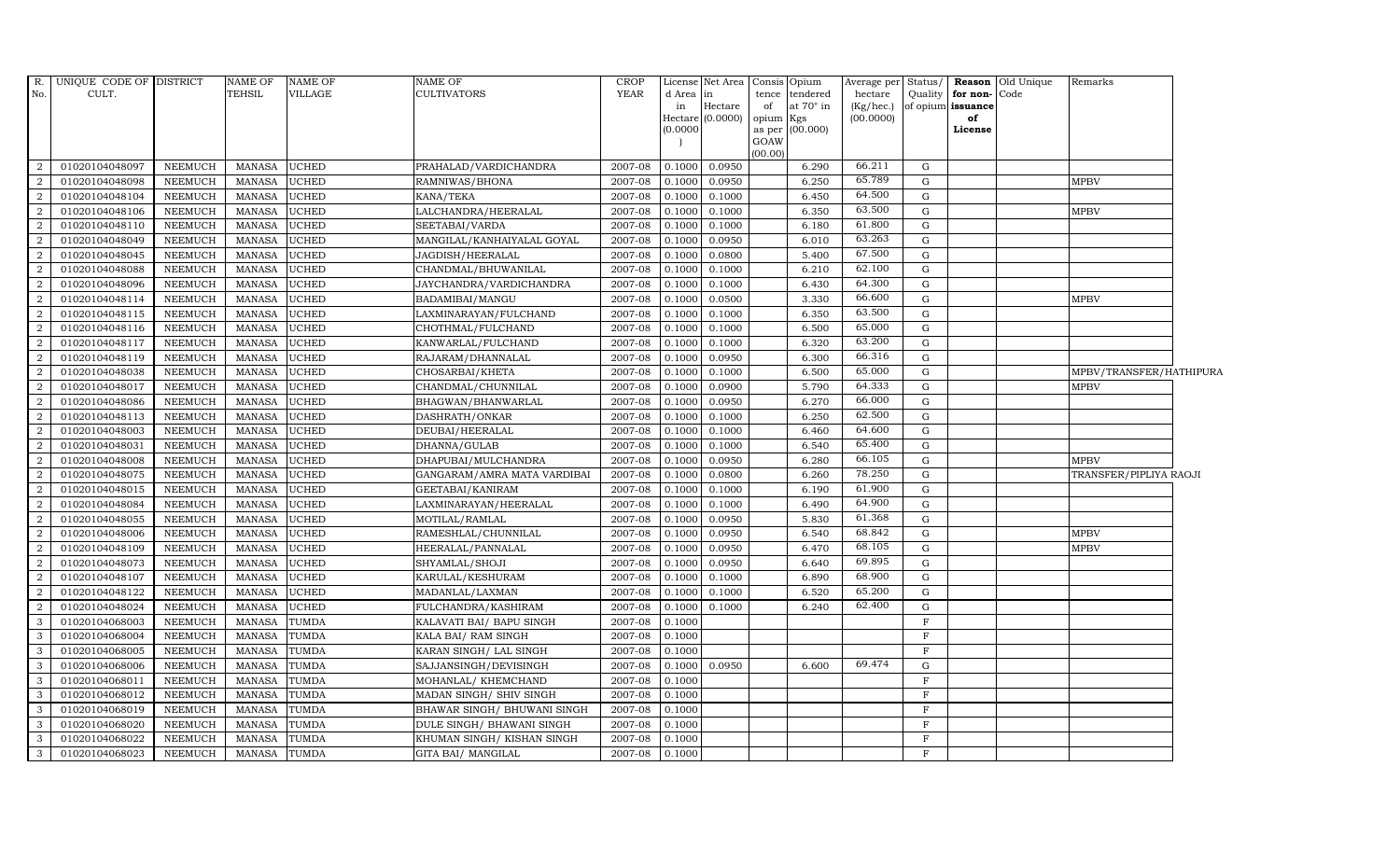| R.<br>No.      | UNIQUE CODE OF DISTRICT<br>CULT. |                | <b>NAME OF</b><br><b>TEHSIL</b> | <b>NAME OF</b><br>VILLAGE | <b>NAME OF</b><br><b>CULTIVATORS</b> | <b>CROP</b><br><b>YEAR</b> | d Area<br>in<br>(0.0000) | License Net Area Consis<br>$\ln$<br>Hectare<br>Hectare (0.0000) | tence<br>of<br>opium Kgs<br>as per<br>GOAW<br>(00.00) | Opium<br>$\,$ tendered $\,$<br>at 70° in<br>(00.000) | Average per<br>hectare<br>(Kg/hec.)<br>(00.0000) | Status/<br>Quality | for non-Code<br>of opium issuance<br>of<br>License | Reason Old Unique  | Remarks                  |
|----------------|----------------------------------|----------------|---------------------------------|---------------------------|--------------------------------------|----------------------------|--------------------------|-----------------------------------------------------------------|-------------------------------------------------------|------------------------------------------------------|--------------------------------------------------|--------------------|----------------------------------------------------|--------------------|--------------------------|
| 3              | 01020104068033                   | <b>NEEMUCH</b> | MANASA                          | <b>TUMDA</b>              | BHOPAL SINGH/ KISHAN SINGH           | 2007-08                    | 0.1000                   | 0.0950                                                          |                                                       | 6.270                                                | 66.000                                           | G                  |                                                    |                    |                          |
| 3              | 01020104068034                   | <b>NEEMUCH</b> | <b>MANASA</b>                   | <b>TUMDA</b>              | BHERUSINGH/GOVINDSINGH               | 2007-08                    | 0.1000                   | 0.1000                                                          |                                                       | 6.300                                                | 63.000                                           | $\mathbf{G}$       |                                                    |                    |                          |
| 3              | 01020104068024                   | <b>NEEMUCH</b> | <b>MANASA</b>                   | <b>TUMDA</b>              | <b>JADAV BAI./ KISHOR</b>            | 2007-08                    | 0.1000                   |                                                                 |                                                       |                                                      |                                                  | $\mathbf{F}$       |                                                    |                    |                          |
| 3              | 01020104068014                   | <b>NEEMUCH</b> | <b>MANASA</b>                   | <b>TUMDA</b>              | NAJAR BAI/ GOBAR SINGH               | 2007-08                    | 0.1000                   | 0.0950                                                          |                                                       | 6.670                                                | 70.211                                           | G                  |                                                    |                    |                          |
| 3              | 01020104078005                   | <b>NEEMUCH</b> | <b>MANASA</b>                   | <b>SOJAWAS</b>            | BHAGAT SINGH/ BAPU SINGH             | 2007-08                    | 0.1000                   |                                                                 |                                                       |                                                      |                                                  | $\mathbf F$        |                                                    |                    |                          |
| 3              | 01020104078007                   | <b>NEEMUCH</b> | <b>MANASA</b>                   | <b>SOJAWAS</b>            | BHOPAL SINGH/ KHUMAN SINGH           | 2007-08                    | 0.1000                   |                                                                 |                                                       |                                                      |                                                  | $\mathbf F$        |                                                    |                    |                          |
| 3              | 01020104078009                   | <b>NEEMUCH</b> | <b>MANASA</b>                   | <b>SOJAWAS</b>            | ARJUNSINGH/RAMSINGH                  | 2007-08                    | 0.1000                   |                                                                 |                                                       |                                                      |                                                  | $\mathbf F$        |                                                    |                    |                          |
| 3              | 01020104078010                   | <b>NEEMUCH</b> | <b>MANASA</b>                   | <b>SOJAWAS</b>            | FATE SINGH/ SARTAJ SINGH             | 2007-08                    | 0.1000                   |                                                                 |                                                       |                                                      |                                                  | F                  |                                                    |                    |                          |
| 3              | 01020104078012                   | <b>NEEMUCH</b> | <b>MANASA</b>                   | <b>SOJAWAS</b>            | <b>GOBAR SINGH/ LAL SINGH</b>        | 2007-08                    | 0.1000                   |                                                                 |                                                       |                                                      |                                                  | $\mathbf{F}$       |                                                    |                    |                          |
| 3              | 01020104078011                   | <b>NEEMUCH</b> | <b>MANASA</b>                   | SOJAWAS                   | DHAPUBAI/CHITARSINGH                 | 2007-08                    | 0.1000                   |                                                                 |                                                       |                                                      |                                                  | $\mathbf F$        |                                                    |                    |                          |
| 3              | 01020104078017                   | NEEMUCH        | <b>MANASA</b>                   | <b>SOJAWAS</b>            | KHUMAN SINGH/ LAL SINGH              | 2007-08                    | 0.1000                   |                                                                 |                                                       |                                                      |                                                  | $\mathbf F$        |                                                    |                    |                          |
| 3              | 01020104078008                   | <b>NEEMUCH</b> | <b>MANASA</b>                   | <b>SOJAWAS</b>            | SAJJAN SINGH/ KHUMAN SINGH           | 2007-08                    | 0.1000                   |                                                                 |                                                       |                                                      |                                                  | F                  |                                                    |                    |                          |
| 3              | 01020104078006                   | <b>NEEMUCH</b> | <b>MANASA</b>                   | <b>SOJAWAS</b>            | VINODSINGH/GOBARSINGH                | 2007-08                    | 0.1000                   |                                                                 |                                                       |                                                      |                                                  | F                  |                                                    |                    |                          |
| 3              | 01020104078018                   | <b>NEEMUCH</b> | <b>MANASA</b>                   | <b>SOJAWAS</b>            | BAPUSINGH/NATHUSINGH                 | 2007-08                    | 0.1000                   |                                                                 |                                                       |                                                      |                                                  | F                  |                                                    |                    |                          |
|                | 01020104062007                   | <b>NEEMUCH</b> | <b>MANASA</b>                   | <b>SHESHPURA</b>          | DEUBAI/PRABHULAL                     | 2007-08                    | 0.1000                   |                                                                 |                                                       |                                                      |                                                  | $\mathbf N$        |                                                    |                    |                          |
| $\overline{2}$ | 01020104062008                   | <b>NEEMUCH</b> | <b>MANASA</b>                   | <b>SHESHPURA</b>          | SUKHIBAI/VAJERAM                     | 2007-08                    | 0.1000                   | 0.1000                                                          |                                                       | 6.870                                                | 68.700                                           | G                  |                                                    |                    | <b>MPBV</b>              |
| 2              | 01020104062017                   | <b>NEEMUCH</b> | <b>MANASA</b>                   | <b>SHESHPURA</b>          | LAXMINARAYAN/JETRAM                  | 2007-08                    | 0.1000                   |                                                                 |                                                       |                                                      |                                                  | $\mathbf F$        |                                                    |                    |                          |
| $\overline{2}$ | 01020104062028                   | NEEMUCH        | <b>MANASA</b>                   | <b>SHESHPURA</b>          | DEVILAL/VARDICHANDRA                 | 2007-08                    | 0.1000                   | 0.1000                                                          |                                                       | 7.020                                                | 70.200                                           | G                  |                                                    |                    | <b>MPBV</b>              |
| 2              | 01020104062046                   | <b>NEEMUCH</b> | <b>MANASA</b>                   | <b>SHESHPURA</b>          | JAMUNABAI/NANDA                      | 2007-08                    | 0.1000                   | 0.1000                                                          |                                                       | 3.090                                                | 30.900                                           | $\mathbf{I}$       | 02                                                 |                    |                          |
| $\overline{2}$ | 01020104062053                   | <b>NEEMUCH</b> | <b>MANASA</b>                   | <b>SHESHPURA</b>          | CHAGANLAL/BHAGIRATH                  | 2007-08                    | 0.1000                   | 0.1000                                                          |                                                       | 7.220                                                | 72.200                                           | $\mathbf{I}$       | 02                                                 |                    | <b>ISSUED ON 2009-10</b> |
| 2              | 01020104062067                   | NEEMUCH        | <b>MANASA</b>                   | <b>SHESHPURA</b>          | HEERALAL/BHAGATRAM                   | 2007-08                    | 0.1000                   | 0.0950                                                          |                                                       | 6.720                                                | 70.737                                           | G                  |                                                    |                    | <b>MPBV</b>              |
| $\overline{2}$ | 01020104062071                   | <b>NEEMUCH</b> | <b>MANASA</b>                   | <b>SHESHPURA</b>          | BADRILAL/RAMPRASAD                   | 2007-08                    | 0.1000                   |                                                                 |                                                       |                                                      |                                                  | $\mathbf F$        |                                                    |                    |                          |
| 2              | 01020104062004                   | <b>NEEMUCH</b> | <b>MANASA</b>                   | <b>SHESHPURA</b>          | PURALAL/PYARCHANDRA                  | 2007-08                    | 0.1000                   | 0.1000                                                          |                                                       | 6.370                                                | 63.700                                           | G                  |                                                    |                    |                          |
| $\overline{2}$ | 01020104062051                   | <b>NEEMUCH</b> | <b>MANASA</b>                   | <b>SHESHPURA</b>          | PRABHUBAI/BAPULAL                    | 2007-08                    | 0.1000                   |                                                                 |                                                       |                                                      |                                                  | F                  |                                                    |                    |                          |
| $\overline{2}$ | 01020104062077                   | <b>NEEMUCH</b> | <b>MANASA</b>                   | <b>SHESHPURA</b>          | GHANSHYAM/DHURA                      | 2007-08                    | 0.1000                   | 0.0950                                                          |                                                       | 7.070                                                | 74.421                                           | G                  |                                                    | 0102010405800 MPBV |                          |
| 3              | 01020104073010                   | <b>NEEMUCH</b> | <b>MANASA</b>                   | <b>SEMLI ANTRI</b>        | BHAWARLAL/ BHONA                     | 2007-08                    | 0.1000                   | 0.0950                                                          |                                                       | 3.780                                                | 39.789                                           | G                  | 04                                                 |                    | ISSUED ON 2016-17        |
| 3              | 01020104073036                   | <b>NEEMUCH</b> | <b>MANASA</b>                   | <b>SEMLI ANTRI</b>        | KOMALKUMAR/PRABHULAL                 | 2007-08                    | 0.1000                   | 0.0950                                                          |                                                       | 3.100                                                | 32.632                                           | G                  | 04                                                 |                    |                          |
| 3              | 01020104073038                   | <b>NEEMUCH</b> | <b>MANASA</b>                   | <b>SEMLI ANTRI</b>        | RAMDAYAL/ BASANTILAL                 | $2007 - 08$                | 0.1000                   | 0.0950                                                          |                                                       | 5.830                                                | 61.368                                           | G                  |                                                    |                    | TRANSFER DETHAL          |
| 3              | 01020104073039                   | <b>NEEMUCH</b> | <b>MANASA</b>                   | <b>SEMLI ANTRI</b>        | PARVAT SINGH/ SHITAL SINGH           | 2007-08                    | 0.1000                   | 0.1000                                                          |                                                       | 6.190                                                | 61.900                                           | $\mathbf{G}$       |                                                    |                    | TRANSFER DETHAL          |
| 3              | 01020104073040                   | <b>NEEMUCH</b> | <b>MANASA</b>                   | <b>SEMLI ANTRI</b>        | BHAVARSINGH/LALSINGH                 | 2007-08                    | 0.1000                   | 0.1000                                                          |                                                       | 6.390                                                | 63.900                                           | G                  |                                                    |                    | TRANSFER ANTRI BUJURG    |
| 3              | 01020104073031                   | <b>NEEMUCH</b> | <b>MANASA</b>                   | <b>SEMLI ANTRI</b>        | JAGDISH/BASNTILAL                    | 2007-08                    | 0.1000                   | 0.1000                                                          |                                                       | 6.570                                                | 65.700                                           | G                  |                                                    |                    | TRANSFER DETHAL          |
| $\overline{2}$ | 01020104056001                   | <b>NEEMUCH</b> | <b>MANASA</b>                   | <b>SARSI</b>              | KANWARLAL/BHUWANIRAM                 | 2007-08                    | 0.1000                   |                                                                 |                                                       |                                                      |                                                  | $\mathbf F$        |                                                    |                    |                          |
| 2              | 01020104056004                   | <b>NEEMUCH</b> | <b>MANASA</b>                   | <b>SARSI</b>              | BHUWANIRAM/KALU                      | 2007-08                    | 0.1000                   |                                                                 |                                                       |                                                      |                                                  | $\mathbf F$        |                                                    |                    |                          |
| 2              | 01020104056005                   | NEEMUCH        | <b>MANASA</b>                   | <b>SARSI</b>              | RAMESHWAR/GENDMAL                    | 2007-08                    | 0.1000                   |                                                                 |                                                       |                                                      |                                                  | F                  |                                                    |                    |                          |
| 2              | 01020104056026                   | <b>NEEMUCH</b> | <b>MANASA</b>                   | <b>SARSI</b>              | KARULAL/BHUWANILAL KACHAWA           | 2007-08                    | 0.1000                   |                                                                 |                                                       |                                                      |                                                  | $\mathbf F$        |                                                    |                    |                          |
| 2              | 01020104056008                   | <b>NEEMUCH</b> | <b>MANASA</b>                   | <b>SARSI</b>              | BANSHILAL/BHUWANIRAM                 | 2007-08                    | 0.1000                   |                                                                 |                                                       |                                                      |                                                  | $\mathbf F$        |                                                    |                    |                          |
| $\overline{2}$ | 01020104056009                   | <b>NEEMUCH</b> | <b>MANASA</b>                   | <b>SARSI</b>              | KANHAIYALAL/BHUWANIRAM RAWAT         | 2007-08                    | 0.1000                   |                                                                 |                                                       |                                                      |                                                  | F                  |                                                    |                    |                          |
| 2              | 01020104056014                   | <b>NEEMUCH</b> | <b>MANASA</b>                   | <b>SARSI</b>              | KAILASHCHANDRA/BHONILAL              | 2007-08                    | 0.1000                   |                                                                 |                                                       |                                                      |                                                  | $\mathbf F$        |                                                    |                    |                          |
| 2              | 01020104056015                   | <b>NEEMUCH</b> | <b>MANASA</b>                   | <b>SARSI</b>              | RAMESHCHANDRA/BHERULAL               | 2007-08                    | 0.1000                   |                                                                 |                                                       |                                                      |                                                  | $\mathbf F$<br>F   |                                                    |                    |                          |
| 2              | 01020104056018                   | <b>NEEMUCH</b> | <b>MANASA</b>                   | <b>SARSI</b>              | KISHORE/CHUNNILAL                    | 2007-08                    | 0.1000                   |                                                                 |                                                       |                                                      |                                                  | F                  |                                                    |                    |                          |
| $\overline{2}$ | 01020104056019                   | <b>NEEMUCH</b> | MANASA                          | <b>SARSI</b>              | MANGILAL/BHANWARLAL                  | 2007-08                    | 0.1000                   |                                                                 |                                                       |                                                      |                                                  |                    |                                                    |                    |                          |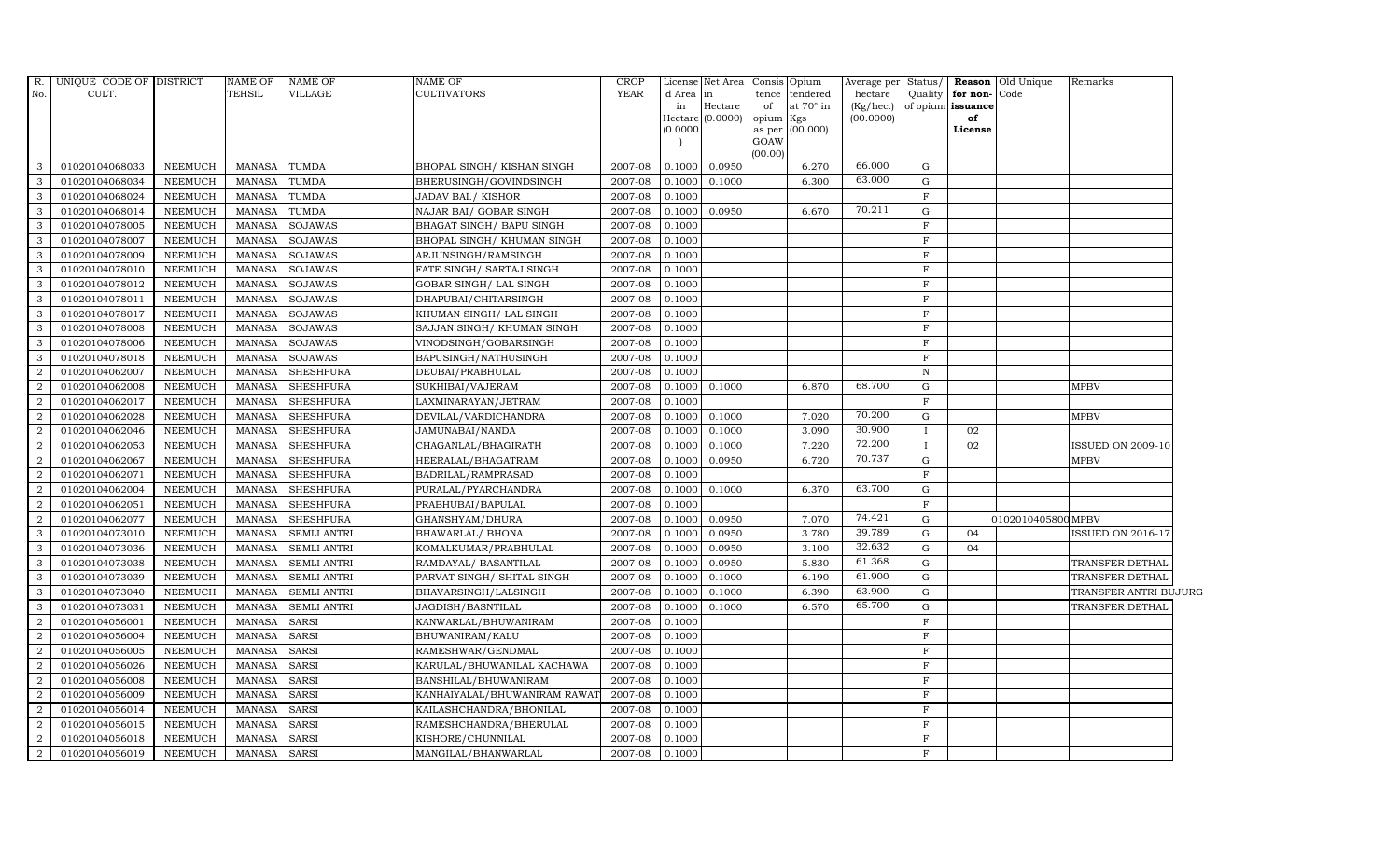| R.             | UNIQUE CODE OF DISTRICT          |                                  | <b>NAME OF</b>                 | <b>NAME OF</b>               | <b>NAME OF</b>                              | <b>CROP</b>        | License          | Net Area                    | Consis      | Opium                   | Average per Status/    |                   |                         | Reason Old Unique | Remarks                           |
|----------------|----------------------------------|----------------------------------|--------------------------------|------------------------------|---------------------------------------------|--------------------|------------------|-----------------------------|-------------|-------------------------|------------------------|-------------------|-------------------------|-------------------|-----------------------------------|
| No.            | CULT.                            |                                  | <b>TEHSIL</b>                  | VILLAGE                      | <b>CULTIVATORS</b>                          | <b>YEAR</b>        | d Area           | $\ln$                       | tence       | tendered                | hectare                |                   | Quality for non-Code    |                   |                                   |
|                |                                  |                                  |                                |                              |                                             |                    | in               | Hectare<br>Hectare (0.0000) | of<br>opium | at $70^\circ$ in<br>Kgs | (Kg/hec.)<br>(00.0000) |                   | of opium issuance<br>of |                   |                                   |
|                |                                  |                                  |                                |                              |                                             |                    | (0.0000)         |                             | as per      | (00.000)                |                        |                   | License                 |                   |                                   |
|                |                                  |                                  |                                |                              |                                             |                    |                  |                             | GOAW        |                         |                        |                   |                         |                   |                                   |
|                |                                  |                                  |                                |                              |                                             |                    |                  |                             | (00.00)     |                         |                        |                   |                         |                   |                                   |
| 2              | 01020104056027                   | <b>NEEMUCH</b>                   | <b>MANASA</b>                  | <b>SARSI</b>                 | BHAGWANSINGH/BHANWARSINGH                   | 2007-08            | 0.1000           | 0.0950                      |             | 6.120                   | 64.421                 | G                 |                         |                   |                                   |
| 2              | 01020104056028                   | <b>NEEMUCH</b>                   | <b>MANASA</b>                  | <b>SARSI</b>                 | GANGARAM/DAYARAM                            | 2007-08            | 0.1000           | 0.0950                      |             | 7.140                   | 75.158                 | G                 |                         |                   |                                   |
| 2              | 01020104056017                   | <b>NEEMUCH</b>                   | <b>MANASA</b>                  | <b>SARSI</b>                 | DHANNALAL/BHANWARLAL                        | 2007-08            | 0.1000           |                             |             |                         |                        | $\mathbf F$       |                         |                   |                                   |
| $\overline{2}$ | 01020104056030                   | NEEMUCH                          | <b>MANASA</b>                  | <b>SARSI</b>                 | TULSIRAM/PRABHULAL                          | 2007-08            | 0.1000           |                             |             |                         |                        | $\mathbf{F}$      |                         |                   |                                   |
| $\overline{2}$ | 01020104056033                   | <b>NEEMUCH</b>                   | <b>MANASA</b>                  | <b>SARSI</b>                 | MOHANLAL/BHUWANILAL                         | 2007-08            | 0.1000           |                             |             |                         | 66.100                 | $\mathbf F$       |                         |                   |                                   |
| $\overline{2}$ | 01020104056040                   | <b>NEEMUCH</b>                   | <b>MANASA</b>                  | <b>SARSI</b>                 | MAHENDRAKUMAR/BASANTILAL                    | 2007-08            | 0.1000           | 0.1000                      |             | 6.610                   |                        | G<br>F            |                         |                   |                                   |
| 2<br>2         | 01020104056038                   | <b>NEEMUCH</b>                   | <b>MANASA</b>                  | <b>SARSI</b>                 | JHUNALAL/KHYALIRAM                          | 2007-08            | 0.1000           |                             |             |                         |                        | $\mathbf{F}$      |                         |                   |                                   |
|                | 01020104056022                   | <b>NEEMUCH</b>                   | <b>MANASA</b>                  | <b>SARSI</b>                 | NANALAL/SITARAM                             | 2007-08            | 0.1000           |                             |             |                         | 66.842                 |                   |                         |                   |                                   |
| 2<br>2         | 01020104056041<br>01020104056042 | <b>NEEMUCH</b><br><b>NEEMUCH</b> | <b>MANASA</b><br><b>MANASA</b> | <b>SARSI</b>                 | KARULAL/NANDLAL<br>BHURIBAI/BHAGIRATH       | 2007-08<br>2007-08 | 0.1000<br>0.1000 | 0.0950                      |             | 6.350                   |                        | G<br>$\mathbf{F}$ |                         |                   |                                   |
| $\overline{2}$ |                                  | <b>NEEMUCH</b>                   | <b>MANASA</b>                  | <b>SARSI</b><br><b>SARSI</b> |                                             | 2007-08            | 0.1000           |                             |             |                         |                        | $\mathbf{F}$      |                         |                   |                                   |
| 2              | 01020104056043<br>01020104056044 | <b>NEEMUCH</b>                   | <b>MANASA</b>                  | <b>SARSI</b>                 | NARAYANIBAI/RAMSINGH                        | 2007-08            | 0.1000           |                             |             |                         |                        | $\mathbf{F}$      |                         |                   |                                   |
| 2              | 01020104056006                   | <b>NEEMUCH</b>                   | <b>MANASA</b>                  | <b>SARSI</b>                 | SURAJMAL/RAMLAL<br>KARULAL/BHUWANIRAM RAWAT | 2007-08            | 0.1000           |                             |             |                         |                        | F                 |                         |                   |                                   |
| 2              | 01020104056029                   | <b>NEEMUCH</b>                   | <b>MANASA</b>                  | <b>SARSI</b>                 | SURESH/DOULATRAM                            | 2007-08            | 0.1000           |                             |             |                         |                        | $\mathbf F$       |                         |                   |                                   |
| $\overline{2}$ | 01020104056045                   | <b>NEEMUCH</b>                   | <b>MANASA</b>                  | <b>SARSI</b>                 | RAMCHANDRA/MANGILAL                         | 2007-08            | 0.1000           |                             |             |                         |                        | $\mathbf{F}$      |                         |                   | 0102010405301TRANSFER/BHATKHEDI-I |
| 3              | 01020104064004                   | <b>NEEMUCH</b>                   | MANASA                         | <b>SAMIYA</b>                | NAGU SINGH / RATANLAL                       | 2007-08            | 0.1000           | 0.1000                      |             | 7.260                   | 72.600                 | G                 |                         |                   | <b>MPBV</b>                       |
| $\mathbf{3}$   | 01020104064011                   | <b>NEEMUCH</b>                   | <b>MANASA</b>                  | <b>SAMIYA</b>                | BHERULAL/ NANDRAM                           | 2007-08            | 0.1000           | 0.1000                      |             | 6.480                   | 64.800                 | G                 |                         |                   | <b>MPBV</b>                       |
| 3              | 01020104064013                   | <b>NEEMUCH</b>                   | <b>MANASA</b>                  | <b>SAMIYA</b>                | JUJHAR SINGH/KAWARLAL                       | 2007-08            | 0.1000           | 0.0950                      |             | 6.860                   | 72.211                 | G                 |                         |                   |                                   |
| 3              | 01020104064008                   | <b>NEEMUCH</b>                   | <b>MANASA</b>                  | <b>SAMIYA</b>                | NATHU/KUKA                                  | 2007-08            | 0.1000           | 0.0950                      |             | 3.320                   | 34.947                 | G                 | 04                      |                   | <b>MPBV</b>                       |
| $\overline{3}$ | 01020104064007                   | NEEMUCH                          | <b>MANASA</b>                  | <b>SAMIYA</b>                | BAGDIRAM/BHAVARLAL                          | 2007-08            | 0.1000           | 0.0950                      |             | 6.820                   | 71.789                 | G                 |                         |                   | <b>MPBV</b>                       |
| 3              | 01020104064002                   | <b>NEEMUCH</b>                   | <b>MANASA</b>                  | <b>SAMIYA</b>                | SHOBARAM/SHANKARLAL                         | 2007-08            | 0.1000           | 0.0950                      |             | 6.530                   | 68.737                 | G                 |                         |                   | <b>MPBV</b>                       |
| 3              | 01020104064014                   | <b>NEEMUCH</b>                   | <b>MANASA</b>                  | <b>SAMIYA</b>                | MANGILAL/ KUKA JI                           | 2007-08            | 0.1000           | 0.1000                      |             | 7.210                   | 72.100                 | G                 |                         |                   | <b>MPBV</b>                       |
| 3              | 01020104080006                   | <b>NEEMUCH</b>                   | <b>MANASA</b>                  | <b>RUPAWAS</b>               | MANGILAL/RAMLAL                             | 2007-08            | 0.1000           |                             |             |                         |                        | $\mathbf{F}$      |                         |                   |                                   |
| 3              | 01020104080023                   | <b>NEEMUCH</b>                   | <b>MANASA</b>                  | <b>RUPAWAS</b>               | RAMCHANDRA/NARAYAN                          | 2007-08            | 0.1000           |                             |             |                         |                        | $\mathbf{F}$      |                         |                   |                                   |
| $\mathbf{3}$   | 01020104080019                   | <b>NEEMUCH</b>                   | <b>MANASA</b>                  | <b>RUPAWAS</b>               | AMRATRAM/RAMLAL                             | 2007-08            | 0.1000           |                             |             |                         |                        | $\mathbf{F}$      |                         |                   |                                   |
| 3              | 01020104080030                   | <b>NEEMUCH</b>                   | <b>MANASA</b>                  | <b>RUPAWAS</b>               | SUNDARLAL/RAMLAL                            | 2007-08            | 0.1000           |                             |             |                         |                        | F                 |                         |                   |                                   |
| 3              | 01020104080013                   | <b>NEEMUCH</b>                   | <b>MANASA</b>                  | <b>RUPAWAS</b>               | BHURIBAI/MOHANLAL                           | 2007-08            | 0.1000           | 0.0950                      |             | 5.900                   | 62.105                 | G                 |                         |                   |                                   |
| $\mathbf{3}$   | 01020104080021                   | <b>NEEMUCH</b>                   | <b>MANASA</b>                  | <b>RUPAWAS</b>               | SHIVNARAYAN/MOHANLAL                        | 2007-08            | 0.1000           |                             |             |                         |                        | $\mathbf{F}$      |                         |                   |                                   |
| 3              | 01020104080033                   | <b>NEEMUCH</b>                   | <b>MANASA</b>                  | <b>RUPAWAS</b>               | KARULAL/ NATHULAL                           | 2007-08            | 0.1000           |                             |             |                         |                        | $\mathbf{F}$      |                         |                   |                                   |
| $\mathbf{3}$   | 01020104080028                   | <b>NEEMUCH</b>                   | <b>MANASA</b>                  | <b>RUPAWAS</b>               | SALIGRAM / DHANRAJ                          | 2007-08            | 0.1000           |                             |             |                         |                        | $\mathbf{F}$      |                         |                   |                                   |
| 3              | 01020104085002                   | <b>NEEMUCH</b>                   | <b>MANASA</b>                  | <b>RAISINGHPURA</b>          | KAMALA BAI/ BAPU SINGH                      | 2007-08            | 0.1000           | 0.0950                      |             | 6.800                   | 71.579                 | G                 |                         |                   |                                   |
| 3              | 01020104085003                   | <b>NEEMUCH</b>                   | <b>MANASA</b>                  | <b>RAISINGHPURA</b>          | BHAWAR SINGH / MOTI SINGH                   | 2007-08            | 0.1000           | 0.0950                      |             | 6.960                   | 73.263                 | G                 |                         |                   |                                   |
| $\mathbf{3}$   | 01020104085005                   | <b>NEEMUCH</b>                   | <b>MANASA</b>                  | <b>RAISINGHPURA</b>          | <b>GULAB BAI/ PREM SINGH</b>                | 2007-08            | 0.1000           | 0.1000                      |             | 6.600                   | 66.000                 | G                 |                         |                   |                                   |
| 3              | 01020104085009                   | <b>NEEMUCH</b>                   | <b>MANASA</b>                  | <b>RAISINGHPURA</b>          | NAHAR SINGH/ DEVI SINGH                     | 2007-08            | 0.1000           | 0.1000                      |             | 6.810                   | 68.100                 | G                 |                         |                   |                                   |
| $\mathbf{3}$   | 01020104085012                   | <b>NEEMUCH</b>                   | MANASA                         | <b>RAISINGHPURA</b>          | BHERULAL/ BHAGWAN                           | 2007-08            | 0.1000           | 0.0950                      |             | 6.690                   | 70.421                 | G                 |                         |                   |                                   |
| 3              | 01020104085025                   | <b>NEEMUCH</b>                   | <b>MANASA</b>                  | <b>RAISINGHPURA</b>          | PRAKASH SINGH/ SAJJAN SINGH                 | 2007-08            | 0.1000           | 0.0950                      |             | 6.190                   | 65.158                 | G                 |                         |                   |                                   |
| 3              | 01020104085031                   | <b>NEEMUCH</b>                   | <b>MANASA</b>                  | <b>RAISINGHPURA</b>          | KANHEYALAL/ AMARA                           | 2007-08            | 0.1000           | 0.0950                      |             | 6.860                   | 72.211                 | G                 |                         |                   |                                   |
| $\mathbf{3}$   | 01020104085034                   | <b>NEEMUCH</b>                   | <b>MANASA</b>                  | <b>RAISINGHPURA</b>          | BHAVRBAI/ISHVARSINGH                        | 2007-08            | 0.1000           | 0.1000                      |             | 7.020                   | 70.200                 | G                 |                         |                   |                                   |
| 3              | 01020104085035                   | <b>NEEMUCH</b>                   | MANASA                         | <b>RAISINGHPURA</b>          | UDAY SINGH / BHAWAR SINGH                   | 2007-08            | 0.1000           | 0.0950                      |             | 6.530                   | 68.737                 | G                 |                         |                   |                                   |
| $\mathbf{3}$   | 01020104085040                   | <b>NEEMUCH</b>                   | <b>MANASA</b>                  | RAISINGHPURA                 | BHAWAR SINGH / BHUWANI SINGH                | 2007-08            | 0.1000           | 0.0900                      |             | 4.960                   | 55.111                 | G                 | 04                      |                   | <b>ISSUED ON 2016-17</b>          |
| $\mathbf{3}$   | 01020104085044                   | <b>NEEMUCH</b>                   | MANASA                         | <b>RAISINGHPURA</b>          | BHOPALSINGH/MANSINGH                        | 2007-08            | 0.1000           |                             |             |                         |                        | $\mathbf{F}$      |                         |                   |                                   |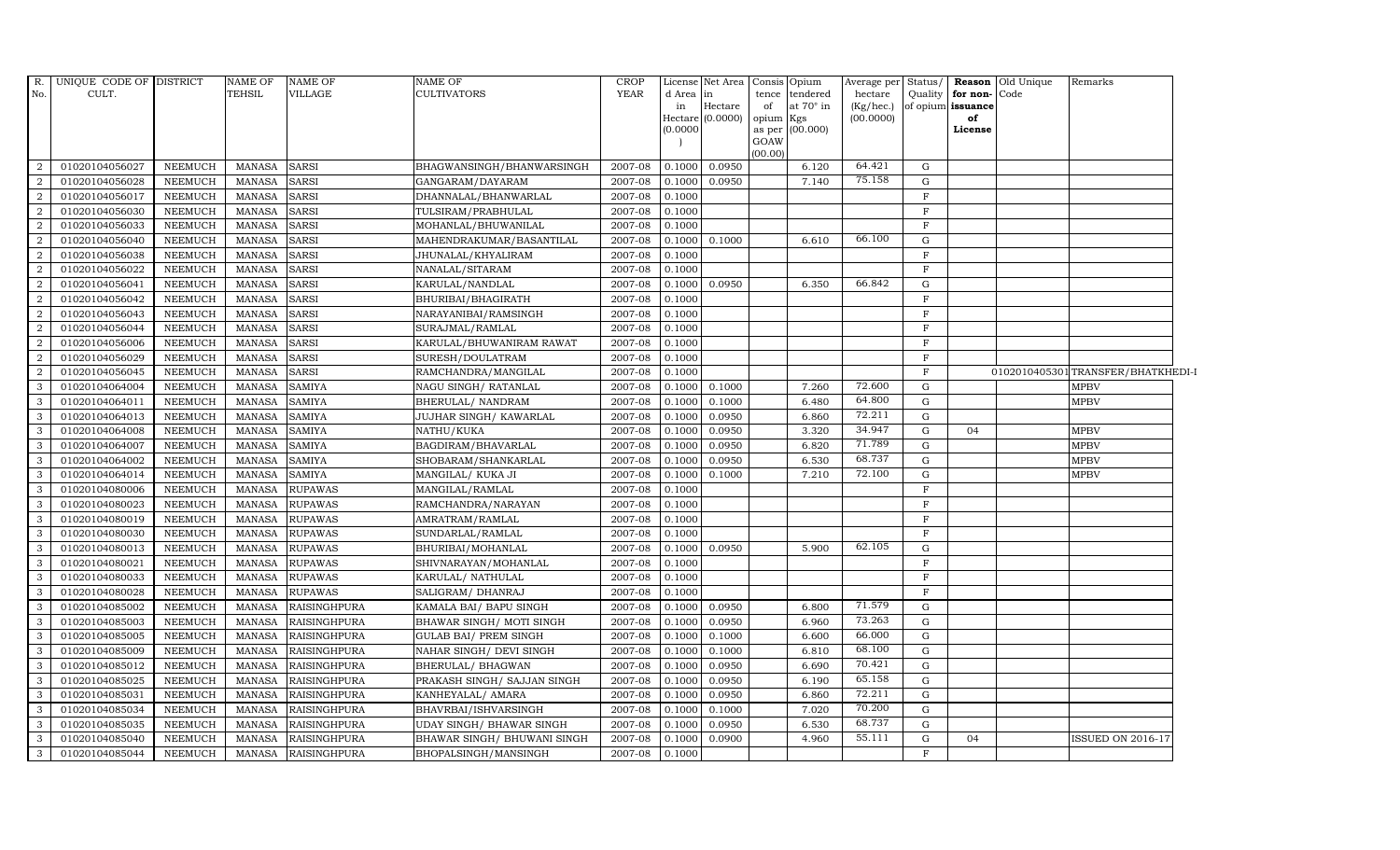|                | R. UNIQUE CODE OF DISTRICT |                | <b>NAME OF</b> | <b>NAME OF</b>       | <b>NAME OF</b>            | CROP        |           | License Net Area      |           | Consis Opium     | Average per | Status/        |                   | <b>Reason</b> Old Unique | Remarks                  |
|----------------|----------------------------|----------------|----------------|----------------------|---------------------------|-------------|-----------|-----------------------|-----------|------------------|-------------|----------------|-------------------|--------------------------|--------------------------|
| No.            | CULT.                      |                | <b>TEHSIL</b>  | VILLAGE              | <b>CULTIVATORS</b>        | <b>YEAR</b> | d Area in |                       | tence     | tendered         | hectare     | Quality        | for non-          | Code                     |                          |
|                |                            |                |                |                      |                           |             | in        | Hectare               | of        | at $70^\circ$ in | (Kg/hec.)   |                | of opium issuance |                          |                          |
|                |                            |                |                |                      |                           |             | (0.0000)  | Hectare (0.0000)      | opium Kgs | as per (00.000)  | (00.0000)   |                | of<br>License     |                          |                          |
|                |                            |                |                |                      |                           |             |           |                       | GOAW      |                  |             |                |                   |                          |                          |
|                |                            |                |                |                      |                           |             |           |                       | (00.00)   |                  |             |                |                   |                          |                          |
| 3              | 01020104085050             | <b>NEEMUCH</b> | <b>MANASA</b>  | <b>RAISINGHPURA</b>  | RUP SINGH/ BHERU SINGH    | 2007-08     | 0.1000    | 0.1000                |           | 7.110            | 71.100      | G              |                   |                          |                          |
| 3              | 01020104085052             | <b>NEEMUCH</b> | <b>MANASA</b>  | <b>RAISINGHPURA</b>  | DHAPU BAI / BHAWAR SINGH  | 2007-08     | 0.1000    | 0.0500                |           | 3.480            | 69.600      | ${\rm G}$      |                   |                          |                          |
| 3              | 01020104085008             | <b>NEEMUCH</b> | <b>MANASA</b>  | <b>RAISINGHPURA</b>  | DEVI SINGH/ BHUWANI SINGH | 2007-08     | 0.1000    | 0.1000                |           | 6.870            | 68.700      | G              |                   |                          |                          |
| 3              | 01020104085028             | <b>NEEMUCH</b> | <b>MANASA</b>  | <b>RAISINGHPURA</b>  | GOVIND SINGH/ DEVI SINGH  | 2007-08     | 0.1000    | 0.0900                |           | 6.320            | 70.222      | $\mathbf G$    |                   |                          |                          |
| 3              | 01020104085029             | <b>NEEMUCH</b> | <b>MANASA</b>  | <b>RAISINGHPURA</b>  | MADHU SINGH/ NAHAR SINGH  | 2007-08     | 0.1000    | 0.1000                |           | 7.080            | 70.800      | ${\rm G}$      |                   |                          |                          |
| 3              | 01020104085030             | <b>NEEMUCH</b> | <b>MANASA</b>  | RAISINGHPURA         | MANGILAL/AMRA             | 2007-08     | 0.1000    | 0.0950                |           | 6.290            | 66.211      | ${\rm G}$      |                   |                          |                          |
| 3              | 01020104085057             | <b>NEEMUCH</b> | <b>MANASA</b>  | RAISINGHPURA         | SARJU BAI/ BHERU SINGH    | 2007-08     | 0.1000    | 0.0900                |           | 7.000            | 77.778      | ${\rm G}$      |                   |                          |                          |
| 3              | 01020104085046             | <b>NEEMUCH</b> | <b>MANASA</b>  | <b>RAISINGHPURA</b>  | KALURAM / MANGILAL        | 2007-08     | 0.1000    | 0.0950                |           | 6.860            | 72.211      | G              |                   |                          |                          |
| 3              | 01020104085001             | <b>NEEMUCH</b> | <b>MANASA</b>  | RAISINGHPURA         | RADHESHYAM/NANDRAMDAS     | 2007-08     | 0.1000    | 0.0950                |           | 6.570            | 69.158      | $\mathbf G$    |                   |                          |                          |
| 3              | 01020104086004             | <b>NEEMUCH</b> | <b>MANASA</b>  | PRATAPPURA           | SHARDA BAI/ KISHANLAL     | 2007-08     | 0.1000    |                       |           |                  |             | $\mathbf F$    |                   |                          |                          |
| 3              | 01020104086012             | <b>NEEMUCH</b> | <b>MANASA</b>  | PRATAPPURA           | BANSHILAL/ONKARLAL        | 2007-08     | 0.1000    |                       |           |                  |             | $\mathbf F$    |                   |                          |                          |
| 3              | 01020104086013             | <b>NEEMUCH</b> | <b>MANASA</b>  | PRATAPPURA           | BALKISHAN/ NANDLAL        | 2007-08     | 0.1000    |                       |           |                  |             | $\mathbf F$    |                   |                          |                          |
| 3              | 01020104086015             | <b>NEEMUCH</b> | <b>MANASA</b>  | PRATAPPURA           | SHYAMLAL/ONKARLAL         | 2007-08     | 0.1000    |                       |           |                  |             | $\mathbf F$    |                   |                          |                          |
| 3              | 01020104086020             | <b>NEEMUCH</b> | <b>MANASA</b>  | <b>PRATAPPURA</b>    | JASVANTLAL/ NANDLAL       | 2007-08     | 0.1000    |                       |           |                  |             | $\overline{F}$ |                   |                          |                          |
| 3              | 01020104086025             | <b>NEEMUCH</b> | <b>MANASA</b>  | PRATAPPURA           | DURGASHANKAR/ BHAWARLAL   | 2007-08     | 0.1000    | 0.0950                | 66.41     | 6.670            | 70.210      |                | 02                |                          | <b>ISSUED ON 2009-10</b> |
| 3              | 01020104086029             | <b>NEEMUCH</b> | <b>MANASA</b>  | PRATAPPURA           | BAPULAL/GOPAL             | 2007-08     | 0.1000    |                       |           |                  |             | $\mathbf F$    |                   |                          |                          |
| 3              | 01020104086047             | <b>NEEMUCH</b> | <b>MANASA</b>  | PRATAPPURA           | MOHANLAL/ RAMLAL          | 2007-08     | 0.1000    |                       |           |                  |             | $\mathbf F$    |                   |                          |                          |
| 3              | 01020104086023             | <b>NEEMUCH</b> | <b>MANASA</b>  | PRATAPPURA           | BHAWARLAL/ SALAGRAM       | 2007-08     | 0.1000    | 0.1000                |           | 6.800            | 68.000      | G              |                   |                          |                          |
| 3              | 01020104086009             | <b>NEEMUCH</b> | <b>MANASA</b>  | <b>PRATAPPURA</b>    | MANGILAL/ TULSIRAM        | 2007-08     | 0.1000    |                       |           |                  |             | $\mathbf F$    |                   |                          |                          |
| $\mathcal{E}$  | 01020104086052             | <b>NEEMUCH</b> | <b>MANASA</b>  | PRATAPPURA           | AMBALAL/HIRALAL           | 2007-08     | 0.1000    |                       |           |                  |             | $\rm F$        |                   |                          |                          |
| 3              | 01020104086054             | <b>NEEMUCH</b> | <b>MANASA</b>  | PRATAPPURA           | AMBALAL/ GAMER            | 2007-08     | 0.1000    | 0.1000                |           | 6.250            | 62.500      | $\mathbf G$    |                   |                          |                          |
| 3              | 01020104086033             | <b>NEEMUCH</b> | <b>MANASA</b>  | PRATAPPURA           | MADANLAL/ RATANLAL        | 2007-08     | 0.1000    | 0.0950                |           | 6.690            | 70.421      | ${\rm G}$      |                   |                          |                          |
| 3              | 01020104086030             | <b>NEEMUCH</b> | <b>MANASA</b>  | PRATAPPURA           | PARASRAM/ JAGANNATH       | 2007-08     | 0.1000    |                       |           |                  |             | F              |                   |                          |                          |
| 3              | 01020104086043             | <b>NEEMUCH</b> | <b>MANASA</b>  | <b>PRATAPPURA</b>    | BHAVRIBAI/DEVILAL         | 2007-08     | 0.1000    |                       |           |                  |             | $\mathbf F$    |                   |                          |                          |
| 3              | 01020104086060             | <b>NEEMUCH</b> | <b>MANASA</b>  | PRATAPPURA           | JAMANA BAI/OKARLAL        | 2007-08     | 0.1000    |                       |           |                  |             | $\mathbf F$    |                   |                          |                          |
| 3              | 01020104086006             | <b>NEEMUCH</b> | <b>MANASA</b>  | PRATAPPURA           | BHERULAL/ GULAB           | 2007-08     | 0.1000    | 0.1000                |           | 6.800            | 68.000      | $\mathbf G$    |                   |                          |                          |
| -1             | 01020104012006             | <b>NEEMUCH</b> | <b>MANASA</b>  | <b>POKHARDA</b>      | BANSILAL/MANGILAL         | 2007-08     | 0.1000    | 0.0950                |           | 6.080            | 64.000      | $\mathbf G$    |                   |                          |                          |
| $\overline{1}$ | 01020104012026             | NEEMUCH        | <b>MANASA</b>  | <b>POKHARDA</b>      | MOHAN/BHAGGA              | 2007-08     | 0.1000    | 0.0850                |           | 5.800            | 68.235      | ${\rm G}$      |                   |                          |                          |
| - 1            | 01020104012029             | <b>NEEMUCH</b> | <b>MANASA</b>  | <b>POKHARDA</b>      | SABUDI BAI/NANDLAL        | 2007-08     | 0.1000    | 0.1000                |           | 6.790            | 67.900      | $\mathbf G$    |                   |                          |                          |
|                | 01020104012002             | <b>NEEMUCH</b> | <b>MANASA</b>  | <b>POKHARDA</b>      | SHOJI/MEGHA               | 2007-08     | 0.1000    | 0.1000                |           | 6.720            | 67.200      | $\mathbf G$    |                   |                          |                          |
|                | 01020104012007             | <b>NEEMUCH</b> | <b>MANASA</b>  | <b>POKHARDA</b>      | SHYAMLAL/SHOLA            | 2007-08     | 0.1000    | 0.0950                |           | 6.410            | 67.474      | G              |                   |                          |                          |
|                | 01020104012023             | <b>NEEMUCH</b> | <b>MANASA</b>  | <b>POKHARDA</b>      | VALLIBAI/MANSHA           | 2007-08     | 0.1000    | 0.0600                |           | 4.180            | 69.667      | ${\rm G}$      |                   |                          |                          |
| $\overline{1}$ | 01020104015010             | <b>NEEMUCH</b> | <b>MANASA</b>  | PIPLON               | <b>BALIBAI MANGILAL</b>   | 2007-08     | 0.1000    |                       |           |                  |             | $\mathbf F$    |                   |                          |                          |
| $\overline{1}$ | 01020104015066             | <b>NEEMUCH</b> | <b>MANASA</b>  | <b>PIPLON</b>        | DALLU BAI/ RADHESHYAM     | 2007-08     | 0.1000    | 0.1000                |           | 6.490            | 64.900      | $\mathbf G$    |                   | 01020104014023           |                          |
|                | 01020104015016             | <b>NEEMUCH</b> | <b>MANASA</b>  | PIPLON               | DHANNA/AMRA               | 2007-08     | 0.1000    |                       |           |                  |             | $\mathbf F$    |                   |                          |                          |
| $\overline{1}$ | 01020104015031             | <b>NEEMUCH</b> | <b>MANASA</b>  | PIPLON               | GANESHRAM/RUGHNATH        | 2007-08     | 0.1000    | 0.1000                |           | 6.680            | 66.800      | ${\rm G}$      |                   |                          |                          |
| -1             | 01020104015022             | <b>NEEMUCH</b> | <b>MANASA</b>  | PIPLON               | GHISALAL/ RAMCHANDRA      | 2007-08     | 0.1000    |                       |           |                  |             | $\mathbf F$    |                   |                          |                          |
| $\overline{1}$ | 01020104015065             | <b>NEEMUCH</b> | <b>MANASA</b>  | PIPLON               | KAMLI BAI/ BANSHI         | 2007-08     | 0.1000    | 0.1000                |           | 3.430            | 34.300      | $\mathbf G$    | 04                | 1020104014018            |                          |
| $\overline{1}$ | 01020104015060             | <b>NEEMUCH</b> | <b>MANASA</b>  | <b>PIPLON</b>        | PANNALAL/BHAGIRATH        | 2007-08     | 0.1000    |                       |           |                  |             | $\mathbf F$    |                   |                          |                          |
|                | 01020104015014             | <b>NEEMUCH</b> | <b>MANASA</b>  | <b>PIPLON</b>        | RAMCHANDRA/KANHAIYALAL    | 2007-08     | 0.1000    |                       |           |                  |             | $\mathbf F$    |                   |                          |                          |
| $\overline{2}$ | 01020104051009             | <b>NEEMUCH</b> |                | MANASA PIPLIYA RAOJI | AMRITRAM/GOKUL            | 2007-08     |           | $0.1000 \quad 0.1000$ |           | 6.970            | 69.700      | G              |                   |                          | <b>MPBV</b>              |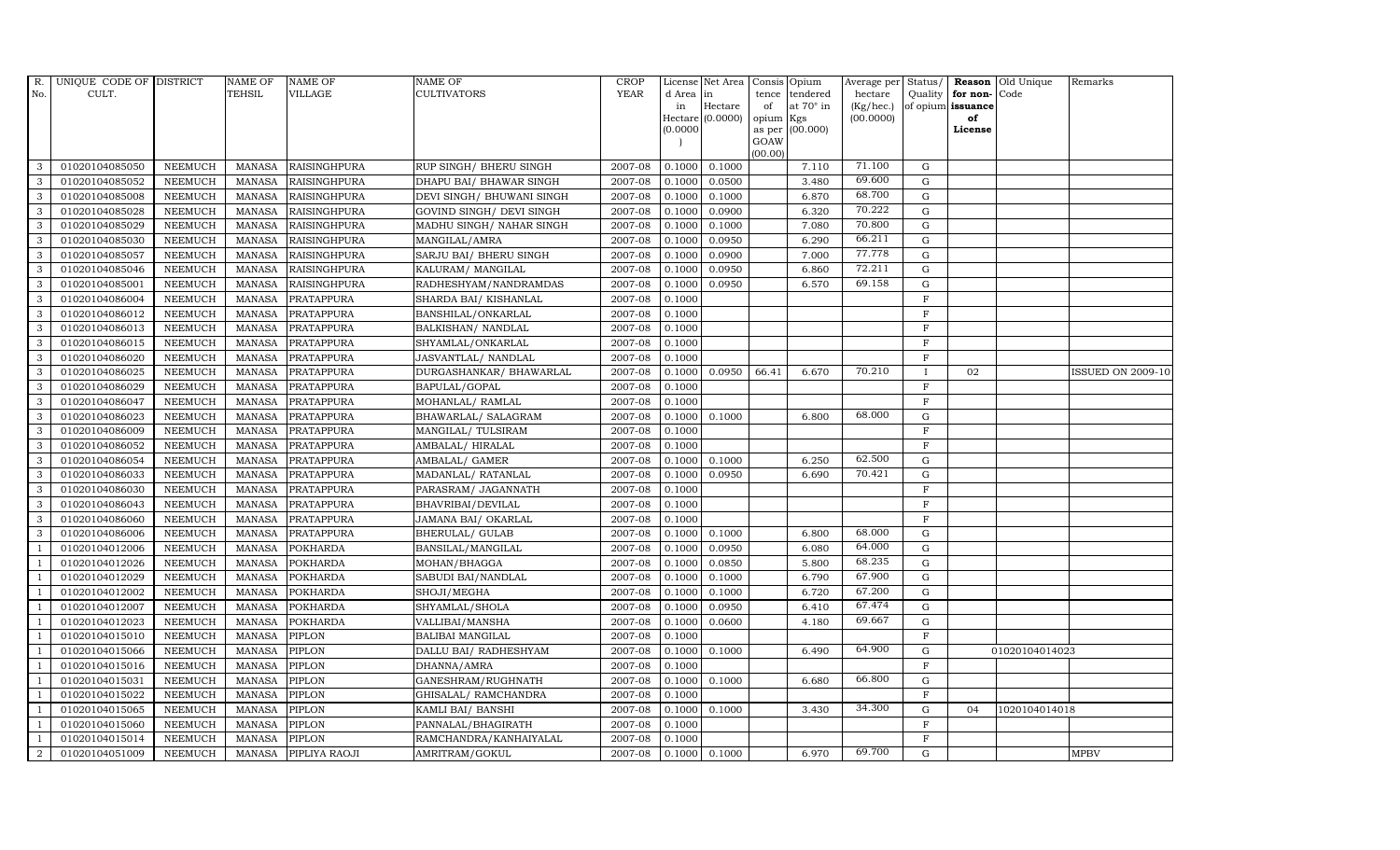| R.             | UNIQUE CODE OF DISTRICT |                | <b>NAME OF</b> | <b>NAME OF</b>       | <b>NAME OF</b>               | CROP        |           | License Net Area Consis Opium |           |                  | Average per | Status/     | Reason            | Old Unique | Remarks                  |
|----------------|-------------------------|----------------|----------------|----------------------|------------------------------|-------------|-----------|-------------------------------|-----------|------------------|-------------|-------------|-------------------|------------|--------------------------|
| No.            | CULT.                   |                | <b>TEHSIL</b>  | <b>VILLAGE</b>       | <b>CULTIVATORS</b>           | <b>YEAR</b> | d Area in |                               | tence     | tendered         | hectare     | Quality     | for non-          | Code       |                          |
|                |                         |                |                |                      |                              |             | in        | Hectare                       | of        | at $70^\circ$ in | (Kg/hec.)   |             | of opium issuance |            |                          |
|                |                         |                |                |                      |                              |             |           | Hectare (0.0000)              | opium Kgs |                  | (00.0000)   |             | of<br>License     |            |                          |
|                |                         |                |                |                      |                              |             | (0.0000)  |                               | GOAW      | as per (00.000)  |             |             |                   |            |                          |
|                |                         |                |                |                      |                              |             |           |                               | (00.00)   |                  |             |             |                   |            |                          |
| $\overline{2}$ | 01020104051011          | <b>NEEMUCH</b> | MANASA         | PIPLIYA RAOJI        | CHATARBHUJ/MATHURALAL        | 2007-08     | 0.1000    | 0.0950                        |           | 6.850            | 72.105      | G           |                   |            |                          |
| $\overline{2}$ | 01020104051017          | <b>NEEMUCH</b> | MANASA         | PIPLIYA RAOJI        | BABLIBAI/SHIVNARAYAN         | 2007-08     | 0.1000    | 0.1000                        |           | 6.700            | 67.000      | $\mathbf G$ |                   |            |                          |
| 2              | 01020104051020          | <b>NEEMUCH</b> | <b>MANASA</b>  | PIPLIYA RAOJI        | RATANLAL/NANALAL             | 2007-08     | 0.1000    | 0.1000                        |           | 7.450            | 74.500      | G           |                   |            | <b>MPBV</b>              |
| $\overline{2}$ | 01020104051028          | <b>NEEMUCH</b> | MANASA         | PIPLIYA RAOJI        | AMRA/DALLA                   | 2007-08     | 0.1000    | 0.0950                        |           | 6.890            | 72.526      | $\mathbf G$ |                   |            | <b>MPBV</b>              |
| $\overline{a}$ | 01020104051029          | <b>NEEMUCH</b> | <b>MANASA</b>  | PIPLIYA RAOJI        | MANGU/DHANNA                 | 2007-08     | 0.1000    | 0.1000                        |           | 6.590            | 65.900      | ${\rm G}$   |                   |            | <b>MPBV</b>              |
| $\overline{2}$ | 01020104051036          | <b>NEEMUCH</b> | <b>MANASA</b>  | PIPLIYA RAOJI        | UDA/DHANNA                   | $2007-08$   | 0.1000    | 0.1000                        |           | 6.420            | 64.200      | G           |                   |            |                          |
| $\overline{a}$ | 01020104051037          | <b>NEEMUCH</b> | <b>MANASA</b>  | PIPLIYA RAOJI        | GANESHLAL/PANNALAL           | 2007-08     | 0.1000    | 0.0950                        |           | 6.870            | 72.316      | $\mathbf G$ |                   |            |                          |
| $\overline{2}$ | 01020104051044          | <b>NEEMUCH</b> | <b>MANASA</b>  | PIPLIYA RAOJI        | MANJUKUMARI/RANJEETSINGH URF | 2007-08     | 0.1000    |                               |           |                  |             | $\mathbf F$ |                   |            |                          |
| $\overline{2}$ | 01020104051046          | <b>NEEMUCH</b> | <b>MANASA</b>  | PIPLIYA RAOJI        | BHERULAL/BHANWARLAL          | 2007-08     | 0.1000    | 0.0950                        |           | 6.410            | 67.474      | $\mathbf G$ |                   |            |                          |
| $\overline{2}$ | 01020104051051          | <b>NEEMUCH</b> | <b>MANASA</b>  | PIPLIYA RAOJI        | RAMESHWAR/HEERALAL           | 2007-08     | 0.1000    | 0.1000                        |           | 6.690            | 66.900      | ${\rm G}$   |                   |            |                          |
| $\overline{a}$ | 01020104051053          | <b>NEEMUCH</b> | <b>MANASA</b>  | PIPLIYA RAOJI        | OM/MANGILAL                  | 2007-08     | 0.1000    | 0.0950                        |           | 6.280            | 66.105      | ${\rm G}$   |                   |            | <b>MPBV</b>              |
| $\overline{2}$ | 01020104051059          | <b>NEEMUCH</b> | MANASA         | PIPLIYA RAOJI        | RUPCHANDRA/FAKIRCHANDRA      | 2007-08     | 0.1000    | 0.1000                        |           | 0.600            | 6.000       | G           | 04                |            |                          |
| 2              | 01020104051063          | <b>NEEMUCH</b> | <b>MANASA</b>  | PIPLIYA RAOJI        | DHANRAJ/LALA                 | 2007-08     | 0.1000    | 0.1000                        |           | 6.360            | 63.600      | $\mathbf G$ |                   |            | <b>MPBV</b>              |
| $\overline{2}$ | 01020104051067          | <b>NEEMUCH</b> | MANASA         | PIPLIYA RAOJI        | DINESHKUMAR/GANESHRAM        | 2007-08     | 0.1000    | 0.0950                        |           | 7.240            | 76.211      | G           |                   |            |                          |
| $\overline{2}$ | 01020104051071          | <b>NEEMUCH</b> | <b>MANASA</b>  | PIPLIYA RAOJI        | RAJESHKUMAR/MANOHARLAL       | 2007-08     | 0.1000    |                               |           |                  |             | $_{\rm F}$  |                   |            |                          |
| $\overline{2}$ | 01020104051079          | <b>NEEMUCH</b> | <b>MANASA</b>  | PIPLIYA RAOJI        | SAMRATHSINGH/KALYANSINGH     | 2007-08     | 0.1000    | 0.1000                        |           | 6.640            | 66.400      | ${\rm G}$   |                   |            | <b>MPBV</b>              |
| 2              | 01020104051082          | <b>NEEMUCH</b> | MANASA         | PIPLIYA RAOJI        | BIHARI/PARTHI                | 2007-08     | 0.1000    | 0.1050                        |           | 7.500            | 71.429      | ${\rm G}$   |                   |            | <b>MPBV</b>              |
| $\overline{2}$ | 01020104051084          | <b>NEEMUCH</b> | MANASA         | PIPLIYA RAOJI        | RAJMAL/GORA                  | 2007-08     | 0.1000    | 0.1000                        |           | 7.000            | 70.000      | $\mathbf G$ |                   |            |                          |
| $\overline{2}$ | 01020104051086          | <b>NEEMUCH</b> | MANASA         | PIPLIYA RAOJI        | SURAJMAL/NATHU               | 2007-08     | 0.1000    | 0.1000                        |           | 6.920            | 69.200      | $\mathbf G$ |                   |            |                          |
| $\overline{2}$ | 01020104051087          | <b>NEEMUCH</b> | <b>MANASA</b>  | PIPLIYA RAOJI        | CHAGANLAL/UDA                | 2007-08     | 0.1000    | 0.1000                        |           | 6.420            | 64.200      | $\mathbf G$ |                   |            |                          |
| $\overline{a}$ | 01020104051091          | <b>NEEMUCH</b> | <b>MANASA</b>  | PIPLIYA RAOJI        | <b>BHONA/HEERA</b>           | 2007-08     | 0.1000    | 0.1000                        |           | 6.750            | 67.500      | ${\rm G}$   |                   |            |                          |
| $\overline{a}$ | 01020104051092          | <b>NEEMUCH</b> | <b>MANASA</b>  | PIPLIYA RAOJI        | RATAN/HEERA                  | 2007-08     | 0.1000    | 0.1000                        |           | 6.740            | 67.400      | ${\rm G}$   |                   |            |                          |
| $\overline{a}$ | 01020104051093          | <b>NEEMUCH</b> | MANASA         | PIPLIYA RAOJI        | MANNA/HEERA                  | 2007-08     | 0.1000    | 0.1000                        |           | 6.750            | 67.500      | $\mathbf G$ |                   |            | <b>MPBV</b>              |
| $\overline{2}$ | 01020104051094          | <b>NEEMUCH</b> | <b>MANASA</b>  | PIPLIYA RAOJI        | GANGARAM/HEERA               | 2007-08     | 0.1000    | 0.1000                        |           | 6.870            | 68.700      | $\mathbf G$ |                   |            |                          |
| $\sqrt{2}$     | 01020104051096          | <b>NEEMUCH</b> | <b>MANASA</b>  | PIPLIYA RAOJI        | JAGDISH/NATHU                | 2007-08     | 0.1000    | 0.1000                        |           | 6.160            | 61.600      | $\mathbf G$ |                   |            |                          |
| $\overline{2}$ | 01020104051098          | <b>NEEMUCH</b> | <b>MANASA</b>  | PIPLIYA RAOJI        | SHYAMLAL/NATHU               | 2007-08     | 0.1000    | 0.1000                        |           | 6.950            | 69.500      | ${\rm G}$   |                   |            |                          |
| $\overline{a}$ | 01020104051099          | <b>NEEMUCH</b> | <b>MANASA</b>  | PIPLIYA RAOJI        | SABUBAI/GORULAL              | 2007-08     | 0.1000    | 0.0950                        |           | 6.460            | 68.000      | ${\rm G}$   |                   |            |                          |
| 2              | 01020104051101          | <b>NEEMUCH</b> | MANASA         | PIPLIYA RAOJI        | BIHARI/UDA                   | 2007-08     | 0.1000    | 0.1000                        |           | 6.730            | 67.300      | $\mathbf G$ |                   |            | <b>MPBV</b>              |
| 2              | 01020104051104          | <b>NEEMUCH</b> | <b>MANASA</b>  | PIPLIYA RAOJI        | RADHESHYAM/MANGILAL          | 2007-08     | 0.1000    | 0.1000                        |           | 6.260            | 62.600      | $\mathbf G$ |                   |            |                          |
| $\overline{2}$ | 01020104051108          | <b>NEEMUCH</b> | <b>MANASA</b>  | PIPLIYA RAOJI        | SHANIBAI/BHERULAL            | 2007-08     | 0.1000    | 0.1000                        |           | 7.180            | 71.800      | $\mathbf G$ |                   |            |                          |
| $\overline{2}$ | 01020104051114          | <b>NEEMUCH</b> | MANASA         | PIPLIYA RAOJI        | CHOGALAL/BHERA               | 2007-08     | 0.1000    |                               |           |                  |             | $\rm F$     |                   |            |                          |
| $\overline{a}$ | 01020104051117          | <b>NEEMUCH</b> | <b>MANASA</b>  | PIPLIYA RAOJI        | GANESHNATH/KALUNATH          | 2007-08     | 0.1000    |                               |           |                  |             | $\rm F$     |                   |            |                          |
| $\overline{a}$ | 01020104051123          | <b>NEEMUCH</b> | <b>MANASA</b>  | PIPLIYA RAOJI        | GIRDHARI/KALU                | 2007-08     | 0.1000    | 0.1000                        |           | 6.880            | 68.800      | $\mathbf G$ |                   |            |                          |
| 2              | 01020104051124          | <b>NEEMUCH</b> | <b>MANASA</b>  | PIPLIYA RAOJI        | GANGABAI/NANURAM             | 2007-08     | 0.1000    |                               |           |                  |             | $\mathbf F$ |                   |            |                          |
| $\overline{2}$ | 01020104051153          | <b>NEEMUCH</b> | <b>MANASA</b>  | PIPLIYA RAOJI        | CHATRA/BHAWSINGH             | 2007-08     | 0.1000    | 0.1000                        |           | 6.810            | 68.100      | $\mathbf G$ |                   |            | <b>MPBV</b>              |
| $\overline{a}$ | 01020104051155          | <b>NEEMUCH</b> | <b>MANASA</b>  | PIPLIYA RAOJI        | TAMMUBAI/GIRDHARI            | 2007-08     | 0.1000    | 0.0950                        |           | 6.730            | 70.842      | ${\rm G}$   |                   |            |                          |
| $\overline{2}$ | 01020104051157          | <b>NEEMUCH</b> | <b>MANASA</b>  | PIPLIYA RAOJI        | GANGARAM/BHAVSINGH           | 2007-08     | 0.1000    | 0.1000                        |           | 6.530            | 65.300      | ${\rm G}$   |                   |            |                          |
| $\overline{a}$ | 01020104051158          | <b>NEEMUCH</b> | <b>MANASA</b>  | PIPLIYA RAOJI        | TEJA/DHANNA                  | 2007-08     | 0.1000    | 0.0900                        |           | 6.580            | 73.111      | ${\rm G}$   |                   |            |                          |
| 2              | 01020104051161          | <b>NEEMUCH</b> | <b>MANASA</b>  | PIPLIYA RAOJI        | BANSHILAL/BALUJI             | 2007-08     | 0.1000    | 0.0950                        |           | 6.090            | 64.105      | $\mathbf G$ |                   |            |                          |
| 2              | 01020104051022          | <b>NEEMUCH</b> | <b>MANASA</b>  | PIPLIYA RAOJI        | KANCHANBAI/PRABHULAL         | 2007-08     | 0.1000    | 0.0950                        |           | 5.730            | 60.316      | G           |                   |            |                          |
| $\overline{a}$ | 01020104051102          | <b>NEEMUCH</b> |                | MANASA PIPLIYA RAOJI | SURESHCHANDRA/CHATARBHUJ     | 2007-08     | 0.1000    | 0.0950                        |           | 7.390            | 77.789      |             | 02                |            | <b>ISSUED ON 2009-10</b> |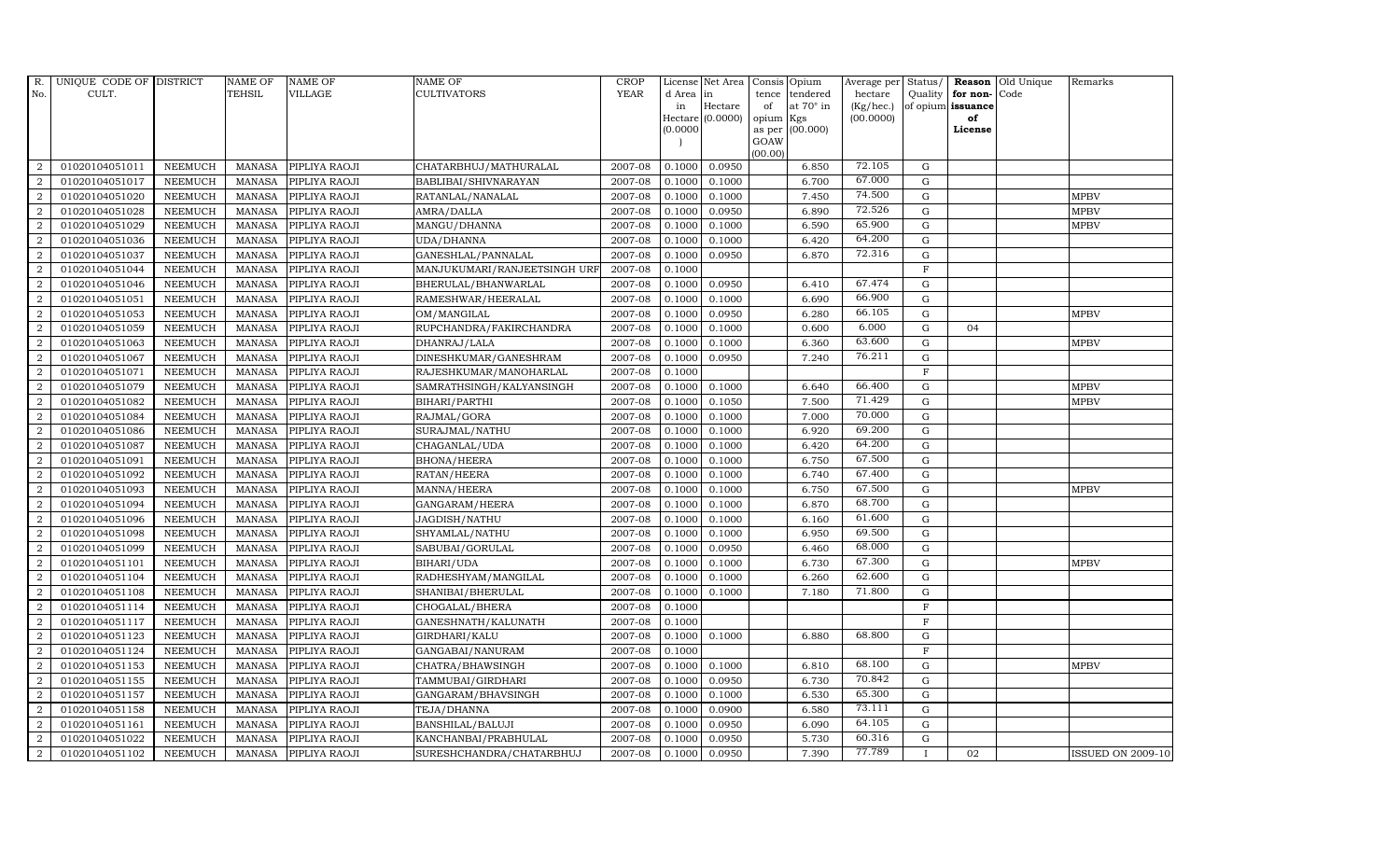| R.               | UNIQUE CODE OF DISTRICT |                | <b>NAME OF</b> | <b>NAME OF</b>  | <b>NAME OF</b>           | CROP        |           | License Net Area              |             | Consis Opium            | Average per                  | Status/      |                         | <b>Reason</b> Old Unique | Remarks     |
|------------------|-------------------------|----------------|----------------|-----------------|--------------------------|-------------|-----------|-------------------------------|-------------|-------------------------|------------------------------|--------------|-------------------------|--------------------------|-------------|
| No.              | CULT.                   |                | <b>TEHSIL</b>  | <b>VILLAGE</b>  | CULTIVATORS              | <b>YEAR</b> | d Area in |                               | tence       | tendered                | hectare                      | Quality      | for non-                | Code                     |             |
|                  |                         |                |                |                 |                          |             | in        | Hectare<br>$Hectare (0.0000)$ | of<br>opium | at $70^\circ$ in<br>Kgs | $(Kg/$ hec. $)$<br>(00.0000) |              | of opium issuance<br>of |                          |             |
|                  |                         |                |                |                 |                          |             | (0.0000)  |                               | as per      | (00.000)                |                              |              | License                 |                          |             |
|                  |                         |                |                |                 |                          |             |           |                               | GOAW        |                         |                              |              |                         |                          |             |
|                  |                         |                |                |                 |                          |             |           |                               | (00.00)     |                         |                              |              |                         |                          |             |
| 2                | 01020104051077          | <b>NEEMUCH</b> | <b>MANASA</b>  | PIPLIYA RAOJI   | RADHESHYAM/SHANKARJI     | 2007-08     | 0.1000    | 0.1000                        |             | 6.700                   | 67.000                       | G            |                         |                          |             |
| $\overline{2}$   | 01020104051112          | <b>NEEMUCH</b> | <b>MANASA</b>  | PIPLIYA RAOJI   | MANGILAL/HEERALAL        | 2007-08     | 0.1000    | 0.0950                        |             | 6.130                   | 64.526                       | $\mathbf G$  |                         |                          |             |
| 2                | 01020104051118          | <b>NEEMUCH</b> | <b>MANASA</b>  | PIPLIYA RAOJI   | MANKUNWARBAI/KALULAL     | 2007-08     | 0.1000    | 0.1000                        |             | 7.220                   | 72.200                       | $\mathbf G$  |                         |                          |             |
| $\overline{2}$   | 01020104051131          | <b>NEEMUCH</b> | <b>MANASA</b>  | PIPLIYA RAOJI   | NANDLAL/MOHANLAL         | 2007-08     | 0.1000    | 0.0950                        |             | 6.310                   | 66.421                       | $\mathbf G$  |                         |                          | <b>MPBV</b> |
| 2                | 01020104051012          | <b>NEEMUCH</b> | <b>MANASA</b>  | PIPLIYA RAOJI   | JHAMKUBAI/PRATAP         | 2007-08     | 0.1000    |                               |             |                         |                              | $\rm F$      |                         |                          |             |
| $\overline{2}$   | 01020104051003          | <b>NEEMUCH</b> | <b>MANASA</b>  | PIPLIYA RAOJI   | AMBALAL/FAKIRCHANDRA     | 2007-08     | 0.1000    | 0.0950                        |             | 6.950                   | 73.158                       | G            |                         |                          | <b>MPBV</b> |
| $\overline{2}$   | 01020104051169          | <b>NEEMUCH</b> | <b>MANASA</b>  | PIPLIYA RAOJI   | CHATRA/KISHNA            | 2007-08     | 0.1000    | 0.1000                        |             | 6.970                   | 69.700                       | G            |                         |                          |             |
| 2                | 01020104051085          | <b>NEEMUCH</b> | <b>MANASA</b>  | PIPLIYA RAOJI   | CHOUSARBAI/GABBA         | 2007-08     | 0.1000    | 0.1000                        |             | 6.730                   | 67.300                       | G            |                         |                          | <b>MPBV</b> |
| $\overline{2}$   | 01020104051177          | <b>NEEMUCH</b> | <b>MANASA</b>  | PIPLIYA RAOJI   | KANYABAI/LAXMINARAYAN    | 2007-08     | 0.1000    | 0.1000                        |             | 6.930                   | 69.300                       | $\mathbf G$  |                         |                          | <b>MPBV</b> |
| $\overline{2}$   | 01020104051165          | <b>NEEMUCH</b> | <b>MANASA</b>  | PIPLIYA RAOJI   | FATEHLAL/MANAKCHAND      | 2007-08     | 0.1000    | 0.0900                        |             | 6.240                   | 69.333                       | ${\rm G}$    |                         |                          | <b>MPBV</b> |
| 2                | 01020104051181          | <b>NEEMUCH</b> | <b>MANASA</b>  | PIPLIYA RAOJI   | PARASRAM/RAMA            | 2007-08     | 0.1000    | 0.0950                        |             | 6.290                   | 66.211                       | G            |                         |                          | <b>MPBV</b> |
| $\boldsymbol{2}$ | 01020104051174          | <b>NEEMUCH</b> | <b>MANASA</b>  | PIPLIYA RAOJI   | PYARIBAI/MOHANLAL        | 2007-08     | 0.1000    | 0.0900                        |             | 5.970                   | 66.333                       | G            |                         |                          | <b>MPBV</b> |
| 2                | 01020104051122          | <b>NEEMUCH</b> | <b>MANASA</b>  | PIPLIYA RAOJI   | RAMESHCHANDRA/RAMNARAYAN | 2007-08     | 0.1000    | 0.0900                        |             | 6.680                   | 74.222                       | G            |                         |                          |             |
| 2                | 01020104051173          | <b>NEEMUCH</b> | <b>MANASA</b>  | PIPLIYA RAOJI   | LAXMANSINGH/BHAVSINGH    | 2007-08     | 0.1000    | 0.0950                        |             | 6.390                   | 67.263                       | $\mathbf G$  |                         | 0102010404803 MPBV       |             |
|                  | 01020104027182          | <b>NEEMUCH</b> | <b>MANASA</b>  | PARDA-II        | JAYCHAND/RATANA          | 2007-08     | 0.1000    | 0.1000                        |             | 7.190                   | 71.900                       | $\mathbf G$  |                         |                          |             |
| $\overline{1}$   | 01020104027089          | <b>NEEMUCH</b> | <b>MANASA</b>  | PARDA-II        | KACHRULAL/PYARCHAND      | 2007-08     | 0.1000    | 0.0950                        |             | 7.070                   | 74.421                       | G            |                         |                          |             |
| -1               | 01020104027175          | <b>NEEMUCH</b> | <b>MANASA</b>  | PARDA-II        | KALU/AMRA                | 2007-08     | 0.1000    | 0.1000                        |             | 6.570                   | 65.700                       | G            |                         |                          |             |
| $\overline{1}$   | 01020104027160          | <b>NEEMUCH</b> | <b>MANASA</b>  | PARDA-II        | KAWARLAL/UDAYRAM         | 2007-08     | 0.1000    | 0.1000                        |             | 6.710                   | 67.100                       | G            |                         |                          |             |
| $\overline{1}$   | 01020104027085          | <b>NEEMUCH</b> | <b>MANASA</b>  | PARDA-II        | MANGIBAI/SATAYNARAYAN    | 2007-08     | 0.1000    | 0.1000                        |             | 6.540                   | 65.400                       | G            |                         |                          |             |
|                  | 01020104027127          | <b>NEEMUCH</b> | <b>MANASA</b>  | PARDA-II        | MANGILAL/UDAIRAM         | 2007-08     | 0.1000    | 0.1000                        |             | 7.090                   | 70.900                       | $\mathbf G$  |                         |                          | NAME CHANGE |
| $\overline{1}$   | 01020104027092          | <b>NEEMUCH</b> | <b>MANASA</b>  | PARDA-II        | OKAR/ BHUWANA            | 2007-08     | 0.1000    | 0.1000                        |             | 6.620                   | 66.200                       | G            |                         |                          |             |
|                  | 01020104027157          | <b>NEEMUCH</b> | <b>MANASA</b>  | PARDA-II        | THULSIBAI/MOHANLAL       | 2007-08     | 0.1000    | 0.0950                        |             | 7.830                   | 82.421                       | G            |                         |                          | NAME CHANGE |
| - 1              | 01020104027078          | <b>NEEMUCH</b> | <b>MANASA</b>  | PARDA-II        | VISHNULAL/BALMUKUND      | 2007-08     | 0.1000    | 0.1000                        |             | 8.270                   | 82.700                       | G            |                         |                          |             |
|                  | 01020104027055          | <b>NEEMUCH</b> | <b>MANASA</b>  | PARDA-I         | BHAWARLAL/KISHANA        | 2007-08     | 0.1000    | 0.0950                        |             | 6.710                   | 70.632                       | G            |                         |                          |             |
|                  | 01020104027008          | <b>NEEMUCH</b> | <b>MANASA</b>  | PARDA-I         | CHHAGANIBAI/NARAYAN      | 2007-08     | 0.1000    |                               |             |                         |                              | $\mathbf F$  |                         |                          |             |
| $\overline{1}$   | 01020104027005          | <b>NEEMUCH</b> | <b>MANASA</b>  | PARDA-I         | DHAPUBAI/BABRU           | 2007-08     | 0.1000    |                               |             |                         |                              | $\mathbf F$  |                         |                          |             |
| -1               | 01020104027045          | <b>NEEMUCH</b> | <b>MANASA</b>  | PARDA-I         | DHAPUBAI/RAMCHANDRA      | 2007-08     | 0.1000    | 0.1000                        |             | 7.580                   | 75.800                       | G            |                         |                          | NAME CHANGE |
| - 1              | 01020104027002          | <b>NEEMUCH</b> | <b>MANASA</b>  | PARDA-I         | GABUR/MODA               | 2007-08     | 0.1000    | 0.1000                        |             | 8.250                   | 82.500                       | G            |                         |                          |             |
|                  | 01020104027071          | <b>NEEMUCH</b> | <b>MANASA</b>  | PARDA-I         | GIRJASHANKAR/BHERULAL    | 2007-08     | 0.1000    | 0.0950                        |             | 6.450                   | 67.895                       | $\mathbf G$  |                         |                          |             |
|                  | 01020104027082          | <b>NEEMUCH</b> | <b>MANASA</b>  | PARDA-I         | KANHEYALAL/HIRALAL       | 2007-08     | 0.1000    | 0.1000                        |             | 7.300                   | 73.000                       | $\mathbf G$  |                         |                          |             |
|                  | 01020104027053          | <b>NEEMUCH</b> | <b>MANASA</b>  | PARDA-I         | KANHEYALAL/ NARAYAN      | 2007-08     | 0.1000    | 0.1000                        |             | 7.570                   | 75.700                       | G            |                         |                          |             |
|                  | 01020104027001          | <b>NEEMUCH</b> | <b>MANASA</b>  | PARDA-I         | KESHURAM/GOKUL           | 2007-08     | 0.1000    | 0.1000                        |             | 8.140                   | 81.400                       | G            |                         |                          |             |
| $\overline{1}$   | 01020104027041          | <b>NEEMUCH</b> | <b>MANASA</b>  | PARDA-I         | KISHNA/AMRA              | 2007-08     | 0.1000    | 0.0950                        |             | 6.570                   | 69.158                       | G            |                         |                          |             |
| $\overline{1}$   | 01020104027023          | <b>NEEMUCH</b> | <b>MANASA</b>  | PARDA-I         | NANIBAI/NARAYAN          | 2007-08     | 0.1000    | 0.0950                        |             | 7.280                   | 76.632                       | $\mathbf G$  |                         |                          | <b>MPBV</b> |
|                  | 01020104027022          | <b>NEEMUCH</b> | <b>MANASA</b>  | PARDA-I         | PRABHULAL/ GHASI         | 2007-08     | 0.1000    | 0.0950                        |             | 8.210                   | 86.421                       | $\mathbf G$  |                         |                          |             |
| $\overline{1}$   | 01020104027058          | <b>NEEMUCH</b> | <b>MANASA</b>  | PARDA-I         | RAMCHANDRA/BHERULAL      | 2007-08     | 0.1000    | 0.0950                        | 67.22       | 6.970                   | 73.368                       | G            |                         |                          | <b>MPBV</b> |
| -1               | 01020104027011          | <b>NEEMUCH</b> | <b>MANASA</b>  | PARDA-I         | SALAGRAM/PURAJI          | 2007-08     | 0.1000    | 0.1000                        |             | 7.800                   | 78.000                       | G            |                         |                          |             |
| $\overline{1}$   | 01020104027056          | <b>NEEMUCH</b> | <b>MANASA</b>  | PARDA-I         | SEVARAM/ MANNA           | 2007-08     | 0.1000    | 0.0950                        |             | 7.310                   | 76.947                       | G            |                         |                          |             |
| $\overline{1}$   | 01020104027006          | <b>NEEMUCH</b> | <b>MANASA</b>  | PARDA-I         | SURAJ BAI/BHERULAL       | 2007-08     | 0.1000    | 0.1000                        |             | 7.170                   | 71.700                       | $\mathbf G$  |                         |                          |             |
| 3                | 01020104084049          | <b>NEEMUCH</b> | <b>MANASA</b>  | <b>NALKHEDA</b> | AMBALAL/BHONA            | 2007-08     | 0.1000    |                               |             |                         |                              | $\mathbf{F}$ |                         |                          |             |
| 3                | 01020104084070          | <b>NEEMUCH</b> | MANASA         | <b>NALKHEDA</b> | BAPULAL/ NANURAM         | 2007-08     | 0.1000    |                               |             |                         |                              | F            |                         |                          |             |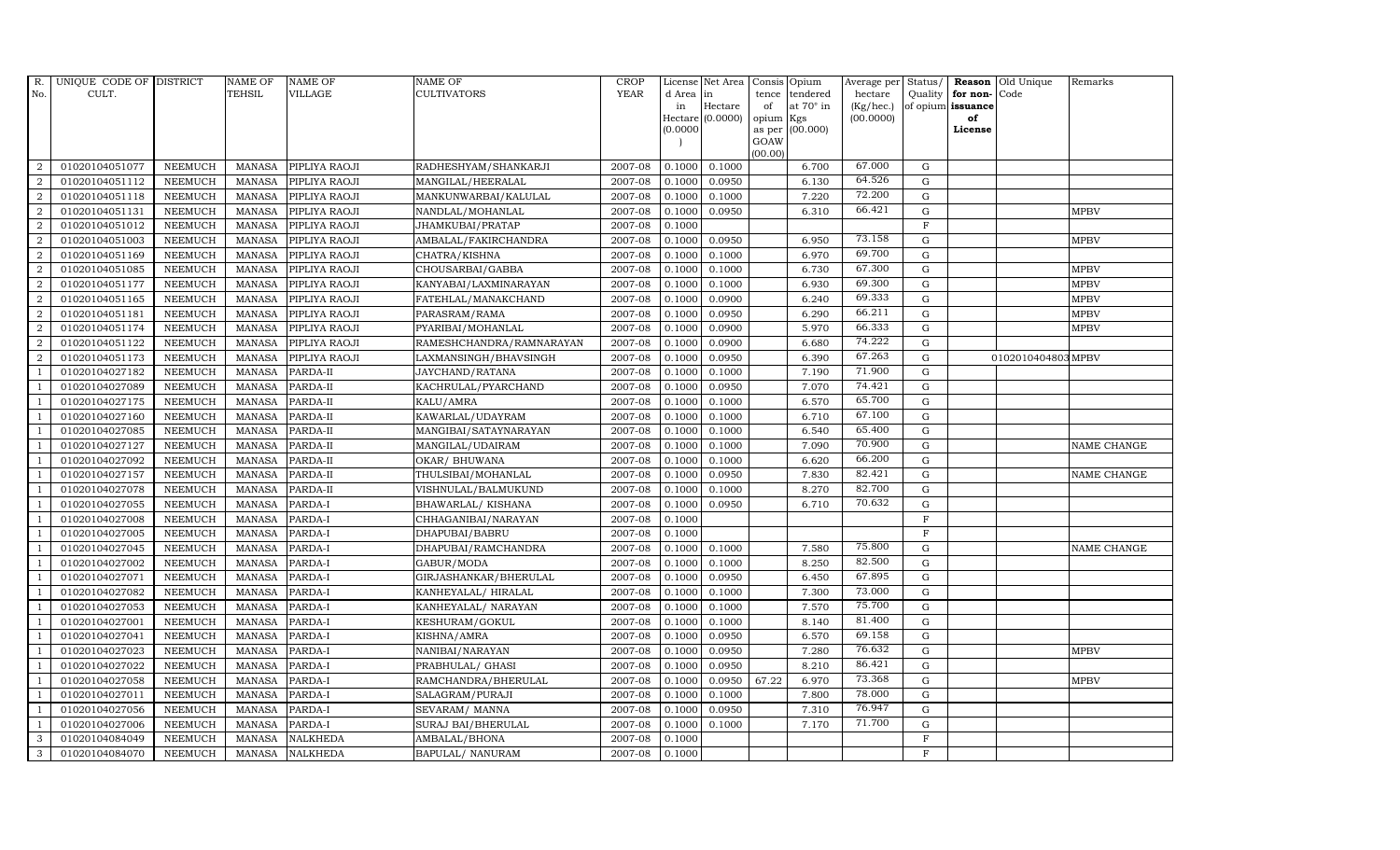| $R_{\cdot}$    | UNIQUE CODE OF DISTRICT |                | <b>NAME OF</b> | <b>NAME OF</b>                       | NAME OF                                       | CROP        |              | License Net Area   Consis   Opium |                 |                                    | Average per          | Status/      |                                   | Reason Old Unique | Remarks                       |  |
|----------------|-------------------------|----------------|----------------|--------------------------------------|-----------------------------------------------|-------------|--------------|-----------------------------------|-----------------|------------------------------------|----------------------|--------------|-----------------------------------|-------------------|-------------------------------|--|
| No.            | CULT.                   |                | TEHSIL         | <b>VILLAGE</b>                       | CULTIVATORS                                   | <b>YEAR</b> | d Area<br>in | in<br>Hectare                     | of              | tence tendered<br>at $70^\circ$ in | hectare<br>(Kg/hec.) | Quality      | for non-Code<br>of opium issuance |                   |                               |  |
|                |                         |                |                |                                      |                                               |             |              | Hectare (0.0000)                  | opium Kgs       |                                    | (00.0000)            |              | of                                |                   |                               |  |
|                |                         |                |                |                                      |                                               |             | (0.0000)     |                                   |                 | as per (00.000)                    |                      |              | License                           |                   |                               |  |
|                |                         |                |                |                                      |                                               |             |              |                                   | GOAW<br>(00.00) |                                    |                      |              |                                   |                   |                               |  |
| 3              | 01020104084017          | NEEMUCH        | MANASA         | <b>NALKHEDA</b>                      | BAPULAL/NARAYAN                               | 2007-08     | 0.1000       |                                   |                 |                                    |                      | F            |                                   |                   |                               |  |
| 3              | 01020104084058          | <b>NEEMUCH</b> | <b>MANASA</b>  | <b>NALKHEDA</b>                      | BHANWARLAL/NANURAM                            | 2007-08     | 0.1000       |                                   |                 |                                    |                      | $\mathbf F$  |                                   |                   |                               |  |
| 3              | 01020104084001          | <b>NEEMUCH</b> | <b>MANASA</b>  | <b>NALKHEDA</b>                      | CHAGANLAL/NANURAM                             | 2007-08     | 0.1000       |                                   |                 |                                    |                      | $_{\rm F}$   |                                   |                   |                               |  |
| 3              | 01020104084052          | <b>NEEMUCH</b> | <b>MANASA</b>  | <b>NALKHEDA</b>                      | DEVILAL/ BHAWARLAL                            | 2007-08     | 0.1000       |                                   |                 |                                    |                      | $\mathbf{F}$ |                                   |                   |                               |  |
| 3              | 01020104084047          | <b>NEEMUCH</b> | <b>MANASA</b>  | <b>NALKHEDA</b>                      | ISHWARLAL/BHAWARLAL                           | 2007-08     | 0.1000       |                                   |                 |                                    |                      | $\mathbf F$  |                                   |                   |                               |  |
| $\mathbf{3}$   | 01020104084035          | <b>NEEMUCH</b> | <b>MANASA</b>  | <b>NALKHEDA</b>                      | KESHURAM/MANGILAL                             | 2007-08     |              | 0.1000 0.0900                     |                 | 5.570                              | 61.889               | G            |                                   |                   |                               |  |
| 3              | 01020104084026          | <b>NEEMUCH</b> | <b>MANASA</b>  | <b>NALKHEDA</b>                      | MOHANLAL/RAMCHANDR                            | 2007-08     | 0.1000       |                                   |                 |                                    |                      | $\mathbf F$  |                                   |                   |                               |  |
| 3              | 01020104084042          | <b>NEEMUCH</b> | <b>MANASA</b>  | <b>NALKHEDA</b>                      | NIRBHAYRAM/BHUVANIRAM                         | 2007-08     | 0.1000       |                                   |                 |                                    |                      | $\rm F$      |                                   |                   |                               |  |
| 3              | 01020104084029          | <b>NEEMUCH</b> | <b>MANASA</b>  | <b>NALKHEDA</b>                      | PRABHULAL/ SAJJANLAL                          | 2007-08     |              | 0.1000 0.1000                     |                 | 6.320                              | 63.200               | G            |                                   |                   | M.P.B.V                       |  |
| 3              | 01020104084057          | <b>NEEMUCH</b> | <b>MANASA</b>  | <b>NALKHEDA</b>                      | RATANLAL/DOULATRAM                            | 2007-08     | 0.1000       |                                   |                 |                                    |                      | $\mathbf{F}$ |                                   |                   |                               |  |
| $\mathbf{3}$   | 01020104084039          | <b>NEEMUCH</b> | <b>MANASA</b>  | <b>NALKHEDA</b>                      | SATYANARAYAN/ NATHULAL                        | 2007-08     | 0.1000       |                                   |                 |                                    |                      | $_{\rm F}$   |                                   |                   |                               |  |
| 3              | 01020104084012          | <b>NEEMUCH</b> | <b>MANASA</b>  | <b>NALKHEDA</b>                      | SHANKARLAL/ PYARCHAND                         | 2007-08     | 0.1000       |                                   |                 |                                    |                      | F            |                                   |                   |                               |  |
| 3              | 01020104084038          | <b>NEEMUCH</b> | <b>MANASA</b>  | <b>NALKHEDA</b>                      | UDAYRAM/ BHUWANIRAM                           | 2007-08     |              | 0.1000 0.1000                     |                 | 6.390                              | 63.900               | G            |                                   |                   |                               |  |
| 3              | 01020104084063          | <b>NEEMUCH</b> | <b>MANASA</b>  | <b>NALKHEDA</b>                      | BAJJIBAI/RAMNARAYN                            | 2007-08     | 0.1000       |                                   |                 |                                    |                      | F            |                                   |                   |                               |  |
| $\mathbf{3}$   | 01020104074001          | <b>NEEMUCH</b> | <b>MANASA</b>  | MOKHAMPURA KANCHI                    | NARMDA BAI/ BHAWARLAL                         | 2007-08     | 0.1000       | 0.1000                            |                 | 6.450                              | 64.500               | ${\rm G}$    |                                   |                   | TRANSFER/CHAPLANA/NAME CHANGE |  |
| $\mathbf{3}$   | 01020104074005          | <b>NEEMUCH</b> | <b>MANASA</b>  | MOKHAMPURA KANCHI                    | <b>BHERULAL/ SEVA</b>                         | 2007-08     | 0.1000       | 0.1000                            |                 | 6.560                              | 65.600               | G            |                                   |                   | TRANSFER/CHAPLANA             |  |
| $\mathbf{3}$   | 01020104074012          | <b>NEEMUCH</b> | <b>MANASA</b>  | MOKHAMPURA KANCHI                    | NARAYAN / CHATARBHUJ                          | 2007-08     | 0.1000       | 0.0950                            |                 | 6.620                              | 69.684               | G            |                                   |                   | TRANSFER/CHAPLANA             |  |
| 3              | 01020104074018          | <b>NEEMUCH</b> | <b>MANASA</b>  | MOKHAMPURA KANCHI                    | BHERULAL/NANDA                                | 2007-08     | 0.1000       | 0.0950                            |                 | 6.570                              | 69.158               | G            |                                   |                   | TRANSFER/CHAPLANA             |  |
| 3              | 01020104074021          | <b>NEEMUCH</b> | <b>MANASA</b>  | MOKHAMPURA KANCHI                    | JANIBAI/MALTU                                 | 2007-08     | 0.1000       | 0.1000                            |                 | 6.370                              | 63.700               | $\mathbf{I}$ | 02                                |                   | ISSUED ON 2009-10             |  |
| 3              | 01020104074015          | <b>NEEMUCH</b> | <b>MANASA</b>  | MOKHAMPURA KANCHI                    | MOHAN BAI/ HIRALAL                            | 2007-08     | 0.1000       | 0.0950                            |                 | 6.250                              | 65.789               | $\mathbf{I}$ | 02                                |                   | <b>ISSUED ON 2009-10</b>      |  |
| $\mathbf{3}$   | 01020104044012          | <b>NEEMUCH</b> | <b>MANASA</b>  | MOKHAMPURA (MAHAGA MOHANLAL/KASHIRAM |                                               | 2007-08     | 0.1000       |                                   |                 |                                    |                      | $\mathbf F$  |                                   |                   |                               |  |
| $\mathbf{3}$   | 01020104044016          | <b>NEEMUCH</b> | <b>MANASA</b>  |                                      | MOKHAMPURA (MAHAGA NARENDRASINGH/SHAMBHUSINGH | 2007-08     | 0.1000       |                                   |                 |                                    |                      | F            |                                   |                   |                               |  |
| 3              | 01020104044040          | <b>NEEMUCH</b> | <b>MANASA</b>  | MOKHAMPURA (MAHAGA GANGARAM/RAMNIWAS |                                               | 2007-08     | 0.1000       |                                   |                 |                                    |                      | $_{\rm F}$   |                                   |                   |                               |  |
| 3              | 01020104044045          | <b>NEEMUCH</b> | <b>MANASA</b>  | MOKHAMPURA (MAHAGA MAGNIRAM/SURATRAM |                                               | 2007-08     |              | 0.1000 0.1000                     |                 | 6.910                              | 69.100               | G            |                                   |                   | <b>MPBV</b>                   |  |
| 3              | 01020104044046          | <b>NEEMUCH</b> | <b>MANASA</b>  | MOKHAMPURA (MAHAGA UDAIRAM/SURATRAM  |                                               | 2007-08     | 0.1000       | 0.1000                            |                 | 7.170                              | 71.700               | ${\rm G}$    |                                   |                   | TRANSFER/DHAKAN!              |  |
| $\mathbf{3}$   | 01020104044049          | <b>NEEMUCH</b> | <b>MANASA</b>  | MOKHAMPURA (MAHAGA RAMDAYAL/KARULAL  |                                               | 2007-08     | 0.1000       | 0.0950                            |                 | 6.590                              | 69.368               | G            |                                   |                   | <b>MPBV</b>                   |  |
| 3              | 01020104044034          | <b>NEEMUCH</b> | <b>MANASA</b>  |                                      | MOKHAMPURA (MAHAGA SATYANARAYAN/RAMNIWAS      | 2007-08     | 0.1000       |                                   |                 |                                    |                      | $\mathbf F$  |                                   |                   |                               |  |
| $\mathbf{3}$   | 01020104044014          | <b>NEEMUCH</b> | <b>MANASA</b>  | MOKHAMPURA (MAHAGA FULCHAND/BHONA    |                                               | 2007-08     | 0.1000       | 0.1000                            |                 | 6.720                              | 67.200               | G            |                                   |                   | <b>MPBV</b>                   |  |
| 3              | 01020104044054          | <b>NEEMUCH</b> | <b>MANASA</b>  | MOKHAMPURA (MAHAGA BALRAM/RAMNIWAS   |                                               | 2007-08     | 0.1000       | 0.0850                            |                 | 5.310                              | 62.471               | ${\rm G}$    |                                   | 01020104047095    |                               |  |
| 3              | 01020104044055          | <b>NEEMUCH</b> | <b>MANASA</b>  |                                      | MOKHAMPURA (MAHAGA BHANWARLAL/ BHUWANISHANKAR | 2007-08     | 0.1000       | 0.1000                            |                 | 1.980                              | 19.800               | ${\rm G}$    | 04                                | 1020104047064     |                               |  |
| $\overline{1}$ | 01020104009001          | <b>NEEMUCH</b> | <b>MANASA</b>  | <b>MALKHEDA</b>                      | BASANTI/BALA                                  | 2007-08     | 0.1000       | 0.1000                            |                 | 6.400                              | 64.000               | G            |                                   |                   | TRANSFER/ JAMUNIYA RAOJI      |  |
| $\overline{1}$ | 01020104009023          | <b>NEEMUCH</b> | <b>MANASA</b>  | <b>MALKHEDA</b>                      | DHAPUBAI/BHAWSINGH                            | 2007-08     | 0.1000       | 0.1050                            | 65.76           | 7.320                              | 69.714               | ${\rm G}$    |                                   |                   | MPBV/TRANSFER/ JAMUNIYA RAOJI |  |
| $\overline{1}$ | 01020104009030          | <b>NEEMUCH</b> | <b>MANASA</b>  | <b>MALKHEDA</b>                      | DHAPUBAI/MANGILAL                             | 2007-08     | 0.1000       | 0.1050                            |                 | 7.150                              | 68.095               | G            |                                   |                   | MPBV/TRANSFER/ JAMUNIYA RAOJI |  |
| $\overline{1}$ | 01020104009050          | <b>NEEMUCH</b> | <b>MANASA</b>  | <b>MALKHEDA</b>                      | LACHUBAI/DEEPA                                | 2007-08     | 0.1000       | 0.1050                            |                 | 7.010                              | 66.762               | $\mathbf{I}$ | 02                                |                   | <b>ISSUED 2009-10</b>         |  |
|                | 01020104009005          | <b>NEEMUCH</b> | <b>MANASA</b>  | <b>MALKHEDA</b>                      | MANGILAL/DEEPA                                | 2007-08     | 0.1000       | 0.1050                            |                 | 1.880                              | 17.905               | $\mathbf{I}$ | 02                                |                   |                               |  |
|                | 01020104009051          | <b>NEEMUCH</b> | <b>MANASA</b>  | <b>MALKHEDA</b>                      | SURAJMAL/MANGU                                | 2007-08     | 0.1000       | 0.0950                            |                 | 6.500                              | 68.421               | ${\rm G}$    |                                   |                   | MPBV/TRANSFER/ JAMUNIYA RAOJI |  |
| 2              | 01020104047122          | <b>NEEMUCH</b> | <b>MANASA</b>  | MAHAGARH-II                          | PRABHULAL/KACHRU                              | 2007-08     | 0.1000       |                                   |                 |                                    |                      | $_{\rm F}$   |                                   |                   |                               |  |
| 2              | 01020104047123          | <b>NEEMUCH</b> | <b>MANASA</b>  | MAHAGARH-II                          | OMPRAKASH/DAYASHANKAR                         | 2007-08     | 0.1000       |                                   |                 |                                    |                      | $\mathbf F$  |                                   |                   |                               |  |
| 2              | 01020104047125          | <b>NEEMUCH</b> | <b>MANASA</b>  | MAHAGARH-II                          | AJABNOOR/IBRAHIM                              | 2007-08     | 0.1000       |                                   |                 |                                    |                      | F            |                                   |                   |                               |  |
| $\overline{2}$ | 01020104047126          | <b>NEEMUCH</b> | <b>MANASA</b>  | MAHAGARH-II                          | SHABBIRHUSSAIN/VAJIRMOHANNAI                  | 2007-08     | 0.1000       |                                   |                 |                                    |                      | F            |                                   |                   |                               |  |
| $\overline{2}$ | 01020104047127          | <b>NEEMUCH</b> | MANASA         | MAHAGARH-II                          | JAYCHANDRA/KISHAN PURBIYA                     | 2007-08     |              | $0.1000$ 0.0950                   | 64.11           | 7.110                              | 74.842               |              | 02                                |                   | ISSUED ON 2009-10             |  |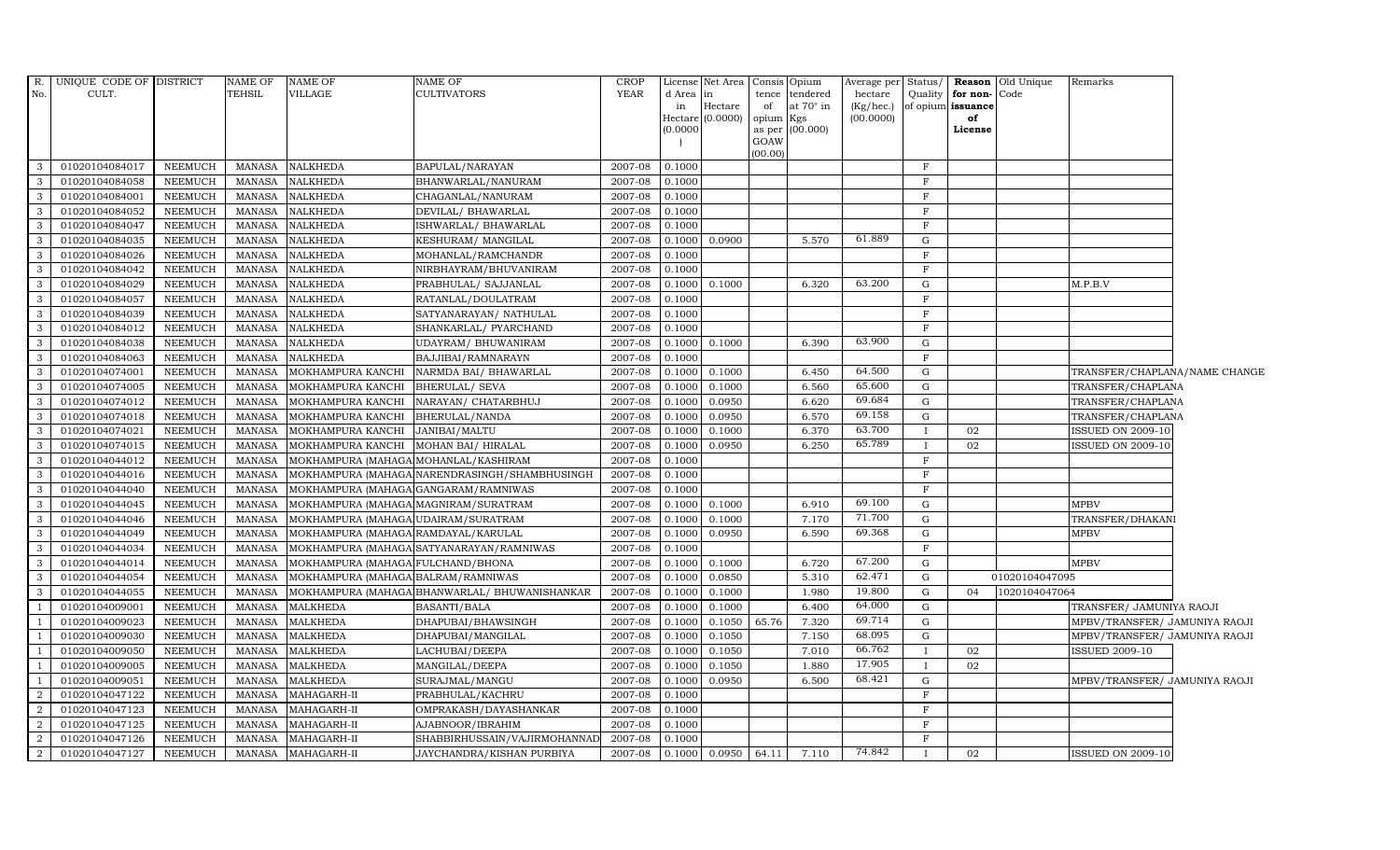| R.             | UNIQUE CODE OF DISTRICT |                | NAME OF       | <b>NAME OF</b> | <b>NAME OF</b>                 | <b>CROP</b> |           | License Net Area Consis Opium |           |                 | Average per Status/ |              |                   | <b>Reason</b> Old Unique | Remarks                  |
|----------------|-------------------------|----------------|---------------|----------------|--------------------------------|-------------|-----------|-------------------------------|-----------|-----------------|---------------------|--------------|-------------------|--------------------------|--------------------------|
| No.            | CULT.                   |                | <b>TEHSIL</b> | VILLAGE        | <b>CULTIVATORS</b>             | <b>YEAR</b> | d Area in |                               |           | tence tendered  | hectare             | Quality      | for non-Code      |                          |                          |
|                |                         |                |               |                |                                |             | in        | Hectare                       | of        | at 70° in       | (Kg/hec.)           |              | of opium issuance |                          |                          |
|                |                         |                |               |                |                                |             | (0.0000)  | Hectare (0.0000)              | opium Kgs | as per (00.000) | (00.0000)           |              | of<br>License     |                          |                          |
|                |                         |                |               |                |                                |             |           |                               | GOAW      |                 |                     |              |                   |                          |                          |
|                |                         |                |               |                |                                |             |           |                               | (00.00)   |                 |                     |              |                   |                          |                          |
| 2              | 01020104047129          | NEEMUCH        | MANASA        | MAHAGARH-II    | MARIYAMBAI/SULEMAN             | 2007-08     | 0.1000    |                               |           |                 |                     | $\mathbf{F}$ |                   |                          |                          |
| $\overline{2}$ | 01020104047130          | NEEMUCH        | <b>MANASA</b> | MAHAGARH-II    | LAXMINARAYAN/MANGILAL          | 2007-08     | 0.1000    |                               |           |                 |                     | $\mathbf{F}$ |                   |                          |                          |
| $\overline{2}$ | 01020104047131          | <b>NEEMUCH</b> | MANASA        | MAHAGARH-II    | MOHANLAL/RAMNARAYAN CHOTA      | 2007-08     | 0.1000    |                               |           |                 |                     | $\mathbf F$  |                   |                          |                          |
| $\overline{2}$ | 01020104047134          | <b>NEEMUCH</b> | <b>MANASA</b> | MAHAGARH-II    | SHAMBHU/KACHRULAL              | 2007-08     | 0.1000    |                               |           |                 |                     | $\mathbf F$  |                   |                          |                          |
| $\overline{2}$ | 01020104047135          | <b>NEEMUCH</b> | <b>MANASA</b> | MAHAGARH-II    | RAJARAM / RAMNARAYAN           | 2007-08     | 0.1000    |                               |           |                 |                     | $\mathbf F$  |                   |                          |                          |
| $\overline{2}$ | 01020104047136          | NEEMUCH        | <b>MANASA</b> | MAHAGARH-II    | IQBALHUSSAIN/SHABBIR           | 2007-08     | 0.1000    |                               |           |                 |                     | $\mathbf{F}$ |                   |                          |                          |
| 2              | 01020104047141          | <b>NEEMUCH</b> | <b>MANASA</b> | MAHAGARH-II    | LAL MOHAMMAD/VALI MOHAMMAD     | 2007-08     | 0.1000    |                               |           |                 |                     | F            |                   |                          |                          |
| $\overline{2}$ | 01020104047029          | <b>NEEMUCH</b> | <b>MANASA</b> | MAHAGARH-II    | RAMPRASAD/PRABHULAL            | 2007-08     | 0.1000    |                               |           |                 |                     | $\mathbf{F}$ |                   |                          |                          |
| $\overline{2}$ | 01020104047149          | <b>NEEMUCH</b> | <b>MANASA</b> | MAHAGARH-II    | KARULAL/BHANWARLAL             | 2007-08     | 0.1000    |                               |           |                 |                     | $\mathbf F$  |                   |                          |                          |
| $\overline{2}$ | 01020104047150          | <b>NEEMUCH</b> | <b>MANASA</b> | MAHAGARH-II    | NABINOOR/VAJIRKHAN             | 2007-08     | 0.1000    |                               |           |                 |                     | $\mathbf F$  |                   |                          |                          |
| $\overline{2}$ | 01020104047151          | <b>NEEMUCH</b> | <b>MANASA</b> | MAHAGARH-II    | RAISMOHAMMAD/IMAMBAKSH         | 2007-08     | 0.1000    | 0.1000                        |           | 7.390           | 73.900              | G            |                   |                          | <b>MPBV</b>              |
| $\overline{2}$ | 01020104047173          | <b>NEEMUCH</b> | <b>MANASA</b> | MAHAGARH-II    | PRATAPBAI/PRATAPSINGH          | 2007-08     | 0.1000    |                               |           |                 |                     | $\mathbf F$  |                   |                          |                          |
| 2              | 01020104047174          | <b>NEEMUCH</b> | <b>MANASA</b> | MAHAGARH-II    | SAJJANSINGH/LALSINGH           | 2007-08     | 0.1000    |                               |           |                 |                     | $\mathbf F$  |                   |                          |                          |
| $\overline{2}$ | 01020104047201          | <b>NEEMUCH</b> | <b>MANASA</b> | MAHAGARH-II    | SHIVLAL/KISHANLAL              | 2007-08     | 0.1000    |                               |           |                 |                     | $\mathbf F$  |                   |                          |                          |
| 2              | 01020104047191          | <b>NEEMUCH</b> | <b>MANASA</b> | MAHAGARH-II    | RAMESHWAR/KANHAIYALAL          | 2007-08     | 0.1000    | 0.1000                        |           | 6.690           | 66.900              | $\mathbf G$  |                   |                          | <b>MPBV</b>              |
| $\overline{2}$ | 01020104047118          | <b>NEEMUCH</b> | <b>MANASA</b> | MAHAGARH-II    | RAMNARAYAN/MANNALAL            | 2007-08     | 0.1000    | 0.1000                        |           | 6.730           | 67.300              | G            |                   |                          |                          |
| 2              | 01020104047227          | <b>NEEMUCH</b> | <b>MANASA</b> | MAHAGARH-II    | MADANSINGH/BALWANTSINGH        | 2007-08     | 0.1000    |                               |           |                 |                     | $\mathbf{F}$ |                   |                          |                          |
| $\overline{2}$ | 01020104047229          | <b>NEEMUCH</b> | <b>MANASA</b> | MAHAGARH-II    | OMPRAKASH/RAMNARAYAN           | 2007-08     | 0.1000    |                               |           |                 |                     | $\mathbf F$  |                   |                          |                          |
| $\overline{2}$ | 01020104047230          | <b>NEEMUCH</b> | <b>MANASA</b> | MAHAGARH-II    | KANHAIYALAL/KARUJI             | 2007-08     | 0.1000    |                               |           |                 |                     | $\mathbf F$  |                   |                          |                          |
| $\mathcal{D}$  | 01020104047228          | <b>NEEMUCH</b> | <b>MANASA</b> | MAHAGARH-II    | MANGILAL/NANURAM BALAI         | 2007-08     | 0.1000    |                               |           |                 |                     | $\mathbf{F}$ |                   |                          |                          |
| $\overline{2}$ | 01020104047233          | <b>NEEMUCH</b> | <b>MANASA</b> | MAHAGARH-II    | RAMRATAN/KALURAM               | 2007-08     | 0.1000    |                               |           |                 |                     | $\mathbf F$  |                   |                          |                          |
| $\overline{2}$ | 01020104047099          | <b>NEEMUCH</b> | <b>MANASA</b> | MAHAGARH-II    | BABULAL/KANHAIYALAL            | 2007-08     | 0.1000    | 0.0900                        |           | 7.090           | 78.778              | G            |                   |                          |                          |
| 2              | 01020104047244          | <b>NEEMUCH</b> | <b>MANASA</b> | MAHAGARH-II    | RAMESHCHANDRA/NANDLAL          | 2007-08     | 0.1000    | 0.1000                        |           | 7.030           | 70.300              | G            |                   |                          |                          |
| 2              | 01020104047107          | <b>NEEMUCH</b> | <b>MANASA</b> | MAHAGARH-II    | MOHANLAL/RAMNARAYAN BADA       | 2007-08     | 0.1000    |                               |           |                 |                     | $\mathbf F$  |                   |                          |                          |
| $\mathcal{D}$  | 01020104047039          | <b>NEEMUCH</b> | <b>MANASA</b> | MAHAGARH-II    | RADHESHYAM/RAMCHANDRA          | 2007-08     | 0.1000    |                               |           |                 |                     | $\mathbf{F}$ |                   |                          |                          |
| $\overline{2}$ | 01020104047138          | <b>NEEMUCH</b> | <b>MANASA</b> | MAHAGARH-II    | GANESHRAM/KANWARLAL            | 2007-08     | 0.1000    |                               |           |                 |                     | $\mathbf F$  |                   |                          |                          |
| $\overline{2}$ | 01020104047133          | <b>NEEMUCH</b> | <b>MANASA</b> | MAHAGARH-II    | RAJMAL/RAMCHANDRA              | 2007-08     | 0.1000    |                               |           |                 |                     | $\mathbf{F}$ |                   |                          |                          |
| 2              | 01020104047038          | <b>NEEMUCH</b> | <b>MANASA</b> | MAHAGARH-II    | SHANTIBAI/RAMSUKH              | 2007-08     | 0.1000    |                               |           |                 |                     | $\mathbf{F}$ |                   |                          |                          |
| 2              | 01020104047148          | <b>NEEMUCH</b> | <b>MANASA</b> | MAHAGARH-II    | FULSINGH/BADARSINGH            | 2007-08     | 0.1000    | 0.0950                        |           | 6.610           | 69.579              | ${\rm G}$    |                   |                          |                          |
| $\overline{2}$ | 01020104047203          | <b>NEEMUCH</b> | <b>MANASA</b> | MAHAGARH-II    | RAMPRASAD/KANHAIYALAL          | 2007-08     | 0.1000    |                               |           |                 |                     | $\mathbf F$  |                   |                          |                          |
| $\overline{2}$ | 01020104047235          | <b>NEEMUCH</b> | <b>MANASA</b> | MAHAGARH-II    | NANDUBAI/RAMESHWAR             | 2007-08     | 0.1000    | 0.0850                        |           | 5.300           | 62.353              | G            |                   |                          |                          |
| $\overline{2}$ | 01020104047169          | <b>NEEMUCH</b> | <b>MANASA</b> | MAHAGARH-II    | AMRITRAM/GANGARAM              | 2007-08     | 0.1000    |                               |           |                 |                     | $\mathbf F$  | 08                |                          |                          |
| 2              | 01020104047152          | <b>NEEMUCH</b> | <b>MANASA</b> | MAHAGARH-II    | BHUWANISHANKAR/ONKARLAL        | 2007-08     | 0.1000    |                               |           |                 |                     | $\mathbf N$  |                   |                          |                          |
| 2              | 01020104047132          | <b>NEEMUCH</b> | <b>MANASA</b> | MAHAGARH-II    | DEVILAL/RAMNARAYAN             | 2007-08     | 0.1000    |                               |           |                 |                     | $\mathbf F$  |                   |                          |                          |
| 2              | 01020104047139          | <b>NEEMUCH</b> | <b>MANASA</b> | MAHAGARH-II    | NARBADABAI/DEVILAL             | 2007-08     | 0.1000    |                               |           |                 |                     | $\mathbf F$  |                   |                          |                          |
| 2              | 01020104047188          | <b>NEEMUCH</b> | <b>MANASA</b> | MAHAGARH-II    | MANKUNWAR/FAKIRCHANDRA         | 2007-08     | 0.1000    |                               |           |                 |                     | F            |                   |                          | TRANSFER/DURGPURA        |
| $\overline{2}$ | 01020104047234          | <b>NEEMUCH</b> | <b>MANASA</b> | MAHAGARH-II    | RAMNIWAS/LAXMINARAYAN          | 2007-08     | 0.1000    | 0.1000                        |           | 7.110           | 71.100              | G            |                   |                          | <b>MPBV</b>              |
| $\overline{a}$ | 01020104047002          | <b>NEEMUCH</b> | <b>MANASA</b> | MAHAGARH-I     | <b>IBRAHIM KHAN/VAJIR KHAN</b> | 2007-08     | 0.1000    |                               |           |                 |                     | $\mathbf F$  |                   |                          |                          |
| $\overline{2}$ | 01020104047003          | <b>NEEMUCH</b> | <b>MANASA</b> | MAHAGARH-I     | KESHARBAI/UDAIRAM              | 2007-08     | 0.1000    | 0.1000                        |           | 3.270           | 32.700              | ${\rm G}$    | 04                |                          | <b>ISSUED ON 2016-17</b> |
| 2              | 01020104047004          | <b>NEEMUCH</b> | <b>MANASA</b> | MAHAGARH-I     | SHAMBHULAL/MANGILAL            | 2007-08     | 0.1000    |                               |           |                 |                     | $\mathbf F$  |                   |                          |                          |
| $\overline{2}$ | 01020104047113          | <b>NEEMUCH</b> | <b>MANASA</b> | MAHAGARH-I     | GHISALAL/KANHAIYALAL           | 2007-08     | 0.1000    |                               |           |                 |                     | $\mathbf F$  |                   |                          |                          |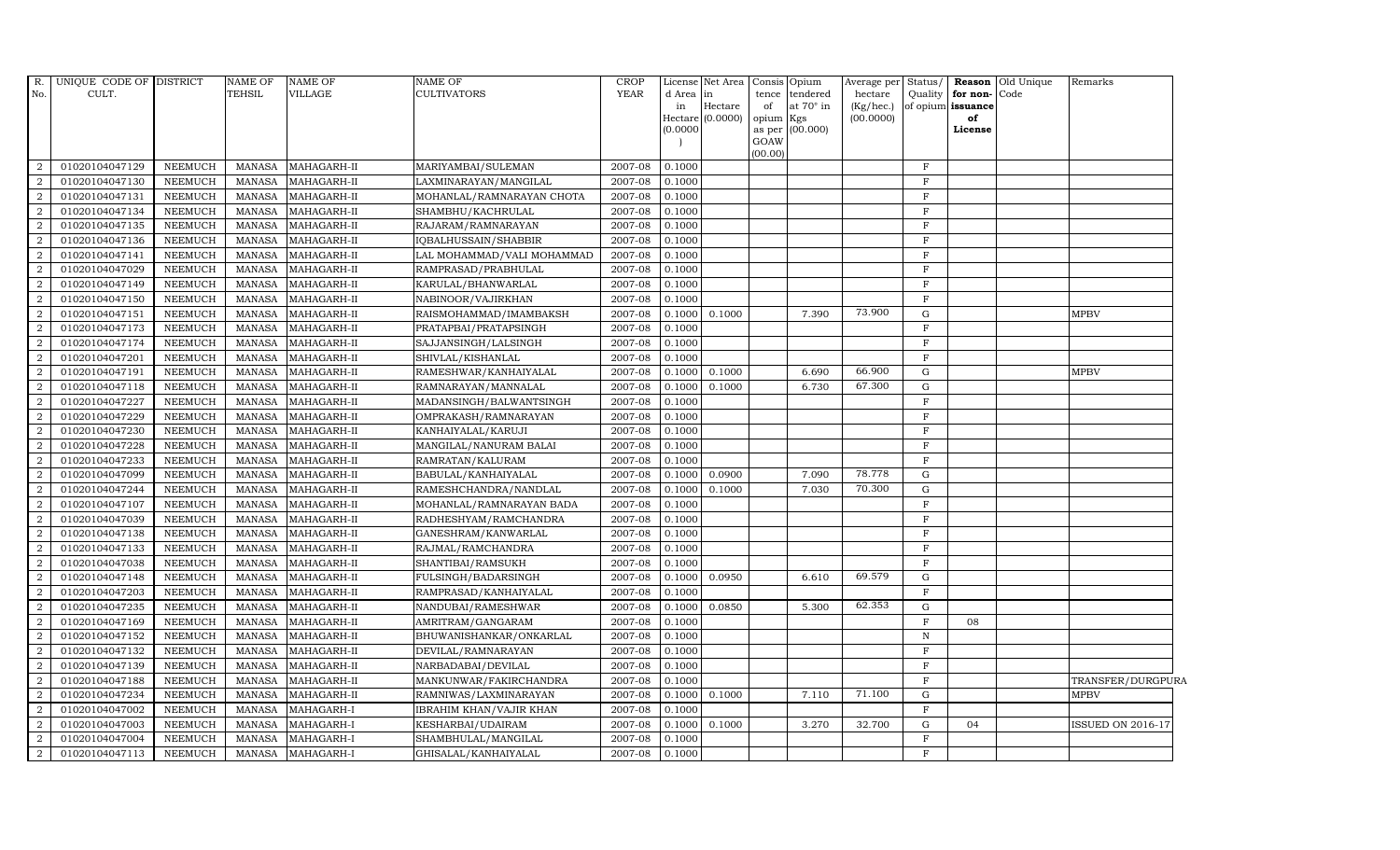| R.               | UNIQUE CODE OF DISTRICT |                | <b>NAME OF</b> | <b>NAME OF</b> | <b>NAME OF</b>              | CROP                |           | License Net Area Consis Opium |           |                  | Average per | Status/      | Reason            | Old Unique | Remarks                  |
|------------------|-------------------------|----------------|----------------|----------------|-----------------------------|---------------------|-----------|-------------------------------|-----------|------------------|-------------|--------------|-------------------|------------|--------------------------|
| No.              | CULT.                   |                | <b>TEHSIL</b>  | <b>VILLAGE</b> | <b>CULTIVATORS</b>          | <b>YEAR</b>         | d Area in |                               |           | tence tendered   | hectare     | Quality      | for non-          | Code       |                          |
|                  |                         |                |                |                |                             |                     | in        | Hectare                       | of        | at $70^\circ$ in | (Kg/hec.)   |              | of opium issuance |            |                          |
|                  |                         |                |                |                |                             |                     |           | Hectare (0.0000)              | opium Kgs |                  | (00.0000)   |              | of                |            |                          |
|                  |                         |                |                |                |                             |                     | (0.0000)  |                               | GOAW      | as per (00.000)  |             |              | License           |            |                          |
|                  |                         |                |                |                |                             |                     |           |                               | (00.00)   |                  |             |              |                   |            |                          |
| $\overline{2}$   | 01020104047013          | <b>NEEMUCH</b> | MANASA         | MAHAGARH-I     | GOVERDHANSINGH/CHENRAM      | 2007-08             | 0.1000    |                               |           |                  |             | $\mathbf F$  |                   |            |                          |
| $\overline{2}$   | 01020104047020          | <b>NEEMUCH</b> | MANASA         | MAHAGARH-I     | NANDLAL/DHANRAJ             | 2007-08             | 0.1000    | 0.0750                        |           | 4.830            | 64.400      | $\mathbf{I}$ | 02                |            | <b>ISSUED ON 2009-10</b> |
| 2                | 01020104047025          | <b>NEEMUCH</b> | <b>MANASA</b>  | MAHAGARH-I     | KALURAM/SALAGRAM            | 2007-08             | 0.1000    | 0.1000                        | 69.24     | 7.210            | 72.100      | $\mathbf{I}$ | 02                |            | <b>ISSUED ON 2009-10</b> |
| $\overline{2}$   | 01020104047026          | <b>NEEMUCH</b> | <b>MANASA</b>  | MAHAGARH-I     | JARILAL/BHUWANIRAM          | 2007-08             | 0.1000    |                               |           |                  |             | $\mathbf F$  |                   |            |                          |
| $\overline{a}$   | 01020104047041          | <b>NEEMUCH</b> | <b>MANASA</b>  | MAHAGARH-I     | DAMARLAL/BHUWANI            | 2007-08             | 0.1000    | 0.1000                        |           | 6.580            | 65.800      | ${\rm G}$    |                   |            |                          |
| $\overline{2}$   | 01020104047042          | <b>NEEMUCH</b> | <b>MANASA</b>  | MAHAGARH-I     | BHANWARLAL/RATANLAL         | 2007-08             | 0.1000    | 0.1000                        |           | 6.830            | 68.300      | $\mathbf G$  |                   |            |                          |
| $\overline{2}$   | 01020104047046          | <b>NEEMUCH</b> | <b>MANASA</b>  | MAHAGARH-I     | SHIVNARAYAN/PRABHULAL       | 2007-08             | 0.1000    |                               |           |                  |             | $\mathbf F$  |                   |            |                          |
| $\overline{2}$   | 01020104047062          | <b>NEEMUCH</b> | <b>MANASA</b>  | MAHAGARH-I     | DINESHKUMAR/RAMESHWAR       | 2007-08             | 0.1000    |                               |           |                  |             | $\mathbf F$  |                   |            |                          |
| $\overline{2}$   | 01020104047063          | <b>NEEMUCH</b> | <b>MANASA</b>  | MAHAGARH-I     | SHARIF KHAN/NANHE KHAN      | 2007-08             | 0.1000    |                               |           |                  |             | $\mathbf F$  |                   |            |                          |
| $\overline{2}$   | 01020104047070          | <b>NEEMUCH</b> | <b>MANASA</b>  | MAHAGARH-I     | GOPALSINGH/BHUWANISHINGH    | 2007-08             | 0.1000    |                               |           |                  |             | $\mathbf F$  |                   |            |                          |
| $\overline{a}$   | 01020104047071          | <b>NEEMUCH</b> | <b>MANASA</b>  | MAHAGARH-I     | AHMADNOOR/MOHAMMAD          | 2007-08             |           | $0.1000 \quad 0.1000$         |           | 7.010            | 70.100      | ${\rm G}$    |                   |            | <b>MPBV</b>              |
| $\overline{2}$   | 01020104047078          | <b>NEEMUCH</b> | <b>MANASA</b>  | MAHAGARH-I     | OMPRAKASH/CHAMPALAL         | 2007-08             | 0.1000    |                               |           |                  |             | $\rm F$      |                   |            |                          |
| 2                | 01020104047085          | <b>NEEMUCH</b> | <b>MANASA</b>  | MAHAGARH-I     | GHANSHYAM/CHAMPALAL         | 2007-08             | 0.1000    |                               |           |                  |             | $\rm F$      |                   |            |                          |
| $\overline{2}$   | 01020104047087          | <b>NEEMUCH</b> | <b>MANASA</b>  | MAHAGARH-I     | RAMESHWAR/BHERULAL          | 2007-08             | 0.1000    | 0.0900                        |           | 6.630            | 73.667      | G            |                   |            |                          |
| $\overline{2}$   | 01020104047089          | <b>NEEMUCH</b> | <b>MANASA</b>  | MAHAGARH-I     | PRAKASHCHANDRA/UDAJI        | 2007-08             | 0.1000    |                               |           |                  |             | $_{\rm F}$   |                   |            |                          |
| $\overline{a}$   | 01020104047090          | <b>NEEMUCH</b> | <b>MANASA</b>  | MAHAGARH-I     | MUNNALAL/RATANLAL           | 2007-08             | 0.1000    |                               |           |                  |             | $\rm F$      |                   |            |                          |
| 2                | 01020104047108          | <b>NEEMUCH</b> | <b>MANASA</b>  | MAHAGARH-I     | RAJMAL/LAXMINARAYAN         | 2007-08             | 0.1000    | 0.1000                        |           | 6.370            | 63.700      | $\mathbf{I}$ | 02                |            | <b>ISSUED ON 2009-10</b> |
| 2                | 01020104047210          | <b>NEEMUCH</b> | MANASA         | MAHAGARH-I     | BHANWARLAL/NARAYAN          | 2007-08             | 0.1000    |                               |           |                  |             | $\mathbf F$  |                   |            |                          |
| $\overline{2}$   | 01020104047001          | <b>NEEMUCH</b> | <b>MANASA</b>  | MAHAGARH-I     | KANWARLAL/BHUWANIRAM        | 2007-08             | 0.1000    | 0.1000                        |           | 7.110            | 71.100      | $\mathbf G$  |                   |            |                          |
| $\overline{2}$   | 01020104047119          | <b>NEEMUCH</b> | <b>MANASA</b>  | MAHAGARH-I     | BALARAM/ONKARLAL            | 2007-08             | 0.1000    |                               |           |                  |             | $\mathbf F$  |                   |            |                          |
| $\overline{2}$   | 01020104047147          | <b>NEEMUCH</b> | <b>MANASA</b>  | MAHAGARH-I     | SUSHILABAI/RAMNIWAS         | 2007-08             | 0.1000    |                               |           |                  |             | $\mathbf F$  |                   |            |                          |
| $\overline{a}$   | 01020104047211          | <b>NEEMUCH</b> | <b>MANASA</b>  | MAHAGARH-I     | BHAGWATIBAI/KANHAIYALAL     | 2007-08             | 0.1000    |                               |           |                  |             | $\mathbf F$  |                   |            |                          |
| $\overline{2}$   | 01020104047237          | <b>NEEMUCH</b> | MANASA         | MAHAGARH-I     | GHANSHYAM/JAGANNATH         | 2007-08             | 0.1000    |                               |           |                  |             | $_{\rm F}$   |                   |            |                          |
| $\overline{2}$   | 01020104047034          | <b>NEEMUCH</b> | <b>MANASA</b>  | MAHAGARH-I     | JANAKILAL/RAMNIWAS          | 2007-08             | 0.1000    |                               |           |                  |             | $\mathbf F$  |                   |            |                          |
| $\boldsymbol{2}$ | 01020104047037          | NEEMUCH        | <b>MANASA</b>  | MAHAGARH-I     | MANGIBAI/RAMNARAYAN         | 2007-08             | 0.1000    |                               |           |                  |             | $\mathbf F$  |                   |            |                          |
| $\overline{2}$   | 01020104047092          | <b>NEEMUCH</b> | <b>MANASA</b>  | MAHAGARH-I     | MOHANLAL/HEERALAL           | 2007-08             | 0.1000    |                               |           |                  |             | $_{\rm F}$   |                   |            |                          |
| $\overline{a}$   | 01020104047009          | <b>NEEMUCH</b> | <b>MANASA</b>  | MAHAGARH-I     | RAMPRASAD/RAMLAL            | $\frac{1}{2007-08}$ | 0.1000    |                               |           |                  |             | $\mathbf F$  |                   |            |                          |
| 2                | 01020104047075          | <b>NEEMUCH</b> | <b>MANASA</b>  | MAHAGARH-I     | ABDUL KARIM/VAJIR KHA       | 2007-08             | 0.1000    |                               |           |                  |             | $\mathbf F$  |                   |            |                          |
| 2                | 01020104047047          | <b>NEEMUCH</b> | <b>MANASA</b>  | MAHAGARH-I     | ISHAKH MOHAMMAD/VAJIRMOHAMI | 2007-08             | 0.1000    | 0.0900                        |           | 5.740            | 63.778      | $\mathbf G$  |                   |            | <b>MPBV</b>              |
| 3                | 01020104046002          | <b>NEEMUCH</b> | <b>MANASA</b>  | <b>LODKIYA</b> | MANGILAL/FAKIRCHANDRA CHOTA | 2007-08             | 0.1000    |                               |           |                  |             | $\mathbf F$  |                   |            |                          |
| 3                | 01020104046006          | <b>NEEMUCH</b> | <b>MANASA</b>  | <b>LODKIYA</b> | MEGHRAJ/NANDLAL             | 2007-08             | 0.1000    |                               |           |                  |             | $\rm F$      |                   |            |                          |
| 3                | 01020104046020          | <b>NEEMUCH</b> | <b>MANASA</b>  | <b>LODKIYA</b> | VARDICHANDRA/NANDA          | 2007-08             | 0.1000    |                               |           |                  |             | $\rm F$      |                   |            |                          |
| 3                | 01020104046029          | <b>NEEMUCH</b> | MANASA         | <b>LODKIYA</b> | RAMCHANDRA/SALAGRAM         | 2007-08             | 0.1000    |                               |           |                  |             | F            |                   |            |                          |
| 3                | 01020104046035          | <b>NEEMUCH</b> | <b>MANASA</b>  | <b>LODKIYA</b> | NANDA/BHERA LAD             | 2007-08             | 0.1000    |                               |           |                  |             | $\mathbf F$  |                   |            |                          |
| 3                | 01020104046033          | <b>NEEMUCH</b> | <b>MANASA</b>  | <b>LODKIYA</b> | DEVILAL/BHANWARLAL          | 2007-08             | 0.1000    |                               |           |                  |             | $\mathbf F$  |                   |            |                          |
| 3                | 01020104046048          | <b>NEEMUCH</b> | <b>MANASA</b>  | <b>LODKIYA</b> | NALINIRANJAN/SHYAMSUNDER    | 2007-08             | 0.1000    |                               |           |                  |             | $\mathbf F$  |                   |            |                          |
| 3                | 01020104046044          | <b>NEEMUCH</b> | <b>MANASA</b>  | <b>LODKIYA</b> | BAGDIRAM/NANDLAL            | 2007-08             | 0.1000    |                               |           |                  |             | $\mathbf F$  |                   |            |                          |
| 3                | 01020104046053          | <b>NEEMUCH</b> | <b>MANASA</b>  | <b>LODKIYA</b> | MADANLAL/NANDLAL            | 2007-08             | 0.1000    |                               |           |                  |             | $\mathbf F$  |                   |            |                          |
| 3                | 01020104046056          | <b>NEEMUCH</b> | <b>MANASA</b>  | <b>LODKIYA</b> | CHAGANLAL/HEERALAL          | 2007-08             | 0.1000    |                               |           |                  |             | $\mathbf F$  |                   |            |                          |
| 3                | 01020104046058          | <b>NEEMUCH</b> | <b>MANASA</b>  | <b>LODKIYA</b> | HULASMAL/HEERALAL           | 2007-08             | 0.1000    |                               |           |                  |             | $\mathbf F$  |                   |            |                          |
| 3                | 01020104046063          | <b>NEEMUCH</b> |                | MANASA LODKIYA | KAILASHCHANDRA/FAKIRCHANDRA | 2007-08             | 0.1000    |                               |           |                  |             | F            |                   |            |                          |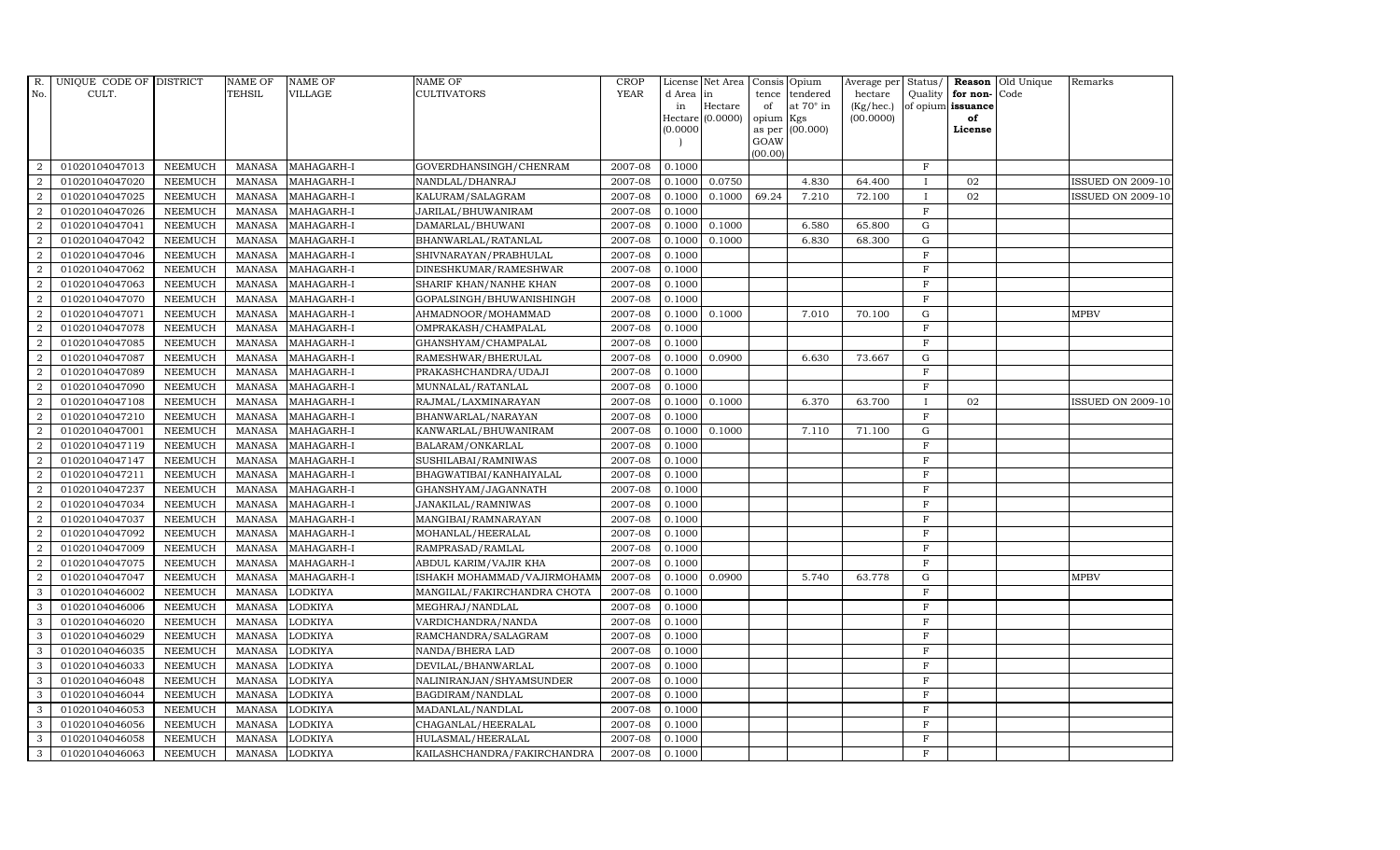| No.          | R. UNIQUE CODE OF DISTRICT<br>CULT. |                | NAME OF<br>TEHSIL | NAME OF<br>VILLAGE | <b>NAME OF</b><br><b>CULTIVATORS</b> | <b>CROP</b><br>YEAR | d Area<br>in | in<br>Hectare | License Net Area Consis Opium<br>tendered<br>tence<br>at $70^\circ$ in<br>of<br>Hectare $(0.0000)$ opium Kgs | hectare<br>$(Kg/$ hec. $)$<br>(00.0000) |              | Quality for non-Code<br>of opium issuance<br>of | Average per Status/ <b>Reason</b> Old Unique | Remarks                  |                                                 |
|--------------|-------------------------------------|----------------|-------------------|--------------------|--------------------------------------|---------------------|--------------|---------------|--------------------------------------------------------------------------------------------------------------|-----------------------------------------|--------------|-------------------------------------------------|----------------------------------------------|--------------------------|-------------------------------------------------|
|              |                                     |                |                   |                    |                                      |                     | (0.0000)     |               | as per (00.000)<br>GOAW<br>(00.00)                                                                           |                                         |              | License                                         |                                              |                          |                                                 |
| $\mathbf{3}$ | 01020104046064                      | <b>NEEMUCH</b> | MANASA            | <b>LODKIYA</b>     | VISHNULAL/BHANWARLAL                 | 2007-08             | 0.1000       |               |                                                                                                              |                                         | $_{\rm F}$   |                                                 |                                              |                          |                                                 |
| -3           | 01020104046067                      | <b>NEEMUCH</b> | <b>MANASA</b>     | <b>LODKIYA</b>     | RATANLAL/BAGDIRAM                    | 2007-08             | 0.1000       |               |                                                                                                              |                                         | F            |                                                 |                                              |                          |                                                 |
| $\mathbf{3}$ | 01020104046068                      | <b>NEEMUCH</b> | <b>MANASA</b>     | <b>LODKIYA</b>     | KARULAL/BHERULAL                     | 2007-08             | 0.1000       | 0.1050        | 3.790                                                                                                        | 36.095                                  | G            | 04                                              |                                              |                          |                                                 |
| 3            | 01020104046077                      | <b>NEEMUCH</b> | MANASA            | <b>LODKIYA</b>     | <b>BANSHILAL/KESHURAM</b>            | 2007-08             | 0.1000       |               |                                                                                                              |                                         | $\mathbf{F}$ |                                                 |                                              |                          |                                                 |
| $\mathbf{3}$ | 01020104046078                      | <b>NEEMUCH</b> | <b>MANASA</b>     | <b>LODKIYA</b>     | BHAGWANLAL/BAPULAL                   | 2007-08             | 0.1000       |               |                                                                                                              |                                         | $\mathbf{F}$ |                                                 |                                              |                          |                                                 |
| $\mathbf{3}$ | 01020104046095                      | <b>NEEMUCH</b> | MANASA            | <b>LODKIYA</b>     | CHATARBHUJ/KISHANLAL                 | 2007-08             | 0.1000       |               |                                                                                                              |                                         | $\mathbf{F}$ |                                                 |                                              |                          |                                                 |
| $\mathbf{3}$ | 01020104046093                      | <b>NEEMUCH</b> | <b>MANASA</b>     | <b>LODKIYA</b>     | RADHESHYAM/NATHULAL                  | 2007-08             | 0.1000       |               |                                                                                                              |                                         | F            |                                                 |                                              |                          |                                                 |
| 3            | 01020104046036                      | <b>NEEMUCH</b> | <b>MANASA</b>     | <b>LODKIYA</b>     | LAXMINARAYAN/NANURAM                 | 2007-08             | 0.1000       | 0.0950        | 6.810                                                                                                        | 71.684                                  | G            |                                                 |                                              | <b>MPBV</b>              |                                                 |
| 3            | 01020104046092                      | <b>NEEMUCH</b> | <b>MANASA</b>     | <b>LODKIYA</b>     | SATYANARAYAN/PYARCHANDRA             | 2007-08             | 0.1000       |               |                                                                                                              |                                         | $\mathbf F$  |                                                 |                                              |                          |                                                 |
| $\mathbf{3}$ | 01020104046100                      | <b>NEEMUCH</b> | <b>MANASA</b>     | <b>LODKIYA</b>     | BHANWARLAL/KISHANLAL                 | 2007-08             | 0.1000       |               |                                                                                                              |                                         | $_{\rm F}$   |                                                 |                                              |                          |                                                 |
| 3            | 01020104046057                      | NEEMUCH        | MANASA            | <b>LODKIYA</b>     | TULSIRAM/SURAJMAL                    | 2007-08             | 0.1000       |               |                                                                                                              |                                         | F            | 01                                              |                                              |                          |                                                 |
| 3            | 01020104046084                      | <b>NEEMUCH</b> | MANASA            | <b>LODKIYA</b>     | KARULAL/MANGILAL BALAI               | 2007-08             | 0.1000       |               |                                                                                                              |                                         | F            |                                                 |                                              | TRANSFER/ SHESHPUR       |                                                 |
| 3            | 01020104046097                      | <b>NEEMUCH</b> | <b>MANASA</b>     | <b>LODKIYA</b>     | <b>FAKIRIBAI/GULAB</b>               | 2007-08             | 0.1000       |               |                                                                                                              |                                         | $\mathbf{F}$ |                                                 |                                              |                          |                                                 |
| $\mathbf{3}$ | 01020104046001                      | <b>NEEMUCH</b> | <b>MANASA</b>     | <b>LODKIYA</b>     | BAGDIRAM/SALAGRAM                    | 2007-08             | 0.1000       |               |                                                                                                              |                                         | F            |                                                 |                                              |                          |                                                 |
| 3            | 01020104046087                      | <b>NEEMUCH</b> | <b>MANASA</b>     | <b>LODKIYA</b>     | KASTURIBAI/MOHANLAL                  | 2007-08             | 0.1000       |               |                                                                                                              |                                         | $\mathbf{F}$ |                                                 |                                              |                          |                                                 |
| $\mathbf{3}$ | 01020104046071                      | <b>NEEMUCH</b> | <b>MANASA</b>     | <b>LODKIYA</b>     | RUKMANBAI/KACHRU                     | 2007-08             | 0.1000       |               |                                                                                                              |                                         | $\mathbf{F}$ |                                                 |                                              |                          |                                                 |
| $\mathbf{3}$ | 01020104046102                      | <b>NEEMUCH</b> | <b>MANASA</b>     | LODKIYA            | RAMPRAHALAD/BADRILAL                 | 2007-08             | 0.1000       |               |                                                                                                              |                                         | $\mathbf{F}$ |                                                 | 01020104067030                               |                          |                                                 |
| $\mathbf{3}$ | 01020104063068                      | <b>NEEMUCH</b> | <b>MANASA</b>     | <b>KUNDLA</b>      | <b>BANSHILAL/ BHERULAL</b>           | 2007-08             | 0.1000       | 0.0950        | 6.080                                                                                                        | 64.000                                  | G            |                                                 |                                              |                          |                                                 |
| 3            | 01020104063121                      | <b>NEEMUCH</b> | <b>MANASA</b>     | <b>KUNDLA</b>      | BAPULAL/RAMLAL CHOTA                 | 2007-08             | 0.1000       | 0.0950        | 5.780                                                                                                        | 60.842                                  | G            |                                                 |                                              |                          |                                                 |
| $\mathbf{3}$ | 01020104063081                      | <b>NEEMUCH</b> | MANASA            | <b>KUNDLA</b>      | <b>BHERULAL/ KHIMA</b>               | 2007-08             | 0.1000       | 0.1000        | 6.000                                                                                                        | 60.000                                  | G            |                                                 |                                              |                          |                                                 |
| $\mathbf{3}$ | 01020104063020                      | <b>NEEMUCH</b> | <b>MANASA</b>     | <b>KUNDLA</b>      | BIHARILAL/BHERULAL                   | 2007-08             | 0.1000       | 0.1000        | 6.780                                                                                                        | 67.800                                  | G            |                                                 |                                              | <b>MPBV</b>              |                                                 |
| $\mathbf{3}$ | 01020104063088                      | <b>NEEMUCH</b> | <b>MANASA</b>     | <b>KUNDLA</b>      | CHANDRI BAI / MANGILAL               | 2007-08             | 0.1000       |               |                                                                                                              |                                         | F            |                                                 |                                              |                          |                                                 |
| 3            | 01020104063059                      | <b>NEEMUCH</b> | <b>MANASA</b>     | <b>KUNDLA</b>      | GANESHRAM/ VARDA                     | 2007-08             | 0.1000       | 0.0950        | 6.660                                                                                                        | 70.105                                  | G            |                                                 |                                              | <b>MPBV</b>              |                                                 |
| 3            | 01020104063042                      | <b>NEEMUCH</b> | <b>MANASA</b>     | <b>KUNDLA</b>      | GATTUBAI/MANGILAL                    | 2007-08             | 0.1000       | 0.1000        | 6.330                                                                                                        | 63.300                                  | G            |                                                 |                                              |                          |                                                 |
| 3            | 01020104063084                      | <b>NEEMUCH</b> | <b>MANASA</b>     | <b>KUNDLA</b>      | GHANSHAYAM / BAPULAL                 | 2007-08             | 0.1000       | 0.1000        | 6.760                                                                                                        | 67.600                                  | G            |                                                 |                                              |                          |                                                 |
| 3            | 01020104063145                      | <b>NEEMUCH</b> | <b>MANASA</b>     | <b>KUNDLA</b>      | GIRIJA KUNWAR/MAHENDRA SINGH         | 2007-08             | 0.1000       | 0.1000        | 6.760                                                                                                        | 67.600                                  | G            |                                                 |                                              |                          |                                                 |
| 3            | 01020104063043                      | <b>NEEMUCH</b> | <b>MANASA</b>     | <b>KUNDLA</b>      | GOBAR SINGH / SHANKARLAL             | $2007 - 08$         | 0.1000       |               |                                                                                                              |                                         | $\mathbf{F}$ |                                                 |                                              |                          |                                                 |
| $\mathbf{3}$ | 01020104063106                      | <b>NEEMUCH</b> | <b>MANASA</b>     | <b>KUNDLA</b>      | <b>JUJHAR/ VARDA</b>                 | 2007-08             | 0.1000       | 0.1000        | 7.670                                                                                                        | 76.700                                  |              | 02                                              |                                              | <b>ISSUED ON 2009-10</b> |                                                 |
| $\mathbf{3}$ | 01020104063023                      | <b>NEEMUCH</b> | <b>MANASA</b>     | <b>KUNDLA</b>      | KAWARLAL/KALU                        | 2007-08             | 0.1000       | 0.0950        | 7.000                                                                                                        | 73.684                                  | G            |                                                 |                                              | <b>MPBV</b>              |                                                 |
| -3           | 01020104063123                      | <b>NEEMUCH</b> | <b>MANASA</b>     | <b>KUNDLA</b>      | MANGILAL/ PYARA                      | 2007-08             | 0.1000       | 0.0950        | 6.520                                                                                                        | 68.632                                  | G            |                                                 |                                              |                          |                                                 |
| $\mathbf{3}$ | 01020104063046                      | <b>NEEMUCH</b> | <b>MANASA</b>     | <b>KUNDLA</b>      | MANGILAL/RATANLAL                    | 2007-08             | 0.1000       | 0.1000        | 6.750                                                                                                        | 67.500                                  | G            |                                                 |                                              |                          |                                                 |
| 3            | 01020104063060                      | <b>NEEMUCH</b> | <b>MANASA</b>     | <b>KUNDLA</b>      | NARAYAN SINGH/ BHERULAL              | 2007-08             | 0.1000       | 0.0950        | 6.880                                                                                                        | 72.421                                  | G            |                                                 |                                              |                          |                                                 |
| $\mathbf{3}$ | 01020104063126                      | <b>NEEMUCH</b> | <b>MANASA</b>     | <b>KUNDLA</b>      | RADHESHYAM/ NARAYAN                  | 2007-08             | 0.1000       | 0.0950        | 6.610                                                                                                        | 69.579                                  | G            |                                                 |                                              |                          |                                                 |
| 3            | 01020104063017                      | <b>NEEMUCH</b> | <b>MANASA</b>     | <b>KUNDLA</b>      | RAM KUNWAR/HIRA                      | 2007-08             | 0.1000       | 0.1000        | 7.160                                                                                                        | 71.600                                  | G            |                                                 |                                              |                          |                                                 |
| $\mathbf{3}$ | 01020104063019                      | <b>NEEMUCH</b> | <b>MANASA</b>     | <b>KUNDLA</b>      | RAMSINGH/DHANNA                      | 2007-08             | 0.1000       |               |                                                                                                              |                                         | $\mathbf F$  |                                                 |                                              |                          |                                                 |
| $\mathbf{3}$ | 01020104063001                      | <b>NEEMUCH</b> | <b>MANASA</b>     | <b>KUNDLA</b>      | RAMLAL/ BHUWANA                      | 2007-08             | 0.1000       | 0.0950        | 6.190                                                                                                        | 65.158                                  | G            |                                                 |                                              |                          |                                                 |
| $\mathbf{3}$ | 01020104063135                      | <b>NEEMUCH</b> | <b>MANASA</b>     | <b>KUNDLA</b>      | RATANLAL/ AMRA JI                    | 2007-08             | 0.1000       | 0.1000        | 7.010                                                                                                        | 70.100                                  | G            |                                                 |                                              | MPBV/TRANSFER/SAMIYA     |                                                 |
| 3            | 01020104063007                      | <b>NEEMUCH</b> | <b>MANASA</b>     | <b>KUNDLA</b>      | ROD SINGH/ NATHU SINGH               | 2007-08             | 0.1000       | 0.0950        | 6.220                                                                                                        | 65.474                                  | G            |                                                 |                                              |                          |                                                 |
| $\mathbf{3}$ | 01020104063058                      | <b>NEEMUCH</b> | <b>MANASA</b>     | <b>KUNDLA</b>      | RODMAL/ KACHRU JI                    | 2007-08             | 0.1000       | 0.0950        | 6.750                                                                                                        | 71.053                                  |              | 02                                              |                                              | <b>ISSUED ON 2009-10</b> |                                                 |
| $\mathbf{3}$ | 01020104063146                      | <b>NEEMUCH</b> | <b>MANASA</b>     | <b>KUNDLA</b>      | RUGHANATH/LADU                       | 2007-08             | 0.1000       | 0.1000        | 6.610                                                                                                        | 66.100                                  |              | 02                                              |                                              |                          | ISSUED ON 2009-10/TRANSFER MERIYA KHEDI 2009-10 |
| 3            | 01020104063090                      | <b>NEEMUCH</b> | MANASA            | <b>KUNDLA</b>      | SHANKAR/KACHRU                       | 2007-08             | 0.1000       |               |                                                                                                              |                                         | $\mathbf{F}$ |                                                 |                                              |                          |                                                 |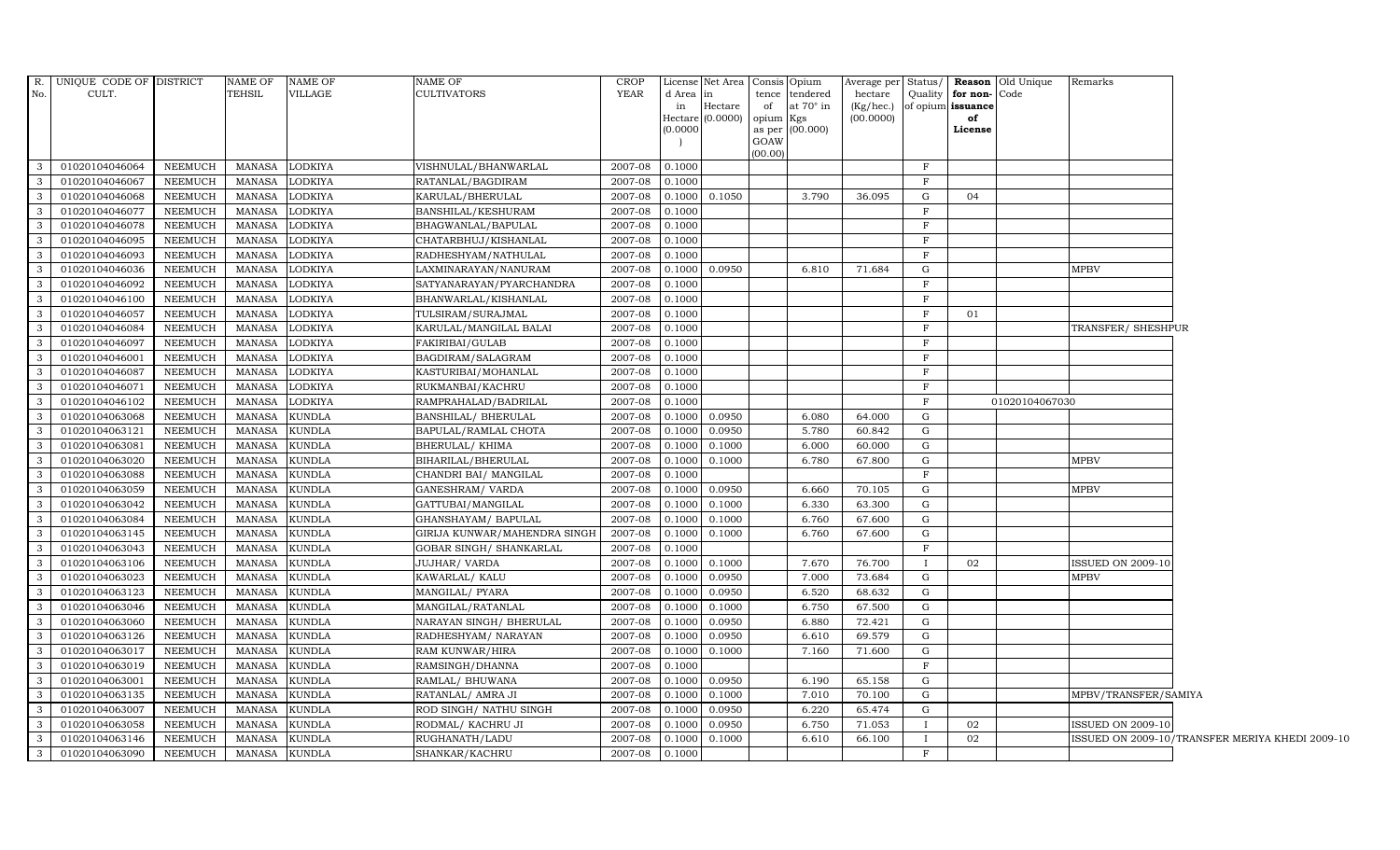| No.            | R. UNIQUE CODE OF DISTRICT<br>CULT. |                | NAME OF<br>TEHSIL | <b>NAME OF</b><br>VILLAGE | <b>NAME OF</b><br><b>CULTIVATORS</b> | <b>CROP</b><br><b>YEAR</b> | d Area in | License Net Area |                 | Consis Opium<br>tence tendered | Average per Status/<br>hectare | Quality      | for non-Code      | <b>Reason</b> Old Unique | Remarks                     |  |
|----------------|-------------------------------------|----------------|-------------------|---------------------------|--------------------------------------|----------------------------|-----------|------------------|-----------------|--------------------------------|--------------------------------|--------------|-------------------|--------------------------|-----------------------------|--|
|                |                                     |                |                   |                           |                                      |                            | in        | Hectare          | of              | at $70^\circ$ in               | (Kg/hec.)                      |              | of opium issuance |                          |                             |  |
|                |                                     |                |                   |                           |                                      |                            |           | Hectare (0.0000) | opium Kgs       |                                | (00.0000)                      |              | of                |                          |                             |  |
|                |                                     |                |                   |                           |                                      |                            | (0.0000)  |                  |                 | as per $(00.000)$              |                                |              | License           |                          |                             |  |
|                |                                     |                |                   |                           |                                      |                            |           |                  | GOAW<br>(00.00) |                                |                                |              |                   |                          |                             |  |
| 3              | 01020104063025                      | NEEMUCH        | MANASA            | <b>KUNDLA</b>             | SHIVNARAYAN / RAMLAL                 | 2007-08                    | 0.1000    | 0.1000           |                 | 7.560                          | 75.600                         | G            |                   |                          |                             |  |
| -3             | 01020104063018                      | NEEMUCH        | <b>MANASA</b>     | <b>KUNDLA</b>             | SONI BAI/ BHAWARLAL                  | 2007-08                    | 0.1000    | 0.1000           |                 | 6.850                          | 68.500                         | G            |                   |                          |                             |  |
| $\mathbf{3}$   | 01020104063006                      | NEEMUCH        | <b>MANASA</b>     | <b>KUNDLA</b>             | TULSIRAM/ LADU                       | 2007-08                    | 0.1000    |                  |                 |                                |                                | $\mathbf{F}$ |                   |                          |                             |  |
|                | 01020104006001                      | NEEMUCH        | <b>MANASA</b>     | <b>KUNDALIYA</b>          | BHANWARLAL/NANDLAL                   | 2007-08                    | 0.1000    | 0.0950           |                 | 6.590                          | 69.368                         | G            |                   |                          |                             |  |
| $\overline{1}$ | 01020104006012                      | <b>NEEMUCH</b> | <b>MANASA</b>     | <b>KUNDALIYA</b>          | KANWARLAL/RUPA                       | 2007-08                    | 0.1000    | 0.0950           |                 | 6.310                          | 66.421                         | G            |                   |                          |                             |  |
| <sup>1</sup>   | 01020104006011                      | <b>NEEMUCH</b> | <b>MANASA</b>     | KUNDALIYA                 | KESHURAM/MOTI                        | 2007-08                    | 0.1000    | 0.1000           |                 | 6.170                          | 61.700                         | G            |                   |                          |                             |  |
| -1             | 01020104006022                      | NEEMUCH        | <b>MANASA</b>     | <b>KUNDALIYA</b>          | LAXMAN/PRATHAVIRAJ                   | 2007-08                    | 0.1000    | 0.1000           |                 | 6.380                          | 63.800                         | G            |                   |                          |                             |  |
| $\overline{1}$ | 01020104006004                      | NEEMUCH        | <b>MANASA</b>     | <b>KUNDALIYA</b>          | MANGILAL/NANDA                       | 2007-08                    | 0.1000    | 0.1000           |                 | 6.120                          | 61.200                         | G            |                   |                          |                             |  |
| $\overline{1}$ | 01020104006015                      | <b>NEEMUCH</b> | <b>MANASA</b>     | <b>KUNDALIYA</b>          | PANNALAL/RUPA                        | 2007-08                    | 0.1000    |                  |                 |                                |                                | $\mathbf{F}$ |                   |                          |                             |  |
|                | 01020104006013                      | <b>NEEMUCH</b> | <b>MANASA</b>     | KUNDALIYA                 | PURNASHANKAR/MADHOLAL                | 2007-08                    | 0.1000    | 0.1000           |                 | 6.540                          | 65.400                         | $\mathbf G$  |                   |                          |                             |  |
| <sup>1</sup>   | 01020104006017                      | NEEMUCH        | <b>MANASA</b>     | <b>KUNDALIYA</b>          | RUKMANIBAI/MADHOLAL                  | 2007-08                    | 0.1000    | 0.1000           |                 | 6.020                          | 60.200                         | G            |                   |                          |                             |  |
| $\overline{1}$ | 01020104022015                      | <b>NEEMUCH</b> | <b>MANASA</b>     | KULTHANA BUJURG           | GHISALAL/PYARCHANDRA                 | 2007-08                    | 0.1000    |                  |                 |                                |                                | F            |                   |                          |                             |  |
| $\overline{1}$ | 01020104022010                      | NEEMUCH        | <b>MANASA</b>     | KULTHANA BUJURG           | GOPAL/KANHEYALAL                     | 2007-08                    | 0.1000    | 0.1000           |                 | 6.700                          | 67.000                         | G            |                   |                          |                             |  |
| $\overline{1}$ | 01020104022016                      | NEEMUCH        | <b>MANASA</b>     | KULTHANA BUJURG           | KISHANLAL/NARAYAN                    | 2007-08                    | 0.1000    | 0.1000           |                 | 6.680                          | 66.800                         | $\mathbf{I}$ | 02                |                          | ISSUED AND TRANSFER CHOUKDI |  |
|                | 01020104022005                      | <b>NEEMUCH</b> | <b>MANASA</b>     | KULTHANA BUJURG           | MODIRAM/BHERULAL                     | 2007-08                    | 0.1000    | 0.1000           |                 | 6.700                          | 67.000                         | G            |                   |                          |                             |  |
| $\overline{1}$ | 01020104022003                      | <b>NEEMUCH</b> | <b>MANASA</b>     | KULTHANA BUJURG           | NANALAL/BHERULAL                     | 2007-08                    | 0.1000    | 0.1000           |                 | 6.440                          | 64.400                         | G            |                   |                          |                             |  |
| $\overline{1}$ | 01020104022018                      | NEEMUCH        | <b>MANASA</b>     | KULTHANA BUJURG           | PARMANAND/ PYARCHAND                 | 2007-08                    | 0.1000    | 0.1000           |                 | 6.920                          | 69.200                         | G            |                   |                          |                             |  |
| $\overline{1}$ | 01020104022017                      | NEEMUCH        | MANASA            | KULTHANA BUJURG           | RAMESH/PRITHVIRAJ                    | 2007-08                    | 0.1000    |                  |                 |                                |                                | F            |                   |                          |                             |  |
| $\mathbf{3}$   | 01020104094003                      | <b>NEEMUCH</b> | <b>MANASA</b>     | KHUSHALPURA               | <b>BHAWARLAL/ AMRA</b>               | 2007-08                    | 0.1000    | 0.0950           |                 | 6.860                          | 72.211                         | $\mathbf G$  |                   |                          | TRANSFER/BADKUA             |  |
| 3              | 01020104094004                      | <b>NEEMUCH</b> | <b>MANASA</b>     | KHUSHALPURA               | MANGILAL/ BHERA                      | 2007-08                    | 0.1000    | 0.0850           |                 | 6.340                          | 74.588                         | G            |                   |                          | MPBV/TRANSFER/RAJPURA       |  |
| 3              | 01020104094006                      | NEEMUCH        | <b>MANASA</b>     | KHUSHALPURA               | RAMCHANDRA/RAMLAL                    | 2007-08                    | 0.1000    | 0.0900           |                 | 5.120                          | 56.889                         | G            | 05                |                          | ISSUED ON 2009-10           |  |
| 3              | 01020104094023                      | <b>NEEMUCH</b> | <b>MANASA</b>     | <b>KHUSHALPURA</b>        | HULASI BAI/ BHERA                    | 2007-08                    | 0.1000    | 0.0900           |                 | 5.980                          | 66.444                         | $\mathbf{I}$ | 02                |                          | <b>ISSUED ON 2009-10</b>    |  |
| $\mathbf{3}$   | 01020104094015                      | <b>NEEMUCH</b> | <b>MANASA</b>     | KHUSHALPURA               | DALU/AMRA                            | 2007-08                    | 0.1000    | 0.0950           |                 | 7.210                          | 75.895                         | G            |                   |                          | MPBV/TRANSFER/BADKUA        |  |
| 3              | 01020104094013                      | NEEMUCH        | <b>MANASA</b>     | KHUSHALPURA               | SHANKARLAL/ GOPAL                    | 2007-08                    | 0.1000    | 0.0950           |                 | 6.840                          | 72.000                         | G            |                   |                          | TRANSFER/KADIKHURD          |  |
| $\mathbf{3}$   | 01020104081027                      | NEEMUCH        | <b>MANASA</b>     | <b>KHETPALIA</b>          | BHANVARLAL/RAMLAL                    | 2007-08                    | 0.1000    | 0.0650           |                 | 4.580                          | 70.462                         | G            |                   |                          | <b>MPBV</b>                 |  |
| 3              | 01020104081004                      | <b>NEEMUCH</b> | <b>MANASA</b>     | <b>KHETPALIA</b>          | KESHRIMAL/DHANRAJ                    | 2007-08                    | 0.1000    | 0.0850           |                 | 6.020                          | 70.824                         | G            |                   |                          |                             |  |
| 3              | 01020104081009                      | <b>NEEMUCH</b> | <b>MANASA</b>     | <b>KHETPALIA</b>          | LALSINGH/PANNALAL                    | 2007-08                    | 0.1000    | 0.0950           |                 | 6.990                          | 73.579                         | G            |                   |                          |                             |  |
| 3              | 01020104081012                      | <b>NEEMUCH</b> | <b>MANASA</b>     | <b>KHETPALIA</b>          | MOHANLAL/RAMLAL                      | 2007-08                    | 0.1000    | 0.0800           |                 | 5.930                          | 74.125                         | G            |                   |                          | <b>MPBV</b>                 |  |
| $\mathbf{3}$   | 01020104081024                      | <b>NEEMUCH</b> | <b>MANASA</b>     | <b>KHETPALIA</b>          | PANNALAL/ RATANLAL                   | 2007-08                    | 0.1000    | 0.1000           |                 | 6.870                          | 68.700                         | G            |                   |                          | <b>MPBV</b>                 |  |
| $\overline{3}$ | 01020104081015                      | NEEMUCH        | <b>MANASA</b>     | <b>KHETPALIA</b>          | RAMPRASAD/DEVILAL                    | 2007-08                    | 0.1000    | 0.0950           |                 | 7.100                          | 74.737                         | G            |                   |                          |                             |  |
| -3             | 01020104081011                      | <b>NEEMUCH</b> | <b>MANASA</b>     | <b>KHETPALIA</b>          | RANGLAL/KACHRU                       | 2007-08                    | 0.1000    | 0.0900           |                 | 6.880                          | 76.444                         | G            |                   |                          |                             |  |
| 3              | 01020104081017                      | <b>NEEMUCH</b> | <b>MANASA</b>     | <b>KHETPALIA</b>          | SHAMBHULAL/ SEVA                     | 2007-08                    | 0.1000    | 0.0950           |                 | 6.690                          | 70.421                         | G            |                   |                          |                             |  |
| $\mathbf{3}$   | 01020104087019                      | <b>NEEMUCH</b> | <b>MANASA</b>     | <b>KHEMPURA</b>           | BHAWAR BAI/ RAM SINGH                | 2007-08                    | 0.1000    |                  |                 |                                |                                | $\mathbf{F}$ |                   |                          |                             |  |
| $\mathbf{3}$   | 01020104087023                      | <b>NEEMUCH</b> | <b>MANASA</b>     | <b>KHEMPURA</b>           | DASHRATH SINGH/ KALU SINGH           | 2007-08                    | 0.1000    |                  |                 |                                |                                | F            |                   |                          |                             |  |
| $\overline{3}$ | 01020104087030                      | NEEMUCH        | MANASA            | <b>KHEMPURA</b>           | DEVILAL/NANDA                        | 2007-08                    | 0.1000    | 0.0950           |                 | 6.780                          | 71.368                         | G            |                   |                          | <b>MPBV</b>                 |  |
| 3              | 01020104087009                      | <b>NEEMUCH</b> | <b>MANASA</b>     | <b>KHEMPURA</b>           | GHISALAL/ BHUWANA                    | 2007-08                    | 0.1000    |                  |                 |                                |                                | $\mathbf{F}$ |                   |                          |                             |  |
| 3              | 01020104087014                      | <b>NEEMUCH</b> | <b>MANASA</b>     | KHEMPURA                  | ISHVARSINGH/BHERUSINGH               | 2007-08                    | 0.1000    | 0.0950           |                 | 6.580                          | 69.263                         | G            |                   |                          | <b>MPBV</b>                 |  |
| 3              | 01020104087024                      | NEEMUCH        | <b>MANASA</b>     | <b>KHEMPURA</b>           | KRASHN GOPAL/ MANGILAL               | 2007-08                    | 0.1000    |                  |                 |                                |                                | $\mathbf{F}$ |                   |                          |                             |  |
| $\mathbf{3}$   | 01020104087012                      | <b>NEEMUCH</b> | <b>MANASA</b>     | <b>KHEMPURA</b>           | KUSHAL BAI/ PRABHULAL                | 2007-08                    | 0.1000    |                  |                 |                                |                                | $\mathbf{F}$ |                   |                          |                             |  |
| $\mathbf{3}$   | 01020104087032                      | NEEMUCH        | <b>MANASA</b>     | <b>KHEMPURA</b>           | LAL SINGH/ KISHOR SINGH              | 2007-08                    | 0.1000    |                  |                 |                                |                                | $\mathbf F$  |                   |                          |                             |  |
| $\mathbf{3}$   | 01020104087022                      | NEEMUCH        | MANASA            | <b>KHEMPURA</b>           | NANDLAL/ LAXMINARAYAN                | 2007-08                    | 0.1000    |                  |                 |                                |                                | $\mathbf{F}$ |                   |                          |                             |  |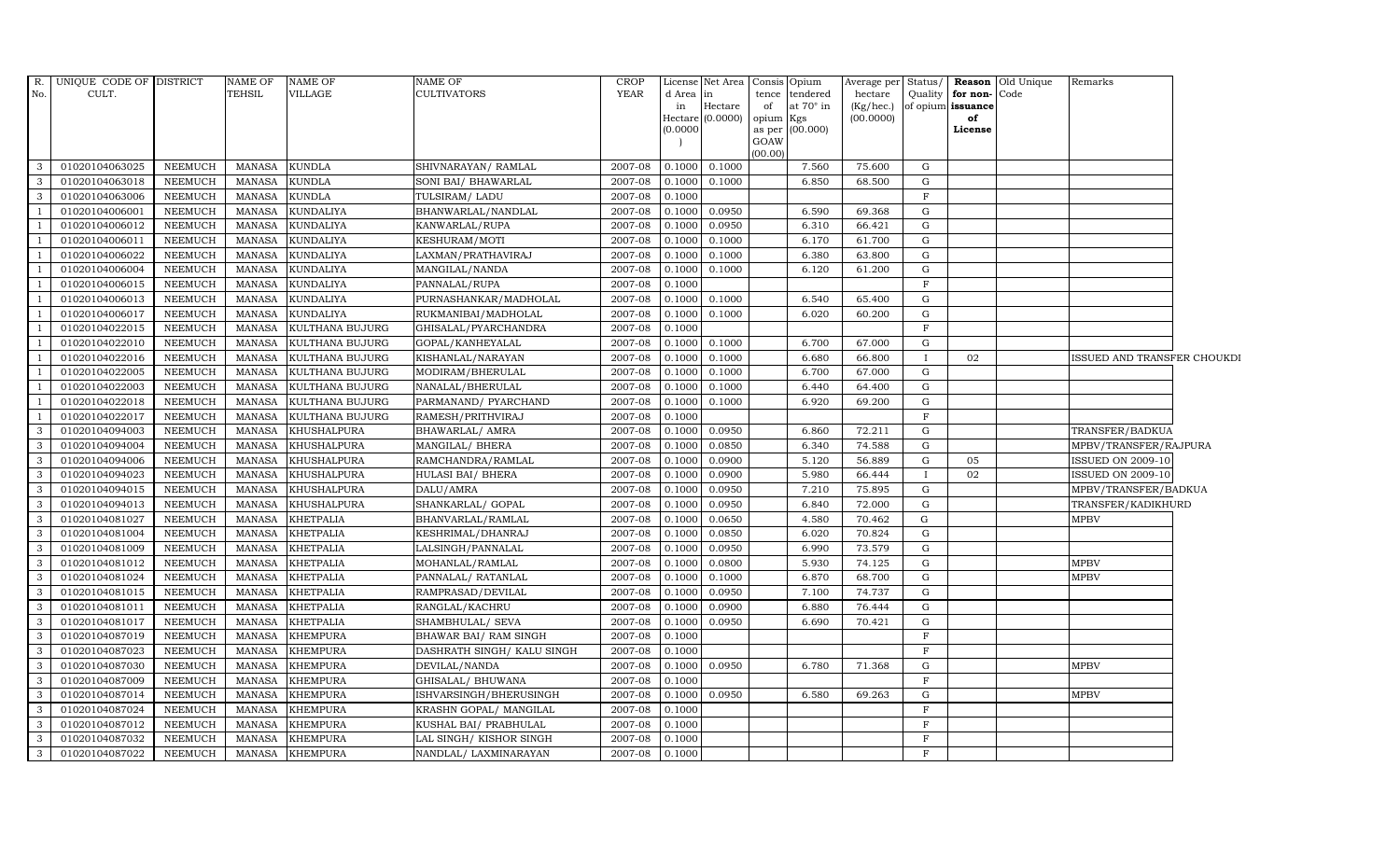| No.                     | R. UNIQUE CODE OF DISTRICT<br>CULT. |                | <b>NAME OF</b><br><b>TEHSIL</b> | <b>NAME OF</b><br>VILLAGE | <b>NAME OF</b><br><b>CULTIVATORS</b> | <b>CROP</b><br><b>YEAR</b> | d Area in<br>in | License Net Area Consis<br>Hectare<br>Hectare (0.0000) | tence<br>of<br>opium Kgs | Opium<br>tendered<br>at $70^\circ$ in | hectare<br>(Kg/hec.)<br>(00.0000) |              | Quality for non-Code<br>of opium issuance<br>of | Average per Status/ <b>Reason</b> Old Unique | Remarks                                     |  |
|-------------------------|-------------------------------------|----------------|---------------------------------|---------------------------|--------------------------------------|----------------------------|-----------------|--------------------------------------------------------|--------------------------|---------------------------------------|-----------------------------------|--------------|-------------------------------------------------|----------------------------------------------|---------------------------------------------|--|
|                         |                                     |                |                                 |                           |                                      |                            | 0.0000          |                                                        | GOAW<br>(00.00)          | as per (00.000)                       |                                   |              | License                                         |                                              |                                             |  |
| $\overline{\mathbf{3}}$ | 01020104087018                      | NEEMUCH        | <b>MANASA</b>                   | <b>KHEMPURA</b>           | VINOD SINGH/ DEVI SINGH              | 2007-08                    | 0.1000          |                                                        |                          |                                       |                                   | $\mathbf{F}$ |                                                 |                                              |                                             |  |
| $\overline{1}$          | 01020104010020                      | <b>NEEMUCH</b> | <b>MANASA</b>                   | <b>KHEDLI</b>             | AMARSINGH/PRATAPSINGH                | 2007-08                    | 0.1000          | 0.1000                                                 |                          | 6.860                                 | 68.600                            | G            |                                                 |                                              |                                             |  |
|                         | 01020104010286                      | <b>NEEMUCH</b> | <b>MANASA</b>                   | <b>KHEDLI</b>             | <b>BALU/ KANA</b>                    | 2007-08                    | 0.1000          | 0.1000                                                 |                          | 5.640                                 | 56.400                            | $\mathbf{I}$ | 02                                              |                                              | 102010617401 ISSUED 2009-1/TRANSFER BHADANA |  |
|                         | 01020104010283                      | <b>NEEMUCH</b> | <b>MANASA</b>                   | <b>KHEDLI</b>             | BHANWAR LAL/ KANHAIYA LAL            | 2007-08                    | 0.1000          | 0.0900                                                 |                          | 6.330                                 | 70.333                            | ${\rm G}$    |                                                 |                                              |                                             |  |
| $\overline{1}$          | 01020104010050                      | <b>NEEMUCH</b> | <b>MANASA</b>                   | <b>KHEDLI</b>             | BHERUSINGH/GOPALSINGH                | 2007-08                    | 0.1000          | 0.0950                                                 |                          | 6.560                                 | 69.053                            | ${\rm G}$    |                                                 |                                              |                                             |  |
| $\overline{1}$          | 01020104010108                      | <b>NEEMUCH</b> | <b>MANASA</b>                   | <b>KHEDLI</b>             | CHUNNILAL/HUKHMA                     | 2007-08                    | 0.1000          | 0.1000                                                 |                          | 6.610                                 | 66.100                            | G            |                                                 |                                              |                                             |  |
|                         | 01020104010052                      | <b>NEEMUCH</b> | <b>MANASA</b>                   | <b>KHEDLI</b>             | DEUBAI/JAMNALAL                      | 2007-08                    | 0.1000          | 0.0950                                                 |                          | 6.820                                 | 71.789                            | ${\rm G}$    |                                                 |                                              |                                             |  |
|                         | 01020104010115                      | <b>NEEMUCH</b> | <b>MANASA</b>                   | <b>KHEDLI</b>             | DEVA/GANGARAM                        | 2007-08                    | 0.1000          | 0.1000                                                 |                          | 6.370                                 | 63.700                            | G            |                                                 | 01020104018009                               |                                             |  |
|                         | 01020104010279                      | <b>NEEMUCH</b> | MANASA                          | <b>KHEDLI</b>             | GANGA BAI/GULABCHAND                 | 2007-08                    | 0.1000          | 0.0950                                                 |                          | 6.680                                 | 70.316                            | G            |                                                 |                                              |                                             |  |
| $\overline{1}$          | 01020104010095                      | <b>NEEMUCH</b> | <b>MANASA</b>                   | <b>KHEDLI</b>             | GISHIBAI/NANALAL                     | 2007-08                    | 0.1000          | 0.1000                                                 |                          | 7.180                                 | 71.800                            | ${\rm G}$    |                                                 |                                              |                                             |  |
| $\overline{1}$          | 01020104010027                      | <b>NEEMUCH</b> | <b>MANASA</b>                   | <b>KHEDLI</b>             | JAMNASHANKAR/NARAYAN                 | 2007-08                    | 0.1000          | 0.0900                                                 |                          | 6.240                                 | 69.333                            | G            |                                                 |                                              |                                             |  |
| $\overline{1}$          | 01020104010037                      | <b>NEEMUCH</b> | <b>MANASA</b>                   | <b>KHEDLI</b>             | JUJHARSINGH/PRITHVISINGH             | 2007-08                    | 0.1000          | 0.0950                                                 |                          | 6.450                                 | 67.895                            | $\mathbf G$  |                                                 |                                              |                                             |  |
| $\overline{1}$          | 01020104010003                      | <b>NEEMUCH</b> | <b>MANASA</b>                   | <b>KHEDLI</b>             | LALURAM/NARAYAN                      | 2007-08                    | 0.1000          | 0.1000                                                 |                          | 7.160                                 | 71.600                            | G            |                                                 |                                              |                                             |  |
|                         | 01020104010039                      | <b>NEEMUCH</b> | <b>MANASA</b>                   | <b>KHEDLI</b>             | MADANSINGH/PRITHVISINGH              | 2007-08                    | 0.1000          | 0.0950                                                 |                          | 7.050                                 | 74.211                            | G            |                                                 |                                              |                                             |  |
| $\overline{1}$          | 01020104010075                      | <b>NEEMUCH</b> | <b>MANASA</b>                   | <b>KHEDLI</b>             | MOHANLAL/PYARA MEGHWAL               | 2007-08                    | 0.1000          | 0.0950                                                 |                          | 6.870                                 | 72.316                            | ${\rm G}$    |                                                 |                                              |                                             |  |
| $\overline{1}$          | 01020104010046                      | <b>NEEMUCH</b> | <b>MANASA</b>                   | <b>KHEDLI</b>             | MULCHAND/MOHANLAL                    | 2007-08                    | 0.1000          | 0.0900                                                 |                          | 6.680                                 | 74.222                            | G            |                                                 |                                              |                                             |  |
| $\overline{1}$          | 01020104010080                      | <b>NEEMUCH</b> | <b>MANASA</b>                   | <b>KHEDLI</b>             | NANALAL/KALU DHOBI                   | 2007-08                    | 0.1000          | 0.0950                                                 |                          | 6.870                                 | 72.316                            | $\mathbf G$  |                                                 |                                              |                                             |  |
| $\overline{1}$          | 01020104010285                      | <b>NEEMUCH</b> | <b>MANASA</b>                   | <b>KHEDLI</b>             | NANALAL/MODA                         | 2007-08                    | 0.1000          | 0.1000                                                 |                          | 6.800                                 | 68.000                            | $\mathbf G$  |                                                 |                                              |                                             |  |
|                         | 01020104010087                      | <b>NEEMUCH</b> | <b>MANASA</b>                   | <b>KHEDLI</b>             | NANURAM/BHUWANA                      | 2007-08                    | 0.1000          | 0.0950                                                 |                          | 6.550                                 | 68.947                            | G            |                                                 |                                              |                                             |  |
|                         | 01020104010006                      | <b>NEEMUCH</b> | <b>MANASA</b>                   | <b>KHEDLI</b>             | NATHULAL/GOKUL                       | 2007-08                    | 0.1000          | 0.1000                                                 |                          | 8.330                                 | 83.300                            | $\mathbf G$  |                                                 |                                              |                                             |  |
| $\overline{1}$          | 01020104010013                      | <b>NEEMUCH</b> | <b>MANASA</b>                   | <b>KHEDLI</b>             | NATHURAM/DUDHA                       | 2007-08                    | 0.1000          | 0.1000                                                 |                          | 6.650                                 | 66.500                            | G            |                                                 |                                              |                                             |  |
|                         | 01020104010051                      | <b>NEEMUCH</b> | <b>MANASA</b>                   | <b>KHEDLI</b>             | PRAKASH CHANDRA/ MANGILAL            | 2007-08                    | 0.1000          | 0.0950                                                 |                          | 6.790                                 | 71.474                            | G            |                                                 |                                              | NAME CHANGE                                 |  |
| $\overline{1}$          | 01020104010057                      | <b>NEEMUCH</b> | <b>MANASA</b>                   | <b>KHEDLI</b>             | PRATAPSINGH/MADHOSINGH               | 2007-08                    | 0.1000          | 0.0950                                                 |                          | 6.460                                 | 68.000                            | G            |                                                 |                                              |                                             |  |
|                         | 01020104010038                      | <b>NEEMUCH</b> | <b>MANASA</b>                   | <b>KHEDLI</b>             | PURANSINGH/VIJAYSINGH                | 2007-08                    | 0.1000          | 0.0950                                                 |                          | 7.810                                 | 82.211                            | G            |                                                 |                                              |                                             |  |
|                         | 01020104010106                      | <b>NEEMUCH</b> | <b>MANASA</b>                   | <b>KHEDLI</b>             | RAJKUMAR/SUKHLAL                     | 2007-08                    | 0.1000          | 0.0950                                                 |                          | 6.720                                 | 70.737                            | ${\rm G}$    |                                                 |                                              |                                             |  |
| $\overline{1}$          | 01020104010001                      | <b>NEEMUCH</b> | <b>MANASA</b>                   | <b>KHEDLI</b>             | RAM SINGH/KISHOR SINGH               | 2007-08                    | 0.1000          | 0.1000                                                 |                          | 7.480                                 | 74.800                            | G            |                                                 |                                              |                                             |  |
| - 1                     | 01020104010281                      | <b>NEEMUCH</b> | <b>MANASA</b>                   | <b>KHEDLI</b>             | RAMCHANDRA/GOBARLAL                  | 2007-08                    | 0.1000          | 0.1000                                                 |                          | 7.490                                 | 74.900                            | G            |                                                 |                                              |                                             |  |
| $\overline{1}$          | 01020104010056                      | <b>NEEMUCH</b> | <b>MANASA</b>                   | <b>KHEDLI</b>             | RESHAMKUNWAR/HARISINGH               | 2007-08                    | 0.1000          | 0.1000                                                 |                          | 7.090                                 | 70.900                            | G            |                                                 |                                              | NAME CHANGE                                 |  |
|                         | 01020104010287                      | <b>NEEMUCH</b> | <b>MANASA</b>                   | <b>KHEDLI</b>             | RODA/ DEVA                           | 2007-08                    | 0.1000          | 0.1000                                                 |                          | 6.810                                 | 68.100                            | ${\rm G}$    |                                                 | 01020104018003                               |                                             |  |
|                         | 01020104010019                      | <b>NEEMUCH</b> | <b>MANASA</b>                   | <b>KHEDLI</b>             | RUKMANIBAI/GORILAL                   | 2007-08                    | 0.1000          | 0.1000                                                 |                          | 6.700                                 | 67.000                            | ${\rm G}$    |                                                 |                                              |                                             |  |
| - 1                     | 01020104010030                      | <b>NEEMUCH</b> | <b>MANASA</b>                   | <b>KHEDLI</b>             | RUPABAI/BHURALAL                     | 2007-08                    | 0.1000          | 0.0950                                                 |                          | 6.850                                 | 72.105                            | G            |                                                 |                                              |                                             |  |
| - 1                     | 01020104010079                      | <b>NEEMUCH</b> | <b>MANASA</b>                   | <b>KHEDLI</b>             | SHAKTI/SOHANLAL                      | 2007-08                    | 0.1000          | 0.0950                                                 |                          | 7.030                                 | 74.000                            | ${\rm G}$    |                                                 |                                              |                                             |  |
| $\overline{1}$          | 01020104010288                      | <b>NEEMUCH</b> | <b>MANASA</b>                   | <b>KHEDLI</b>             | SHOLA/ PEMA                          | $2007 - 08$                | 0.1000          | 0.1000                                                 |                          | 5.930                                 | 59.300                            | ${\rm G}$    |                                                 |                                              | 0102010617401 TRANSFER/ DHAMNIA             |  |
| $\overline{1}$          | 01020104010076                      | <b>NEEMUCH</b> | <b>MANASA</b>                   | <b>KHEDLI</b>             | SOHANLAL/LALURAM                     | 2007-08                    | 0.1000          | 0.1000                                                 |                          | 7.720                                 | 77.200                            | $\mathbf G$  |                                                 |                                              |                                             |  |
|                         | 01020104010065                      | <b>NEEMUCH</b> | <b>MANASA</b>                   | <b>KHEDLI</b>             | SUNDER/BHANWARLAL                    | 2007-08                    | 0.1000          | 0.1000                                                 |                          | 6.890                                 | 68.900                            | G            |                                                 |                                              |                                             |  |
| $\mathbf{1}$            | 01020104010124                      | <b>NEEMUCH</b> | <b>MANASA</b>                   | <b>KHEDLI</b>             | TULSIRAM/MODIRAM                     | 2007-08                    | 0.1000          | 0.0950                                                 |                          | 7.240                                 | 76.211                            | G            |                                                 |                                              |                                             |  |
| $\overline{1}$          | 01020104010047                      | <b>NEEMUCH</b> | <b>MANASA</b>                   | <b>KHEDLI</b>             | VIKRAM/RAMSINGH                      | 2007-08                    | 0.1000          | 0.0950                                                 |                          | 6.600                                 | 69.474                            | G            |                                                 |                                              |                                             |  |
| $\overline{1}$          | 01020104010094                      | <b>NEEMUCH</b> | <b>MANASA</b>                   | <b>KHEDLI</b>             | VISHNUKUMAR/MANGILAL                 | 2007-08                    | 0.1000          | 0.1000                                                 |                          | 7.160                                 | 71.600                            | G            |                                                 |                                              |                                             |  |
| $\overline{1}$          | 01020104010005                      | NEEMUCH        | <b>MANASA</b>                   | <b>KHEDLI</b>             | YASHODABAI/BHONIRAM                  | 2007-08                    | 0.1000          | 0.0950                                                 |                          | 6.900                                 | 72.632                            | $\mathbf G$  |                                                 |                                              |                                             |  |
| $\mathbf{3}$            | 01020104075007                      | <b>NEEMUCH</b> | <b>MANASA</b>                   | <b>KHEDI</b>              | AMRATRAM/GANESHRAM                   | 2007-08                    | 0.1000          |                                                        |                          |                                       |                                   | F            |                                                 |                                              |                                             |  |
| $\mathbf{3}$            | 01020104075027                      | NEEMUCH        | <b>MANASA</b>                   | <b>KHEDI</b>              | NANURAM/UDA                          | 2007-08                    | 0.1000          | 0.1000                                                 |                          | 6.170                                 | 61.700                            | $\mathbf G$  |                                                 |                                              |                                             |  |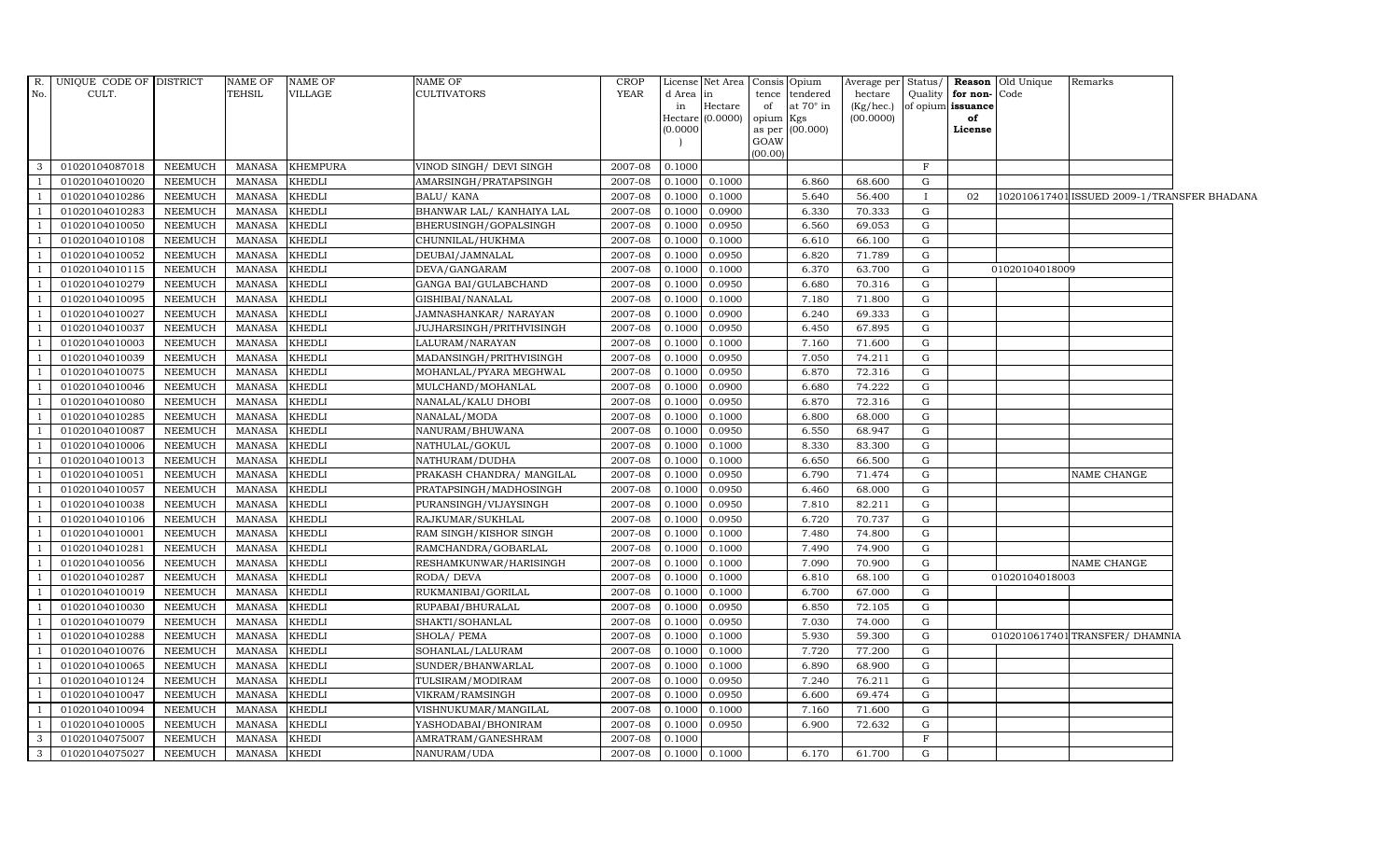| $R_{\cdot}$  | UNIQUE CODE OF DISTRICT |                | <b>NAME OF</b> | <b>NAME OF</b>   | <b>NAME OF</b>          | <b>CROP</b> |           | License Net Area Consis Opium |           |                  | Average per Status/ |                |                   | <b>Reason</b> Old Unique | Remarks                  |
|--------------|-------------------------|----------------|----------------|------------------|-------------------------|-------------|-----------|-------------------------------|-----------|------------------|---------------------|----------------|-------------------|--------------------------|--------------------------|
| No.          | CULT.                   |                | <b>TEHSIL</b>  | <b>VILLAGE</b>   | <b>CULTIVATORS</b>      | <b>YEAR</b> | d Area in |                               |           | tence tendered   | hectare             | Quality        | for non-          | Code                     |                          |
|              |                         |                |                |                  |                         |             | in        | Hectare                       | of        | at $70^\circ$ in | (Kg/hec.)           |                | of opium issuance |                          |                          |
|              |                         |                |                |                  |                         |             | (0.0000)  | Hectare $(0.0000)$            | opium Kgs | as per (00.000)  | (00.0000)           |                | of<br>License     |                          |                          |
|              |                         |                |                |                  |                         |             |           |                               | GOAW      |                  |                     |                |                   |                          |                          |
|              |                         |                |                |                  |                         |             |           |                               | (00.00)   |                  |                     |                |                   |                          |                          |
| 3            | 01020104075033          | <b>NEEMUCH</b> | MANASA         | <b>KHEDI</b>     | NARMDA BAI/ BAPULAL     | 2007-08     |           | $0.1000$ 0.1000               |           | 6.130            | 61.300              | G              |                   |                          |                          |
| 3            | 01020104075016          | <b>NEEMUCH</b> | <b>MANASA</b>  | <b>KHEDI</b>     | RODILAL/ MANGILAL       | 2007-08     | 0.1000    | 0.1000                        |           | 6.800            | 68.000              | ${\rm G}$      |                   |                          |                          |
| 3            | 01020104075001          | <b>NEEMUCH</b> | <b>MANASA</b>  | <b>KHEDI</b>     | SUNDARBAI/KAVARLAL      | 2007-08     | 0.1000    | 0.1000                        |           | 6.910            | 69.100              | G              |                   |                          |                          |
| 3            | 01020104075043          | <b>NEEMUCH</b> | <b>MANASA</b>  | <b>KHEDI</b>     | UDAILAL/DEVRAM          | 2007-08     | 0.1000    |                               |           |                  |                     | $\mathbf F$    |                   |                          |                          |
| 3            | 01020104066175          | <b>NEEMUCH</b> | <b>MANASA</b>  | <b>KHANKHEDI</b> | BAGDIRAM/ NANALAL       | 2007-08     | 0.1000    | 0.0950                        |           | 7.530            | 79.263              | ${\rm G}$      |                   | 01020104070012           |                          |
| $\mathbf{3}$ | 01020104066088          | <b>NEEMUCH</b> | <b>MANASA</b>  | <b>KHANKHEDI</b> | BAGDIRAM/NARAYAN        | 2007-08     | 0.1000    | 0.0950                        |           | 6.230            | 65.579              | G              |                   |                          |                          |
| 3            | 01020104066106          | <b>NEEMUCH</b> | <b>MANASA</b>  | <b>KHANKHEDI</b> | <b>BALARAM/ NARAYAN</b> | 2007-08     | 0.1000    |                               |           |                  |                     | $\rm F$        |                   |                          |                          |
| 3            | 01020104066007          | <b>NEEMUCH</b> | <b>MANASA</b>  | <b>KHANKHEDI</b> | BALMUKUND/ FAKIRCHAND   | 2007-08     | 0.1000    |                               |           |                  |                     | $\mathbf F$    |                   |                          |                          |
| 3            | 01020104066074          | <b>NEEMUCH</b> | <b>MANASA</b>  | <b>KHANKHEDI</b> | BANSHILAL/ LAXMINARAYAN | 2007-08     | 0.1000    |                               |           |                  |                     | F              |                   |                          |                          |
| 3            | 01020104066059          | <b>NEEMUCH</b> | <b>MANASA</b>  | <b>KHANKHEDI</b> | BANSHILAL/ RAM NATH     | 2007-08     | 0.1000    |                               |           |                  |                     | $\rm F$        |                   |                          |                          |
| 3            | 01020104066026          | <b>NEEMUCH</b> | <b>MANASA</b>  | <b>KHANKHEDI</b> | BANSHILAL/SHIVNARAYAN   | 2007-08     | 0.1000    |                               |           |                  |                     | $\rm F$        |                   |                          |                          |
| 3            | 01020104066099          | <b>NEEMUCH</b> | MANASA         | <b>KHANKHEDI</b> | BANSHILAL/CHAMPALAL     | 2007-08     | 0.1000    | 0.1000                        |           | 7.000            | 70.000              | ${\rm G}$      |                   |                          |                          |
| 3            | 01020104066057          | <b>NEEMUCH</b> | MANASA         | <b>KHANKHEDI</b> | BANSHILAL/DEVILAL       | 2007-08     | 0.1000    | 0.1000                        |           | 7.620            | 76.200              | G              |                   |                          |                          |
| 3            | 01020104066139          | <b>NEEMUCH</b> | <b>MANASA</b>  | <b>KHANKHEDI</b> | BAPULAL/ KANHEYALAL     | 2007-08     | 0.1000    | 0.0950                        |           | 7.100            | 74.737              | $\mathbf G$    |                   |                          |                          |
| 3            | 01020104066131          | <b>NEEMUCH</b> | MANASA         | <b>KHANKHEDI</b> | BAPULAL/ LAXMINARAYAN   | 2007-08     | 0.1000    |                               |           |                  |                     | $\mathbf F$    |                   |                          |                          |
| 3            | 01020104066132          | <b>NEEMUCH</b> | <b>MANASA</b>  | <b>KHANKHEDI</b> | BAPULAL/ RAMCHANDR      | 2007-08     | 0.1000    |                               |           |                  |                     | $\mathbf F$    |                   |                          |                          |
| 3            | 01020104066008          | <b>NEEMUCH</b> | <b>MANASA</b>  | <b>KHANKHEDI</b> | BHAGATRAM/KACHRU        | 2007-08     | 0.1000    |                               |           |                  |                     | $\mathbf F$    |                   |                          |                          |
| $\mathbf{3}$ | 01020104066176          | <b>NEEMUCH</b> | <b>MANASA</b>  | <b>KHANKHEDI</b> | BHAGIRATH / BADRILAL    | 2007-08     | 0.1000    |                               |           |                  |                     | $\mathbf F$    |                   |                          |                          |
| 3            | 01020104066002          | <b>NEEMUCH</b> | <b>MANASA</b>  | <b>KHANKHEDI</b> | BHERULAL/ KANIRAM       | 2007-08     | 0.1000    |                               |           |                  |                     | $\mathbf F$    |                   |                          |                          |
| 3            | 01020104066150          | NEEMUCH        | <b>MANASA</b>  | <b>KHANKHEDI</b> | BIHARIDAS/ NARAYANDAS   | 2007-08     | 0.1000    |                               |           |                  |                     | $\rm F$        |                   |                          |                          |
| 3            | 01020104066064          | <b>NEEMUCH</b> | <b>MANASA</b>  | <b>KHANKHEDI</b> | CHAMPALAL/GANPAT        | 2007-08     | 0.1000    |                               |           |                  |                     | $\mathbf F$    |                   |                          |                          |
| 3            | 01020104066148          | <b>NEEMUCH</b> | <b>MANASA</b>  | <b>KHANKHEDI</b> | DASHRATH/MANGILAL       | 2007-08     | 0.1000    | 0.1000                        |           | 3.210            | 32.100              | $\mathbf G$    | 04                |                          |                          |
| 3            | 01020104066052          | <b>NEEMUCH</b> | MANASA         | <b>KHANKHEDI</b> | DEVICHAND/CHUNNILAL     | 2007-08     | 0.1000    |                               |           |                  |                     | $\mathbf F$    |                   |                          |                          |
| 3            | 01020104066037          | <b>NEEMUCH</b> | <b>MANASA</b>  | <b>KHANKHEDI</b> | DINESH/KANHYALAL        | 2007-08     | 0.1000    |                               |           |                  |                     | $\mathbf F$    |                   |                          |                          |
| 3            | 01020104066077          | <b>NEEMUCH</b> | <b>MANASA</b>  | <b>KHANKHEDI</b> | DINESH/SHIVPRASAD       | 2007-08     | 0.1000    | 0.1000                        |           | 6.760            | 67.600              | $\mathbf G$    |                   |                          |                          |
| 3            | 01020104066134          | <b>NEEMUCH</b> | MANASA         | <b>KHANKHEDI</b> | GANPAT/ NANDLAL         | 2007-08     | 0.1000    | 0.0950                        |           | 6.740            | 70.947              | ${\rm G}$      |                   |                          |                          |
| 3            | 01020104091105          | <b>NEEMUCH</b> | <b>MANASA</b>  | <b>KHANKHEDI</b> | GENDMAL/NANDA           | 2007-08     | 0.1000    | 0.0950                        |           | 6.110            | 64.316              | $\mathbf G$    |                   |                          |                          |
| $\mathbf{3}$ | 01020104066103          | <b>NEEMUCH</b> | <b>MANASA</b>  | <b>KHANKHEDI</b> | GOPAL/MOHANLAL VYAS     | 2007-08     | 0.1000    |                               |           |                  |                     | $\mathbf F$    |                   |                          |                          |
| 3            | 01020104066090          | <b>NEEMUCH</b> | <b>MANASA</b>  | <b>KHANKHEDI</b> | GOPAL/MOHANLAL PUROHIT  | 2007-08     | 0.1000    |                               |           |                  |                     | $\mathbf F$    |                   |                          |                          |
| 3            | 01020104066105          | NEEMUCH        | <b>MANASA</b>  | <b>KHANKHEDI</b> | GORISHANKAR/KARULAL     | 2007-08     | 0.1000    |                               |           |                  |                     | F              |                   |                          |                          |
| 3            | 01020104066062          | <b>NEEMUCH</b> | <b>MANASA</b>  | <b>KHANKHEDI</b> | GOVINDRAM/ GANPAT       | 2007-08     | 0.1000    |                               |           |                  |                     | $\overline{F}$ |                   |                          |                          |
| 3            | 01020104066116          | <b>NEEMUCH</b> | <b>MANASA</b>  | <b>KHANKHEDI</b> | HANGAMIBAI/RADHAKISHAN  | 2007-08     | 0.1000    | 0.0950                        |           | 5.230            | 55.053              | ${\rm G}$      | 04                |                          | <b>ISSUED ON 2016-17</b> |
| 3            | 01020104066067          | <b>NEEMUCH</b> | <b>MANASA</b>  | <b>KHANKHEDI</b> | HARISHANKAR/NARAYAN     | 2007-08     | 0.1000    |                               |           |                  |                     | F              |                   |                          |                          |
| 3            | 01020104066063          | <b>NEEMUCH</b> | MANASA         | <b>KHANKHEDI</b> | HIRALAL/GANPAT          | 2007-08     | 0.1000    |                               |           |                  |                     | $\mathbf F$    |                   |                          |                          |
| 3            | 01020104066056          | <b>NEEMUCH</b> | <b>MANASA</b>  | <b>KHANKHEDI</b> | JAGDISH/KANHEYALAL      | 2007-08     | 0.1000    |                               |           |                  |                     | $\rm F$        |                   |                          |                          |
| 3            | 01020104066102          | <b>NEEMUCH</b> | <b>MANASA</b>  | <b>KHANKHEDI</b> | KELASH/KRISHNKANT       | 2007-08     | 0.1000    | 0.0950                        |           | 5.970            | 62.842              | G              |                   |                          |                          |
| 3            | 01020104066017          | <b>NEEMUCH</b> | <b>MANASA</b>  | <b>KHANKHEDI</b> | KELASH/NARAYAN          | 2007-08     | 0.1000    | 0.1050                        |           | 6.860            | 65.333              | G              |                   |                          |                          |
| $\mathbf{3}$ | 01020104066055          | <b>NEEMUCH</b> | <b>MANASA</b>  | <b>KHANKHEDI</b> | KELASH/RADHESHYAM       | 2007-08     | 0.1000    |                               |           |                  |                     | $\mathbf F$    |                   |                          |                          |
| 3            | 01020104066005          | <b>NEEMUCH</b> | MANASA         | <b>KHANKHEDI</b> | KAMLA BAI/ RAMLAL       | 2007-08     | 0.1000    | 0.1000                        |           | 6.200            | 62.000              | $\mathbf G$    |                   |                          |                          |
| 3            | 01020104066054          | <b>NEEMUCH</b> | <b>MANASA</b>  | <b>KHANKHEDI</b> | KANHAIYALAL/RAMRATAN    | 2007-08     | 0.1000    |                               |           |                  |                     | $\overline{F}$ |                   |                          |                          |
| 3            | 01020104066121          | <b>NEEMUCH</b> |                | MANASA KHANKHEDI | KANHYALAL/KARUJI        | 2007-08     | 0.1000    |                               |           |                  |                     | F              |                   |                          |                          |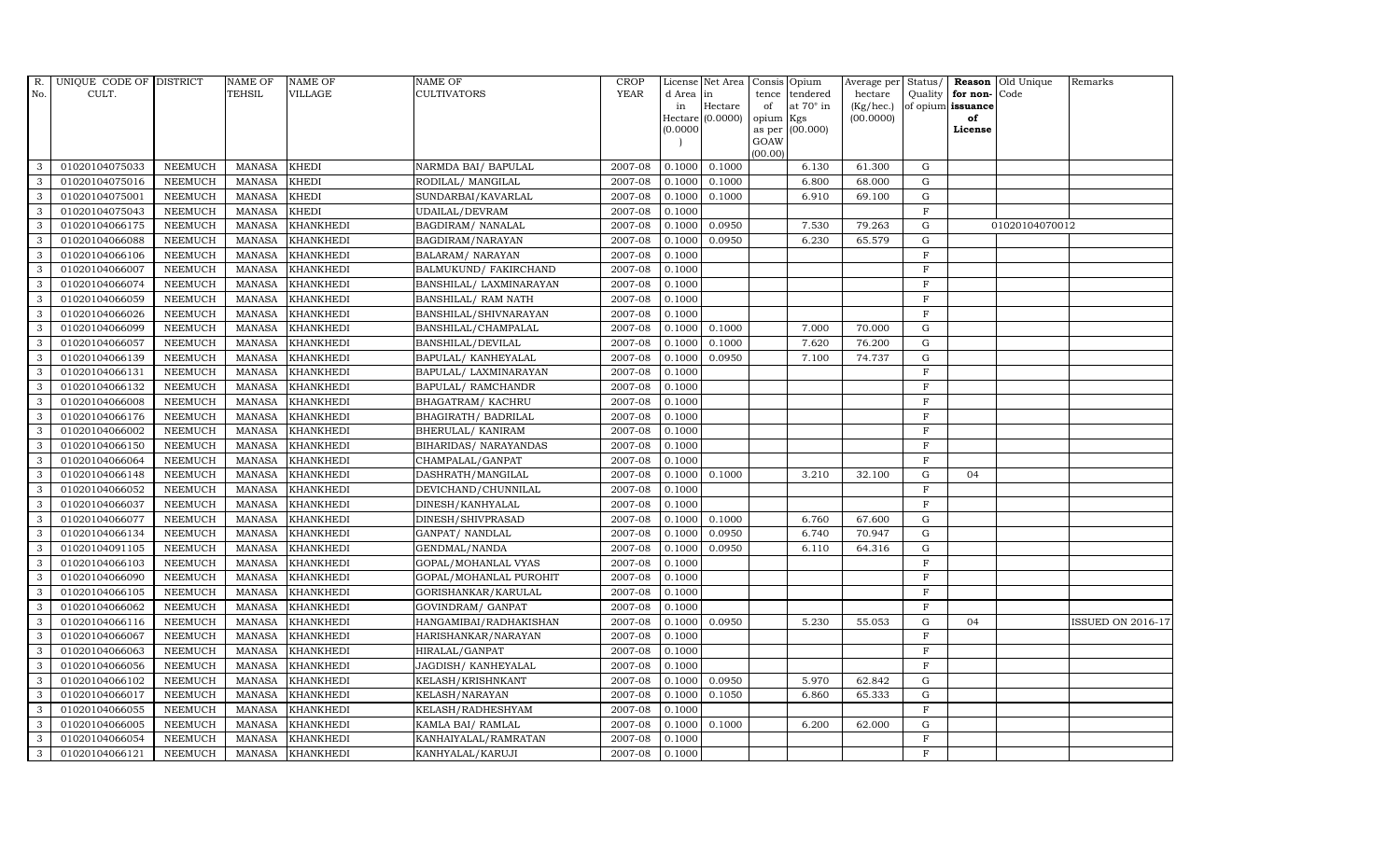| R.           | UNIQUE CODE OF DISTRICT |                | <b>NAME OF</b> | <b>NAME OF</b>   | NAME OF                       | <b>CROP</b> |           | License Net Area | Consis          | Opium            | Average per  | Status/      |                   | Reason Old Unique | Remarks |
|--------------|-------------------------|----------------|----------------|------------------|-------------------------------|-------------|-----------|------------------|-----------------|------------------|--------------|--------------|-------------------|-------------------|---------|
| No.          | CULT.                   |                | TEHSIL         | VILLAGE          | <b>CULTIVATORS</b>            | <b>YEAR</b> | d Area in |                  | tence           | tendered         | hectare      | Quality      | for non-Code      |                   |         |
|              |                         |                |                |                  |                               |             | in        | Hectare          | of              | at $70^\circ$ in | $(Kg/$ hec.) |              | of opium issuance |                   |         |
|              |                         |                |                |                  |                               |             | (0.0000)  | Hectare (0.0000) | opium<br>as per | Kgs<br>(00.000)  | (00.0000)    |              | of<br>License     |                   |         |
|              |                         |                |                |                  |                               |             |           |                  | GOAW            |                  |              |              |                   |                   |         |
|              |                         |                |                |                  |                               |             |           |                  | (00.00)         |                  |              |              |                   |                   |         |
| 3            | 01020104066085          | <b>NEEMUCH</b> | <b>MANASA</b>  | <b>KHANKHEDI</b> | KANHEYALAL/ NARAYAN           | 2007-08     | 0.1000    | 0.0950           |                 | 6.280            | 66.105       | G            |                   |                   |         |
| 3            | 01020104066128          | <b>NEEMUCH</b> | <b>MANASA</b>  | <b>KHANKHEDI</b> | KANHYALAL/SHIVLAL             | 2007-08     | 0.1000    |                  |                 |                  |              | F            |                   |                   |         |
| 3            | 01020104066135          | <b>NEEMUCH</b> | <b>MANASA</b>  | <b>KHANKHEDI</b> | KANHYALAL/UDAYRAM             | 2007-08     | 0.1000    | 0.0400           |                 | 2.570            | 64.250       | G            |                   |                   |         |
| 3            | 01020104066127          | <b>NEEMUCH</b> | <b>MANASA</b>  | <b>KHANKHEDI</b> | KAVERI BAI/ MATHURA DAS       | 2007-08     | 0.1000    |                  |                 |                  |              | $\mathbf F$  |                   |                   |         |
| 3            | 01020104066004          | <b>NEEMUCH</b> | MANASA         | <b>KHANKHEDI</b> | KAWARLAL/RADHU                | 2007-08     | 0.1000    | 0.0950           |                 | 6.960            | 73.263       | G            |                   |                   |         |
| $\mathbf{3}$ | 01020104066013          | <b>NEEMUCH</b> | <b>MANASA</b>  | <b>KHANKHEDI</b> | KAWARLAL/ SITARAM             | 2007-08     | 0.1000    |                  |                 |                  |              | $\mathbf F$  |                   |                   |         |
| 3            | 01020104066066          | <b>NEEMUCH</b> | <b>MANASA</b>  | KHANKHEDI        | KISHANLAL/NARAYAN             | 2007-08     | 0.1000    |                  |                 |                  |              | $\mathbf{F}$ |                   |                   |         |
| 3            | 01020104066043          | <b>NEEMUCH</b> | <b>MANASA</b>  | <b>KHANKHEDI</b> | KISHANLAL/ BANSHILAL          | 2007-08     | 0.1000    |                  |                 |                  |              | F            |                   |                   |         |
| 3            | 01020104066140          | <b>NEEMUCH</b> | <b>MANASA</b>  | <b>KHANKHEDI</b> | KISHOR/RADHAKISHAN            | 2007-08     | 0.1000    | 0.1000           |                 | 6.640            | 66.400       | $\mathbf G$  |                   |                   |         |
| 3            | 01020104066027          | <b>NEEMUCH</b> | <b>MANASA</b>  | KHANKHEDI        | LAXMICHAND/BADRILAL           | 2007-08     | 0.1000    |                  |                 |                  |              | $\mathbf F$  |                   |                   |         |
| 3            | 01020104066042          | <b>NEEMUCH</b> | <b>MANASA</b>  | <b>KHANKHEDI</b> | LAXMINARAYAN/MATHURADAS       | 2007-08     | 0.1000    |                  |                 |                  |              | $\mathbf{F}$ |                   |                   |         |
| 3            | 01020104066172          | <b>NEEMUCH</b> | <b>MANASA</b>  | <b>KHANKHEDI</b> | LAXMINARAYAN/UDAYLAL          | 2007-08     | 0.1000    |                  |                 |                  |              | $\mathbf F$  |                   |                   |         |
| 3            | 01020104066114          | <b>NEEMUCH</b> | <b>MANASA</b>  | <b>KHANKHEDI</b> | LILABAI/BADRILAL              | 2007-08     | 0.1000    |                  |                 |                  |              | F            |                   |                   |         |
| 3            | 01020104066044          | <b>NEEMUCH</b> | <b>MANASA</b>  | <b>KHANKHEDI</b> | MADAN/MOHANLAL                | 2007-08     | 0.1000    |                  |                 |                  |              | $\mathbf{F}$ |                   |                   |         |
| 3            | 01020104066033          | <b>NEEMUCH</b> | <b>MANASA</b>  | KHANKHEDI        | MADANLAL/NARAYAN              | 2007-08     | 0.1000    |                  |                 |                  |              | F            |                   |                   |         |
| 3            | 01020104066023          | <b>NEEMUCH</b> | <b>MANASA</b>  | <b>KHANKHEDI</b> | MADANLAL/ TULSIRAM            | 2007-08     | 0.1000    |                  |                 |                  |              | $\mathbf F$  |                   |                   |         |
| 3            | 01020104066097          | <b>NEEMUCH</b> | <b>MANASA</b>  | <b>KHANKHEDI</b> | MANGILAL/ BHERULAL            | 2007-08     | 0.1000    |                  |                 |                  |              | $\mathbf{F}$ |                   |                   |         |
| $\mathbf{3}$ | 01020104066075          | <b>NEEMUCH</b> | <b>MANASA</b>  | <b>KHANKHEDI</b> | MANGILAL/RAMCHANDRA           | 2007-08     | 0.1000    |                  |                 |                  |              | F            |                   |                   |         |
| 3            | 01020104066012          | <b>NEEMUCH</b> | <b>MANASA</b>  | <b>KHANKHEDI</b> | MANGYA/ BHERA                 | 2007-08     | 0.1000    |                  |                 |                  |              | $\mathbf F$  |                   |                   |         |
| 3            | 01020104066006          | <b>NEEMUCH</b> | <b>MANASA</b>  | <b>KHANKHEDI</b> | MOHANLAL/ KACHRU              | 2007-08     | 0.1000    |                  |                 |                  |              | $\mathbf F$  |                   |                   |         |
| $\mathbf{3}$ | 01020104066073          | NEEMUCH        | <b>MANASA</b>  | <b>KHANKHEDI</b> | MOHANLAL/ NANDRAM             | 2007-08     | 0.1000    |                  |                 |                  |              | $\mathbf F$  |                   |                   |         |
| 3            | 01020104066100          | <b>NEEMUCH</b> | <b>MANASA</b>  | <b>KHANKHEDI</b> | MOHANLAL/RAMCHANDRA           | 2007-08     | 0.1000    |                  |                 |                  |              | $\mathbf{F}$ |                   |                   |         |
| $\mathbf{3}$ | 01020104066153          | <b>NEEMUCH</b> | <b>MANASA</b>  | <b>KHANKHEDI</b> | NANDKISHOR/KISHANLAL          | 2007-08     | 0.1000    | 0.0950           |                 | 6.940            | 73.053       | ${\rm G}$    |                   |                   |         |
| 3            | 01020104066021          | <b>NEEMUCH</b> | <b>MANASA</b>  | <b>KHANKHEDI</b> | NANDLAL/ MANGILAL             | 2007-08     | 0.1000    |                  |                 |                  |              | $\mathbf{F}$ |                   |                   |         |
| 3            | 01020104066001          | <b>NEEMUCH</b> | <b>MANASA</b>  | <b>KHANKHEDI</b> | NARAYAN/KASHIRAM              | 2007-08     | 0.1000    |                  |                 |                  |              | $\mathbf F$  |                   |                   |         |
| 3            | 01020104066141          | <b>NEEMUCH</b> | <b>MANASA</b>  | <b>KHANKHEDI</b> | PARVATI BAI/ NATHULAL         | 2007-08     | 0.1000    |                  |                 |                  |              | $\mathbf F$  |                   |                   |         |
| $\mathbf{3}$ | 01020104066076          | <b>NEEMUCH</b> | <b>MANASA</b>  | <b>KHANKHEDI</b> | PRABHULAL/ FAKIRCHAND         | 2007-08     | 0.1000    | 0.0200           |                 | 1.310            | 65.500       | ${\rm G}$    |                   |                   |         |
| $\mathbf{3}$ | 01020104066041          | <b>NEEMUCH</b> | <b>MANASA</b>  | <b>KHANKHEDI</b> | PRAHLADDAS/MATHURADAS         | 2007-08     | 0.1000    |                  |                 |                  |              | F            |                   |                   |         |
| 3            | 01020104066038          | <b>NEEMUCH</b> | <b>MANASA</b>  | <b>KHANKHEDI</b> | PRAHLAD/KAVARLAL              | 2007-08     | 0.1000    | 0.0950           |                 | 6.860            | 72.211       | $\mathbf G$  |                   |                   |         |
| 3            | 01020104066107          | <b>NEEMUCH</b> | <b>MANASA</b>  | <b>KHANKHEDI</b> | PURSHOTAM DAS/ BHUWAN DAS     | 2007-08     | 0.1000    |                  |                 |                  |              | $\mathbf{F}$ |                   |                   |         |
| 3            | 01020104066029          | <b>NEEMUCH</b> | <b>MANASA</b>  | <b>KHANKHEDI</b> | RADHESHYAM/ MOTILAL           | 2007-08     | 0.1000    | 0.0950           |                 | 7.140            | 75.158       | G            |                   |                   |         |
| $\mathbf{3}$ | 01020104066143          | <b>NEEMUCH</b> | <b>MANASA</b>  | <b>KHANKHEDI</b> | RADHESHYAM/PRABHULAL          | 2007-08     | 0.1000    |                  |                 |                  |              | $\mathbf F$  |                   |                   |         |
| $\mathbf{3}$ | 01020104066125          | <b>NEEMUCH</b> | <b>MANASA</b>  | <b>KHANKHEDI</b> | RADHESHYAM/RAMNATH            | 2007-08     | 0.1000    | 0.0950           |                 | 6.290            | 66.211       | G            |                   |                   |         |
| 3            | 01020104066079          | <b>NEEMUCH</b> | <b>MANASA</b>  | <b>KHANKHEDI</b> | RAJESH/ JUGAL KISHOR          | 2007-08     | 0.1000    |                  |                 |                  |              | F            |                   |                   |         |
| 3            | 01020104066072          | <b>NEEMUCH</b> | <b>MANASA</b>  | <b>KHANKHEDI</b> | RAMDAYAL/SURAJMAL             | 2007-08     | 0.1000    |                  |                 |                  |              | $\mathbf{F}$ |                   |                   |         |
| 3            | 01020104066058          | <b>NEEMUCH</b> | <b>MANASA</b>  | <b>KHANKHEDI</b> | RAMESH/DEVILAL                | 2007-08     | 0.1000    | 0.0950           |                 | 7.050            | 74.211       | G            |                   |                   |         |
| 3            | 01020104066082          | <b>NEEMUCH</b> | <b>MANASA</b>  | <b>KHANKHEDI</b> | RAMESH/ FAKIRCHAND            | 2007-08     | 0.1000    |                  |                 |                  |              | $\mathbf{F}$ |                   |                   |         |
| 3            | 01020104066142          | <b>NEEMUCH</b> | <b>MANASA</b>  | <b>KHANKHEDI</b> | RAMESH/ NARAYAN               | 2007-08     | 0.1000    |                  |                 |                  |              | $\mathbf F$  |                   |                   |         |
| 3            | 01020104066039          | <b>NEEMUCH</b> | <b>MANASA</b>  | <b>KHANKHEDI</b> | SATYANARAYAN / KAWARLAL PUROH | 2007-08     | 0.1000    | 0.0950           |                 | 6.760            | 71.158       | $\mathbf G$  |                   |                   |         |
| 3            | 01020104066034          | <b>NEEMUCH</b> | <b>MANASA</b>  | <b>KHANKHEDI</b> | SATYANARAYN/CHITARLAL         | 2007-08     | 0.1000    |                  |                 |                  |              | $\mathbf{F}$ |                   |                   |         |
| 3            | 01020104066060          | <b>NEEMUCH</b> | MANASA         | <b>KHANKHEDI</b> | SATYANARAYAN/KAVARLALVYAS     | 2007-08     | 0.1000    |                  |                 |                  |              | F            |                   |                   |         |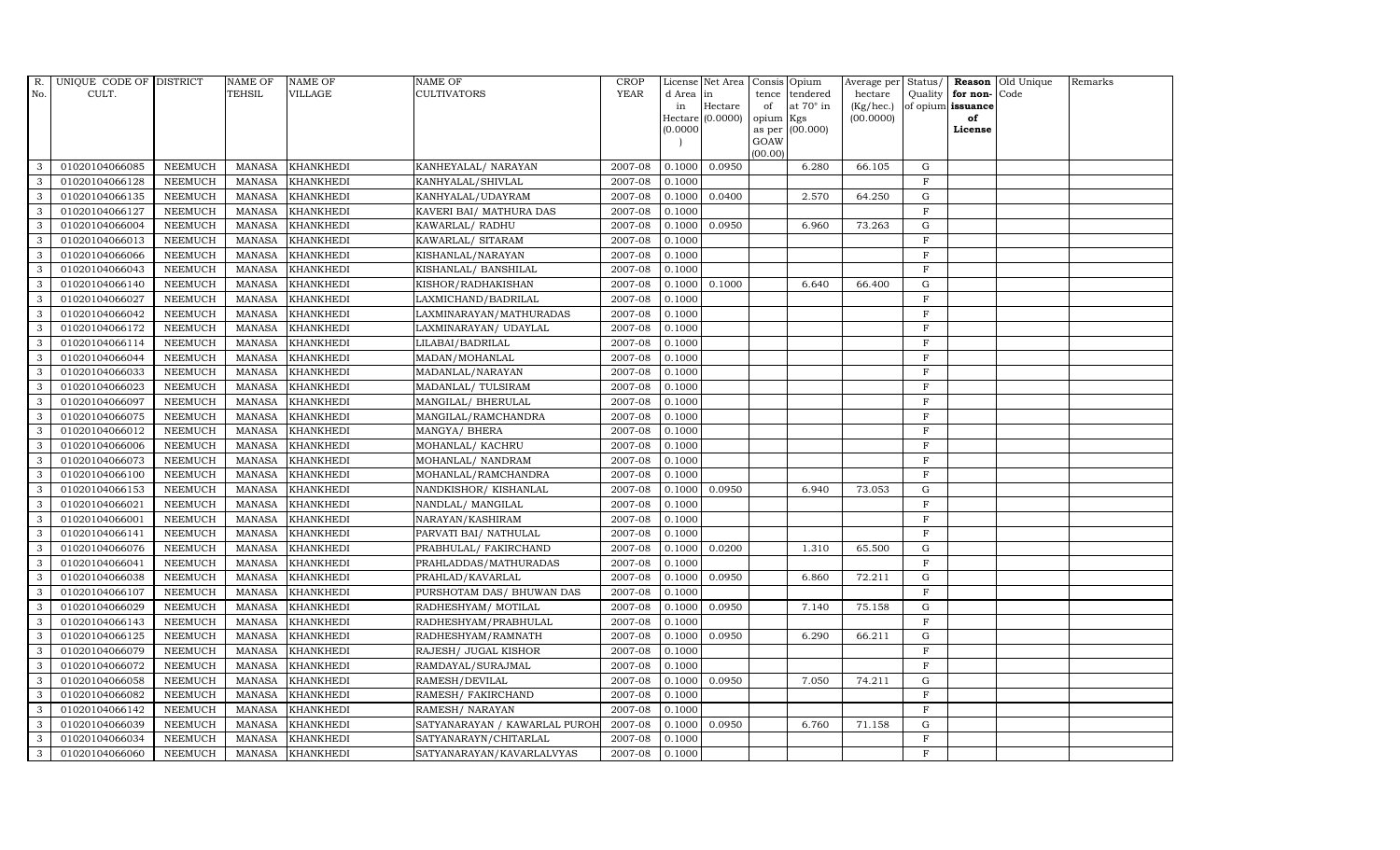| R.           | UNIQUE CODE OF DISTRICT |                | <b>NAME OF</b> | <b>NAME OF</b>   | <b>NAME OF</b>           | <b>CROP</b> |           | License Net Area | Consis  | Opium                  | Average per  | Status/      |                   | <b>Reason</b> Old Unique | Remarks                  |
|--------------|-------------------------|----------------|----------------|------------------|--------------------------|-------------|-----------|------------------|---------|------------------------|--------------|--------------|-------------------|--------------------------|--------------------------|
| No.          | CULT.                   |                | <b>TEHSIL</b>  | VILLAGE          | CULTIVATORS              | <b>YEAR</b> | d Area in |                  | tence   | tendered               | hectare      | Quality      | for non-Code      |                          |                          |
|              |                         |                |                |                  |                          |             | in        | Hectare          | of      | at $70^\circ$ in       | $(Kg/$ hec.) |              | of opium issuance |                          |                          |
|              |                         |                |                |                  |                          |             | (0.0000)  | Hectare (0.0000) | opium   | Kgs<br>as per (00.000) | (00.0000)    |              | of<br>License     |                          |                          |
|              |                         |                |                |                  |                          |             |           |                  | GOAW    |                        |              |              |                   |                          |                          |
|              |                         |                |                |                  |                          |             |           |                  | (00.00) |                        |              |              |                   |                          |                          |
| 3            | 01020104066071          | <b>NEEMUCH</b> | <b>MANASA</b>  | <b>KHANKHEDI</b> | SHAMBHUDAYAL/ MOHAN      | 2007-08     | 0.1000    |                  |         |                        |              | $\mathbf F$  |                   |                          |                          |
| 3            | 01020104066061          | <b>NEEMUCH</b> | <b>MANASA</b>  | KHANKHEDI        | KAVARLAL/DHANRAJ         | 2007-08     | 0.1000    |                  |         |                        |              | F            |                   |                          |                          |
| 3            | 01020104066053          | <b>NEEMUCH</b> | <b>MANASA</b>  | <b>KHANKHEDI</b> | SHIVNARAYAN / NANURAM    | 2007-08     | 0.1000    |                  |         |                        |              | $\mathbf F$  |                   |                          |                          |
| 3            | 01020104066083          | <b>NEEMUCH</b> | <b>MANASA</b>  | <b>KHANKHEDI</b> | SHIVPRASAD/ FAKIRCHAND   | 2007-08     | 0.1000    |                  |         |                        |              | $\mathbf F$  |                   |                          |                          |
| 3            | 01020104066151          | <b>NEEMUCH</b> | <b>MANASA</b>  | <b>KHANKHEDI</b> | SUGANABAI/MOHANLAL       | 2007-08     | 0.1000    |                  |         |                        |              | $\mathbf F$  |                   |                          |                          |
| $\mathbf{3}$ | 01020104066047          | <b>NEEMUCH</b> | <b>MANASA</b>  | <b>KHANKHEDI</b> | SURESH/HIRALAL           | 2007-08     | 0.1000    | 0.0950           |         | 6.700                  | 70.526       | G            |                   |                          |                          |
| 3            | 01020104066078          | NEEMUCH        | <b>MANASA</b>  | KHANKHEDI        | SURESH/ SHIVPRASAD       | 2007-08     | 0.1000    | 0.0950           |         | 5.390                  | 56.737       | ${\rm G}$    | 05                |                          | <b>ISSUED ON 2009-10</b> |
| 3            | 01020104066095          | <b>NEEMUCH</b> | <b>MANASA</b>  | <b>KHANKHEDI</b> | SURESHCHAND/RAMNATH      | 2007-08     | 0.1000    | 0.1000           |         | 7.040                  | 70.400       | G            |                   |                          |                          |
| 3            | 01020104066126          | <b>NEEMUCH</b> | <b>MANASA</b>  | <b>KHANKHEDI</b> | TULSIRAM/RADHU           | 2007-08     | 0.1000    | 0.0950           |         | 6.580                  | 69.263       | $\mathbf G$  |                   |                          |                          |
| 3            | 01020104091006          | <b>NEEMUCH</b> | MANASA         | <b>KHAJURI</b>   | AYODHYA BAI/ DHULA       | 2007-08     | 0.1000    | 0.0950           |         | 7.090                  | 74.632       | $\mathbf{I}$ | 02                |                          | <b>ISSUED ON 2009-10</b> |
| 3            | 01020104091012          | <b>NEEMUCH</b> | <b>MANASA</b>  | <b>KHAJURI</b>   | <b>BADAM BAI/ BABRU</b>  | 2007-08     | 0.1000    |                  |         |                        |              | $\mathbf{F}$ |                   |                          |                          |
| 3            | 01020104091122          | <b>NEEMUCH</b> | <b>MANASA</b>  | <b>KHAJURI</b>   | BANSHILAL/ BHAWARLAL     | 2007-08     | 0.1000    | 0.0950           |         | 6.650                  | 70.000       | G            |                   | 01020104076008           |                          |
| 3            | 01020104091033          | <b>NEEMUCH</b> | <b>MANASA</b>  | <b>KHAJURI</b>   | BANSHILAL/ BHUWANILAL    | 2007-08     | 0.1000    |                  |         |                        |              | F            |                   |                          |                          |
| 3            | 01020104091103          | <b>NEEMUCH</b> | <b>MANASA</b>  | <b>KHAJURI</b>   | BANSHILAL/ RAMPRATAP     | 2007-08     | 0.1000    |                  |         |                        |              | $\mathbf{F}$ |                   |                          |                          |
| 3            | 01020104091054          | <b>NEEMUCH</b> | <b>MANASA</b>  | <b>KHAJURI</b>   | BAPU SINGH/ DHUL SINGH   | 2007-08     | 0.1000    |                  |         |                        |              | F            |                   |                          |                          |
| 3            | 01020104091040          | <b>NEEMUCH</b> | <b>MANASA</b>  | <b>KHAJURI</b>   | BHAWARLAL/ TULSIRAM      | 2007-08     | 0.1000    | 0.0950           |         | 5.970                  | 62.842       | G            |                   |                          |                          |
| 3            | 01020104091083          | <b>NEEMUCH</b> | <b>MANASA</b>  | <b>KHAJURI</b>   | CHENRAM/KALURAM          | 2007-08     | 0.1000    | 0.0900           |         | 5.410                  | 60.111       | G            |                   |                          |                          |
| $\mathbf{3}$ | 01020104091123          | <b>NEEMUCH</b> | <b>MANASA</b>  | <b>KHAJURI</b>   | CHHOTU/ BHERA            | 2007-08     | 0.1000    | 0.0950           |         | 6.550                  | 68.947       | G            |                   |                          |                          |
| 3            | 01020104091101          | <b>NEEMUCH</b> | <b>MANASA</b>  | <b>KHAJURI</b>   | DAYASHANKAR / HARLAL     | 2007-08     | 0.1000    | 0.1000           |         | 6.430                  | 64.300       | $\mathbf G$  |                   |                          |                          |
| 3            | 01020104091068          | <b>NEEMUCH</b> | <b>MANASA</b>  | <b>KHAJURI</b>   | DEU BAI/ SHANKARLAL      | 2007-08     | 0.1000    | 0.0950           |         | 6.920                  | 72.842       | $\mathbf G$  |                   |                          |                          |
| $\mathbf{3}$ | 01020104091022          | <b>NEEMUCH</b> | <b>MANASA</b>  | <b>KHAJURI</b>   | DEVILAL/RAMPRATAP        | 2007-08     | 0.1000    |                  |         |                        |              | $\mathbf F$  |                   |                          |                          |
| 3            | 01020104091003          | <b>NEEMUCH</b> | <b>MANASA</b>  | <b>KHAJURI</b>   | FAKIRCHAND/ DEV JI       | 2007-08     | 0.1000    | 0.0950           |         | 6.680                  | 70.316       | G            |                   |                          | <b>NAMECHANGE</b>        |
| 3            | 01020104091011          | NEEMUCH        | <b>MANASA</b>  | <b>KHAJURI</b>   | GANGARAM/ DHANNA         | 2007-08     | 0.1000    | 0.1000           |         | 6.430                  | 64.300       | $\mathbf G$  |                   |                          |                          |
| 3            | 01020104091008          | <b>NEEMUCH</b> | <b>MANASA</b>  | <b>KHAJURI</b>   | GANGARAM / MULCHAND      | 2007-08     | 0.1000    |                  |         |                        |              | $\mathbf{F}$ |                   |                          |                          |
| 3            | 01020104091046          | <b>NEEMUCH</b> | <b>MANASA</b>  | <b>KHAJURI</b>   | GANPATLAL/ RAMESHWAR     | 2007-08     | 0.1000    | 0.1000           |         | 7.010                  | 70.100       | $\mathbf G$  |                   |                          |                          |
| 3            | 01020104091079          | <b>NEEMUCH</b> | <b>MANASA</b>  | KHAJURI          | GHISALAL/UDAA            | 2007-08     | 0.1000    |                  |         |                        |              | $\mathbf F$  |                   |                          |                          |
| 3            | 01020104091045          | <b>NEEMUCH</b> | <b>MANASA</b>  | <b>KHAJURI</b>   | HARISHCHANDR/ BANSHILAL  | 2007-08     | 0.1000    |                  |         |                        |              | $\mathbf F$  |                   |                          |                          |
| 3            | 01020104091058          | NEEMUCH        | <b>MANASA</b>  | <b>KHAJURI</b>   | HARLAL/ KACHRU           | 2007-08     | 0.1000    |                  |         |                        |              | F            |                   |                          |                          |
| 3            | 01020104091043          | <b>NEEMUCH</b> | <b>MANASA</b>  | <b>KHAJURI</b>   | JAMUNALAL/ NANDLAL       | 2007-08     | 0.1000    | 0.1000           |         | 6.860                  | 68.600       | $\mathbf G$  |                   |                          |                          |
| 3            | 01020104091004          | <b>NEEMUCH</b> | <b>MANASA</b>  | <b>KHAJURI</b>   | KACHRULAL/ SHANKARLAL    | 2007-08     | 0.1000    | 0.1000           |         | 6.690                  | 66.900       | $\mathbf G$  |                   |                          |                          |
| 3            | 01020104091064          | <b>NEEMUCH</b> | <b>MANASA</b>  | KHAJURI          | KAILASH CHANDR/ MOHANLAL | 2007-08     | 0.1000    |                  |         |                        |              | $\mathbf F$  |                   |                          |                          |
| 3            | 01020104091025          | <b>NEEMUCH</b> | <b>MANASA</b>  | <b>KHAJURI</b>   | KANHEYALAL/ AMARCHAND    | 2007-08     | 0.1000    |                  |         |                        |              | $\mathbf F$  |                   |                          |                          |
| 3            | 01020104091009          | NEEMUCH        | <b>MANASA</b>  | <b>KHAJURI</b>   | KANHEYALAL/ NIRBHAYRAM   | 2007-08     | 0.1000    | 0.1000           |         | 7.030                  | 70.300       | G            |                   |                          |                          |
| 3            | 01020104091080          | <b>NEEMUCH</b> | <b>MANASA</b>  | <b>KHAJURI</b>   | KARULAL/ DEVA            | 2007-08     | 0.1000    |                  |         |                        |              | F            |                   |                          |                          |
| 3            | 01020104091019          | <b>NEEMUCH</b> | <b>MANASA</b>  | <b>KHAJURI</b>   | KHIMA/NANURAM            | 2007-08     | 0.1000    |                  |         |                        |              | $\mathbf{F}$ |                   |                          |                          |
| 3            | 01020104091077          | <b>NEEMUCH</b> | <b>MANASA</b>  | <b>KHAJURI</b>   | LABHCHAND/HARLAL         | 2007-08     | 0.1000    |                  |         |                        |              | $\mathbf{F}$ |                   |                          |                          |
| 3            | 01020104091109          | <b>NEEMUCH</b> | <b>MANASA</b>  | <b>KHAJURI</b>   | LAXMINARAYAN / NANURAM   | 2007-08     | 0.1000    |                  |         |                        |              | $\mathbf F$  |                   |                          |                          |
| 3            | 01020104091087          | <b>NEEMUCH</b> | <b>MANASA</b>  | <b>KHAJURI</b>   | MADANLAL/ SHANKARLAL     | 2007-08     | 0.1000    |                  |         |                        |              | $\mathbf{F}$ |                   |                          |                          |
| 3            | 01020104091052          | <b>NEEMUCH</b> | <b>MANASA</b>  | <b>KHAJURI</b>   | MANOHAR/ HARISH CHANDR   | 2007-08     | 0.1000    |                  |         |                        |              | F            |                   |                          |                          |
| 3            | 01020104091055          | <b>NEEMUCH</b> | <b>MANASA</b>  | <b>KHAJURI</b>   | MATHURALAL/ MANGILAL     | 2007-08     | 0.1000    |                  |         |                        |              | $\mathbf F$  |                   |                          |                          |
| 3            | 01020104091098          | <b>NEEMUCH</b> |                | MANASA KHAJURI   | MODIRAM/ GULAB           | 2007-08     | 0.1000    | 0.1000           |         | 7.190                  | 71.900       | G            |                   |                          |                          |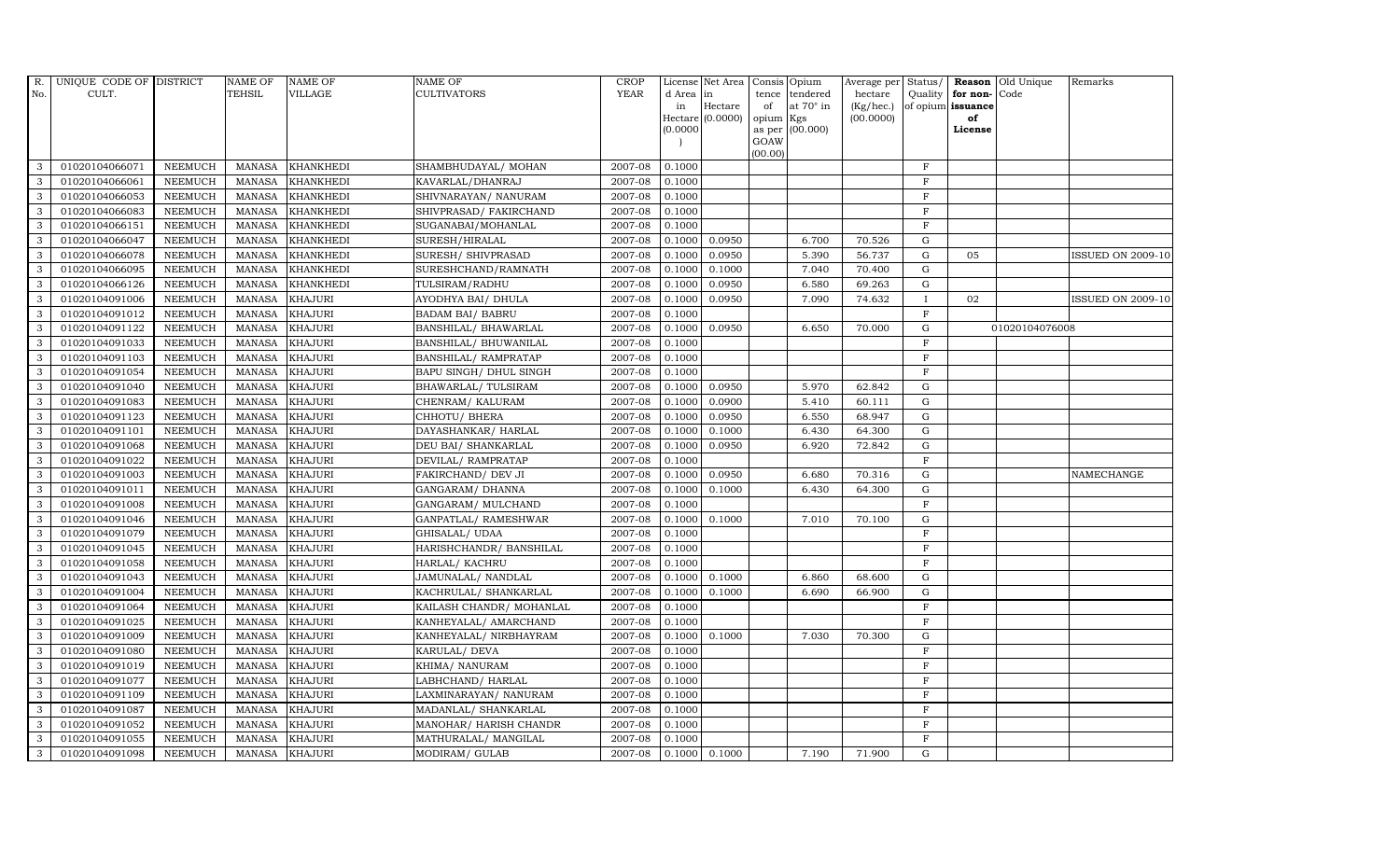|                | R. UNIQUE CODE OF DISTRICT |                | NAME OF       | NAME OF            | NAME OF                    | CROP        |           | License Net Area Consis Opium |           |                   | Average per Status/ |              |                   | <b>Reason</b> Old Unique | Remarks                  |                                       |
|----------------|----------------------------|----------------|---------------|--------------------|----------------------------|-------------|-----------|-------------------------------|-----------|-------------------|---------------------|--------------|-------------------|--------------------------|--------------------------|---------------------------------------|
| No.            | CULT.                      |                | TEHSIL        | VILLAGE            | <b>CULTIVATORS</b>         | YEAR        | d Area in |                               |           | tence tendered    | hectare             |              | Quality for non-  | Code                     |                          |                                       |
|                |                            |                |               |                    |                            |             | in        | Hectare                       | of        | at $70^\circ$ in  | (Kg/hec.)           |              | of opium issuance |                          |                          |                                       |
|                |                            |                |               |                    |                            |             | (0.0000)  | Hectare (0.0000)              | opium Kgs | as per $(00.000)$ | (00.0000)           |              | of<br>License     |                          |                          |                                       |
|                |                            |                |               |                    |                            |             |           |                               | GOAW      |                   |                     |              |                   |                          |                          |                                       |
|                |                            |                |               |                    |                            |             |           |                               | (00.00)   |                   |                     |              |                   |                          |                          |                                       |
| $\mathbf{3}$   | 01020104091020             | <b>NEEMUCH</b> | MANASA        | <b>KHAJURI</b>     | MOHANLAL/ BHERU            | 2007-08     | 0.1000    |                               |           |                   |                     | $\mathbf{F}$ |                   |                          |                          |                                       |
| 3              | 01020104091063             | <b>NEEMUCH</b> | <b>MANASA</b> | <b>KHAJURI</b>     | MUKESH KUMAR/ RAMESHWAR    | 2007-08     |           | $0.1000$ 0.0950               |           | 6.770             | 71.263              | G            |                   |                          |                          |                                       |
| 3              | 01020104091016             | <b>NEEMUCH</b> | MANASA        | KHAJURI            | MULCHAND/ BANSHILAL        | 2007-08     | 0.1000    |                               |           |                   |                     | $_{\rm F}$   |                   |                          |                          |                                       |
| $\mathbf{3}$   | 01020104091070             | NEEMUCH        | MANASA        | <b>KHAJURI</b>     | MULCHAND/RATANLAL          | 2007-08     |           | $0.1000$ 0.0950               |           | 6.360             | 66.947              | G            |                   |                          |                          |                                       |
| $\mathbf{3}$   | 01020104091071             | <b>NEEMUCH</b> | <b>MANASA</b> | <b>KHAJURI</b>     | MULCHAND/ TULSIRAM         | 2007-08     |           | $0.1000$ 0.1000               |           | 6.870             | 68.700              | G            |                   |                          |                          |                                       |
| $\mathbf{3}$   | 01020104091023             | <b>NEEMUCH</b> | <b>MANASA</b> | <b>KHAJURI</b>     | NAJRI BAI/ BHAGWAN         | 2007-08     |           | 0.1000 0.0950                 |           | 6.580             | 69.263              | G            |                   |                          |                          |                                       |
| 3              | 01020104091027             | <b>NEEMUCH</b> | <b>MANASA</b> | <b>KHAJURI</b>     | NANDLAL/ CHHOTELAL         | 2007-08     | 0.1000    |                               |           |                   |                     | $_{\rm F}$   |                   |                          |                          |                                       |
| $\mathbf{3}$   | 01020104091028             | <b>NEEMUCH</b> | MANASA        | <b>KHAJURI</b>     | OKARLAL/ BADRILAL          | 2007-08     | 0.1000    |                               |           |                   |                     | $\mathbf F$  |                   |                          |                          |                                       |
| 3              | 01020104091010             | <b>NEEMUCH</b> | <b>MANASA</b> | KHAJURI            | OKARLAL/ NIRBHAYRAM        | 2007-08     | 0.1000    |                               |           |                   |                     | $\mathbf{F}$ |                   |                          |                          |                                       |
| 3              | 01020104091061             | <b>NEEMUCH</b> | <b>MANASA</b> | <b>KHAJURI</b>     | PRABHULAL/ BHAWAR          | 2007-08     |           | 0.1000 0.0950                 |           | 6.440             | 67.789              | G            |                   |                          |                          |                                       |
| 3              | 01020104091057             | <b>NEEMUCH</b> | MANASA        | <b>KHAJURI</b>     | PRABHULAL/ KACHRU          | 2007-08     |           | 0.1000 0.0950                 |           | 6.530             | 68.737              | G            |                   |                          |                          |                                       |
| $\mathbf{3}$   | 01020104091050             | <b>NEEMUCH</b> | MANASA        | <b>KHAJURI</b>     | PRABHULAL/ RATANLAL        | 2007-08     | 0.1000    | 0.1000                        |           | 6.150             | 61.500              | G            |                   |                          |                          |                                       |
| $\mathbf{3}$   | 01020104091074             | <b>NEEMUCH</b> | <b>MANASA</b> | <b>KHAJURI</b>     | PRAKASH CHANDR/ KACHRU     | 2007-08     | 0.1000    |                               |           |                   |                     | $\mathbf{F}$ |                   |                          |                          |                                       |
| 3              | 01020104091086             | <b>NEEMUCH</b> | <b>MANASA</b> | KHAJURI            | PRAKASH CHANDR/ NATHULAL   | 2007-08     |           | 0.1000 0.0850                 | 68.81     | 6.040             | 71.059              |              | 02                |                          | <b>ISSUED ON 2009-10</b> |                                       |
| 3              | 01020104091047             | <b>NEEMUCH</b> | <b>MANASA</b> | <b>KHAJURI</b>     | PRATAP/RAMA                | 2007-08     | 0.1000    |                               |           |                   |                     | $_{\rm F}$   |                   |                          | NAMECHANGE               |                                       |
| $\mathbf{3}$   | 01020104091110             | <b>NEEMUCH</b> | <b>MANASA</b> | <b>KHAJURI</b>     | PUSHKAR/ LAXMINARAYAN      | 2007-08     | 0.1000    |                               |           |                   |                     | $\mathbf{F}$ |                   |                          |                          |                                       |
| $\mathbf{3}$   | 01020104091085             | <b>NEEMUCH</b> | <b>MANASA</b> | <b>KHAJURI</b>     | RAJARAM/ BABRU             | 2007-08     |           | 0.1000 0.0600                 |           | 4.310             | 71.833              | G            |                   |                          |                          |                                       |
| $\mathbf{3}$   | 01020104091067             | <b>NEEMUCH</b> | MANASA        | <b>KHAJURI</b>     | RAJENDR KUMAR/ MANGILAL    | 2007-08     | 0.1000    |                               |           |                   |                     | F            |                   |                          |                          |                                       |
| 3              | 01020104091029             | <b>NEEMUCH</b> | <b>MANASA</b> | <b>KHAJURI</b>     | RAMCHANDR/ RATANLAL        | 2007-08     | 0.1000    |                               |           |                   |                     | $\mathbf{F}$ |                   |                          |                          |                                       |
| 3              | 01020104091041             | <b>NEEMUCH</b> | <b>MANASA</b> | KHAJURI            | RAMKISHAN/ MANGILAL        | 2007-08     |           | $0.1000$ 0.1000               |           | 5.890             | 58.900              | G            |                   |                          |                          |                                       |
| 3              | 01020104091099             | <b>NEEMUCH</b> | <b>MANASA</b> | <b>KHAJURI</b>     | RAMNARAYAN/ BHAWARLAL      | 2007-08     | 0.1000    |                               |           |                   |                     | $\mathbf F$  |                   |                          |                          |                                       |
| $\mathbf{3}$   | 01020104091095             | <b>NEEMUCH</b> | <b>MANASA</b> | <b>KHAJURI</b>     | RAMPRASAD/BHUVANA          | 2007-08     | 0.1000    |                               |           |                   |                     | $\mathbf{F}$ |                   |                          |                          |                                       |
| $\mathbf{3}$   | 01020104091060             | <b>NEEMUCH</b> | MANASA        | <b>KHAJURI</b>     | RAMPRASAD/ NANDLAL         | 2007-08     | 0.1000    |                               |           |                   |                     | $\mathbf{F}$ |                   |                          |                          |                                       |
| 3              | 01020104091032             | <b>NEEMUCH</b> | <b>MANASA</b> | <b>KHAJURI</b>     | RUKMANI BAI/ KACHRU        | 2007-08     | 0.1000    |                               |           |                   |                     | $\mathbf{F}$ |                   |                          |                          |                                       |
| $\mathbf{3}$   | 01020104091076             | <b>NEEMUCH</b> | MANASA        | KHAJURI            | SALAGRAM/ BHUWANIRAM       | 2007-08     | 0.1000    | 0.0950                        |           | 6.930             | 72.947              | $\mathbf{I}$ | 02                |                          |                          | ISSUED ON 2009-10/NAME CHANGE 2009-10 |
| $\mathbf{3}$   | 01020104091034             | <b>NEEMUCH</b> | <b>MANASA</b> | <b>KHAJURI</b>     | SHAMBHULAL/ BAGDIRAM       | 2007-08     |           | 0.1000 0.1000                 |           | 6.780             | 67.800              | G            |                   |                          |                          |                                       |
| $\mathbf{3}$   | 01020104091035             | NEEMUCH        | <b>MANASA</b> | <b>KHAJURI</b>     | SHETAN SINGH / DULESINGH   | 2007-08     | 0.1000    |                               |           |                   |                     | $\mathbf F$  |                   |                          |                          |                                       |
| $\mathbf{3}$   | 01020104091056             | <b>NEEMUCH</b> | MANASA        | <b>KHAJURI</b>     | SHIVNARAYAN / AMAR JI      | 2007-08     |           | 0.1000 0.0950                 |           | 8.000             | 84.211              | G            |                   |                          |                          |                                       |
| $\mathbf{3}$   | 01020104091001             | <b>NEEMUCH</b> | MANASA        | <b>KHAJURI</b>     | SHIVNARAYAN / BHAVARLAL    | 2007-08     | 0.1000    |                               |           |                   |                     | F            |                   |                          |                          |                                       |
| $\mathbf{3}$   | 01020104091119             | <b>NEEMUCH</b> | MANASA        | <b>KHAJURI</b>     | SHYMABAI/BASANTILAL        | 2007-08     |           | 0.1000 0.1000                 |           | 6.810             | 68.100              | G            |                   |                          |                          |                                       |
| 3              | 01020104091124             | <b>NEEMUCH</b> | <b>MANASA</b> | <b>KHAJURI</b>     | SUNDER BAI/ KHEMRAJ        | 2007-08     | 0.1000    | 0.1000                        |           | 7.210             | 72.100              | G            |                   |                          |                          |                                       |
| 3              | 01020104091036             | <b>NEEMUCH</b> | MANASA        | <b>KHAJURI</b>     | SURESH CHANDR / KANHEYALAL | 2007-08     | 0.1000    | 0.0950                        |           | 6.540             | 68.842              | G            |                   |                          |                          |                                       |
| -1             | 01020104026127             | <b>NEEMUCH</b> | MANASA        | KANJARDA-II        | AMARCHAND/MOHANLAL         | 2007-08     |           | $0.1000$ 0.1000               |           | 7.020             | 70.200              | G            |                   |                          |                          |                                       |
| $\overline{1}$ | 01020104026123             | <b>NEEMUCH</b> | <b>MANASA</b> | KANJARDA-II        | AMARTIBAI/MANGILAL         | 2007-08     | 0.1000    | 0.1000                        |           | 7.000             | 70.000              | G            |                   |                          |                          |                                       |
| <sup>1</sup>   | 01020104026116             | <b>NEEMUCH</b> | MANASA        | KANJARDA-II        | BALURAM/CHAMPA             | 2007-08     | 0.1000    |                               |           |                   |                     | $\mathbf{F}$ |                   |                          |                          |                                       |
|                | 01020104026120             | <b>NEEMUCH</b> | MANASA        | KANJARDA-II        | BANSHILAL/GOPIJI           | 2007-08     |           | $0.1000$ $0.1000$             |           | 6.920             | 69.200              | G            |                   |                          |                          |                                       |
|                | 01020104026317             | <b>NEEMUCH</b> | MANASA        | KANJARDA-II        | BANSHILAL/LALURAM          | 2007-08     | 0.1000    | 0.1000                        |           | 7.010             | 70.100              | G            |                   |                          |                          |                                       |
| -1             | 01020104026141             | <b>NEEMUCH</b> | <b>MANASA</b> | KANJARDA-II        | BHAGIRATH/KHEMRAJ          | 2007-08     |           | $0.1000$ $0.1000$             |           | 6.760             | 67.600              | G            |                   |                          |                          |                                       |
| $\overline{1}$ | 01020104026261             | <b>NEEMUCH</b> | <b>MANASA</b> | KANJARDA-II        | BHANWARLAL/NANDA           | 2007-08     |           | $0.1000$ 0.1000               |           | 6.820             | 68.200              | G            |                   |                          |                          |                                       |
| $\overline{1}$ | 01020104026130             | <b>NEEMUCH</b> | <b>MANASA</b> | KANJARDA-II        | BHIMRAJ/JALAM              | 2007-08     | 0.1000    | 0.1000                        |           | 6.430             | 64.300              | G            |                   |                          |                          |                                       |
| <sup>1</sup>   | 01020104026234             | NEEMUCH        |               | MANASA KANJARDA-II | BHONIRAM/BHERULAL          | $2007 - 08$ |           | $0.1000$ 0.0950               |           | 6.990             | 73.579              | $\mathbf G$  |                   |                          |                          |                                       |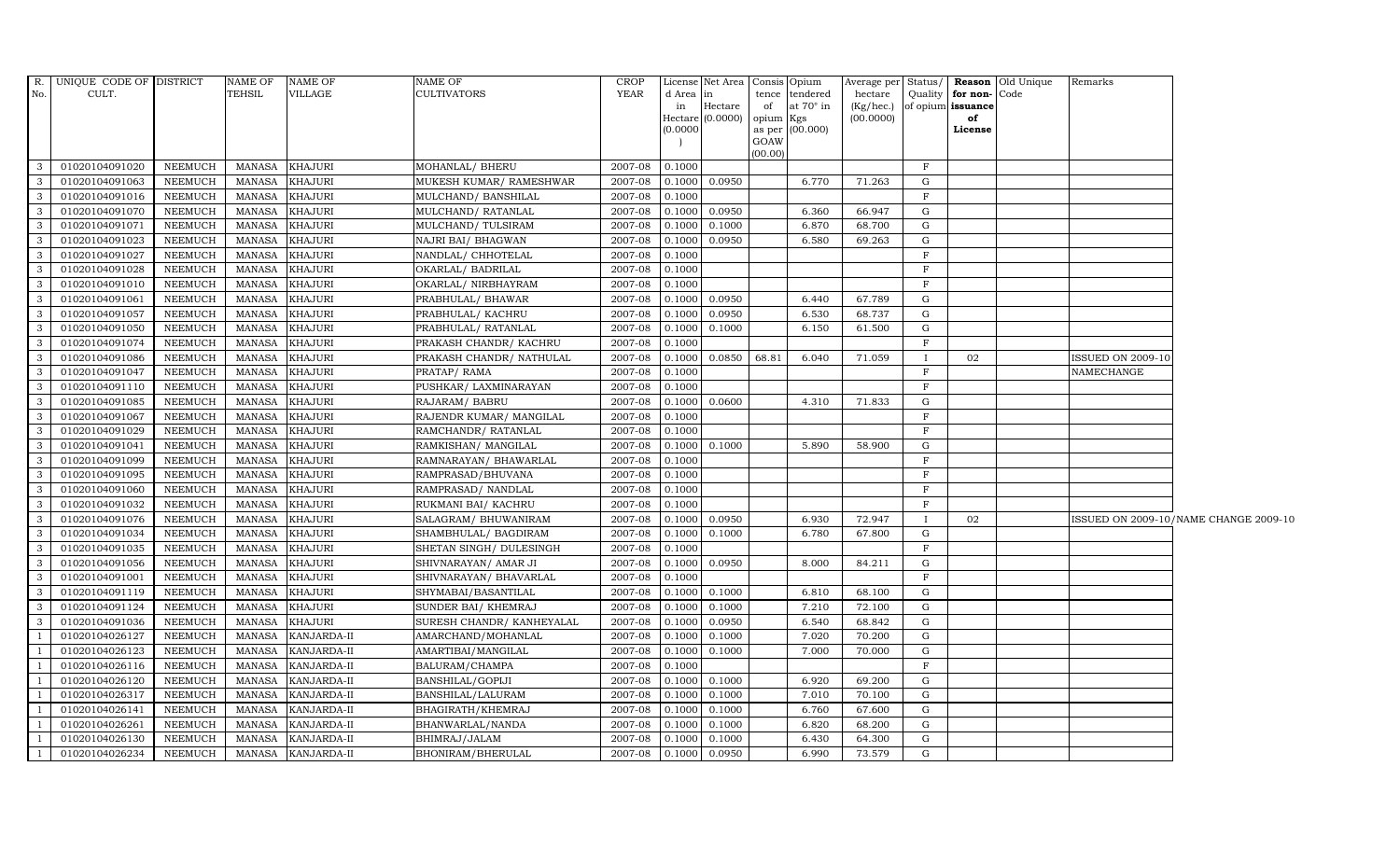| $R_{\cdot}$    | UNIQUE CODE OF DISTRICT |                | <b>NAME OF</b> | <b>NAME OF</b>     | <b>NAME OF</b>          | <b>CROP</b> |           | License Net Area   | Consis Opium |                  | Average per | Status/      |                   | Reason Old Unique | Remarks |
|----------------|-------------------------|----------------|----------------|--------------------|-------------------------|-------------|-----------|--------------------|--------------|------------------|-------------|--------------|-------------------|-------------------|---------|
| No.            | CULT.                   |                | <b>TEHSIL</b>  | VILLAGE            | <b>CULTIVATORS</b>      | <b>YEAR</b> | d Area in |                    | tence        | tendered         | hectare     | Quality      | for non-Code      |                   |         |
|                |                         |                |                |                    |                         |             | in        | Hectare            | of           | at $70^\circ$ in | (Kg/hec.)   |              | of opium issuance |                   |         |
|                |                         |                |                |                    |                         |             |           | Hectare $(0.0000)$ | opium Kgs    |                  | (00.0000)   |              | of                |                   |         |
|                |                         |                |                |                    |                         |             | (0.0000)  |                    | GOAW         | as per (00.000)  |             |              | License           |                   |         |
|                |                         |                |                |                    |                         |             |           |                    | (00.00)      |                  |             |              |                   |                   |         |
|                | 01020104026212          | <b>NEEMUCH</b> | MANASA         | <b>KANJARDA-II</b> | CHATRIBAI/GHISALAL      | 2007-08     | 0.1000    | 0.1000             |              | 6.710            | 67.100      | G            |                   |                   |         |
| -1             | 01020104026128          | <b>NEEMUCH</b> | MANASA         | KANJARDA-II        | CHHAGANLAL/ MOHANLAL    | 2007-08     | 0.1000    | 0.1000             |              | 6.530            | 65.300      | $\mathbf G$  |                   |                   |         |
|                | 01020104026288          | NEEMUCH        | <b>MANASA</b>  | KANJARDA-II        | DEVKISHAN/ POKHAR       | 2007-08     | 0.1000    | 0.1000             |              | 6.660            | 66.600      | G            |                   |                   |         |
|                | 01020104026324          | <b>NEEMUCH</b> | MANASA         | KANJARDA-II        | DHAPUBAI/KISHANDAS      | 2007-08     | 0.1000    | 0.0950             |              | 6.520            | 68.632      | ${\rm G}$    |                   |                   |         |
| $\overline{1}$ | 01020104026119          | <b>NEEMUCH</b> | <b>MANASA</b>  | KANJARDA-II        | GANGARAM/HEERA          | 2007-08     | 0.1000    | 0.1000             |              | 7.400            | 74.000      | ${\rm G}$    |                   |                   |         |
| $\overline{1}$ | 01020104026245          | NEEMUCH        | <b>MANASA</b>  | KANJARDA-II        | GHISALAL/KALU           | 2007-08     | 0.1000    | 0.1000             |              | 6.750            | 67.500      | G            |                   |                   |         |
| $\overline{1}$ | 01020104026168          | <b>NEEMUCH</b> | MANASA         | <b>KANJARDA-II</b> | GHISALAL/ NARAYAN       | 2007-08     | 0.1000    | 0.1000             |              | 6.720            | 67.200      | $\mathbf G$  |                   |                   |         |
| $\overline{1}$ | 01020104026192          | <b>NEEMUCH</b> | <b>MANASA</b>  | KANJARDA-II        | GHISIBAI/GHISALAL       | 2007-08     | 0.1000    | 0.0950             |              | 6.820            | 71.789      | $\mathbf G$  |                   |                   |         |
|                | 01020104026153          | <b>NEEMUCH</b> | <b>MANASA</b>  | KANJARDA-II        | GORILAL/ JADAVCHAND     | 2007-08     | 0.1000    | 0.1000             |              | 6.280            | 62.800      | G            |                   |                   |         |
| $\overline{1}$ | 01020104026185          | <b>NEEMUCH</b> | <b>MANASA</b>  | KANJARDA-II        | GORILAL/MODA            | 2007-08     | 0.1000    | 0.1000             |              | 6.830            | 68.300      | G            |                   |                   |         |
| -1             | 01020104026318          | <b>NEEMUCH</b> | <b>MANASA</b>  | KANJARDA-II        | HANSHRAJ/MODA           | 2007-08     | 0.1000    | 0.0950             |              | 7.040            | 74.105      | ${\rm G}$    |                   |                   |         |
| $\overline{1}$ | 01020104026126          | <b>NEEMUCH</b> | <b>MANASA</b>  | KANJARDA-II        | HARKU BAI/ BHANWAR LAL  | 2007-08     | 0.1000    | 0.1000             |              | 6.640            | 66.400      | $\mathbf G$  |                   |                   |         |
| $\overline{1}$ | 01020104026214          | <b>NEEMUCH</b> | <b>MANASA</b>  | KANJARDA-II        | JADAVCHAND/ GOKUL       | 2007-08     | 0.1000    | 0.1000             |              | 6.690            | 66.900      | $\mathbf G$  |                   |                   |         |
|                | 01020104026183          | <b>NEEMUCH</b> | <b>MANASA</b>  | KANJARDA-II        | JAGANNATH/CHAGAN        | 2007-08     | 0.1000    | 0.0950             |              | 6.760            | 71.158      | G            |                   |                   |         |
|                | 01020104026129          | <b>NEEMUCH</b> | <b>MANASA</b>  | KANJARDA-II        | JANIBAI/NANDARAM        | 2007-08     | 0.1000    | 0.1000             |              | 5.980            | 59.800      | G            |                   |                   |         |
| $\overline{1}$ | 01020104026142          | <b>NEEMUCH</b> | <b>MANASA</b>  | KANJARDA-II        | KAILASHCHANDR/ DOLATRAM | 2007-08     | 0.1000    |                    |              |                  |             | $\mathbf F$  |                   |                   |         |
| $\overline{1}$ | 01020104026167          | <b>NEEMUCH</b> | <b>MANASA</b>  | KANJARDA-II        | KANHAIYALAL/NARAYAN     | 2007-08     | 0.1000    | 0.1000             |              | 7.170            | 71.700      | G            |                   |                   |         |
| $\overline{1}$ | 01020104026136          | <b>NEEMUCH</b> | <b>MANASA</b>  | KANJARDA-II        | KASHIBAI/MATHURALAL     | 2007-08     | 0.1000    |                    |              |                  |             | $\mathbf F$  |                   |                   |         |
|                | 01020104026157          | <b>NEEMUCH</b> | <b>MANASA</b>  | KANJARDA-II        | KISANLAL/CHUNNILAL      | 2007-08     | 0.1000    | 0.0950             |              | 7.700            | 81.053      | $\mathbf G$  |                   |                   |         |
|                | 01020104026307          | <b>NEEMUCH</b> | <b>MANASA</b>  | KANJARDA-II        | LAHARMAL/GISHALAL       | 2007-08     | 0.1000    | 0.0950             |              | 6.980            | 73.474      | $\mathbf G$  |                   |                   |         |
| $\overline{1}$ | 01020104026195          | <b>NEEMUCH</b> | <b>MANASA</b>  | KANJARDA-II        | LALURAM/RAMA            | 2007-08     | 0.1000    | 0.1000             |              | 6.930            | 69.300      | G            |                   |                   |         |
| $\overline{1}$ | 01020104026210          | <b>NEEMUCH</b> | <b>MANASA</b>  | KANJARDA-II        | MANGILAL/GORILAL        | 2007-08     | 0.1000    | 0.0950             |              | 6.820            | 71.789      | ${\rm G}$    |                   |                   |         |
| $\overline{1}$ | 01020104026131          | <b>NEEMUCH</b> | MANASA         | KANJARDA-II        | MANGILAL/JAGANNATH      | 2007-08     | 0.1000    |                    |              |                  |             | $\mathbf F$  |                   |                   |         |
|                | 01020104026144          | <b>NEEMUCH</b> | <b>MANASA</b>  | KANJARDA-II        | MANGILAL/KHEMAJI        | 2007-08     | 0.1000    | 0.1000             |              | 7.130            | 71.300      | $\mathbf G$  |                   |                   |         |
|                | 01020104026121          | <b>NEEMUCH</b> | <b>MANASA</b>  | KANJARDA-II        | MEGHRAJ/PRITHVIRAJ      | 2007-08     | 0.1000    | 0.1000             |              | 6.790            | 67.900      | G            |                   |                   |         |
| $\overline{1}$ | 01020104026180          | <b>NEEMUCH</b> | <b>MANASA</b>  | KANJARDA-II        | MODIRAM/HARLAL          | 2007-08     | 0.1000    | 0.0900             |              | 6.650            | 73.889      | G            |                   |                   |         |
|                | 01020104026124          | <b>NEEMUCH</b> | <b>MANASA</b>  | KANJARDA-II        | MODIRAM/MYACHAND        | 2007-08     | 0.1000    |                    |              |                  |             | $\mathbf F$  |                   |                   |         |
| $\overline{1}$ | 01020104026368          | <b>NEEMUCH</b> | <b>MANASA</b>  | KANJARDA-II        | MOHANLAL/LAHARMAL       | 2007-08     | 0.1000    | 0.1050             |              | 6.590            | 62.762      | G            |                   |                   |         |
| $\overline{1}$ | 01020104026146          | <b>NEEMUCH</b> | <b>MANASA</b>  | KANJARDA-II        | MOTILAL/BALU            | 2007-08     | 0.1000    | 0.1000             |              | 6.840            | 68.400      | $\mathbf G$  |                   |                   |         |
|                | 01020104026216          | <b>NEEMUCH</b> | <b>MANASA</b>  | KANJARDA-II        | NANALAL/DOLARAM         | 2007-08     | 0.1000    | 0.1000             |              | 6.790            | 67.900      | $\mathbf G$  |                   |                   |         |
| $\overline{1}$ | 01020104026260          | <b>NEEMUCH</b> | <b>MANASA</b>  | KANJARDA-II        | NANALAL/MODA CHOUDHARY  | 2007-08     | 0.1000    | 0.0950             |              | 6.190            | 65.158      | G            |                   |                   |         |
|                | 01020104026134          | <b>NEEMUCH</b> | <b>MANASA</b>  | KANJARDA-II        | NANDLAL/GHISALAL        | 2007-08     | 0.1000    | 0.0500             |              | 3.520            | 70.400      | ${\rm G}$    |                   |                   |         |
| $\overline{1}$ | 01020104026223          | NEEMUCH        | <b>MANASA</b>  | KANJARDA-II        | NANDLAL/NARAYAN         | 2007-08     | 0.1000    |                    |              |                  |             | F            |                   |                   |         |
| $\overline{1}$ | 01020104026246          | <b>NEEMUCH</b> | <b>MANASA</b>  | KANJARDA-II        | NANDUBAI/SEVARAM        | 2007-08     | 0.1000    | 0.1000             |              | 7.150            | 71.500      | $\mathbf G$  |                   |                   |         |
|                | 01020104026215          | <b>NEEMUCH</b> | <b>MANASA</b>  | KANJARDA-II        | NANIBAI/NANDLAL         | 2007-08     | 0.1000    | 0.0950             |              | 7.120            | 74.947      | $\mathbf G$  |                   |                   |         |
| $\overline{1}$ | 01020104026233          | <b>NEEMUCH</b> | <b>MANASA</b>  | KANJARDA-II        | NARAYAN/GORILAL         | 2007-08     | 0.1000    | 0.0950             |              | 6.790            | 71.474      | ${\rm G}$    |                   |                   |         |
| $\overline{1}$ | 01020104026222          | <b>NEEMUCH</b> | <b>MANASA</b>  | KANJARDA-II        | NATHULAL/ KASHIRAM      | 2007-08     | 0.1000    | 0.1000             |              | 7.170            | 71.700      | ${\rm G}$    |                   |                   |         |
| $\mathbf{1}$   | 01020104026137          | <b>NEEMUCH</b> | <b>MANASA</b>  | KANJARDA-II        | NATHULAL/KISHANA        | 2007-08     | 0.1000    | 0.1000             |              | 6.400            | 64.000      | ${\rm G}$    |                   |                   |         |
| $\overline{1}$ | 01020104026323          | <b>NEEMUCH</b> | <b>MANASA</b>  | KANJARDA-II        | NATHULAL/GENDMAL        | 2007-08     | 0.1000    | 0.0950             |              | 6.260            | 65.895      | $\mathbf G$  |                   |                   |         |
|                | 01020104026117          | <b>NEEMUCH</b> | <b>MANASA</b>  | KANJARDA-II        | ONKARLAL/NATHULAL       | 2007-08     | 0.1000    |                    |              |                  |             | $\mathbf{F}$ |                   |                   |         |
| $\mathbf{1}$   | 01020104026473          | <b>NEEMUCH</b> |                | MANASA KANJARDA-II | PRABHULAL/HIRALAL       | 2007-08     | 0.1000    | 0.1000             |              | 6.170            | 61.700      | G            |                   |                   |         |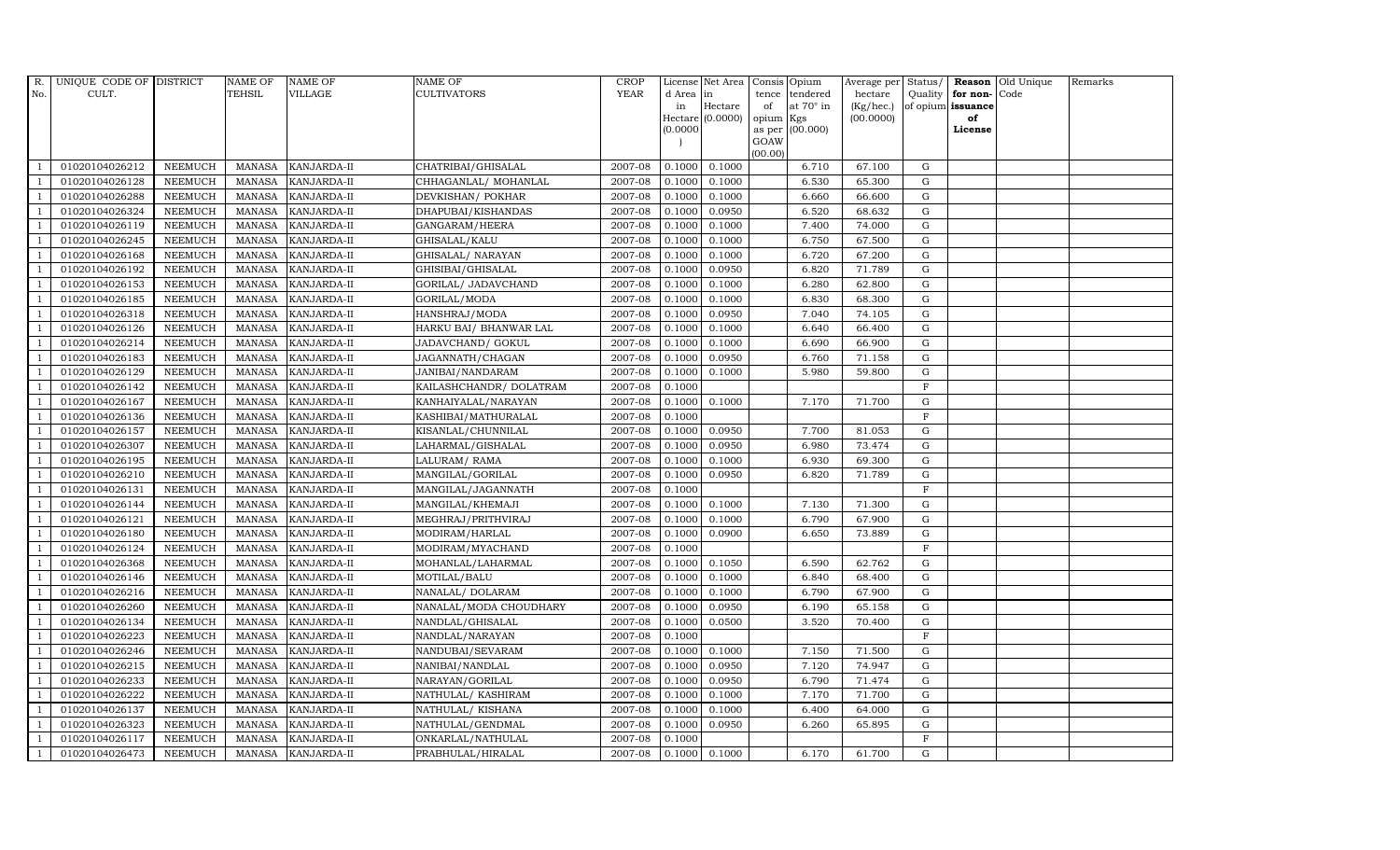| R.             | UNIQUE CODE OF DISTRICT |                | <b>NAME OF</b> | <b>NAME OF</b>     | <b>NAME OF</b>        | CROP        |           | License Net Area |         | Consis Opium           | Average per | Status/      |                   | Reason Old Unique | Remarks                  |
|----------------|-------------------------|----------------|----------------|--------------------|-----------------------|-------------|-----------|------------------|---------|------------------------|-------------|--------------|-------------------|-------------------|--------------------------|
| No.            | CULT.                   |                | TEHSIL         | VILLAGE            | <b>CULTIVATORS</b>    | <b>YEAR</b> | d Area in |                  | tence   | tendered               | hectare     | Quality      | for non-          | Code              |                          |
|                |                         |                |                |                    |                       |             | in        | Hectare          | of      | at $70^\circ$ in       | (Kg/hec.)   |              | of opium issuance |                   |                          |
|                |                         |                |                |                    |                       |             | (0.0000)  | Hectare (0.0000) | opium   | Kgs<br>as per (00.000) | (00.0000)   |              | of<br>License     |                   |                          |
|                |                         |                |                |                    |                       |             |           |                  | GOAW    |                        |             |              |                   |                   |                          |
|                |                         |                |                |                    |                       |             |           |                  | (00.00) |                        |             |              |                   |                   |                          |
|                | 01020104026208          | <b>NEEMUCH</b> | <b>MANASA</b>  | <b>KANJARDA-II</b> | PRABHULAL/NANALAL     | 2007-08     | 0.1000    | 0.1000           |         | 6.910                  | 69.100      | G            |                   |                   |                          |
|                | 01020104026268          | <b>NEEMUCH</b> | MANASA         | <b>KANJARDA-II</b> | PRAHLAD/RAMSUKH       | 2007-08     | 0.1000    | 0.1000           |         | 7.010                  | 70.100      | G            |                   |                   |                          |
| $\overline{1}$ | 01020104026289          | <b>NEEMUCH</b> | <b>MANASA</b>  | KANJARDA-II        | PRAKASH / JHAMKULAL   | 2007-08     | 0.1000    | 0.0600           |         | 3.860                  | 64.333      | G            |                   |                   |                          |
|                | 01020104026224          | <b>NEEMUCH</b> | MANASA         | KANJARDA-II        | PYARCHAND/BHONAJI     | 2007-08     | 0.1000    | 0.1000           |         | 7.010                  | 70.100      | $\mathbf G$  |                   |                   |                          |
| $\overline{1}$ | 01020104026188          | <b>NEEMUCH</b> | MANASA         | KANJARDA-II        | PYARCHAND/UDAJI       | 2007-08     | 0.1000    | 0.1000           |         | 6.460                  | 64.600      | G            |                   |                   |                          |
| $\overline{1}$ | 01020104026309          | <b>NEEMUCH</b> | <b>MANASA</b>  | KANJARDA-II        | RADHESHYAM/NANALAL    | 2007-08     | 0.1000    | 0.1000           |         | 7.010                  | 70.100      | G            |                   |                   |                          |
| $\overline{1}$ | 01020104026135          | <b>NEEMUCH</b> | MANASA         | KANJARDA-II        | RAMCHAND/PANNALAL     | 2007-08     | 0.1000    |                  |         |                        |             | $\mathbf F$  |                   |                   |                          |
| $\overline{1}$ | 01020104026306          | <b>NEEMUCH</b> | MANASA         | <b>KANJARDA-II</b> | RAMCHAND/PARBHULAL    | 2007-08     | 0.1000    | 0.0850           |         | 5.820                  | 68.471      | G            |                   |                   |                          |
|                | 01020104026143          | <b>NEEMUCH</b> | <b>MANASA</b>  | KANJARDA-II        | RAMCHANDRA/BALU       | 2007-08     | 0.1000    | 0.1000           |         | 6.530                  | 65.300      | $\mathbf G$  |                   |                   |                          |
|                | 01020104026315          | NEEMUCH        | MANASA         | KANJARDA-II        | RAMCHANDRA/MADANLAL   | 2007-08     | 0.1000    | 0.1000           |         | 7.190                  | 71.900      | G            |                   |                   |                          |
| -1             | 01020104026490          | <b>NEEMUCH</b> | <b>MANASA</b>  | KANJARDA-II        | RAMESHCHAND/KACHRULAL | 2007-08     | 0.1000    | 0.0950           |         | 6.510                  | 68.526      | G            |                   |                   |                          |
| $\overline{1}$ | 01020104026287          | NEEMUCH        | MANASA         | KANJARDA-II        | RAMESHCHANDRA/MOTILAL | 2007-08     | 0.1000    | 0.1000           |         | 6.880                  | 68.800      | G            |                   |                   |                          |
| $\overline{1}$ | 01020104026176          | <b>NEEMUCH</b> | MANASA         | <b>KANJARDA-II</b> | RAMLAL/PYARA          | 2007-08     | 0.1000    | 0.1000           |         | 6.530                  | 65.300      | G            |                   |                   |                          |
|                | 01020104026266          | <b>NEEMUCH</b> | <b>MANASA</b>  | KANJARDA-II        | RATANLAL/MADHOLAL     | 2007-08     | 0.1000    | 0.1000           |         | 6.800                  | 68.000      | $\mathbf G$  |                   |                   |                          |
|                | 01020104026201          | NEEMUCH        | <b>MANASA</b>  | KANJARDA-II        | SHANKARLAL/ MODA      | 2007-08     | 0.1000    | 0.0950           |         | 6.770                  | 71.263      | ${\rm G}$    |                   |                   |                          |
| $\overline{1}$ | 01020104026220          | <b>NEEMUCH</b> | <b>MANASA</b>  | KANJARDA-II        | SHANTILAL/ BHAWARLAL  | 2007-08     | 0.1000    | 0.1000           |         | 6.110                  | 61.100      | G            |                   |                   |                          |
| -1             | 01020104026139          | <b>NEEMUCH</b> | MANASA         | KANJARDA-II        | SHANTILAL/ DEVILAL    | 2007-08     | 0.1000    | 0.1000           |         | 6.180                  | 61.800      | G            |                   |                   |                          |
| $\overline{1}$ | 01020104026292          | <b>NEEMUCH</b> | MANASA         | KANJARDA-II        | SHYAMLAL/ GHISALAL    | 2007-08     | 0.1000    | 0.1000           |         | 6.490                  | 64.900      | G            |                   |                   |                          |
|                | 01020104026138          | <b>NEEMUCH</b> | <b>MANASA</b>  | KANJARDA-II        | SUKHLAL/ RAMLAL       | 2007-08     | 0.1000    | 0.0950           |         | 6.260                  | 65.895      | G            |                   |                   |                          |
|                | 01020104026321          | NEEMUCH        | <b>MANASA</b>  | KANJARDA-II        | SURAJMAL/PARTHVIRAJ   | 2007-08     | 0.1000    | 0.0950           |         | 6.600                  | 69.474      | ${\rm G}$    |                   |                   |                          |
| $\overline{1}$ | 01020104026014          | <b>NEEMUCH</b> | MANASA         | KANJARDA-I         | AMARCHAND/CHHAGANLAL  | 2007-08     | 0.1000    | 0.1000           |         | 6.130                  | 61.300      | G            |                   |                   |                          |
|                | 01020104026054          | <b>NEEMUCH</b> | <b>MANASA</b>  | KANJARDA-I         | AMOLAKSINGH/NANDLAL   | 2007-08     | 0.1000    | 0.0800           |         | 5.490                  | 68.625      | G            |                   |                   |                          |
| $\overline{1}$ | 01020104026100          | <b>NEEMUCH</b> | MANASA         | KANJARDA-I         | BABULAL/RAMKISHAN     | 2007-08     | 0.1000    | 0.1050           |         | 7.360                  | 70.095      | G            |                   |                   |                          |
|                | 01020104026043          | <b>NEEMUCH</b> | <b>MANASA</b>  | <b>KANJARDA-I</b>  | BABULAL/RAMNARAYAN    | 2007-08     | 0.1000    | 0.1000           |         | 7.130                  | 71.300      | G            |                   |                   |                          |
|                | 01020104026080          | NEEMUCH        | <b>MANASA</b>  | KANJARDA-I         | BADRILAL/BHERULAL     | 2007-08     | 0.1000    | 0.0900           |         | 6.410                  | 71.222      | G            |                   |                   |                          |
| $\overline{1}$ | 01020104026074          | <b>NEEMUCH</b> | <b>MANASA</b>  | KANJARDA-I         | BANSHILAL/ SUKHLAL    | 2007-08     | 0.1000    | 0.0950           |         | 6.390                  | 67.263      | G            |                   |                   |                          |
| -1             | 01020104026107          | <b>NEEMUCH</b> | <b>MANASA</b>  | KANJARDA-I         | BASANTILAL/DOULATRAM  | 2007-08     | 0.1000    | 0.1000           |         | 5.800                  | 58.000      | G            |                   |                   |                          |
| $\overline{1}$ | 01020104026028          | <b>NEEMUCH</b> | MANASA         | KANJARDA-I         | BHANWARLAL/NARAYAN    | 2007-08     | 0.1000    | 0.1000           |         | 6.750                  | 67.500      | G            |                   |                   |                          |
|                | 01020104026132          | <b>NEEMUCH</b> | <b>MANASA</b>  | KANJARDA-I         | BHAWARLAL/NATHU       | 2007-08     | 0.1000    | 0.0950           |         | 5.880                  | 61.895      | $\mathbf G$  |                   |                   |                          |
|                | 01020104026378          | <b>NEEMUCH</b> | <b>MANASA</b>  | KANJARDA-I         | BHERULAL/NARAYAN      | 2007-08     | 0.1000    | 0.1050           |         | 7.170                  | 68.286      | G            |                   |                   |                          |
|                | 01020104026012          | <b>NEEMUCH</b> | MANASA         | KANJARDA-I         | DAMARSILAL/KESRIMAL   | 2007-08     | 0.1000    | 0.1000           |         | 7.200                  | 72.000      | G            |                   |                   |                          |
|                | 01020104026334          | <b>NEEMUCH</b> | <b>MANASA</b>  | KANJARDA-I         | DEVILAL/NARAYAN       | 2007-08     | 0.1000    | 0.0950           |         | 7.010                  | 73.789      | G            |                   |                   |                          |
| $\overline{1}$ | 01020104026089          | <b>NEEMUCH</b> | MANASA         | KANJARDA-I         | DEVKISHAN/GORILAL     | 2007-08     | 0.1000    | 0.0950           |         | 6.020                  | 63.368      | G            | 05                |                   | <b>ISSUED ON 2009-10</b> |
| $\overline{1}$ | 01020104026006          | <b>NEEMUCH</b> | <b>MANASA</b>  | KANJARDA-I         | DHAPUBAI/BANSHILAL    | 2007-08     | 0.1000    | 0.1000           |         | 6.760                  | 67.600      | G            |                   |                   |                          |
|                | 01020104026328          | <b>NEEMUCH</b> | <b>MANASA</b>  | KANJARDA-I         | GOPAL/ BHURALAL       | 2007-08     | 0.1000    | 0.1000           |         | 7.170                  | 71.700      | $\mathbf G$  |                   |                   |                          |
| $\overline{1}$ | 01020104026108          | <b>NEEMUCH</b> | <b>MANASA</b>  | KANJARDA-I         | GOPAL/BANSILAL        | 2007-08     | 0.1000    | 0.1000           |         | 7.020                  | 70.200      | G            |                   |                   |                          |
|                | 01020104026082          | <b>NEEMUCH</b> | <b>MANASA</b>  | KANJARDA-I         | GOPAL/SITARAM         | 2007-08     | 0.1000    | 0.1000           |         | 6.190                  | 61.900      | G            |                   |                   |                          |
| $\overline{1}$ | 01020104026040          | NEEMUCH        | <b>MANASA</b>  | KANJARDA-I         | GORILAL/ KANHEYALAL   | 2007-08     | 0.1000    | 0.1000           |         | 7.060                  | 70.600      | G            |                   |                   |                          |
| $\overline{1}$ | 01020104026105          | <b>NEEMUCH</b> | <b>MANASA</b>  | KANJARDA-I         | HARISHCHAND/PREMCHAND | 2007-08     | 0.1000    |                  |         |                        |             | $\mathbf{F}$ |                   |                   |                          |
|                | 01020104026016          | <b>NEEMUCH</b> | <b>MANASA</b>  | KANJARDA-I         | JHAMAKLAL/PRITHVIRAJ  | 2007-08     | 0.1000    | 0.0650           |         | 4.250                  | 65.386      | $\mathbf G$  |                   |                   |                          |
| $\overline{1}$ | 01020104026092          | <b>NEEMUCH</b> |                | MANASA KANJARDA-I  | LABHCHAND/LALURAM     | 2007-08     | 0.1000    | 0.0950           |         | 6.940                  | 73.053      | G            |                   |                   | NAME CHANGE              |
|                |                         |                |                |                    |                       |             |           |                  |         |                        |             |              |                   |                   |                          |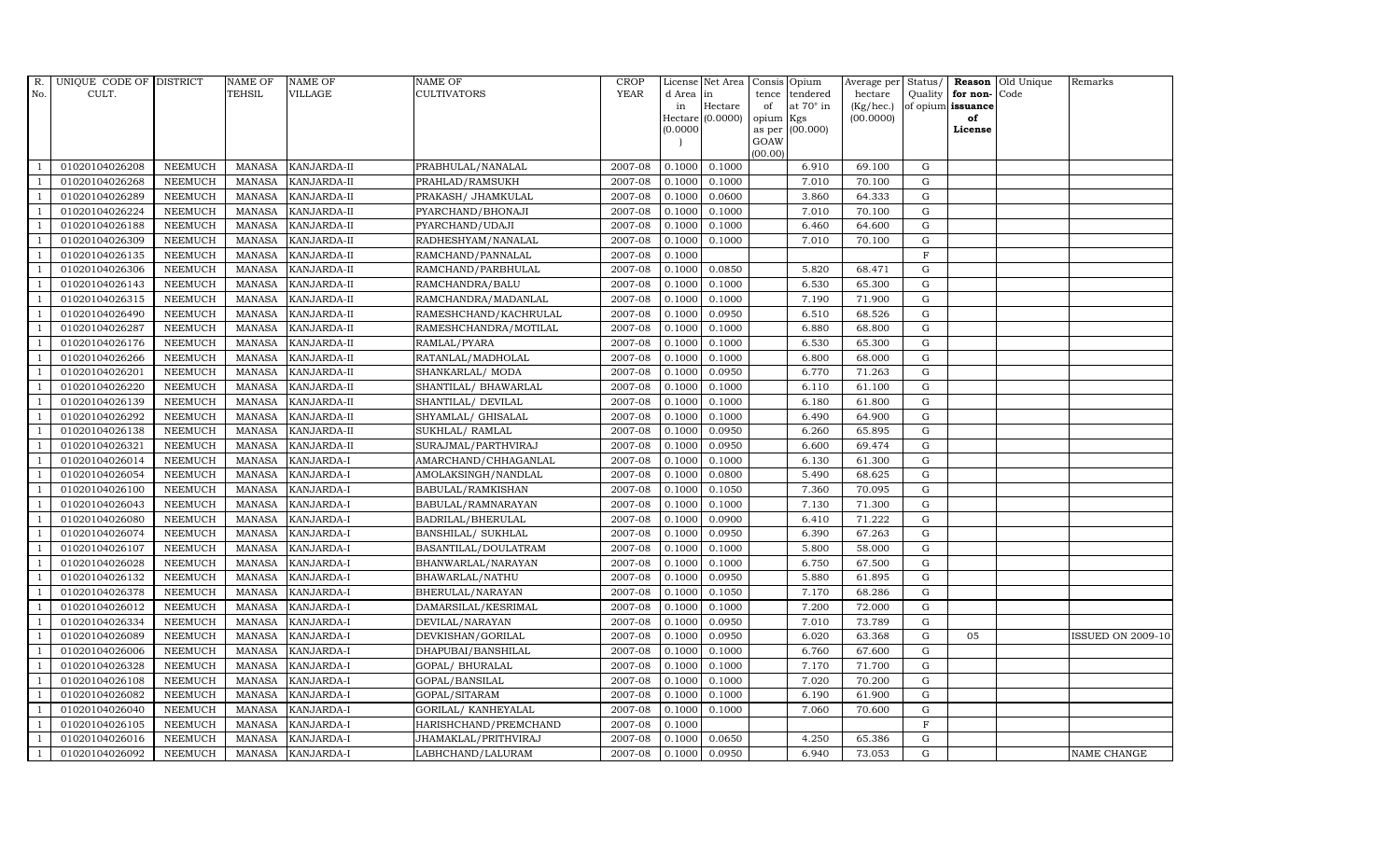| $R_{\cdot}$    | UNIQUE CODE OF DISTRICT |                | NAME OF         | <b>NAME OF</b>        | <b>NAME OF</b>             | CROP        |           | License Net Area Consis Opium |           |                  | Average per Status/ |              |                   | <b>Reason</b> Old Unique | Remarks                  |
|----------------|-------------------------|----------------|-----------------|-----------------------|----------------------------|-------------|-----------|-------------------------------|-----------|------------------|---------------------|--------------|-------------------|--------------------------|--------------------------|
| No.            | CULT.                   |                | <b>TEHSIL</b>   | <b>VILLAGE</b>        | <b>CULTIVATORS</b>         | <b>YEAR</b> | d Area in |                               |           | tence tendered   | hectare             | Quality      | for non-          | Code                     |                          |
|                |                         |                |                 |                       |                            |             | in        | Hectare                       | of        | at $70^\circ$ in | (Kg/hec.)           |              | of opium issuance |                          |                          |
|                |                         |                |                 |                       |                            |             | (0.0000)  | Hectare [0.0000]              | opium Kgs | as per (00.000)  | (00.0000)           |              | of<br>License     |                          |                          |
|                |                         |                |                 |                       |                            |             |           |                               | GOAW      |                  |                     |              |                   |                          |                          |
|                |                         |                |                 |                       |                            |             |           |                               | (00.00)   |                  |                     |              |                   |                          |                          |
|                | 01020104026061          | <b>NEEMUCH</b> | MANASA          | <b>KANJARDA-I</b>     | MADANLAL/NANALAL           | 2007-08     |           | $0.1000 \quad 0.1000$         |           | 6.880            | 68.800              | G            |                   |                          |                          |
| $\overline{1}$ | 01020104026058          | <b>NEEMUCH</b> | MANASA          | <b>KANJARDA-I</b>     | MANGILAL/ DEVILAL          | 2007-08     | 0.1000    | 0.0950                        |           | 6.090            | 64.105              | G            |                   |                          |                          |
|                | 01020104026093          | <b>NEEMUCH</b> | <b>MANASA</b>   | KANJARDA-I            | MANGILAL/ NANALAL          | 2007-08     | 0.1000    | 0.0950                        |           | 6.520            | 68.632              | G            |                   |                          |                          |
|                | 01020104026033          | <b>NEEMUCH</b> | MANASA          | KANJARDA-I            | MANGILAL/GOPI              | 2007-08     | 0.1000    | 0.1000                        |           | 6.720            | 67.200              | $\mathbf G$  |                   |                          |                          |
| $\overline{1}$ | 01020104026002          | <b>NEEMUCH</b> | <b>MANASA</b>   | KANJARDA-I            | MODIRAM/ DEVA              | 2007-08     | 0.1000    | 0.0950                        |           | 6.370            | 67.053              | ${\rm G}$    |                   |                          |                          |
| $\overline{1}$ | 01020104026051          | <b>NEEMUCH</b> | <b>MANASA</b>   | KANJARDA-I            | MOHANLAL/NANDLAL           | 2007-08     | 0.1000    | 0.0950                        |           | 6.270            | 66.000              | ${\rm G}$    |                   |                          |                          |
| $\overline{1}$ | 01020104026085          | <b>NEEMUCH</b> | <b>MANASA</b>   | KANJARDA-I            | MOTILAL/ BHAWARLAL         | 2007-08     | 0.1000    | 0.1000                        |           | 6.710            | 67.100              | $\mathbf G$  |                   |                          |                          |
| $\overline{1}$ | 01020104026017          | <b>NEEMUCH</b> | <b>MANASA</b>   | KANJARDA-I            | MOTILAL/MEGHRAJ            | 2007-08     | 0.1000    | 0.1000                        |           | 6.820            | 68.200              | $\mathbf G$  |                   |                          |                          |
|                | 01020104026031          | <b>NEEMUCH</b> | <b>MANASA</b>   | KANJARDA-I            | NANDA/GABRU                | 2007-08     | 0.1000    | 0.1000                        |           | 6.110            | 61.100              | G            |                   |                          |                          |
|                | 01020104026091          | <b>NEEMUCH</b> | <b>MANASA</b>   | KANJARDA-I            | NANDKISHORE/ONKARLAL       | 2007-08     | 0.1000    | 0.1000                        |           | 7.000            | 70.000              | $\mathbf G$  |                   |                          |                          |
| $\overline{1}$ | 01020104026111          | <b>NEEMUCH</b> | <b>MANASA</b>   | KANJARDA-I            | NANDLAL/MANGILAL           | 2007-08     | 0.1000    | 0.0950                        |           | 6.440            | 67.789              | ${\rm G}$    |                   |                          |                          |
| $\overline{1}$ | 01020104026112          | <b>NEEMUCH</b> | MANASA          | KANJARDA-I            | NANIBAI/RAMESHWAR          | 2007-08     | 0.1000    | 0.1000                        |           | 6.520            | 65.200              | ${\rm G}$    |                   |                          |                          |
| $\overline{1}$ | 01020104026101          | <b>NEEMUCH</b> | MANASA          | <b>KANJARDA-I</b>     | NATHULAL/JAMANASHANKAR     | 2007-08     | 0.1000    |                               |           |                  |                     | $_{\rm F}$   |                   |                          |                          |
|                | 01020104026114          | <b>NEEMUCH</b> | <b>MANASA</b>   | <b>KANJARDA-I</b>     | PRAKASH/RAMCHANDRA         | 2007-08     | 0.1000    | 0.1000                        |           | 6.510            | 65.100              | $\mathbf G$  |                   |                          |                          |
|                | 01020104026097          | NEEMUCH        | $\mbox{MANASA}$ | KANJARDA-I            | PRAKASHCHANDRA/ SEVARAM    | 2007-08     | 0.1000    | 0.0950                        |           | 6.600            | 69.474              | ${\rm G}$    |                   |                          |                          |
| -1             | 01020104026498          | <b>NEEMUCH</b> | <b>MANASA</b>   | KANJARDA-I            | PREM CHAND/ KANHAIYA LAL   | 2007-08     | 0.1000    | 0.1000                        |           | 6.620            | 66.200              | ${\rm G}$    |                   |                          |                          |
| $\overline{1}$ | 01020104026039          | <b>NEEMUCH</b> | <b>MANASA</b>   | KANJARDA-I            | PREMSHANKAR/ LAXMAN        | 2007-08     | 0.1000    |                               |           |                  |                     | $\mathbf F$  |                   |                          |                          |
| $\overline{1}$ | 01020104026019          | <b>NEEMUCH</b> | MANASA          | KANJARDA-I            | RADHESHYAM/ RATANLAL       | 2007-08     | 0.1000    | 0.1000                        |           | 6.920            | 69.200              | G            |                   |                          |                          |
|                | 01020104026042          | <b>NEEMUCH</b> | <b>MANASA</b>   | <b>KANJARDA-I</b>     | RAJARAM / JAGANNATH        | 2007-08     | 0.1000    | 0.0800                        |           | 5.440            | 68.000              | $\mathbf G$  |                   |                          |                          |
|                | 01020104026095          | NEEMUCH        | <b>MANASA</b>   | KANJARDA-I            | RAMCHAND/SEVARAM           | 2007-08     | 0.1000    | 0.0950                        |           | 6.420            | 67.579              | $\mathbf G$  |                   |                          |                          |
| $\overline{1}$ | 01020104026103          | <b>NEEMUCH</b> | <b>MANASA</b>   | KANJARDA-I            | RAMLAL/ MANGILAL           | 2007-08     | 0.1000    | 0.0950                        |           | 7.070            | 74.421              | $\mathbf G$  |                   |                          |                          |
| -1             | 01020104026032          | <b>NEEMUCH</b> | <b>MANASA</b>   | <b>KANJARDA-I</b>     | RAMLAL/KANHAIYALAL         | 2007-08     | 0.1000    | 0.1000                        |           | 7.390            | 73.900              | $\mathbf G$  |                   |                          |                          |
| $\overline{1}$ | 01020104026076          | <b>NEEMUCH</b> | MANASA          | KANJARDA-I            | RAMNARAYAN/ SHIVRAM        | 2007-08     | 0.1000    | 0.0950                        |           | 6.670            | 70.211              | ${\rm G}$    |                   |                          |                          |
|                | 01020104026007          | <b>NEEMUCH</b> | <b>MANASA</b>   | KANJARDA-I            | RAMSUKH/LALURAM            | 2007-08     | 0.1000    | 0.0950                        |           | 6.760            | 71.158              | $\mathbf G$  |                   |                          |                          |
|                | 01020104026022          | <b>NEEMUCH</b> | <b>MANASA</b>   | <b>KANJARDA-I</b>     | SHANKARLAL/ CHHAGANLAL     | 2007-08     | 0.1000    | 0.1000                        |           | 7.100            | 71.000              | $\mathbf G$  |                   |                          |                          |
| $\overline{1}$ | 01020104026330          | <b>NEEMUCH</b> | MANASA          | KANJARDA-I            | SHOBALAL/JAGANNATH         | 2007-08     | 0.1000    | 0.1000                        |           | 6.750            | 67.500              | ${\rm G}$    |                   |                          |                          |
|                | 01020104026009          | <b>NEEMUCH</b> | <b>MANASA</b>   | KANJARDA-I            | SOKINKUMAR/RAMNARAYAN      | 2007-08     | 0.1000    | 0.0950                        |           | 6.690            | 70.421              | $\mathbf G$  |                   |                          |                          |
|                | 01020104026065          | <b>NEEMUCH</b> | MANASA          | KANJARDA-I            | SUNDER BAI/ BANSHILAL      | 2007-08     | 0.1000    | 0.1000                        |           | 7.100            | 71.000              | ${\bf G}$    |                   |                          |                          |
| $\overline{1}$ | 01020104026030          | <b>NEEMUCH</b> | MANASA          | <b>KANJARDA-I</b>     | SUNDERLAL/SHIVLAL          | 2007-08     | 0.1000    | 0.0800                        |           | 5.650            | 70.625              | $\mathbf G$  |                   |                          |                          |
|                | 01020104026096          | <b>NEEMUCH</b> | <b>MANASA</b>   | KANJARDA-I            | SURAMAL/NARAYAN            | 2007-08     | 0.1000    | 0.1000                        |           | 6.450            | 64.500              | $\mathbf G$  |                   |                          |                          |
|                | 01020104026023          | <b>NEEMUCH</b> | <b>MANASA</b>   | <b>KANJARDA-I</b>     | TEJMAL /GORILAL            | 2007-08     | 0.1000    |                               |           |                  |                     | $\mathbf F$  |                   |                          |                          |
| $\overline{1}$ | 01020104017061          | <b>NEEMUCH</b> | <b>MANASA</b>   | JAMUNIYA RAOJI        | AMRA/ MAGNA                | 2007-08     | 0.1000    | 0.0950                        |           | 6.800            | 71.579              | $\mathbf G$  |                   |                          | <b>MPBV</b>              |
|                | 01020104017111          | <b>NEEMUCH</b> | <b>MANASA</b>   | <b>JAMUNIYA RAOJI</b> | BALVANT SINGH/ MADHO SINGH | 2007-08     | 0.1000    | 0.1000                        |           | 5.960            | 59.600              | $\mathbf G$  | 05                |                          |                          |
| $\overline{1}$ | 01020104017022          | <b>NEEMUCH</b> | MANASA          | <b>JAMUNIYA RAOJI</b> | BASANTILAL/ GABURLAL       | 2007-08     | 0.1000    | 0.0900                        |           | 6.230            | 69.222              | $\mathbf G$  |                   |                          |                          |
|                | 01020104017018          | <b>NEEMUCH</b> | <b>MANASA</b>   | <b>JAMUNIYA RAOJI</b> | BHURBAI/NANDA              | 2007-08     | 0.1000    | 0.0950                        |           | 6.490            | 68.316              | $\mathbf G$  |                   |                          |                          |
|                | 01020104017069          | <b>NEEMUCH</b> | <b>MANASA</b>   | JAMUNIYA RAOJI        | DEVBAI/NARAYAN             | 2007-08     | 0.1000    | 0.1000                        |           | 6.930            | 69.300              | G            |                   |                          |                          |
| $\overline{1}$ | 01020104017016          | <b>NEEMUCH</b> | <b>MANASA</b>   | JAMUNIYA RAOJI        | DOLATR-AM/ SHANKARLAL      | 2007-08     | 0.1000    | 0.1000                        |           | 7.580            | 75.800              | ${\rm G}$    |                   |                          | <b>MPBV</b>              |
| $\overline{1}$ | 01020104017010          | <b>NEEMUCH</b> | <b>MANASA</b>   | JAMUNIYA RAOJI        | <b>GENDI BAI/ PARTHA</b>   | 2007-08     | 0.1000    |                               |           |                  |                     | $\mathbf{F}$ |                   |                          |                          |
| $\overline{1}$ | 01020104017021          | <b>NEEMUCH</b> | MANASA          | <b>JAMUNIYA RAOJI</b> | GHISALAL/ CHIMAN SINGH     | 2007-08     | 0.1000    |                               |           |                  |                     | $\mathbf F$  |                   |                          |                          |
| $\overline{1}$ | 01020104017044          | <b>NEEMUCH</b> | <b>MANASA</b>   | <b>JAMUNIYA RAOJI</b> | GORILAL/ LALARAM           | 2007-08     | 0.1000    | 0.0950                        |           | 6.410            | 67.474              | $\mathbf G$  |                   |                          | <b>MPBV</b>              |
| $\mathbf{1}$   | 01020104017040          | <b>NEEMUCH</b> |                 | MANASA JAMUNIYA RAOJI | GYANCHAND / KISHANLAL      | 2007-08     | 0.1000    | 0.0950                        | 66.34     | 6.920            | 72.842              |              | 02                |                          | <b>ISSUED ON 2009-10</b> |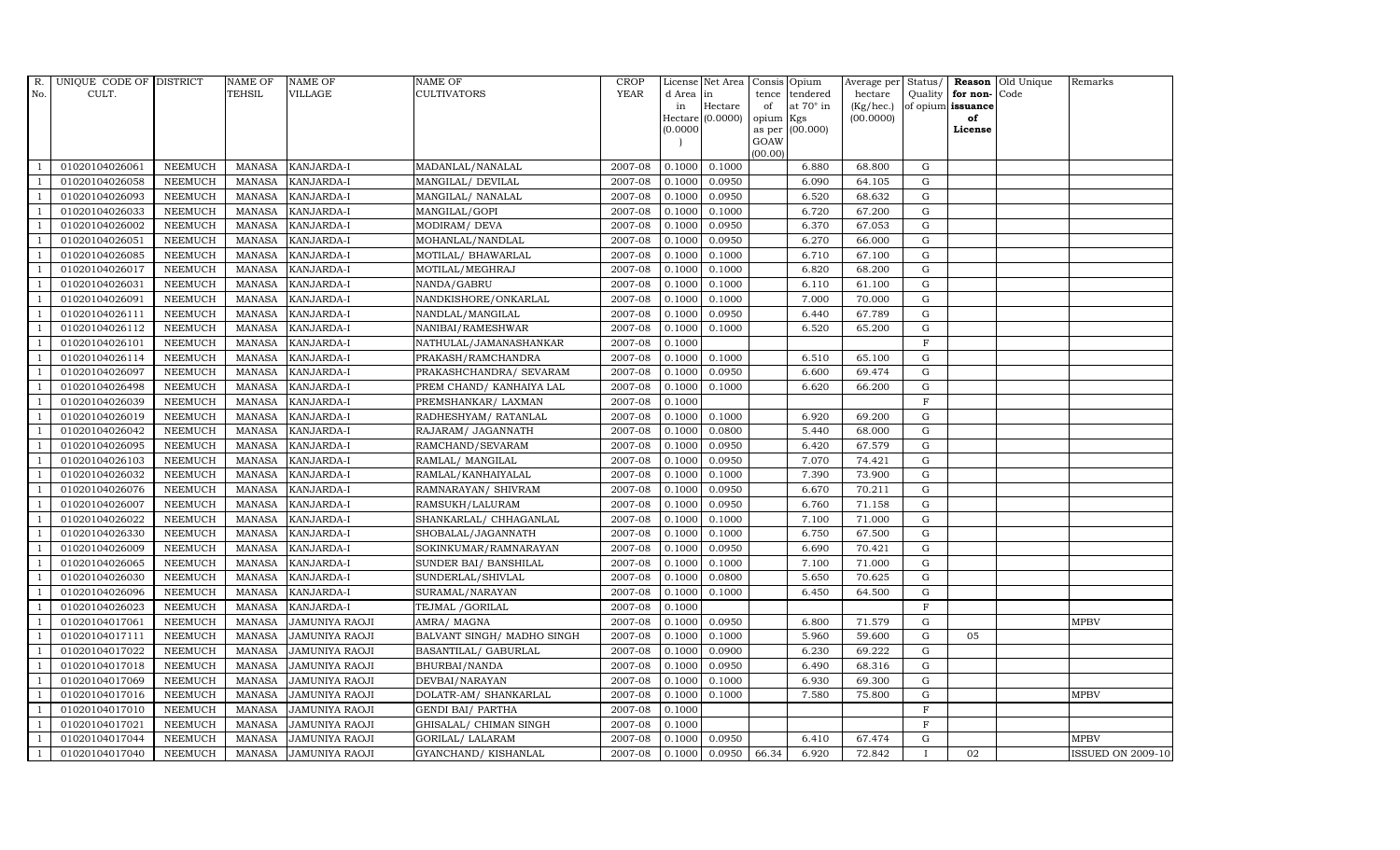| R.             | UNIQUE CODE OF DISTRICT |                | <b>NAME OF</b> | <b>NAME OF</b>          | <b>NAME OF</b>             | <b>CROP</b> |           | License Net Area Consis Opium |           |                  | Average per | Status/      |                   | <b>Reason</b> Old Unique | Remarks                  |
|----------------|-------------------------|----------------|----------------|-------------------------|----------------------------|-------------|-----------|-------------------------------|-----------|------------------|-------------|--------------|-------------------|--------------------------|--------------------------|
| No.            | CULT.                   |                | <b>TEHSIL</b>  | <b>VILLAGE</b>          | <b>CULTIVATORS</b>         | <b>YEAR</b> | d Area in |                               |           | tence tendered   | hectare     | Quality      | for non-          | Code                     |                          |
|                |                         |                |                |                         |                            |             | in        | Hectare                       | of        | at $70^\circ$ in | (Kg/hec.)   |              | of opium issuance |                          |                          |
|                |                         |                |                |                         |                            |             |           | Hectare $(0.0000)$            | opium Kgs |                  | (00.0000)   |              | of<br>License     |                          |                          |
|                |                         |                |                |                         |                            |             | (0.0000)  |                               | GOAW      | as per (00.000)  |             |              |                   |                          |                          |
|                |                         |                |                |                         |                            |             |           |                               | (00.00)   |                  |             |              |                   |                          |                          |
|                | 01020104017041          | <b>NEEMUCH</b> | MANASA         | <b>JAMUNIYA RAOJI</b>   | HANGAMI BAI/ MANGILAL      | 2007-08     | 0.1000    |                               |           |                  |             | $\mathbf F$  |                   |                          |                          |
| -1             | 01020104017048          | <b>NEEMUCH</b> | MANASA         | <b>JAMUNIYA RAOJI</b>   | INDAR SINGH / SITARAM      | 2007-08     | 0.1000    | 0.0950                        |           | 6.970            | 73.368      | $\mathbf{I}$ | 02                |                          | <b>ISSUED ON 2009-10</b> |
|                | 01020104017046          | <b>NEEMUCH</b> | <b>MANASA</b>  | JAMUNIYA RAOJI          | KAILASH / NANDA            | 2007-08     | 0.1000    |                               |           |                  |             | $_{\rm F}$   |                   |                          |                          |
|                | 01020104017065          | <b>NEEMUCH</b> | <b>MANASA</b>  | <b>JAMUNIYA RAOJI</b>   | KANWARLAL/BHANWARLAL       | 2007-08     | 0.1000    |                               |           |                  |             | $\mathbf F$  |                   |                          |                          |
| $\overline{1}$ | 01020104017015          | <b>NEEMUCH</b> | <b>MANASA</b>  | JAMUNIYA RAOJI          | LACHHIRAM / SHANKARLAL     | 2007-08     | 0.1000    | 0.0900                        |           | 6.610            | 73.444      | ${\rm G}$    |                   |                          | <b>MPBV</b>              |
| $\overline{1}$ | 01020104017064          | <b>NEEMUCH</b> | <b>MANASA</b>  | JAMUNIYA RAOJI          | LAXMINARAYAN / RAMLAL      | 2007-08     | 0.1000    | 0.0950                        |           | 8.730            | 91.895      | G            |                   |                          | <b>MPBV</b>              |
| $\overline{1}$ | 01020104017007          | <b>NEEMUCH</b> | <b>MANASA</b>  | <b>JAMUNIYA RAOJI</b>   | LEELABAI / NIRAML KUMAR    | 2007-08     | 0.1000    | 0.0900                        |           | 6.190            | 68.778      | ${\bf G}$    |                   |                          | <b>MPBV</b>              |
| $\overline{1}$ | 01020104017112          | <b>NEEMUCH</b> | <b>MANASA</b>  | <b>JAMUNIYA RAOJI</b>   | MANGILAL/ NATHU            | 2007-08     | 0.1000    |                               |           |                  |             | $\mathbf F$  |                   |                          |                          |
|                | 01020104017042          | <b>NEEMUCH</b> | <b>MANASA</b>  | JAMUNIYA RAOJI          | MATHRIBAI/ UDAYRAM         | 2007-08     | 0.1000    | 0.0950                        |           | 6.300            | 66.316      | $\mathbf G$  |                   |                          |                          |
|                | 01020104017028          | <b>NEEMUCH</b> | <b>MANASA</b>  | JAMUNIYA RAOJI          | PARMANAND/ DURGASHANKAR    | 2007-08     | 0.1000    |                               |           |                  |             | $\mathbf F$  |                   |                          |                          |
| $\overline{1}$ | 01020104017009          | <b>NEEMUCH</b> | <b>MANASA</b>  | JAMUNIYA RAOJI          | PRAHALAD SINGH/ RAMSINGH   | 2007-08     |           | $0.1000 \quad 0.1000$         |           | 8.040            | 80.400      | ${\rm G}$    |                   |                          |                          |
| $\overline{1}$ | 01020104017086          | <b>NEEMUCH</b> | <b>MANASA</b>  | <b>JAMUNIYA RAOJI</b>   | RADHESHYAM / BAPULAL       | 2007-08     | 0.1000    |                               |           |                  |             | $\rm F$      |                   |                          | TRANSFER/ BAWDA          |
| $\overline{1}$ | 01020104017049          | <b>NEEMUCH</b> | <b>MANASA</b>  | <b>JAMUNIYA RAOJI</b>   | RAMCHANDRA/ BHAGIRATH      | 2007-08     | 0.1000    |                               |           |                  |             | $\rm F$      |                   |                          |                          |
|                | 01020104017031          | <b>NEEMUCH</b> | <b>MANASA</b>  | <b>JAMUNIYA RAOJI</b>   | ROSHANLAL/ GABURLAL        | 2007-08     | 0.1000    | 0.0900                        |           | 6.260            | 69.556      | G            |                   |                          |                          |
| $\overline{1}$ | 01020104017055          | <b>NEEMUCH</b> | <b>MANASA</b>  | JAMUNIYA RAOJI          | SAMRATHMAL/ RAMCHANDRA     | 2007-08     | 0.1000    |                               |           |                  |             | $\mathbf F$  |                   |                          |                          |
| $\overline{1}$ | 01020104017017          | <b>NEEMUCH</b> | <b>MANASA</b>  | <b>JAMUNIYA RAOJI</b>   | SHANTILAL/ RATANLAL        | 2007-08     | 0.1000    |                               |           |                  |             | $\rm F$      |                   |                          |                          |
|                | 01020104017006          | <b>NEEMUCH</b> | <b>MANASA</b>  | <b>JAMUNIYA RAOJI</b>   | SUDHIRKUMAR/ SHANTILAL     | 2007-08     | 0.1000    |                               |           |                  |             | $\mathbf F$  |                   |                          |                          |
| $\overline{1}$ | 01020104017113          | <b>NEEMUCH</b> | MANASA         | <b>JAMUNIYA RAOJI</b>   | SURESHCHANDRA/ KISHANLAL   | 2007-08     | 0.1000    | 0.0950                        |           | 6.100            | 64.211      | $\mathbf G$  |                   |                          |                          |
|                | 01020104017105          | <b>NEEMUCH</b> | <b>MANASA</b>  | <b>JAMUNIYA RAOJI</b>   | UDYLAL/ MANGILAL KACHHAVA  | 2007-08     | 0.1000    |                               |           |                  |             | F            |                   |                          |                          |
| 3              | 01020104082046          | <b>NEEMUCH</b> | <b>MANASA</b>  | <b>JALINER</b>          | BABULAL/ SUKHALAL          | 2007-08     | 0.1000    | 0.1000                        |           | 7.180            | 71.800      | $\mathbf G$  |                   |                          |                          |
| $\mathbf{3}$   | 01020104082009          | <b>NEEMUCH</b> | <b>MANASA</b>  | <b>JALINER</b>          | BABU GIR/ SUNDER GIR       | 2007-08     | 0.1000    | 0.0950                        |           | 6.820            | 71.789      | ${\rm G}$    |                   |                          |                          |
| 3              | 01020104082045          | <b>NEEMUCH</b> | <b>MANASA</b>  | <b>JALINER</b>          | BHAGWATI BAI/ RATANLAL     | 2007-08     | 0.1000    |                               |           |                  |             | $\mathbf F$  |                   |                          |                          |
| $\mathbf{3}$   | 01020104082087          | <b>NEEMUCH</b> | <b>MANASA</b>  | <b>JALINER</b>          | BHAWAR GIR/ BHERU GIR      | 2007-08     | 0.1000    | 0.0950                        |           | 6.580            | 69.263      | G            |                   |                          |                          |
| 3              | 01020104082080          | <b>NEEMUCH</b> | <b>MANASA</b>  | <b>JALINER</b>          | <b>BHOLI BAI/ GANGARAM</b> | 2007-08     | 0.1000    | 0.0950                        |           | 6.820            | 71.789      | $\mathbf G$  |                   |                          |                          |
| 3              | 01020104082037          | <b>NEEMUCH</b> | <b>MANASA</b>  | <b>JALINER</b>          | GOVINDRAM / NATHURAM       | 2007-08     | 0.1000    | 0.1000                        |           | 3.250            | 32.500      |              | 02                |                          |                          |
| 3              | 01020104082011          | <b>NEEMUCH</b> | <b>MANASA</b>  | <b>JALINER</b>          | KANIRAM/KACHRU             | 2007-08     | 0.1000    | 0.0200                        |           | 1.740            | 87.000      | G            |                   |                          | <b>MPBV</b>              |
| 3              | 01020104082018          | <b>NEEMUCH</b> | <b>MANASA</b>  | <b>JALINER</b>          | KANKU BAI/ MANGILAL        | 2007-08     | 0.1000    |                               |           |                  |             | $\rm F$      |                   |                          |                          |
| 3              | 01020104082020          | <b>NEEMUCH</b> | <b>MANASA</b>  | <b>JALINER</b>          | MANGILAL/ KANIRAM          | 2007-08     | 0.1000    |                               |           |                  |             | $\mathbf F$  |                   |                          |                          |
| 3              | 01020104082031          | <b>NEEMUCH</b> | <b>MANASA</b>  | <b>JALINER</b>          | PRABHULAL/ BHAWAR GIR      | 2007-08     | 0.1000    | 0.0950                        |           | 6.550            | 68.947      | $\mathbf G$  |                   |                          |                          |
| 3              | 01020104082050          | <b>NEEMUCH</b> | <b>MANASA</b>  | <b>JALINER</b>          | PRABHULAL/ LAXMAN          | 2007-08     | 0.1000    | 0.0950                        |           | 6.760            | 71.158      | $\mathbf G$  |                   |                          |                          |
| 3              | 01020104082002          | <b>NEEMUCH</b> | <b>MANASA</b>  | <b>JALINER</b>          | RADHA BAI/ KACHRU          | 2007-08     | 0.1000    | 0.0950                        |           | 6.010            | 63.263      | G            |                   |                          |                          |
| $\mathbf{3}$   | 01020104082023          | <b>NEEMUCH</b> | <b>MANASA</b>  | <b>JALINER</b>          | RADHESHYAM / BHERULAL      | 2007-08     | 0.1000    | 0.0950                        |           | 6.720            | 70.737      | ${\rm G}$    |                   |                          | <b>MPBV</b>              |
| 3              | 01020104082076          | <b>NEEMUCH</b> | MANASA         | JALINER                 | RAM SINGH/ HARCHAND        | 2007-08     | 0.1000    |                               |           |                  |             | $\mathbf{F}$ |                   |                          |                          |
| 3              | 01020104082012          | <b>NEEMUCH</b> | <b>MANASA</b>  | <b>JALINER</b>          | RAMLAL/HIRA                | 2007-08     | 0.1000    | 0.0950                        |           | 7.020            | 73.895      | $\mathbf G$  |                   |                          | <b>MPBV</b>              |
| 3              | 01020104082084          | <b>NEEMUCH</b> | <b>MANASA</b>  | <b>JALINER</b>          | SHIVRAM/ GOPAL             | 2007-08     | 0.1000    | 0.0950                        |           | 5.980            | 62.947      | $\mathbf G$  |                   |                          |                          |
| $\overline{a}$ | 01020104049001          | <b>NEEMUCH</b> | <b>MANASA</b>  | HATHIPURA MANASA        | BANSHILAL/CHENRAM          | 2007-08     | 0.1000    | 0.1000                        |           | 6.930            | 69.300      | ${\rm G}$    |                   |                          | <b>MPBV</b>              |
| $\overline{2}$ | 01020104049002          | <b>NEEMUCH</b> | <b>MANASA</b>  | HATHIPURA MANASA        | DHAPUBAI/AMBALAL           | 2007-08     | 0.1000    | 0.0950                        |           | 6.220            | 65.474      | ${\rm G}$    |                   |                          | <b>MPBV</b>              |
| $\overline{a}$ | 01020104049005          | <b>NEEMUCH</b> | <b>MANASA</b>  | HATHIPURA MANASA        | CHAMPALAL/CHENRAM          | 2007-08     | 0.1000    | 0.1000                        |           | 6.470            | 64.700      | $\mathbf G$  |                   |                          |                          |
| 2              | 01020104049006          | <b>NEEMUCH</b> | <b>MANASA</b>  | HATHIPURA MANASA        | SHAMBHU/BHANWARLAL         | 2007-08     | 0.1000    | 0.1000                        |           | 6.770            | 67.700      | ${\rm G}$    |                   |                          | <b>MPBV</b>              |
| 2              | 01020104049009          | <b>NEEMUCH</b> | <b>MANASA</b>  | HATHIPURA MANASA        | CHAGANLAL/BADRILAL         | 2007-08     | 0.1000    | 0.1050                        |           | 7.090            | 67.524      | $\mathbf G$  |                   |                          | <b>MPBV</b>              |
| $\overline{a}$ | 01020104049010          | <b>NEEMUCH</b> |                | MANASA HATHIPURA MANASA | RODILAL/KISHANLAL          | 2007-08     | 0.1000    | 0.1000                        |           | 6.890            | 68.900      | $\mathbf G$  |                   |                          | <b>MPBV</b>              |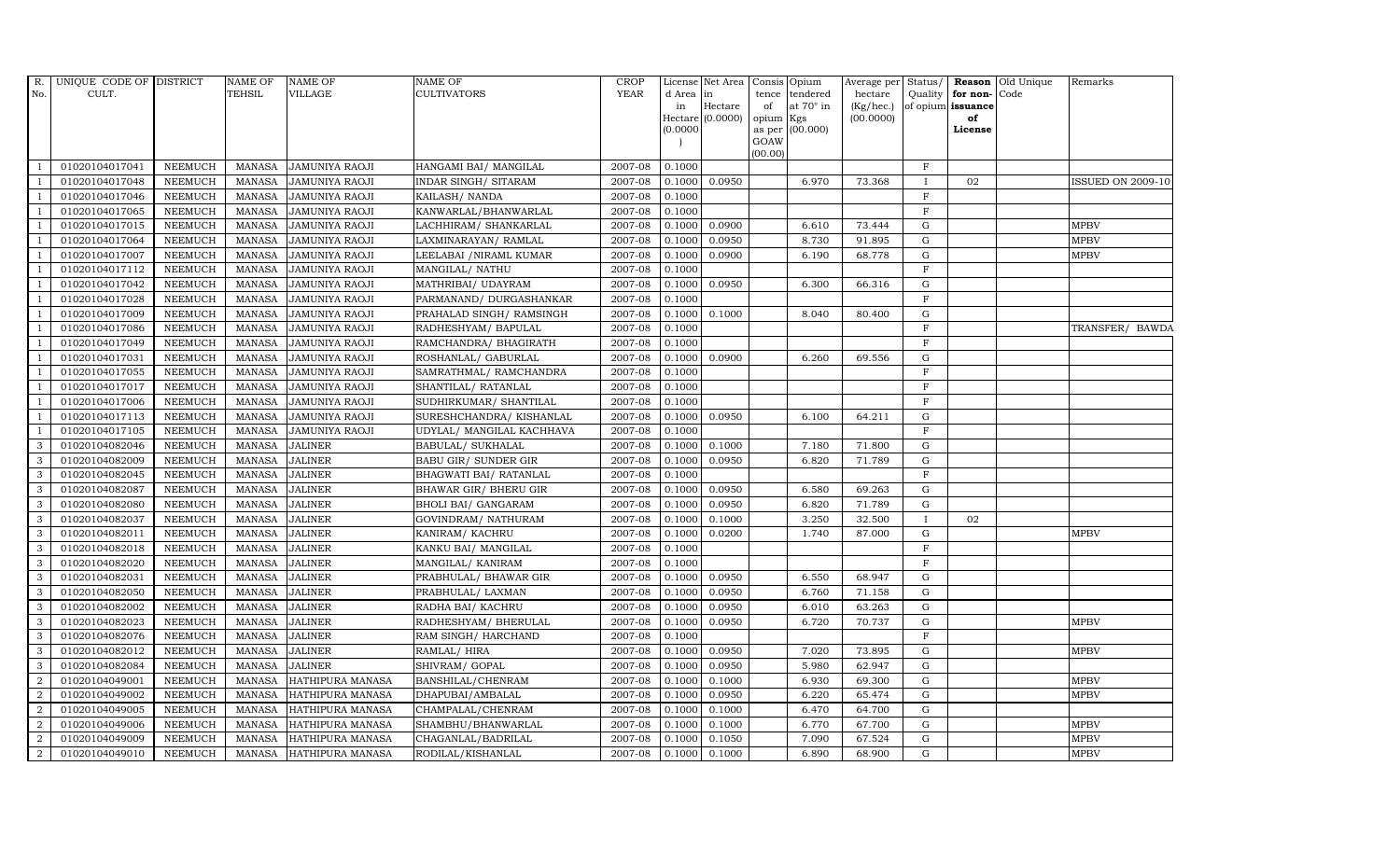| R.             | UNIQUE CODE OF DISTRICT |                | <b>NAME OF</b> | <b>NAME OF</b>          | <b>NAME OF</b>           | CROP        |           | License Net Area   |                     | Consis Opium     | Average per     | Status/      | Reason            | Old Unique         | Remarks                  |
|----------------|-------------------------|----------------|----------------|-------------------------|--------------------------|-------------|-----------|--------------------|---------------------|------------------|-----------------|--------------|-------------------|--------------------|--------------------------|
| No.            | CULT.                   |                | <b>TEHSIL</b>  | VILLAGE                 | <b>CULTIVATORS</b>       | <b>YEAR</b> | d Area in |                    | tence               | tendered         | hectare         | Quality      | for non-          | Code               |                          |
|                |                         |                |                |                         |                          |             | in        | Hectare            | of                  | at $70^\circ$ in | $(Kg/$ hec. $)$ |              | of opium issuance |                    |                          |
|                |                         |                |                |                         |                          |             | (0.0000)  | Hectare $(0.0000)$ | opium Kgs<br>as per | (00.000)         | (00.0000)       |              | of<br>License     |                    |                          |
|                |                         |                |                |                         |                          |             |           |                    | GOAW                |                  |                 |              |                   |                    |                          |
|                |                         |                |                |                         |                          |             |           |                    | (00.00)             |                  |                 |              |                   |                    |                          |
| 2              | 01020104049018          | <b>NEEMUCH</b> | <b>MANASA</b>  | <b>HATHIPURA MANASA</b> | RAJMAL/KHETA             | 2007-08     | 0.1000    |                    |                     |                  |                 | $\mathbf{F}$ |                   |                    |                          |
| $\overline{2}$ | 01020104049023          | <b>NEEMUCH</b> | <b>MANASA</b>  | HATHIPURA MANASA        | DINESH/SHANTILAL         | 2007-08     | 0.1000    | 0.1000             |                     | 6.650            | 66.500          | ${\rm G}$    |                   |                    | <b>MPBV</b>              |
| $\overline{2}$ | 01020104049021          | <b>NEEMUCH</b> | <b>MANASA</b>  | HATHIPURA MANASA        | CHAMPALAL/MANNALAL       | 2007-08     | 0.1000    | 0.0950             |                     | 6.480            | 68.211          | $\mathbf G$  |                   |                    | <b>MPBV</b>              |
| $\overline{2}$ | 01020104049003          | <b>NEEMUCH</b> | <b>MANASA</b>  | HATHIPURA MANASA        | NAGGA/PRATAP             | 2007-08     | 0.1000    | 0.1000             |                     | 6.290            | 62.900          | $\mathbf G$  |                   |                    |                          |
| $\overline{2}$ | 01020104049013          | <b>NEEMUCH</b> | <b>MANASA</b>  | HATHIPURA MANASA        | GABBALAL/NAGGA           | 2007-08     | 0.1000    | 0.1000             |                     | 6.420            | 64.200          | ${\rm G}$    |                   |                    | <b>MPBV</b>              |
| $\overline{2}$ | 01020104049025          | <b>NEEMUCH</b> | <b>MANASA</b>  | HATHIPURA MANASA        | HEERALAL/PRATAP          | 2007-08     | 0.1000    | 0.1000             |                     | 6.530            | 65.300          | G            |                   |                    |                          |
| $\overline{a}$ | 01020104049026          | <b>NEEMUCH</b> | <b>MANASA</b>  | HATHIPURA MANASA        | SURAJMAL/BHAVSINGH       | 2007-08     | 0.1000    | 0.1000             |                     | 6.240            | 62.400          | ${\bf G}$    |                   |                    |                          |
| 2              | 01020104049027          | <b>NEEMUCH</b> | <b>MANASA</b>  | HATHIPURA MANASA        | BAHADUR/MANSINGH         | 2007-08     | 0.1000    | 0.0950             |                     | 6.550            | 68.947          | G            |                   | 01020104060041     |                          |
| 2              | 01020104049028          | <b>NEEMUCH</b> | <b>MANASA</b>  | HATHIPURA MANASA        | HALIBAI/CHATARSINGH      | 2007-08     | 0.1000    | 0.0950             |                     | 6.400            | 67.368          | $\mathbf G$  |                   | 0102010404802 MPBV |                          |
| $\overline{2}$ | 01020104039002          | <b>NEEMUCH</b> | <b>MANASA</b>  | <b>HASPURA</b>          | HARLAL/MOTILAL           | 2007-08     | 0.1000    | 0.1000             |                     | 6.720            | 67.200          | $\mathbf G$  |                   |                    |                          |
| $\overline{2}$ | 01020104039008          | <b>NEEMUCH</b> | <b>MANASA</b>  | <b>HASPURA</b>          | RAMSUKH/DEVILAL          | 2007-08     | 0.1000    | 0.1000             |                     | 6.790            | 67.900          | G            |                   |                    | <b>MPBV</b>              |
| $\overline{2}$ | 01020104039009          | <b>NEEMUCH</b> | <b>MANASA</b>  | <b>HASPURA</b>          | RAMLAL/BHERU BOHRA       | 2007-08     | 0.1000    | 0.1000             |                     | 6.260            | 62.600          | ${\rm G}$    |                   |                    |                          |
| $\overline{2}$ | 01020104039010          | <b>NEEMUCH</b> | <b>MANASA</b>  | <b>HASPURA</b>          | DALURAM/CHUNNILAL        | 2007-08     | 0.1000    |                    |                     |                  |                 | $\mathbf F$  |                   |                    |                          |
| 2              | 01020104039012          | <b>NEEMUCH</b> | <b>MANASA</b>  | <b>HASPURA</b>          | NANDLAL/UDA              | 2007-08     | 0.1000    | 0.0450             |                     | 3.660            | 81.333          | $\mathbf G$  |                   |                    | <b>MPBV</b>              |
| $\overline{2}$ | 01020104039019          | <b>NEEMUCH</b> | <b>MANASA</b>  | <b>HASPURA</b>          | GOPAL/KASHIRAM           | 2007-08     | 0.1000    |                    |                     |                  |                 | $\mathbf F$  |                   |                    |                          |
| $\overline{2}$ | 01020104039020          | <b>NEEMUCH</b> | <b>MANASA</b>  | <b>HASPURA</b>          | GOVERDHANLAL/SHANKARLAL  | 2007-08     | 0.1000    |                    |                     |                  |                 | $\mathbf F$  |                   |                    |                          |
| $\overline{2}$ | 01020104039021          | <b>NEEMUCH</b> | <b>MANASA</b>  | <b>HASPURA</b>          | BHANWARLAL/BHOLARAM      | 2007-08     | 0.1000    |                    |                     |                  |                 | $\mathbf F$  |                   |                    |                          |
| $\overline{2}$ | 01020104039031          | <b>NEEMUCH</b> | <b>MANASA</b>  | <b>HASPURA</b>          | BAGDIRAM/RAMA            | 2007-08     | 0.1000    |                    |                     |                  |                 | $\rm F$      |                   |                    |                          |
| 2              | 01020104039035          | <b>NEEMUCH</b> | <b>MANASA</b>  | <b>HASPURA</b>          | RAMCHANDRA/NARAYAN       | 2007-08     | 0.1000    | 0.0950             |                     | 6.600            | 69.474          | $\mathbf G$  |                   |                    | <b>MPBV</b>              |
| $\overline{2}$ | 01020104039036          | <b>NEEMUCH</b> | <b>MANASA</b>  | <b>HASPURA</b>          | BHUWANA/GENDA            | 2007-08     | 0.1000    |                    |                     |                  |                 | $\mathbf F$  |                   |                    |                          |
| $\overline{2}$ | 01020104039037          | <b>NEEMUCH</b> | <b>MANASA</b>  | <b>HASPURA</b>          | BHANWARLAL/JAGANNATH     | 2007-08     | 0.1000    |                    |                     |                  |                 | $\mathbf F$  |                   |                    |                          |
| 2              | 01020104039044          | <b>NEEMUCH</b> | <b>MANASA</b>  | <b>HASPURA</b>          | MOHANLAL/KALU            | 2007-08     | 0.1000    | 0.0950             |                     | 6.480            | 68.211          | $\mathbf G$  |                   |                    | <b>MPBV</b>              |
| $\overline{2}$ | 01020104039050          | <b>NEEMUCH</b> | <b>MANASA</b>  | <b>HASPURA</b>          | MOHANLAL/FAKIRA          | 2007-08     | 0.1000    | 0.0900             |                     | 4.650            | 51.667          | $\mathbf G$  | 04                |                    | <b>ISSUED ON 2016-17</b> |
| $\overline{2}$ | 01020104039051          | <b>NEEMUCH</b> | <b>MANASA</b>  | <b>HASPURA</b>          | LALIBAI/BHERULAL         | 2007-08     | 0.1000    | 0.0900             |                     | 6.050            | 67.222          | ${\bf G}$    |                   |                    | <b>MPBV</b>              |
| $\overline{2}$ | 01020104039085          | <b>NEEMUCH</b> | <b>MANASA</b>  | <b>HASPURA</b>          | MANGILAL/DEVA            | 2007-08     | 0.1000    | 0.1000             |                     | 6.860            | 68.600          | $\mathbf G$  |                   |                    |                          |
| $\overline{2}$ | 01020104039070          | <b>NEEMUCH</b> | <b>MANASA</b>  | <b>HASPURA</b>          | RAMESHCHANDRA/CHATARBHUJ | 2007-08     | 0.1000    |                    |                     |                  |                 | $\mathbf F$  |                   |                    |                          |
| $\overline{2}$ | 01020104039074          | <b>NEEMUCH</b> | <b>MANASA</b>  | <b>HASPURA</b>          | FULCHANDRA/BHANWARLAL    | 2007-08     | 0.1000    | 0.0950             |                     | 6.870            | 72.316          | ${\rm G}$    |                   |                    | <b>MPBV</b>              |
| $\overline{2}$ | 01020104039075          | <b>NEEMUCH</b> | <b>MANASA</b>  | <b>HASPURA</b>          | RAMPRASAD/DEVRAM         | 2007-08     | 0.1000    | 0.0850             |                     | 6.270            | 73.765          | $\mathbf G$  |                   |                    | <b>MPBV</b>              |
| $\overline{2}$ | 01020104039078          | <b>NEEMUCH</b> | <b>MANASA</b>  | <b>HASPURA</b>          | AMRITRAM/GHASIRAM        | 2007-08     | 0.1000    | 0.0950             |                     | 7.050            | 74.211          | ${\rm G}$    |                   |                    | <b>MPBV</b>              |
| $\overline{2}$ | 01020104039079          | <b>NEEMUCH</b> | <b>MANASA</b>  | <b>HASPURA</b>          | SURESHCHANDRA/MOHANLAL   | 2007-08     | 0.1000    | 0.1000             |                     | 6.480            | 64.800          | $\mathbf G$  |                   |                    | <b>MPBV</b>              |
| $\overline{2}$ | 01020104039016          | <b>NEEMUCH</b> | <b>MANASA</b>  | <b>HASPURA</b>          | RUGHNATHIBAI/GHASHIRAM   | 2007-08     | 0.1000    | 0.1000             |                     | 7.030            | 70.300          | G            |                   |                    |                          |
| $\overline{2}$ | 01020104039028          | <b>NEEMUCH</b> | <b>MANASA</b>  | <b>HASPURA</b>          | JANIBAI/ONKAR            | 2007-08     | 0.1000    | 0.0800             |                     | 4.880            | 61.000          | ${\rm G}$    |                   |                    | <b>MPBV</b>              |
| $\overline{2}$ | 01020104039082          | <b>NEEMUCH</b> | <b>MANASA</b>  | <b>HASPURA</b>          | KANWARLAL/DEVILAL        | 2007-08     | 0.1000    |                    |                     |                  |                 | F            |                   |                    |                          |
| $\overline{2}$ | 01020104039091          | <b>NEEMUCH</b> | <b>MANASA</b>  | <b>HASPURA</b>          | KASHIRAM/HEERALAL        | 2007-08     | 0.1000    | 0.0900             |                     | 5.870            | 65.222          | ${\rm G}$    |                   |                    |                          |
| 2              | 01020104039092          | <b>NEEMUCH</b> | <b>MANASA</b>  | <b>HASPURA</b>          | DEUBAI/KISHANLAL         | 2007-08     | 0.1000    | 0.1000             |                     | 6.070            | 60.700          | $\mathbf G$  |                   |                    |                          |
| $\overline{2}$ | 01020104039095          | <b>NEEMUCH</b> | <b>MANASA</b>  | <b>HASPURA</b>          | KARULAL/PYARA            | 2007-08     | 0.1000    |                    |                     |                  |                 | $\mathbf F$  |                   |                    |                          |
| $\overline{a}$ | 01020104039099          | <b>NEEMUCH</b> | <b>MANASA</b>  | <b>HASPURA</b>          | KANHAIYALAL/DEVILAL      | 2007-08     | 0.1000    | 0.1000             |                     | 6.600            | 66.000          | ${\bf G}$    |                   |                    | <b>MPBV</b>              |
| $\overline{2}$ | 01020104039102          | <b>NEEMUCH</b> | <b>MANASA</b>  | <b>HASPURA</b>          | RAMPRASAD/RATANLAL       | 2007-08     | 0.1000    |                    |                     |                  |                 | $\rm F$      |                   |                    |                          |
| 2              | 01020104039103          | <b>NEEMUCH</b> | <b>MANASA</b>  | <b>HASPURA</b>          | SHANTIBAI/MOTILAL        | 2007-08     | 0.1000    | 0.0900             |                     | 6.490            | 72.111          | $\mathbf G$  |                   |                    | <b>MPBV</b>              |
| $\overline{2}$ | 01020104039040          | <b>NEEMUCH</b> | <b>MANASA</b>  | <b>HASPURA</b>          | BADRILAL/BHANWARLAL      | 2007-08     | 0.1000    | 0.0950             |                     | 7.020            | 73.895          | $\mathbf I$  | 02                |                    | <b>ISSUED ON 2009-10</b> |
| $\overline{a}$ | 01020104039083          | <b>NEEMUCH</b> |                | MANASA HASPURA          | MANNALAL/KASHIRAM        | 2007-08     | 0.1000    | 0.0950             |                     | 6.630            | 69.789          | G            |                   |                    | <b>MPBV</b>              |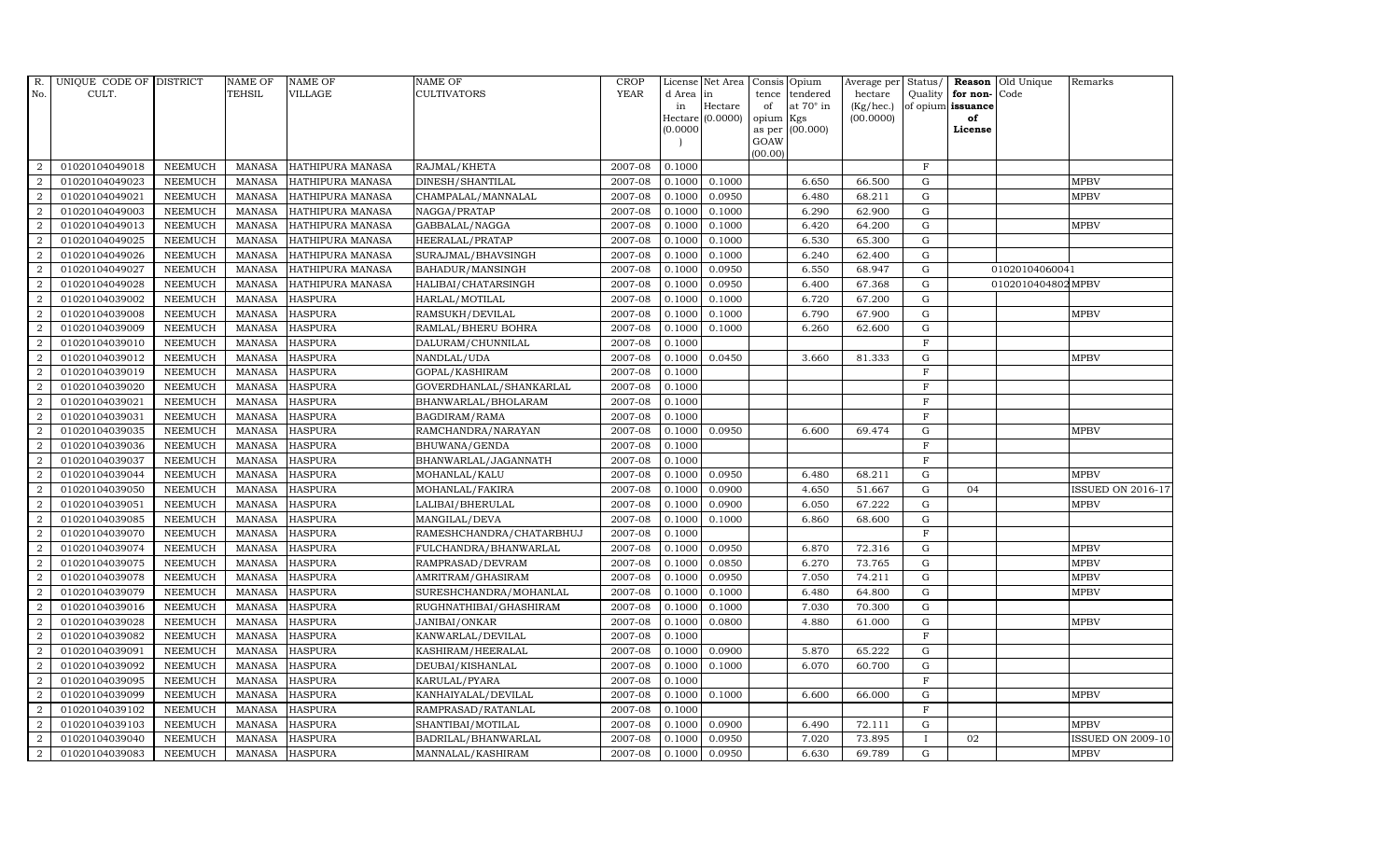| R.             | UNIQUE CODE OF DISTRICT |                | NAME OF       | <b>NAME OF</b>       | NAME OF                | <b>CROP</b> |           | License Net Area   |           | Consis Opium    |           |              |                   | Average per Status/ Reason Old Unique | Remarks                       |
|----------------|-------------------------|----------------|---------------|----------------------|------------------------|-------------|-----------|--------------------|-----------|-----------------|-----------|--------------|-------------------|---------------------------------------|-------------------------------|
| No.            | CULT.                   |                | <b>TEHSIL</b> | VILLAGE              | <b>CULTIVATORS</b>     | <b>YEAR</b> | d Area in |                    | tence     | tendered        | hectare   | Quality      | for non-          | Code                                  |                               |
|                |                         |                |               |                      |                        |             | in        | Hectare            | of        | at 70° in       | (Kg/hec.) |              | of opium issuance |                                       |                               |
|                |                         |                |               |                      |                        |             | (0.0000)  | Hectare $(0.0000)$ | opium Kgs | as per (00.000) | (00.0000) |              | of<br>License     |                                       |                               |
|                |                         |                |               |                      |                        |             |           |                    | GOAW      |                 |           |              |                   |                                       |                               |
|                |                         |                |               |                      |                        |             |           |                    | (00.00)   |                 |           |              |                   |                                       |                               |
| 2              | 01020104039030          | <b>NEEMUCH</b> | <b>MANASA</b> | <b>HASPURA</b>       | CHATARBHUJ/NANDA       | 2007-08     | 0.1000    | 0.0500             |           | 3.460           | 69.200    | G            |                   |                                       | <b>MPBV</b>                   |
| 2              | 01020104039110          | <b>NEEMUCH</b> | <b>MANASA</b> | <b>HASPURA</b>       | DEVILAL/PURALAL        | 2007-08     | 0.1000    | 0.0950             |           | 6.710           | 70.632    | G            |                   |                                       | MPBV/TRANSFER/ BANI           |
| $\overline{2}$ | 01020104039111          | <b>NEEMUCH</b> | <b>MANASA</b> | <b>HASPURA</b>       | RAMKISHAN/PRITHAVIRAJ  | 2007-08     | 0.1000    |                    |           |                 |           | $\mathbf{F}$ |                   |                                       |                               |
| $\overline{2}$ | 01020104039112          | <b>NEEMUCH</b> | <b>MANASA</b> | <b>HASPURA</b>       | SHAMBHULAL/PRITHAVIRAJ | 2007-08     | 0.1000    |                    |           |                 |           | $\mathbf{F}$ |                   |                                       |                               |
| 2              | 01020104039032          | <b>NEEMUCH</b> | <b>MANASA</b> | <b>HASPURA</b>       | DHANNA/BHAGWAN         | 2007-08     | 0.1000    |                    |           |                 |           | $\mathbf{F}$ |                   |                                       |                               |
| 2              | 01020104039059          | <b>NEEMUCH</b> | <b>MANASA</b> | <b>HASPURA</b>       | BHERULAL/RATANLAL      | 2007-08     | 0.1000    |                    |           |                 |           | $\mathbf{F}$ |                   |                                       |                               |
| $\overline{2}$ | 01020104039113          | <b>NEEMUCH</b> | <b>MANASA</b> | <b>HASPURA</b>       | BHAGIRATH/KISHANLAL    | 2007-08     | 0.1000    |                    |           |                 |           | $\mathbf{F}$ |                   |                                       |                               |
| $\overline{2}$ | 01020104039013          | <b>NEEMUCH</b> | <b>MANASA</b> | <b>HASPURA</b>       | AVANTIBAI/DEVILAL      | 2007-08     | 0.1000    |                    |           |                 |           | $\mathbf{F}$ |                   |                                       |                               |
| $\overline{2}$ | 01020104039023          | <b>NEEMUCH</b> | <b>MANASA</b> | <b>HASPURA</b>       | BALRAM/KASHIRAM        | 2007-08     | 0.1000    | 0.0900             |           | 6.180           | 68.667    | $\mathbf G$  |                   |                                       | <b>MPBV</b>                   |
| $\overline{2}$ | 01020104039001          | <b>NEEMUCH</b> | <b>MANASA</b> | <b>HASPURA</b>       | DAKHIBAI/CHUNNILAL     | 2007-08     | 0.1000    |                    |           |                 |           | $\mathbf{F}$ |                   |                                       |                               |
| $\overline{2}$ | 01020104039015          | <b>NEEMUCH</b> | <b>MANASA</b> | <b>HASPURA</b>       | DEVILAL/BHAGATRAM      | 2007-08     | 0.1000    | 0.0950             |           | 6.620           | 69.684    | G            |                   |                                       | TRANSFER/ BANI                |
| $\overline{2}$ | 01020104039088          | <b>NEEMUCH</b> | <b>MANASA</b> | <b>HASPURA</b>       | DEVILAL/BHERULAL       | 2007-08     | 0.1000    | 0.0950             |           | 5.880           | 61.895    | ${\rm G}$    |                   |                                       |                               |
| $\overline{2}$ | 01020104039089          | <b>NEEMUCH</b> | <b>MANASA</b> | <b>HASPURA</b>       | DEVILAL/CHATARBHUJ     | 2007-08     | 0.1000    |                    |           |                 |           | $\mathbf{F}$ |                   |                                       |                               |
| $\overline{2}$ | 01020104039038          | <b>NEEMUCH</b> | <b>MANASA</b> | <b>HASPURA</b>       | JANIBAI/BHERULAL       | 2007-08     | 0.1000    | 0.1000             |           | 6.910           | 69.100    | G            |                   |                                       |                               |
| $\overline{2}$ | 01020104039006          | <b>NEEMUCH</b> | <b>MANASA</b> | <b>HASPURA</b>       | KAMERIBAI/RAMLAL       | 2007-08     | 0.1000    |                    |           |                 |           | $\mathbf{F}$ |                   |                                       |                               |
| $\overline{2}$ | 01020104039029          | <b>NEEMUCH</b> | <b>MANASA</b> | <b>HASPURA</b>       | KANWARLAL/RODILAL      | 2007-08     | 0.1000    |                    |           |                 |           | $\mathbf{F}$ |                   |                                       |                               |
| 2              | 01020104039007          | <b>NEEMUCH</b> | <b>MANASA</b> | <b>HASPURA</b>       | MANGILAL/KACHRU        | 2007-08     | 0.1000    |                    |           |                 |           | $\mathbf F$  |                   |                                       |                               |
| $\overline{2}$ | 01020104039087          | <b>NEEMUCH</b> | <b>MANASA</b> | <b>HASPURA</b>       | RAMESHCHANDRA/BHERULAL | 2007-08     | 0.1000    | 0.1000             |           | 6.880           | 68.800    | G            |                   |                                       |                               |
| $\overline{2}$ | 01020104039025          | <b>NEEMUCH</b> | <b>MANASA</b> | <b>HASPURA</b>       | SRIRAM/DAMARLAL        | 2007-08     | 0.1000    | 0.0950             |           | 6.830           | 71.895    | G            |                   |                                       | <b>MPBV</b>                   |
| $\overline{2}$ | 01020104039114          | <b>NEEMUCH</b> | <b>MANASA</b> | <b>HASPURA</b>       | NANDA/ONKAR            | 2007-08     | 0.1000    | 0.0950             |           | 6.590           | 69.368    |              | 02                |                                       | 102010403806ISSUED ON 2009-10 |
| 3              | 01020104067009          | <b>NEEMUCH</b> | <b>MANASA</b> | <b>GANGNIA KHEDI</b> | BHAGATRAM/ NARAYAN     | 2007-08     | 0.1000    |                    |           |                 |           | $\mathbf{F}$ |                   |                                       |                               |
| 3              | 01020104067010          | <b>NEEMUCH</b> | <b>MANASA</b> | <b>GANGNIA KHEDI</b> | BHULI BAI/ TULSIRAM    | 2007-08     | 0.1000    |                    |           |                 |           | $\mathbf{F}$ |                   |                                       |                               |
| 3              | 01020104067013          | <b>NEEMUCH</b> | <b>MANASA</b> | <b>GANGNIA KHEDI</b> | GITABAI/ MANGILAL      | 2007-08     | 0.1000    |                    |           |                 |           | $\mathbf{F}$ |                   |                                       |                               |
| 3              | 01020104067014          | <b>NEEMUCH</b> | <b>MANASA</b> | <b>GANGNIA KHEDI</b> | BHUWANIRAM / DEVKISHAN | 2007-08     | 0.1000    |                    |           |                 |           | $\mathbf{F}$ |                   |                                       |                               |
| 3              | 01020104067015          | <b>NEEMUCH</b> | <b>MANASA</b> | <b>GANGNIA KHEDI</b> | KACHRULAL/ KAWARLAL    | 2007-08     | 0.1000    |                    |           |                 |           | $\mathbf{F}$ |                   |                                       |                               |
| 3              | 01020104067028          | <b>NEEMUCH</b> | <b>MANASA</b> | <b>GANGNIA KHEDI</b> | DURGASHANKAR/ KALURAM  | 2007-08     | 0.1000    |                    |           |                 |           | $\mathbf{F}$ |                   |                                       |                               |
| 3              | 01020104067039          | <b>NEEMUCH</b> | <b>MANASA</b> | <b>GANGNIA KHEDI</b> | <b>BAPULAL/ DEVA</b>   | 2007-08     | 0.1000    |                    |           |                 |           | $\mathbf F$  |                   |                                       |                               |
| $\mathbf{3}$   | 01020104067032          | <b>NEEMUCH</b> | <b>MANASA</b> | <b>GANGNIA KHEDI</b> | MANGILAL/ LALARAM      | 2007-08     | 0.1000    |                    |           |                 |           | $\mathbf{F}$ |                   |                                       |                               |
| 3              | 01020104067003          | <b>NEEMUCH</b> | <b>MANASA</b> | <b>GANGNIA KHEDI</b> | BHERULAL/NANALAL       | 2007-08     | 0.1000    |                    |           |                 |           | $\mathbf{F}$ |                   |                                       |                               |
| 3              | 01020104067040          | <b>NEEMUCH</b> | <b>MANASA</b> | <b>GANGNIA KHEDI</b> | RAMNARAYAN/ DALLA      | 2007-08     | 0.1000    |                    |           |                 |           | $\mathbf{F}$ |                   |                                       |                               |
|                | 01020104023043          | <b>NEEMUCH</b> | <b>MANASA</b> | <b>GAFARDA</b>       | AMRITLAL/NANDLAL       | 2007-08     | 0.1000    | 0.1000             |           | 7.200           | 72.000    | G            |                   |                                       | NAME CHANGE                   |
|                | 01020104023022          | <b>NEEMUCH</b> | <b>MANASA</b> | <b>GAFARDA</b>       | BHAGIRATH/GORILAL      | 2007-08     | 0.1000    | 0.1000             |           | 6.090           | 60.900    | ${\rm G}$    |                   |                                       |                               |
|                | 01020104023052          | <b>NEEMUCH</b> | <b>MANASA</b> | <b>GAFARDA</b>       | KACHRULAL/MODIRAM      | 2007-08     | 0.1000    | 0.0950             |           | 6.780           | 71.368    | $\mathbf G$  |                   |                                       |                               |
|                | 01020104023006          | <b>NEEMUCH</b> | <b>MANASA</b> | <b>GAFARDA</b>       | LAHRIBAI/NANALAL       | 2007-08     | 0.1000    | 0.0950             |           | 6.620           | 69.685    | $\mathbf G$  |                   |                                       |                               |
|                | 01020104023004          | <b>NEEMUCH</b> | <b>MANASA</b> | <b>GAFARDA</b>       | MANGIBAI/MODIRAM       | 2007-08     | 0.1000    | 0.1000             |           | 6.840           | 68.400    | $\mathbf G$  |                   |                                       |                               |
|                | 01020104023001          | <b>NEEMUCH</b> | <b>MANASA</b> | <b>GAFARDA</b>       | NONDRAM/NARAYAN        | 2007-08     | 0.1000    | 0.1000             |           | 5.790           | 57.900    | ${\rm G}$    | 05                |                                       | <b>ISSUED ON 2009-10</b>      |
|                | 01020104023051          | <b>NEEMUCH</b> | MANASA        | <b>GAFARDA</b>       | OMPRAKASH/GORILAL      | 2007-08     | 0.1000    | 0.1000             |           | 7.100           | 71.000    | G            |                   |                                       |                               |
|                | 01020104023014          | <b>NEEMUCH</b> | <b>MANASA</b> | <b>GAFARDA</b>       | RAMLAL/KESHURAM        | 2007-08     | 0.1000    | 0.1000             |           | 7.380           | 73.800    | $\mathbf G$  |                   |                                       |                               |
|                | 01020104023009          | <b>NEEMUCH</b> | <b>MANASA</b> | <b>GAFARDA</b>       | SHANTILAL/MODIRAM      | 2007-08     | 0.1000    | 0.1000             |           | 6.770           | 67.700    | $\mathbf G$  |                   |                                       |                               |
| $\overline{2}$ | 01020104041002          | <b>NEEMUCH</b> | <b>MANASA</b> | <b>DURGPURA</b>      | KANHAIYALAL/CHAMPA     | 2007-08     | 0.1000    | 0.1000             |           | 6.820           | 68.200    | G            |                   |                                       | <b>MPBV</b>                   |
| $\overline{2}$ | 01020104041003          | <b>NEEMUCH</b> | MANASA        | <b>DURGPURA</b>      | RAMRATAN/BHAGIRATH     | 2007-08     | 0.1000    | 0.1000             |           | 7.210           | 72.100    | G            |                   |                                       |                               |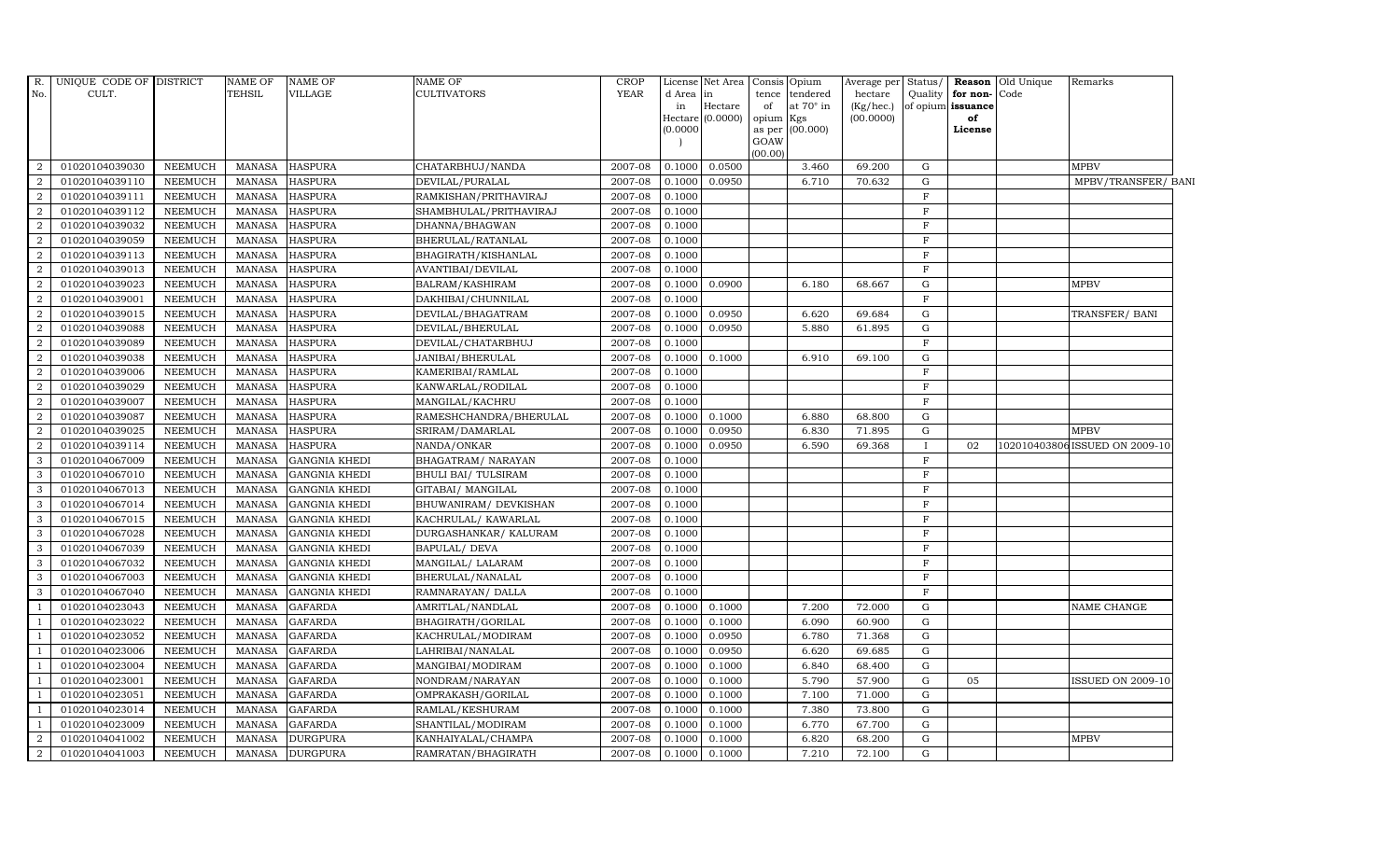| <b>YEAR</b><br>No.<br>CULT.<br>TEHSIL<br><b>VILLAGE</b><br><b>CULTIVATORS</b>                                               | d Area lin |                  | tence               | tendered  | hectare   |              |                   |                |                          |
|-----------------------------------------------------------------------------------------------------------------------------|------------|------------------|---------------------|-----------|-----------|--------------|-------------------|----------------|--------------------------|
|                                                                                                                             |            |                  |                     |           |           | Quality      | for non-          | Code           |                          |
|                                                                                                                             | in         | Hectare          | of                  | at 70° in | (Kg/hec.) |              | of opium issuance |                |                          |
|                                                                                                                             | (0.0000)   | Hectare (0.0000) | opium Kgs<br>as per | (00.000)  | (00.0000) |              | of<br>License     |                |                          |
|                                                                                                                             |            |                  | GOAW                |           |           |              |                   |                |                          |
|                                                                                                                             |            |                  | (00.00)             |           |           |              |                   |                |                          |
| 01020104041005<br><b>DURGPURA</b><br>2007-08<br>$\overline{2}$<br><b>NEEMUCH</b><br><b>MANASA</b><br>RAJARAM/GIRDHARI       | 0.1000     | 0.0950           |                     | 7.020     | 73.895    | G            |                   |                |                          |
| 2007-08<br>01020104041006<br><b>NEEMUCH</b><br><b>MANASA</b><br><b>DURGPURA</b><br>$\overline{2}$<br>BAGDURAM/GHASI         | 0.1000     |                  |                     |           |           | $\mathbf{F}$ |                   |                |                          |
| $\overline{2}$<br>2007-08<br>01020104041009<br><b>NEEMUCH</b><br><b>MANASA</b><br><b>DURGPURA</b><br>KAMLABAI/LAXMINARAYAN  | 0.1000     | 0.1050           |                     | 7.170     | 68.286    | G            |                   |                |                          |
| $\overline{2}$<br>01020104041014<br><b>NEEMUCH</b><br><b>MANASA</b><br><b>DURGPURA</b><br>SURAJMAL/KANIRAM<br>2007-08       | 0.1000     | 0.0800           |                     | 5.210     | 65.125    | $\mathbf{I}$ | 02                |                | <b>ISSUED ON 2009-10</b> |
| $\overline{2}$<br>$\mbox{MANASA}$<br>2007-08<br>01020104041023<br><b>NEEMUCH</b><br><b>DURGPURA</b><br>MANGILAL/LALURAM     | 0.1000     | 0.0950           |                     | 6.750     | 71.053    | $\mathbf G$  |                   |                |                          |
| $\overline{2}$<br>2007-08<br>01020104041032<br><b>NEEMUCH</b><br><b>MANASA</b><br><b>DURGPURA</b><br>HEERABAI/NARAYAN       | 0.1000     |                  |                     |           |           | $\, {\bf N}$ | 08                |                |                          |
| 2007-08<br>$\overline{a}$<br>01020104041007<br><b>NEEMUCH</b><br><b>MANASA</b><br><b>DURGPURA</b><br>VARDICHAND/KASHIRAM    | 0.1000     | 0.0950           |                     | 7.340     | 77.263    | $\mathbf G$  |                   |                | <b>MPBV</b>              |
| 2007-08<br>$\overline{2}$<br>01020104041039<br><b>NEEMUCH</b><br><b>MANASA</b><br><b>DURGPURA</b><br>RAMKANYABAI/RAMGOPAL   | 0.1000     |                  |                     |           |           | $_{\rm F}$   |                   | 01020104047223 |                          |
| <b>DURGPURA</b><br>2007-08<br>$\overline{2}$<br>01020104041040<br><b>NEEMUCH</b><br><b>MANASA</b><br>RAMNATH/DEVA           | 0.1000     | 0.1000           |                     | 7.470     | 74.700    | $\mathbf G$  |                   | 01020104047143 |                          |
| 01020104029016<br><b>NEEMUCH</b><br><b>MANASA</b><br><b>DHAMNIYA</b><br>2007-08<br>ASHOKKUMAR/NARAYANDAS                    | 0.1000     | 0.1000           |                     | 6.900     | 69.000    | $\mathbf G$  |                   |                | <b>MPBV</b>              |
| <b>MANASA</b><br>2007-08<br>01020104029009<br><b>NEEMUCH</b><br><b>DHAMNIYA</b><br>BALU/KISHNA<br>-1                        | 0.1000     | 0.0950           |                     | 6.390     | 67.263    | ${\rm G}$    |                   |                |                          |
| 2007-08<br>01020104029019<br><b>NEEMUCH</b><br><b>MANASA</b><br><b>DHAMNIYA</b><br>BHAGIRATH/KISHANLAL<br>$\overline{1}$    | 0.1000     | 0.0950           | 59.75               | 6.410     | 67.474    |              | 02                |                | <b>ISSUED ON 2009-10</b> |
| 2007-08<br>01020104029023<br><b>NEEMUCH</b><br><b>MANASA</b><br><b>DHAMNIYA</b><br>BHANWARLAL/KHEMA<br>$\overline{1}$       | 0.1000     | 0.1000           |                     | 7.010     | 70.100    | $\mathbf{I}$ | 02                |                | <b>ISSUED ON 2009-10</b> |
| 01020104029048<br><b>DHAMNIYA</b><br>2007-08<br><b>NEEMUCH</b><br><b>MANASA</b><br>BHONIBAI/BHUWANA                         | 0.1000     | 0.1000           |                     | 6.920     | 69.200    | $\mathbf G$  |                   |                |                          |
| 01020104029027<br><b>NEEMUCH</b><br><b>MANASA</b><br><b>DHAMNIYA</b><br>2007-08<br>DHANRAJ/NARAYAN                          | 0.1000     | 0.0950           |                     | 6.480     | 68.211    | $\mathbf G$  |                   |                |                          |
| 01020104029012<br><b>NEEMUCH</b><br><b>MANASA</b><br><b>DHAMNIYA</b><br>JAMNI BAI/ DUDHA NATHA<br>2007-08<br>$\overline{1}$ | 0.1000     | 0.0950           |                     | 6.490     | 68.316    | $\mathbf G$  |                   |                |                          |
| 2007-08<br>01020104029003<br><b>NEEMUCH</b><br><b>MANASA</b><br><b>DHAMNIYA</b><br>JANIBAI/DEVILAL<br>-1                    | 0.1000     | 0.0900           |                     | 6.480     | 72.000    | ${\rm G}$    |                   |                |                          |
| 2007-08<br>01020104029013<br><b>NEEMUCH</b><br>MANASA<br><b>DHAMNIYA</b><br>KAMLABAI/JIVA<br>$\overline{1}$                 | 0.1000     | 0.1000           |                     | 6.820     | 68.200    | $\mathbf G$  |                   |                |                          |
| 01020104029033<br><b>NEEMUCH</b><br><b>MANASA</b><br><b>DHAMNIYA</b><br>KARULAL/GANGARAM<br>2007-08                         | 0.1000     | 0.1000           |                     | 7.100     | 71.000    | $\mathbf G$  |                   |                |                          |
| 01020104029061<br><b>NEEMUCH</b><br><b>MANASA</b><br><b>DHAMNIYA</b><br>KESHYA/KALU<br>2007-08                              | 0.1000     | 0.0950           |                     | 6.540     | 68.842    | $\mathbf G$  |                   |                |                          |
| <b>MANASA</b><br>01020104029064<br><b>NEEMUCH</b><br><b>DHAMNIYA</b><br>LAXMINARAYAN/CHAMPA<br>2007-08<br>$\overline{1}$    | 0.1000     | 0.0900           |                     | 6.380     | 70.889    | ${\rm G}$    |                   | 01020104141013 |                          |
| 2007-08<br>01020104029057<br><b>NEEMUCH</b><br><b>MANASA</b><br><b>DHAMNIYA</b><br>MEHTABBAI/MANGILAL                       | 0.1000     |                  |                     |           |           | $\rm F$      |                   |                |                          |
| 01020104029044<br><b>NEEMUCH</b><br>2007-08<br>MANASA<br><b>DHAMNIYA</b><br>MOHANLAL/MANGILAL                               | 0.1000     | 0.0950           | 68.73               | 7.280     | 76.632    | $\mathbf G$  |                   |                | <b>MPBV</b>              |
| 01020104029032<br><b>MANASA</b><br><b>DHAMNIYA</b><br>2007-08<br><b>NEEMUCH</b><br>PANNALAL/KANWARLAL                       | 0.1000     | 0.0850           |                     | 6.130     | 72.118    | $\mathbf G$  |                   |                |                          |
| 01020104029024<br><b>NEEMUCH</b><br><b>MANASA</b><br><b>DHAMNIYA</b><br>2007-08<br>RAJU/ MANGILAL                           | 0.1000     |                  |                     |           |           | $\mathbf F$  |                   |                |                          |
| 2007-08<br>01020104029065<br><b>NEEMUCH</b><br><b>MANASA</b><br><b>DHAMNIYA</b><br>RAMLAL/ BHONIRAM<br>$\overline{1}$       | 0.1000     | 0.1000           |                     | 6.830     | 68.300    | $\mathbf G$  |                   | 01020106174021 |                          |
| 2007-08<br>01020104029002<br><b>NEEMUCH</b><br><b>MANASA</b><br><b>DHAMNIYA</b><br>RAMLAL/NARAYAN<br>-1                     | 0.1000     |                  |                     |           |           | $\mathbf F$  |                   |                |                          |
| 01020104029063<br><b>NEEMUCH</b><br><b>MANASA</b><br>2007-08<br><b>DHAMNIYA</b><br>RATANI BAI/ PRABHULAL<br>$\overline{1}$  | 0.1000     |                  |                     |           |           | $\mathbf F$  |                   |                |                          |
| <b>DHAMNIYA</b><br>2007-08<br>01020104029066<br><b>NEEMUCH</b><br><b>MANASA</b><br>RUKMANI BAI/ NARAYAN                     | 0.1000     | 0.0900           |                     | 6.520     | 72.444    | $\mathbf G$  |                   | 01020106174052 |                          |
| 2007-08<br>01020104029045<br><b>NEEMUCH</b><br><b>MANASA</b><br><b>DHAMNIYA</b><br>SHANTILAL/JAISINGH                       | 0.1000     | 0.1000           |                     | 6.520     | 65.200    | $\mathbf G$  |                   |                |                          |
| MANASA<br>2007-08<br>01020104029029<br><b>NEEMUCH</b><br><b>DHAMNIYA</b><br>SHANTILAL/MANNALAL                              | 0.1000     | 0.0950           |                     | 6.560     | 69.053    | ${\rm G}$    |                   |                |                          |
| 01020104029040<br><b>NEEMUCH</b><br><b>MANASA</b><br><b>DHAMNIYA</b><br>2007-08<br>SHIVLAL/RUGHNATH                         | 0.1000     | 0.0950           |                     | 6.780     | 71.368    | $\mathbf{I}$ | 02                |                | <b>ISSUED ON 2009-10</b> |
| 2007-08<br>01020104029035<br><b>NEEMUCH</b><br><b>MANASA</b><br><b>DHAMNIYA</b><br>TULSIRAM/KANWARLAL<br>$\overline{1}$     | 0.1000     | 0.0950           |                     | 6.510     | 68.526    | ${\bf G}$    |                   |                |                          |
| 01020104029004<br><b>MANASA</b><br><b>DHAMNIYA</b><br>2007-08<br><b>NEEMUCH</b><br>UDAIRAM/GANGARAM<br>$\overline{1}$       | 0.1000     | 0.0950           |                     | 6.740     | 70.947    | $\mathbf G$  |                   |                |                          |
| 3<br>01020104097001<br><b>NEEMUCH</b><br><b>MANASA</b><br><b>DHAKNI</b><br>HAJARILAL/ MANGILAL<br>2007-08                   | 0.1000     |                  |                     |           |           | $\mathbf F$  |                   |                |                          |
| 3<br>01020104097058<br><b>NEEMUCH</b><br><b>MANASA</b><br><b>DHAKNI</b><br>RAMGOPAL/GULAB<br>2007-08                        | 0.1000     | 0.1000           |                     | 6.990     | 69.900    | $\mathbf G$  |                   |                |                          |
| 01020104097013<br><b>MANASA</b><br><b>DHAKNI</b><br>2007-08<br>3<br><b>NEEMUCH</b><br>RAMCHANDR/ RUGGA                      | 0.1000     | 0.1000           |                     | 7.010     | 70.100    | ${\rm G}$    |                   |                |                          |
| 2007-08<br>3<br>01020104097015<br><b>NEEMUCH</b><br><b>MANASA</b><br><b>DHAKNI</b><br>HARCHAND/ SURATRAM                    | 0.1000     | 0.1000           |                     | 6.730     | 67.300    | $\mathbf G$  |                   |                |                          |
| <b>MANASA</b><br><b>DHAKNI</b><br>2007-08<br>3<br>01020104097018<br><b>NEEMUCH</b><br>BANSHILAL/ KISHANLAL                  | 0.1000     | 0.0950           |                     | 7.020     | 73.895    | $\mathbf G$  |                   |                |                          |
| 3<br>01020104097023<br><b>NEEMUCH</b><br><b>MANASA</b><br><b>DHAKNI</b><br>NANDU BAI/ NANDLAL<br>2007-08                    | 0.1000     |                  |                     |           |           | $\mathbf F$  |                   |                |                          |
| 3<br>01020104097027<br><b>NEEMUCH</b><br>MANASA DHAKNI<br>RAMVAKSH/ SALAGRAM<br>2007-08                                     | 0.1000     | 0.0950           |                     | 6.750     | 71.053    | G            |                   |                |                          |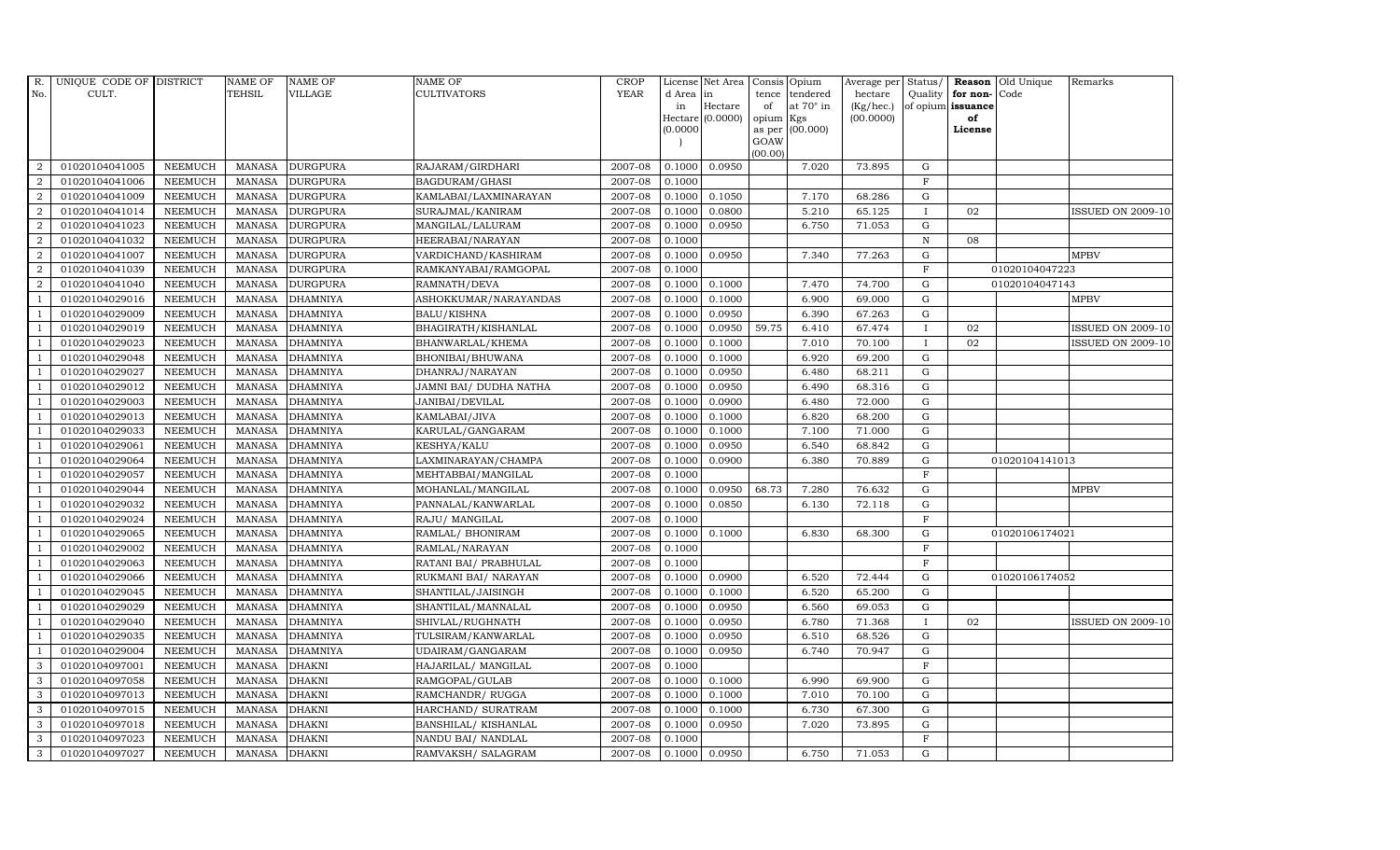| $R$ .<br>No.   | UNIQUE CODE OF DISTRICT<br>CULT. |                                  | NAME OF<br><b>TEHSIL</b>       | <b>NAME OF</b><br>VILLAGE                          | NAME OF<br><b>CULTIVATORS</b>                  | <b>CROP</b><br><b>YEAR</b> | d Area<br>in<br>(0.0000) | License Net Area Consis Opium<br>lin<br>Hectare<br>Hectare (0.0000) | tence<br>of<br>opium Kgs<br>GOAW | tendered<br>at $70^\circ$ in<br>as per (00.000) | Average per Status/<br>hectare<br>(Kg/hec.)<br>(00.0000) |                            | Quality for non-Code<br>of opium issuance<br>of<br>License | <b>Reason</b> Old Unique | Remarks                        |
|----------------|----------------------------------|----------------------------------|--------------------------------|----------------------------------------------------|------------------------------------------------|----------------------------|--------------------------|---------------------------------------------------------------------|----------------------------------|-------------------------------------------------|----------------------------------------------------------|----------------------------|------------------------------------------------------------|--------------------------|--------------------------------|
|                |                                  |                                  |                                |                                                    |                                                |                            |                          |                                                                     | (00.00)                          |                                                 |                                                          | $\mathbf{F}$               |                                                            |                          |                                |
| 3<br>3         | 01020104097039<br>01020104097040 | <b>NEEMUCH</b><br><b>NEEMUCH</b> | MANASA                         | <b>DHAKNI</b><br><b>DHAKNI</b>                     | GHISALAL/ BHUWANIRAM                           | 2007-08<br>2007-08         | 0.1000<br>0.1000         |                                                                     |                                  |                                                 |                                                          | $\mathbf F$                |                                                            |                          |                                |
| 3              | 01020104097057                   |                                  | <b>MANASA</b><br><b>MANASA</b> | <b>DHAKNI</b>                                      | BADRILAL/ MOHAN<br>RAMGOPAL/ CHHAGANLAL        | 2007-08                    | 0.1000                   | 0.0950                                                              |                                  | 6.750                                           | 71.053                                                   | G                          |                                                            |                          |                                |
| 3              | 01020104097067                   | NEEMUCH<br><b>NEEMUCH</b>        | <b>MANASA</b>                  | <b>DHAKNI</b>                                      | NARMDA BAI/ JAGANNATH                          | 2007-08                    | 0.1000                   | 0.1000                                                              |                                  | 1.120                                           | 11.200                                                   | G                          | 04                                                         |                          |                                |
| 3              | 01020104097035                   | <b>NEEMUCH</b>                   | <b>MANASA</b>                  | <b>DHAKNI</b>                                      | DEVIKISHAN / MADANLAL                          | 2007-08                    | 0.1000                   | 0.1000                                                              |                                  | 6.360                                           | 63.600                                                   | $\mathbf I$                | 02                                                         |                          | <b>ISSUED ON 2009-10</b>       |
| 3              | 01020104097069                   | NEEMUCH                          | <b>MANASA</b>                  | <b>DHAKNI</b>                                      | NARMDA BAI/ DEVILAL                            | 2007-08                    | 0.1000                   | 0.0700                                                              |                                  | 4.430                                           | 63.286                                                   | G                          |                                                            |                          |                                |
| 3              | 01020104097043                   | <b>NEEMUCH</b>                   | <b>MANASA</b>                  | <b>DHAKNI</b>                                      | BAGDIRAM/ BHANA                                | 2007-08                    | 0.1000                   | 0.0500                                                              |                                  | 3.510                                           | 70.200                                                   | G                          |                                                            |                          |                                |
| 3              | 01020104097074                   | <b>NEEMUCH</b>                   | <b>MANASA</b>                  | <b>DHAKNI</b>                                      | MADHU/RUGGA                                    | 2007-08                    | 0.1000                   | 0.1000                                                              |                                  | 6.790                                           | 67.900                                                   | G                          |                                                            |                          |                                |
| 3              | 01020104097011                   | <b>NEEMUCH</b>                   | <b>MANASA</b>                  | <b>DHAKNI</b>                                      | BHAGVANTI BAI/ RAMLAL                          | 2007-08                    | 0.1000                   | 0.0950                                                              |                                  | 5.680                                           | 59.789                                                   | G                          |                                                            |                          |                                |
| 3              | 01020104097005                   | <b>NEEMUCH</b>                   | <b>MANASA</b>                  | <b>DHAKNI</b>                                      | BHUVANIRAM/PARASRAM                            | 2007-08                    | 0.1000                   | 0.0900                                                              |                                  | 5.850                                           | 65.000                                                   | ${\rm G}$                  |                                                            |                          | M.P.B.V.                       |
| 3              | 01020104097003                   | NEEMUCH                          | <b>MANASA</b>                  | <b>DHAKNI</b>                                      | CHATAR BAI/ GULABCHAND                         | 2007-08                    | 0.1000                   |                                                                     |                                  |                                                 |                                                          | $\mathbf F$                |                                                            |                          |                                |
| 3              | 01020104097050                   | <b>NEEMUCH</b>                   | <b>MANASA</b>                  | <b>DHAKNI</b>                                      | MANGYA/ CHATRA                                 | 2007-08                    | 0.1000                   |                                                                     |                                  |                                                 |                                                          | $\rm F$                    |                                                            |                          |                                |
| 3              | 01020104097029                   | <b>NEEMUCH</b>                   | <b>MANASA</b>                  | <b>DHAKNI</b>                                      | PREM SUKH/ VARDICHAND                          | 2007-08                    | 0.1000                   |                                                                     |                                  |                                                 |                                                          | $\mathbf F$                |                                                            |                          |                                |
|                | 01020104024003                   | <b>NEEMUCH</b>                   | <b>MANASA</b>                  | <b>DHAKADKHEDI</b>                                 | BANSHILAL/RUPA                                 | 2007-08                    | 0.1000                   |                                                                     |                                  |                                                 |                                                          | $\mathbf{F}$               |                                                            |                          |                                |
|                | 01020104024012                   | <b>NEEMUCH</b>                   | <b>MANASA</b>                  | <b>DHAKADKHEDI</b>                                 | JAGDISH/PRABHULAL                              | 2007-08                    | 0.1000                   |                                                                     |                                  |                                                 |                                                          | $\mathbf F$                |                                                            |                          | TRANSFER/KANJARA-I             |
|                | 01020104024018                   | NEEMUCH                          | <b>MANASA</b>                  | <b>DHAKADKHEDI</b>                                 | KHEMRAJ/HEERA                                  | 2007-08                    | 0.1000                   |                                                                     |                                  |                                                 |                                                          | $\mathbf F$                |                                                            |                          |                                |
|                | 01020104024006                   | <b>NEEMUCH</b>                   | <b>MANASA</b>                  | <b>DHAKADKHEDI</b>                                 | MATHURALAL/RUPA                                | 2007-08                    | 0.1000                   |                                                                     |                                  |                                                 |                                                          | $\mathbf{F}$               |                                                            |                          |                                |
| $\overline{1}$ | 01020104024014                   | <b>NEEMUCH</b>                   | <b>MANASA</b>                  | <b>DHAKADKHEDI</b>                                 | MEGHRAJ/GISHALAL                               | 2007-08                    | 0.1000                   |                                                                     |                                  |                                                 |                                                          | $\mathbf F$                |                                                            |                          |                                |
|                | 01020104024009                   | <b>NEEMUCH</b>                   | <b>MANASA</b>                  | <b>DHAKADKHEDI</b>                                 | MODIRAM/NARAYAN                                | 2007-08                    | 0.1000                   |                                                                     |                                  |                                                 |                                                          | $\mathbf{F}$               |                                                            |                          |                                |
|                | 01020104024007                   | <b>NEEMUCH</b>                   | <b>MANASA</b>                  | <b>DHAKADKHEDI</b>                                 | PRAKASHCHAND/JAGANNATH                         | 2007-08                    | 0.1000                   |                                                                     |                                  |                                                 |                                                          | $\mathbf F$                |                                                            |                          |                                |
|                | 01020104024017                   | <b>NEEMUCH</b>                   | <b>MANASA</b>                  | <b>DHAKADKHEDI</b>                                 | PREMCHAND/KHIMA                                | 2007-08                    | 0.1000                   |                                                                     |                                  |                                                 |                                                          | $\mathbf F$                |                                                            |                          |                                |
|                | 01020104024004                   | <b>NEEMUCH</b>                   | <b>MANASA</b>                  | <b>DHAKADKHEDI</b>                                 | SHANKARLAL/BALU                                | 2007-08                    | 0.1000                   |                                                                     |                                  |                                                 |                                                          | F                          |                                                            |                          |                                |
| $\overline{1}$ | 01020104013014                   | <b>NEEMUCH</b>                   | <b>MANASA</b>                  | <b>DEVRI PARDA</b>                                 | BANSHILAL/DEVAJI                               | 2007-08                    | 0.1000                   | 0.0950                                                              |                                  | 6.920                                           | 72.842                                                   | G                          |                                                            |                          |                                |
|                | 01020104013017                   | <b>NEEMUCH</b>                   | <b>MANASA</b>                  | <b>DEVRI PARDA</b>                                 | <b>BHURA/SHOLA</b>                             | 2007-08                    | 0.1000                   | 0.0950                                                              |                                  | 6.180                                           | 65.053                                                   | G                          |                                                            |                          |                                |
|                | 01020104013019                   | <b>NEEMUCH</b>                   | <b>MANASA</b>                  | <b>DEVRI PARDA</b>                                 | CHHAGAN/CHHOGALAL                              | 2007-08                    | 0.1000                   | 0.1000                                                              |                                  | 6.270                                           | 62.700                                                   | G                          |                                                            |                          |                                |
|                | 01020104013016                   | <b>NEEMUCH</b>                   | <b>MANASA</b>                  | DEVRI PARDA                                        | DHAPU BAI/SHOLA                                | 2007-08                    | 0.1000                   | 0.1000                                                              |                                  | 6.420                                           | 64.200                                                   | $\mathbf{I}$               | 02                                                         |                          | <b>ISSUED ON 2009-10</b>       |
|                | 01020104013039                   | <b>NEEMUCH</b>                   | <b>MANASA</b>                  | <b>DEVRI PARDA</b>                                 | DURGA/ HAJARI                                  | 2007-08                    | 0.1000                   | 0.0950                                                              |                                  | 6.420                                           | 67.579                                                   | $\bf{I}$                   | 02                                                         |                          | 102010401201 ISSUED ON 2009-10 |
| $\mathbf{1}$   | 01020104013038                   | <b>NEEMUCH</b>                   | <b>MANASA</b>                  | <b>DEVRI PARDA</b>                                 | <b>GENDA/LALA</b>                              | 2007-08                    | 0.1000                   | 0.0900                                                              |                                  | 6.060                                           | 67.333                                                   | G                          |                                                            |                          |                                |
|                | 01020104013012                   | <b>NEEMUCH</b>                   | <b>MANASA</b>                  | <b>DEVRI PARDA</b>                                 | KANHAIYALAL/KHEMRAJ                            | 2007-08                    | 0.1000                   | 0.0900                                                              |                                  | 6.190                                           | 68.778                                                   | G                          |                                                            |                          |                                |
|                | 01020104013021                   | <b>NEEMUCH</b>                   | <b>MANASA</b>                  | DEVRI PARDA                                        | KHETA/KHEMA                                    | 2007-08                    | 0.1000                   | 0.0950                                                              |                                  | 6.520                                           | 68.632                                                   | G                          |                                                            |                          |                                |
|                | 01020104013018                   | <b>NEEMUCH</b>                   | <b>MANASA</b>                  | <b>DEVRI PARDA</b>                                 | KHIMA/MEGHA                                    | 2007-08                    | 0.1000                   | 0.0950                                                              |                                  | 6.780                                           | 71.368                                                   | G                          |                                                            |                          |                                |
|                | 01020104013024                   | <b>NEEMUCH</b>                   | <b>MANASA</b>                  | <b>DEVRI PARDA</b>                                 | MOHANLAL/ LALU                                 | 2007-08                    | 0.1000                   | 0.0900                                                              |                                  | 6.340                                           | 70.444                                                   | G                          |                                                            |                          |                                |
|                | 01020104013020                   | <b>NEEMUCH</b>                   | <b>MANASA</b>                  | <b>DEVRI PARDA</b>                                 | PIRU/ SHOLA                                    | 2007-08                    | 0.1000                   | 0.0950                                                              |                                  | 6.380                                           | 67.158                                                   | G                          |                                                            |                          |                                |
|                | 01020104013023                   | <b>NEEMUCH</b>                   | <b>MANASA</b>                  | <b>DEVRI PARDA</b>                                 | SEVA/LALU                                      | 2007-08                    | 0.1000                   | 0.1000                                                              |                                  | 6.760                                           | 67.600                                                   | ${\rm G}$                  |                                                            |                          |                                |
|                | 01020104013007                   | <b>NEEMUCH</b>                   | <b>MANASA</b>                  | <b>DEVRI PARDA</b>                                 | SHAYMLAL/BIHARI                                | 2007-08                    | 0.1000                   | 0.1000                                                              |                                  | 7.130                                           | 71.300                                                   | G                          |                                                            |                          |                                |
|                | 01020104013002                   | NEEMUCH                          | <b>MANASA</b>                  | <b>DEVRI PARDA</b>                                 | SHIVLAL / DHANNA                               | 2007-08                    | 0.1000                   | 0.0950                                                              |                                  | 6.640                                           | 69.895                                                   | ${\rm G}$                  |                                                            |                          | NAME CHANGE                    |
|                | 01020104013033                   | <b>NEEMUCH</b>                   | <b>MANASA</b>                  | <b>DEVRI PARDA</b>                                 | SURAJMAL/NARAYAN                               | 2007-08                    | 0.1000                   | 0.0950                                                              |                                  | 6.590                                           | 69.368                                                   | ${\rm G}$                  |                                                            |                          |                                |
| $\overline{2}$ | 01020104045108                   | <b>NEEMUCH</b>                   | <b>MANASA</b>                  | <b>DEVRI KHAWASA-II</b>                            | NANDUBAI/NATHULAL                              | 2007-08                    | 0.1000                   |                                                                     |                                  |                                                 |                                                          | $\mathbf F$<br>$\mathbf F$ |                                                            |                          |                                |
| 2<br>2         | 01020104045085<br>01020104045087 | <b>NEEMUCH</b><br><b>NEEMUCH</b> | <b>MANASA</b><br><b>MANASA</b> | <b>DEVRI KHAWASA-II</b><br><b>DEVRI KHAWASA-II</b> | SALAGRAM/BHUWANIRAM<br>SATYANARAYAN/MULCHANDRA | 2007-08<br>2007-08         | 0.1000<br>0.1000         | 0.0900                                                              |                                  | 6.790                                           | 75.444                                                   | G                          |                                                            |                          | <b>MPBV</b>                    |
| $\overline{a}$ | 01020104045089                   | NEEMUCH                          | MANASA                         |                                                    |                                                | 2007-08                    | 0.1000                   | 0.1000                                                              |                                  | 6.250                                           | 62.500                                                   | G                          |                                                            |                          |                                |
|                |                                  |                                  |                                | DEVRI KHAWASA-II                                   | RAMESHWAR/PYARCHANDRA                          |                            |                          |                                                                     |                                  |                                                 |                                                          |                            |                                                            |                          |                                |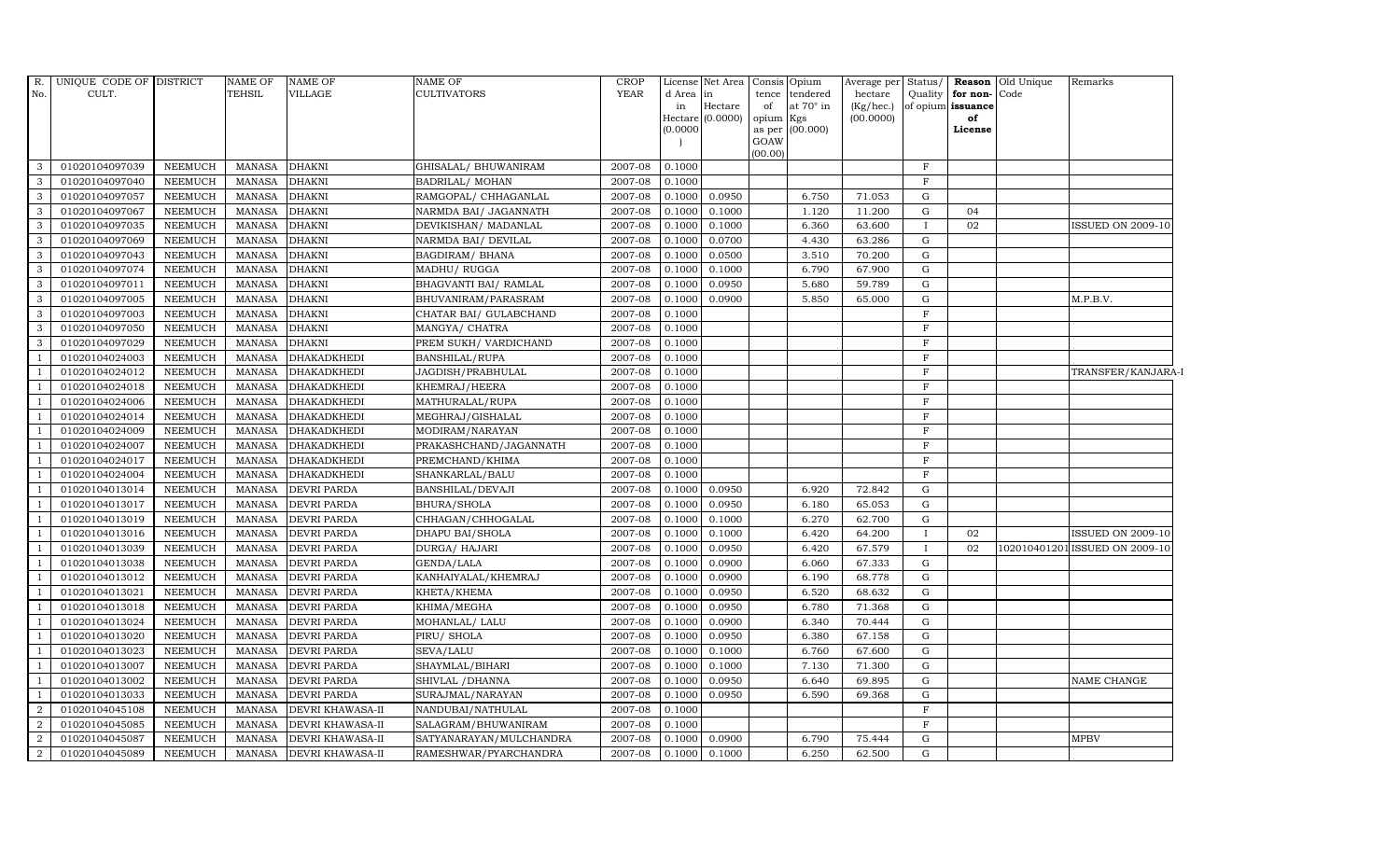| R.             | UNIQUE CODE OF DISTRICT |                | <b>NAME OF</b> | <b>NAME OF</b>          | <b>NAME OF</b>              | <b>CROP</b> |           | License Net Area | Consis    | Opium            | Average per  | Status/      |                   | Reason Old Unique | Remarks     |
|----------------|-------------------------|----------------|----------------|-------------------------|-----------------------------|-------------|-----------|------------------|-----------|------------------|--------------|--------------|-------------------|-------------------|-------------|
| No.            | CULT.                   |                | TEHSIL         | <b>VILLAGE</b>          | <b>CULTIVATORS</b>          | <b>YEAR</b> | d Area in |                  | tence     | tendered         | hectare      | Quality      | for non-Code      |                   |             |
|                |                         |                |                |                         |                             |             | in        | Hectare          | of        | at $70^\circ$ in | $(Kg/$ hec.) |              | of opium issuance |                   |             |
|                |                         |                |                |                         |                             |             | (0.0000)  | Hectare (0.0000) | opium Kgs | as per (00.000)  | (00.0000)    |              | of<br>License     |                   |             |
|                |                         |                |                |                         |                             |             |           |                  | GOAW      |                  |              |              |                   |                   |             |
|                |                         |                |                |                         |                             |             |           |                  | (00.00)   |                  |              |              |                   |                   |             |
| $\overline{2}$ | 01020104045113          | <b>NEEMUCH</b> | <b>MANASA</b>  | DEVRI KHAWASA-II        | MANNALAL/GULABCHANDRA       | 2007-08     | 0.1000    | 0.1000           |           | 6.920            | 69.200       | G            |                   |                   |             |
| 2              | 01020104045093          | <b>NEEMUCH</b> | <b>MANASA</b>  | DEVRI KHAWASA-II        | BANSHIDAS/ONKARDAS          | 2007-08     | 0.1000    |                  |           |                  |              | F            |                   |                   |             |
| 2              | 01020104045094          | <b>NEEMUCH</b> | <b>MANASA</b>  | DEVRI KHAWASA-II        | BANSHILAL/BHANWARLAL        | 2007-08     | 0.1000    |                  |           |                  |              | $\mathbf F$  |                   |                   |             |
| $\overline{2}$ | 01020104045095          | <b>NEEMUCH</b> | <b>MANASA</b>  | DEVRI KHAWASA-II        | BANSHILAL/BAPULAL           | 2007-08     | 0.1000    |                  |           |                  |              | $\mathbf F$  |                   |                   |             |
| $\overline{2}$ | 01020104045098          | <b>NEEMUCH</b> | <b>MANASA</b>  | DEVRI KHAWASA-II        | OMPRAKASH/CHAGANLAL         | 2007-08     | 0.1000    |                  |           |                  |              | $\mathbf F$  |                   |                   |             |
| $\overline{2}$ | 01020104045156          | <b>NEEMUCH</b> | <b>MANASA</b>  | DEVRI KHAWASA-II        | BHAGIRATH/MODIRAM           | 2007-08     | 0.1000    | 0.0950           |           | 6.440            | 67.789       | G            |                   |                   | <b>MPBV</b> |
| $\overline{2}$ | 01020104045103          | <b>NEEMUCH</b> | <b>MANASA</b>  | DEVRI KHAWASA-II        | HEERALAL/RUPRAM             | 2007-08     | 0.1000    |                  |           |                  |              | $\mathbf F$  |                   |                   |             |
| $\overline{2}$ | 01020104045109          | <b>NEEMUCH</b> | <b>MANASA</b>  | DEVRI KHAWASA-II        | OMPRAKASH/BHUWANILAL        | 2007-08     | 0.1000    | 0.1000           |           | 7.190            | 71.900       | G            |                   |                   | <b>MPBV</b> |
| $\overline{2}$ | 01020104045110          | <b>NEEMUCH</b> | <b>MANASA</b>  | DEVRI KHAWASA-II        | GOPIBAI/BANSILAL            | 2007-08     | 0.1000    |                  |           |                  |              | $\mathbf F$  |                   |                   |             |
| 2              | 01020104045121          | NEEMUCH        | <b>MANASA</b>  | DEVRI KHAWASA-II        | MATHURALAL/BHUWANIRAM       | 2007-08     | 0.1000    | 0.1000           |           | 6.570            | 65.700       | G            |                   |                   |             |
| $\overline{2}$ | 01020104045115          | <b>NEEMUCH</b> | <b>MANASA</b>  | DEVRI KHAWASA-II        | BAGDIRAM/KHEMRAJ            | 2007-08     | 0.1000    |                  |           |                  |              | $\mathbf F$  |                   |                   |             |
| $\overline{2}$ | 01020104045116          | <b>NEEMUCH</b> | <b>MANASA</b>  | DEVRI KHAWASA-II        | RAMNATH/PYARCHANDRA         | 2007-08     | 0.1000    | 0.1000           |           | 6.550            | 65.500       | G            |                   |                   | <b>MPBV</b> |
| 2              | 01020104045120          | <b>NEEMUCH</b> | <b>MANASA</b>  | DEVRI KHAWASA-II        | RADHESHYAM/BHAGIRATH        | 2007-08     | 0.1000    | 0.1000           |           | 6.860            | 68.600       | G            |                   |                   |             |
| $\overline{2}$ | 01020104045084          | <b>NEEMUCH</b> | <b>MANASA</b>  | DEVRI KHAWASA-II        | MOHANLAL/KALURAM            | 2007-08     | 0.1000    | 0.1000           |           | 6.760            | 67.600       | G            |                   |                   |             |
| $\overline{2}$ | 01020104045124          | <b>NEEMUCH</b> | <b>MANASA</b>  | DEVRI KHAWASA-II        | INDARMAL/UDAIRAM            | 2007-08     | 0.1000    | 0.0950           |           | 6.720            | 70.737       | G            |                   |                   | <b>MPBV</b> |
| $\overline{2}$ | 01020104045139          | <b>NEEMUCH</b> | <b>MANASA</b>  | DEVRI KHAWASA-II        | NIVASIBAI/BAPULAL           | 2007-08     | 0.1000    | 0.1000           |           | 6.390            | 63.900       | G            |                   |                   |             |
| $\overline{2}$ | 01020104045135          | <b>NEEMUCH</b> | <b>MANASA</b>  | DEVRI KHAWASA-II        | CHOGALAL/PRABHULAL          | 2007-08     | 0.1000    |                  |           |                  |              | $\mathbf{F}$ |                   |                   |             |
| 2              | 01020104045136          | <b>NEEMUCH</b> | <b>MANASA</b>  | DEVRI KHAWASA-II        | AMBARAM/BALMUKUND           | 2007-08     | 0.1000    |                  |           |                  |              | F            |                   |                   |             |
| $\overline{2}$ | 01020104045145          | <b>NEEMUCH</b> | <b>MANASA</b>  | DEVRI KHAWASA-II        | JAGDISHCHANDRA/LAXMINARAYAN | 2007-08     | 0.1000    | 0.1000           |           | 6.770            | 67.700       | $\mathbf G$  |                   |                   |             |
| $\overline{2}$ | 01020104045147          | <b>NEEMUCH</b> | <b>MANASA</b>  | DEVRI KHAWASA-II        | GHASIRAM/BHAGIRATH          | 2007-08     | 0.1000    |                  |           |                  |              | $\mathbf F$  |                   |                   |             |
| $\overline{2}$ | 01020104045125          | <b>NEEMUCH</b> | <b>MANASA</b>  | DEVRI KHAWASA-II        | KANWARLAL/RAJARAM           | 2007-08     | 0.1000    | 0.0650           |           | 4.850            | 74.615       | G            |                   |                   |             |
| $\overline{2}$ | 01020104045152          | <b>NEEMUCH</b> | <b>MANASA</b>  | DEVRI KHAWASA-II        | RAMPRAHALAD/RAMESHWAR       | 2007-08     | 0.1000    |                  |           |                  |              | $\mathbf{F}$ |                   |                   |             |
| $\overline{2}$ | 01020104045155          | <b>NEEMUCH</b> | <b>MANASA</b>  | DEVRI KHAWASA-II        | HARISHCHANDRA/JETRAM        | 2007-08     | 0.1000    | 0.1000           |           | 7.040            | 70.400       | G            |                   |                   | <b>MPBV</b> |
| $\overline{2}$ | 01020104045150          | <b>NEEMUCH</b> | <b>MANASA</b>  | DEVRI KHAWASA-II        | KANHAIYALAL/JETRAM          | 2007-08     | 0.1000    |                  |           |                  |              | F            |                   |                   |             |
| $\overline{2}$ | 01020104045062          | <b>NEEMUCH</b> | <b>MANASA</b>  | DEVRI KHAWASA-II        | RAMRATAN/KISHANLAL          | 2007-08     | 0.1000    | 0.0900           |           | 6.410            | 71.222       | G            |                   |                   | <b>MPBV</b> |
| $\overline{2}$ | 01020104045159          | <b>NEEMUCH</b> | <b>MANASA</b>  | DEVRI KHAWASA-II        | BALCHANDRA/BHAGWAN          | 2007-08     | 0.1000    |                  |           |                  |              | $\mathbf F$  |                   |                   |             |
| $\overline{2}$ | 01020104045118          | <b>NEEMUCH</b> | <b>MANASA</b>  | DEVRI KHAWASA-II        | GOPAL/ONKARLAL              | 2007-08     | 0.1000    | 0.1000           |           | 6.650            | 66.500       | G            |                   |                   | <b>MPBV</b> |
| $\overline{2}$ | 01020104045137          | <b>NEEMUCH</b> | <b>MANASA</b>  | DEVRI KHAWASA-II        | KALURAM/RAMNARAYAN          | 2007-08     | 0.1000    |                  |           |                  |              | F            |                   |                   |             |
| $\overline{2}$ | 01020104045119          | <b>NEEMUCH</b> | <b>MANASA</b>  | DEVRI KHAWASA-II        | RAMGOPAL/GULABCHANDRA       | 2007-08     | 0.1000    |                  |           |                  |              | $\mathbf{F}$ |                   |                   |             |
| $\overline{2}$ | 01020104045053          | <b>NEEMUCH</b> | <b>MANASA</b>  | DEVRI KHAWASA-II        | RATANLAL/RAMCHANDRA         | 2007-08     | 0.1000    | 0.1000           |           | 6.850            | 68.500       | G            |                   |                   |             |
| $\overline{2}$ | 01020104045129          | <b>NEEMUCH</b> | <b>MANASA</b>  | DEVRI KHAWASA-II        | RAMESHNATH/MOHANNATH        | 2007-08     | 0.1000    | 0.0900           |           | 6.010            | 66.778       | G            |                   |                   |             |
| $\overline{2}$ | 01020104045164          | <b>NEEMUCH</b> | <b>MANASA</b>  | DEVRI KHAWASA-II        | INDARMAL/FULCHAND           | 2007-08     | 0.1000    | 0.1000           |           | 6.120            | 61.200       | G            |                   |                   | <b>MPBV</b> |
| $\overline{2}$ | 01020104045143          | <b>NEEMUCH</b> | <b>MANASA</b>  | DEVRI KHAWASA-II        | KARIBAI/BALMUKUND           | 2007-08     | 0.1000    | 0.1000           |           | 7.080            | 70.800       | G            |                   |                   |             |
| 2              | 01020104045042          | <b>NEEMUCH</b> | <b>MANASA</b>  | <b>DEVRI KHAWASA-II</b> | ONKARLAL/GULABCHANDRA       | 2007-08     | 0.1000    | 0.1000           |           | 6.370            | 63.700       | G            |                   |                   | <b>MPBV</b> |
| $\overline{2}$ | 01020104045043          | <b>NEEMUCH</b> | <b>MANASA</b>  | DEVRI KHAWASA-II        | UDAIRAM/BHAGWAN             | 2007-08     | 0.1000    | 0.0950           |           | 6.900            | 72.632       | G            |                   |                   | <b>MPBV</b> |
| $\overline{2}$ | 01020104045091          | <b>NEEMUCH</b> | <b>MANASA</b>  | DEVRI KHAWASA-II        | MADANLAL/RAMPRATAP          | 2007-08     | 0.1000    |                  |           |                  |              | $\mathbf{F}$ |                   |                   |             |
| $\overline{2}$ | 01020104045123          | <b>NEEMUCH</b> | <b>MANASA</b>  | DEVRI KHAWASA-II        | KALURAM/SALAGRAM            | 2007-08     | 0.1000    | 0.1000           |           | 6.920            | 69.200       | G            |                   |                   | <b>MPBV</b> |
| $\overline{2}$ | 01020104045165          | <b>NEEMUCH</b> | <b>MANASA</b>  | DEVRI KHAWASA-II        | VISHNULAL/BHONILAL          | 2007-08     | 0.1000    |                  |           |                  |              | $\mathbf F$  |                   |                   |             |
| $\overline{2}$ | 01020104045160          | <b>NEEMUCH</b> | <b>MANASA</b>  | <b>DEVRI KHAWASA-II</b> | RAJARAM/JAGANNATH           | 2007-08     | 0.1000    |                  |           |                  |              | $\mathbf{F}$ |                   |                   |             |
| $\overline{2}$ | 01020104045166          | <b>NEEMUCH</b> | <b>MANASA</b>  | DEVRI KHAWASA-II        | RAMLAL/JAGANNATH            | 2007-08     | 0.1000    |                  |           |                  |              | $\mathbf{F}$ |                   |                   |             |
| $\overline{2}$ | 01020104045090          | <b>NEEMUCH</b> | MANASA         | DEVRI KHAWASA-II        | MANGILAL/KALURAM            | 2007-08     | 0.1000    |                  |           |                  |              | F            |                   |                   |             |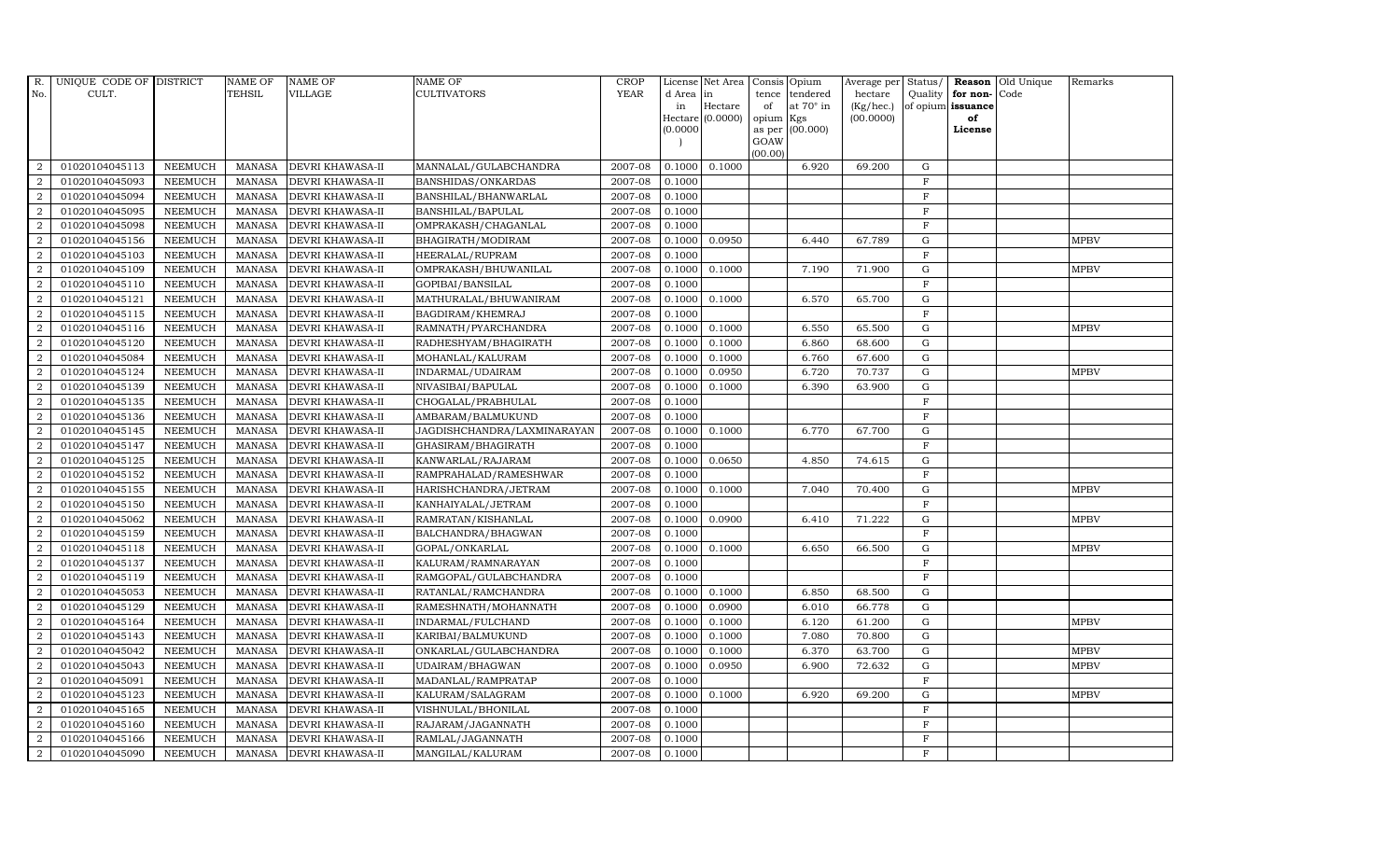| R.             | UNIQUE CODE OF DISTRICT |                | NAME OF         | <b>NAME OF</b>          | <b>NAME OF</b>              | CROP        |           | License Net Area Consis Opium |                     |                  | Average per     | Status/     | Reason            | Old Unique | Remarks                  |
|----------------|-------------------------|----------------|-----------------|-------------------------|-----------------------------|-------------|-----------|-------------------------------|---------------------|------------------|-----------------|-------------|-------------------|------------|--------------------------|
| No.            | CULT.                   |                | TEHSIL          | <b>VILLAGE</b>          | <b>CULTIVATORS</b>          | <b>YEAR</b> | d Area in |                               | tence               | tendered         | hectare         | Quality     | for non-          | Code       |                          |
|                |                         |                |                 |                         |                             |             | in        | Hectare                       | of                  | at $70^\circ$ in | $(Kg/$ hec. $)$ |             | of opium issuance |            |                          |
|                |                         |                |                 |                         |                             |             | (0.0000)  | Hectare (0.0000)              | opium Kgs<br>as per | (00.000)         | (00.0000)       |             | of<br>License     |            |                          |
|                |                         |                |                 |                         |                             |             |           |                               | GOAW                |                  |                 |             |                   |            |                          |
|                |                         |                |                 |                         |                             |             |           |                               | (00.00)             |                  |                 |             |                   |            |                          |
| $\overline{2}$ | 01020104045131          | <b>NEEMUCH</b> | MANASA          | <b>DEVRI KHAWASA-II</b> | KALURAM/CHAGANLAL           | 2007-08     | 0.1000    | 0.0300                        |                     | 2.340            | 78.000          | G           |                   |            |                          |
| $\overline{2}$ | 01020104045082          | <b>NEEMUCH</b> | MANASA          | <b>DEVRI KHAWASA-II</b> | HARISHANKAR/RAMNARAYAN      | 2007-08     | 0.1000    | 0.0950                        |                     | 5.910            | 62.211          | ${\rm G}$   |                   |            |                          |
| 2              | 01020104045096          | <b>NEEMUCH</b> | <b>MANASA</b>   | <b>DEVRI KHAWASA-II</b> | DHAPUBAI / / SUBHASHCHANDRA | 2007-08     | 0.1000    |                               |                     |                  |                 | $\mathbf F$ |                   |            |                          |
| $\overline{2}$ | 01020104045117          | <b>NEEMUCH</b> | <b>MANASA</b>   | <b>DEVRI KHAWASA-II</b> | KAILASHCHANDRA/ONKARLAL     | 2007-08     | 0.1000    | 0.0950                        |                     | 7.100            | 74.737          | $\mathbf G$ |                   |            | <b>MPBV</b>              |
| 2              | 01020104045100          | <b>NEEMUCH</b> | <b>MANASA</b>   | <b>DEVRI KHAWASA-II</b> | SAMANDBAI/BHAGIRATH         | 2007-08     | 0.1000    |                               |                     |                  |                 | $\mathbf F$ |                   |            |                          |
| $\overline{2}$ | 01020104045112          | <b>NEEMUCH</b> | <b>MANASA</b>   | <b>DEVRI KHAWASA-II</b> | YASHODABAI/RAMDAYAL         | 2007-08     | 0.1000    | 0.1000                        |                     | 7.170            | 71.700          | $\mathbf G$ |                   |            | <b>MPBV</b>              |
| $\overline{a}$ | 01020104045019          | <b>NEEMUCH</b> | MANASA          | <b>DEVRI KHAWASA-I</b>  | BALMUKUND/RAMLAL            | 2007-08     | 0.1000    |                               |                     |                  |                 | $\mathbf F$ |                   |            |                          |
| 2              | 01020104045002          | <b>NEEMUCH</b> | <b>MANASA</b>   | <b>DEVRI KHAWASA-I</b>  | KISHORE/SHANKAR             | 2007-08     | 0.1000    | 0.0900                        |                     | 6.400            | 71.111          | G           |                   |            | <b>MPBV</b>              |
| 2              | 01020104045004          | <b>NEEMUCH</b> | <b>MANASA</b>   | <b>DEVRI KHAWASA-I</b>  | LAXMINARAYAN/BHUWANIRAM     | 2007-08     | 0.1000    |                               |                     |                  |                 | $\mathbf F$ |                   |            |                          |
| $\overline{2}$ | 01020104045009          | <b>NEEMUCH</b> | $\mbox{MANASA}$ | DEVRI KHAWASA-I         | SHANKARLAL/SUKHLAL          | 2007-08     | 0.1000    |                               |                     |                  |                 | $\mathbf F$ |                   |            |                          |
| 2              | 01020104045013          | <b>NEEMUCH</b> | <b>MANASA</b>   | <b>DEVRI KHAWASA-I</b>  | MANGILAL/BHUWANIRAM         | 2007-08     | 0.1000    |                               |                     |                  |                 | $\mathbf F$ |                   |            |                          |
| $\overline{a}$ | 01020104045014          | <b>NEEMUCH</b> | <b>MANASA</b>   | <b>DEVRI KHAWASA-I</b>  | RAMESHWAR/NANDRAM           | 2007-08     | 0.1000    | 0.1000                        |                     | 7.110            | 71.100          | $\mathbf G$ |                   |            |                          |
| $\overline{2}$ | 01020104045015          | <b>NEEMUCH</b> | MANASA          | <b>DEVRI KHAWASA-I</b>  | JANKILAL/ONKARLAL           | 2007-08     | 0.1000    | 0.0900                        |                     | 5.930            | 65.889          | G           |                   |            |                          |
| $\overline{2}$ | 01020104045016          | <b>NEEMUCH</b> | <b>MANASA</b>   | <b>DEVRI KHAWASA-I</b>  | DHANSUKH/SUKHLAL            | 2007-08     | 0.1000    |                               |                     |                  |                 | $\mathbf F$ |                   |            |                          |
| $\overline{a}$ | 01020104045017          | <b>NEEMUCH</b> | <b>MANASA</b>   | <b>DEVRI KHAWASA-I</b>  | RAJARAM/SUKHLAL             | 2007-08     | 0.1000    |                               |                     |                  |                 | $\mathbf F$ |                   |            |                          |
| $\overline{a}$ | 01020104045018          | <b>NEEMUCH</b> | <b>MANASA</b>   | <b>DEVRI KHAWASA-I</b>  | BANSHILAL/SUKHLAL           | 2007-08     | 0.1000    |                               |                     |                  |                 | $\mathbf F$ |                   |            |                          |
| $\overline{a}$ | 01020104045020          | <b>NEEMUCH</b> | <b>MANASA</b>   | <b>DEVRI KHAWASA-I</b>  | BHANWARLAL/DEVILAL          | 2007-08     | 0.1000    | 0.0450                        |                     | 3.130            | 69.556          | $\mathbf G$ |                   |            |                          |
| $\overline{2}$ | 01020104045022          | <b>NEEMUCH</b> | MANASA          | <b>DEVRI KHAWASA-I</b>  | SHANKARLAL/BHERULAL         | 2007-08     | 0.1000    |                               |                     |                  |                 | $\mathbf F$ |                   |            |                          |
| $\overline{2}$ | 01020104045023          | <b>NEEMUCH</b> | <b>MANASA</b>   | <b>DEVRI KHAWASA-I</b>  | AMRITRAM/KHEMRAJ            | 2007-08     | 0.1000    | 0.0801                        |                     | 4.860            | 60.674          | $\mathbf G$ |                   |            |                          |
| $\overline{2}$ | 01020104045030          | <b>NEEMUCH</b> | <b>MANASA</b>   | <b>DEVRI KHAWASA-I</b>  | NANDLAL/ONKAR               | 2007-08     | 0.1000    |                               |                     |                  |                 | $\mathbf F$ |                   |            |                          |
| 2              | 01020104045031          | <b>NEEMUCH</b> | <b>MANASA</b>   | DEVRI KHAWASA-I         | LAXMINARAYAN/SUKHLAL        | 2007-08     | 0.1000    |                               |                     |                  |                 | $\rm F$     |                   |            |                          |
| $\overline{2}$ | 01020104045037          | <b>NEEMUCH</b> | <b>MANASA</b>   | <b>DEVRI KHAWASA-I</b>  | GHASIRAM/BHUWANIRAM         | 2007-08     | 0.1000    | 0.1000                        |                     | 7.370            | 73.700          | ${\rm G}$   |                   |            |                          |
| $\overline{a}$ | 01020104045038          | <b>NEEMUCH</b> | MANASA          | DEVRI KHAWASA-I         | JAYCHANDRA/SURATRAM         | 2007-08     | 0.1000    |                               |                     |                  |                 | F           |                   |            |                          |
| 2              | 01020104045039          | <b>NEEMUCH</b> | <b>MANASA</b>   | <b>DEVRI KHAWASA-I</b>  | BAGADIBAI/KASHIRAM          | 2007-08     | 0.1000    | 0.1000                        |                     | 6.660            | 66.600          | $\mathbf G$ |                   |            | <b>MPBV</b>              |
| $\overline{2}$ | 01020104045044          | <b>NEEMUCH</b> | <b>MANASA</b>   | <b>DEVRI KHAWASA-I</b>  | FATEHLAL/MATHURALAL         | 2007-08     | 0.1000    | 0.0950                        |                     | 7.050            | 74.211          | $\mathbf G$ |                   |            |                          |
| 2              | 01020104045068          | <b>NEEMUCH</b> | <b>MANASA</b>   | DEVRI KHAWASA-I         | JAGANNATH/RAMKISHAN         | 2007-08     | 0.1000    | 0.0950                        |                     | 7.000            | 73.684          | $\mathbf G$ |                   |            |                          |
| 2              | 01020104045056          | <b>NEEMUCH</b> | <b>MANASA</b>   | <b>DEVRI KHAWASA-I</b>  | RADHESHYAM/MULCHANDRA       | 2007-08     | 0.1000    | 0.1000                        |                     | 6.990            | 69.900          | ${\rm G}$   |                   |            |                          |
| $\overline{a}$ | 01020104045008          | <b>NEEMUCH</b> | <b>MANASA</b>   | <b>DEVRI KHAWASA-I</b>  | GANGABAI/MANGILAL           | 2007-08     | 0.1000    | 0.0950                        |                     | 7.290            | 76.737          | $\mathbf G$ |                   |            |                          |
| $\overline{2}$ | 01020104045063          | <b>NEEMUCH</b> | <b>MANASA</b>   | <b>DEVRI KHAWASA-I</b>  | SALAGRAM/ONKARLAL           | 2007-08     | 0.1000    | 0.1000                        |                     | 6.770            | 67.700          | $\mathbf G$ |                   |            |                          |
| $\overline{2}$ | 01020104045071          | <b>NEEMUCH</b> | <b>MANASA</b>   | <b>DEVRI KHAWASA-I</b>  | BHANWARBAI/DEVILAL          | 2007-08     | 0.1000    | 0.1000                        |                     | 7.990            | 79.900          | $\mathbf G$ |                   |            |                          |
| $\overline{2}$ | 01020104045076          | <b>NEEMUCH</b> | <b>MANASA</b>   | <b>DEVRI KHAWASA-I</b>  | DINESHKUMAR/KASTURIBAI      | 2007-08     | 0.1000    | 0.1000                        |                     | 6.150            | 61.500          | ${\rm G}$   |                   |            |                          |
| $\overline{2}$ | 01020104045078          | <b>NEEMUCH</b> | <b>MANASA</b>   | <b>DEVRI KHAWASA-I</b>  | MOHANLAL/SHRINIWAS          | 2007-08     | 0.1000    | 0.1000                        |                     | 6.790            | 67.900          | ${\rm G}$   |                   |            | <b>MPBV</b>              |
| $\overline{a}$ | 01020104045079          | <b>NEEMUCH</b> | <b>MANASA</b>   | <b>DEVRI KHAWASA-I</b>  | AMBALAL/CHENRAM             | 2007-08     | 0.1000    | 0.0900                        |                     | 6.190            | 68.778          | ${\rm G}$   |                   |            |                          |
| $\overline{2}$ | 01020104045001          | <b>NEEMUCH</b> | <b>MANASA</b>   | <b>DEVRI KHAWASA-I</b>  | BALMUKUND/PANNALAL          | 2007-08     | 0.1000    |                               |                     |                  |                 | $\mathbf F$ |                   |            |                          |
| 2              | 01020104045154          | <b>NEEMUCH</b> | <b>MANASA</b>   | DEVRI KHAWASA-I         | RAMNIWAS/BANSHILAL          | 2007-08     | 0.1000    |                               |                     |                  |                 | $\mathbf F$ |                   |            |                          |
| $\overline{a}$ | 01020104045101          | <b>NEEMUCH</b> | <b>MANASA</b>   | <b>DEVRI KHAWASA-I</b>  | NARMADABAI/PREMCHANDRA      | 2007-08     | 0.1000    |                               |                     |                  |                 | $\mathbf F$ |                   |            |                          |
| 2              | 01020104045006          | <b>NEEMUCH</b> | <b>MANASA</b>   | <b>DEVRI KHAWASA-I</b>  | BANSHILAL/JETRAM            | 2007-08     | 0.1000    |                               |                     |                  |                 | $\mathbf F$ |                   |            |                          |
| $\overline{a}$ | 01020104045024          | <b>NEEMUCH</b> | <b>MANASA</b>   | <b>DEVRI KHAWASA-I</b>  | GEETABAI/MANGILAL           | 2007-08     | 0.1000    | 0.0950                        |                     | 6.650            | 70.000          | $\mathbf G$ |                   |            |                          |
| $\overline{2}$ | 01020104045036          | <b>NEEMUCH</b> | <b>MANASA</b>   | <b>DEVRI KHAWASA-I</b>  | GHISIBAI/LAXMNAN            | 2007-08     | 0.1000    | 0.0950                        |                     | 7.150            | 75.263          | $\mathbf G$ |                   |            |                          |
| 2              | 01020104045025          | <b>NEEMUCH</b> | <b>MANASA</b>   | <b>DEVRI KHAWASA-I</b>  | KALURAM/BHUWANIRAM          | 2007-08     | 0.1000    |                               |                     |                  |                 | $\mathbf F$ |                   |            |                          |
| $\overline{a}$ | 01020104045003          | <b>NEEMUCH</b> |                 | MANASA DEVRI KHAWASA-I  | MOTYABAI/BANSHILAL          | 2007-08     | 0.1000    | 0.1000                        |                     | 6.930            | 69.300          |             | 02                |            | <b>ISSUED ON 2009-10</b> |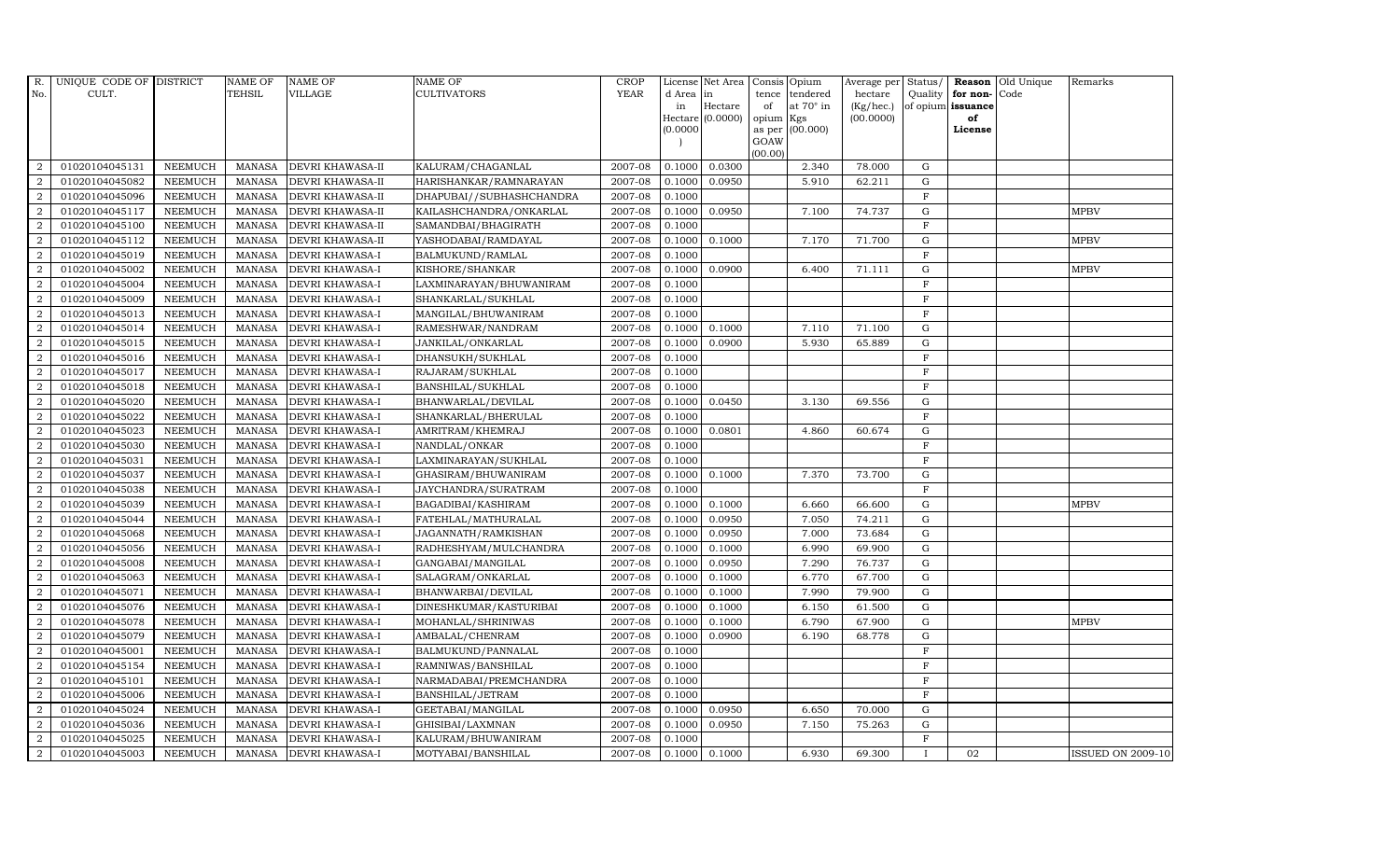| No.            |                |                |               |                        |                             | CROP        |           | License Net Area            | Consis          | Opium     | Average per               |              |                         | Status/ Reason Old Unique | Remarks                          |
|----------------|----------------|----------------|---------------|------------------------|-----------------------------|-------------|-----------|-----------------------------|-----------------|-----------|---------------------------|--------------|-------------------------|---------------------------|----------------------------------|
|                | CULT.          |                | <b>TEHSIL</b> | VILLAGE                | <b>CULTIVATORS</b>          | <b>YEAR</b> | d Area in |                             | tence           | tendered  | hectare                   |              | Quality   for non- Code |                           |                                  |
|                |                |                |               |                        |                             |             | in        | Hectare<br>Hectare (0.0000) | of<br>opium Kgs | at 70° in | $(Kg/$ hec.)<br>(00.0000) |              | of opium issuance<br>of |                           |                                  |
|                |                |                |               |                        |                             |             | (0.0000)  |                             | as per          | (00.000)  |                           |              | License                 |                           |                                  |
|                |                |                |               |                        |                             |             |           |                             | GOAW            |           |                           |              |                         |                           |                                  |
|                |                |                |               |                        |                             |             |           |                             | (00.00)         |           |                           |              |                         |                           |                                  |
| 2              | 01020104045065 | <b>NEEMUCH</b> | MANASA        | <b>DEVRI KHAWASA-I</b> | NATHULAL/KALURAM            | 2007-08     | 0.1000    | 0.0900                      |                 | 7.200     | 80.000                    | G            |                         |                           |                                  |
| 2              | 01020104045005 | <b>NEEMUCH</b> | MANASA        | <b>DEVRI KHAWASA-I</b> | RAMGOPAL/BHANWARLAL         | 2007-08     | 0.1000    |                             |                 |           |                           | F            |                         |                           |                                  |
| $\overline{2}$ | 01020104045059 | <b>NEEMUCH</b> | <b>MANASA</b> | <b>DEVRI KHAWASA-I</b> | YASHWANTKUMAR/GANGABAI      | 2007-08     | 0.1000    |                             |                 |           |                           | $_{\rm F}$   |                         |                           |                                  |
| $\overline{2}$ | 01020104045052 | <b>NEEMUCH</b> | <b>MANASA</b> | <b>DEVRI KHAWASA-I</b> | OMPRAKASH/SALAGRAM          | 2007-08     | 0.1000    | 0.0950                      |                 | 6.500     | 68.421                    | $\mathbf G$  |                         | 01020104096080            |                                  |
| $\overline{2}$ | 01020104045168 | <b>NEEMUCH</b> | <b>MANASA</b> | DEVRI KHAWASA-I        | GANI MOHAMMAD/VALI MOHAMMAD | 2007-08     | 0.1000    |                             |                 |           |                           | $\mathbf{F}$ |                         |                           | 0102010404707TRANSFER/MAHAGARH-I |
| 3              | 01020104090059 | <b>NEEMUCH</b> | <b>MANASA</b> | <b>DEVRI ANTRI</b>     | BABRULAL/ KARULAL           | 2007-08     | 0.1000    | 0.0950                      |                 | 6.550     | 68.947                    | G            |                         |                           |                                  |
| 3              | 01020104090006 | <b>NEEMUCH</b> | <b>MANASA</b> | <b>DEVRI ANTRI</b>     | <b>BAGDI BAI/ KAWARLAL</b>  | 2007-08     | 0.1000    | 0.0950                      |                 | 6.480     | 68.211                    | G            |                         |                           |                                  |
| 3              | 01020104090028 | <b>NEEMUCH</b> | <b>MANASA</b> | <b>DEVRI ANTRI</b>     | BAPULAL/ RATANLAL           | 2007-08     | 0.1000    | 0.0950                      |                 | 6.020     | 63.368                    | G            |                         |                           |                                  |
| 3              | 01020104090010 | <b>NEEMUCH</b> | <b>MANASA</b> | <b>DEVRI ANTRI</b>     | BHAGATRAM/ NANDA            | 2007-08     | 0.1000    | 0.0950                      |                 | 6.520     | 68.632                    | G            |                         |                           |                                  |
| 3              | 01020104090039 | NEEMUCH        | <b>MANASA</b> | <b>DEVRI ANTRI</b>     | DEU BAI/ SHANKARLAL         | 2007-08     | 0.1000    | 0.1000                      |                 | 6.830     | 68.300                    | G            |                         |                           |                                  |
| 3              | 01020104090063 | <b>NEEMUCH</b> | <b>MANASA</b> | <b>DEVRI ANTRI</b>     | KANHEYALAL/ SHANKARLAL      | 2007-08     | 0.1000    | 0.0950                      |                 | 6.040     | 63.579                    | G            |                         |                           |                                  |
| 3              | 01020104090062 | <b>NEEMUCH</b> | <b>MANASA</b> | <b>DEVRI ANTRI</b>     | LAL BAI/ MANOHAR SINGH      | 2007-08     | 0.1000    | 0.0950                      |                 | 6.280     | 66.105                    | G            |                         |                           |                                  |
| 3              | 01020104090011 | <b>NEEMUCH</b> | MANASA        | <b>DEVRI ANTRI</b>     | MADHOLAL/ LAXMAN            | 2007-08     | 0.1000    | 0.0950                      |                 | 6.720     | 70.737                    | G            |                         |                           |                                  |
| 3              | 01020104090008 | <b>NEEMUCH</b> | <b>MANASA</b> | <b>DEVRI ANTRI</b>     | MEGHRAJ / NATHU             | 2007-08     | 0.1000    | 0.1000                      |                 | 6.130     | 61.300                    | G            |                         |                           |                                  |
| 3              | 01020104090005 | NEEMUCH        | <b>MANASA</b> | <b>DEVRI ANTRI</b>     | MOTILAL/ RAMLAL             | 2007-08     | 0.1000    | 0.0950                      |                 | 6.220     | 65.474                    | $\mathbf G$  |                         |                           |                                  |
| 3              | 01020104090013 | <b>NEEMUCH</b> | MANASA        | <b>DEVRI ANTRI</b>     | NATHU SINGH/ NANURAM        | 2007-08     | 0.1000    | 0.1000                      |                 | 7.140     | 71.400                    | G            |                         |                           |                                  |
| 3              | 01020104090021 | <b>NEEMUCH</b> | <b>MANASA</b> | <b>DEVRI ANTRI</b>     | PREMSUKH/ NANURAM           | 2007-08     | 0.1000    | 0.1000                      |                 | 6.390     | 63.900                    | G            |                         |                           |                                  |
| 3              | 01020104090027 | <b>NEEMUCH</b> | MANASA        | <b>DEVRI ANTRI</b>     | RAMCHANDR/ BHERULAL         | 2007-08     | 0.1000    | 0.1000                      |                 | 6.710     | 67.100                    | G            |                         |                           |                                  |
| 3              | 01020104090060 | <b>NEEMUCH</b> | <b>MANASA</b> | <b>DEVRI ANTRI</b>     | RAMESHCHANDR/ MADHO JI      | 2007-08     | 0.1000    | 0.0950                      |                 | 6.170     | 64.947                    | G            |                         |                           |                                  |
| $\mathcal{A}$  | 01020104090004 | <b>NEEMUCH</b> | <b>MANASA</b> | <b>DEVRI ANTRI</b>     | SAMPAT BAI/ BANSHILAL       | 2007-08     | 0.1000    | 0.1000                      |                 | 7.190     | 71.900                    | $\mathbf G$  |                         |                           |                                  |
| 3              | 01020104090061 | <b>NEEMUCH</b> | <b>MANASA</b> | <b>DEVRI ANTRI</b>     | SUNDERLAL/ PARTHA           | 2007-08     | 0.1000    | 0.0950                      |                 | 6.470     | 68.105                    | G            |                         |                           |                                  |
| 3              | 01020104089094 | <b>NEEMUCH</b> | <b>MANASA</b> | <b>DETHAL</b>          | BANSHILAL/RAMLAL            | 2007-08     | 0.1000    |                             |                 |           |                           | $\mathbf{F}$ |                         |                           |                                  |
| 3              | 01020104089010 | <b>NEEMUCH</b> | MANASA        | <b>DETHAL</b>          | BHAGAT SINGH/ BHERU SINGH   | 2007-08     | 0.1000    |                             |                 |           |                           | F            |                         |                           |                                  |
| 3              | 01020104089107 | <b>NEEMUCH</b> | <b>MANASA</b> | <b>DETHAL</b>          | BHAGAWATIRAM/HIRA           | 2007-08     | 0.1000    | 0.0950                      |                 | 4.370     | 46.000                    | G            | 04                      |                           | <b>ISSUED ON 2016-17</b>         |
| 3              | 01020104089254 | <b>NEEMUCH</b> | <b>MANASA</b> | <b>DETHAL</b>          | BHERULAL/ BADRILAL          | 2007-08     | 0.1000    | 0.0950                      |                 | 6.370     | 67.053                    | G            |                         |                           |                                  |
| 3              | 01020104089179 | <b>NEEMUCH</b> | <b>MANASA</b> | <b>DETHAL</b>          | BHUWANI SINGH/ BHERU SINGH  | 2007-08     | 0.1000    | 0.1000                      |                 | 6.720     | 67.200                    | G            |                         |                           | <b>MPBV</b>                      |
| 3              | 01020104089214 | <b>NEEMUCH</b> | <b>MANASA</b> | <b>DETHAL</b>          | DAMARLAL/ RAMPRASAD         | 2007-08     | 0.1000    |                             |                 |           |                           | $\mathbf F$  |                         |                           |                                  |
| 3              | 01020104089076 | <b>NEEMUCH</b> | <b>MANASA</b> | <b>DETHAL</b>          | DEVILAL/ GOPAL              | 2007-08     | 0.1000    |                             |                 |           |                           | F            |                         |                           |                                  |
| 3              | 01020104089121 | <b>NEEMUCH</b> | <b>MANASA</b> | <b>DETHAL</b>          | DINESH/ KAWARLAL            | 2007-08     | 0.1000    | 0.0900                      |                 | 6.140     | 68.222                    | $\mathbf{I}$ | 02                      |                           | <b>ISSUED ON 2009-10</b>         |
| 3              | 01020104089090 | <b>NEEMUCH</b> | <b>MANASA</b> | <b>DETHAL</b>          | FAKIRCHAND/RAMLAL           | 2007-08     | 0.1000    |                             |                 |           |                           | $\mathbf F$  |                         |                           |                                  |
| 3              | 01020104089036 | <b>NEEMUCH</b> | <b>MANASA</b> | <b>DETHAL</b>          | GOPAL/HIRALAL               | 2007-08     | 0.1000    | 0.0950                      |                 | 6.200     | 65.263                    | G            |                         |                           |                                  |
| 3              | 01020104089259 | <b>NEEMUCH</b> | <b>MANASA</b> | <b>DETHAL</b>          | GOPAL/RAMLAL                | 2007-08     | 0.1000    | 0.1000                      |                 | 6.720     | 67.200                    | G            |                         | 01020104065023            |                                  |
| 3              | 01020104089098 | <b>NEEMUCH</b> | <b>MANASA</b> | <b>DETHAL</b>          | HANSRAJ/ RAMLAL             | 2007-08     | 0.1000    |                             |                 |           |                           | $\mathbf{F}$ |                         |                           |                                  |
| 3              | 01020104089255 | <b>NEEMUCH</b> | <b>MANASA</b> | <b>DETHAL</b>          | HARISHANKAR/BADRILAL        | 2007-08     | 0.1000    |                             |                 |           |                           | $\mathbf F$  |                         |                           |                                  |
| 3              | 01020104089226 | <b>NEEMUCH</b> | <b>MANASA</b> | <b>DETHAL</b>          | HIRALAL/ RAJARAM            | 2007-08     | 0.1000    |                             |                 |           |                           | $\mathbf F$  |                         |                           |                                  |
| 3              | 01020104089135 | <b>NEEMUCH</b> | <b>MANASA</b> | <b>DETHAL</b>          | JAGANNATH/HIRALAL           | 2007-08     | 0.1000    | 0.0950                      | 65.84           | 6.220     | 65.474                    | $\mathbf{I}$ | 02                      |                           | ISSUED ON 2009-10                |
| 3              | 01020104089100 | <b>NEEMUCH</b> | <b>MANASA</b> | <b>DETHAL</b>          | KALULAL/ LAXMINARAYAN       | 2007-08     | 0.1000    | 0.0950                      |                 | 6.380     | 67.158                    | G            |                         |                           | <b>MPBV</b>                      |
| 3              | 01020104089213 | <b>NEEMUCH</b> | <b>MANASA</b> | <b>DETHAL</b>          | KANHEYALAL/ NARAYAN         | 2007-08     | 0.1000    |                             |                 |           |                           | F            |                         |                           |                                  |
| 3              | 01020104089024 | <b>NEEMUCH</b> | <b>MANASA</b> | <b>DETHAL</b>          | KANHYALAL/SURAJMAL          | 2007-08     | 0.1000    | 0.0950                      |                 | 6.340     | 66.737                    | G            |                         |                           |                                  |
| 3              | 01020104089080 | <b>NEEMUCH</b> | <b>MANASA</b> | <b>DETHAL</b>          | KANIRAM/ JETRAM             | 2007-08     | 0.1000    |                             |                 |           |                           | $\mathbf F$  |                         |                           |                                  |
| 3              | 01020104089015 | NEEMUCH        | MANASA        | <b>DETHAL</b>          | KISHORLAL/BOTLAL            | 2007-08     | 0.1000    |                             |                 |           |                           | F            |                         |                           |                                  |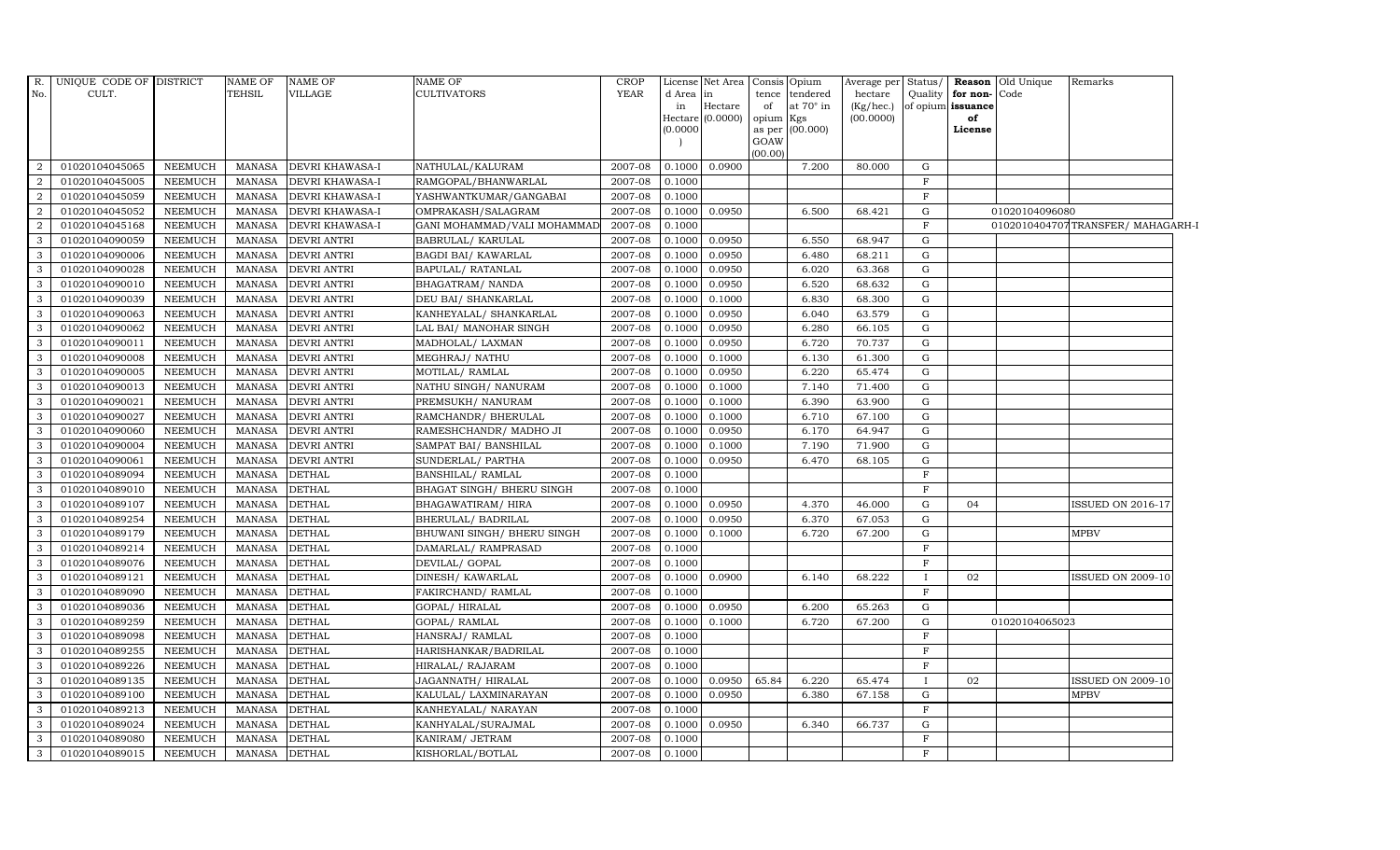| $R$ .        | UNIQUE CODE OF DISTRICT |                | <b>NAME OF</b> | <b>NAME OF</b> | <b>NAME OF</b>           | <b>CROP</b> |           | License Net Area Consis Opium |                 |                  | Average per Status/    |              |                         | Reason Old Unique | Remarks             |
|--------------|-------------------------|----------------|----------------|----------------|--------------------------|-------------|-----------|-------------------------------|-----------------|------------------|------------------------|--------------|-------------------------|-------------------|---------------------|
| No.          | CULT.                   |                | <b>TEHSIL</b>  | VILLAGE        | <b>CULTIVATORS</b>       | <b>YEAR</b> | d Area in |                               |                 | tence tendered   | hectare                | Quality      | for non-Code            |                   |                     |
|              |                         |                |                |                |                          |             | in        | Hectare<br>Hectare (0.0000)   | of<br>opium Kgs | at $70^\circ$ in | (Kg/hec.)<br>(00.0000) |              | of opium issuance<br>of |                   |                     |
|              |                         |                |                |                |                          |             | (0.0000)  |                               | as per (00.000) |                  |                        |              | License                 |                   |                     |
|              |                         |                |                |                |                          |             |           |                               | GOAW            |                  |                        |              |                         |                   |                     |
|              |                         |                |                |                |                          |             |           |                               | (00.00)         |                  |                        |              |                         |                   |                     |
| 3            | 01020104089218          | <b>NEEMUCH</b> | <b>MANASA</b>  | <b>DETHAL</b>  | LAXMAN/ NANDA            | 2007-08     | 0.1000    |                               |                 |                  |                        | $\mathbf{F}$ |                         |                   |                     |
| 3            | 01020104089183          | NEEMUCH        | <b>MANASA</b>  | <b>DETHAL</b>  | LAXMINARAYAN/ BHAWANIRAM | 2007-08     | 0.1000    | 0.0950                        |                 | 6.590            | 69.368                 | ${\rm G}$    |                         |                   |                     |
| 3            | 01020104089085          | <b>NEEMUCH</b> | <b>MANASA</b>  | <b>DETHAL</b>  | MADANLAL/BHAWARLAL       | 2007-08     | 0.1000    |                               |                 |                  |                        | $\mathbf F$  |                         |                   |                     |
| 3            | 01020104089201          | <b>NEEMUCH</b> | <b>MANASA</b>  | <b>DETHAL</b>  | MAN SINGH/ AMRATRAM      | 2007-08     | 0.1000    | 0.0900                        |                 | 6.400            | 71.111                 | $\bf{I}$     | 02                      |                   | ISSUED ON 2009-10   |
| 3            | 01020104089222          | <b>NEEMUCH</b> | <b>MANASA</b>  | <b>DETHAL</b>  | MANGAL DAS/ TULSIDAS     | 2007-08     | 0.1000    |                               |                 |                  |                        | $\mathbf F$  |                         |                   |                     |
| $\mathbf{3}$ | 01020104089058          | <b>NEEMUCH</b> | <b>MANASA</b>  | <b>DETHAL</b>  | MANGI BAI/ BHAWARLAL     | 2007-08     | 0.1000    | 0.0950                        |                 | 6.540            | 68.842                 | G            |                         |                   |                     |
| 3            | 01020104089174          | <b>NEEMUCH</b> | <b>MANASA</b>  | <b>DETHAL</b>  | MANGILAL/HIRA            | 2007-08     | 0.1000    |                               |                 |                  |                        | $\mathbf F$  |                         |                   | NAMECHANGE          |
| 3            | 01020104089234          | <b>NEEMUCH</b> | <b>MANASA</b>  | <b>DETHAL</b>  | MOTILAL/ AMARLAL         | 2007-08     | 0.1000    | 0.0950                        |                 | 6.210            | 65.368                 | G            |                         |                   |                     |
| 3            | 01020104089145          | <b>NEEMUCH</b> | <b>MANASA</b>  | <b>DETHAL</b>  | MUKUND DAS/ RAMDAS       | 2007-08     | 0.1000    |                               |                 |                  |                        | $\mathbf F$  |                         |                   |                     |
| 3            | 01020104089216          | <b>NEEMUCH</b> | <b>MANASA</b>  | <b>DETHAL</b>  | PARASRAM/ SOHANLAL       | 2007-08     | 0.1000    |                               |                 |                  |                        | $\mathbf F$  |                         |                   |                     |
| 3            | 01020104089163          | <b>NEEMUCH</b> | <b>MANASA</b>  | <b>DETHAL</b>  | PARMANAND/KACHRULAL      | 2007-08     | 0.1000    | 0.1000                        |                 | 6.350            | 63.500                 | G            |                         |                   |                     |
| 3            | 01020104089044          | <b>NEEMUCH</b> | <b>MANASA</b>  | <b>DETHAL</b>  | PRAHLAD/BHAVARLAL        | 2007-08     | 0.1000    | 0.1000                        |                 | 5.930            | 59.300                 | $\mathbf G$  |                         |                   |                     |
| 3            | 01020104089084          | <b>NEEMUCH</b> | <b>MANASA</b>  | <b>DETHAL</b>  | PRAKASH/KISHOR           | 2007-08     | 0.1000    | 0.0950                        |                 | 6.380            | 67.158                 | G            |                         |                   |                     |
| 3            | 01020104089039          | <b>NEEMUCH</b> | <b>MANASA</b>  | <b>DETHAL</b>  | PRATAP SINGH/ DULESINGH  | 2007-08     | 0.1000    |                               |                 |                  |                        | $\, {\bf N}$ |                         |                   |                     |
| 3            | 01020104089018          | <b>NEEMUCH</b> | <b>MANASA</b>  | <b>DETHAL</b>  | RAJARAM/HIRA             | 2007-08     | 0.1000    | 0.0900                        |                 | 5.560            | 61.778                 | G            |                         |                   |                     |
| 3            | 01020104089211          | <b>NEEMUCH</b> | <b>MANASA</b>  | <b>DETHAL</b>  | RAJESH/LAXMANPRASAD      | 2007-08     | 0.1000    |                               |                 |                  |                        | $\mathbf F$  |                         |                   |                     |
| 3            | 01020104089064          | <b>NEEMUCH</b> | <b>MANASA</b>  | <b>DETHAL</b>  | RAMNARAYAM NANURAM       | 2007-08     | 0.1000    |                               |                 |                  |                        | $\mathbf F$  |                         |                   |                     |
| 3            | 01020104089148          | <b>NEEMUCH</b> | <b>MANASA</b>  | <b>DETHAL</b>  | RAMNARAYAN/KACHRULAL     | 2007-08     | 0.1000    | 0.0950                        |                 | 6.790            | 71.474                 | G            |                         |                   | <b>MPBV</b>         |
| 3            | 01020104089109          | <b>NEEMUCH</b> | <b>MANASA</b>  | <b>DETHAL</b>  | RAM PRASAD/ HARI SHANKAR | 2007-08     | 0.1000    | 0.1000                        |                 | 6.860            | 68.600                 | ${\rm G}$    |                         |                   | <b>MPBV</b>         |
| 3            | 01020104089209          | <b>NEEMUCH</b> | <b>MANASA</b>  | <b>DETHAL</b>  | RAMPRASAD/NANDRAM        | 2007-08     | 0.1000    |                               |                 |                  |                        | $\mathbf F$  |                         |                   |                     |
| 3            | 01020104089257          | <b>NEEMUCH</b> | <b>MANASA</b>  | <b>DETHAL</b>  | RAMPRATAP/ BHAGATRAM     | 2007-08     | 0.1000    | 0.1000                        |                 | 6.350            | 63.500                 | G            |                         | 01020104066087    |                     |
| 3            | 01020104089142          | <b>NEEMUCH</b> | <b>MANASA</b>  | <b>DETHAL</b>  | RANGLAL/ KANIRAM         | 2007-08     | 0.1000    |                               |                 |                  |                        | $\mathbf{F}$ |                         |                   |                     |
| 3            | 01020104089019          | <b>NEEMUCH</b> | <b>MANASA</b>  | <b>DETHAL</b>  | RATANLAL/ BHAWARLAL      | 2007-08     | 0.1000    |                               |                 |                  |                        | $\mathbf F$  |                         |                   |                     |
| 3            | 01020104089034          | <b>NEEMUCH</b> | <b>MANASA</b>  | <b>DETHAL</b>  | RUKMANI BAI/ SHIVNARAYAN | 2007-08     | 0.1000    | 0.0950                        |                 | 6.210            | 65.368                 | ${\rm G}$    |                         |                   | <b>MPBV</b>         |
| 3            | 01020104089221          | <b>NEEMUCH</b> | <b>MANASA</b>  | <b>DETHAL</b>  | SALAGRAM/ NARAYAN        | 2007-08     | 0.1000    | 0.1000                        |                 | 6.940            | 69.400                 | G            |                         |                   |                     |
| 3            | 01020104089212          | <b>NEEMUCH</b> | <b>MANASA</b>  | <b>DETHAL</b>  | SANTOSH/NARAYAN          | 2007-08     | 0.1000    |                               |                 |                  |                        | $\mathbf F$  |                         |                   |                     |
| 3            | 01020104089220          | <b>NEEMUCH</b> | <b>MANASA</b>  | <b>DETHAL</b>  | SHIVNARAYAN / NARAYAN    | 2007-08     | 0.1000    | 0.1000                        |                 | 6.740            | 67.400                 | G            |                         | 01020104066053    |                     |
| 3            | 01020104089224          | <b>NEEMUCH</b> | <b>MANASA</b>  | <b>DETHAL</b>  | SHIVNARAYAN / RAMCHANDR  | 2007-08     | 0.1000    | 0.0950                        |                 | 6.690            | 70.421                 | G            |                         |                   |                     |
| 3            | 01020104089258          | <b>NEEMUCH</b> | <b>MANASA</b>  | <b>DETHAL</b>  | SHIVPRASAD/ KANHEYALAL   | 2007-08     | 0.1000    |                               |                 |                  |                        | $\mathbf F$  |                         | 01020104066036    |                     |
| 3            | 01020104089256          | <b>NEEMUCH</b> | <b>MANASA</b>  | <b>DETHAL</b>  | SITARAM/ MODIRAM         | 2007-08     | 0.1000    | 0.1000                        |                 | 6.280            | 62.800                 | G            |                         |                   |                     |
| 3            | 01020104089185          | <b>NEEMUCH</b> | <b>MANASA</b>  | <b>DETHAL</b>  | SUNDERLAL/ GANGARAM      | 2007-08     | 0.1000    | 0.1000                        |                 | 5.930            | 59.300                 | G            |                         |                   |                     |
| 3            | 01020104089197          | <b>NEEMUCH</b> | <b>MANASA</b>  | <b>DETHAL</b>  | TULSI BAI/ NANALAL       | 2007-08     | 0.1000    |                               |                 |                  |                        | $\mathbf F$  |                         |                   |                     |
| 3            | 01020104089219          | <b>NEEMUCH</b> | <b>MANASA</b>  | <b>DETHAL</b>  | TULSI DAS/ BHAWANI DAS   | 2007-08     | 0.1000    |                               |                 |                  |                        | $\mathbf{F}$ |                         |                   |                     |
| 3            | 01020104089215          | <b>NEEMUCH</b> | <b>MANASA</b>  | <b>DETHAL</b>  | VISHNU/BANSHILAL         | 2007-08     | 0.1000    | 0.0950                        |                 | 6.330            | 66.632                 | ${\rm G}$    |                         |                   |                     |
|              | 01020104032018          | <b>NEEMUCH</b> | <b>MANASA</b>  | <b>DATLAI</b>  | BABULAL/BADRILAL         | 2007-08     | 0.1000    |                               |                 |                  |                        | $\mathbf F$  |                         |                   |                     |
|              | 01020104032005          | <b>NEEMUCH</b> | <b>MANASA</b>  | <b>DATLAI</b>  | CHHAGANLAL/RUPA          | 2007-08     | 0.1000    |                               |                 |                  |                        | F            |                         |                   |                     |
|              | 01020104032006          | <b>NEEMUCH</b> | <b>MANASA</b>  | <b>DATLAI</b>  | DASHRATH/MANGILAL        | 2007-08     | 0.1000    |                               |                 |                  |                        | $\mathbf F$  |                         |                   |                     |
|              | 01020104032008          | <b>NEEMUCH</b> | <b>MANASA</b>  | <b>DATLAI</b>  | DEVILAL/NANALAL          | 2007-08     | 0.1000    |                               |                 |                  |                        | $\mathbf F$  |                         |                   |                     |
|              | 01020104032007          | <b>NEEMUCH</b> | <b>MANASA</b>  | <b>DATLAI</b>  | JAGDISH/BHURALAL         | 2007-08     | 0.1000    |                               |                 |                  |                        | $\mathbf{F}$ |                         |                   | TRANSFER/ KANJARA-I |
|              | 01020104032009          | <b>NEEMUCH</b> | <b>MANASA</b>  | <b>DATLAI</b>  | KAILASH/MANGILAL         | 2007-08     | 0.1000    |                               |                 |                  |                        | $\mathbf F$  |                         |                   |                     |
|              | 01020104032004          | <b>NEEMUCH</b> | MANASA         | <b>DATLAI</b>  | MOHANLAL/BADRILAL        | 2007-08     | 0.1000    |                               |                 |                  |                        | $\mathbf F$  |                         |                   |                     |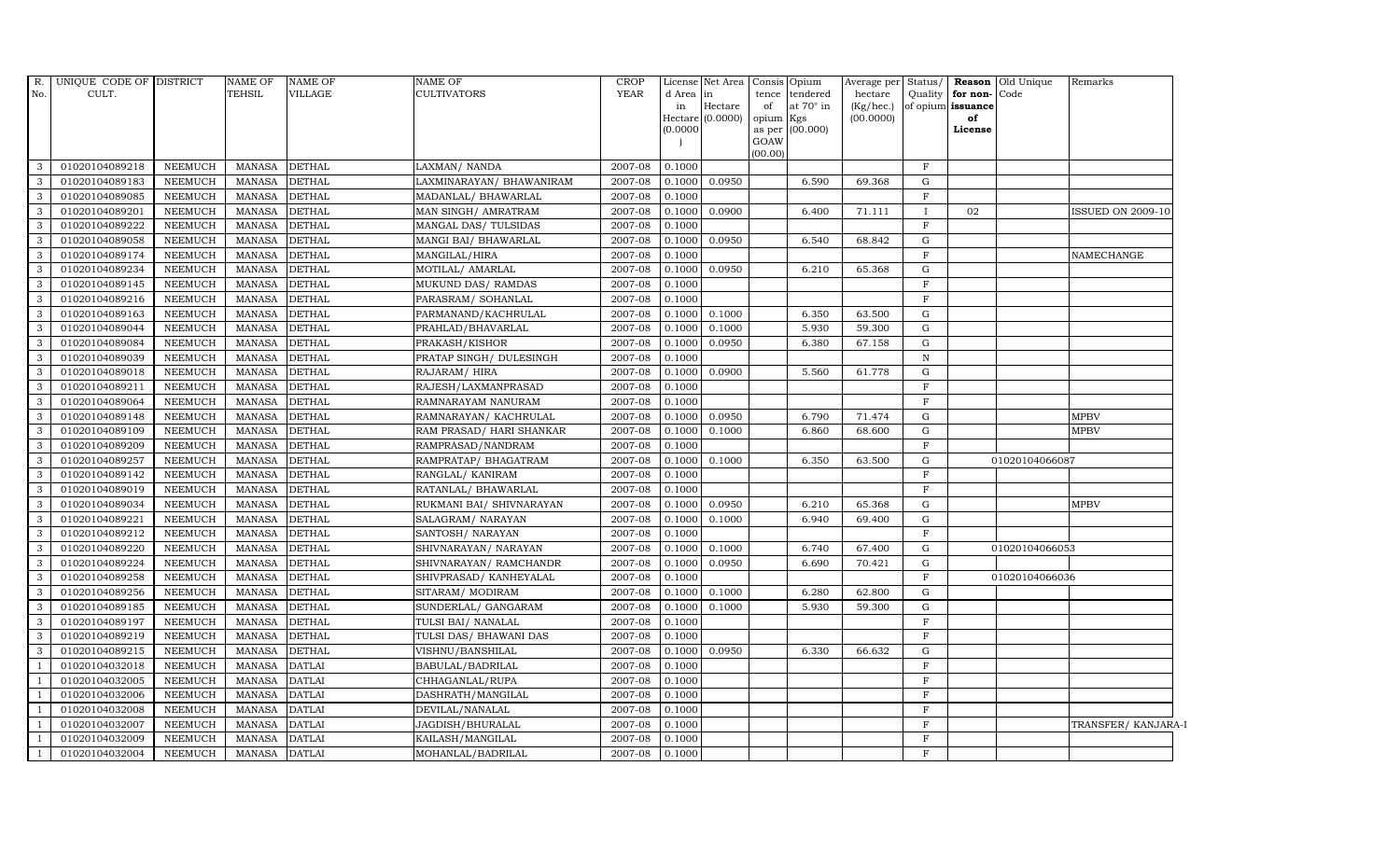| R.             | UNIQUE CODE OF DISTRICT |                | <b>NAME OF</b> | NAME OF       | NAME OF                     | CROP        |           | License Net Area   | Consis Opium |                  | Average per     | Status/      | Reason            | Old Unique | Remarks             |  |
|----------------|-------------------------|----------------|----------------|---------------|-----------------------------|-------------|-----------|--------------------|--------------|------------------|-----------------|--------------|-------------------|------------|---------------------|--|
| No.            | CULT.                   |                | <b>TEHSIL</b>  | VILLAGE       | CULTIVATORS                 | <b>YEAR</b> | d Area in |                    | tence        | tendered         | hectare         | Quality      | for non-          | Code       |                     |  |
|                |                         |                |                |               |                             |             | in        | Hectare            | of           | at $70^\circ$ in | $(Kg/$ hec. $)$ |              | of opium issuance |            |                     |  |
|                |                         |                |                |               |                             |             | (0.0000)  | Hectare $(0.0000)$ | opium Kgs    | as per (00.000)  | (00.0000)       |              | of<br>License     |            |                     |  |
|                |                         |                |                |               |                             |             |           |                    | GOAW         |                  |                 |              |                   |            |                     |  |
|                |                         |                |                |               |                             |             |           |                    | (00.00)      |                  |                 |              |                   |            |                     |  |
|                | 01020104032002          | NEEMUCH        | <b>MANASA</b>  | <b>DATLAI</b> | NANALAL/BHERU               | 2007-08     | 0.1000    |                    |              |                  |                 | F            |                   |            |                     |  |
|                | 01020104032010          | NEEMUCH        | <b>MANASA</b>  | <b>DATLAI</b> | NANURAM/PYARA               | 2007-08     | 0.1000    |                    |              |                  |                 | F            |                   |            |                     |  |
|                | 01020104032011          | NEEMUCH        | <b>MANASA</b>  | <b>DATLAI</b> | PREMSHANKAR/NATHU           | 2007-08     | 0.1000    |                    |              |                  |                 | $\mathbf{F}$ |                   |            |                     |  |
|                | 01020104032013          | <b>NEEMUCH</b> | <b>MANASA</b>  | <b>DATLAI</b> | RAMESH/MANGILAL             | 2007-08     | 0.1000    |                    |              |                  |                 | $\mathbf{F}$ |                   |            | TRANSFER/ KANJARA-I |  |
|                | 01020104032015          | <b>NEEMUCH</b> | <b>MANASA</b>  | <b>DATLAI</b> | SHANKAR/PANNA               | 2007-08     | 0.1000    |                    |              |                  |                 | $\mathbf{F}$ |                   |            |                     |  |
| 2              | 01020104061001          | <b>NEEMUCH</b> | <b>MANASA</b>  | CHUKNI        | MANGILAL/KHYALIRAM          | 2007-08     | 0.1000    | 0.1000             |              | 7.150            | 71.500          | G            |                   |            |                     |  |
| 2              | 01020104061002          | <b>NEEMUCH</b> | <b>MANASA</b>  | CHUKNI        | NANDLAL/AMRITRAM            | 2007-08     | 0.1000    | 0.1050             |              | 7.370            | 70.190          | G            |                   |            |                     |  |
| <sup>2</sup>   | 01020104061003          | NEEMUCH        | <b>MANASA</b>  | <b>CHUKNI</b> | MANGILAL/KACHRU             | 2007-08     | 0.1000    | 0.1000             |              | 6.210            | 62.100          | G            |                   |            |                     |  |
| $\overline{2}$ | 01020104061004          | <b>NEEMUCH</b> | <b>MANASA</b>  | CHUKNI        | DHAPUBAI/CHENRAM            | 2007-08     | 0.1000    | 0.0500             |              | 3.550            | 71.000          | G            |                   |            | <b>MPBV</b>         |  |
| $\overline{2}$ | 01020104061005          | NEEMUCH        | <b>MANASA</b>  | CHUKNI        | KACHRULAL/GAMER             | 2007-08     | 0.1000    | 0.1000             |              | 6.790            | 67.900          | G            |                   |            |                     |  |
| 2              | 01020104061006          | <b>NEEMUCH</b> | <b>MANASA</b>  | CHUKNI        | SAJJANBAI/HEERALAL          | 2007-08     | 0.1000    | 0.0950             |              | 6.670            | 70.211          | G            |                   |            | <b>MPBV</b>         |  |
| 2              | 01020104061008          | <b>NEEMUCH</b> | <b>MANASA</b>  | CHUKNI        | TULSIRAM/BAPULAL            | 2007-08     | 0.1000    |                    |              |                  |                 | F            |                   |            |                     |  |
| 2              | 01020104061011          | NEEMUCH        | <b>MANASA</b>  | <b>CHUKNI</b> | MANGILAL/MODA               | 2007-08     | 0.1000    | 0.1000             |              | 6.730            | 67.300          | G            |                   |            |                     |  |
| $\overline{2}$ | 01020104061014          | <b>NEEMUCH</b> | <b>MANASA</b>  | CHUKNI        | DEVILAL/VARDICHANDRA        | 2007-08     | 0.1000    | 0.1000             |              | 6.360            | 63.600          | G            |                   |            |                     |  |
| $\overline{2}$ | 01020104061017          | NEEMUCH        | <b>MANASA</b>  | CHUKNI        | KHYALIRAM/RAMA              | 2007-08     | 0.1000    | 0.0500             |              | 3.440            | 68.800          | G            |                   |            |                     |  |
| 2              | 01020104061020          | NEEMUCH        | <b>MANASA</b>  | CHUKNI        | RAMPRASAD/SALAGRAM          | 2007-08     | 0.1000    | 0.0950             |              | 7.010            | 73.789          | G            |                   |            |                     |  |
| 2              | 01020104061022          | <b>NEEMUCH</b> | <b>MANASA</b>  | <b>CHUKNI</b> | NARAYAN/BHANWARLAL          | 2007-08     | 0.1000    | 0.0950             |              | 7.070            | 74.421          | G            |                   |            | <b>MPBV</b>         |  |
| 2              | 01020104061023          | NEEMUCH        | <b>MANASA</b>  | CHUKNI        | BHERULAL/KANIRAM            | 2007-08     | 0.1000    | 0.0950             |              | 6.710            | 70.632          | G            |                   |            |                     |  |
| $\overline{2}$ | 01020104061024          | <b>NEEMUCH</b> | <b>MANASA</b>  | CHUKNI        | NAGJI/PANNALAL              | 2007-08     | 0.1000    | 0.1000             |              | 7.110            | 71.100          | G            |                   |            |                     |  |
| $\overline{2}$ | 01020104061025          | NEEMUCH        | <b>MANASA</b>  | CHUKNI        | RAMKUNWARBAI/PYARCHANDRA    | 2007-08     | 0.1000    | 0.1000             |              | 6.470            | 64.700          | G            |                   |            |                     |  |
| 2              | 01020104061026          | NEEMUCH        | <b>MANASA</b>  | CHUKNI        | MANGILAL/BHANWARLAL RATHORE | 2007-08     | 0.1000    | 0.0950             |              | 7.260            | 76.421          | G            |                   |            |                     |  |
| 2              | 01020104061027          | <b>NEEMUCH</b> | <b>MANASA</b>  | CHUKNI        | NATHULAL/MULCHANDRA         | 2007-08     | 0.1000    | 0.0900             |              | 6.500            | 72.222          | G            |                   |            |                     |  |
| $\overline{a}$ | 01020104061028          | NEEMUCH        | <b>MANASA</b>  | CHUKNI        | SALAGRAM/BHURA              | 2007-08     | 0.1000    | 0.1000             |              | 7.290            | 72.900          | G            |                   |            |                     |  |
| 2              | 01020104061031          | <b>NEEMUCH</b> | <b>MANASA</b>  | <b>CHUKNI</b> | MANGIBAI/CHAGANLAL          | 2007-08     | 0.1000    | 0.0950             |              | 6.610            | 69.579          | G            |                   |            |                     |  |
| $\overline{2}$ | 01020104061032          | NEEMUCH        | <b>MANASA</b>  | CHUKNI        | KANWARLAL/MANGILAL          | 2007-08     | 0.1000    | 0.0950             |              | 6.590            | 69.368          | G            |                   |            | <b>MPBV</b>         |  |
| 2              | 01020104061033          | NEEMUCH        | MANASA         | CHUKNI        | HEERALAL/GULAB              | 2007-08     | 0.1000    | 0.1050             |              | 7.250            | 69.048          | G            |                   |            |                     |  |
| 2              | 01020104061035          | <b>NEEMUCH</b> | <b>MANASA</b>  | CHUKNI        | BAPULAL/RAMKISHAN           | 2007-08     | 0.1000    | 0.1000             |              | 6.710            | 67.100          | G            |                   |            | <b>MPBV</b>         |  |
| 2              | 01020104061037          | <b>NEEMUCH</b> | <b>MANASA</b>  | CHUKNI        | MANGILAL/GULABCHANDRA       | 2007-08     | 0.1000    | 0.1000             |              | 6.370            | 63.700          | G            |                   |            |                     |  |
| 2              | 01020104061038          | NEEMUCH        | <b>MANASA</b>  | <b>CHUKNI</b> | NANDUBAI/KISHANLAL          | 2007-08     | 0.1000    | 0.1000             |              | 7.160            | 71.600          | G            |                   |            |                     |  |
| $\overline{2}$ | 01020104061040          | <b>NEEMUCH</b> | <b>MANASA</b>  | CHUKNI        | BAMNIBAI/SHIVLAL            | 2007-08     | 0.1000    | 0.1000             |              | 7.060            | 70.600          | G            |                   |            | <b>MPBV</b>         |  |
| $\overline{a}$ | 01020104061041          | NEEMUCH        | <b>MANASA</b>  | CHUKNI        | RAMKRISHNA/MOTILAL          | 2007-08     | 0.1000    | 0.1000             |              | 7.110            | 71.100          | G            |                   |            |                     |  |
| 2              | 01020104061044          | <b>NEEMUCH</b> | <b>MANASA</b>  | <b>CHUKNI</b> | PURALAL/MEGHA               | 2007-08     | 0.1000    |                    |              |                  |                 | F            |                   |            |                     |  |
| $\overline{2}$ | 01020104061047          | <b>NEEMUCH</b> | <b>MANASA</b>  | CHUKNI        | BADRILAL/RAJARAM            | 2007-08     | 0.1000    | 0.1050             |              | 7.230            | 68.857          | G            |                   |            | <b>MPBV</b>         |  |
| 2              | 01020104061048          | NEEMUCH        | <b>MANASA</b>  | <b>CHUKNI</b> | SHANKARLAL/VARDICHANDRA     | 2007-08     | 0.1000    | 0.1000             |              | 6.500            | 65.000          | G            |                   |            |                     |  |
| $\overline{2}$ | 01020104061049          | NEEMUCH        | <b>MANASA</b>  | <b>CHUKNI</b> | RAMESHWAR/KHYALIRAM         | 2007-08     | 0.1000    |                    |              |                  |                 | $\rm F$      |                   |            |                     |  |
| $\overline{2}$ | 01020104061050          | NEEMUCH        | <b>MANASA</b>  | CHUKNI        | MANNALAL/KANWARLAL          | 2007-08     | 0.1000    | 0.1000             |              | 7.050            | 70.500          | G            |                   |            | MPBV                |  |
| 2              | 01020104061051          | NEEMUCH        | <b>MANASA</b>  | <b>CHUKNI</b> | DHULICHANDRA/BANSHILAL      | 2007-08     | 0.1000    | 0.1000             |              | 6.390            | 63.900          | G            |                   |            |                     |  |
| 2              | 01020104061052          | NEEMUCH        | <b>MANASA</b>  | CHUKNI        | MANNALAL/RATANLAL           | 2007-08     | 0.1000    |                    |              |                  |                 | F            |                   |            |                     |  |
| 2              | 01020104061055          | <b>NEEMUCH</b> | <b>MANASA</b>  | CHUKNI        | MANGUDAS/KISHANDAS          | 2007-08     | 0.1000    | 0.1000             |              | 6.790            | 67.900          | G            |                   |            | <b>MPBV</b>         |  |
| 2              | 01020104061059          | <b>NEEMUCH</b> | <b>MANASA</b>  | <b>CHUKNI</b> | RAJMAL/BHAWSINGH            | 2007-08     | 0.1000    | 0.1000             |              | 6.800            | 68.000          | G            |                   |            | <b>MPBV</b>         |  |
| $\overline{a}$ | 01020104061060          | NEEMUCH        | <b>MANASA</b>  | <b>CHUKNI</b> | RAJMAL/BALRAM               | 2007-08     | 0.1000    | 0.0950             |              | 6.510            | 68.526          | G            |                   |            |                     |  |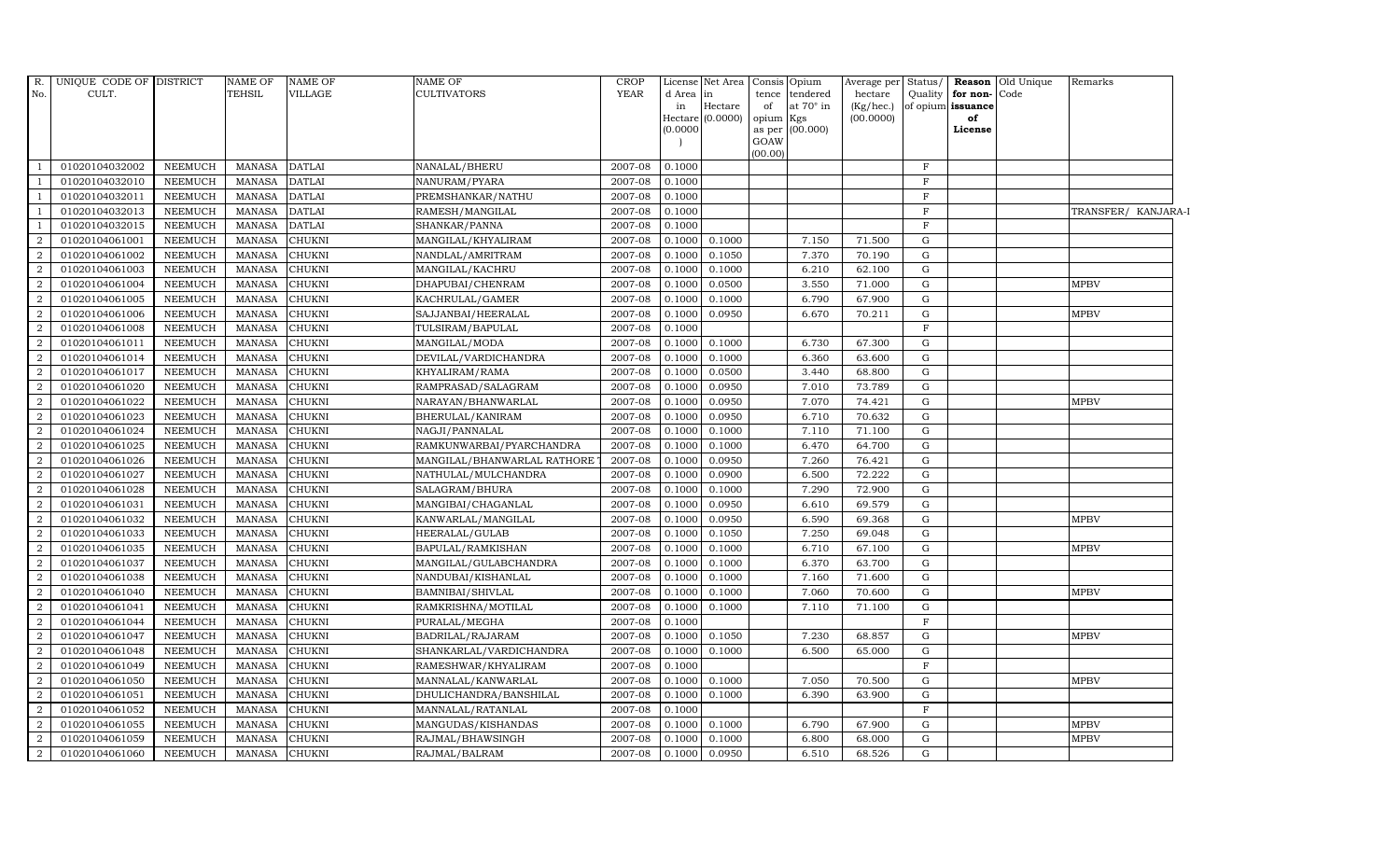| No.            | R. UNIQUE CODE OF DISTRICT<br>CULT. |                | NAME OF<br><b>TEHSIL</b> | <b>NAME OF</b><br>VILLAGE | NAME OF<br>CULTIVATORS      | <b>CROP</b><br>YEAR | License<br>d Area<br>in<br>Hectare | Net Area<br>in<br>Hectare<br>(0.0000) | Consis Opium<br>tence<br>tendered<br>of<br>at $70^\circ$ in<br>opium<br>Kgs | Average per<br>hectare<br>(Kg/hec.)<br>(00.0000) | Status/<br>Quality | for non-Code<br>of opium issuance<br>of | Reason Old Unique<br>Remarks                    |  |
|----------------|-------------------------------------|----------------|--------------------------|---------------------------|-----------------------------|---------------------|------------------------------------|---------------------------------------|-----------------------------------------------------------------------------|--------------------------------------------------|--------------------|-----------------------------------------|-------------------------------------------------|--|
|                |                                     |                |                          |                           |                             |                     | (0.0000)                           |                                       | (00.000)<br>as per<br>GOAW<br>(00.00)                                       |                                                  |                    | License                                 |                                                 |  |
| 2              | 01020104061061                      | NEEMUCH        | MANASA                   | <b>CHUKNI</b>             | MOJAMBAI/CHANDRA            | 2007-08             | 0.1000                             | 0.1000                                | 6.840                                                                       | 68.400                                           | G                  |                                         | <b>MPBV</b>                                     |  |
| 2              | 01020104061062                      | <b>NEEMUCH</b> | MANASA                   | <b>CHUKNI</b>             | CHANDUBAI/KESHURAM          | 2007-08             | 0.1000                             | 0.0950                                | 6.710                                                                       | 70.632                                           | G                  |                                         |                                                 |  |
| 2              | 01020104061063                      | NEEMUCH        | <b>MANASA</b>            | <b>CHUKNI</b>             | ONKARLAL/MATHURALAL         | 2007-08             | 0.1000                             | 0.1000                                | 6.730                                                                       | 67.300                                           | G                  |                                         |                                                 |  |
| $\overline{2}$ | 01020104061066                      | <b>NEEMUCH</b> | <b>MANASA</b>            | <b>CHUKNI</b>             | RAMESHWAR/KISHANLAL         | 2007-08             | 0.1000                             | 0.0950                                | 6.770                                                                       | 71.263                                           | $\mathbf G$        |                                         |                                                 |  |
| $\overline{2}$ | 01020104061069                      | <b>NEEMUCH</b> | <b>MANASA</b>            | <b>CHUKNI</b>             | ONKARLAL/CHENRAM            | 2007-08             | 0.1000                             | 0.1000                                | 7.110                                                                       | 71.100                                           | $\mathbf G$        |                                         | MPBV                                            |  |
| 2              | 01020104061070                      | NEEMUCH        | MANASA                   | <b>CHUKNI</b>             | GHANSHYAM/MATHURALAL        | 2007-08             | 0.1000                             | 0.0950                                | 6.370                                                                       | 67.053                                           | G                  |                                         |                                                 |  |
| 2              | 01020104061071                      | <b>NEEMUCH</b> | MANASA                   | <b>CHUKNI</b>             | PYARCHANDRA/RAMPRASAD       | 2007-08             | 0.1000                             | 0.0950                                | 7.090                                                                       | 74.632                                           | G                  |                                         |                                                 |  |
| 2              | 01020104061072                      | <b>NEEMUCH</b> | <b>MANASA</b>            | <b>CHUKNI</b>             | DASARATHDAS/MANGUDAS        | 2007-08             | 0.1000                             | 0.0550                                | 3.720                                                                       | 67.636                                           | $\mathbf G$        |                                         | <b>MPBV</b>                                     |  |
| $\overline{2}$ | 01020104061073                      | NEEMUCH        | MANASA                   | <b>CHUKNI</b>             | SHOBHARAM/PRABHULAL         | 2007-08             | 0.1000                             | 0.0950                                | 6.550                                                                       | 68.947                                           | G                  |                                         |                                                 |  |
| 2              | 01020104061075                      | <b>NEEMUCH</b> | <b>MANASA</b>            | <b>CHUKNI</b>             | RAMPRATAP/KISHANLAL         | 2007-08             | 0.1000                             | 0.0950                                | 6.640                                                                       | 69.895                                           | G                  |                                         |                                                 |  |
| 2              | 01020104061076                      | NEEMUCH        | <b>MANASA</b>            | <b>CHUKNI</b>             | MANGILAL/BHANWARLAL PATIDAR | 2007-08             | 0.1000                             | 0.0950                                | 6.570                                                                       | 69.158                                           | G                  |                                         |                                                 |  |
| $\overline{a}$ | 01020104061081                      | <b>NEEMUCH</b> | MANASA                   | <b>CHUKNI</b>             | KANIRAM/BHAGIRATH           | 2007-08             | 0.1000                             | 0.0850                                | 5.600                                                                       | 65.882                                           | G                  |                                         |                                                 |  |
| 2              | 01020104061082                      | <b>NEEMUCH</b> | MANASA                   | <b>CHUKNI</b>             | BAGDIRAM/SWAROOP            | 2007-08             | 0.1000                             | 0.1000                                | 6.880                                                                       | 68.800                                           | G                  |                                         |                                                 |  |
| $\overline{2}$ | 01020104061086                      | <b>NEEMUCH</b> | <b>MANASA</b>            | <b>CHUKNI</b>             | KISHANLAL/PANNALAL          | 2007-08             | 0.1000                             | 0.0950                                | 6.420                                                                       | 67.579                                           | $\mathbf G$        |                                         |                                                 |  |
| $\overline{2}$ | 01020104061089                      | <b>NEEMUCH</b> | <b>MANASA</b>            | <b>CHUKNI</b>             | MATHURALAL/NATHUJI          | 2007-08             | 0.1000                             | 0.0950                                | 6.370                                                                       | 67.053                                           | G                  |                                         | MPBV                                            |  |
| 2              | 01020104061092                      | <b>NEEMUCH</b> | <b>MANASA</b>            | <b>CHUKNI</b>             | DHANNIBAI/PURILAL           | 2007-08             | 0.1000                             |                                       |                                                                             |                                                  | $\mathbf F$        |                                         |                                                 |  |
| 2              | 01020104061095                      | <b>NEEMUCH</b> | <b>MANASA</b>            | <b>CHUKNI</b>             | UDAIRAM/LAXMICHANDRA        | 2007-08             | 0.1000                             |                                       |                                                                             |                                                  | $\, {\rm N}$       |                                         |                                                 |  |
| 2              | 01020104061096                      | <b>NEEMUCH</b> | MANASA                   | <b>CHUKNI</b>             | BHERU/MANNA                 | 2007-08             | 0.1000                             | 0.0900                                | 5.810                                                                       | 64.556                                           | G                  |                                         |                                                 |  |
| 2              | 01020104061098                      | <b>NEEMUCH</b> | MANASA                   | <b>CHUKNI</b>             | MATHRIBAI/GORA              | 2007-08             | 0.1000                             | 0.1000                                | 6.900                                                                       | 69.000                                           | $\mathbf{I}$       | 02                                      | <b>ISSUED ON 2009-10</b>                        |  |
| $\overline{2}$ | 01020104061068                      | NEEMUCH        | <b>MANASA</b>            | <b>CHUKNI</b>             | BALLA/CHANDA                | 2007-08             | 0.1000                             | 0.0950                                | 6.050                                                                       | 63.684                                           | $\mathbf G$        |                                         |                                                 |  |
| 2              | 01020104061009                      | <b>NEEMUCH</b> | <b>MANASA</b>            | <b>CHUKNI</b>             | RAMESHCHANDRA/SITABAI       | 2007-08             | 0.1000                             | 0.1000                                | 6.690                                                                       | 66.900                                           | G                  |                                         |                                                 |  |
| 2              | 01020104061021                      | NEEMUCH        | <b>MANASA</b>            | <b>CHUKNI</b>             | SURESHKUMAR/GORISHANKAR     | 2007-08             | 0.1000                             | 0.0950                                | 6.930                                                                       | 72.947                                           | G                  |                                         |                                                 |  |
| $\overline{2}$ | 01020104061036                      | NEEMUCH        | MANASA                   | <b>CHUKNI</b>             | SABUBAI/JAGANNATH           | 2007-08             | 0.1000                             | 0.1000                                | 7.010                                                                       | 70.100                                           | G                  |                                         | <b>MPBV</b>                                     |  |
| 2              | 01020104061077                      | <b>NEEMUCH</b> | <b>MANASA</b>            | <b>CHUKNI</b>             | OMPRAKASH/BHAGATRAM         | 2007-08             | 0.1000                             | 0.0950                                | 6.660                                                                       | 70.105                                           | $\mathbf G$        |                                         |                                                 |  |
| $\overline{2}$ | 01020104061105                      | <b>NEEMUCH</b> | <b>MANASA</b>            | <b>CHUKNI</b>             | MANGILAL/CHAGANLAL          | 2007-08             | 0.1000                             | 0.1000                                | 6.690                                                                       | 66.900                                           | G                  |                                         |                                                 |  |
| 2              | 01020104061108                      | <b>NEEMUCH</b> | <b>MANASA</b>            | <b>CHUKNI</b>             | SHANTILAL/MANGILAL          | 2007-08             | 0.1000                             | 0.1000                                | 6.500                                                                       | 65.000                                           | ${\rm G}$          |                                         |                                                 |  |
| 2              | 01020104061109                      | <b>NEEMUCH</b> | <b>MANASA</b>            | <b>CHUKNI</b>             | CHATARBHUJ/PANNALAL         | 2007-08             | 0.1000                             | 0.1000                                | 6.930                                                                       | 69.300                                           | G                  |                                         |                                                 |  |
| $\overline{2}$ | 01020104061112                      | <b>NEEMUCH</b> | <b>MANASA</b>            | <b>CHUKNI</b>             | SURAJBAI/RAMESHWAR          | 2007-08             | 0.1000                             | 0.1000                                | 6.900                                                                       | 69.000                                           | G                  |                                         |                                                 |  |
| 2              | 01020104061034                      | <b>NEEMUCH</b> | <b>MANASA</b>            | <b>CHUKNI</b>             | AEKARILAL/GULABCHAND        | 2007-08             | 0.1000                             | 0.1050                                | 7.630                                                                       | 72.667                                           | ${\rm G}$          |                                         | <b>MPBV</b>                                     |  |
| 2              | 01020104061114                      | <b>NEEMUCH</b> | <b>MANASA</b>            | <b>CHUKNI</b>             | CHANDMAL/MANGILAL           | 2007-08             | 0.1000                             | 0.0950                                | 6.700                                                                       | 70.526                                           | G                  |                                         | <b>MPBV</b>                                     |  |
| $\overline{2}$ | 01020104061074                      | <b>NEEMUCH</b> | <b>MANASA</b>            | <b>CHUKNI</b>             | DEVPRASAD/KANHAIYALAL       | 2007-08             | 0.1000                             | 0.1050                                | 6.990                                                                       | 66.571                                           | $\mathbf G$        |                                         |                                                 |  |
| $\overline{a}$ | 01020104061053                      | NEEMUCH        | <b>MANASA</b>            | <b>CHUKNI</b>             | HEERALAL/SALAGRAM           | 2007-08             | 0.1000                             | 0.1000                                | 6.740                                                                       | 67.400                                           | $\mathbf G$        |                                         |                                                 |  |
| 2              | 01020104061013                      | <b>NEEMUCH</b> | <b>MANASA</b>            | <b>CHUKNI</b>             | MANGILAL/RAJARAM            | 2007-08             | 0.1000                             | 0.1000                                | 6.780                                                                       | 67.800                                           | G                  |                                         | <b>MPBV</b>                                     |  |
| 2              | 01020104061015                      | <b>NEEMUCH</b> | <b>MANASA</b>            | <b>CHUKNI</b>             | RAMESHCHANDRA/AEKARILAL     | 2007-08             | 0.1000                             | 0.1000                                | 7.500                                                                       | 75.000                                           | $\mathbf G$        |                                         |                                                 |  |
| 2              | 01020104061115                      | NEEMUCH        | <b>MANASA</b>            | <b>CHUKNI</b>             | MANOHARLAL/LAXMINARAYAN     | 2007-08             | 0.1000                             | 0.0950                                | 6.830                                                                       | 71.895                                           | G                  |                                         | 01020104060041                                  |  |
| $\overline{a}$ | 01020104061116                      | <b>NEEMUCH</b> | <b>MANASA</b>            | <b>CHUKNI</b>             | SHIVLAL/ DHANNA             | 2007-08             | 0.1000                             | 0.1000                                | 59.75<br>6.030                                                              | 60.300                                           |                    | 02                                      | 102010406001 ISSUED ON 2009-10/TRANSFER SANDIYA |  |
| 2              | 01020104061117                      | NEEMUCH        | <b>MANASA</b>            | <b>CHUKNI</b>             | CHAMPALAL/GOPAL             | 2007-08             | 0.1000                             | 0.0950                                | 6.230                                                                       | 65.579                                           | G                  |                                         | 01020104058031                                  |  |
| $\overline{2}$ | 01020104061118                      | <b>NEEMUCH</b> | MANASA                   | <b>CHUKNI</b>             | MOHANLAL/NARAYAN            | 2007-08             | 0.1000                             |                                       |                                                                             |                                                  | F                  |                                         | 01020104058029                                  |  |
| 2              | 01020104061119                      | <b>NEEMUCH</b> | MANASA                   | <b>CHUKNI</b>             | SHAMBHUNATH/MANNANATH       | 2007-08             | 0.1000                             |                                       |                                                                             |                                                  | F                  |                                         | 01020104058026                                  |  |
| $\overline{1}$ | 01020104020093                      | <b>NEEMUCH</b> | <b>MANASA</b>            | <b>CHOWKADI</b>           | AMRITLAL/SUKHLAL            | 2007-08             | 0.1000                             | 0.1000                                | 6.640                                                                       | 66.400                                           | $\mathbf G$        |                                         |                                                 |  |
| $\mathbf{1}$   | 01020104020148                      | NEEMUCH        | MANASA                   | <b>CHOWKADI</b>           | BABULAL/SHANKARLAL          | 2007-08             | 0.1000                             |                                       |                                                                             |                                                  | F                  |                                         |                                                 |  |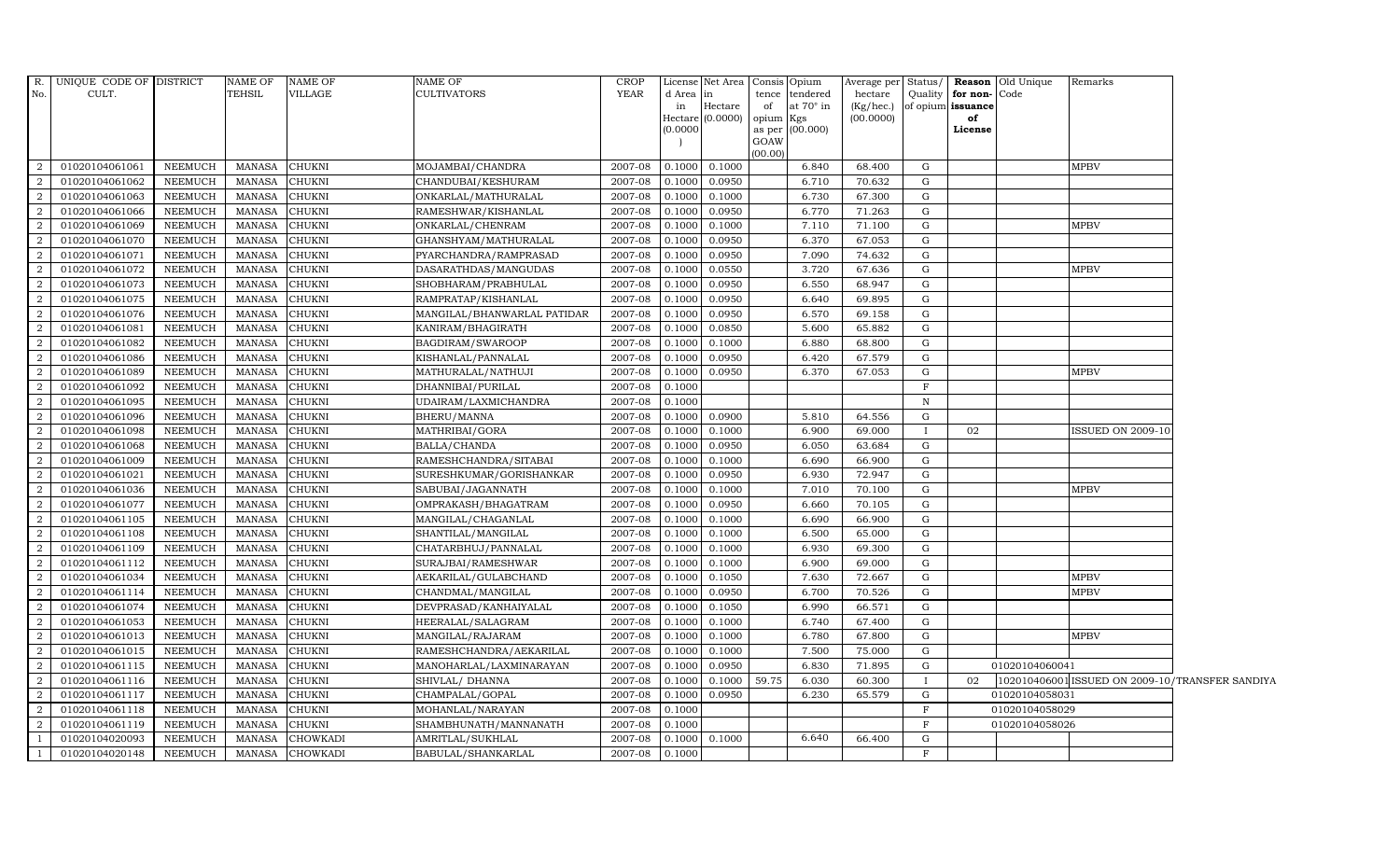| R.             | UNIQUE CODE OF DISTRICT |                | <b>NAME OF</b> | <b>NAME OF</b>  | <b>NAME OF</b>              | <b>CROP</b> |           | License Net Area   |           | Consis Opium     | Average per | Status/      |                      | Reason Old Unique | Remarks     |
|----------------|-------------------------|----------------|----------------|-----------------|-----------------------------|-------------|-----------|--------------------|-----------|------------------|-------------|--------------|----------------------|-------------------|-------------|
| No.            | CULT.                   |                | <b>TEHSIL</b>  | VILLAGE         | <b>CULTIVATORS</b>          | <b>YEAR</b> | d Area in |                    | tence     | tendered         | hectare     |              | Quality $ $ for non- | Code              |             |
|                |                         |                |                |                 |                             |             | in        | Hectare            | of        | at $70^\circ$ in | (Kg/hec.)   |              | of opium issuance    |                   |             |
|                |                         |                |                |                 |                             |             | (0.0000)  | Hectare $(0.0000)$ | opium Kgs | as per (00.000)  | (00.0000)   |              | of<br>License        |                   |             |
|                |                         |                |                |                 |                             |             |           |                    | GOAW      |                  |             |              |                      |                   |             |
|                |                         |                |                |                 |                             |             |           |                    | (00.00)   |                  |             |              |                      |                   |             |
|                | 01020104020099          | <b>NEEMUCH</b> | MANASA         | <b>CHOWKADI</b> | BADRILAL/BHANWARLAL         | 2007-08     | 0.1000    |                    |           |                  |             | $\mathbf F$  |                      |                   |             |
| -1             | 01020104020232          | <b>NEEMUCH</b> | MANASA         | <b>CHOWKADI</b> | <b>BALI BAI/ SHANKARLAL</b> | 2007-08     | 0.1000    | 0.1000             |           | 6.990            | 69.900      | $\mathbf G$  |                      | 01020104022008    |             |
|                | 01020104020034          | <b>NEEMUCH</b> | <b>MANASA</b>  | <b>CHOWKADI</b> | BANSHILAL/MOHANLAL          | 2007-08     | 0.1000    | 0.1000             |           | 6.440            | 64.400      | G            |                      |                   |             |
|                | 01020104020127          | <b>NEEMUCH</b> | <b>MANASA</b>  | <b>CHOWKADI</b> | BASANTILAL/GORILAL          | 2007-08     | 0.1000    | 0.0900             |           | 5.860            | 65.111      | G            |                      |                   |             |
| $\overline{1}$ | 01020104020038          | <b>NEEMUCH</b> | <b>MANASA</b>  | <b>CHOWKADI</b> | BHAGCHAND/BHERULAL          | 2007-08     | 0.1000    |                    |           |                  |             | $\mathbf F$  |                      |                   |             |
| $\overline{1}$ | 01020104020106          | <b>NEEMUCH</b> | <b>MANASA</b>  | <b>CHOWKADI</b> | BHAGWANLAL/HARILAL          | $2007-08$   | 0.1000    | 0.1000             |           | 6.140            | 61.400      | G            |                      |                   |             |
| $\overline{1}$ | 01020104020042          | <b>NEEMUCH</b> | <b>MANASA</b>  | <b>CHOWKADI</b> | BHANWARI BAI/ MODI RAM      | 2007-08     | 0.1000    | 0.1000             |           | 6.300            | 63.000      | ${\rm G}$    |                      |                   |             |
| $\overline{1}$ | 01020104020012          | <b>NEEMUCH</b> | <b>MANASA</b>  | <b>CHOWKADI</b> | BHANWARIBAI/NARAYAN         | 2007-08     | 0.1000    |                    |           |                  |             | $\mathbf{F}$ |                      |                   | NAME CHANGE |
|                | 01020104020129          | <b>NEEMUCH</b> | <b>MANASA</b>  | <b>CHOWKADI</b> | BHANWARLAL/DHURAJI          | 2007-08     | 0.1000    |                    |           |                  |             | $\mathbf{F}$ |                      |                   |             |
|                | 01020104020049          | <b>NEEMUCH</b> | <b>MANASA</b>  | CHOWKADI        | BHANWARLAL/GORILAL          | 2007-08     | 0.1000    |                    |           |                  |             | $\mathbf F$  |                      |                   |             |
| $\overline{1}$ | 01020104020113          | <b>NEEMUCH</b> | <b>MANASA</b>  | <b>CHOWKADI</b> | BHANWARLAL/KAJOD            | 2007-08     | 0.1000    | 0.1000             |           | 6.610            | 66.100      | G            |                      |                   |             |
| $\overline{1}$ | 01020104020007          | <b>NEEMUCH</b> | <b>MANASA</b>  | <b>CHOWKADI</b> | BHERULAL / MANGILAL         | 2007-08     | 0.1000    |                    |           |                  |             | $\mathbf F$  |                      |                   |             |
| $\overline{1}$ | 01020104020091          | <b>NEEMUCH</b> | <b>MANASA</b>  | <b>CHOWKADI</b> | BHULIBAI/NANDLAL            | 2007-08     | 0.1000    | 0.1000             |           | 6.260            | 62.600      | $\mathbf G$  |                      |                   | NAME CHANGE |
|                | 01020104020087          | <b>NEEMUCH</b> | <b>MANASA</b>  | <b>CHOWKADI</b> | BHUWANISHANKAR/PARTHA       | 2007-08     | 0.1000    | 0.1000             |           | 5.920            | 59.200      | G            |                      |                   |             |
| $\overline{1}$ | 01020104020018          | <b>NEEMUCH</b> | <b>MANASA</b>  | <b>CHOWKADI</b> | BOTLAL/ NARAYAN             | 2007-08     | 0.1000    | 0.0950             |           | 5.660            | 59.579      | G            |                      |                   |             |
| $\overline{1}$ | 01020104020118          | <b>NEEMUCH</b> | <b>MANASA</b>  | <b>CHOWKADI</b> | CHHAGANI BAI/ GHISALAL      | 2007-08     | 0.1000    | 0.0900             |           | 5.860            | 65.111      | G            |                      |                   |             |
|                | 01020104020013          | <b>NEEMUCH</b> | <b>MANASA</b>  | <b>CHOWKADI</b> | CHHAGANLAL/ BHERULAL        | 2007-08     | 0.1000    |                    |           |                  |             | $\mathbf F$  |                      |                   |             |
| $\overline{1}$ | 01020104020021          | <b>NEEMUCH</b> | <b>MANASA</b>  | <b>CHOWKADI</b> | CHHAGANLAL/ MEGHA           | 2007-08     | 0.1000    | 0.1000             |           | 6.620            | 66.200      | G            |                      |                   |             |
|                | 01020104020005          | <b>NEEMUCH</b> | <b>MANASA</b>  | <b>CHOWKADI</b> | DAMARJI/CHUNNILAL           | 2007-08     | 0.1000    |                    |           |                  |             | $\mathbf{F}$ |                      |                   |             |
|                | 01020104020024          | <b>NEEMUCH</b> | <b>MANASA</b>  | <b>CHOWKADI</b> | DEVILAL/GOPILAL             | 2007-08     | 0.1000    |                    |           |                  |             | $\mathbf{F}$ |                      |                   |             |
| -1             | 01020104020081          | <b>NEEMUCH</b> | <b>MANASA</b>  | <b>CHOWKADI</b> | DHAPUBAI/AMARCHAND          | 2007-08     | 0.1000    | 0.1000             |           | 6.480            | 64.800      | G            |                      |                   |             |
|                | 01020104020006          | <b>NEEMUCH</b> | <b>MANASA</b>  | <b>CHOWKADI</b> | DHAPUBAI/BHERULAL           | 2007-08     | 0.1000    |                    |           |                  |             | F            |                      |                   |             |
| $\overline{1}$ | 01020104020191          | <b>NEEMUCH</b> | <b>MANASA</b>  | <b>CHOWKADI</b> | DINESH/KANHAIYALAL          | 2007-08     | 0.1000    |                    |           |                  |             | $\mathbf F$  |                      |                   |             |
|                | 01020104020164          | <b>NEEMUCH</b> | <b>MANASA</b>  | <b>CHOWKADI</b> | GHISALAL/DEVAJI             | 2007-08     | 0.1000    |                    |           |                  |             | $\mathbf F$  |                      |                   |             |
|                | 01020104020224          | <b>NEEMUCH</b> | <b>MANASA</b>  | <b>CHOWKADI</b> | GISHALAL/NANDA              | 2007-08     | 0.1000    | 0.1000             |           | 6.810            | 68.100      | G            |                      |                   |             |
| -1             | 01020104020008          | <b>NEEMUCH</b> | <b>MANASA</b>  | <b>CHOWKADI</b> | GISHALAL/VARDICHAND         | 2007-08     | 0.1000    | 0.1000             |           | 6.320            | 63.200      | G            |                      |                   |             |
| $\overline{1}$ | 01020104020189          | <b>NEEMUCH</b> | <b>MANASA</b>  | <b>CHOWKADI</b> | GITA BAI/RADHESHYAM         | 2007-08     | 0.1000    | 0.1000             |           | 6.720            | 67.200      | G            |                      |                   |             |
| $\overline{1}$ | 01020104020179          | <b>NEEMUCH</b> | <b>MANASA</b>  | <b>CHOWKADI</b> | GOPAL/NANALAL               | 2007-08     | 0.1000    |                    |           |                  |             | $\mathbf F$  |                      |                   |             |
| $\mathbf{1}$   | 01020104020076          | <b>NEEMUCH</b> | <b>MANASA</b>  | <b>CHOWKADI</b> | GOPALDAS/PRABHUDAS          | 2007-08     | 0.1000    | 0.0950             |           | 6.190            | 65.158      | $\mathbf G$  |                      |                   |             |
|                | 01020104020107          | <b>NEEMUCH</b> | <b>MANASA</b>  | CHOWKADI        | HEERALAL/CHHAGANLAL         | 2007-08     | 0.1000    | 0.1000             |           | 6.070            | 60.700      | G            |                      |                   |             |
| $\overline{1}$ | 01020104020190          | <b>NEEMUCH</b> | <b>MANASA</b>  | <b>CHOWKADI</b> | JADAVCHAND/GORILAL          | 2007-08     | 0.1000    |                    |           |                  |             | $\rm F$      |                      |                   | NAME CHANGE |
|                | 01020104020045          | <b>NEEMUCH</b> | <b>MANASA</b>  | <b>CHOWKADI</b> | JADAVCHAND/UDAILAL          | 2007-08     | 0.1000    | 0.0900             |           | 5.380            | 59.778      | G            |                      |                   | NAME CHANGE |
| $\overline{1}$ | 01020104020170          | <b>NEEMUCH</b> | <b>MANASA</b>  | CHOWKADI        | KAILASH/BHANWARLAL          | 2007-08     | 0.1000    |                    |           |                  |             | F            |                      |                   |             |
| $\overline{1}$ | 01020104020178          | <b>NEEMUCH</b> | <b>MANASA</b>  | <b>CHOWKADI</b> | KANHAIYALAL/KASHIRAM        | 2007-08     | 0.1000    | 0.0850             |           | 6.130            | 72.118      | $\mathbf G$  |                      |                   |             |
|                | 01020104020103          | <b>NEEMUCH</b> | <b>MANASA</b>  | CHOWKADI        | KANKUBAI/CHHAGANLAL         | 2007-08     | 0.1000    | 0.1000             |           | 6.100            | 61.000      | $\mathbf G$  |                      |                   |             |
| $\overline{1}$ | 01020104020141          | <b>NEEMUCH</b> | <b>MANASA</b>  | <b>CHOWKADI</b> | KESHIBAI/MADANLAL           | 2007-08     | 0.1000    | 0.1000             |           | 7.150            | 71.500      | G            |                      |                   |             |
|                | 01020104020003          | <b>NEEMUCH</b> | MANASA         | <b>CHOWKADI</b> | KESHURAM/LALURAM            | 2007-08     | 0.1000    | 0.1000             |           | 6.520            | 65.200      | ${\rm G}$    |                      |                   |             |
| $\overline{1}$ | 01020104020033          | <b>NEEMUCH</b> | <b>MANASA</b>  | CHOWKADI        | KISHANLAL/BHANWARLAL        | 2007-08     | 0.1000    |                    |           |                  |             | $\mathbf F$  |                      |                   |             |
| $\overline{1}$ | 01020104020208          | <b>NEEMUCH</b> | <b>MANASA</b>  | <b>CHOWKADI</b> | LABHCHAND/BHANWARLAL        | 2007-08     | 0.1000    |                    |           |                  |             | $\mathbf{F}$ |                      |                   |             |
|                | 01020104020108          | <b>NEEMUCH</b> | <b>MANASA</b>  | <b>CHOWKADI</b> | LABHCHAND/CHHAGANLAL DHAKAD | 2007-08     | 0.1000    | 0.0950             |           | 6.140            | 64.631      | $\mathbf G$  |                      |                   |             |
| $\overline{1}$ | 01020104020159          | <b>NEEMUCH</b> |                | MANASA CHOWKADI | LAXMICHAND/RODILAL          | 2007-08     | 0.1000    | 0.0900             |           | 5.550            | 61.667      | G            |                      |                   |             |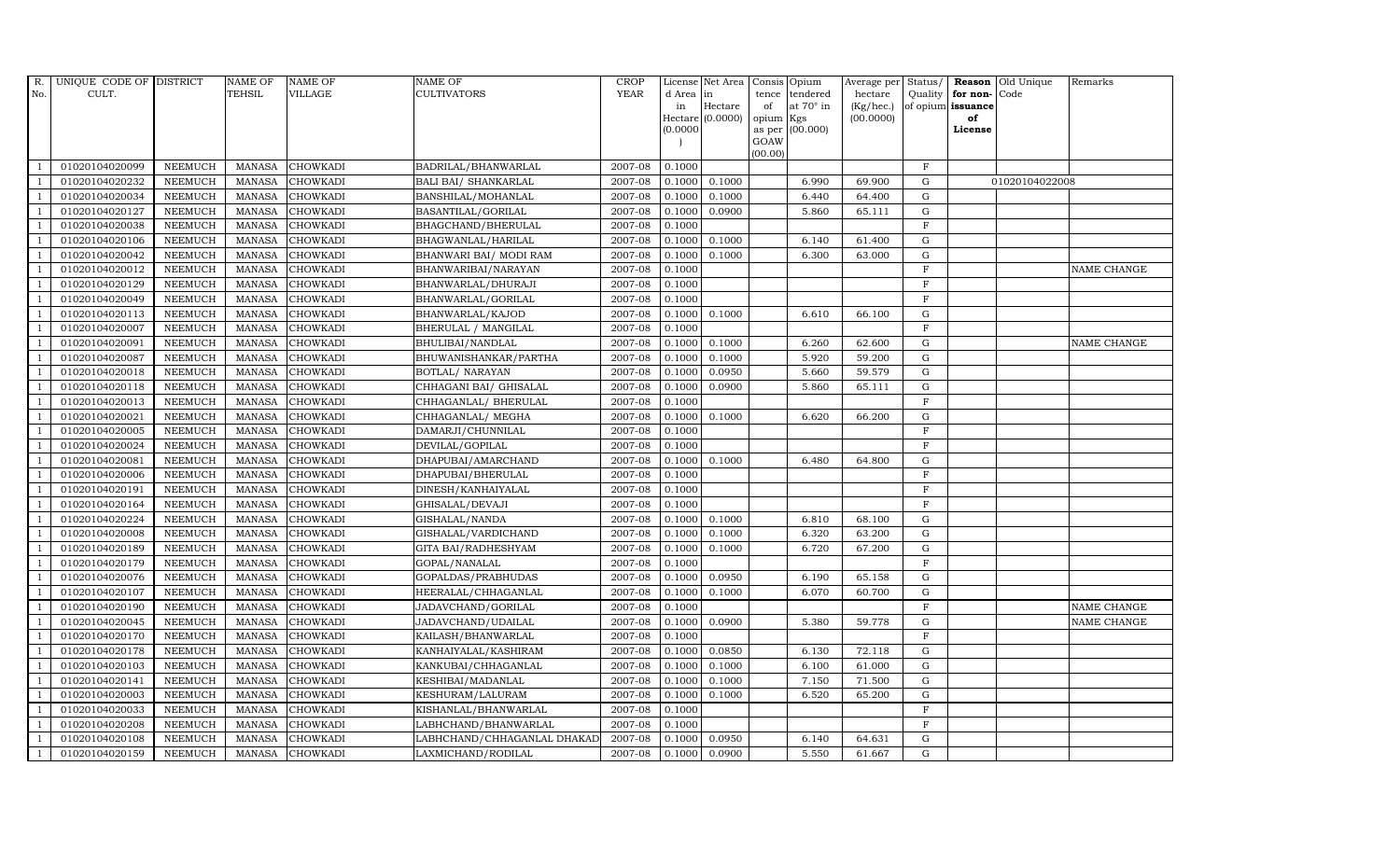| R.             | UNIQUE CODE OF DISTRICT |                | <b>NAME OF</b> | NAME OF         | <b>NAME OF</b>            | CROP        |           | License Net Area   |         | Consis Opium           | Average per     | Status/      |                   | <b>Reason</b> Old Unique | Remarks |
|----------------|-------------------------|----------------|----------------|-----------------|---------------------------|-------------|-----------|--------------------|---------|------------------------|-----------------|--------------|-------------------|--------------------------|---------|
| No.            | CULT.                   |                | <b>TEHSIL</b>  | <b>VILLAGE</b>  | <b>CULTIVATORS</b>        | <b>YEAR</b> | d Area in |                    | tence   | tendered               | hectare         | Quality      | for non-          | Code                     |         |
|                |                         |                |                |                 |                           |             | in        | Hectare            | of      | at $70^\circ$ in       | $(Kg/$ hec. $)$ |              | of opium issuance |                          |         |
|                |                         |                |                |                 |                           |             | (0.0000)  | Hectare $(0.0000)$ | opium   | Kgs<br>as per (00.000) | (00.0000)       |              | of<br>License     |                          |         |
|                |                         |                |                |                 |                           |             |           |                    | GOAW    |                        |                 |              |                   |                          |         |
|                |                         |                |                |                 |                           |             |           |                    | (00.00) |                        |                 |              |                   |                          |         |
|                | 01020104020059          | <b>NEEMUCH</b> | <b>MANASA</b>  | <b>CHOWKADI</b> | MANGILAL/ SUKHLAL         | 2007-08     | 0.1000    | 0.0950             |         | 2.470                  | 26.000          | G            | 04                |                          |         |
|                | 01020104020069          | <b>NEEMUCH</b> | MANASA         | <b>CHOWKADI</b> | MANGILAL/KISHANLAL BADA   | 2007-08     | 0.1000    | 0.0950             |         | 6.260                  | 65.895          | G            |                   |                          |         |
|                | 01020104020001          | <b>NEEMUCH</b> | <b>MANASA</b>  | <b>CHOWKADI</b> | MANGILAL/MYACHAND         | 2007-08     | 0.1000    | 0.1000             |         | 7.130                  | 71.300          | $\mathbf G$  |                   |                          |         |
|                | 01020104020014          | <b>NEEMUCH</b> | <b>MANASA</b>  | <b>CHOWKADI</b> | MODIRAM/MEGHA             | 2007-08     | 0.1000    | 0.1000             |         | 6.280                  | 62.800          | G            |                   |                          |         |
|                | 01020104020056          | <b>NEEMUCH</b> | <b>MANASA</b>  | <b>CHOWKADI</b> | MODIRAM/UDAIRAM           | 2007-08     | 0.1000    |                    |         |                        |                 | $\rm F$      |                   |                          |         |
| $\overline{1}$ | 01020104020156          | <b>NEEMUCH</b> | <b>MANASA</b>  | <b>CHOWKADI</b> | MOHAN BAI/ BANSHILAL      | 2007-08     | 0.1000    |                    |         |                        |                 | $\mathbf F$  |                   |                          |         |
| $\overline{1}$ | 01020104020039          | <b>NEEMUCH</b> | MANASA         | <b>CHOWKADI</b> | MOHANLAL/GHASI            | 2007-08     | 0.1000    |                    |         |                        |                 | $\mathbf F$  |                   |                          |         |
| $\overline{1}$ | 01020104020058          | <b>NEEMUCH</b> | <b>MANASA</b>  | <b>CHOWKADI</b> | MOHANLAL/KALU             | 2007-08     | 0.1000    |                    |         |                        |                 | $\mathbf F$  |                   |                          |         |
|                | 01020104020015          | <b>NEEMUCH</b> | <b>MANASA</b>  | <b>CHOWKADI</b> | MOTI/GOPI                 | 2007-08     | 0.1000    | 0.1000             |         | 6.780                  | 67.800          | $\mathbf G$  |                   |                          |         |
|                | 01020104020064          | <b>NEEMUCH</b> | MANASA         | <b>CHOWKADI</b> | MOTI/NARAYAN              | 2007-08     | 0.1000    |                    |         |                        |                 | $\mathbf{F}$ |                   |                          |         |
| -1             | 01020104020031          | <b>NEEMUCH</b> | <b>MANASA</b>  | <b>CHOWKADI</b> | MOTILAL/NANDA             | 2007-08     | 0.1000    | 0.1000             |         | 6.080                  | 60.800          | G            |                   |                          |         |
|                | 01020104020192          | <b>NEEMUCH</b> | <b>MANASA</b>  | <b>CHOWKADI</b> | NANALAL/GULAB             | 2007-08     | 0.1000    |                    |         |                        |                 | $\mathbf F$  |                   |                          |         |
| $\overline{1}$ | 01020104020097          | <b>NEEMUCH</b> | MANASA         | <b>CHOWKADI</b> | NANDLAL/CHHORAM           | 2007-08     | 0.1000    |                    |         |                        |                 | $\mathbf{F}$ |                   |                          |         |
|                | 01020104020047          | <b>NEEMUCH</b> | <b>MANASA</b>  | <b>CHOWKADI</b> | NANDLAL/KASHIRAM          | 2007-08     | 0.1000    |                    |         |                        |                 | $\mathbf F$  |                   |                          |         |
|                | 01020104020184          | <b>NEEMUCH</b> | <b>MANASA</b>  | <b>CHOWKADI</b> | NANDLAL/PRITHVIRAJ        | 2007-08     | 0.1000    |                    |         |                        |                 | $\rm F$      |                   |                          |         |
|                | 01020104020052          | <b>NEEMUCH</b> | <b>MANASA</b>  | <b>CHOWKADI</b> | NANDUBAI/DEVA             | 2007-08     | 0.1000    | 0.1000             |         | 7.350                  | 73.500          | G            |                   |                          |         |
|                | 01020104020140          | <b>NEEMUCH</b> | <b>MANASA</b>  | <b>CHOWKADI</b> | NANI BAI/ PYARCHAND       | 2007-08     | 0.1000    | 0.0950             |         | 6.490                  | 68.316          | G            |                   |                          |         |
| $\overline{1}$ | 01020104020004          | <b>NEEMUCH</b> | <b>MANASA</b>  | <b>CHOWKADI</b> | NATHI BAI/BHAWARLAL       | 2007-08     | 0.1000    |                    |         |                        |                 | F            |                   |                          |         |
|                | 01020104020077          | <b>NEEMUCH</b> | <b>MANASA</b>  | <b>CHOWKADI</b> | NATHULAL/MANGILAL         | 2007-08     | 0.1000    | 0.0950             |         | 5.960                  | 62.737          | $\mathbf G$  |                   |                          |         |
|                | 01020104020062          | <b>NEEMUCH</b> | <b>MANASA</b>  | <b>CHOWKADI</b> | PANNALAL/BHARMAL          | 2007-08     | 0.1000    |                    |         |                        |                 | $\mathbf F$  |                   |                          |         |
| $\overline{1}$ | 01020104020144          | <b>NEEMUCH</b> | <b>MANASA</b>  | <b>CHOWKADI</b> | PANNALAL/MANGILAL         | 2007-08     | 0.1000    | 0.1000             |         | 7.220                  | 72.200          | G            |                   |                          |         |
|                | 01020104020079          | <b>NEEMUCH</b> | <b>MANASA</b>  | <b>CHOWKADI</b> | PARASRAM/LAXMINARAYAN     | 2007-08     | 0.1000    | 0.1000             |         | 5.950                  | 59.500          | G            |                   |                          |         |
|                | 01020104020152          | <b>NEEMUCH</b> | <b>MANASA</b>  | <b>CHOWKADI</b> | PRABHULAL/BHANWARLAL      | 2007-08     | 0.1000    |                    |         |                        |                 | F            |                   |                          |         |
|                | 01020104020104          | <b>NEEMUCH</b> | <b>MANASA</b>  | <b>CHOWKADI</b> | PRAKASHCHAND/PANNALAL     | 2007-08     | 0.1000    | 0.0950             |         | 5.870                  | 61.789          | G            |                   |                          |         |
|                | 01020104020073          | <b>NEEMUCH</b> | <b>MANASA</b>  | <b>CHOWKADI</b> | RADHESHYAM/BHANWARLAL     | 2007-08     | 0.1000    | 0.1000             |         | 6.630                  | 66.300          | G            |                   |                          |         |
| $\overline{1}$ | 01020104020163          | <b>NEEMUCH</b> | <b>MANASA</b>  | <b>CHOWKADI</b> | RADHESHYAM/GHISALAL       | 2007-08     | 0.1000    |                    |         |                        |                 | $\mathbf F$  |                   |                          |         |
| -1             | 01020104020092          | <b>NEEMUCH</b> | <b>MANASA</b>  | <b>CHOWKADI</b> | RADHESHYAM/SUKHLAL        | 2007-08     | 0.1000    | 0.1000             |         | 7.310                  | 73.100          | G            |                   |                          |         |
| $\overline{1}$ | 01020104020209          | <b>NEEMUCH</b> | <b>MANASA</b>  | CHOWKADI        | RADHESHYAM/VARDICHAND     | 2007-08     | 0.1000    |                    |         |                        |                 | F            |                   |                          |         |
|                | 01020104020171          | <b>NEEMUCH</b> | <b>MANASA</b>  | <b>CHOWKADI</b> | RAMCHANDRA/PANNALAL       | 2007-08     | 0.1000    | 0.0950             |         | 6.120                  | 64.421          | $\mathbf G$  |                   |                          |         |
|                | 01020104020160          | <b>NEEMUCH</b> | <b>MANASA</b>  | <b>CHOWKADI</b> | RAMESHWAR/DEVJI           | 2007-08     | 0.1000    | 0.1000             |         | 6.820                  | 68.200          | G            |                   |                          |         |
|                | 01020104020181          | <b>NEEMUCH</b> | <b>MANASA</b>  | <b>CHOWKADI</b> | RAMESHWAR/JAYRAM          | 2007-08     | 0.1000    |                    |         |                        |                 | $\mathbf{F}$ |                   |                          |         |
|                | 01020104020065          | <b>NEEMUCH</b> | <b>MANASA</b>  | <b>CHOWKADI</b> | RAMKUWARI BAI/ SHANKARLAL | 2007-08     | 0.1000    |                    |         |                        |                 | $\mathbf F$  |                   |                          |         |
| $\overline{1}$ | 01020104020138          | <b>NEEMUCH</b> | <b>MANASA</b>  | <b>CHOWKADI</b> | RAMLAL/JAIRAM             | 2007-08     | 0.1000    | 0.1000             |         | 6.940                  | 69.400          | G            |                   |                          |         |
| $\overline{1}$ | 01020104020080          | <b>NEEMUCH</b> | <b>MANASA</b>  | <b>CHOWKADI</b> | RAMNARAYAN/LAXMINARAYAN   | 2007-08     | 0.1000    |                    |         |                        |                 | $\mathbf{F}$ |                   |                          |         |
|                | 01020104020161          | <b>NEEMUCH</b> | <b>MANASA</b>  | CHOWKADI        | RATANLAL/MOHANLAL         | 2007-08     | 0.1000    | 0.1000             |         | 7.030                  | 70.300          | $\mathbf G$  |                   |                          |         |
| $\overline{1}$ | 01020104020155          | <b>NEEMUCH</b> | <b>MANASA</b>  | <b>CHOWKADI</b> | SAMRATHLAL/MANGILAL       | 2007-08     | 0.1000    |                    |         |                        |                 | $\mathbf F$  |                   |                          |         |
|                | 01020104020088          | <b>NEEMUCH</b> | <b>MANASA</b>  | <b>CHOWKADI</b> | SHAMBHULAL/BHARMAL        | 2007-08     | 0.1000    | 0.0900             |         | 6.150                  | 68.333          | G            |                   |                          |         |
| $\overline{1}$ | 01020104020116          | <b>NEEMUCH</b> | <b>MANASA</b>  | CHOWKADI        | SHAMBHULAL/DEEPA          | 2007-08     | 0.1000    |                    |         |                        |                 | $\mathbf F$  |                   |                          |         |
| $\overline{1}$ | 01020104020176          | <b>NEEMUCH</b> | <b>MANASA</b>  | <b>CHOWKADI</b> | SHANKAR/CHAMPA            | 2007-08     | 0.1000    | 0.1000             |         | 6.620                  | 66.200          | G            |                   |                          |         |
|                | 01020104020032          | <b>NEEMUCH</b> | <b>MANASA</b>  | <b>CHOWKADI</b> | SHANKARLAL GHISALAL       | 2007-08     | 0.1000    |                    |         |                        |                 | $\mathbf{F}$ |                   |                          |         |
| $\overline{1}$ | 01020104020124          | <b>NEEMUCH</b> |                | MANASA CHOWKADI | SHANKARLAL/NARAYAN        | 2007-08     | 0.1000    |                    |         |                        |                 | F            |                   |                          |         |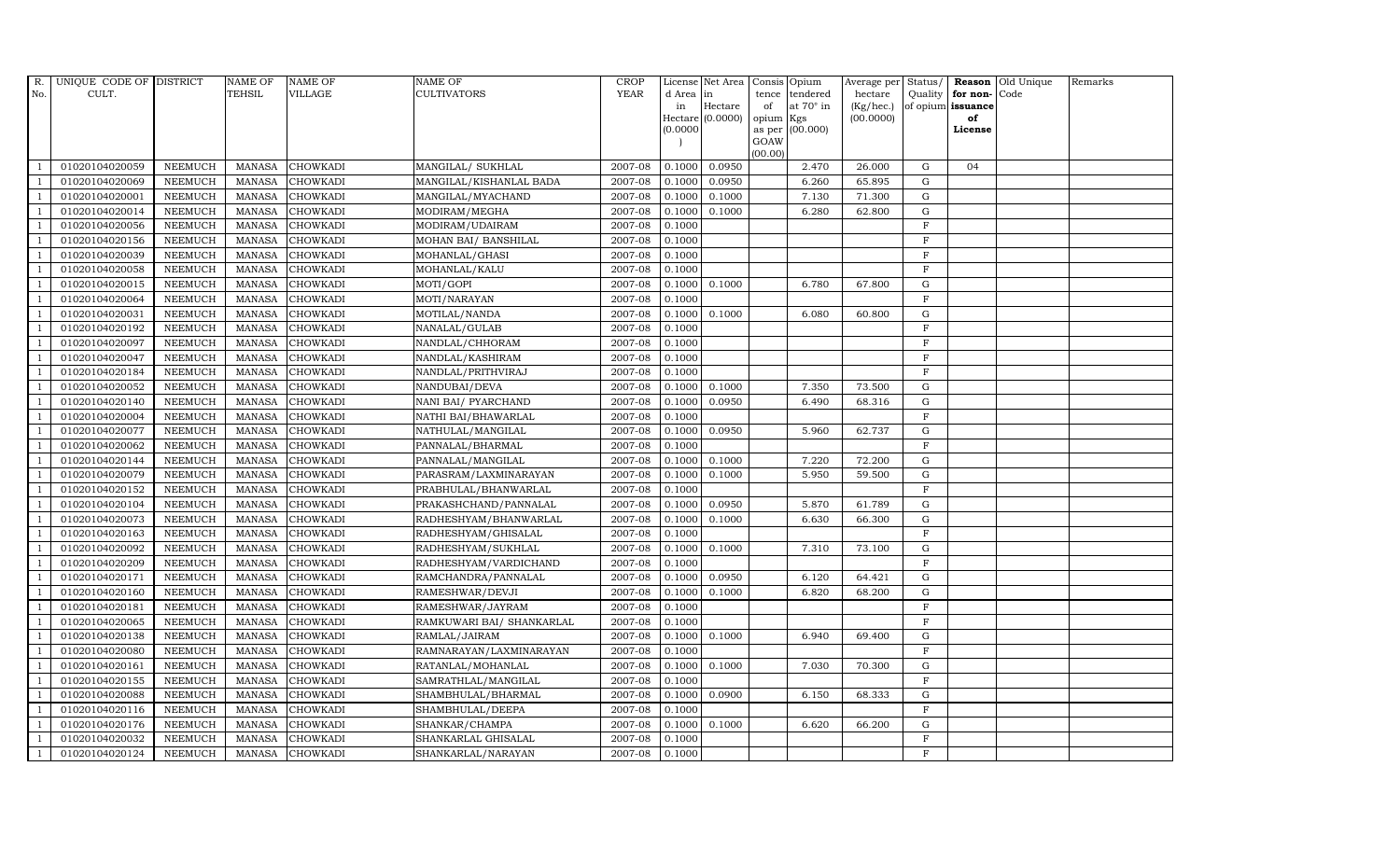| $R$ .<br>No. | UNIQUE CODE OF DISTRICT<br>CULT. |                | <b>NAME OF</b><br>TEHSIL | <b>NAME OF</b><br><b>VILLAGE</b> | <b>NAME OF</b><br>CULTIVATORS | <b>CROP</b><br><b>YEAR</b> | d Area in | License Net Area Consis Opium |           | tence tendered   | Average per Status/<br>hectare | Quality      | for non-          | Reason Old Unique<br>Code | Remarks                  |
|--------------|----------------------------------|----------------|--------------------------|----------------------------------|-------------------------------|----------------------------|-----------|-------------------------------|-----------|------------------|--------------------------------|--------------|-------------------|---------------------------|--------------------------|
|              |                                  |                |                          |                                  |                               |                            | in        | Hectare                       | of        | at $70^\circ$ in | (Kg/hec.)                      |              | of opium issuance |                           |                          |
|              |                                  |                |                          |                                  |                               |                            |           | Hectare (0.0000)              | opium Kgs |                  | (00.0000)                      |              | of                |                           |                          |
|              |                                  |                |                          |                                  |                               |                            | (0.0000)  |                               | GOAW      | as per (00.000)  |                                |              | License           |                           |                          |
|              |                                  |                |                          |                                  |                               |                            |           |                               | (00.00)   |                  |                                |              |                   |                           |                          |
|              | 01020104020078                   | <b>NEEMUCH</b> | MANASA                   | <b>CHOWKADI</b>                  | SHANKARLAL/TULSIRAM           | 2007-08                    | 0.1000    |                               |           |                  |                                | $\mathbf F$  |                   |                           |                          |
|              | 01020104020133                   | <b>NEEMUCH</b> | <b>MANASA</b>            | <b>CHOWKADI</b>                  | SHANTIBAI/MANGILAL            | 2007-08                    | 0.1000    |                               |           |                  |                                | $\mathbf F$  |                   |                           | NAME CHANGE              |
|              | 01020104020125                   | <b>NEEMUCH</b> | <b>MANASA</b>            | <b>CHOWKADI</b>                  | SHANTILAL/ GORILAL            | 2007-08                    | 0.1000    | 0.0900                        |           | 5.800            | 64.444                         | G            |                   |                           |                          |
|              | 01020104020112                   | <b>NEEMUCH</b> | <b>MANASA</b>            | <b>CHOWKADI</b>                  | SHANTILAL/NARAYAN             | 2007-08                    | 0.1000    |                               |           |                  |                                | F            |                   |                           |                          |
|              | 01020104020169                   | NEEMUCH        | <b>MANASA</b>            | CHOWKADI                         | SHOKIN/ MANGILAL              | 2007-08                    | 0.1000    | 0.0800                        |           | 5.900            | 73.750                         | ${\rm G}$    |                   |                           |                          |
|              | 01020104020094                   | <b>NEEMUCH</b> | <b>MANASA</b>            | CHOWKADI                         | SOHANI BAI/ KESHURAM          | 2007-08                    | 0.1000    |                               |           |                  |                                | $\mathbf F$  |                   |                           |                          |
|              | 01020104020025                   | <b>NEEMUCH</b> | <b>MANASA</b>            | <b>CHOWKADI</b>                  | SOHANLAL/HANSA                | 2007-08                    | 0.1000    |                               |           |                  |                                | $\mathbf F$  |                   |                           |                          |
|              | 01020104020030                   | <b>NEEMUCH</b> | <b>MANASA</b>            | <b>CHOWKADI</b>                  | SOHANLAL/VARDICHAND           | 2007-08                    | 0.1000    |                               |           |                  |                                | $\mathbf F$  |                   |                           |                          |
|              | 01020104020002                   | <b>NEEMUCH</b> | <b>MANASA</b>            | <b>CHOWKADI</b>                  | SOHNIBAI/MOTILAL              | 2007-08                    | 0.1000    | 0.0950                        |           | 6.610            | 69.579                         | G            |                   |                           |                          |
|              | 01020104020050                   | <b>NEEMUCH</b> | <b>MANASA</b>            | <b>CHOWKADI</b>                  | SUKHLAL/GHISALAL              | 2007-08                    | 0.1000    |                               |           |                  |                                | $\rm F$      |                   |                           |                          |
|              | 01020104020084                   | <b>NEEMUCH</b> | <b>MANASA</b>            | CHOWKADI                         | SURESHCHAND/BOTLAL            | 2007-08                    | 0.1000    | 0.1000                        |           | 6.110            | 61.100                         | ${\rm G}$    |                   |                           |                          |
|              | 01020104020043                   | <b>NEEMUCH</b> | <b>MANASA</b>            | <b>CHOWKADI</b>                  | TULSIRAM/AMARCHAND            | 2007-08                    | 0.1000    | 0.0900                        |           | 6.060            | 67.333                         | ${\rm G}$    |                   |                           |                          |
|              | 01020104020011                   | <b>NEEMUCH</b> | <b>MANASA</b>            | <b>CHOWKADI</b>                  | TULSIRAM/JAIRAM               | 2007-08                    | 0.1000    | 0.1000                        |           | 6.440            | 64.400                         | G            |                   |                           |                          |
|              | 01020104020010                   | <b>NEEMUCH</b> | <b>MANASA</b>            | <b>CHOWKADI</b>                  | VARDI BAI/BHAWARLAL           | 2007-08                    | 0.1000    | 0.0800                        |           | 5.070            | 63.375                         | $\mathbf G$  |                   |                           |                          |
| 3            | 01020104093003                   | NEEMUCH        | <b>MANASA</b>            | CHAPLANA                         | ONKAR/ GULAB                  | 2007-08                    | 0.1000    |                               |           |                  |                                | $\mathbf F$  |                   |                           |                          |
| 3            | 01020104093004                   | <b>NEEMUCH</b> | <b>MANASA</b>            | CHAPLANA                         | GORDHAN/ JAGANNATH            | 2007-08                    | 0.1000    |                               |           |                  |                                | $\mathbf F$  |                   |                           |                          |
| 3            | 01020104093006                   | <b>NEEMUCH</b> | <b>MANASA</b>            | <b>CHAPLANA</b>                  | <b>BHERULAL/ OKAR</b>         | 2007-08                    | 0.1000    |                               |           |                  |                                | $\mathbf F$  |                   |                           |                          |
| 3            | 01020104093008                   | NEEMUCH        | <b>MANASA</b>            | CHAPLANA                         | CHHAGANLAL/BHIMA              | 2007-08                    | 0.1000    |                               |           |                  |                                | $\mathbf{F}$ |                   |                           |                          |
| 3            | 01020104093010                   | <b>NEEMUCH</b> | <b>MANASA</b>            | CHAPLANA                         | SURESH CHANDR / BHAGIRATH     | 2007-08                    | 0.1000    |                               |           |                  |                                | $\mathbf F$  |                   |                           |                          |
| 3            | 01020104093013                   | <b>NEEMUCH</b> | <b>MANASA</b>            | <b>CHAPLANA</b>                  | MUKESH KUMAR/ RATANLAL        | 2007-08                    | 0.1000    |                               |           |                  |                                | $\mathbf F$  |                   |                           |                          |
| 3            | 01020104093016                   | NEEMUCH        | <b>MANASA</b>            | <b>CHAPLANA</b>                  | MUKESH KUMAR/ MANGILAL        | 2007-08                    | 0.1000    |                               |           |                  |                                | $\rm F$      |                   |                           |                          |
| 3            | 01020104093017                   | <b>NEEMUCH</b> | <b>MANASA</b>            | <b>CHAPLANA</b>                  | BAPULAL/ KACHRULAL            | 2007-08                    | 0.1000    |                               |           |                  |                                | $\rm F$      |                   |                           |                          |
| 3            | 01020104093018                   | <b>NEEMUCH</b> | <b>MANASA</b>            | <b>CHAPLANA</b>                  | KANHEYALAL/ KARULAL           | 2007-08                    | 0.1000    | 0.1000                        |           | 5.920            | 59.200                         | $\mathbf G$  |                   |                           |                          |
| 3            | 01020104093023                   | <b>NEEMUCH</b> | <b>MANASA</b>            | <b>CHAPLANA</b>                  | KANHEYALAL/ RAMLAL            | 2007-08                    | 0.1000    |                               |           |                  |                                | $\mathbf F$  |                   |                           |                          |
| 3            | 01020104093029                   | <b>NEEMUCH</b> | <b>MANASA</b>            | CHAPLANA                         | AMRATRAM / BHERA              | 2007-08                    | 0.1000    | 0.0950                        |           | 5.800            | 61.053                         | $\mathbf G$  |                   |                           |                          |
| 3            | 01020104093032                   | <b>NEEMUCH</b> | <b>MANASA</b>            | CHAPLANA                         | JAVAN SINGH/ OKAR SINGH       | 2007-08                    | 0.1000    |                               |           |                  |                                | $\mathbf F$  |                   |                           |                          |
| 3            | 01020104093033                   | <b>NEEMUCH</b> | <b>MANASA</b>            | <b>CHAPLANA</b>                  | ISHVAR SINGH/ MANOHAR SINGH   | 2007-08                    | 0.1000    |                               |           |                  |                                | $\mathbf F$  |                   |                           |                          |
| 3            | 01020104093041                   | <b>NEEMUCH</b> | <b>MANASA</b>            | <b>CHAPLANA</b>                  | GANPATLAL/ JAGANNATH          | 2007-08                    | 0.1000    |                               |           |                  |                                | $\mathbf F$  |                   |                           |                          |
| 3            | 01020104093042                   | <b>NEEMUCH</b> | <b>MANASA</b>            | <b>CHAPLANA</b>                  | DHANRAJ / JAGANNATH           | 2007-08                    | 0.1000    | 0.0950                        |           | 5.240            | 55.158                         | $\mathbf G$  | 04                |                           | <b>ISSUED ON 2009-10</b> |
| 3            | 01020104093044                   | NEEMUCH        | <b>MANASA</b>            | CHAPLANA                         | ARJUN SINGH/ SHIV SINGH       | 2007-08                    | 0.1000    |                               |           |                  |                                | $\mathbf F$  |                   |                           |                          |
| 3            | 01020104093049                   | <b>NEEMUCH</b> | <b>MANASA</b>            | CHAPLANA                         | BHAWARLAL/ CHAMPA             | 2007-08                    | 0.1000    |                               |           |                  |                                | $\, {\rm N}$ |                   |                           |                          |
| 3            | 01020104093064                   | <b>NEEMUCH</b> | <b>MANASA</b>            | <b>CHAPLANA</b>                  | KARULAL/KESHURAM              | 2007-08                    | 0.1000    |                               |           |                  |                                | $\mathbf F$  |                   |                           |                          |
| 3            | 01020104093066                   | <b>NEEMUCH</b> | <b>MANASA</b>            | CHAPLANA                         | <b>BHURI BAI/ BHERU</b>       | 2007-08                    | 0.1000    |                               |           |                  |                                | $\mathbf F$  |                   |                           |                          |
| 3            | 01020104093070                   | <b>NEEMUCH</b> | <b>MANASA</b>            | <b>CHAPLANA</b>                  | SUNDER BAI/ KACHRU            | 2007-08                    | 0.1000    |                               |           |                  |                                | $\mathbf F$  |                   |                           |                          |
| 3            | 01020104093075                   | NEEMUCH        | <b>MANASA</b>            | <b>CHAPLANA</b>                  | DEV BAI/ MOHANLAL             | 2007-08                    | 0.1000    |                               |           |                  |                                | $\rm F$      |                   |                           |                          |
| 3            | 01020104093054                   | <b>NEEMUCH</b> | <b>MANASA</b>            | <b>CHAPLANA</b>                  | RAMI BAI/ UDAA                | 2007-08                    | 0.1000    | 0.0950                        |           | 2.470            | 26.000                         | G            | 04                |                           |                          |
| 3            | 01020104093082                   | <b>NEEMUCH</b> | <b>MANASA</b>            | <b>CHAPLANA</b>                  | LALURAM/BHAGWAN               | 2007-08                    | 0.1000    |                               |           |                  |                                | $\mathbf F$  |                   |                           |                          |
| 3            | 01020104093089                   | <b>NEEMUCH</b> | <b>MANASA</b>            | CHAPLANA                         | JANI BAI/KARULAL              | 2007-08                    | 0.1000    |                               |           |                  |                                | $\rm F$      |                   |                           |                          |
| 3            | 01020104093090                   | <b>NEEMUCH</b> | <b>MANASA</b>            | <b>CHAPLANA</b>                  | VISHNUPRASAD/ SALAGRAM        | 2007-08                    | 0.1000    | 0.1000                        |           | 6.510            | 65.100                         | $\mathbf G$  |                   |                           |                          |
| 3            | 01020104093058                   | <b>NEEMUCH</b> | <b>MANASA</b>            | <b>CHAPLANA</b>                  | RATAN SINGH/ CHATAR SINGH     | 2007-08                    | 0.1000    |                               |           |                  |                                | $\mathbf{F}$ |                   |                           |                          |
| 3            | 01020104093034                   | <b>NEEMUCH</b> | MANASA                   | <b>CHAPLANA</b>                  | RAN SINGH/ HAMER SINGH        | 2007-08                    | 0.1000    |                               |           |                  |                                | F            |                   |                           |                          |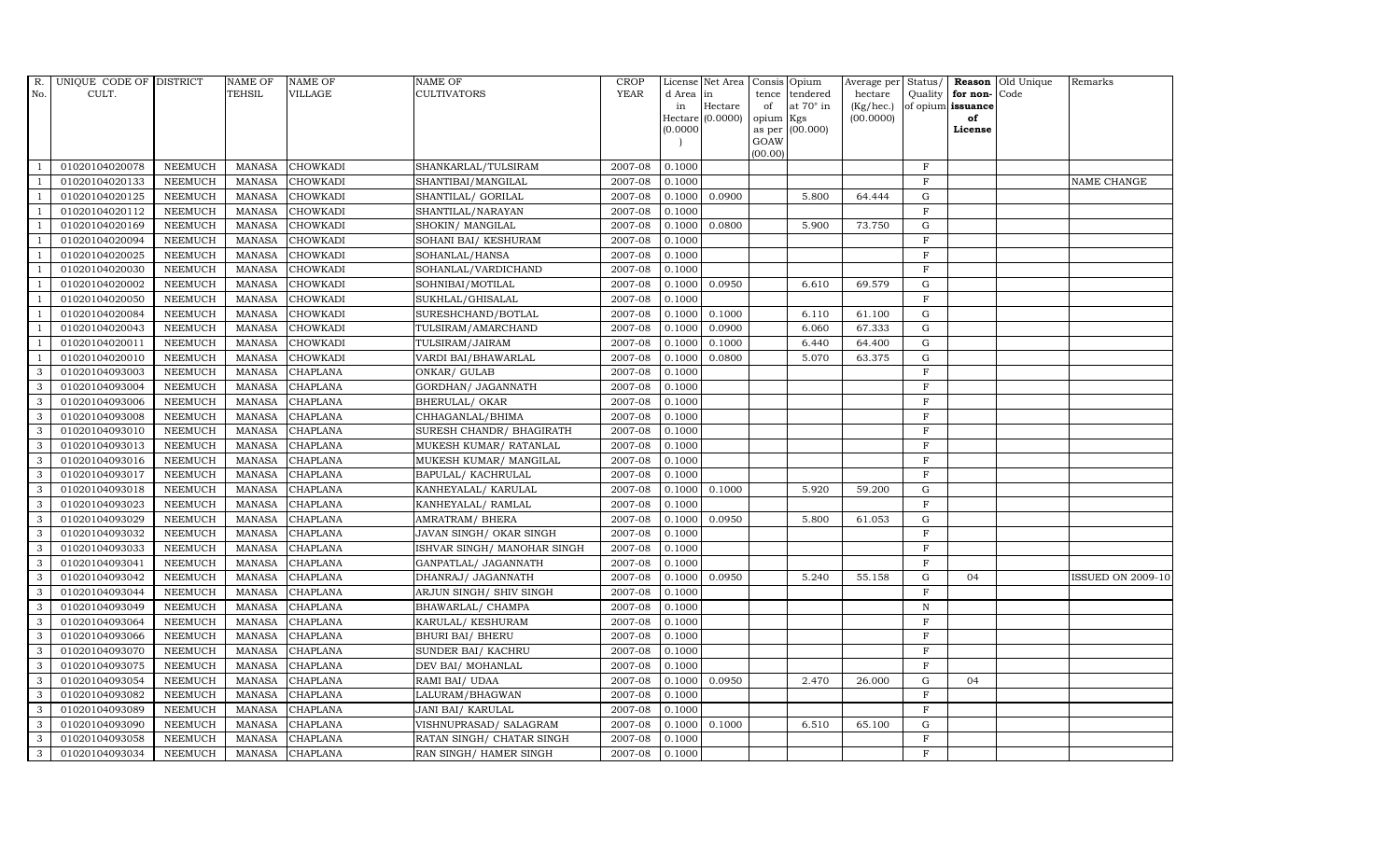|                          | R. UNIQUE CODE OF DISTRICT       |                           | <b>NAME OF</b>                 | <b>NAME OF</b>                             | NAME OF                                 | <b>CROP</b>        |                  | License Net Area |                 | Consis Opium                       | Average per Status/       |              |                                           | Reason Old Unique | Remarks                    |
|--------------------------|----------------------------------|---------------------------|--------------------------------|--------------------------------------------|-----------------------------------------|--------------------|------------------|------------------|-----------------|------------------------------------|---------------------------|--------------|-------------------------------------------|-------------------|----------------------------|
| No.                      | CULT.                            |                           | TEHSIL                         | <b>VILLAGE</b>                             | <b>CULTIVATORS</b>                      | <b>YEAR</b>        | d Area in<br>in  | Hectare          |                 | tence tendered<br>at $70^\circ$ in | $h$ ectare                |              | Quality for non-Code<br>of opium issuance |                   |                            |
|                          |                                  |                           |                                |                                            |                                         |                    |                  | Hectare (0.0000) | of<br>opium Kgs |                                    | $(Kg/$ hec.)<br>(00.0000) |              | of                                        |                   |                            |
|                          |                                  |                           |                                |                                            |                                         |                    | (0.0000)         |                  |                 | as per (00.000)                    |                           |              | License                                   |                   |                            |
|                          |                                  |                           |                                |                                            |                                         |                    |                  |                  | GOAW            |                                    |                           |              |                                           |                   |                            |
| $\mathbf{3}$             | 01020104093061                   | NEEMUCH                   | MANASA                         | <b>CHAPLANA</b>                            | <b>BALURAM/ UDAA</b>                    | 2007-08            | 0.1000           |                  | (00.00)         |                                    |                           | $\mathbb N$  |                                           |                   |                            |
| 3                        | 01020104093072                   | <b>NEEMUCH</b>            | <b>MANASA</b>                  | <b>CHAPLANA</b>                            | FATEHLAL/ NANDA                         | 2007-08            | 0.1000           |                  |                 |                                    |                           | N            |                                           |                   |                            |
| $\mathbf{3}$             | 01020104093078                   | <b>NEEMUCH</b>            | <b>MANASA</b>                  | CHAPLANA                                   | KAMLA BAI/ NANDA                        | $2007 - 08$        | 0.1000           |                  |                 |                                    |                           | $\mathbf F$  |                                           |                   |                            |
| 3                        | 01020104093053                   | <b>NEEMUCH</b>            | <b>MANASA</b>                  | <b>CHAPLANA</b>                            | KANKU BAI/ NANDLAL                      | 2007-08            | 0.1000           |                  |                 |                                    |                           | $\mathbf{F}$ |                                           |                   |                            |
| 3                        | 01020104093074                   | <b>NEEMUCH</b>            | <b>MANASA</b>                  | <b>CHAPLANA</b>                            | KARULAL/ MANGILAL                       | 2007-08            | 0.1000           |                  |                 |                                    |                           | $\mathbf{F}$ |                                           |                   |                            |
| $\mathbf{3}$             | 01020104093071                   | <b>NEEMUCH</b>            | <b>MANASA</b>                  | CHAPLANA                                   | KASTURI BAI/ BHAGYA                     | 2007-08            | 0.1000           |                  |                 |                                    |                           | $\mathbf F$  |                                           |                   |                            |
| $\mathbf{3}$             | 01020104093011                   | <b>NEEMUCH</b>            | <b>MANASA</b>                  | <b>CHAPLANA</b>                            | PRAKASH KUWAR/ KAMAL SINGH              | 2007-08            | 0.1000           |                  |                 |                                    |                           | $\mathbf F$  |                                           |                   |                            |
| $\mathbf{3}$             | 01020104093076                   | <b>NEEMUCH</b>            | MANASA                         | <b>CHAPLANA</b>                            | RAM KUWAR BAI/ RAMA                     | 2007-08            | 0.1000           |                  |                 |                                    |                           | $\mathbf{F}$ |                                           |                   |                            |
| 3                        | 01020104093012                   | <b>NEEMUCH</b>            | <b>MANASA</b>                  | <b>CHAPLANA</b>                            | SHANKARLAL/ RATANLAL                    | 2007-08            | 0.1000           |                  |                 |                                    |                           | F            |                                           |                   |                            |
|                          | 01020104028121                   | NEEMUCH                   | <b>MANASA</b>                  | <b>BHATKHEDI-II</b>                        | BADRILAL/BIHARI                         | 2007-08            | 0.1000           |                  |                 |                                    |                           | $\mathbf{F}$ |                                           |                   | TRANSFER/ AKHEPUR          |
| $\overline{1}$           | 01020104028180                   | <b>NEEMUCH</b>            | <b>MANASA</b>                  | <b>BHATKHEDI-II</b>                        | BADRILAL/ PARTHA                        | 2007-08            | 0.1000           | 0.0950           |                 | 6.470                              | 68.105                    | G            |                                           |                   |                            |
| $\overline{1}$           | 01020104028315                   | <b>NEEMUCH</b>            | <b>MANASA</b>                  | <b>BHATKHEDI-II</b>                        | BADRILAL/BHUWANA                        | 2007-08            | 0.1000           | 0.0950           |                 | 6.310                              | 66.421                    | G            |                                           |                   |                            |
| $\overline{1}$           | 01020104028144                   | NEEMUCH                   | MANASA                         | <b>BHATKHEDI-II</b>                        | BALCHAND/BHERA                          | 2007-08            | 0.1000           | 0.1000           |                 | 7.080                              | 70.800                    | G            |                                           |                   |                            |
|                          | 01020104028190                   | <b>NEEMUCH</b>            | <b>MANASA</b>                  | <b>BHATKHEDI-II</b>                        | BANSHILAL/NANDLAL                       | 2007-08            | 0.1000           |                  |                 |                                    |                           | $\mathbf F$  |                                           |                   |                            |
|                          | 01020104028203                   | <b>NEEMUCH</b>            | <b>MANASA</b>                  | <b>BHATKHEDI-II</b>                        | BHAGCHAND/PARBHULAL                     | 2007-08            | 0.1000           | 0.1000           |                 | 7.130                              | 71.300                    | G            |                                           |                   |                            |
| $\overline{1}$           | 01020104028080                   | NEEMUCH                   | <b>MANASA</b>                  | <b>BHATKHEDI-II</b>                        | BHAGWANSINGH/RAMCHANDRA                 | 2007-08            | 0.1000           | 0.0900           |                 | 7.070                              | 78.556                    | G            |                                           |                   | <b>MPBV</b>                |
| $\overline{1}$           | 01020104028215                   | NEEMUCH                   | <b>MANASA</b>                  | <b>BHATKHEDI-II</b>                        | BHERULAL/KHEMA JI                       | 2007-08            | 0.1000           | 0.0950           |                 | 6.660                              | 70.105                    | G            |                                           |                   |                            |
| $\overline{1}$           | 01020104028122                   | NEEMUCH                   | <b>MANASA</b>                  | <b>BHATKHEDI-II</b>                        | BHULIBAI/BANSHILAL                      | 2007-08            | 0.1000           | 0.0900           |                 | 6.020                              | 66.889                    | G            |                                           |                   |                            |
| $\overline{\phantom{0}}$ | 01020104028234                   | <b>NEEMUCH</b>            | <b>MANASA</b>                  | <b>BHATKHEDI-II</b>                        | CHAMPABAI/PARMANAND                     | 2007-08            | 0.1000           | 0.0950           |                 | 5.990                              | 63.053                    | G            |                                           |                   |                            |
|                          | 01020104028159                   | <b>NEEMUCH</b>            | <b>MANASA</b>                  | <b>BHATKHEDI-II</b>                        | CHHAGANLAL/ RAMLAL                      | 2007-08            | 0.1000           | 0.0950           |                 | 6.570                              | 69.158                    | G            |                                           |                   |                            |
| $\overline{1}$           | 01020104028191                   | NEEMUCH                   | <b>MANASA</b>                  | <b>BHATKHEDI-II</b>                        | DALI BAI/ CHHAGANLAL                    | 2007-08            | 0.1000           |                  |                 |                                    |                           | $\mathbf F$  |                                           |                   | TRANSFER/ BALAGANJ         |
| $\overline{1}$           | 01020104028135                   | <b>NEEMUCH</b>            | <b>MANASA</b>                  | <b>BHATKHEDI-II</b>                        | DEVKISHAN/BHERULAL                      | 2007-08            | 0.1000           |                  |                 |                                    |                           | $\mathbf F$  |                                           |                   |                            |
| $\overline{1}$           | 01020104028298                   | NEEMUCH                   | <b>MANASA</b>                  | <b>BHATKHEDI-II</b>                        | DHAPUBAI/HIRALAL                        | 2007-08            | 0.1000           | 0.1000           |                 | 6.940                              | 69.400                    | G            |                                           |                   |                            |
| $\overline{\phantom{0}}$ | 01020104028147                   | NEEMUCH                   | <b>MANASA</b>                  | <b>BHATKHEDI-II</b>                        | DHAPUBAI/MANNALAL                       | 2007-08            | 0.1000           | 0.0950           |                 | 6.620                              | 69.684                    | G            |                                           |                   |                            |
|                          | 01020104028075                   | <b>NEEMUCH</b>            | <b>MANASA</b>                  | <b>BHATKHEDI-II</b>                        | DHAPUBAI/NARAYAN                        | 2007-08            | 0.1000           | 0.1000           |                 | 7.180                              | 71.800                    | G            |                                           |                   |                            |
| $\overline{1}$           | 01020104028173                   | <b>NEEMUCH</b>            | <b>MANASA</b>                  | <b>BHATKHEDI-II</b>                        | GEETABAI/MODIRAM                        | 2007-08            | 0.1000           |                  |                 |                                    |                           | $\mathbf F$  |                                           |                   |                            |
| $\overline{1}$           | 01020104028134                   | NEEMUCH                   | <b>MANASA</b>                  | <b>BHATKHEDI-II</b>                        | GHANSHYAM/RAMLAL                        | 2007-08            | 0.1000           |                  |                 |                                    |                           | $\mathbf F$  |                                           |                   | NAME CHANGE                |
| $\overline{1}$           | 01020104028248                   | NEEMUCH                   | <b>MANASA</b>                  | <b>BHATKHEDI-II</b>                        | GHISALAL/JAGANNATH                      | 2007-08            | 0.1000           | 0.1000           |                 | 7.150                              | 71.500                    | G            |                                           |                   |                            |
| $\overline{\phantom{0}}$ | 01020104028233                   | NEEMUCH                   | <b>MANASA</b>                  | <b>BHATKHEDI-II</b>                        | GHISALAL/KACHRULAL                      | 2007-08            | 0.1000           | 0.1000           |                 | 7.090                              | 70.900                    | ${\rm G}$    |                                           |                   | <b>MPBV</b>                |
|                          | 01020104028177                   | <b>NEEMUCH</b>            | <b>MANASA</b>                  | <b>BHATKHEDI-II</b>                        | GHISALAL/RAMCHANDRA                     | 2007-08            | 0.1000           |                  |                 |                                    |                           | $\mathbf F$  |                                           |                   |                            |
| $\overline{1}$           | 01020104028178                   | NEEMUCH                   | <b>MANASA</b>                  | <b>BHATKHEDI-II</b>                        | GHISIBAI/KASHIRAM                       | 2007-08            | 0.1000           | 0.1000           |                 | 6.650                              | 66.500                    | G            |                                           |                   |                            |
| $\overline{1}$           | 01020104028261                   | <b>NEEMUCH</b>            | <b>MANASA</b>                  | <b>BHATKHEDI-II</b>                        | GITABAI/CHAGANLAL                       | 2007-08            | 0.1000           | 0.0950           |                 | 6.330                              | 66.632                    | G            |                                           |                   |                            |
| $\overline{1}$           | 01020104028231                   | ${\tt NEEMUCH}$           | <b>MANASA</b>                  | <b>BHATKHEDI-II</b>                        | GITABAI/NANDLAL                         | 2007-08            | 0.1000           | 0.1000           | 64.32           | 6.710                              | 67.100                    | G<br>G       |                                           |                   | <b>MPBV</b><br><b>MPBV</b> |
| $\overline{1}$           | 01020104028120<br>01020104028217 | <b>NEEMUCH</b><br>NEEMUCH | <b>MANASA</b><br><b>MANASA</b> | <b>BHATKHEDI-II</b><br><b>BHATKHEDI-II</b> | GITABAI/RAMNIWAS<br>GOPALCHAND/BALCHAND | 2007-08<br>2007-08 | 0.1000<br>0.1000 | 0.0950<br>0.0900 |                 | 6.960<br>6.060                     | 73.263<br>67.333          | G            |                                           |                   | <b>MPBV</b>                |
| $\overline{1}$           |                                  | <b>NEEMUCH</b>            | <b>MANASA</b>                  |                                            |                                         | 2007-08            | 0.1000           | 0.0950           |                 | 6.980                              | 73.474                    | G            |                                           |                   |                            |
| $\overline{1}$           | 01020104028216<br>01020104028143 | NEEMUCH                   | <b>MANASA</b>                  | <b>BHATKHEDI-II</b><br><b>BHATKHEDI-II</b> | GORDHANLAL/PYARCHAND<br>HIRALAL/KISHANA | 2007-08            | 0.1000           | 0.1000           |                 | 6.880                              | 68.800                    | G            |                                           |                   |                            |
| $\overline{1}$           | 01020104028218                   | NEEMUCH                   | <b>MANASA</b>                  | <b>BHATKHEDI-II</b>                        | JAGDISH/ NARAYAN                        | 2007-08            | 0.1000           | 0.1000           |                 | 6.870                              | 68.700                    | G            |                                           |                   |                            |
| $\overline{1}$           | 01020104028235                   | <b>NEEMUCH</b>            | <b>MANASA</b>                  | <b>BHATKHEDI-II</b>                        | JHAMAKLAL/SHIVNARAYAN                   | 2007-08            | 0.1000           |                  |                 |                                    |                           | $\mathbf F$  |                                           |                   |                            |
|                          | 01020104028151                   | <b>NEEMUCH</b>            | <b>MANASA</b>                  | <b>BHATKHEDI-II</b>                        | KAILASH BAI/OKARLAL                     | 2007-08            | 0.1000           | 0.0950           |                 | 6.400                              | 67.368                    | G            |                                           |                   |                            |
| $\mathbf{1}$             | 01020104028182                   | <b>NEEMUCH</b>            |                                | MANASA BHATKHEDI-II                        | KAILASH/MANGILAL MALI                   | 2007-08            | 0.1000           | 0.1000           |                 | 7.080                              | 70.800                    | G            |                                           |                   |                            |
|                          |                                  |                           |                                |                                            |                                         |                    |                  |                  |                 |                                    |                           |              |                                           |                   |                            |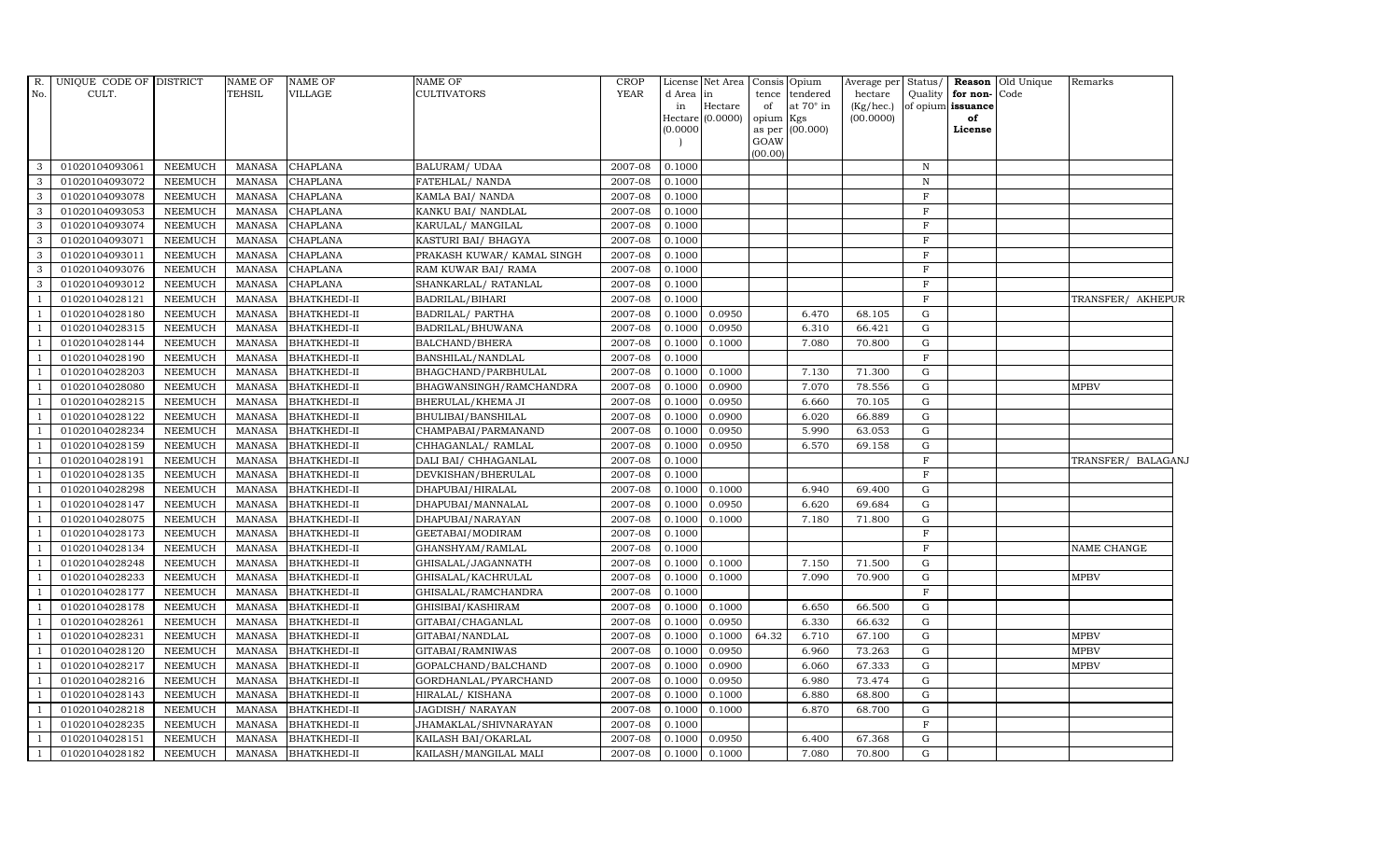| R.             | UNIQUE CODE OF DISTRICT |                | <b>NAME OF</b> | <b>NAME OF</b>      | <b>NAME OF</b>             | <b>CROP</b> |           | License Net Area | Consis  | Opium                  | Average per | Status/      |                   | <b>Reason</b> Old Unique | Remarks            |
|----------------|-------------------------|----------------|----------------|---------------------|----------------------------|-------------|-----------|------------------|---------|------------------------|-------------|--------------|-------------------|--------------------------|--------------------|
| No.            | CULT.                   |                | TEHSIL         | VILLAGE             | <b>CULTIVATORS</b>         | <b>YEAR</b> | d Area in |                  | tence   | tendered               | hectare     | Quality      | for non-Code      |                          |                    |
|                |                         |                |                |                     |                            |             | in        | Hectare          | of      | at $70^\circ$ in       | (Kg/hec.)   |              | of opium issuance |                          |                    |
|                |                         |                |                |                     |                            |             | (0.0000)  | Hectare (0.0000) | opium   | Kgs<br>as per (00.000) | (00.0000)   |              | of<br>License     |                          |                    |
|                |                         |                |                |                     |                            |             |           |                  | GOAW    |                        |             |              |                   |                          |                    |
|                |                         |                |                |                     |                            |             |           |                  | (00.00) |                        |             |              |                   |                          |                    |
|                | 01020104028152          | <b>NEEMUCH</b> | <b>MANASA</b>  | <b>BHATKHEDI-II</b> | KAILASHCHAND/NANDLAL       | 2007-08     | 0.1000    |                  |         |                        |             | $\mathbf F$  |                   |                          |                    |
|                | 01020104028148          | <b>NEEMUCH</b> | <b>MANASA</b>  | <b>BHATKHEDI-II</b> | KALABAI/MOHANLAL           | 2007-08     | 0.1000    | 0.0950           |         | 6.610                  | 69.579      | G            |                   |                          |                    |
| $\overline{1}$ | 01020104028170          | <b>NEEMUCH</b> | <b>MANASA</b>  | <b>BHATKHEDI-II</b> | KANCHAN BAI/ RAMESHWAR     | 2007-08     | 0.1000    | 0.0850           |         | 6.110                  | 71.882      | $\mathbf G$  |                   |                          |                    |
|                | 01020104028145          | <b>NEEMUCH</b> | <b>MANASA</b>  | <b>BHATKHEDI-II</b> | KANKUBAI/NANDLAL           | 2007-08     | 0.1000    |                  |         |                        |             | $\mathbf{F}$ |                   |                          |                    |
|                | 01020104028125          | <b>NEEMUCH</b> | <b>MANASA</b>  | BHATKHEDI-II        | KARULAL/ MULCHAND          | 2007-08     | 0.1000    | 0.1000           |         | 6.390                  | 63.900      | $\mathbf G$  |                   |                          |                    |
| $\overline{1}$ | 01020104028038          | <b>NEEMUCH</b> | <b>MANASA</b>  | <b>BHATKHEDI-II</b> | KASHIRAM/NARAYAN           | 2007-08     | 0.1000    | 0.0900           |         | 6.250                  | 69.444      | G            |                   |                          |                    |
| $\overline{1}$ | 01020104028162          | <b>NEEMUCH</b> | <b>MANASA</b>  | <b>BHATKHEDI-II</b> | KISHOR/BALCHAND            | 2007-08     | 0.1000    | 0.0900           |         | 7.050                  | 78.333      | ${\rm G}$    |                   |                          | <b>NAME CHANGE</b> |
| $\overline{1}$ | 01020104028126          | <b>NEEMUCH</b> | <b>MANASA</b>  | <b>BHATKHEDI-II</b> | LALURAM/ KALU              | 2007-08     | 0.1000    |                  |         |                        |             | F            |                   |                          |                    |
|                | 01020104028206          | <b>NEEMUCH</b> | <b>MANASA</b>  | <b>BHATKHEDI-II</b> | LAXMINARAYAN / PARTHA      | 2007-08     | 0.1000    | 0.1000           |         | 6.800                  | 68.000      | G            |                   |                          |                    |
|                | 01020104028189          | <b>NEEMUCH</b> | <b>MANASA</b>  | BHATKHEDI-II        | MANGI BAI/RAMCHANDRA SUTAR | 2007-08     | 0.1000    | 0.0950           |         | 6.600                  | 69.474      | $\mathbf G$  |                   |                          |                    |
| $\overline{1}$ | 01020104028254          | <b>NEEMUCH</b> | <b>MANASA</b>  | <b>BHATKHEDI-II</b> | MANGIBAI/RAMCHANDRA DAS    | 2007-08     | 0.1000    | 0.0950           |         | 6.540                  | 68.842      | G            |                   |                          |                    |
| $\overline{1}$ | 01020104028183          | <b>NEEMUCH</b> | <b>MANASA</b>  | <b>BHATKHEDI-II</b> | MANGIBAI/SEVA              | 2007-08     | 0.1000    | 0.0950           |         | 6.740                  | 70.947      | ${\rm G}$    |                   |                          |                    |
| $\overline{1}$ | 01020104028123          | <b>NEEMUCH</b> | <b>MANASA</b>  | <b>BHATKHEDI-II</b> | MANGILAL/ BADRILAL         | 2007-08     | 0.1000    | 0.1000           |         | 8.260                  | 82.600      | $\mathbf G$  |                   |                          |                    |
|                | 01020104028128          | <b>NEEMUCH</b> | <b>MANASA</b>  | <b>BHATKHEDI-II</b> | MANGILAL/ MEGHA            | 2007-08     | 0.1000    | 0.0950           |         | 6.880                  | 72.421      | G            |                   |                          |                    |
|                | 01020104028232          | <b>NEEMUCH</b> | <b>MANASA</b>  | BHATKHEDI-II        | MEGHRAJ/KASHIRAM KACHHAVA  | 2007-08     | 0.1000    | 0.1000           |         | 6.850                  | 68.500      | $\mathbf G$  |                   |                          |                    |
| $\overline{1}$ | 01020104028249          | <b>NEEMUCH</b> | <b>MANASA</b>  | <b>BHATKHEDI-II</b> | MOHANLAL/NANDLAL           | 2007-08     | 0.1000    | 0.0950           |         | 6.890                  | 72.526      | ${\rm G}$    |                   |                          | <b>MPBV</b>        |
|                | 01020104028168          | <b>NEEMUCH</b> | <b>MANASA</b>  | <b>BHATKHEDI-II</b> | MOTYABAI/MANGILAL          | 2007-08     | 0.1000    | 0.0950           |         | 6.940                  | 73.053      | G            |                   |                          |                    |
| $\overline{1}$ | 01020104028129          | <b>NEEMUCH</b> | <b>MANASA</b>  | <b>BHATKHEDI-II</b> | NANDLAL/ BHAGCHAND         | 2007-08     | 0.1000    | 0.0950           |         | 6.750                  | 71.053      | $\mathbf G$  |                   |                          |                    |
|                | 01020104028250          | <b>NEEMUCH</b> | <b>MANASA</b>  | <b>BHATKHEDI-II</b> | NARAYABAI/VARDICHAND       | 2007-08     | 0.1000    |                  |         |                        |             | F            |                   |                          |                    |
|                | 01020104028164          | <b>NEEMUCH</b> | <b>MANASA</b>  | <b>BHATKHEDI-II</b> | NOJIBAI/KASHIRAM           | 2007-08     | 0.1000    | 0.1000           |         | 6.070                  | 60.700      | G            |                   |                          |                    |
| -1             | 01020104028139          | <b>NEEMUCH</b> | <b>MANASA</b>  | <b>BHATKHEDI-II</b> | PATASIBAI/BADRILAL         | 2007-08     | 0.1000    | 0.1000           |         | 6.890                  | 68.900      | ${\rm G}$    |                   |                          |                    |
| $\overline{1}$ | 01020104028225          | <b>NEEMUCH</b> | <b>MANASA</b>  | <b>BHATKHEDI-II</b> | PRATAPSINGH/PARTHESINGH    | 2007-08     | 0.1000    | 0.1000           |         | 7.250                  | 72.500      | G            |                   |                          |                    |
|                | 01020104028124          | <b>NEEMUCH</b> | MANASA         | <b>BHATKHEDI-II</b> | RADHESHYAM/NANDLAL BADA    | 2007-08     | 0.1000    | 0.1000           |         | 6.910                  | 69.100      | G            |                   |                          |                    |
| $\overline{1}$ | 01020104028150          | <b>NEEMUCH</b> | MANASA         | <b>BHATKHEDI-II</b> | RAMCHANDRA/ KISHANA        | 2007-08     | 0.1000    | 0.1000           |         | 6.860                  | 68.600      | G            |                   |                          |                    |
|                | 01020104028161          | <b>NEEMUCH</b> | <b>MANASA</b>  | <b>BHATKHEDI-II</b> | RAMCHANDRA/GANGARAM        | 2007-08     | 0.1000    | 0.0950           |         | 6.960                  | 73.263      | $\mathbf G$  |                   |                          |                    |
| $\overline{1}$ | 01020104028179          | <b>NEEMUCH</b> | <b>MANASA</b>  | <b>BHATKHEDI-II</b> | RAMCHANDRA/MANGILAL        | 2007-08     | 0.1000    | 0.0950           |         | 6.820                  | 71.789      | ${\rm G}$    |                   |                          |                    |
| $\overline{1}$ | 01020104028251          | <b>NEEMUCH</b> | <b>MANASA</b>  | <b>BHATKHEDI-II</b> | RAMKISHAN/BADRILAL         | 2007-08     | 0.1000    | 0.0950           |         | 6.800                  | 71.579      | ${\rm G}$    |                   |                          |                    |
| $\overline{1}$ | 01020104028223          | <b>NEEMUCH</b> | <b>MANASA</b>  | BHATKHEDI-II        | RAMNARAYAN/BHONA SUTHAR    | 2007-08     | 0.1000    | 0.1000           |         | 6.790                  | 67.900      | G            |                   |                          |                    |
| $\overline{1}$ | 01020104028132          | <b>NEEMUCH</b> | <b>MANASA</b>  | <b>BHATKHEDI-II</b> | RAMNIVAS/ VARDICHAND       | 2007-08     | 0.1000    | 0.1000           |         | 7.020                  | 70.200      | $\mathbf G$  |                   |                          |                    |
|                | 01020104028196          | <b>NEEMUCH</b> | <b>MANASA</b>  | <b>BHATKHEDI-II</b> | RATANIBAI/RATANLAL         | 2007-08     | 0.1000    | 0.1000           |         | 6.550                  | 65.500      | $\mathbf G$  |                   |                          |                    |
|                | 01020104028289          | <b>NEEMUCH</b> | <b>MANASA</b>  | <b>BHATKHEDI-II</b> | RODILAL/POKHAR             | 2007-08     | 0.1000    | 0.0950           |         | 6.760                  | 71.158      | G            |                   |                          |                    |
| $\overline{1}$ | 01020104028185          | <b>NEEMUCH</b> | <b>MANASA</b>  | <b>BHATKHEDI-II</b> | RUGHNATH/DHANNA            | 2007-08     | 0.1000    | 0.0950           |         | 6.860                  | 72.211      | G            |                   |                          |                    |
| $\overline{1}$ | 01020104028212          | <b>NEEMUCH</b> | <b>MANASA</b>  | BHATKHEDI-II        | SHANTILAL/SHANKARLAL       | 2007-08     | 0.1000    | 0.0950           |         | 6.950                  | 73.158      | G            |                   |                          |                    |
| $\overline{1}$ | 01020104028149          | <b>NEEMUCH</b> | <b>MANASA</b>  | <b>BHATKHEDI-II</b> | SHOBHARAM / RATANLAL       | 2007-08     | 0.1000    |                  |         |                        |             | $\mathbf F$  |                   |                          |                    |
| $\overline{1}$ | 01020104028171          | <b>NEEMUCH</b> | <b>MANASA</b>  | <b>BHATKHEDI-II</b> | SHYAMSUNDER/BHANWARLAL     | 2007-08     | 0.1000    | 0.0950           |         | 6.420                  | 67.579      | $\mathbf G$  |                   |                          |                    |
|                | 01020104028160          | <b>NEEMUCH</b> | <b>MANASA</b>  | <b>BHATKHEDI-II</b> | SHYAMSUNDER/MANGILAL       | 2007-08     | 0.1000    |                  |         |                        |             | F            |                   |                          |                    |
| $\overline{1}$ | 01020104028127          | <b>NEEMUCH</b> | <b>MANASA</b>  | <b>BHATKHEDI-II</b> | TULSIRAM/BHANWARLAL        | 2007-08     | 0.1000    | 0.0950           |         | 6.490                  | 68.316      | G            |                   |                          |                    |
| $\mathbf{1}$   | 01020104028201          | <b>NEEMUCH</b> | <b>MANASA</b>  | BHATKHEDI-II        | UDAYRAM/ NANURAM           | 2007-08     | 0.1000    |                  |         |                        |             | $\mathbf F$  |                   |                          |                    |
| $\overline{1}$ | 01020104028192          | <b>NEEMUCH</b> | MANASA         | <b>BHATKHEDI-II</b> | VENKTASHKUMAR/LAXMINARAYAN | 2007-08     | 0.1000    |                  |         |                        |             | F            |                   |                          |                    |
| $\overline{1}$ | 01020104028153          | <b>NEEMUCH</b> | <b>MANASA</b>  | <b>BHATKHEDI-II</b> | YOGESH KUMAR/RAMCHANDRA    | 2007-08     | 0.1000    | 0.0950           |         | 6.180                  | 65.053      | $\mathbf G$  |                   |                          |                    |
| $\mathbf{1}$   | 01020104028058          | <b>NEEMUCH</b> |                | MANASA BHATKHEDI-I  | BABULAL/CHAMPALAL          | 2007-08     | 0.1000    | 0.0950           |         | 7.030                  | 74.000      | G            |                   |                          |                    |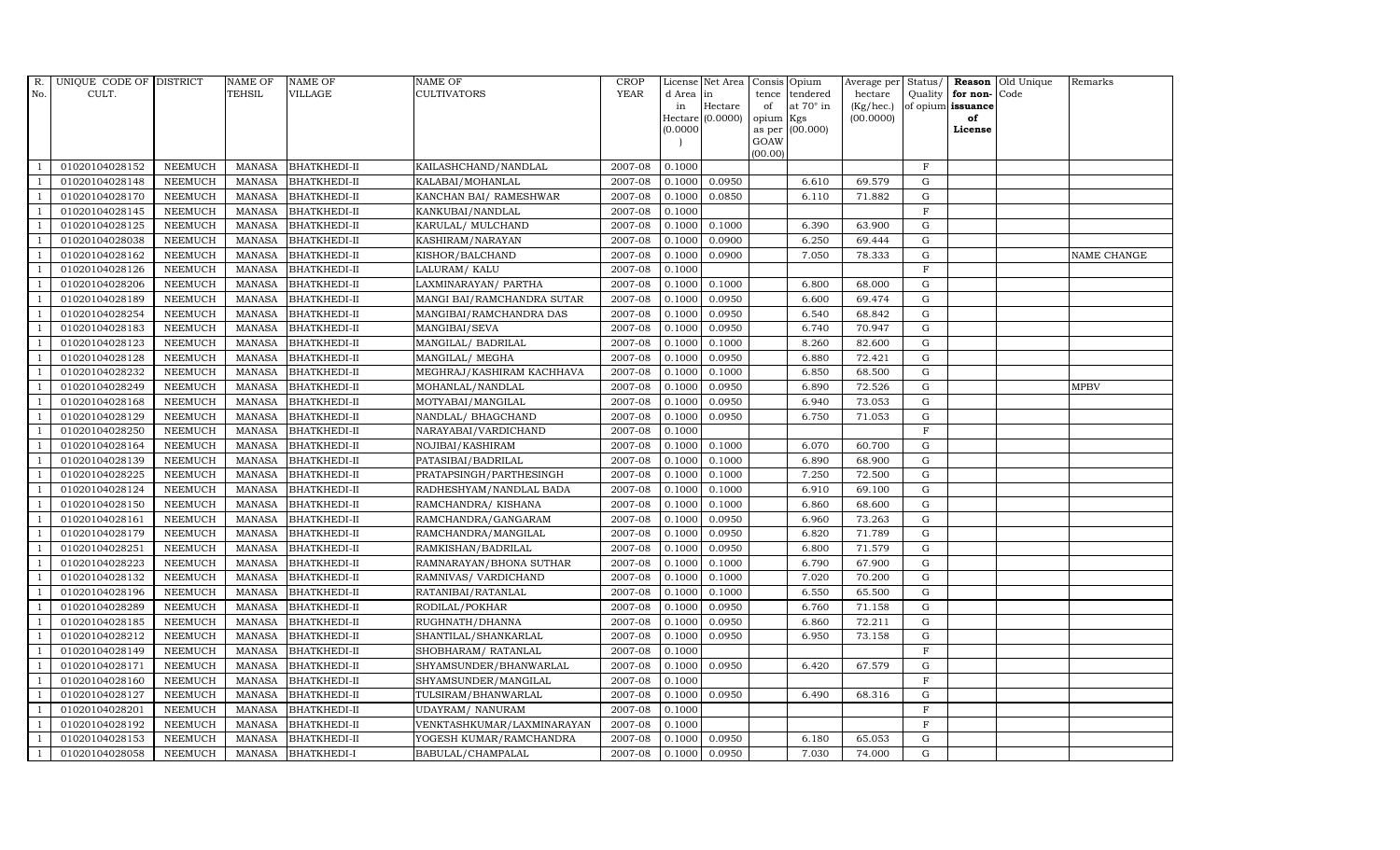| R.             | UNIQUE CODE OF DISTRICT |                | <b>NAME OF</b> | <b>NAME OF</b>     | <b>NAME OF</b>         | CROP        |           | License Net Area            | Consis Opium |                  | Average per Status/          |              |                         | <b>Reason</b> Old Unique | Remarks                  |
|----------------|-------------------------|----------------|----------------|--------------------|------------------------|-------------|-----------|-----------------------------|--------------|------------------|------------------------------|--------------|-------------------------|--------------------------|--------------------------|
| No.            | CULT.                   |                | TEHSIL         | <b>VILLAGE</b>     | <b>CULTIVATORS</b>     | <b>YEAR</b> | d Area in |                             |              | tence tendered   | hectare                      | Quality      | for non-Code            |                          |                          |
|                |                         |                |                |                    |                        |             | in        | Hectare<br>Hectare (0.0000) | of           | at $70^\circ$ in | $(Kg/$ hec. $)$<br>(00.0000) |              | of opium issuance<br>of |                          |                          |
|                |                         |                |                |                    |                        |             | 0.0000    |                             | opium Kgs    | as per (00.000)  |                              |              | License                 |                          |                          |
|                |                         |                |                |                    |                        |             |           |                             | GOAW         |                  |                              |              |                         |                          |                          |
|                |                         |                |                |                    |                        |             |           |                             | (00.00)      |                  |                              |              |                         |                          |                          |
|                | 01020104028096          | <b>NEEMUCH</b> | <b>MANASA</b>  | <b>BHATKHEDI-I</b> | BADRILAL/LAXMICHAND    | 2007-08     | 0.1000    | 0.0950                      |              | 6.940            | 73.053                       | $\mathbf{I}$ | 02                      |                          | <b>ISSUED ON 2009-10</b> |
|                | 01020104028007          | <b>NEEMUCH</b> | <b>MANASA</b>  | <b>BHATKHEDI-I</b> | BADRILAL/ONKARLAL      | 2007-08     | 0.1000    | 0.0950                      |              | 6.420            | 67.579                       | ${\rm G}$    |                         |                          |                          |
| $\overline{1}$ | 01020104028033          | <b>NEEMUCH</b> | <b>MANASA</b>  | <b>BHATKHEDI-I</b> | BAGDIRAM/LAKHMA        | 2007-08     | 0.1000    |                             |              |                  |                              | $\mathbf{F}$ |                         |                          |                          |
|                | 01020104028060          | <b>NEEMUCH</b> | <b>MANASA</b>  | <b>BHATKHEDI-I</b> | BALURAM/KISHANLAL      | 2007-08     | 0.1000    | 0.0950                      |              | 6.230            | 65.579                       | $\mathbf G$  |                         |                          |                          |
|                | 01020104028252          | <b>NEEMUCH</b> | <b>MANASA</b>  | <b>BHATKHEDI-I</b> | BHAGIRATH/DHANRAJ      | 2007-08     | 0.1000    | 0.1000                      |              | 6.910            | 69.100                       | $\mathbf G$  |                         | 01020104047005           |                          |
| $\overline{1}$ | 01020104028004          | <b>NEEMUCH</b> | <b>MANASA</b>  | <b>BHATKHEDI-I</b> | BHAGWATIBAI/KACHRU     | 2007-08     | 0.1000    | 0.0950                      |              | 6.400            | 67.368                       | G            |                         |                          |                          |
| $\overline{1}$ | 01020104028014          | <b>NEEMUCH</b> | <b>MANASA</b>  | <b>BHATKHEDI-I</b> | BHANWARLAL/NARAYAN     | 2007-08     | 0.1000    | 0.0950                      |              | 6.570            | 69.158                       | ${\bf G}$    |                         |                          | <b>MPBV</b>              |
| $\overline{1}$ | 01020104028169          | <b>NEEMUCH</b> | <b>MANASA</b>  | <b>BHATKHEDI-I</b> | BHANWARLAL/SHANKARLAL  | 2007-08     | 0.1000    | 0.0950                      |              | 6.160            | 64.842                       | G            |                         |                          |                          |
|                | 01020104028008          | <b>NEEMUCH</b> | <b>MANASA</b>  | <b>BHATKHEDI-I</b> | BHERULAL/BALA          | 2007-08     | 0.1000    | 0.0950                      |              | 6.740            | 70.947                       | $\mathbf G$  |                         |                          |                          |
|                | 01020104028062          | NEEMUCH        | <b>MANASA</b>  | <b>BHATKHEDI-I</b> | BHERULAL/JAGANNATH     | 2007-08     | 0.1000    |                             |              |                  |                              | $\mathbf{F}$ |                         |                          |                          |
| -1             | 01020104028256          | <b>NEEMUCH</b> | <b>MANASA</b>  | <b>BHATKHEDI-I</b> | DAMARLAL/HIRALAL       | 2007-08     | 0.1000    | 0.0950                      |              | 6.320            | 66.526                       | G            |                         |                          | <b>NAME CHANGE</b>       |
|                | 01020104028316          | <b>NEEMUCH</b> | <b>MANASA</b>  | <b>BHATKHEDI-I</b> | DEVILAL/ KALU          | 2007-08     | 0.1000    | 0.0950                      |              | 7.450            | 78.421                       | ${\rm G}$    |                         | 043                      | <b>MPBV</b>              |
| $\overline{1}$ | 01020104028273          | <b>NEEMUCH</b> | <b>MANASA</b>  | <b>BHATKHEDI-I</b> | DHANJI/BHERAJI         | 2007-08     | 0.1000    | 0.0950                      |              | 6.590            | 69.368                       | $\mathbf G$  |                         |                          |                          |
|                | 01020104028259          | <b>NEEMUCH</b> | <b>MANASA</b>  | <b>BHATKHEDI-I</b> | DHAPUBAI/BHAGWANDAS    | 2007-08     | 0.1000    | 0.0950                      |              | 6.670            | 70.211                       | $\mathbf G$  |                         |                          |                          |
|                | 01020104028044          | NEEMUCH        | <b>MANASA</b>  | <b>BHATKHEDI-I</b> | DINBANDHU/ JAGANNATH   | 2007-08     | 0.1000    | 0.0950                      |              | 6.890            | 72.526                       | ${\rm G}$    |                         |                          |                          |
| $\overline{1}$ | 01020104028227          | <b>NEEMUCH</b> | <b>MANASA</b>  | <b>BHATKHEDI-I</b> | DINESH/GHISALAL        | 2007-08     | 0.1000    | 0.0950                      |              | 6.780            | 71.368                       | $\mathbf G$  |                         |                          | <b>MPBV</b>              |
| -1             | 01020104028076          | <b>NEEMUCH</b> | <b>MANASA</b>  | <b>BHATKHEDI-I</b> | DINESHCHAND/RATANLAL   | 2007-08     | 0.1000    | 0.0950                      |              | 6.890            | 72.526                       | ${\rm G}$    |                         |                          |                          |
| $\overline{1}$ | 01020104028100          | <b>NEEMUCH</b> | MANASA         | <b>BHATKHEDI-I</b> | DURGASHANKAR/NARAYAN   | 2007-08     | 0.1000    | 0.1000                      |              | 6.800            | 68.000                       | G            |                         |                          |                          |
|                | 01020104028090          | <b>NEEMUCH</b> | <b>MANASA</b>  | <b>BHATKHEDI-I</b> | GANGABAI/MANGILAL      | 2007-08     | 0.1000    | 0.0950                      |              | 6.760            | 71.158                       | $\mathbf G$  |                         |                          |                          |
|                | 01020104028119          | NEEMUCH        | <b>MANASA</b>  | <b>BHATKHEDI-I</b> | GHANSHYAM/BALURAM      | 2007-08     | 0.1000    | 0.0950                      |              | 6.310            | 66.421                       | ${\bf G}$    |                         |                          |                          |
| $\overline{1}$ | 01020104028049          | <b>NEEMUCH</b> | <b>MANASA</b>  | <b>BHATKHEDI-I</b> | GHISALAL/NARAYAN       | 2007-08     | 0.1000    | 0.0950                      |              | 6.440            | 67.789                       | $\mathbf G$  |                         |                          |                          |
|                | 01020104028023          | <b>NEEMUCH</b> | <b>MANASA</b>  | <b>BHATKHEDI-I</b> | GOPAL/BHAGCHAND        | 2007-08     | 0.1000    |                             |              |                  |                              | $\mathbf F$  |                         |                          |                          |
| $\overline{1}$ | 01020104028113          | <b>NEEMUCH</b> | MANASA         | <b>BHATKHEDI-I</b> | HEERALAL/KACHRULAL     | 2007-08     | 0.1000    |                             |              |                  |                              | F            |                         |                          |                          |
|                | 01020104028042          | <b>NEEMUCH</b> | <b>MANASA</b>  | <b>BHATKHEDI-I</b> | HEERALAL/MOHANLAL      | 2007-08     | 0.1000    | 0.1000                      |              | 7.140            | 71.400                       | $\mathbf G$  |                         |                          | <b>MPBV</b>              |
|                | 01020104028022          | NEEMUCH        | <b>MANASA</b>  | <b>BHATKHEDI-I</b> | JAGDISH/KISHANLAL      | 2007-08     | 0.1000    | 0.0950                      |              | 6.340            | 66.737                       | $\mathbf G$  |                         |                          |                          |
| $\overline{1}$ | 01020104028115          | <b>NEEMUCH</b> | <b>MANASA</b>  | <b>BHATKHEDI-I</b> | JAGDISHCHAND/GHISALAL  | 2007-08     | 0.1000    |                             |              |                  |                              | $\mathbf F$  |                         |                          |                          |
| -1             | 01020104028037          | <b>NEEMUCH</b> | <b>MANASA</b>  | <b>BHATKHEDI-I</b> | JAMNALAL/TARACHAND     | 2007-08     | 0.1000    | 0.0950                      |              | 6.130            | 64.526                       | G            |                         |                          |                          |
| $\overline{1}$ | 01020104028317          | <b>NEEMUCH</b> | <b>MANASA</b>  | <b>BHATKHEDI-I</b> | JAMNI BAI/ BOTLAL      | 2007-08     | 0.1000    |                             |              |                  |                              | F            |                         | 01020104010206           |                          |
|                | 01020104028003          | <b>NEEMUCH</b> | <b>MANASA</b>  | <b>BHATKHEDI-I</b> | KACHRU/HEERA           | 2007-08     | 0.1000    | 0.0950                      |              | 6.620            | 69.684                       | $\mathbf G$  |                         |                          |                          |
|                | 01020104028024          | <b>NEEMUCH</b> | <b>MANASA</b>  | <b>BHATKHEDI-I</b> | KACHRU/MANGILAL        | 2007-08     | 0.1000    |                             |              |                  |                              | $\mathbf F$  |                         |                          |                          |
|                | 01020104028318          | <b>NEEMUCH</b> | MANASA         | <b>BHATKHEDI-I</b> | KAILASH/ BHERULAL      | 2007-08     | 0.1000    |                             |              |                  |                              | $\mathbf F$  |                         | 01020104142011           |                          |
|                | 01020104028045          | <b>NEEMUCH</b> | <b>MANASA</b>  | <b>BHATKHEDI-I</b> | KAILASH/ONKARLAL       | 2007-08     | 0.1000    | 0.0500                      |              | 3.460            | 69.200                       | $\mathbf G$  |                         |                          |                          |
| $\overline{1}$ | 01020104028055          | <b>NEEMUCH</b> | <b>MANASA</b>  | <b>BHATKHEDI-I</b> | KALURAM/ LAXMICHAND    | 2007-08     | 0.1000    | 0.0900                      |              | 6.010            | 66.778                       | ${\rm G}$    |                         |                          |                          |
| $\overline{1}$ | 01020104028088          | <b>NEEMUCH</b> | <b>MANASA</b>  | <b>BHATKHEDI-I</b> | KANHAIYALAL/LAXMICHAND | 2007-08     | 0.1000    | 0.0950                      |              | 6.890            | 72.526                       | $\mathbf G$  |                         |                          | <b>MPBV</b>              |
|                | 01020104028012          | <b>NEEMUCH</b> | <b>MANASA</b>  | <b>BHATKHEDI-I</b> | KANHAIYALAL/SHANKARLAL | 2007-08     | 0.1000    |                             |              |                  |                              | $\mathbf F$  |                         |                          |                          |
| $\overline{1}$ | 01020104028313          | <b>NEEMUCH</b> | <b>MANASA</b>  | <b>BHATKHEDI-I</b> | KANHEYALAL/NANALAL     | 2007-08     | 0.1000    | 0.0950                      |              | 6.800            | 71.579                       | ${\rm G}$    |                         |                          |                          |
| $\overline{1}$ | 01020104028110          | <b>NEEMUCH</b> | <b>MANASA</b>  | <b>BHATKHEDI-I</b> | KARULAL/TULSIRAM       | 2007-08     | 0.1000    | 0.0950                      |              | 6.190            | 65.158                       | ${\rm G}$    |                         |                          | <b>NAME CHANGE</b>       |
| $\overline{1}$ | 01020104028001          | <b>NEEMUCH</b> | <b>MANASA</b>  | <b>BHATKHEDI-I</b> | KESHURAM/NANDLAL       | 2007-08     | 0.1000    | 0.0950                      |              | 7.450            | 78.421                       | $\mathbf G$  |                         |                          |                          |
| $\overline{1}$ | 01020104028065          | <b>NEEMUCH</b> | <b>MANASA</b>  | <b>BHATKHEDI-I</b> | KHEMRAJ/CHHAGAN        | 2007-08     | 0.1000    | 0.1000                      |              | 6.890            | 68.900                       | $\mathbf G$  |                         |                          |                          |
|                | 01020104028085          | <b>NEEMUCH</b> | <b>MANASA</b>  | <b>BHATKHEDI-I</b> | KISHANBAI/NANDLAL      | 2007-08     | 0.1000    | 0.1000                      |              | 6.680            | 66.800                       | $\mathbf G$  |                         |                          |                          |
| $\overline{1}$ | 01020104028079          | <b>NEEMUCH</b> | MANASA         | <b>BHATKHEDI-I</b> | LALURAM/RAMA           | 2007-08     | 0.1000    |                             |              |                  |                              | F            |                         |                          |                          |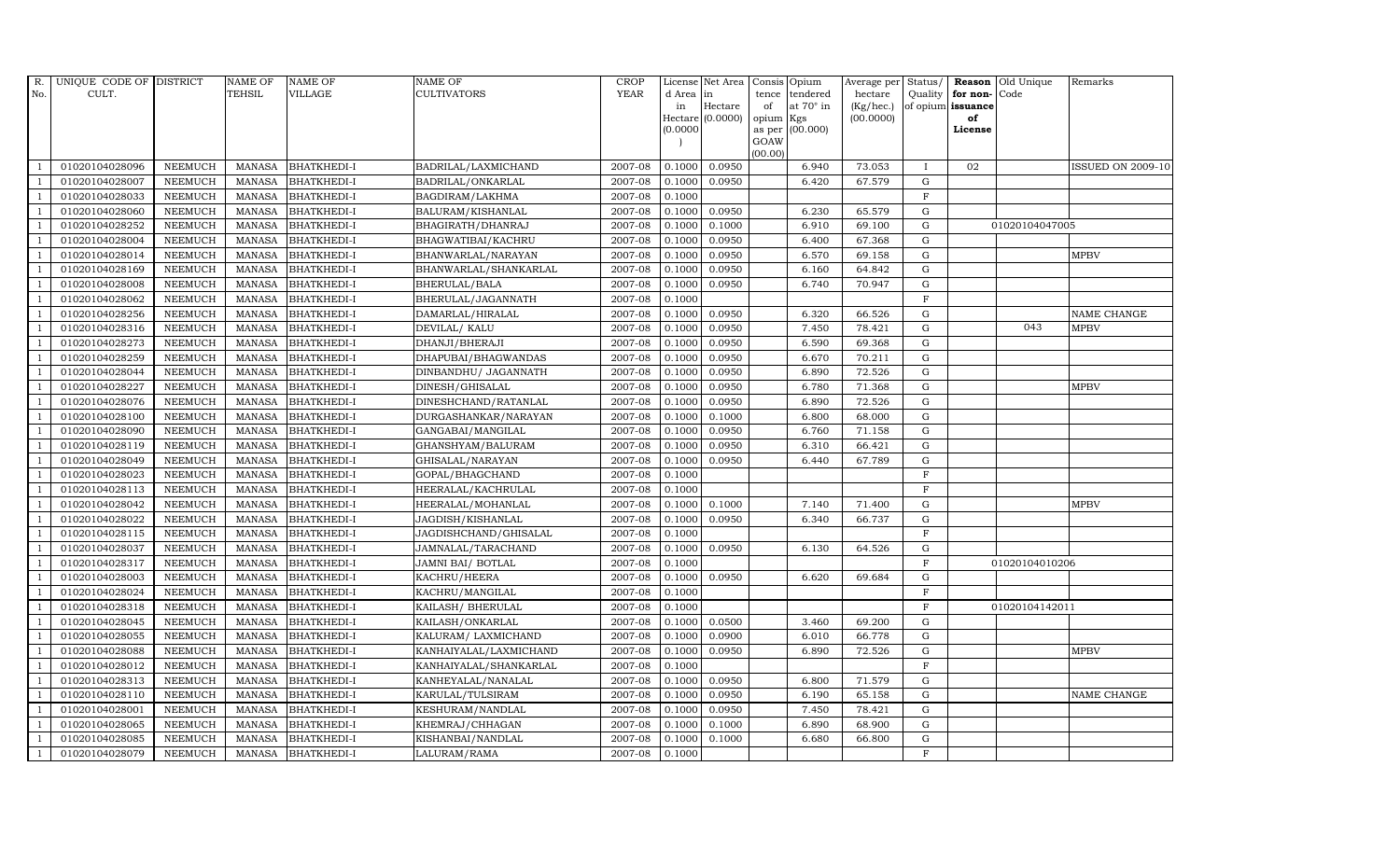|                | R. UNIQUE CODE OF DISTRICT |                | NAME OF       | <b>NAME OF</b>     | <b>NAME OF</b>          | <b>CROP</b> |           | License Net Area            |           | Consis Opium     | Average per Status/    |                   |              | <b>Reason</b> Old Unique | Remarks                 |
|----------------|----------------------------|----------------|---------------|--------------------|-------------------------|-------------|-----------|-----------------------------|-----------|------------------|------------------------|-------------------|--------------|--------------------------|-------------------------|
| No.            | CULT.                      |                | TEHSIL        | VILLAGE            | <b>CULTIVATORS</b>      | <b>YEAR</b> | d Area in |                             | tence     | tendered         | hectare                | Quality           | for non-Code |                          |                         |
|                |                            |                |               |                    |                         |             | in        | Hectare<br>Hectare (0.0000) | of        | at $70^\circ$ in | (Kg/hec.)<br>(00.0000) | of opium issuance | of           |                          |                         |
|                |                            |                |               |                    |                         |             | (0.0000)  |                             | opium Kgs | as per (00.000)  |                        |                   | License      |                          |                         |
|                |                            |                |               |                    |                         |             |           |                             | GOAW      |                  |                        |                   |              |                          |                         |
|                |                            |                |               |                    |                         |             |           |                             | (00.00)   |                  |                        |                   |              |                          |                         |
|                | 01020104028039             | NEEMUCH        | MANASA        | <b>BHATKHEDI-I</b> | LAXMANSINGH/RAMSINGH    | 2007-08     | 0.1000    |                             |           |                  |                        | F                 |              |                          |                         |
|                | 01020104028086             | <b>NEEMUCH</b> | MANASA        | <b>BHATKHEDI-I</b> | LAXMINARAYAN/BHANWARLAL | 2007-08     | 0.1000    | 0.0950                      |           | 7.160            | 75.368                 | G                 |              |                          | NAME CHANGE             |
|                | 01020104028046             | <b>NEEMUCH</b> | MANASA        | <b>BHATKHEDI-I</b> | LAXMINARAYAN/KHEMRAJ    | 2007-08     | 0.1000    | 0.0950                      |           | 6.460            | 68.000                 | G                 |              |                          |                         |
|                | 01020104028030             | NEEMUCH        | MANASA        | <b>BHATKHEDI-I</b> | MADANLAL/RATANLAL       | 2007-08     | 0.1000    | 0.0900                      |           | 6.730            | 74.778                 | G                 |              |                          |                         |
|                | 01020104028274             | <b>NEEMUCH</b> | <b>MANASA</b> | <b>BHATKHEDI-I</b> | MANGILAL/NANURAM        | 2007-08     | 0.1000    | 0.0900                      |           | 7.060            | 78.444                 | G                 |              | 0102010404724 MPBV       |                         |
|                | 01020104028074             | NEEMUCH        | MANASA        | <b>BHATKHEDI-I</b> | MANGILAL/NATHU          | 2007-08     | 0.1000    | 0.0950                      |           | 7.000            | 73.684                 | G                 |              |                          |                         |
|                | 01020104028017             | <b>NEEMUCH</b> | MANASA        | <b>BHATKHEDI-I</b> | MANGILAL/SHIVLAL        | 2007-08     | 0.1000    | 0.0950                      |           | 7.000            | 73.684                 | G                 |              |                          |                         |
|                | 01020104028319             | <b>NEEMUCH</b> | MANASA        | <b>BHATKHEDI-I</b> | MANISH JOSHI/ RAMKARAN  | 2007-08     | 0.1000    | 0.0950                      |           | 6.750            | 71.053                 | G                 |              | 0102010611403 MPBV       |                         |
|                | 01020104028059             | <b>NEEMUCH</b> | <b>MANASA</b> | <b>BHATKHEDI-I</b> | MANNALAL/JAGANNATH      | 2007-08     | 0.1000    | 0.0950                      |           | 6.220            | 65.474                 | G                 |              |                          | <b>MPBV</b>             |
|                | 01020104028016             | <b>NEEMUCH</b> | <b>MANASA</b> | <b>BHATKHEDI-I</b> | MOHANBAI/BHAGCHAND      | 2007-08     | 0.1000    | 0.0950                      |           | 6.600            | 69.474                 | G                 |              |                          |                         |
| -1             | 01020104028102             | <b>NEEMUCH</b> | <b>MANASA</b> | <b>BHATKHEDI-I</b> | MOHANLAL/BHANWARLAL     | 2007-08     | 0.1000    | 0.0950                      |           | 6.960            | 73.263                 | G                 |              |                          |                         |
|                | 01020104028063             | <b>NEEMUCH</b> | MANASA        | <b>BHATKHEDI-I</b> | MOHANLAL/RAMLAL         | 2007-08     | 0.1000    | 0.1000                      |           | 7.390            | 73.900                 | G                 |              |                          |                         |
|                | 01020104028320             | <b>NEEMUCH</b> | MANASA        | BHATKHEDI-I        | MUSHTAK/ MOHMAD         | 2007-08     | 0.1000    | 0.0950                      |           | 6.370            | 67.053                 | G                 |              | 01020104012025           |                         |
|                | 01020104028314             | <b>NEEMUCH</b> | MANASA        | <b>BHATKHEDI-I</b> | NANDA/BAGDU             | 2007-08     | 0.1000    | 0.0950                      |           | 6.290            | 66.211                 | G                 |              |                          |                         |
|                | 01020104028035             | NEEMUCH        | MANASA        | <b>BHATKHEDI-I</b> | NANDLAL/BABRU           | 2007-08     | 0.1000    | 0.1000                      |           | 6.900            | 69.000                 | G                 |              |                          |                         |
|                | 01020104028034             | <b>NEEMUCH</b> | MANASA        | <b>BHATKHEDI-I</b> | NANDLAL/JAGANNATH       | 2007-08     | 0.1000    | 0.0950                      |           | 6.840            | 72.000                 | G                 |              |                          | <b>MPBV</b>             |
|                | 01020104028098             | <b>NEEMUCH</b> | <b>MANASA</b> | <b>BHATKHEDI-I</b> | NANIBAI/BALU            | 2007-08     | 0.1000    | 0.0950                      |           | 7.050            | 74.211                 | G                 |              |                          |                         |
|                | 01020104028078             | NEEMUCH        | MANASA        | <b>BHATKHEDI-I</b> | NATHULAL/BHERA          | 2007-08     | 0.1000    |                             |           |                  |                        | $\mathbf{F}$      |              |                          |                         |
|                | 01020104028117             | <b>NEEMUCH</b> | MANASA        | <b>BHATKHEDI-I</b> | NATHULAL/DEVAJI         | 2007-08     | 0.1000    |                             |           |                  |                        | $\rm F$           |              |                          |                         |
|                | 01020104028270             | <b>NEEMUCH</b> | <b>MANASA</b> | <b>BHATKHEDI-I</b> | OMPRAKASH/BAGDIRAM      | 2007-08     | 0.1000    |                             |           |                  |                        | $\mathbf F$       |              |                          |                         |
|                | 01020104028285             | NEEMUCH        | MANASA        | BHATKHEDI-I        | PARBHULAL/BALMUKUND     | 2007-08     | 0.1000    | 0.0950                      |           | 5.870            | 61.789                 | G                 |              |                          |                         |
|                | 01020104028026             | <b>NEEMUCH</b> | <b>MANASA</b> | <b>BHATKHEDI-I</b> | PRABHULAL/NARAYAN       | 2007-08     | 0.1000    | 0.0950                      |           | 6.910            | 72.737                 | G                 |              |                          | <b>MPBV</b>             |
|                | 01020104028106             | <b>NEEMUCH</b> | <b>MANASA</b> | <b>BHATKHEDI-I</b> | RADHESHYAM/MANGILAL     | 2007-08     | 0.1000    | 0.0950                      |           | 6.350            | 66.842                 | G                 |              |                          |                         |
|                | 01020104028066             | NEEMUCH        | <b>MANASA</b> | <b>BHATKHEDI-I</b> | RADHESHYAM/NANRAM CHOTA | 2007-08     | 0.1000    | 0.1000                      |           | 6.860            | 68.600                 | G                 |              |                          |                         |
|                | 01020104028112             | <b>NEEMUCH</b> | <b>MANASA</b> | <b>BHATKHEDI-I</b> | RAMDAYAL/ BALCHAND      | 2007-08     | 0.1000    | 0.0950                      |           | 6.600            | 69.474                 | G                 |              |                          |                         |
|                | 01020104028116             | <b>NEEMUCH</b> | MANASA        | <b>BHATKHEDI-I</b> | RAMESHWAR/LAXMINARAYAN  | 2007-08     | 0.1000    | 0.0950                      |           | 6.960            | 73.263                 | G                 |              |                          |                         |
|                | 01020104028118             | <b>NEEMUCH</b> | <b>MANASA</b> | <b>BHATKHEDI-I</b> | RAMGOPAL/ RAMESH        | 2007-08     | 0.1000    | 0.1000                      |           | 7.130            | 71.300                 | G                 |              |                          | <b>MPBV</b>             |
|                | 01020104028009             | <b>NEEMUCH</b> | MANASA        | <b>BHATKHEDI-I</b> | RAMPRASAD/ MEGHA        | 2007-08     | 0.1000    | 0.0950                      |           | 6.200            | 65.263                 | G                 |              |                          |                         |
| $\overline{1}$ | 01020104028025             | <b>NEEMUCH</b> | MANASA        | <b>BHATKHEDI-I</b> | RAMPRASAD/LAXMICHAND    | 2007-08     | 0.1000    | 0.1000                      |           | 6.730            | 67.300                 | ${\rm G}$         |              |                          |                         |
|                | 01020104028257             | <b>NEEMUCH</b> | MANASA        | <b>BHATKHEDI-I</b> | RAMPRASAD/MOHANLAL      | 2007-08     | 0.1000    | 0.1000                      |           | 6.880            | 68.800                 | G                 |              |                          |                         |
|                | 01020104028041             | <b>NEEMUCH</b> | <b>MANASA</b> | <b>BHATKHEDI-I</b> | RAMPRATAP/ONKARLAL      | 2007-08     | 0.1000    | 0.1000                      |           | 7.290            | 72.900                 | G                 |              |                          |                         |
|                | 01020104028101             | <b>NEEMUCH</b> | <b>MANASA</b> | <b>BHATKHEDI-I</b> | RAMRATAN/ BADRILAL      | 2007-08     | 0.1000    |                             |           |                  |                        | $\mathbf F$       |              |                          |                         |
|                | 01020104028010             | <b>NEEMUCH</b> | <b>MANASA</b> | <b>BHATKHEDI-I</b> | RAMSUKH/RATANLAL        | 2007-08     | 0.1000    | 0.0950                      |           | 6.890            | 72.526                 | G                 |              |                          |                         |
|                | 01020104028071             | <b>NEEMUCH</b> | <b>MANASA</b> | <b>BHATKHEDI-I</b> | RAMVILAS/MANGILAL       | 2007-08     | 0.1000    |                             |           |                  |                        | $\mathbf F$       |              |                          |                         |
|                | 01020104028083             | <b>NEEMUCH</b> | <b>MANASA</b> | <b>BHATKHEDI-I</b> | RATAN/ BHONA            | 2007-08     | 0.1000    | 0.1000                      |           | 7.160            | 71.600                 | ${\rm G}$         |              |                          | <b>MPBV</b>             |
|                | 01020104028052             | <b>NEEMUCH</b> | MANASA        | <b>BHATKHEDI-I</b> | RUKMANI BAI/MANGILAL    | 2007-08     | 0.1000    |                             |           |                  |                        | F                 |              |                          |                         |
|                | 01020104028011             | <b>NEEMUCH</b> | <b>MANASA</b> | <b>BHATKHEDI-I</b> | RUKMANIBAI/RAMCHANDRA   | 2007-08     | 0.1000    | 0.0950                      |           | 6.870            | 72.316                 | G                 |              |                          |                         |
|                | 01020104028077             | <b>NEEMUCH</b> | MANASA        | <b>BHATKHEDI-I</b> | SAMANBAI/KANWARLAL      | 2007-08     | 0.1000    | 0.1000                      |           | 6.790            | 67.900                 | G                 |              |                          |                         |
| $\overline{1}$ | 01020104028082             | <b>NEEMUCH</b> | <b>MANASA</b> | <b>BHATKHEDI-I</b> | SAVITRIBAI/GORDHAN      | 2007-08     | 0.1000    | 0.1000                      |           | 7.000            | 70.000                 | G                 |              |                          |                         |
|                | 01020104028321             | <b>NEEMUCH</b> | <b>MANASA</b> | <b>BHATKHEDI-I</b> | SAYNARAYAN / RAMCHANDRA | 2007-08     | 0.1000    | 0.0950                      |           | 7.000            | 73.684                 | G                 |              | 01020104046090           |                         |
|                | 01020104028005             | <b>NEEMUCH</b> | MANASA        | <b>BHATKHEDI-I</b> | SEVA/DALU               | 2007-08     | 0.1000    | 0.0950                      |           | 6.770            | 71.263                 | $\mathbf G$       |              |                          | MPBV/TRANSFER/ BALAGANJ |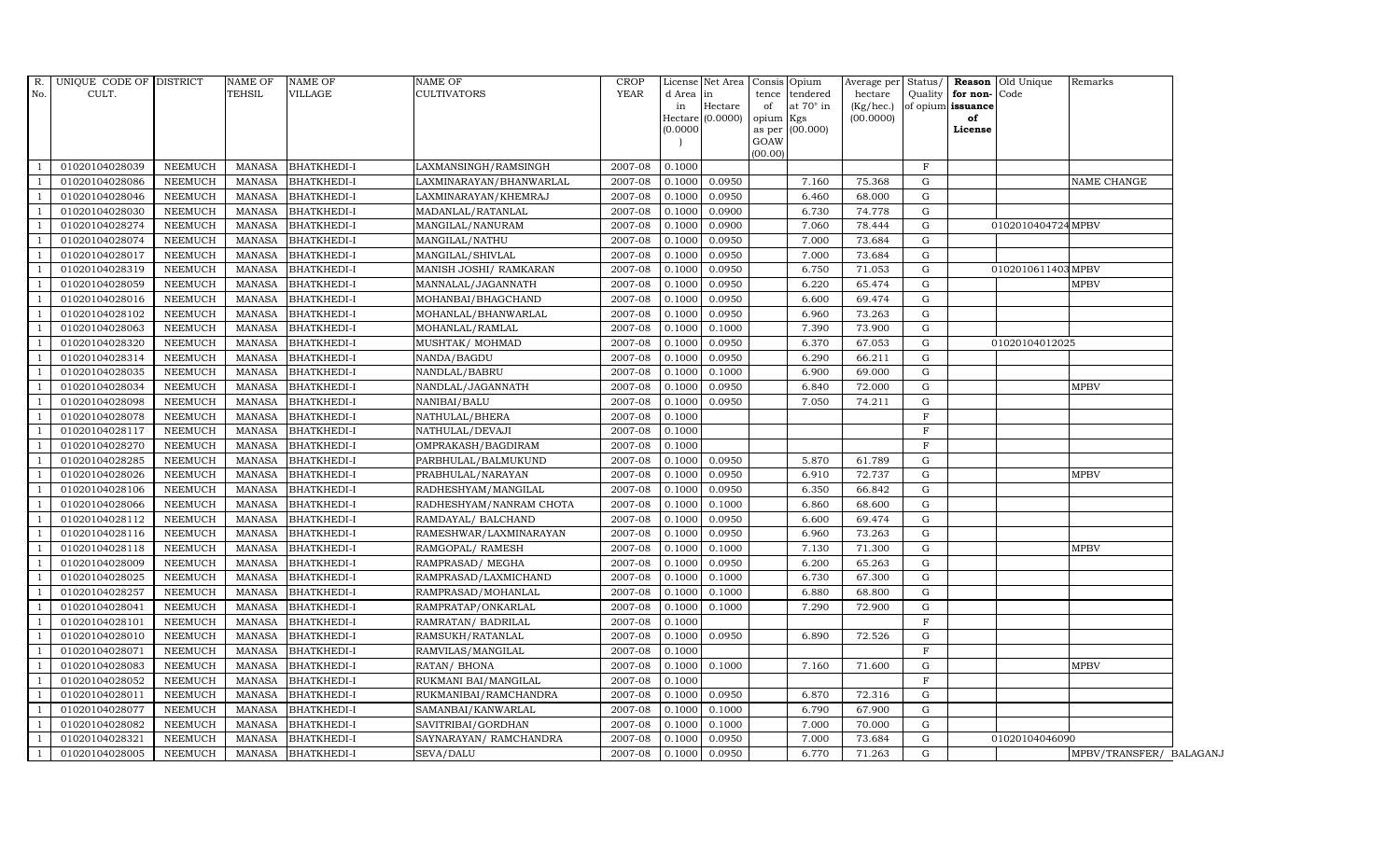| R.               | UNIQUE CODE OF DISTRICT |                | <b>NAME OF</b> | <b>NAME OF</b>     | <b>NAME OF</b>              | CROP        |          | License Net Area   Consis   Opium |           |                  | Average per | Status/      | Reason            | Old Unique     | Remarks                  |
|------------------|-------------------------|----------------|----------------|--------------------|-----------------------------|-------------|----------|-----------------------------------|-----------|------------------|-------------|--------------|-------------------|----------------|--------------------------|
| No.              | CULT.                   |                | <b>TEHSIL</b>  | <b>VILLAGE</b>     | <b>CULTIVATORS</b>          | <b>YEAR</b> | d Area   | in                                | tence     | tendered         | hectare     | Quality      | for non-          | Code           |                          |
|                  |                         |                |                |                    |                             |             | in       | Hectare                           | of        | at $70^\circ$ in | (Kg/hec.)   |              | of opium issuance |                |                          |
|                  |                         |                |                |                    |                             |             |          | Hectare (0.0000)                  | opium Kgs |                  | (00.0000)   |              | of                |                |                          |
|                  |                         |                |                |                    |                             |             | (0.0000) |                                   | GOAW      | as per (00.000)  |             |              | License           |                |                          |
|                  |                         |                |                |                    |                             |             |          |                                   | (00.00)   |                  |             |              |                   |                |                          |
|                  | 01020104028094          | <b>NEEMUCH</b> | MANASA         | <b>BHATKHEDI-I</b> | SHANKARLAL/NARAYAN          | 2007-08     | 0.1000   | 0.1000                            |           | 7.010            | 70.100      | $\mathbf G$  |                   |                |                          |
| -1               | 01020104028015          | <b>NEEMUCH</b> | MANASA         | <b>BHATKHEDI-I</b> | SHRINIWAS/NANDLAL           | 2007-08     | 0.1000   |                                   |           |                  |             | $\mathbf F$  |                   |                |                          |
|                  | 01020104028109          | <b>NEEMUCH</b> | <b>MANASA</b>  | <b>BHATKHEDI-I</b> | SUNDERBAI/MANGILAL          | 2007-08     | 0.1000   | 0.0950                            |           | 6.580            | 69.263      | G            |                   |                | NAME CHANGE              |
|                  | 01020104028081          | <b>NEEMUCH</b> | <b>MANASA</b>  | <b>BHATKHEDI-I</b> | SUNDERBAI/NANDLAL           | 2007-08     | 0.1000   |                                   |           |                  |             | $\mathbf{F}$ |                   |                |                          |
| $\overline{1}$   | 01020104028087          | <b>NEEMUCH</b> | <b>MANASA</b>  | <b>BHATKHEDI-I</b> | TULSI BAI/BHERULAL          | 2007-08     | 0.1000   | 0.0950                            |           | 6.950            | 73.158      | ${\rm G}$    |                   |                | <b>MPBV</b>              |
| $\overline{1}$   | 01020104028103          | <b>NEEMUCH</b> | <b>MANASA</b>  | <b>BHATKHEDI-I</b> | TULSIRAM/TARACHAND          | $2007-08$   | 0.1000   |                                   |           |                  |             | F            |                   |                |                          |
| $\overline{1}$   | 01020104028267          | <b>NEEMUCH</b> | <b>MANASA</b>  | <b>BHATKHEDI-I</b> | VARDISHANKAR/RAMRATAN       | 2007-08     | 0.1000   | 0.0950                            |           | 6.880            | 72.421      | $\mathbf G$  |                   |                |                          |
| $\overline{1}$   | 01020104028095          | <b>NEEMUCH</b> | <b>MANASA</b>  | <b>BHATKHEDI-I</b> | VIMLABAI/RUPCHAND           | 2007-08     | 0.1000   | 0.1000                            |           | 6.720            | 67.200      | $\mathbf G$  |                   |                |                          |
|                  | 01020104028114          | <b>NEEMUCH</b> | <b>MANASA</b>  | <b>BHATKHEDI-I</b> | VISHNU/MANGILAL             | 2007-08     | 0.1000   | 0.1000                            |           | 7.120            | 71.200      | $\mathbf G$  |                   |                |                          |
| $\overline{2}$   | 01020104033004          | <b>NEEMUCH</b> | <b>MANASA</b>  | <b>BAWDA</b>       | KISHANLAL/ BAPULAL          | 2007-08     | 0.1000   | 0.0900                            |           | 6.400            | 71.111      | $\mathbf G$  |                   |                | <b>MPBV</b>              |
| $\overline{a}$   | 01020104033005          | <b>NEEMUCH</b> | <b>MANASA</b>  | <b>BAWDA</b>       | BADRILAL/BHUWANA            | 2007-08     | 0.1000   | 0.0950                            |           | 6.160            | 64.842      | ${\rm G}$    |                   |                |                          |
| $\overline{2}$   | 01020104033006          | <b>NEEMUCH</b> | <b>MANASA</b>  | <b>BAWDA</b>       | GOVINDRAM/BHAGATRAM         | 2007-08     | 0.1000   | 0.0950                            |           | 6.370            | 67.053      | $\mathbf G$  |                   |                |                          |
| 2                | 01020104033019          | <b>NEEMUCH</b> | <b>MANASA</b>  | <b>BAWDA</b>       | OMPRAKASH/SHREELAL          | 2007-08     | 0.1000   | 0.0950                            |           | 6.540            | 68.842      | $\mathbf G$  |                   |                | <b>MPBV</b>              |
| $\overline{2}$   | 01020104033021          | <b>NEEMUCH</b> | <b>MANASA</b>  | <b>BAWDA</b>       | GANESH/KACHRU               | 2007-08     | 0.1000   | 0.0900                            |           | 5.860            | 65.111      | G            |                   |                |                          |
| $\overline{2}$   | 01020104033025          | <b>NEEMUCH</b> | <b>MANASA</b>  | <b>BAWDA</b>       | VISHNU/RAMPRASAD            | 2007-08     | 0.1000   | 0.0900                            |           | 6.110            | 67.889      | ${\rm G}$    |                   |                |                          |
| $\overline{a}$   | 01020104033026          | <b>NEEMUCH</b> | <b>MANASA</b>  | <b>BAWDA</b>       | SURESH/DHARAMRAJ            | 2007-08     | 0.1000   | 0.0850                            |           | 5.860            | 68.941      | ${\rm G}$    |                   |                |                          |
| 2                | 01020104033034          | <b>NEEMUCH</b> | <b>MANASA</b>  | <b>BAWDA</b>       | BHUWANA/PIRU                | 2007-08     | 0.1000   | 0.0900                            |           | 5.770            | 64.111      | $\mathbf G$  |                   |                | <b>MPBV</b>              |
| 2                | 01020104033030          | <b>NEEMUCH</b> | <b>MANASA</b>  | <b>BAWDA</b>       | GITABAI/MANGILAL            | 2007-08     | 0.1000   | 0.0900                            |           | 5.680            | 63.111      | $\mathbf G$  |                   |                | <b>MPBV</b>              |
| $\overline{2}$   | 01020104033010          | <b>NEEMUCH</b> | <b>MANASA</b>  | <b>BAWDA</b>       | SHRILAL/HAJARILAL           | 2007-08     | 0.1000   | 0.0900                            |           | 6.170            | 68.556      | $\mathbf G$  |                   |                |                          |
| $\overline{2}$   | 01020104033003          | <b>NEEMUCH</b> | <b>MANASA</b>  | <b>BAWDA</b>       | CHAGANLAL/LALJI             | 2007-08     | 0.1000   | 0.0900                            |           | 6.290            | 69.889      | $\mathbf G$  |                   |                |                          |
| $\overline{a}$   | 01020104033007          | <b>NEEMUCH</b> | <b>MANASA</b>  | <b>BAWDA</b>       | NANIBAI/DHAMRAJ             | 2007-08     | 0.1000   | 0.0850                            |           | 5.990            | 70.471      | ${\rm G}$    |                   |                |                          |
| $\overline{a}$   | 01020104033009          | <b>NEEMUCH</b> | <b>MANASA</b>  | <b>BAWDA</b>       | RAMPRATAP/LAXMINARAYN       | 2007-08     | 0.1000   | 0.0950                            |           | 6.880            | 72.421      | ${\rm G}$    |                   |                | <b>MPBV</b>              |
| $\overline{a}$   | 01020104033011          | <b>NEEMUCH</b> | <b>MANASA</b>  | <b>BAWDA</b>       | RATANLAL/BAPULAL            | 2007-08     | 0.1000   | 0.1000                            |           | 6.220            | 62.200      | $\mathbf G$  |                   |                |                          |
| $\overline{2}$   | 01020104033013          | <b>NEEMUCH</b> | <b>MANASA</b>  | <b>BAWDA</b>       | NATHULAL/RAMLAL             | 2007-08     | 0.1000   | 0.1000                            |           | 6.700            | 67.000      | $\mathbf G$  |                   |                |                          |
| $\boldsymbol{2}$ | 01020104033040          | <b>NEEMUCH</b> | <b>MANASA</b>  | <b>BAWDA</b>       | MANNALAL/PREMCHAND          | 2007-08     | 0.1000   | 0.0950                            |           | 5.900            | 62.105      | $\mathbf G$  |                   |                |                          |
| $\overline{2}$   | 01020104033041          | <b>NEEMUCH</b> | <b>MANASA</b>  | <b>BAWDA</b>       | RAJMAL/MANNALAL             | 2007-08     | 0.1000   | 0.0900                            |           | 5.720            | 63.556      | ${\rm G}$    |                   |                | <b>MPBV</b>              |
| $\overline{a}$   | 01020104033042          | <b>NEEMUCH</b> | <b>MANASA</b>  | <b>BAWDA</b>       | GOPAL GIR/KACHARU GIR GOSAI | 2007-08     | 0.1000   | 0.0950                            |           | 6.420            | 67.579      | ${\rm G}$    |                   |                |                          |
| 2                | 01020104033043          | <b>NEEMUCH</b> | <b>MANASA</b>  | <b>BAWDA</b>       | BASANTILAL/ SHOBHARAM       | 2007-08     | 0.1000   | 0.0950                            |           | 6.320            | 66.526      | $\mathbf G$  |                   |                | <b>MPBV</b>              |
| 2                | 01020104033037          | <b>NEEMUCH</b> | <b>MANASA</b>  | <b>BAWDA</b>       | MOHANLAL/NANDLAL            | 2007-08     | 0.1000   | 0.0950                            |           | 6.780            | 71.368      | $\mathbf G$  |                   |                | <b>MPBV</b>              |
| $\overline{2}$   | 01020104033044          | <b>NEEMUCH</b> | <b>MANASA</b>  | <b>BAWDA</b>       | JAGDISH / JAYNARAYAN        | 2007-08     | 0.1000   | 0.0900                            |           | 6.160            | 68.444      | $\mathbf G$  |                   | 01020104004008 |                          |
| $\overline{2}$   | 01020104043005          | <b>NEEMUCH</b> | <b>MANASA</b>  | <b>BARTHUN</b>     | BALUSINGH/DEVISINGH         | 2007-08     | 0.1000   | 0.0950                            |           | 6.620            | 69.684      | G            |                   |                |                          |
| $\overline{a}$   | 01020104043007          | <b>NEEMUCH</b> | <b>MANASA</b>  | <b>BARTHUN</b>     | LAXMINARAYAN/JAGANNATH      | 2007-08     | 0.1000   | 0.0950                            |           | 6.130            | 64.526      | ${\rm G}$    |                   |                |                          |
| $\overline{a}$   | 01020104043009          | <b>NEEMUCH</b> | MANASA         | <b>BARTHUN</b>     | CHATARBHUJ/DALURAM          | 2007-08     | 0.1000   | 0.0600                            | 70.76     | 3.940            | 65.667      | $\mathbf{I}$ | 02                |                | <b>ISSUED ON 2009-10</b> |
| 2                | 01020104043010          | <b>NEEMUCH</b> | <b>MANASA</b>  | <b>BARTHUN</b>     | PRABHULAL/KACHRU            | 2007-08     | 0.1000   | 0.0950                            |           | 6.560            | 69.053      | $\mathbf G$  |                   |                | <b>MPBV</b>              |
| $\overline{2}$   | 01020104043013          | <b>NEEMUCH</b> | <b>MANASA</b>  | <b>BARTHUN</b>     | GOVINDSINGH/SHIVSINGH       | 2007-08     | 0.1000   | 0.1000                            |           | 7.410            | 74.100      | $\mathbf{I}$ | 02                |                | <b>ISSUED ON 2009-10</b> |
| $\overline{a}$   | 01020104043014          | <b>NEEMUCH</b> | <b>MANASA</b>  | <b>BARTHUN</b>     | HEERALAL/BALU               | 2007-08     | 0.1000   | 0.1000                            |           | 6.970            | 69.700      | $\mathbf I$  | 02                |                | <b>ISSUED ON 2009-10</b> |
| $\overline{2}$   | 01020104043027          | <b>NEEMUCH</b> | <b>MANASA</b>  | <b>BARTHUN</b>     | YASHWANTSINGH/RAGHUNATHSING | 2007-08     | 0.1000   |                                   |           |                  |             | $\mathbf F$  |                   |                |                          |
| $\overline{a}$   | 01020104043117          | <b>NEEMUCH</b> | <b>MANASA</b>  | <b>BARTHUN</b>     | RAMGOPAL/MANGILAL           | 2007-08     | 0.1000   | 0.0950                            |           | 5.930            | 62.421      | $\mathbf G$  |                   |                |                          |
| $\overline{2}$   | 01020104043030          | <b>NEEMUCH</b> | <b>MANASA</b>  | <b>BARTHUN</b>     | PREMSINGH/LAXMANSINGH       | 2007-08     | 0.1000   |                                   |           |                  |             | $\mathbf F$  |                   |                |                          |
| 2                | 01020104043020          | <b>NEEMUCH</b> | <b>MANASA</b>  | <b>BARTHUN</b>     | BALURAM/UDAJI               | 2007-08     | 0.1000   | 0.1000                            |           | 7.160            | 71.600      | $\mathbf G$  |                   |                | <b>MPBV</b>              |
| $\overline{a}$   | 01020104043078          | <b>NEEMUCH</b> |                | MANASA BARTHUN     | RAMPRASAD/RATANLAL          | 2007-08     | 0.1000   | 0.1000                            |           | 6.700            | 67.000      | G            |                   |                | <b>MPBV</b>              |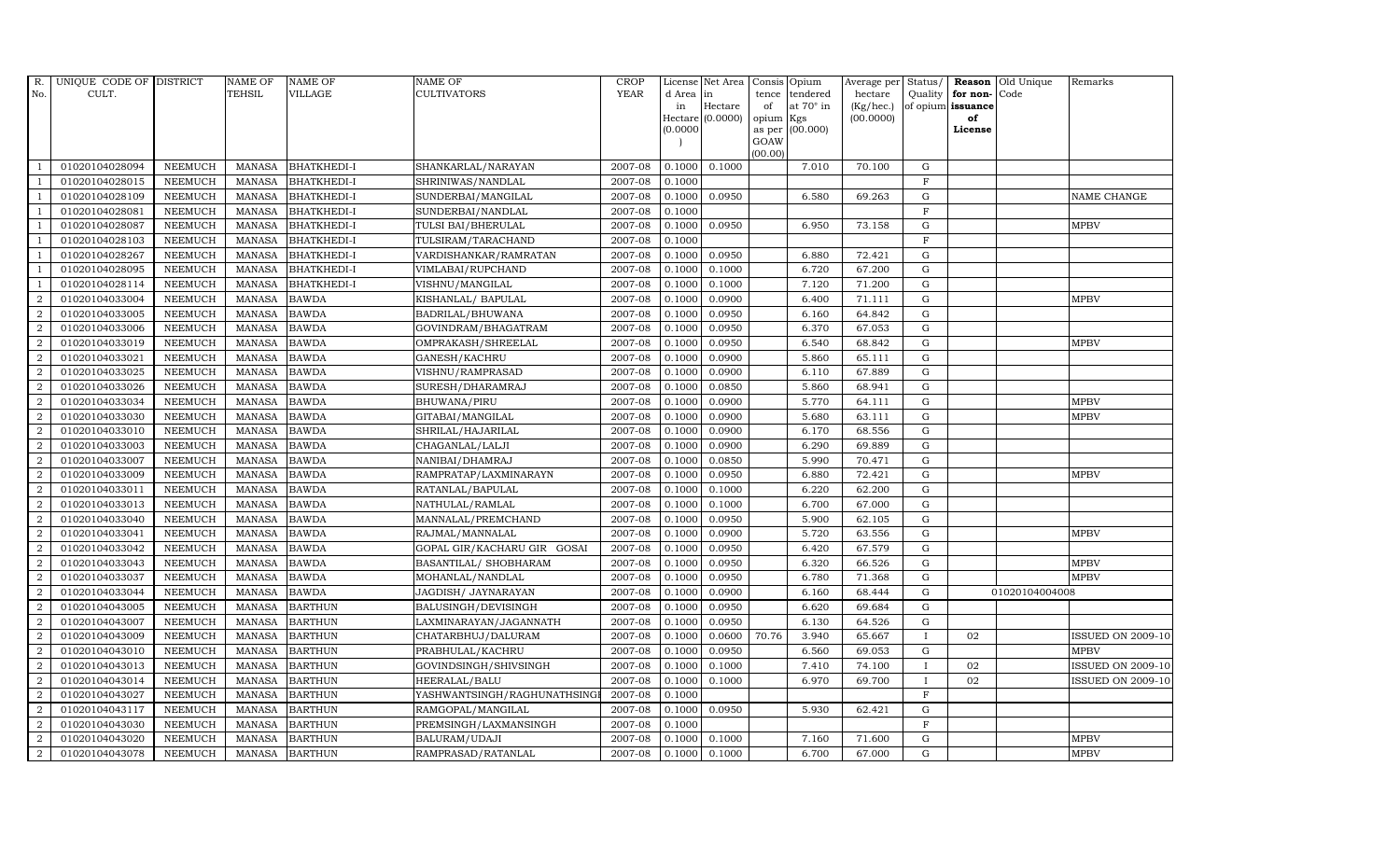| R.               | UNIQUE CODE OF DISTRICT |                | NAME OF       | <b>NAME OF</b>        | <b>NAME OF</b>             | <b>CROP</b> |          | License Net Area   |         | Consis Opium    | Average per | Status/      |                   | Reason Old Unique | Remarks                  |
|------------------|-------------------------|----------------|---------------|-----------------------|----------------------------|-------------|----------|--------------------|---------|-----------------|-------------|--------------|-------------------|-------------------|--------------------------|
| No.              | CULT.                   |                | <b>TEHSIL</b> | VILLAGE               | <b>CULTIVATORS</b>         | <b>YEAR</b> | d Area   | in                 | tence   | tendered        | hectare     | Quality      | for non-          | Code              |                          |
|                  |                         |                |               |                       |                            |             | in       | Hectare            | of      | at 70° in       | (Kg/hec.)   |              | of opium issuance |                   |                          |
|                  |                         |                |               |                       |                            |             |          | $Hectare (0.0000)$ | opium   | Kgs             | (00.0000)   |              | of                |                   |                          |
|                  |                         |                |               |                       |                            |             | (0.0000) |                    | GOAW    | as per (00.000) |             |              | License           |                   |                          |
|                  |                         |                |               |                       |                            |             |          |                    | (00.00) |                 |             |              |                   |                   |                          |
| $\overline{2}$   | 01020104043036          | <b>NEEMUCH</b> |               | MANASA BARTHUN        | RAMPAL/RAMNARAYAN          | 2007-08     | 0.1000   |                    |         |                 |             | $\mathbf F$  |                   |                   |                          |
| $\overline{2}$   | 01020104043037          | <b>NEEMUCH</b> | MANASA        | <b>BARTHUN</b>        | DINESHCHANDRA/BANSHILAL    | 2007-08     | 0.1000   | 0.0950             |         | 7.620           | 80.211      | $\mathbf G$  |                   |                   | <b>MPBV</b>              |
| $\overline{2}$   | 01020104043042          | <b>NEEMUCH</b> | <b>MANASA</b> | <b>BARTHUN</b>        | SURESHCHANDRA/AMRITRAM     | 2007-08     | 0.1000   |                    |         |                 |             | $\rm F$      |                   |                   |                          |
| $\overline{2}$   | 01020104043147          | <b>NEEMUCH</b> | MANASA        | <b>BARTHUN</b>        | BALARAM/BAPULAL            | 2007-08     | 0.1000   |                    |         |                 |             | $\mathbf{F}$ |                   |                   |                          |
| $\overline{2}$   | 01020104043054          | <b>NEEMUCH</b> | <b>MANASA</b> | <b>BARTHUN</b>        | RAMNARAYAN/DULICHANDRA     | 2007-08     | 0.1000   | 0.1000             |         | 6.250           | 62.500      | G            |                   |                   | <b>MPBV</b>              |
| $\overline{a}$   | 01020104043067          | <b>NEEMUCH</b> | <b>MANASA</b> | <b>BARTHUN</b>        | BHANWARLAL/GANESHRAM       | 2007-08     | 0.1000   | 0.1000             |         | 7.370           | 73.700      | G            |                   |                   | <b>MPBV</b>              |
| $\overline{2}$   | 01020104043069          | <b>NEEMUCH</b> | <b>MANASA</b> | <b>BARTHUN</b>        | RAGHUVEERSINGH/MOTISINGH   | 2007-08     | 0.1000   | 0.0950             |         | 6.580           | 69.263      | $\mathbf{I}$ | 02                |                   | <b>ISSUED ON 2009-10</b> |
| 2                | 01020104043080          | <b>NEEMUCH</b> | <b>MANASA</b> | <b>BARTHUN</b>        | BALRAM/BHANWARLAL          | 2007-08     | 0.1000   | 0.0950             |         | 6.450           | 67.895      | G            |                   |                   |                          |
| $\overline{2}$   | 01020104043085          | <b>NEEMUCH</b> | <b>MANASA</b> | <b>BARTHUN</b>        | HARISINGH/HEERALAL         | 2007-08     | 0.1000   | 0.1000             |         | 2.050           | 20.500      | G            | 04                |                   |                          |
| 2                | 01020104043086          | <b>NEEMUCH</b> | <b>MANASA</b> | <b>BARTHUN</b>        | PRAHALAD/VARDICHANDRA      | 2007-08     | 0.1000   | 0.1000             |         | 6.840           | 68.400      | G            |                   |                   | <b>MPBV</b>              |
| $\overline{a}$   | 01020104043093          | <b>NEEMUCH</b> | <b>MANASA</b> | <b>BARTHUN</b>        | NANDLAL/MOHANLAL           | 2007-08     | 0.1000   | 0.0950             | 71.54   | 6.230           | 65.579      | G            |                   |                   | <b>MPBV</b>              |
| $\overline{a}$   | 01020104043096          | <b>NEEMUCH</b> | MANASA        | <b>BARTHUN</b>        | MANGILAL/SALAGRAM          | 2007-08     | 0.1000   |                    |         |                 |             | $\mathbf{F}$ |                   |                   |                          |
| $\overline{2}$   | 01020104043100          | <b>NEEMUCH</b> | MANASA        | <b>BARTHUN</b>        | PURILAL/BHAGIRATH          | 2007-08     | 0.1000   | 0.0950             |         | 6.580           | 69.263      | G            |                   |                   | <b>MPBV</b>              |
| $\overline{2}$   | 01020104043101          | <b>NEEMUCH</b> | <b>MANASA</b> | <b>BARTHUN</b>        | AMBALAL/BHUWANIRAM         | 2007-08     | 0.1000   | 0.1000             |         | 6.650           | 66.500      |              | 02                |                   | <b>ISSUED ON 2009-10</b> |
| $\boldsymbol{2}$ | 01020104043105          | <b>NEEMUCH</b> | MANASA        | <b>BARTHUN</b>        | KARULAL/BANSHILAL          | 2007-08     | 0.1000   |                    |         |                 |             | $\mathbf{F}$ |                   |                   |                          |
| 2                | 01020104043112          | <b>NEEMUCH</b> | <b>MANASA</b> | <b>BARTHUN</b>        | BHERULAL/MADHOLAL          | 2007-08     | 0.1000   | 0.0900             |         | 6.040           | 67.111      | G            |                   |                   | <b>MPBV</b>              |
| 2                | 01020104043119          | <b>NEEMUCH</b> | <b>MANASA</b> | <b>BARTHUN</b>        | MANGILAL/DALURAM           | 2007-08     | 0.1000   | 0.0950             |         | 6.460           | 68.000      | $\mathbf{I}$ | 02                |                   | <b>ISSUED ON 2009-10</b> |
| $\overline{a}$   | 01020104043120          | <b>NEEMUCH</b> | MANASA        | <b>BARTHUN</b>        | MANGILAL/TORIRAM           | 2007-08     | 0.1000   | 0.0950             |         | 6.590           | 69.368      | G            |                   |                   | <b>MPBV</b>              |
| $\overline{2}$   | 01020104043121          | <b>NEEMUCH</b> | <b>MANASA</b> | <b>BARTHUN</b>        | AMARSINGH/NONDRAM          | 2007-08     | 0.1000   | 0.1000             |         | 7.110           | 71.100      | $\mathbf G$  |                   |                   | <b>MPBV</b>              |
| $\overline{2}$   | 01020104043123          | NEEMUCH        | <b>MANASA</b> | <b>BARTHUN</b>        | SATYANARAYAN/DHANRAJ       | 2007-08     | 0.1000   | 0.0950             |         | 6.560           | 69.053      | ${\rm G}$    |                   |                   | <b>MPBV</b>              |
| 2                | 01020104043011          | <b>NEEMUCH</b> | <b>MANASA</b> | <b>BARTHUN</b>        | DOULATSINGH/GULABKANWAR    | 2007-08     | 0.1000   | 0.0950             |         | 6.210           | 65.368      | G            |                   |                   |                          |
| 2                | 01020104043126          | <b>NEEMUCH</b> | <b>MANASA</b> | <b>BARTHUN</b>        | MOHANBAI/DEVILAL           | 2007-08     | 0.1000   |                    |         |                 |             | $\mathbf F$  |                   |                   |                          |
| $\overline{a}$   | 01020104043137          | <b>NEEMUCH</b> | MANASA        | <b>BARTHUN</b>        | RAMKISHAN/CHITAR           | 2007-08     | 0.1000   | 0.0950             |         | 6.340           | 66.737      | G            |                   |                   |                          |
| 2                | 01020104043142          | <b>NEEMUCH</b> | <b>MANASA</b> | <b>BARTHUN</b>        | PRAHALADSINGH/BAHADURSINGH | 2007-08     | 0.1000   |                    |         |                 |             | $\mathbf F$  |                   |                   |                          |
| $\overline{2}$   | 01020104043146          | <b>NEEMUCH</b> | <b>MANASA</b> | <b>BARTHUN</b>        | GOPAL/BHERULAL             | 2007-08     | 0.1000   | 0.1000             |         | 6.910           | 69.100      | $\mathbf G$  |                   |                   | <b>MPBV</b>              |
| $\overline{a}$   | 01020104043149          | <b>NEEMUCH</b> | MANASA        | <b>BARTHUN</b>        | BHULIBAI/MAGNIRAM          | 2007-08     | 0.1000   | 0.0950             |         | 6.320           | 66.526      | G            |                   |                   | <b>MPBV</b>              |
| 2                | 01020104043152          | <b>NEEMUCH</b> | <b>MANASA</b> | <b>BARTHUN</b>        | KAILASHBAI/SHRINIWAS       | 2007-08     | 0.1000   | 0.0950             |         | 6.480           | 68.211      | G            |                   |                   | <b>MPBV</b>              |
| $\overline{a}$   | 01020104043012          | <b>NEEMUCH</b> | <b>MANASA</b> | <b>BARTHUN</b>        | RAMESH/RATANLAL            | 2007-08     | 0.1000   |                    |         |                 |             | $\mathbf F$  |                   |                   |                          |
| $\overline{2}$   | 01020104043161          | <b>NEEMUCH</b> | <b>MANASA</b> | <b>BARTHUN</b>        | RANJITSINGH/GOVINDSINGH    | 2007-08     | 0.1000   | 0.1000             |         | 6.940           | 69.400      | $\mathbf{I}$ | 02                |                   | <b>ISSUED ON 2009-10</b> |
| 2                | 01020104043070          | <b>NEEMUCH</b> | <b>MANASA</b> | <b>BARTHUN</b>        | RAMSINGH/MOTISINGH         | 2007-08     | 0.1000   | 0.0950             |         | 6.290           | 66.211      |              | 02                |                   | <b>ISSUED ON 2009-10</b> |
| $\overline{2}$   | 01020104043163          | <b>NEEMUCH</b> | <b>MANASA</b> | <b>BARTHUN</b>        | NANIBAI/CHAND MOHAMMAD     | 2007-08     | 0.1000   | 0.1000             |         | 6.500           | 65.000      | G            |                   |                   |                          |
| 2                | 01020104043064          | <b>NEEMUCH</b> | <b>MANASA</b> | <b>BARTHUN</b>        | KANWARLAL/BIHARILAL        | 2007-08     | 0.1000   |                    |         |                 |             | $\mathbf F$  |                   |                   |                          |
| 2                | 01020104043148          | <b>NEEMUCH</b> | <b>MANASA</b> | <b>BARTHUN</b>        | MANGILAL/SHANKARLAL        | 2007-08     | 0.1000   | 0.1000             |         | 7.470           | 74.700      | $\mathbf{I}$ | 02                |                   | <b>ISSUED ON 2009-10</b> |
| 2                | 01020104043071          | <b>NEEMUCH</b> | MANASA        | <b>BARTHUN</b>        | LAXMANSINGH/MOTISINGH      | 2007-08     | 0.1000   |                    |         |                 |             | $\mathbf F$  |                   |                   |                          |
| $\overline{2}$   | 01020104043113          | <b>NEEMUCH</b> | <b>MANASA</b> | <b>BARTHUN</b>        | INDIRABAI/KANHAIYALAL      | 2007-08     | 0.1000   | 0.0950             |         | 6.630           | 69.789      | $\mathbf G$  |                   |                   | <b>MPBV</b>              |
| $\overline{2}$   | 01020104043130          | <b>NEEMUCH</b> | <b>MANASA</b> | <b>BARTHUN</b>        | SUKHIBAI/MANGILAL          | 2007-08     | 0.1000   |                    |         |                 |             | $\mathbf{F}$ |                   |                   |                          |
| $\overline{1}$   | 01020104025055          | <b>NEEMUCH</b> | <b>MANASA</b> | <b>BARKHEDA GHATA</b> | AMARCHANDRA/NARAYAN        | 2007-08     | 0.1000   | 0.1000             |         | 6.110           | 61.100      | G            |                   |                   |                          |
| $\overline{1}$   | 01020104025052          | <b>NEEMUCH</b> | <b>MANASA</b> | <b>BARKHEDA GHATA</b> | BHAGCHANDRA/HANSRAJ        | 2007-08     | 0.1000   | 0.1000             |         | 6.750           | 67.500      | G            |                   |                   |                          |
| $\overline{1}$   | 01020104025043          | <b>NEEMUCH</b> | MANASA        | <b>BARKHEDA GHATA</b> | BHANWARLAL/KESHURAM        | 2007-08     | 0.1000   | 0.0950             |         | 5.840           | 61.474      | ${\rm G}$    |                   |                   |                          |
| $\overline{1}$   | 01020104025034          | <b>NEEMUCH</b> | <b>MANASA</b> | <b>BARKHEDA GHATA</b> | CHAMPALAL/VARDA            | 2007-08     | 0.1000   |                    |         |                 |             | $\mathbf{F}$ |                   |                   |                          |
| $\mathbf{1}$     | 01020104025065          | <b>NEEMUCH</b> | MANASA        | <b>BARKHEDA GHATA</b> | CHANDRIBAI/PYARCHAND       | 2007-08     | 0.1000   | 0.0950             |         | 5.840           | 61.474      | G            |                   |                   | NAME CHANGE              |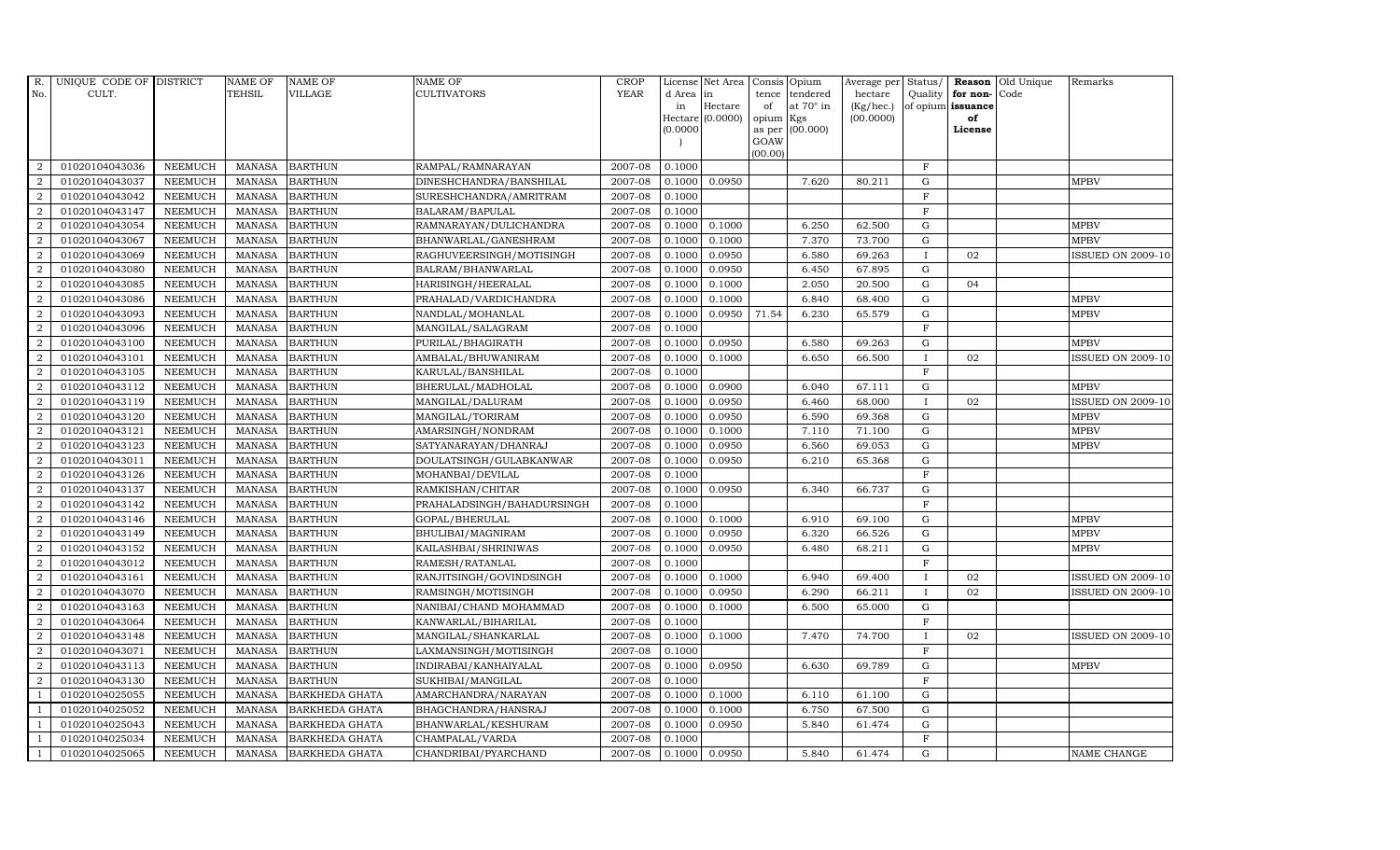| R.             | UNIQUE CODE OF DISTRICT |                | <b>NAME OF</b> | <b>NAME OF</b>        | NAME OF                | <b>CROP</b> |           | License Net Area   |           | Consis Opium     | Average per Status/ |              |                   | Reason Old Unique | Remarks     |
|----------------|-------------------------|----------------|----------------|-----------------------|------------------------|-------------|-----------|--------------------|-----------|------------------|---------------------|--------------|-------------------|-------------------|-------------|
| No.            | CULT.                   |                | <b>TEHSIL</b>  | VILLAGE               | CULTIVATORS            | <b>YEAR</b> | d Area in |                    | tence     | tendered         | hectare             |              | Quality for non-  | Code              |             |
|                |                         |                |                |                       |                        |             | in        | Hectare            | of        | at $70^\circ$ in | (Kg/hec.)           |              | of opium issuance |                   |             |
|                |                         |                |                |                       |                        |             | (0.0000)  | Hectare $(0.0000)$ | opium Kgs | as per (00.000)  | (00.0000)           |              | of<br>License     |                   |             |
|                |                         |                |                |                       |                        |             |           |                    | GOAW      |                  |                     |              |                   |                   |             |
|                |                         |                |                |                       |                        |             |           |                    | (00.00)   |                  |                     |              |                   |                   |             |
|                | 01020104025003          | <b>NEEMUCH</b> | <b>MANASA</b>  | <b>BARKHEDA GHATA</b> | CHHAGANLAL/BHANWARLAL  | 2007-08     | 0.1000    | 0.1000             |           | 6.720            | 67.200              | G            |                   |                   |             |
| -1             | 01020104025032          | <b>NEEMUCH</b> | <b>MANASA</b>  | <b>BARKHEDA GHATA</b> | CHHAGANLAL/KHEMRAJ     | 2007-08     | 0.1000    |                    |           |                  |                     | $\mathbf{F}$ |                   |                   |             |
|                | 01020104025006          | <b>NEEMUCH</b> | <b>MANASA</b>  | <b>BARKHEDA GHATA</b> | DAYARAM/HARJI          | 2007-08     | 0.1000    | 0.0950             |           | 6.750            | 71.053              | G            |                   |                   |             |
|                | 01020104025058          | <b>NEEMUCH</b> | <b>MANASA</b>  | <b>BARKHEDA GHATA</b> | GHISALAL/HANSRAJ       | 2007-08     | 0.1000    |                    |           |                  |                     | $\mathbf{F}$ |                   |                   |             |
|                | 01020104025020          | <b>NEEMUCH</b> | <b>MANASA</b>  | <b>BARKHEDA GHATA</b> | GOPAL/SHOLA            | 2007-08     | 0.1000    | 0.1000             |           | 7.270            | 72.700              | G            |                   |                   |             |
| $\overline{1}$ | 01020104025013          | <b>NEEMUCH</b> | <b>MANASA</b>  | <b>BARKHEDA GHATA</b> | HARLAL/MODA            | 2007-08     | 0.1000    | 0.1000             |           | 6.800            | 68.000              | G            |                   |                   |             |
| - 1            | 01020104025007          | <b>NEEMUCH</b> | <b>MANASA</b>  | BARKHEDA GHATA        | HEMRAJ/HEERA           | 2007-08     | 0.1000    |                    |           |                  |                     | $\rm F$      |                   |                   |             |
| $\overline{1}$ | 01020104025050          | <b>NEEMUCH</b> | <b>MANASA</b>  | <b>BARKHEDA GHATA</b> | HIRALAL/HANSA JI       | 2007-08     | 0.1000    | 0.1000             |           | 6.760            | 67.600              | $\mathbf G$  |                   |                   |             |
|                | 01020104025035          | <b>NEEMUCH</b> | <b>MANASA</b>  | <b>BARKHEDA GHATA</b> | HIRALAL/MEGHA          | 2007-08     | 0.1000    | 0.0350             |           | 2.290            | 65.429              | G            |                   |                   |             |
|                | 01020104025019          | <b>NEEMUCH</b> | <b>MANASA</b>  | <b>BARKHEDA GHATA</b> | KANHAIYALAL/CHOKHA     | 2007-08     | 0.1000    | 0.0950             |           | 7.260            | 76.421              | G            |                   |                   |             |
|                | 01020104025072          | <b>NEEMUCH</b> | <b>MANASA</b>  | BARKHEDA GHATA        | KANHAIYALAL/MODA       | 2007-08     | 0.1000    |                    |           |                  |                     | $\mathbf F$  |                   |                   |             |
| - 1            | 01020104025005          | <b>NEEMUCH</b> | <b>MANASA</b>  | <b>BARKHEDA GHATA</b> | KASHIBAI BOTALAL       | 2007-08     | 0.1000    |                    |           |                  |                     | F            |                   |                   | NAME CHANGE |
| $\overline{1}$ | 01020104025024          | <b>NEEMUCH</b> | <b>MANASA</b>  | <b>BARKHEDA GHATA</b> | LABHCHAND/CHATARBHUJ   | 2007-08     | 0.1000    |                    |           |                  |                     | F            |                   |                   |             |
|                | 01020104025062          | <b>NEEMUCH</b> | <b>MANASA</b>  | <b>BARKHEDA GHATA</b> | LAXMAN/BHERULAL        | 2007-08     | 0.1000    | 0.1000             |           | 6.860            | 68.600              | $\mathbf G$  |                   |                   |             |
|                | 01020104025048          | <b>NEEMUCH</b> | <b>MANASA</b>  | BARKHEDA GHATA        | MANGIBAI GIRDHARI      | 2007-08     | 0.1000    |                    |           |                  |                     | $\mathbf{F}$ |                   |                   | NAME CHANGE |
| -1             | 01020104025018          | <b>NEEMUCH</b> | <b>MANASA</b>  | <b>BARKHEDA GHATA</b> | MEGHRAJ/MODA           | 2007-08     | 0.1000    |                    |           |                  |                     | $\mathbf F$  |                   |                   |             |
|                | 01020104025076          | <b>NEEMUCH</b> | <b>MANASA</b>  | <b>BARKHEDA GHATA</b> | MOHANLAL/NARAYAN       | 2007-08     | 0.1000    |                    |           |                  |                     | $\mathbf F$  |                   |                   |             |
| $\overline{1}$ | 01020104025021          | <b>NEEMUCH</b> | <b>MANASA</b>  | BARKHEDA GHATA        | NANALAL/HANSA          | 2007-08     | 0.1000    |                    |           |                  |                     | $\mathbf{F}$ |                   |                   |             |
|                | 01020104025011          | <b>NEEMUCH</b> | <b>MANASA</b>  | <b>BARKHEDA GHATA</b> | NANALAL/KALU           | 2007-08     | 0.1000    |                    |           |                  |                     | $\mathbf F$  |                   |                   |             |
|                | 01020104025042          | <b>NEEMUCH</b> | <b>MANASA</b>  | <b>BARKHEDA GHATA</b> | NANALAL/MODJI          | 2007-08     | 0.1000    | 0.1000             |           | 6.760            | 67.600              | $\mathbf G$  |                   |                   |             |
| $\overline{1}$ | 01020104025067          | <b>NEEMUCH</b> | <b>MANASA</b>  | <b>BARKHEDA GHATA</b> | NANALAL/VARDICHANDRA   | 2007-08     | 0.1000    | 0.0950             |           | 6.210            | 65.368              | G            |                   |                   |             |
| -1             | 01020104025053          | <b>NEEMUCH</b> | <b>MANASA</b>  | <b>BARKHEDA GHATA</b> | NATHULAL/NANALAL       | 2007-08     | 0.1000    |                    |           |                  |                     | $\mathbf F$  |                   |                   |             |
| $\mathbf{1}$   | 01020104025022          | <b>NEEMUCH</b> | <b>MANASA</b>  | BARKHEDA GHATA        | PARBHULAL KHEMRAJ      | 2007-08     | 0.1000    |                    |           |                  |                     | $\mathbf{F}$ |                   |                   |             |
| $\overline{1}$ | 01020104025001          | <b>NEEMUCH</b> | <b>MANASA</b>  | <b>BARKHEDA GHATA</b> | PREMCHAND / SHIVRAM    | 2007-08     | 0.1000    |                    |           |                  |                     | $\mathbf{F}$ |                   |                   |             |
|                | 01020104025017          | <b>NEEMUCH</b> | <b>MANASA</b>  | <b>BARKHEDA GHATA</b> | RUGHNATH/RATANA        | 2007-08     | 0.1000    | 0.1000             |           | 6.990            | 69.900              | $\mathbf G$  |                   |                   |             |
| $\overline{1}$ | 01020104025031          | <b>NEEMUCH</b> | <b>MANASA</b>  | <b>BARKHEDA GHATA</b> | SHAMBHULAL/BHAGCHAND   | 2007-08     | 0.1000    | 0.0950             |           | 6.790            | 71.474              | G            |                   |                   |             |
|                | 01020104025047          | <b>NEEMUCH</b> | <b>MANASA</b>  | <b>BARKHEDA GHATA</b> | SHIVLAL/GORILAL        | 2007-08     | 0.1000    | 0.1000             |           | 6.440            | 64.400              | G            |                   |                   |             |
| $\overline{1}$ | 01020104025026          | <b>NEEMUCH</b> | <b>MANASA</b>  | BARKHEDA GHATA        | SOHANLAL/MANGILAL      | 2007-08     | 0.1000    |                    |           |                  |                     | $\mathbf F$  |                   |                   |             |
| $\overline{1}$ | 01020104025059          | <b>NEEMUCH</b> | <b>MANASA</b>  | <b>BARKHEDA GHATA</b> | SUKHLAL/RATANLAL       | 2007-08     | 0.1000    | 0.1000             |           | 7.410            | 74.100              | G            |                   |                   |             |
|                | 01020104025025          | <b>NEEMUCH</b> | <b>MANASA</b>  | <b>BARKHEDA GHATA</b> | TAPUBAI/PRITHVIRAJ     | 2007-08     | 0.1000    | 0.0950             |           | 6.500            | 68.421              | G            |                   |                   |             |
|                | 01020104025061          | <b>NEEMUCH</b> | <b>MANASA</b>  | <b>BARKHEDA GHATA</b> | TULSIRAM/RATANLAL      | 2007-08     | 0.1000    | 0.1000             |           | 7.360            | 73.600              | G            |                   |                   |             |
| $\overline{2}$ | 01020104054002          | <b>NEEMUCH</b> | <b>MANASA</b>  | <b>BARDIYA KENT</b>   | NANALAL/SEVA           | 2007-08     | 0.1000    |                    |           |                  |                     | $\mathbf F$  |                   |                   |             |
| $\overline{2}$ | 01020104054004          | <b>NEEMUCH</b> | <b>MANASA</b>  | <b>BARDIYA KENT</b>   | SHIVLAL/LALA           | 2007-08     | 0.1000    |                    |           |                  |                     | $\mathbf F$  |                   |                   |             |
| $\overline{2}$ | 01020104054005          | <b>NEEMUCH</b> | <b>MANASA</b>  | <b>BARDIYA KENT</b>   | NANALAL/UDA            | 2007-08     | 0.1000    |                    |           |                  |                     | $\mathbf F$  |                   |                   |             |
| $\overline{2}$ | 01020104054007          | <b>NEEMUCH</b> | <b>MANASA</b>  | <b>BARDIYA KENT</b>   | AMRITLAL/RAMLAL        | 2007-08     | 0.1000    |                    |           |                  |                     | $\rm F$      |                   |                   |             |
| $\overline{2}$ | 01020104054010          | <b>NEEMUCH</b> | <b>MANASA</b>  | <b>BARDIYA KENT</b>   | BHULIBAI/KANWARLAL     | 2007-08     | 0.1000    |                    |           |                  |                     | $\mathbf{F}$ |                   |                   |             |
| $\overline{2}$ | 01020104054011          | <b>NEEMUCH</b> | <b>MANASA</b>  | <b>BARDIYA KENT</b>   | SHYAMUBAI/KARU         | 2007-08     | 0.1000    |                    |           |                  |                     | $\mathbf{F}$ |                   |                   |             |
| $\overline{2}$ | 01020104054015          | <b>NEEMUCH</b> | <b>MANASA</b>  | <b>BARDIYA KENT</b>   | BALCHAND/HEERA         | 2007-08     | 0.1000    |                    |           |                  |                     | F            |                   |                   |             |
| 2              | 01020104054018          | <b>NEEMUCH</b> | <b>MANASA</b>  | <b>BARDIYA KENT</b>   | DHAPUBAI/GORILAL       | 2007-08     | 0.1000    |                    |           |                  |                     | $\mathbf F$  |                   |                   |             |
| $\overline{2}$ | 01020104054024          | <b>NEEMUCH</b> | <b>MANASA</b>  | <b>BARDIYA KENT</b>   | MUNNASINGH/PRATAPSINGH | 2007-08     | 0.1000    | 0.1000             |           | 6.420            | 64.200              | $\mathbf G$  |                   |                   | <b>MPBV</b> |
| $\overline{a}$ | 01020104054029          | <b>NEEMUCH</b> | MANASA         | <b>BARDIYA KENT</b>   | GHISALAL/KACHRU        | 2007-08     | 0.1000    |                    |           |                  |                     | F            |                   |                   |             |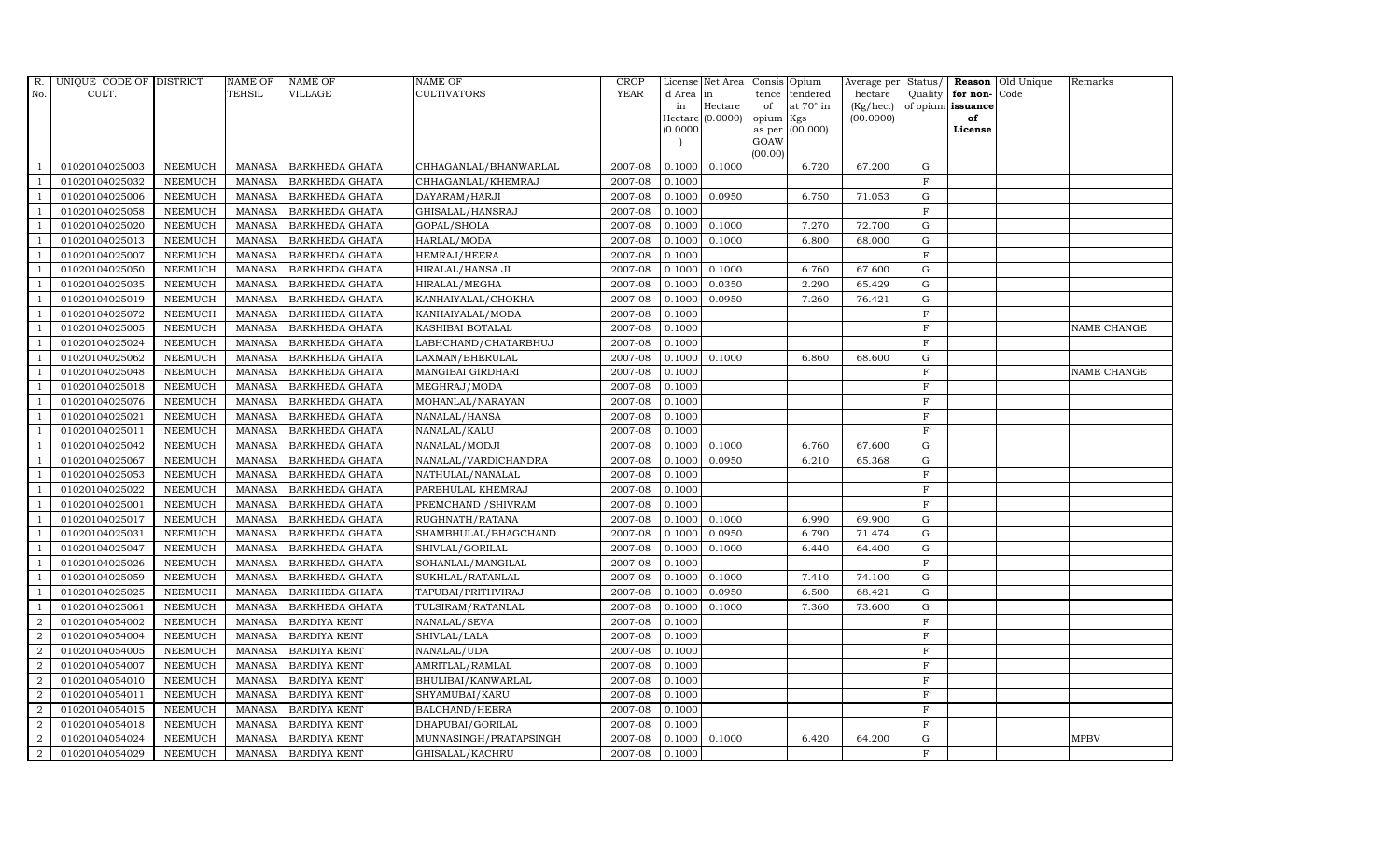| R.             | UNIQUE CODE OF DISTRICT |                | <b>NAME OF</b> | <b>NAME OF</b>       | <b>NAME OF</b>             | <b>CROP</b> |           | License Net Area |                 | Consis Opium     | Average per | Status/      |                   | Reason Old Unique | Remarks     |
|----------------|-------------------------|----------------|----------------|----------------------|----------------------------|-------------|-----------|------------------|-----------------|------------------|-------------|--------------|-------------------|-------------------|-------------|
| No.            | CULT.                   |                | TEHSIL         | VILLAGE              | CULTIVATORS                | <b>YEAR</b> | d Area in |                  | tence           | tendered         | hectare     | Quality      | for non-Code      |                   |             |
|                |                         |                |                |                      |                            |             | in        | Hectare          | of              | at $70^\circ$ in | (Kg/hec.)   |              | of opium issuance |                   |             |
|                |                         |                |                |                      |                            |             | (0.0000)  | Hectare (0.0000) | opium<br>as per | Kgs<br>(00.000)  | (00.0000)   |              | of<br>License     |                   |             |
|                |                         |                |                |                      |                            |             |           |                  | GOAW            |                  |             |              |                   |                   |             |
|                |                         |                |                |                      |                            |             |           |                  | (00.00)         |                  |             |              |                   |                   |             |
| $\overline{2}$ | 01020104054030          | <b>NEEMUCH</b> | MANASA         | <b>BARDIYA KENT</b>  | GANGARAM/KARULAL           | 2007-08     | 0.1000    |                  |                 |                  |             | $\mathbf{F}$ |                   |                   |             |
| $\overline{2}$ | 01020104054034          | <b>NEEMUCH</b> | <b>MANASA</b>  | <b>BARDIYA KENT</b>  | MANGIBAI/NARAYAN           | 2007-08     | 0.1000    | 0.1000           |                 | 6.610            | 66.100      | $\mathbf G$  |                   |                   | <b>MPBV</b> |
| 2              | 01020104054035          | <b>NEEMUCH</b> | <b>MANASA</b>  | <b>BARDIYA KENT</b>  | CHAMPALAL/MAGNA            | 2007-08     | 0.1000    |                  |                 |                  |             | F            |                   |                   |             |
| $\overline{2}$ | 01020104054036          | <b>NEEMUCH</b> | <b>MANASA</b>  | <b>BARDIYA KENT</b>  | BHANWARKUNWAR/NAHARSINGH   | 2007-08     | 0.1000    |                  |                 |                  |             | $\mathbf{F}$ |                   |                   |             |
| $\overline{a}$ | 01020104054042          | <b>NEEMUCH</b> | <b>MANASA</b>  | <b>BARDIYA KENT</b>  | RADHESHYAM/DALLA           | 2007-08     | 0.1000    | 0.1000           |                 | 6.070            | 60.700      | ${\rm G}$    |                   |                   |             |
| 2              | 01020104054031          | NEEMUCH        | <b>MANASA</b>  | <b>BARDIYA KENT</b>  | GANPATLAL/KARULAL          | 2007-08     | 0.1000    | 0.1000           |                 | 6.080            | 60.800      | G            |                   |                   |             |
| $\overline{2}$ | 01020104050001          | <b>NEEMUCH</b> | <b>MANASA</b>  | <b>BARDIYA JAGIR</b> | MOTILAL/RATANLAL           | 2007-08     | 0.1000    | 0.1000           |                 | 7.350            | 73.500      | $\mathbf G$  |                   |                   |             |
| 2              | 01020104050004          | <b>NEEMUCH</b> | <b>MANASA</b>  | <b>BARDIYA JAGIR</b> | KANA(KANHAIYA) / RATANLAL  | 2007-08     | 0.1000    | 0.1000           |                 | 6.420            | 64.200      | $\mathbf G$  |                   |                   |             |
| $\overline{2}$ | 01020104050011          | <b>NEEMUCH</b> | <b>MANASA</b>  | <b>BARDIYA JAGIR</b> | BHANWARLAL/PRABHULAL       | 2007-08     | 0.1000    |                  |                 |                  |             | F            |                   |                   |             |
| $\overline{a}$ | 01020104050012          | <b>NEEMUCH</b> | <b>MANASA</b>  | <b>BARDIYA JAGIR</b> | CHAGANLAL/PRABHULAL        | 2007-08     | 0.1000    |                  |                 |                  |             | $\mathbf F$  |                   |                   |             |
| $\overline{2}$ | 01020104050020          | <b>NEEMUCH</b> | <b>MANASA</b>  | <b>BARDIYA JAGIR</b> | TULSIRAM/RAMLAL            | 2007-08     | 0.1000    | 0.1000           |                 | 7.400            | 74.000      | ${\rm G}$    |                   |                   | <b>MPBV</b> |
| 2              | 01020104050021          | <b>NEEMUCH</b> | <b>MANASA</b>  | <b>BARDIYA JAGIR</b> | UDAILAL/NANDRAM            | 2007-08     | 0.1000    |                  |                 |                  |             | F            |                   |                   |             |
| $\overline{2}$ | 01020104050023          | <b>NEEMUCH</b> | <b>MANASA</b>  | <b>BARDIYA JAGIR</b> | DHANRAJ/NANDRAM            | 2007-08     | 0.1000    |                  |                 |                  |             | $\mathbf F$  |                   |                   |             |
| 2              | 01020104050024          | <b>NEEMUCH</b> | <b>MANASA</b>  | <b>BARDIYA JAGIR</b> | RADHIBAI/MULCHANDRA        | 2007-08     | 0.1000    |                  |                 |                  |             | F            |                   |                   |             |
| $\overline{2}$ | 01020104050027          | <b>NEEMUCH</b> | <b>MANASA</b>  | <b>BARDIYA JAGIR</b> | RANCHOR/RATANLAL           | 2007-08     | 0.1000    | 0.1000           |                 | 6.790            | 67.900      | ${\rm G}$    |                   |                   | <b>MPBV</b> |
| $\overline{a}$ | 01020104050028          | <b>NEEMUCH</b> | <b>MANASA</b>  | <b>BARDIYA JAGIR</b> | DEVILAL/RAMLAL             | 2007-08     | 0.1000    | 0.0950           |                 | 6.370            | 67.053      | ${\rm G}$    |                   |                   | <b>MPBV</b> |
| 2              | 01020104050034          | <b>NEEMUCH</b> | <b>MANASA</b>  | <b>BARDIYA JAGIR</b> | RAMCHANDRA/KALU            | 2007-08     | 0.1000    | 0.0900           |                 | 6.600            | 73.333      | G            |                   |                   |             |
| $\overline{2}$ | 01020104050037          | <b>NEEMUCH</b> | <b>MANASA</b>  | <b>BARDIYA JAGIR</b> | SURAJBAI/RATANNATH         | 2007-08     | 0.1000    | 0.1000           |                 | 7.130            | 71.300      | $\mathbf G$  |                   |                   |             |
| $\overline{a}$ | 01020104050038          | <b>NEEMUCH</b> | <b>MANASA</b>  | <b>BARDIYA JAGIR</b> | BALARAM/MADHURAM           | 2007-08     | 0.1000    |                  |                 |                  |             | $\mathbf{F}$ |                   |                   |             |
| $\overline{2}$ | 01020104050039          | <b>NEEMUCH</b> | <b>MANASA</b>  | <b>BARDIYA JAGIR</b> | RAJIBAI/KALURAM            | 2007-08     | 0.1000    |                  |                 |                  |             | $\mathbf F$  |                   |                   |             |
| $\overline{a}$ | 01020104050040          | <b>NEEMUCH</b> | <b>MANASA</b>  | <b>BARDIYA JAGIR</b> | MULCHANDRA/NANDRAM PATIDAR | 2007-08     | 0.1000    |                  |                 |                  |             | $\mathbf F$  |                   |                   |             |
| $\overline{a}$ | 01020104050041          | <b>NEEMUCH</b> | <b>MANASA</b>  | <b>BARDIYA JAGIR</b> | KANHAIYALAL/ONKAR          | 2007-08     | 0.1000    |                  |                 |                  |             | F            |                   |                   |             |
| $\overline{2}$ | 01020104050046          | <b>NEEMUCH</b> | <b>MANASA</b>  | <b>BARDIYA JAGIR</b> | CHATARSINGH/ARJUNSINGH     | 2007-08     | 0.1000    | 0.0950           |                 | 7.030            | 74.000      | G            |                   |                   | <b>MPBV</b> |
| $\overline{2}$ | 01020104050049          | <b>NEEMUCH</b> | <b>MANASA</b>  | <b>BARDIYA JAGIR</b> | BHANWARLAL/MANGILAL        | 2007-08     | 0.1000    | 0.1000           |                 | 6.660            | 66.600      | $\mathbf G$  |                   |                   |             |
| $\overline{2}$ | 01020104050052          | <b>NEEMUCH</b> | <b>MANASA</b>  | <b>BARDIYA JAGIR</b> | JAGANNATH/RAMLAL           | 2007-08     | 0.1000    | 0.1000           |                 | 6.660            | 66.600      | G            |                   |                   | <b>MPBV</b> |
| $\overline{2}$ | 01020104050054          | <b>NEEMUCH</b> | <b>MANASA</b>  | <b>BARDIYA JAGIR</b> | RAJMAL/LAXMAN              | 2007-08     | 0.1000    | 0.0900           |                 | 6.250            | 69.444      | G            |                   |                   | <b>MPBV</b> |
| $\overline{a}$ | 01020104050057          | <b>NEEMUCH</b> | <b>MANASA</b>  | <b>BARDIYA JAGIR</b> | BASANTILAL/KANHAIYALAL     | 2007-08     | 0.1000    |                  |                 |                  |             | $\mathbf F$  |                   |                   |             |
| 2              | 01020104050059          | <b>NEEMUCH</b> | <b>MANASA</b>  | <b>BARDIYA JAGIR</b> | MADANLAL/LAXMAN            | 2007-08     | 0.1000    | 0.1000           |                 | 7.410            | 74.100      | $\mathbf G$  |                   |                   |             |
| 2              | 01020104050068          | <b>NEEMUCH</b> | <b>MANASA</b>  | <b>BARDIYA JAGIR</b> | DAMARLAL/CHOGALAL          | 2007-08     | 0.1000    | 0.0950           |                 | 6.150            | 64.737      | $\mathbf G$  |                   |                   | <b>MPBV</b> |
| $\overline{2}$ | 01020104050070          | <b>NEEMUCH</b> | <b>MANASA</b>  | <b>BARDIYA JAGIR</b> | KAMLESH KUMAR/KESHARIMAL   | 2007-08     | 0.1000    | 0.0950           |                 | 5.880            | 61.895      | $\mathbf G$  |                   |                   |             |
| 2              | 01020104050075          | <b>NEEMUCH</b> | <b>MANASA</b>  | <b>BARDIYA JAGIR</b> | MANGILAL/ONKARLAL          | 2007-08     | 0.1000    |                  |                 |                  |             | $\mathbf F$  |                   |                   |             |
| $\overline{a}$ | 01020104050079          | <b>NEEMUCH</b> | <b>MANASA</b>  | <b>BARDIYA JAGIR</b> | JAGDISH/BHANWARLAL         | 2007-08     | 0.1000    |                  |                 |                  |             | $\mathbf F$  |                   |                   |             |
| $\overline{a}$ | 01020104050083          | <b>NEEMUCH</b> | <b>MANASA</b>  | <b>BARDIYA JAGIR</b> | YASHODABAI/SAVANTRAM       | 2007-08     | 0.1000    | 0.1000           |                 | 6.650            | 66.500      | $\mathbf G$  |                   |                   | <b>MPBV</b> |
| 2              | 01020104050009          | <b>NEEMUCH</b> | <b>MANASA</b>  | <b>BARDIYA JAGIR</b> | BHANWARLAL/RADHAKISHAN     | 2007-08     | 0.1000    | 0.1000           |                 | 6.530            | 65.300      | $\mathbf G$  |                   |                   | <b>MPBV</b> |
| $\overline{2}$ | 01020104050073          | <b>NEEMUCH</b> | <b>MANASA</b>  | <b>BARDIYA JAGIR</b> | PUNNIBAI/LAXMAN            | 2007-08     | 0.1000    | 0.1000           |                 | 6.680            | 66.800      | $\mathbf G$  |                   |                   |             |
| $\overline{a}$ | 01020104050013          | <b>NEEMUCH</b> | <b>MANASA</b>  | <b>BARDIYA JAGIR</b> | ISHWARLAL/NANURAM          | 2007-08     | 0.1000    |                  |                 |                  |             | $\mathbf F$  |                   |                   |             |
| $\overline{2}$ | 01020104050029          | <b>NEEMUCH</b> | <b>MANASA</b>  | <b>BARDIYA JAGIR</b> | CHAGANLAL/DULICHANDRA      | 2007-08     | 0.1000    |                  |                 |                  |             | $\mathbf F$  |                   |                   |             |
| $\overline{a}$ | 01020104050051          | <b>NEEMUCH</b> | <b>MANASA</b>  | <b>BARDIYA JAGIR</b> | BRIJLAL/ONKARLAL           | 2007-08     | 0.1000    | 0.1000           |                 | 2.200            | 22.000      | ${\rm G}$    | 04                |                   | <b>MPBV</b> |
| 2              | 01020104040002          | <b>NEEMUCH</b> | <b>MANASA</b>  | <b>BANI</b>          | DEVRAM/BHANWARLAL          | 2007-08     | 0.1000    | 0.0950           |                 | 6.870            | 72.316      | $\mathbf G$  |                   |                   | <b>MPBV</b> |
| 2              | 01020104040003          | <b>NEEMUCH</b> | <b>MANASA</b>  | <b>BANI</b>          | MANGILAL/RAMCHANDRA        | 2007-08     | 0.1000    | 0.1000           |                 | 7.160            | 71.600      | $\mathbf G$  |                   |                   |             |
| $\overline{a}$ | 01020104040004          | <b>NEEMUCH</b> | MANASA         | <b>BANI</b>          | FULKUNWAR/RAMNARAYAN       | 2007-08     | 0.1000    | 0.1000           |                 | 6.810            | 68.100      | G            |                   |                   | <b>MPBV</b> |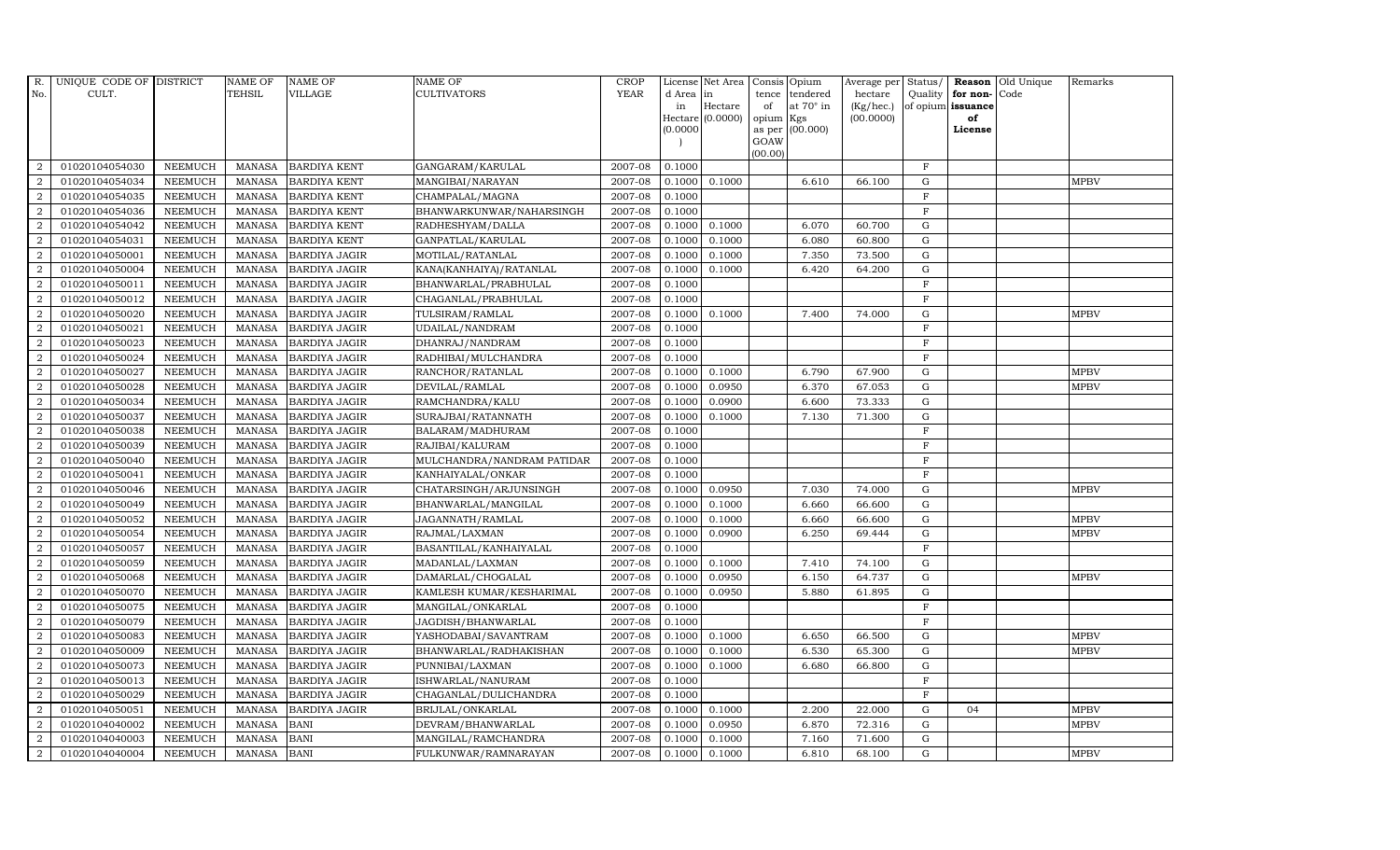| R.<br>No.           | UNIQUE CODE OF DISTRICT<br>CULT. |                | <b>NAME OF</b><br><b>TEHSIL</b> | <b>NAME OF</b><br>VILLAGE | <b>NAME OF</b><br><b>CULTIVATORS</b> | <b>CROP</b><br><b>YEAR</b> | d Area in<br>in<br>(0.0000) | Hectare<br>Hectare (0.0000) | License Net Area Consis Opium<br>tence tendered<br>at $70^\circ$ in<br>of<br>opium Kgs<br>as per (00.000)<br>GOAW | Average per Status/<br>hectare<br>(Kg/hec.)<br>(00.0000) | Quality                     | for non-Code<br>of opium issuance<br>of<br>License | <b>Reason</b> Old Unique | Remarks             |
|---------------------|----------------------------------|----------------|---------------------------------|---------------------------|--------------------------------------|----------------------------|-----------------------------|-----------------------------|-------------------------------------------------------------------------------------------------------------------|----------------------------------------------------------|-----------------------------|----------------------------------------------------|--------------------------|---------------------|
| 2                   | 01020104040005                   | NEEMUCH        | <b>MANASA</b>                   | <b>BANI</b>               | AMBARAM/BAPULAL                      | 2007-08                    | 0.1000                      | 0.1000                      | (00.00)<br>7.510                                                                                                  | 75.100                                                   | G                           |                                                    |                          |                     |
| $\overline{2}$      | 01020104040006                   | <b>NEEMUCH</b> | <b>MANASA</b>                   | <b>BANI</b>               | JARILAL/HARCHANDRA                   | 2007-08                    | 0.1000                      | 0.0950                      | 6.540                                                                                                             | 68.842                                                   | ${\rm G}$                   |                                                    |                          | <b>MPBV</b>         |
| $\overline{2}$      | 01020104040011                   | <b>NEEMUCH</b> | <b>MANASA</b>                   | <b>BANI</b>               | BHANWARLAL/AMRITRAM                  | 2007-08                    | 0.1000                      | 0.1000                      | 7.130                                                                                                             | 71.300                                                   | ${\rm G}$                   |                                                    |                          |                     |
| $\overline{2}$      | 01020104040012                   | <b>NEEMUCH</b> | <b>MANASA</b>                   | <b>BANI</b>               | MOTILAL/AMRITRAM                     | 2007-08                    | 0.1000                      | 0.1000                      | 7.100                                                                                                             | 71.000                                                   | G                           |                                                    |                          | <b>MPBV</b>         |
| $\overline{2}$      | 01020104040018                   | <b>NEEMUCH</b> | <b>MANASA</b>                   | <b>BANI</b>               | NANDLAL/JARILAL                      | 2007-08                    | 0.1000                      | 0.0950                      | 7.000                                                                                                             | 73.684                                                   | G                           |                                                    |                          | <b>MPBV</b>         |
| $\overline{a}$      | 01020104040020                   | <b>NEEMUCH</b> | <b>MANASA</b>                   | <b>BANI</b>               | BHUWANIRAM/MATHURALAL                | 2007-08                    | 0.1000                      | 0.0950                      | 6.830                                                                                                             | 71.895                                                   | ${\rm G}$                   |                                                    |                          | <b>MPBV</b>         |
| $\overline{2}$      | 01020104040022                   | NEEMUCH        | <b>MANASA</b>                   | <b>BANI</b>               | KARULAL/MOTILAL                      | 2007-08                    | 0.1000                      | 0.1000                      | 6.950                                                                                                             | 69.500                                                   | ${\rm G}$                   |                                                    |                          | <b>MPBV</b>         |
| $\overline{2}$      | 01020104040039                   | <b>NEEMUCH</b> | <b>MANASA</b>                   | <b>BANI</b>               | RAMNIWAS/NATHURAM                    | 2007-08                    | 0.1000                      | 0.0950                      | 6.840                                                                                                             | 72.000                                                   | G                           |                                                    |                          |                     |
| $\overline{2}$      | 01020104040040                   | <b>NEEMUCH</b> | <b>MANASA</b>                   | <b>BANI</b>               | MOHANLAL/RATANLAL                    | 2007-08                    | 0.1000                      | 0.1000                      | 6.240                                                                                                             | 62.400                                                   | ${\rm G}$                   |                                                    |                          |                     |
| $\overline{2}$      | 01020104040047                   | <b>NEEMUCH</b> | <b>MANASA</b>                   | <b>BANI</b>               | BHERULAL/FULCHANDRA                  | 2007-08                    | 0.1000                      | 0.0950                      | 6.630                                                                                                             | 69.789                                                   | G                           |                                                    |                          | MPBV                |
| $\overline{a}$      | 01020104040055                   | <b>NEEMUCH</b> | <b>MANASA</b>                   | <b>BANI</b>               | BHANWARLAL/LAXMINARAYAN              | 2007-08                    | 0.1000                      | 0.0950                      | 6.690                                                                                                             | 70.421                                                   | G                           |                                                    | 0102010404101 MPBV       |                     |
| $\overline{2}$      | 01020104040025                   | <b>NEEMUCH</b> | <b>MANASA</b>                   | <b>BANI</b>               | RAJENDRAKUMAR/RADHESHYAM             | 2007-08                    | 0.1000                      | 0.0950                      | 6.420                                                                                                             | 67.579                                                   | G                           |                                                    |                          |                     |
| $\overline{2}$      | 01020104040019                   | <b>NEEMUCH</b> | <b>MANASA</b>                   | <b>BANI</b>               | BHUWANIRAM/JAGANNATH                 | 2007-08                    | 0.1000                      | 0.0950                      | 6.540                                                                                                             | 68.842                                                   | G                           |                                                    |                          |                     |
| $\overline{2}$      | 01020104040036                   | <b>NEEMUCH</b> | <b>MANASA</b>                   | <b>BANI</b>               | ASHARAM/HAJARILAL                    | 2007-08                    | 0.1000                      | 0.1000                      | 6.980                                                                                                             | 69.800                                                   | G                           |                                                    |                          |                     |
| $\boldsymbol{2}$    | 01020104040009                   | <b>NEEMUCH</b> | <b>MANASA</b>                   | <b>BANI</b>               | AMBARAM/PURALAL                      | 2007-08                    | 0.1000                      | 0.0950                      | 6.890                                                                                                             | 72.526                                                   | G                           |                                                    |                          | <b>MPBV</b>         |
| $\overline{2}$      | 01020104040046                   | <b>NEEMUCH</b> | <b>MANASA</b>                   | <b>BANI</b>               | RADHESHYAM/BHAGIRATH                 | 2007-08                    | 0.1000                      |                             |                                                                                                                   |                                                          | $\mathbf F$                 |                                                    |                          |                     |
| 2                   | 01020104040016                   | <b>NEEMUCH</b> | <b>MANASA</b>                   | <b>BANI</b>               | BANSHILAL/BHAGIRATH                  | 2007-08                    | 0.1000                      |                             |                                                                                                                   |                                                          | $\mathbf{F}$                |                                                    |                          |                     |
| $\overline{a}$      | 01020104040038                   | <b>NEEMUCH</b> | <b>MANASA</b>                   | <b>BANI</b>               | SITABAI/CHITARMAL                    | 2007-08                    | 0.1000                      | 0.0950                      | 6.980                                                                                                             | 73.474                                                   | G                           |                                                    |                          | <b>MPBV</b>         |
| $\overline{2}$      | 01020104040056                   | <b>NEEMUCH</b> | <b>MANASA</b>                   | <b>BANI</b>               | MADANLAL/LAXMINARAYAN                | 2007-08                    | 0.1000                      | 0.0950                      | 6.770                                                                                                             | 71.263                                                   | ${\rm G}$                   |                                                    | 01020104041024           |                     |
| 3                   | 01020104079001                   | <b>NEEMUCH</b> | <b>MANASA</b>                   | <b>BAMNI</b>              | HARLAL/ GULAB                        | 2007-08                    | 0.1000                      |                             |                                                                                                                   |                                                          | $\mathbf F$                 |                                                    |                          |                     |
| $\mathbf{3}$        | 01020104079003                   | <b>NEEMUCH</b> | <b>MANASA</b>                   | <b>BAMNI</b>              | BAPULAL/ JAY SINGH                   | 2007-08                    | 0.1000                      |                             |                                                                                                                   |                                                          | $\mathbf F$                 |                                                    |                          |                     |
| 3                   | 01020104079005                   | <b>NEEMUCH</b> | <b>MANASA</b>                   | <b>BAMNI</b>              | HARIRAM/ HEMA                        | 2007-08                    | 0.1000                      |                             |                                                                                                                   |                                                          | $\mathbf F$                 |                                                    |                          |                     |
| 3                   | 01020104079007                   | <b>NEEMUCH</b> | <b>MANASA</b>                   | <b>BAMNI</b>              | RAMDYAL/ PANNALAL                    | 2007-08                    | 0.1000                      |                             |                                                                                                                   |                                                          | $\mathbf F$                 |                                                    |                          |                     |
| 3                   | 01020104079012                   | <b>NEEMUCH</b> | <b>MANASA</b>                   | <b>BAMNI</b>              | KISHANLAL/ DHANNA                    | 2007-08                    | 0.1000                      | 0.0850                      | 5.350                                                                                                             | 62.941                                                   | ${\rm G}$                   |                                                    |                          | NAME CHANGE         |
| 3                   | 01020104079031                   | <b>NEEMUCH</b> | <b>MANASA</b>                   | <b>BAMNI</b>              | HARCHAND/ RAMPRASAD                  | 2007-08                    | 0.1000                      |                             |                                                                                                                   |                                                          | $\mathbf F$                 |                                                    |                          |                     |
| $\mathbf{1}$        | 01020104007017                   | <b>NEEMUCH</b> | <b>MANASA</b>                   | <b>BALAJI KA KHEDA</b>    | BHANWARLAL/CHUNNILAL                 | 2007-08                    | 0.1000                      |                             |                                                                                                                   |                                                          | $\mathbf{F}$                |                                                    |                          |                     |
| $\overline{1}$      | 01020104007055                   | <b>NEEMUCH</b> | <b>MANASA</b>                   | <b>BALAJI KA KHEDA</b>    | BHERULAL/MEGHRAJ                     | 2007-08                    | 0.1000                      |                             |                                                                                                                   |                                                          | $\mathbf F$                 |                                                    |                          | TRANSFER/ KANJARA-I |
| $\overline{1}$      | 01020104007010                   | <b>NEEMUCH</b> | <b>MANASA</b>                   | <b>BALAJI KA KHEDA</b>    | CHHAGANLAL/BHANWARLAL                | 2007-08                    | 0.1000                      | 0.1000                      | 6.780                                                                                                             | 67.800                                                   | G                           |                                                    |                          |                     |
| - 1                 | 01020104007058                   | <b>NEEMUCH</b> | <b>MANASA</b>                   | <b>BALAJI KA KHEDA</b>    | HARIRAM/ VARDICHAND                  | 2007-08                    | 0.1000                      |                             |                                                                                                                   |                                                          | $\mathbf F$                 |                                                    |                          |                     |
| $\overline{1}$      | 01020104007071                   | <b>NEEMUCH</b> | <b>MANASA</b>                   | <b>BALAJI KA KHEDA</b>    | HARIRAM/SURAJMAL                     | 2007-08                    | 0.1000                      |                             |                                                                                                                   |                                                          | $\mathbf F$                 |                                                    |                          |                     |
|                     | 01020104007035                   | <b>NEEMUCH</b> | <b>MANASA</b>                   | <b>BALAJI KA KHEDA</b>    | JAGDISH/PRABHULAL                    | 2007-08                    | 0.1000                      |                             |                                                                                                                   |                                                          | $\mathbf F$                 |                                                    |                          |                     |
| $\overline{1}$      | 01020104007029                   | <b>NEEMUCH</b> | <b>MANASA</b>                   | <b>BALAJI KA KHEDA</b>    | KHEMRAJ/NANALAL                      | 2007-08                    | 0.1000                      |                             |                                                                                                                   |                                                          | $\mathbf F$                 |                                                    |                          |                     |
| -1                  | 01020104007012                   | <b>NEEMUCH</b> | <b>MANASA</b>                   | <b>BALAJI KA KHEDA</b>    | MANGILAL/HAJARILAL                   | 2007-08                    | 0.1000                      |                             |                                                                                                                   |                                                          | $\mathbf F$                 |                                                    |                          |                     |
| $\overline{1}$      | 01020104007020                   | <b>NEEMUCH</b> | <b>MANASA</b>                   | <b>BALAJI KA KHEDA</b>    | PRABHULAL/SUNDERLAL                  | 2007-08                    | 0.1000                      |                             |                                                                                                                   |                                                          | $\mathbf F$                 |                                                    |                          |                     |
| $\overline{1}$      | 01020104007062                   | <b>NEEMUCH</b> | <b>MANASA</b>                   | <b>BALAJI KA KHEDA</b>    | PYARIBAI/NANALAL                     | 2007-08                    | 0.1000                      |                             |                                                                                                                   |                                                          | $\mathbf F$                 |                                                    |                          |                     |
|                     | 01020104007001                   | <b>NEEMUCH</b> | <b>MANASA</b>                   | <b>BALAJI KA KHEDA</b>    | RAMCHANDRA/CHUNNILAL                 | 2007-08                    | 0.1000                      |                             |                                                                                                                   |                                                          | $\mathbf F$                 |                                                    |                          |                     |
|                     | 01020104007018                   | <b>NEEMUCH</b> | <b>MANASA</b>                   | <b>BALAJI KA KHEDA</b>    | RAMESH/SHOBHALAL                     | 2007-08                    | 0.1000                      |                             |                                                                                                                   |                                                          | $\mathbf F$                 |                                                    |                          |                     |
| <sup>1</sup>        | 01020104007025                   | <b>NEEMUCH</b> | <b>MANASA</b>                   | <b>BALAJI KA KHEDA</b>    | RAMLAL/VADRILAL                      | 2007-08<br>2007-08         | 0.1000                      |                             |                                                                                                                   |                                                          | $\mathbf{F}$<br>$\mathbf F$ |                                                    |                          |                     |
| $\overline{1}$      | 01020104007057                   | <b>NEEMUCH</b> | <b>MANASA</b>                   | <b>BALAJI KA KHEDA</b>    | SHANKARLAL/GORILAL                   |                            | 0.1000                      |                             |                                                                                                                   |                                                          |                             |                                                    |                          |                     |
| 1<br>$\overline{1}$ | 01020104007014                   | <b>NEEMUCH</b> | <b>MANASA</b>                   | <b>BALAJI KA KHEDA</b>    | SHANTILAL/VARDICHAND                 | 2007-08                    | 0.1000                      |                             |                                                                                                                   |                                                          | $\mathbf F$                 |                                                    |                          |                     |
|                     | 01020104011051                   | NEEMUCH        | <b>MANASA</b>                   | <b>BALAGANJ</b>           | AMARSINGH/MANGILAL                   | 2007-08                    | 0.1000                      | 0.0950                      | 6.580                                                                                                             | 69.263                                                   | G                           |                                                    |                          |                     |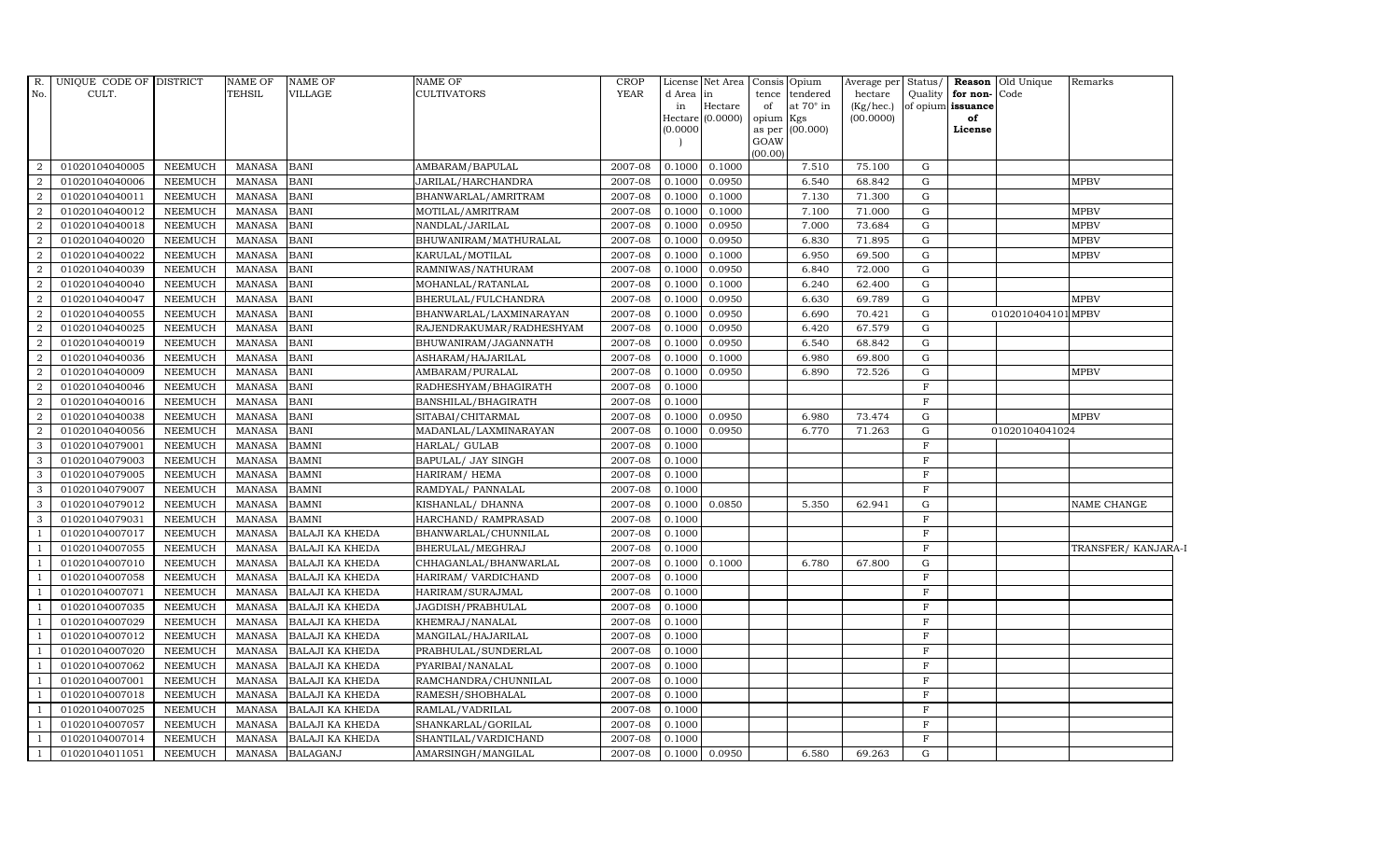| $R$ .          | UNIQUE CODE OF DISTRICT |                | <b>NAME OF</b> | <b>NAME OF</b>  | <b>NAME OF</b>           | <b>CROP</b> |           | License Net Area   Consis   Opium |                 |                  | Average per Status/ |              |                   | <b>Reason</b> Old Unique | Remarks                  |
|----------------|-------------------------|----------------|----------------|-----------------|--------------------------|-------------|-----------|-----------------------------------|-----------------|------------------|---------------------|--------------|-------------------|--------------------------|--------------------------|
| No.            | CULT.                   |                | <b>TEHSIL</b>  | <b>VILLAGE</b>  | <b>CULTIVATORS</b>       | <b>YEAR</b> | d Area in |                                   | tence           | tendered         | hectare             | Quality      | for non-Code      |                          |                          |
|                |                         |                |                |                 |                          |             | in        | $\rm{Hectare}$                    | of              | at $70^\circ$ in | (Kg/hec.)           |              | of opium issuance |                          |                          |
|                |                         |                |                |                 |                          |             | (0.0000)  | Hectare $(0.0000)$                | opium<br>as per | Kgs<br>(00.000)  | (00.0000)           |              | of<br>License     |                          |                          |
|                |                         |                |                |                 |                          |             |           |                                   | GOAW            |                  |                     |              |                   |                          |                          |
|                |                         |                |                |                 |                          |             |           |                                   | (00.00)         |                  |                     |              |                   |                          |                          |
|                | 01020104011043          | NEEMUCH        | MANASA         | <b>BALAGANJ</b> | BADRILAL/MANGU           | 2007-08     |           | $0.1000$ 0.1000                   |                 | 7.010            | 70.100              | G            |                   |                          | MPBV                     |
|                | 01020104011050          | NEEMUCH        | MANASA         | <b>BALAGANJ</b> | BANSILAL/GIRWAR          | 2007-08     | 0.1000    | 0.0950                            |                 | 7.000            | 73.684              | G            |                   |                          |                          |
|                | 01020104011001          | NEEMUCH        | <b>MANASA</b>  | <b>BALAGANJ</b> | BAPULAL/AMARLAL          | 2007-08     | 0.1000    | 0.0950                            |                 | 6.910            | 72.737              | G            |                   |                          |                          |
|                | 01020104011049          | <b>NEEMUCH</b> | <b>MANASA</b>  | <b>BALAGANJ</b> | BHAWSINGH/PIRU           | $2007 - 08$ | 0.1000    | 0.0950                            |                 | 6.600            | 69.474              | ${\rm G}$    |                   |                          | <b>MPBV</b>              |
|                | 01020104011054          | NEEMUCH        | <b>MANASA</b>  | <b>BALAGANJ</b> | BHURALAL/SOJI            | 2007-08     | 0.1000    | 0.0950                            |                 | 6.520            | 68.632              | ${\rm G}$    |                   |                          |                          |
|                | 01020104011052          | <b>NEEMUCH</b> | <b>MANASA</b>  | <b>BALAGANJ</b> | BIHARI/LALA              | 2007-08     | 0.1000    | 0.0900                            |                 | 6.210            | 69.000              | G            |                   |                          |                          |
|                | 01020104011103          | <b>NEEMUCH</b> | <b>MANASA</b>  | <b>BALAGANJ</b> | <b>BIHARI/PIRU</b>       | 2007-08     | 0.1000    | 0.0950                            |                 | 7.070            | 74.421              | G            |                   |                          | <b>MPBV</b>              |
|                | 01020104011018          | <b>NEEMUCH</b> | <b>MANASA</b>  | <b>BALAGANJ</b> | CHAINRAM/MOTILAL         | 2007-08     | 0.1000    | 0.0950                            |                 | 6.890            | 72.526              | G            |                   |                          |                          |
|                | 01020104011017          | <b>NEEMUCH</b> | <b>MANASA</b>  | <b>BALAGANJ</b> | CHEINRAM/NARAYAN         | 2007-08     | 0.1000    | 0.1000                            |                 | 7.230            | 72.300              | $\mathbf G$  |                   |                          |                          |
|                | 01020104011064          | NEEMUCH        | <b>MANASA</b>  | <b>BALAGANJ</b> | DARGA/RAMA               | 2007-08     | 0.1000    | 0.1000                            |                 | 6.960            | 69.600              | G            |                   |                          |                          |
| -1             | 01020104011068          | NEEMUCH        | <b>MANASA</b>  | <b>BALAGANJ</b> | DURGA/SOJI               | 2007-08     | 0.1000    | 0.0950                            |                 | 6.370            | 67.053              | G            |                   |                          | <b>MPBV</b>              |
|                | 01020104011104          | NEEMUCH        | <b>MANASA</b>  | <b>BALAGANJ</b> | DAYARAM/NANURAM          | 2007-08     | 0.1000    | 0.0950                            |                 | 6.600            | 69.474              | $\mathbf G$  |                   |                          | <b>MPBV</b>              |
|                | 01020104011005          | <b>NEEMUCH</b> | <b>MANASA</b>  | <b>BALAGANJ</b> | DEVIKISHAN/ONKAR         | 2007-08     | 0.1000    | 0.1000                            |                 | 7.070            | 70.700              | G            |                   |                          | <b>MPBV</b>              |
|                | 01020104011013          | <b>NEEMUCH</b> | <b>MANASA</b>  | <b>BALAGANJ</b> | DHURA/PIRU               | 2007-08     | 0.1000    | 0.0950                            |                 | 6.910            | 72.737              | G            |                   |                          |                          |
|                | 01020104011039          | NEEMUCH        | <b>MANASA</b>  | <b>BALAGANJ</b> | DURGA/DALSINGH           | 2007-08     | 0.1000    | 0.0500                            |                 | 3.300            | 66.000              | ${\rm G}$    |                   |                          |                          |
| $\overline{1}$ | 01020104011095          | NEEMUCH        | <b>MANASA</b>  | <b>BALAGANJ</b> | DURGA/MANSINGH           | 2007-08     | 0.1000    | 0.0950                            |                 | 6.400            | 67.368              | G            |                   |                          | <b>MPBV</b>              |
|                | 01020104011076          | <b>NEEMUCH</b> | <b>MANASA</b>  | <b>BALAGANJ</b> | DURGA/MEGHA              | 2007-08     | 0.1000    | 0.0900                            |                 | 6.090            | 67.667              | $\mathbf G$  |                   |                          |                          |
| $\overline{1}$ | 01020104011061          | <b>NEEMUCH</b> | <b>MANASA</b>  | <b>BALAGANJ</b> | GABBA/ MANSINGH          | 2007-08     | 0.1000    | 0.0900                            |                 | 6.760            | 75.111              | G            |                   |                          | <b>MPBV</b>              |
|                | 01020104011003          | <b>NEEMUCH</b> | <b>MANASA</b>  | <b>BALAGANJ</b> | GANGA BAI/ MANGILAL      | 2007-08     | 0.1000    | 0.1000                            |                 | 7.160            | 71.600              | $\mathbf G$  |                   |                          |                          |
|                | 01020104011099          | NEEMUCH        | <b>MANASA</b>  | <b>BALAGANJ</b> | GANGARAM/ GABBA          | 2007-08     | 0.1000    |                                   |                 |                  |                     | $\mathbf F$  |                   |                          |                          |
| -1             | 01020104011059          | NEEMUCH        | <b>MANASA</b>  | <b>BALAGANJ</b> | GANPAT/ GIRVAR           | 2007-08     | 0.1000    | 0.1000                            |                 | 7.380            | 73.800              | G            |                   |                          |                          |
|                | 01020104011014          | NEEMUCH        | <b>MANASA</b>  | <b>BALAGANJ</b> | GENDI BAI/ MANGILAL      | 2007-08     | 0.1000    | 0.0950                            |                 | 6.630            | 69.789              | ${\rm G}$    |                   |                          | <b>MPBV</b>              |
|                | 01020104011116          | <b>NEEMUCH</b> | MANASA         | <b>BALAGANJ</b> | GHANSHAYAM/ BHAWARLAL    | 2007-08     | 0.1000    | 0.0950                            |                 | 7.000            | 73.684              | G            |                   |                          |                          |
|                | 01020104011020          | <b>NEEMUCH</b> | <b>MANASA</b>  | <b>BALAGANJ</b> | GORA/ DEVA               | 2007-08     | 0.1000    | 0.0900                            |                 | 7.010            | 77.889              | $\mathbf G$  |                   |                          | <b>MPBV</b>              |
|                | 01020104011045          | NEEMUCH        | <b>MANASA</b>  | <b>BALAGANJ</b> | GOVINDRAM/BANSHILAL      | 2007-08     | 0.1000    | 0.1000                            |                 | 7.860            | 78.600              | ${\rm G}$    |                   |                          | MPBV/NAME CHANGE         |
|                | 01020104011069          | <b>NEEMUCH</b> | <b>MANASA</b>  | <b>BALAGANJ</b> | GYANMAL/ SOHANLAL        | 2007-08     | 0.1000    | 0.0950                            |                 | 7.240            | 76.211              | G            |                   |                          |                          |
|                | 01020104011078          | <b>NEEMUCH</b> | <b>MANASA</b>  | <b>BALAGANJ</b> | <b>INDER SINGH/ GORA</b> | 2007-08     | 0.1000    | 0.0950                            |                 | 6.280            | 66.105              | ${\rm G}$    |                   |                          |                          |
|                | 01020104011075          | <b>NEEMUCH</b> | MANASA         | <b>BALAGANJ</b> | INDU SINGH/ SABBA        | 2007-08     | 0.1000    |                                   |                 |                  |                     | $\mathbf{F}$ |                   |                          |                          |
|                | 01020104011087          | NEEMUCH        | <b>MANASA</b>  | <b>BALAGANJ</b> | JAYNARAYAN/ BANSHILAL    | 2007-08     | 0.1000    | 0.1000                            |                 | 7.060            | 70.600              | ${\rm G}$    |                   |                          | NAME CHANGE              |
|                | 01020104011110          | <b>NEEMUCH</b> | <b>MANASA</b>  | <b>BALAGANJ</b> | JAMNALAL/ UDAYRAM        | 2007-08     | 0.1000    | 0.1000                            | 65.96           | 7.360            | 73.600              | ${\rm G}$    |                   |                          | <b>MPBV</b>              |
|                | 01020104011004          | <b>NEEMUCH</b> | <b>MANASA</b>  | <b>BALAGANJ</b> | KAMLA BAI/ AMBALAL       | 2007-08     | 0.1000    | 0.0950                            |                 | 6.940            | 73.053              | G            |                   |                          | MPBV                     |
|                | 01020104011032          | <b>NEEMUCH</b> | <b>MANASA</b>  | <b>BALAGANJ</b> | KAMLA BAI/ BHONA         | 2007-08     | 0.1000    | 0.0950                            |                 | 6.480            | 68.211              | G            |                   |                          |                          |
|                | 01020104011077          | <b>NEEMUCH</b> | <b>MANASA</b>  | <b>BALAGANJ</b> | KESHURAM/LALA            | 2007-08     | 0.1000    | 0.1000                            |                 | 6.960            | 69.600              | ${\rm G}$    |                   |                          |                          |
|                | 01020104011072          | NEEMUCH        | <b>MANASA</b>  | <b>BALAGANJ</b> | KISHANLAL/RAMA           | 2007-08     | 0.1000    | 0.0950                            | 66.21           | 6.780            | 71.368              | $\mathbf{I}$ | 02                |                          | <b>ISSUED ON 2009-10</b> |
|                | 01020104011085          | NEEMUCH        | <b>MANASA</b>  | <b>BALAGANJ</b> | LAKHMICHAND / NARAYAN    | 2007-08     | 0.1000    | 0.0950                            |                 | 6.370            | 67.053              | $\mathbf G$  |                   |                          |                          |
|                | 01020104011021          | <b>NEEMUCH</b> | <b>MANASA</b>  | <b>BALAGANJ</b> | MANGILAL/DHANNA          | 2007-08     | 0.1000    | 0.0950                            |                 | 6.790            | 71.474              | G            |                   |                          | MPBV                     |
|                | 01020104011030          | <b>NEEMUCH</b> | <b>MANASA</b>  | <b>BALAGANJ</b> | MANNALAL/GABBA           | 2007-08     | 0.1000    |                                   |                 |                  |                     | $\mathbf F$  |                   |                          |                          |
|                | 01020104011006          | NEEMUCH        | <b>MANASA</b>  | <b>BALAGANJ</b> | MEGHRAJ / SHANKARLAL     | 2007-08     | 0.1000    | 0.1000                            |                 | 7.510            | 75.100              | $\mathbf{I}$ | 02                |                          | <b>ISSUED 2009-10</b>    |
|                | 01020104011016          | NEEMUCH        | <b>MANASA</b>  | <b>BALAGANJ</b> | MITTHULAL/ NARAYAN       | 2007-08     | 0.1000    | 0.0950                            |                 | 6.720            | 70.737              | $\mathbf{I}$ | 02                |                          | <b>ISSUED 2009-10</b>    |
|                | 01020104011010          | NEEMUCH        | <b>MANASA</b>  | <b>BALAGANJ</b> | NANDU BAI/ TEKCHAND      | 2007-08     | 0.1000    | 0.0950                            |                 | 7.080            | 74.526              | $\mathbf G$  |                   |                          |                          |
| $\mathbf{1}$   | 01020104011084          | NEEMUCH        | MANASA         | <b>BALAGANJ</b> | NANDUBAI/MEGHA           | 2007-08     | 0.1000    | 0.0950                            |                 | 6.860            | 72.211              | ${\rm G}$    |                   |                          | <b>MPBV</b>              |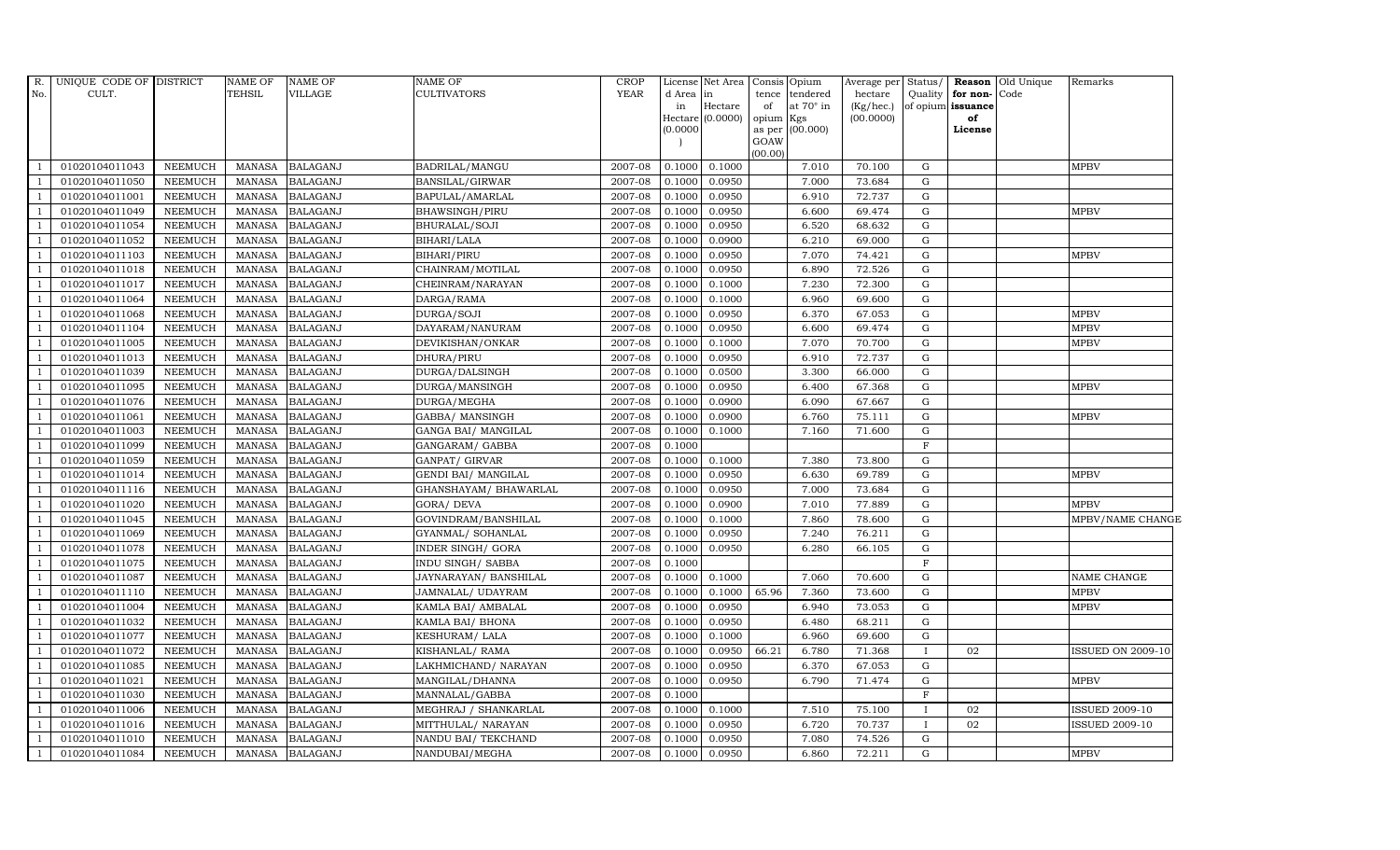| R.             | UNIQUE CODE OF DISTRICT |                | NAME OF       | NAME OF         | <b>NAME OF</b>            | <b>CROP</b> |           | License Net Area   Consis   Opium |                     |                  | Average per | Status/     |                   | <b>Reason</b> Old Unique | Remarks          |
|----------------|-------------------------|----------------|---------------|-----------------|---------------------------|-------------|-----------|-----------------------------------|---------------------|------------------|-------------|-------------|-------------------|--------------------------|------------------|
| No.            | CULT.                   |                | TEHSIL        | VILLAGE         | <b>CULTIVATORS</b>        | <b>YEAR</b> | d Area in |                                   | tence               | tendered         | hectare     | Quality     | for non-Code      |                          |                  |
|                |                         |                |               |                 |                           |             | in        | Hectare                           | of                  | at $70^\circ$ in | (Kg/hec.)   |             | of opium issuance |                          |                  |
|                |                         |                |               |                 |                           |             | (0.0000)  | Hectare (0.0000)                  | opium Kgs<br>as per | (00.000)         | (00.0000)   |             | of<br>License     |                          |                  |
|                |                         |                |               |                 |                           |             |           |                                   | GOAW                |                  |             |             |                   |                          |                  |
|                |                         |                |               |                 |                           |             |           |                                   | (00.00)             |                  |             |             |                   |                          |                  |
|                | 01020104011112          | <b>NEEMUCH</b> | <b>MANASA</b> | <b>BALAGANJ</b> | NANURAM/ GOUTAM           | 2007-08     | 0.1000    | 0.1000                            |                     | 5.950            | 59.500      | G           |                   |                          |                  |
|                | 01020104011012          | <b>NEEMUCH</b> | <b>MANASA</b> | <b>BALAGANJ</b> | NARAYANI BAI/ LALURAM     | 2007-08     | 0.1000    | 0.1000                            |                     | 6.780            | 67.800      | G           |                   |                          |                  |
| $\overline{1}$ | 01020104011028          | <b>NEEMUCH</b> | <b>MANASA</b> | <b>BALAGANJ</b> | NATHA/ DALLA              | 2007-08     | 0.1000    | 0.0950                            |                     | 7.150            | 75.263      | G           |                   |                          | <b>MPBV</b>      |
|                | 01020104011037          | <b>NEEMUCH</b> | <b>MANASA</b> | <b>BALAGANJ</b> | NATHULAL/ KISHANA         | 2007-08     | 0.1000    | 0.1000                            |                     | 7.330            | 73.300      | $\mathbf G$ |                   |                          |                  |
|                | 01020104011067          | <b>NEEMUCH</b> | <b>MANASA</b> | <b>BALAGANJ</b> | OKAR SINGH/ RAYSINGH      | 2007-08     | 0.1000    | 0.0850                            |                     | 6.370            | 74.941      | G           |                   |                          | <b>MPBV</b>      |
| $\overline{1}$ | 01020104011044          | <b>NEEMUCH</b> | <b>MANASA</b> | <b>BALAGANJ</b> | PANNI BAI/ NARAYAN        | 2007-08     | 0.1000    | 0.1000                            |                     | 6.730            | 67.300      | G           |                   |                          |                  |
|                | 01020104011002          | <b>NEEMUCH</b> | <b>MANASA</b> | <b>BALAGANJ</b> | PARASRAM/ UDAA JI         | 2007-08     | 0.1000    | 0.0900                            |                     | 6.190            | 68.778      | G           |                   |                          |                  |
| $\overline{1}$ | 01020104011114          | <b>NEEMUCH</b> | <b>MANASA</b> | <b>BALAGANJ</b> | RAJENDRA/ BANSHILAL       | 2007-08     | 0.1000    | 0.1000                            |                     | 7.710            | 77.100      | G           |                   |                          |                  |
|                | 01020104011071          | <b>NEEMUCH</b> | <b>MANASA</b> | <b>BALAGANJ</b> | RAJU/ LAKKHA              | 2007-08     | 0.1000    | 0.0950                            |                     | 6.610            | 69.580      | G           |                   |                          |                  |
|                | 01020104011038          | <b>NEEMUCH</b> | <b>MANASA</b> | <b>BALAGANJ</b> | RUPA/ DAL SINGH           | 2007-08     | 0.1000    | 0.0750                            |                     | 5.030            | 67.067      | G           |                   |                          |                  |
| $\overline{1}$ | 01020104011106          | <b>NEEMUCH</b> | <b>MANASA</b> | <b>BALAGANJ</b> | RUPA/ MAN SINGH           | 2007-08     | 0.1000    | 0.0900                            |                     | 6.820            | 75.778      | G           |                   |                          | <b>MPBV</b>      |
|                | 01020104011060          | <b>NEEMUCH</b> | <b>MANASA</b> | <b>BALAGANJ</b> | SADDA/BHAVSINGH CHOTA     | 2007-08     | 0.1000    | 0.0950                            |                     | 6.580            | 69.263      | ${\rm G}$   |                   |                          |                  |
|                | 01020104011098          | <b>NEEMUCH</b> | <b>MANASA</b> | <b>BALAGANJ</b> | SADDA/MANSINGH BADA       | 2007-08     | 0.1000    | 0.0950                            |                     | 6.640            | 69.895      | G           |                   |                          |                  |
|                | 01020104011096          | <b>NEEMUCH</b> | <b>MANASA</b> | <b>BALAGANJ</b> | SHANTILAL/ MANGILAL       | 2007-08     | 0.1000    | 0.0900                            |                     | 6.410            | 71.222      | $\mathbf G$ |                   |                          |                  |
|                | 01020104011058          | <b>NEEMUCH</b> | <b>MANASA</b> | <b>BALAGANJ</b> | KAMALIBAI/SHANTILAL       | 2007-08     | 0.1000    | 0.0950                            |                     | 6.480            | 68.211      | G           |                   |                          | MPBV/NAME CHANGE |
|                | 01020104011109          | <b>NEEMUCH</b> | <b>MANASA</b> | <b>BALAGANJ</b> | SHOLA/ MAN SINGH          | 2007-08     | 0.1000    | 0.0850                            |                     | 6.060            | 71.294      | G           |                   |                          |                  |
|                | 01020104011079          | <b>NEEMUCH</b> | <b>MANASA</b> | <b>BALAGANJ</b> | SHYAMLAL/ MANGILAL        | 2007-08     | 0.1000    | 0.0950                            |                     | 6.870            | 72.316      | G           |                   |                          |                  |
| $\overline{1}$ | 01020104011062          | NEEMUCH        | <b>MANASA</b> | <b>BALAGANJ</b> | TEJA/NENA                 | 2007-08     | 0.1000    | 0.1000                            |                     | 6.690            | 66.900      | G           |                   |                          |                  |
|                | 01020104011086          | <b>NEEMUCH</b> | <b>MANASA</b> | <b>BALAGANJ</b> | TEJA/PARSA                | 2007-08     | 0.1000    | 0.0950                            |                     | 6.880            | 72.421      | G           |                   |                          |                  |
| 3              | 01020104069005          | <b>NEEMUCH</b> | <b>MANASA</b> | <b>BADKUWAN</b> | GOVINDRAM / GANESHRAM     | 2007-08     | 0.1000    | 0.0950                            |                     | 7.150            | 75.263      | G           |                   |                          |                  |
| 3              | 01020104069013          | <b>NEEMUCH</b> | <b>MANASA</b> | <b>BADKUWAN</b> | JAGANNATH / CHATARBHUJ    | 2007-08     | 0.1000    | 0.0950                            |                     | 8.120            | 85.474      | G           |                   |                          |                  |
| 3              | 01020104069014          | <b>NEEMUCH</b> | <b>MANASA</b> | <b>BADKUWAN</b> | RAMESH/ MOTILAL           | 2007-08     | 0.1000    | 0.0950                            |                     | 7.500            | 78.947      | G           |                   |                          |                  |
| $\mathbf{3}$   | 01020104069021          | <b>NEEMUCH</b> | <b>MANASA</b> | <b>BADKUWAN</b> | VISHRAM/ MODA             | 2007-08     | 0.1000    | 0.0900                            |                     | 6.760            | 75.111      | G           |                   |                          |                  |
| 3              | 01020104069026          | <b>NEEMUCH</b> | <b>MANASA</b> | <b>BADKUWAN</b> | <b>BADRILAL/ BAGDU</b>    | 2007-08     | 0.1000    | 0.1000                            |                     | 7.250            | 72.500      | G           |                   |                          |                  |
| 3              | 01020104069030          | <b>NEEMUCH</b> | <b>MANASA</b> | <b>BADKUWAN</b> | BHAGATRAM/ GOUTAM         | 2007-08     | 0.1000    | 0.0900                            |                     | 7.310            | 81.222      | $\mathbf G$ |                   |                          |                  |
| 3              | 01020104069044          | <b>NEEMUCH</b> | <b>MANASA</b> | <b>BADKUWAN</b> | SALAGRAM/ MODA            | 2007-08     | 0.1000    | 0.0950                            |                     | 6.170            | 64.947      | G           |                   |                          |                  |
| 3              | 01020104069056          | <b>NEEMUCH</b> | <b>MANASA</b> | <b>BADKUWAN</b> | ISHAK MOHAMAD / ALLAHVELI | 2007-08     | 0.1000    | 0.1000                            |                     | 6.930            | 69.300      | G           |                   |                          |                  |
| $\mathbf{3}$   | 01020104069057          | <b>NEEMUCH</b> | <b>MANASA</b> | <b>BADKUWAN</b> | MATHURALAL/ GOUTAM        | 2007-08     | 0.1000    | 0.0850                            |                     | 7.160            | 84.235      | G           |                   |                          |                  |
| 3              | 01020104069058          | <b>NEEMUCH</b> | <b>MANASA</b> | <b>BADKUWAN</b> | RATANLAL/RAMA             | 2007-08     | 0.1000    | 0.0950                            |                     | 6.950            | 73.158      | G           |                   |                          |                  |
| 3              | 01020104069059          | <b>NEEMUCH</b> | <b>MANASA</b> | <b>BADKUWAN</b> | NANDLAL/ MULCHAND         | 2007-08     | 0.1000    | 0.0900                            |                     | 7.090            | 78.778      | $\mathbf G$ |                   |                          |                  |
| $\mathbf{3}$   | 01020104069066          | <b>NEEMUCH</b> | <b>MANASA</b> | <b>BADKUWAN</b> | MATHURALAL/ MOTILAL       | 2007-08     | 0.1000    | 0.0900                            |                     | 6.700            | 74.444      | G           |                   |                          |                  |
| 3              | 01020104069067          | <b>NEEMUCH</b> | <b>MANASA</b> | <b>BADKUWAN</b> | RAMESHCHANDR/ DEVILAL     | 2007-08     | 0.1000    | 0.0950                            |                     | 6.470            | 68.105      | G           |                   |                          |                  |
| 3              | 01020104069071          | <b>NEEMUCH</b> | <b>MANASA</b> | <b>BADKUWAN</b> | JAMNI BAI/ LAL JI         | 2007-08     | 0.1000    | 0.0950                            |                     | 6.180            | 65.053      | G           |                   |                          |                  |
| 3              | 01020104069031          | <b>NEEMUCH</b> | <b>MANASA</b> | <b>BADKUWAN</b> | KALU/ DEVA                | 2007-08     | 0.1000    | 0.0950                            |                     | 6.060            | 63.789      | G           |                   |                          |                  |
| 3              | 01020104069094          | <b>NEEMUCH</b> | <b>MANASA</b> | <b>BADKUWAN</b> | NANDU BAI / PRABHULAL     | 2007-08     | 0.1000    | 0.0900                            |                     | 6.770            | 75.222      | G           |                   |                          |                  |
| 3              | 01020104069089          | <b>NEEMUCH</b> | <b>MANASA</b> | <b>BADKUWAN</b> | BHAGATRAM/ RAMLAL         | 2007-08     | 0.1000    | 0.0900                            |                     | 6.080            | 67.556      | G           |                   |                          |                  |
| 3              | 01020104069081          | <b>NEEMUCH</b> | <b>MANASA</b> | <b>BADKUWAN</b> | KASTURI BAI/ JAGANNATH    | 2007-08     | 0.1000    | 0.0950                            |                     | 6.680            | 70.316      | G           |                   |                          |                  |
| $\mathbf{3}$   | 01020104069037          | <b>NEEMUCH</b> | <b>MANASA</b> | <b>BADKUWAN</b> | PRABHULAL/ BHAWARLAL      | 2007-08     | 0.1000    | 0.0950                            |                     | 6.640            | 69.895      | $\mathbf G$ |                   |                          |                  |
| 3              | 01020104069003          | <b>NEEMUCH</b> | <b>MANASA</b> | <b>BADKUWAN</b> | RUKMAN BAI/ BHERU JI      | 2007-08     | 0.1000    | 0.0950                            |                     | 6.610            | 69.579      | G           |                   |                          |                  |
| 3              | 01020104069048          | <b>NEEMUCH</b> | <b>MANASA</b> | <b>BADKUWAN</b> | SHANKAR/ GOUTAM           | 2007-08     | 0.1000    | 0.0950                            |                     | 7.420            | 78.105      | $\mathbf G$ |                   |                          |                  |
| 3              | 01020104069012          | <b>NEEMUCH</b> | MANASA        | <b>BADKUWAN</b> | SHANU BAI/ MANGILAL       | 2007-08     | 0.1000    | 0.1000                            |                     | 7.100            | 71.000      | $\mathbf G$ |                   |                          |                  |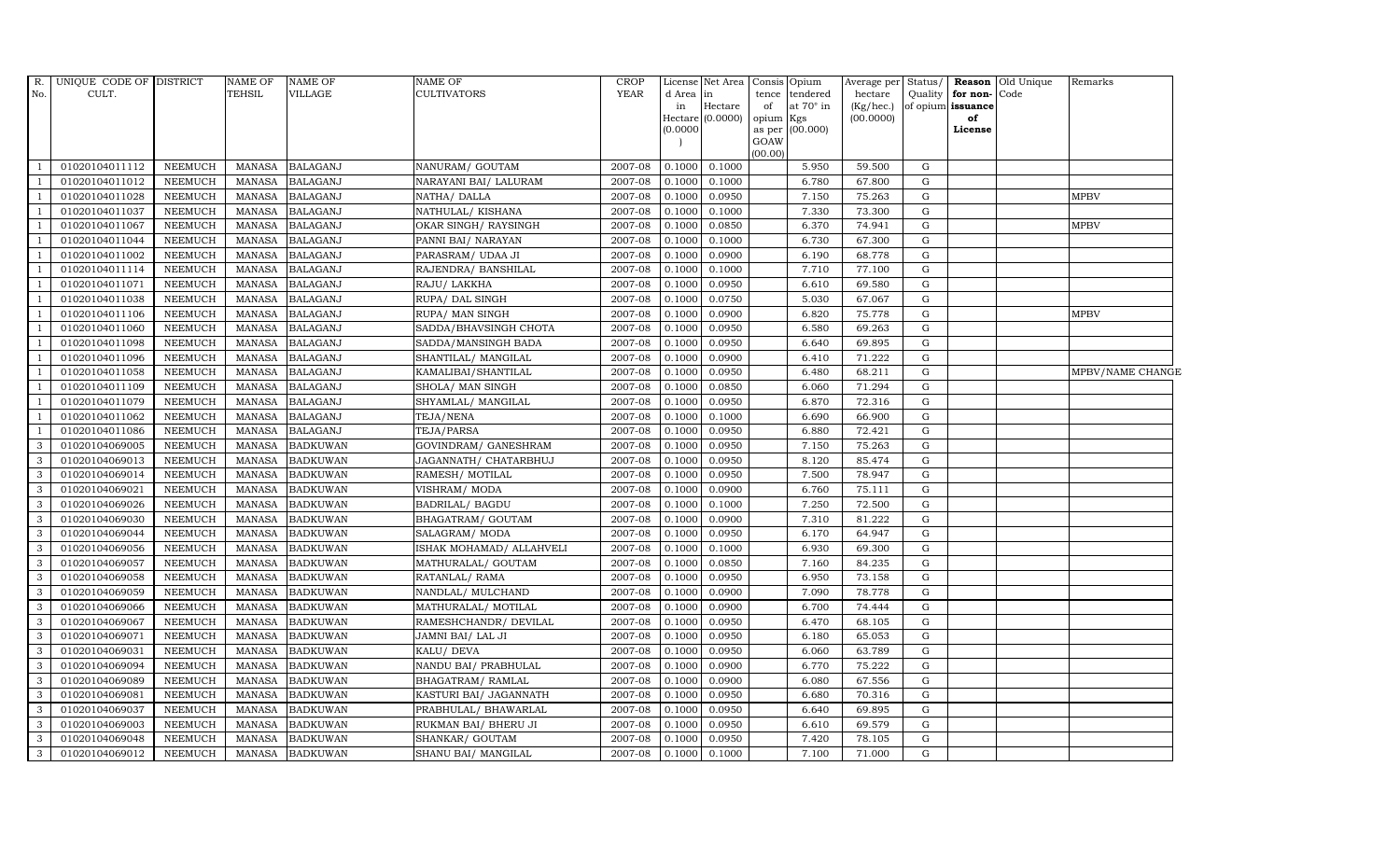| $R_{\cdot}$<br>UNIQUE CODE OF DISTRICT<br><b>NAME OF</b><br><b>NAME OF</b><br><b>NAME OF</b>    | <b>CROP</b>                            |                                | License Net Area   Consis   Opium |                  | Average per Status/ <b>Reason</b> Old Unique |                   |               |                | Remarks |
|-------------------------------------------------------------------------------------------------|----------------------------------------|--------------------------------|-----------------------------------|------------------|----------------------------------------------|-------------------|---------------|----------------|---------|
| <b>TEHSIL</b><br>CULT.<br><b>VILLAGE</b><br><b>CULTIVATORS</b><br>No.                           | <b>YEAR</b>                            | d Area in                      |                                   | tence tendered   | hectare                                      | Quality           | for non-      | Code           |         |
|                                                                                                 |                                        | in                             | Hectare<br>of                     | at $70^\circ$ in | (Kg/hec.)                                    | of opium issuance |               |                |         |
|                                                                                                 |                                        | Hectare $(0.0000)$<br>(0.0000) | opium Kgs                         | as per (00.000)  | (00.0000)                                    |                   | of<br>License |                |         |
|                                                                                                 |                                        |                                | GOAW                              |                  |                                              |                   |               |                |         |
|                                                                                                 |                                        |                                | (00.00)                           |                  |                                              |                   |               |                |         |
| 3<br>01020104069027<br>MANASA BADKUWAN<br><b>NEEMUCH</b>                                        | 2007-08<br>BADRILAL/RAJARAM            | 0.1000                         | 0.0900                            | 6.840            | 76.000                                       | G                 |               |                |         |
| 3<br>01020104069111<br><b>BADKUWAN</b><br><b>NEEMUCH</b><br>MANASA                              | 2007-08<br>BHONIRAM/ MAGNA             | 0.1000                         | 0.0950                            | 6.500            | 68.421                                       | G                 |               |                |         |
| 3<br><b>MANASA</b><br><b>BADKUWAN</b><br><b>BAGDU/ HIRA</b><br>01020104069112<br><b>NEEMUCH</b> | 2007-08                                | 0.1000                         | 0.0900                            | 7.070            | 78.556                                       | G                 |               | 01020104093063 |         |
| 3<br>01020104095004<br><b>NEEMUCH</b><br>MANASA<br><b>ARNIYA MALI</b><br>RAMLAL/ MODA           | 2007-08                                | 0.1000                         |                                   |                  |                                              | F                 |               |                |         |
| $\mathbf{3}$<br>01020104095011<br><b>MANASA</b><br><b>NEEMUCH</b><br><b>ARNIYA MALI</b>         | BHAWARLAL/ LALURAM<br>2007-08          | 0.1000                         |                                   |                  |                                              | $\rm F$           |               |                |         |
| $\mathbf{3}$<br>01020104095012<br><b>NEEMUCH</b><br><b>MANASA</b><br><b>ARNIYA MALI</b>         | 2007-08<br>BHAWARLAL/ JODHA            | 0.1000                         | 0.0950                            | 6.820            | 71.789                                       | ${\rm G}$         |               |                |         |
| 01020104095013<br>3<br><b>NEEMUCH</b><br><b>MANASA</b><br><b>ARNIYA MALI</b>                    | 2007-08<br>MOTIRAM/ NANURAM            | 0.1000                         | 0.0900                            | 6.000            | 66.667                                       | G                 |               |                |         |
| 3<br>01020104095016<br><b>NEEMUCH</b><br><b>MANASA</b><br><b>ARNIYA MALI</b>                    | KHUMAN SINGH/ GOBAR SINGH<br>2007-08   | 0.1000                         | 0.0950                            | 6.630            | 69.789                                       | $\mathbf G$       |               |                |         |
| 01020104095019<br><b>NEEMUCH</b><br><b>MANASA</b><br><b>ARNIYA MALI</b><br>3                    | RAMRATAN/ BAPULAL<br>2007-08           | 0.1000                         | 0.0950                            | 6.910            | 72.737                                       | G                 |               |                |         |
| 3<br>01020104095026<br><b>MANASA</b><br><b>NEEMUCH</b><br><b>ARNIYA MALI</b>                    | RUP SINGH/ SWARUP SINGH<br>2007-08     | 0.1000                         |                                   |                  |                                              | $_{\rm F}$        |               |                |         |
| 3<br><b>NEEMUCH</b><br><b>MANASA</b><br>01020104095030<br><b>ARNIYA MALI</b>                    | 2007-08<br>RADHESHYAM/RAMLAL           | 0.1000                         |                                   |                  |                                              | $\rm F$           |               |                |         |
| 01020104095032<br><b>NEEMUCH</b><br>MANASA<br><b>ARNIYA MALI</b><br>3                           | 2007-08<br>UMRAV SINGH/ RUP SINGH      | 0.1000                         |                                   |                  |                                              | F                 |               |                |         |
| 3<br>01020104095033<br><b>NEEMUCH</b><br><b>ARNIYA MALI</b><br>MANASA                           | CHHITAR SINGH/ SWARUP SINGH<br>2007-08 | 0.1000                         |                                   |                  |                                              | $\mathbf F$       |               |                |         |
| 3<br>01020104095037<br><b>NEEMUCH</b><br><b>MANASA</b><br><b>ARNIYA MALI</b>                    | NAVAL SINGH/ BHAWAR SINGH<br>2007-08   | 0.1000                         | 0.0950                            | 7.070            | 74.421                                       | $\mathbf G$       |               |                |         |
| 3<br>01020104095038<br><b>NEEMUCH</b><br>$\mbox{MANASA}$<br><b>ARNIYA MALI</b>                  | 2007-08<br>MOHANLAL/NANURAM            | 0.1000                         | 0.0950                            | 6.270            | 66.000                                       | ${\rm G}$         |               |                |         |
| 3<br>01020104095043<br><b>NEEMUCH</b><br><b>MANASA</b><br><b>ARNIYA MALI</b>                    | LAL SINGH/ BHAWAR SINGH<br>2007-08     | 0.1000                         | 0.1000                            | 7.800            | 78.000                                       | G                 |               |                |         |
| 3<br>01020104095045<br><b>NEEMUCH</b><br>MANASA<br><b>ARNIYA MALI</b>                           | 2007-08<br>GOVIND SINGH/ KALU SINGH    | 0.1000                         |                                   |                  |                                              | $\mathbf F$       |               |                |         |
| $\mathbf{3}$<br>01020104095047<br><b>NEEMUCH</b><br>MANASA<br><b>ARNIYA MALI</b>                | 2007-08<br>DASHRATH / BHUWANI          | 0.1000                         |                                   |                  |                                              | $_{\rm F}$        |               |                |         |
| 3<br>01020104095050<br><b>NEEMUCH</b><br><b>MANASA</b><br><b>ARNIYA MALI</b>                    | 2007-08<br>GANGARAM / CHATRU           | 0.1000                         | 0.0500                            | 3.470            | 69.400                                       | G                 |               |                |         |
| 3<br>01020104095051<br><b>NEEMUCH</b><br><b>MANASA</b><br><b>ARNIYA MALI</b>                    | SWARUP SINGH/KESHR SINGH<br>2007-08    | 0.1000                         | 0.0950                            | 6.980            | 73.474                                       | $\mathbf G$       |               |                |         |
| 3<br>01020104095060<br><b>NEEMUCH</b><br><b>MANASA</b><br><b>ARNIYA MALI</b>                    | 2007-08<br>SULTAN SINGH/ RAY SINGH     | 0.1000                         | 0.0950                            | 7.200            | 75.789                                       | $\mathbf G$       |               |                |         |
| 3<br>01020104095062<br><b>NEEMUCH</b><br><b>MANASA</b><br><b>ARNIYA MALI</b>                    | 2007-08<br>AMARLAL/ DHANNA             | 0.1000                         |                                   |                  |                                              | $\mathbf F$       |               |                |         |
| 3<br>01020104095065<br><b>NEEMUCH</b><br>MANASA<br><b>ARNIYA MALI</b>                           | 2007-08<br>KALU SINGH/KISHAN SINGH     | 0.1000                         | 0.1000                            | 6.770            | 67.700                                       | ${\rm G}$         |               |                |         |
| 3<br>01020104095069<br><b>NEEMUCH</b><br><b>MANASA</b><br><b>ARNIYA MALI</b>                    | VILAS BAI/ RAMCHANDR<br>2007-08        | 0.1000                         | 0.0950                            | 6.430            | 67.684                                       | $\mathbf G$       |               |                |         |
| 3<br>01020104095001<br><b>NEEMUCH</b><br><b>MANASA</b><br><b>ARNIYA MALI</b>                    | 2007-08<br>KANKU BAI/ LALURAM          | 0.1000                         |                                   |                  |                                              | $_{\rm F}$        |               |                |         |
| 3<br>01020104095039<br><b>NEEMUCH</b><br>MANASA<br><b>ARNIYA MALI</b>                           | 2007-08<br>ANUPAM SINGH/ SULTAN        | 0.1000                         |                                   |                  |                                              | $\rm F$           |               |                |         |
| 3<br>01020104095044<br><b>MANASA</b><br><b>ARNIYA MALI</b><br><b>NEEMUCH</b>                    | 2007-08<br><b>BAPULAL/ KANIRAM</b>     | 0.1000                         |                                   |                  |                                              | $\mathbf F$       |               |                |         |
| $\mathbf{3}$<br>01020104095021<br><b>NEEMUCH</b><br>MANASA<br><b>ARNIYA MALI</b>                | 2007-08<br>RUP SINGH/KISHOR SINGH      | 0.1000                         | 0.0950                            | 6.490            | 68.316                                       | $\mathbf G$       |               |                |         |
| 01020104095015<br>3<br><b>NEEMUCH</b><br>MANASA<br><b>ARNIYA MALI</b>                           | 2007-08<br>BAGDIRAM/ CHUNNILAL         | 0.1000                         |                                   |                  |                                              | $\mathbf F$       |               |                |         |
| 3<br>01020104095049<br><b>MANASA</b><br><b>NEEMUCH</b><br>ARNIYA MALI                           | PRABHU SINGH/KISHAN SINGH<br>2007-08   | 0.1000                         |                                   |                  |                                              | F                 |               |                |         |
| 3<br><b>NEEMUCH</b><br><b>MANASA</b><br>01020104095014<br><b>ARNIYA MALI</b>                    | 2007-08<br>KISHAN SINGH/ SULTAN        | 0.1000                         |                                   |                  |                                              | $\overline{F}$    |               |                |         |
| 3<br>01020104095022<br><b>MANASA</b><br><b>ARNIYA MALI</b><br><b>NEEMUCH</b>                    | 2007-08<br>BHOPAL SINGH/ GOBAR SINGH   | 0.1000                         |                                   |                  |                                              | $\rm F$           |               |                |         |
| 3<br>01020104095053<br><b>NEEMUCH</b><br>MANASA<br><b>ARNIYA MALI</b>                           | 2007-08<br>BHUWANIRAM/ NANURAM         | 0.1000                         | 0.0950                            | 6.040            | 63.579                                       | G                 |               |                |         |
| 3<br>01020104095028<br><b>NEEMUCH</b><br>MANASA<br><b>ARNIYA MALI</b>                           | 2007-08<br>KAWARLAL/ SITARAM           | 0.1000                         |                                   |                  |                                              | $\mathbf F$       |               |                |         |
| 3<br>01020104095073<br><b>NEEMUCH</b><br><b>MANASA</b><br><b>ARNIYA MALI</b>                    | 2007-08<br>FHULA BAI/ LAL SINGH        | 0.1000                         |                                   |                  |                                              | $_{\rm F}$        |               |                |         |
| 3<br>01020104095059<br><b>NEEMUCH</b><br><b>MANASA</b><br><b>ARNIYA MALI</b>                    | TILLI BAI/ NANDLAL<br>2007-08          | 0.1000                         |                                   |                  |                                              | $_{\rm F}$        |               |                |         |
| 3<br>01020104095074<br><b>NEEMUCH</b><br><b>MANASA</b><br>ARNIYA MALI                           | 2007-08<br>DEVILAL/ RAMCHARAN          | 0.1000                         | 0.1000                            | 6.630            | 66.300                                       | G                 |               | 01020104083017 |         |
| 3<br>01020104095075<br><b>NEEMUCH</b><br><b>MANASA</b><br>ARNIYA MALI                           | 2007-08<br>DURGA BAI/ RAMCHANDR        | 0.1000                         | 0.0950                            | 6.660            | 70.105                                       | ${\rm G}$         |               | 01020104083026 |         |
| 3<br>01020104095076<br><b>NEEMUCH</b><br>MANASA<br><b>ARNIYA MALI</b>                           | 2007-08<br>MOHANI BAI/ BHAWARLAL       | 0.1000                         |                                   |                  |                                              | $\mathbb N$       |               | 01020104083023 |         |
| 3<br>01020104095077<br><b>MANASA</b><br><b>NEEMUCH</b><br><b>ARNIYA MALI</b>                    | RODILAL/ KESHURAM<br>2007-08           | 0.1000                         | 0.0950                            | 6.620            | 69.684                                       | $\mathbf G$       |               | 01020104083022 |         |
| 3<br>01020104092004<br><b>NEEMUCH</b><br>MANASA ANTRI BUJURG                                    | <b>BANSHILAL/ DHURA</b><br>2007-08     | 0.1000                         | 0.0950                            | 6.220            | 65.474                                       | G                 |               |                |         |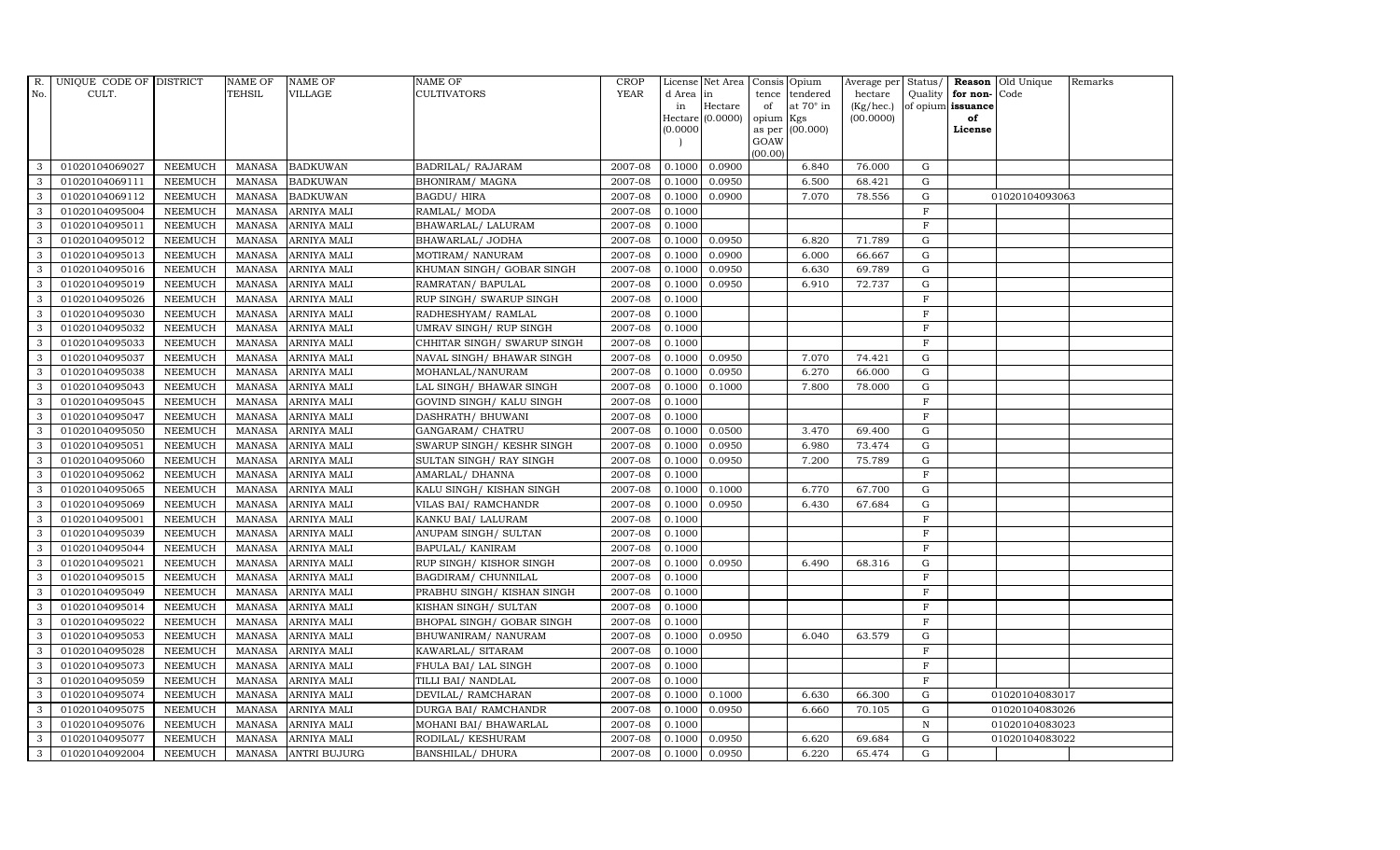| R.           | UNIQUE CODE OF DISTRICT |                | NAME OF       | <b>NAME OF</b>      | <b>NAME OF</b>              | CROP        |           | License Net Area   |           | Consis Opium     | Average per | Status/      |                   | <b>Reason</b> Old Unique | Remarks    |
|--------------|-------------------------|----------------|---------------|---------------------|-----------------------------|-------------|-----------|--------------------|-----------|------------------|-------------|--------------|-------------------|--------------------------|------------|
| No.          | CULT.                   |                | <b>TEHSIL</b> | <b>VILLAGE</b>      | <b>CULTIVATORS</b>          | <b>YEAR</b> | d Area in |                    |           | tence tendered   | hectare     | Quality      | for non-Code      |                          |            |
|              |                         |                |               |                     |                             |             | in        | Hectare            | of        | at $70^\circ$ in | (Kg/hec.)   |              | of opium issuance |                          |            |
|              |                         |                |               |                     |                             |             | (0.0000)  | Hectare $(0.0000)$ | opium Kgs | as per (00.000)  | (00.0000)   |              | of<br>License     |                          |            |
|              |                         |                |               |                     |                             |             |           |                    | GOAW      |                  |             |              |                   |                          |            |
|              |                         |                |               |                     |                             |             |           |                    | (00.00)   |                  |             |              |                   |                          |            |
| 3            | 01020104086059          | <b>NEEMUCH</b> |               | MANASA ANTRI BUJURG | MANGILAL/ NAURAM            | 2007-08     | 0.1000    |                    |           |                  |             | $\mathbf{F}$ |                   |                          |            |
| 3            | 01020104092009          | <b>NEEMUCH</b> |               | MANASA ANTRI BUJURG | BADRILAL/RAMLAL             | 2007-08     | 0.1000    | 0.0950             |           | 6.800            | 71.579      | G            |                   |                          | NAMECHANGE |
| 3            | 01020104092011          | <b>NEEMUCH</b> | MANASA        | <b>ANTRI BUJURG</b> | CHATRA/ DEVA                | 2007-08     | 0.1000    | 0.0950             |           | 6.470            | 68.105      | G            |                   |                          |            |
| 3            | 01020104092013          | <b>NEEMUCH</b> |               | MANASA ANTRI BUJURG | NARAYAN SINGH/ PRATAP SINGH | 2007-08     | 0.1000    | 0.1000             |           | 6.870            | 68.700      | G            |                   |                          |            |
| 3            | 01020104092017          | <b>NEEMUCH</b> | MANASA        | <b>ANTRI BUJURG</b> | MANNALAL/ NARAYAN           | 2007-08     | 0.1000    | 0.1000             |           | 6.800            | 68.000      | G            |                   |                          |            |
| 3            | 01020104092024          | <b>NEEMUCH</b> | MANASA        | <b>ANTRI BUJURG</b> | NONDRAM/ UDAA               | 2007-08     | 0.1000    |                    |           |                  |             | $\mathbf F$  |                   |                          |            |
| 3            | 01020104092025          | <b>NEEMUCH</b> |               | MANASA ANTRI BUJURG | NANDA/ KALU                 | 2007-08     | 0.1000    |                    |           |                  |             | $\mathbf F$  |                   |                          |            |
| 3            | 01020104092027          | <b>NEEMUCH</b> | MANASA        | <b>ANTRI BUJURG</b> | SHEKH MOHAMMAD/ NOOR MOHAM/ | 2007-08     | 0.1000    |                    |           |                  |             | $\mathbf{F}$ |                   |                          |            |
| 3            | 01020104092028          | <b>NEEMUCH</b> | MANASA        | <b>ANTRI BUJURG</b> | <b>GATTU BAI/ BHONA</b>     | 2007-08     | 0.1000    |                    |           |                  |             | $\mathbf{F}$ |                   |                          |            |
| 3            | 01020104092029          | <b>NEEMUCH</b> | MANASA        | <b>ANTRI BUJURG</b> | GORDHAN SINGH/ PRATAP SINGH | 2007-08     | 0.1000    |                    |           |                  |             | $\mathbf{F}$ |                   |                          |            |
| 3            | 01020104092030          | <b>NEEMUCH</b> |               | MANASA ANTRI BUJURG | GOPAL/ MANGILAL             | 2007-08     | 0.1000    |                    |           |                  |             | $\mathbf{F}$ |                   |                          |            |
| $\mathbf{3}$ | 01020104092031          | <b>NEEMUCH</b> |               | MANASA ANTRI BUJURG | PARASMAL/ DULICHAND         | 2007-08     | 0.1000    |                    |           |                  |             | $\mathbf{F}$ |                   |                          |            |
| $\mathbf{3}$ | 01020104092039          | <b>NEEMUCH</b> | MANASA        | <b>ANTRI BUJURG</b> | GOVIND KUWAR/ DALPAT SINGH  | 2007-08     | 0.1000    |                    |           |                  |             | $\mathbf{F}$ |                   |                          |            |
| 3            | 01020104092041          | <b>NEEMUCH</b> | MANASA        | <b>ANTRI BUJURG</b> | AMAR SINGH/ SAJJAN SINGH    | 2007-08     | 0.1000    |                    |           |                  |             | $\mathbf{F}$ |                   |                          |            |
| 3            | 01020104092046          | <b>NEEMUCH</b> | MANASA        | <b>ANTRI BUJURG</b> | BHERU SINGH / INDAR SINGH   | 2007-08     | 0.1000    | 0.0200             |           | 1.470            | 73.500      | $\mathbf G$  |                   |                          |            |
| $\mathbf{3}$ | 01020104092050          | <b>NEEMUCH</b> |               | MANASA ANTRI BUJURG | SUNDARLAL/ NARAYAN          | 2007-08     | 0.1000    |                    |           |                  |             | $\mathbf F$  |                   |                          |            |
| 3            | 01020104092052          | <b>NEEMUCH</b> | MANASA        | <b>ANTRI BUJURG</b> | RAMPRASAD/HIRALAL           | 2007-08     | 0.1000    |                    |           |                  |             | $\mathbf F$  |                   |                          |            |
| $\mathbf{3}$ | 01020104092055          | <b>NEEMUCH</b> | MANASA        | <b>ANTRI BUJURG</b> | DINESH/ MANNALAL            | 2007-08     | 0.1000    | 0.0700             |           | 4.900            | 70.000      | $\mathbf G$  |                   |                          |            |
| 3            | 01020104092056          | <b>NEEMUCH</b> | MANASA        | <b>ANTRI BUJURG</b> | BHARATRAM/ MANGILAL         | 2007-08     | 0.1000    |                    |           |                  |             | $\mathbf{F}$ |                   |                          |            |
| 3            | 01020104092057          | <b>NEEMUCH</b> | MANASA        | <b>ANTRI BUJURG</b> | SURESH CHANDR / NARAYAN     | 2007-08     | 0.1000    |                    |           |                  |             | $\mathbf{F}$ |                   |                          |            |
| 3            | 01020104092064          | <b>NEEMUCH</b> | MANASA        | <b>ANTRI BUJURG</b> | HARIVALLBHA/ BADRILAL       | 2007-08     | 0.1000    | 0.0950             |           | 6.050            | 63.684      | G            |                   |                          |            |
| 3            | 01020104092065          | <b>NEEMUCH</b> | MANASA        | <b>ANTRI BUJURG</b> | BABULAL/RAMGOPAL            | 2007-08     | 0.1000    | 0.0950             |           | 6.810            | 71.684      | G            |                   |                          |            |
| $\mathbf{3}$ | 01020104092068          | <b>NEEMUCH</b> |               | MANASA ANTRI BUJURG | NANHE KHA/ NOOR KHA         | $2007 - 08$ | 0.1000    |                    |           |                  |             | $\mathbf F$  |                   |                          |            |
| 3            | 01020104092070          | <b>NEEMUCH</b> | MANASA        | <b>ANTRI BUJURG</b> | KISHOR/ LALSINGH            | 2007-08     | 0.1000    |                    |           |                  |             | $\mathbf F$  |                   |                          |            |
| 3            | 01020104092071          | <b>NEEMUCH</b> | MANASA        | <b>ANTRI BUJURG</b> | KAILASH / HIRALAL           | 2007-08     | 0.1000    |                    |           |                  |             | $\mathbf{F}$ |                   |                          |            |
| 3            | 01020104092073          | <b>NEEMUCH</b> |               | MANASA ANTRI BUJURG | SAMRATHLAL/ RAMGOPAL        | 2007-08     | 0.1000    | 0.0450             |           | 3.420            | 76.000      | G            |                   |                          |            |
| 3            | 01020104092074          | <b>NEEMUCH</b> | MANASA        | <b>ANTRI BUJURG</b> | KAILASH / SATYANARAYAN      | 2007-08     | 0.1000    |                    |           |                  |             | $\mathbf F$  |                   |                          |            |
| 3            | 01020104092078          | <b>NEEMUCH</b> | MANASA        | <b>ANTRI BUJURG</b> | LAXMAN SINGH/ NAHAR SINGH   | 2007-08     | 0.1000    |                    |           |                  |             | F            |                   |                          |            |
| 3            | 01020104092079          | <b>NEEMUCH</b> |               | MANASA ANTRI BUJURG | DINESHGIR/ BABU GIR         | 2007-08     | 0.1000    |                    |           |                  |             | $\mathbf F$  |                   |                          |            |
| 3            | 01020104092083          | <b>NEEMUCH</b> | MANASA        | <b>ANTRI BUJURG</b> | NASIR MOHAMAD/ SHAKUR MOHAM | 2007-08     | 0.1000    |                    |           |                  |             | $\mathbf{F}$ |                   |                          |            |
| 3            | 01020104092084          | <b>NEEMUCH</b> | MANASA        | <b>ANTRI BUJURG</b> | TIKAM SINGH / SHIV SINGH    | 2007-08     | 0.1000    |                    |           |                  |             | $\mathbf{F}$ |                   |                          |            |
| $\mathbf{3}$ | 01020104092085          | <b>NEEMUCH</b> | <b>MANASA</b> | <b>ANTRI BUJURG</b> | BANE SINGH/ SAJJAN SINGH    | 2007-08     | 0.1000    |                    |           |                  |             | $\rm F$      |                   |                          |            |
| 3            | 01020104092090          | <b>NEEMUCH</b> | MANASA        | <b>ANTRI BUJURG</b> | YASHVANT/ HARIVALLABH       | 2007-08     | 0.1000    | 0.1000             |           | 6.120            | 61.200      | G            |                   |                          |            |
| $\mathbf{3}$ | 01020104092091          | <b>NEEMUCH</b> | MANASA        | <b>ANTRI BUJURG</b> | HARIPRASAD/ BIHARI          | 2007-08     | 0.1000    |                    |           |                  |             | $\mathbf F$  |                   |                          |            |
| $\mathbf{3}$ | 01020104092092          | <b>NEEMUCH</b> | <b>MANASA</b> | <b>ANTRI BUJURG</b> | BHARAT SINGH/ NAHAR SINGH   | 2007-08     | 0.1000    |                    |           |                  |             | $\rm F$      |                   |                          |            |
| 3            | 01020104092098          | <b>NEEMUCH</b> | MANASA        | <b>ANTRI BUJURG</b> | DHARAMCHAND/HIRALAL         | 2007-08     | 0.1000    |                    |           |                  |             | $\mathbf{F}$ |                   |                          |            |
| 3            | 01020104092099          | <b>NEEMUCH</b> | MANASA        | <b>ANTRI BUJURG</b> | GOPAL/ SATYANARAYAN         | 2007-08     | 0.1000    |                    |           |                  |             | $\rm F$      |                   |                          |            |
| $\mathbf{3}$ | 01020104092103          | <b>NEEMUCH</b> | MANASA        | <b>ANTRI BUJURG</b> | SHRI NIVAS/ CHHAGANLAL      | 2007-08     | 0.1000    |                    |           |                  |             | $\mathbf F$  |                   |                          |            |
| 3            | 01020104092122          | <b>NEEMUCH</b> | MANASA        | <b>ANTRI BUJURG</b> | BHAWARLAL/ BASANTILAL       | 2007-08     | 0.1000    | 0.0950             |           | 6.130            | 64.526      | G            |                   |                          |            |
| $\mathbf{3}$ | 01020104092125          | <b>NEEMUCH</b> | MANASA        | <b>ANTRI BUJURG</b> | NAHARSINGH/VAKTAVARSINGH    | 2007-08     | 0.1000    |                    |           |                  |             | $\mathbf{F}$ |                   |                          |            |
| 3            | 01020104092129          | <b>NEEMUCH</b> |               | MANASA ANTRI BUJURG | ALLAHBAKSHA/ RAMJU KHA      | 2007-08     | 0.1000    |                    |           |                  |             | $\mathbf{F}$ |                   |                          |            |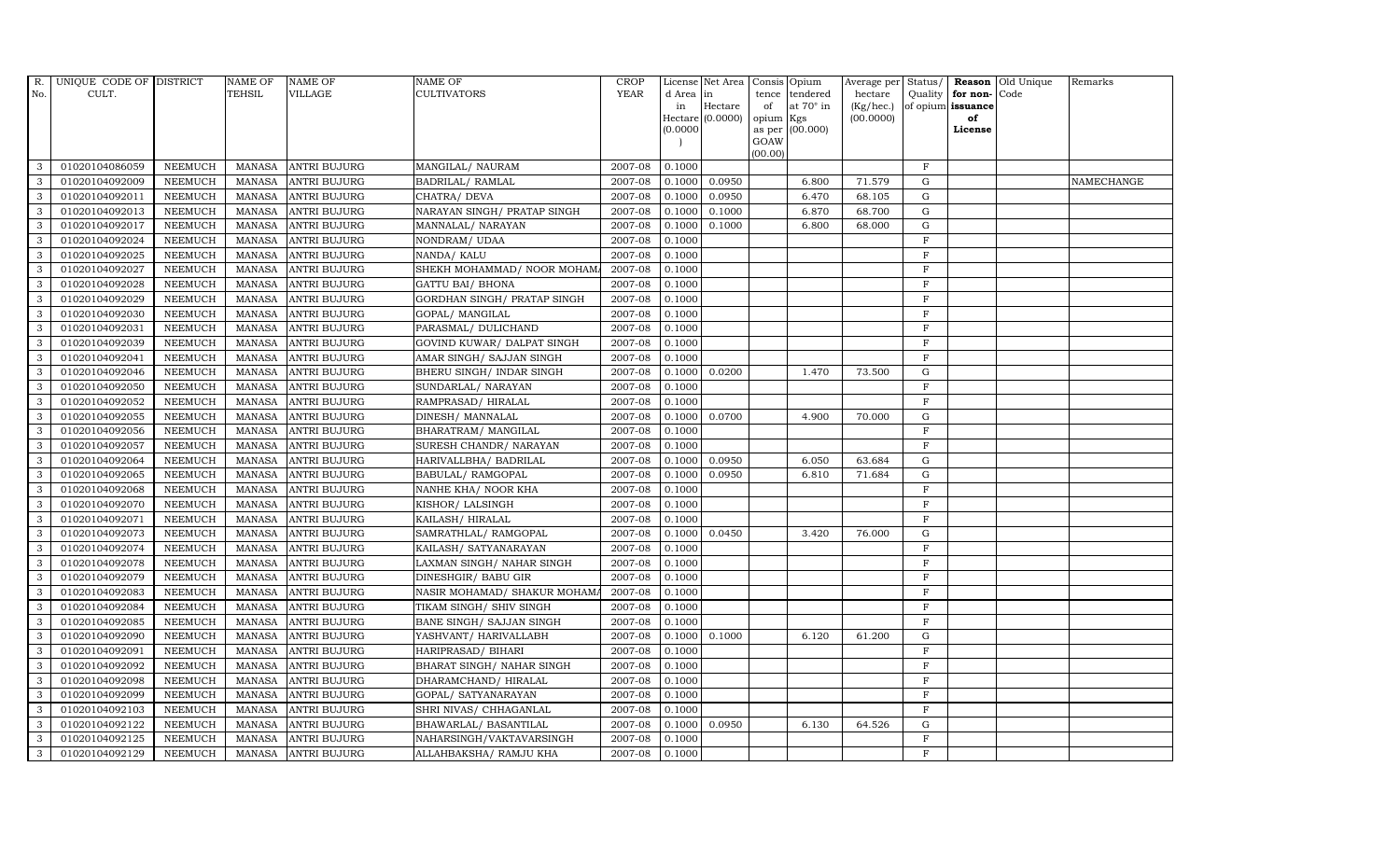| R.           | UNIQUE CODE OF DISTRICT |                | <b>NAME OF</b> | <b>NAME OF</b>      | <b>NAME OF</b>             | CROP        |           | License Net Area   |           | Consis Opium     | Average per        | Status/      |                   | <b>Reason</b> Old Unique | Remarks                  |
|--------------|-------------------------|----------------|----------------|---------------------|----------------------------|-------------|-----------|--------------------|-----------|------------------|--------------------|--------------|-------------------|--------------------------|--------------------------|
| No.          | CULT.                   |                | <b>TEHSIL</b>  | <b>VILLAGE</b>      | <b>CULTIVATORS</b>         | <b>YEAR</b> | d Area in |                    | tence     | tendered         | hectare            | Quality      | for non-          | Code                     |                          |
|              |                         |                |                |                     |                            |             | in        | Hectare            | of        | at $70^\circ$ in | $(Kg/ {\rm hec.})$ |              | of opium issuance |                          |                          |
|              |                         |                |                |                     |                            |             | (0.0000)  | Hectare $(0.0000)$ | opium Kgs | as per (00.000)  | (00.0000)          |              | of<br>License     |                          |                          |
|              |                         |                |                |                     |                            |             |           |                    | GOAW      |                  |                    |              |                   |                          |                          |
|              |                         |                |                |                     |                            |             |           |                    | (00.00)   |                  |                    |              |                   |                          |                          |
| 3            | 01020104092132          | <b>NEEMUCH</b> | MANASA         | <b>ANTRI BUJURG</b> | BHUWANI SHANKAR/ NARAYAN   | 2007-08     | 0.1000    |                    |           |                  |                    | $\mathbf{F}$ |                   |                          |                          |
| 3            | 01020104092134          | <b>NEEMUCH</b> | MANASA         | <b>ANTRI BUJURG</b> | DHANNA/ BHUWANA            | 2007-08     | 0.1000    | 0.1000             |           | 6.800            | 68.000             | G            |                   |                          |                          |
| 3            | 01020104092147          | <b>NEEMUCH</b> | MANASA         | <b>ANTRI BUJURG</b> | ISHAK MOHAMAD / TEYAB JI   | 2007-08     | 0.1000    | 0.1000             |           | 5.660            | 56.600             | G            |                   |                          |                          |
| 3            | 01020104092149          | <b>NEEMUCH</b> |                | MANASA ANTRI BUJURG | SAMPAT BAI/ RAMNARAYAN     | 2007-08     | 0.1000    | 0.1000             |           | 6.850            | 68.500             | $\mathbf G$  |                   |                          |                          |
| 3            | 01020104092151          | <b>NEEMUCH</b> | MANASA         | <b>ANTRI BUJURG</b> | BABUGIR/ NARAYAN GIR       | 2007-08     | 0.1000    |                    |           |                  |                    | $\rm F$      |                   |                          |                          |
| $\mathbf{3}$ | 01020104092160          | <b>NEEMUCH</b> | <b>MANASA</b>  | <b>ANTRI BUJURG</b> | KANHEYALAL/ SURAJMAL       | 2007-08     | 0.1000    |                    |           |                  |                    | $\mathbf F$  |                   |                          |                          |
| 3            | 01020104092137          | <b>NEEMUCH</b> |                | MANASA ANTRI BUJURG | MANGU SINGH/ INDAR SINGH   | 2007-08     | 0.1000    |                    |           |                  |                    | $\mathbf F$  |                   |                          |                          |
| 3            | 01020104092072          | <b>NEEMUCH</b> | MANASA         | <b>ANTRI BUJURG</b> | SHAMBHULAL/ BHONAJI        | 2007-08     | 0.1000    |                    |           |                  |                    | $\mathbf F$  |                   |                          |                          |
| 3            | 01020104092171          | <b>NEEMUCH</b> | MANASA         | <b>ANTRI BUJURG</b> | LAXMINARAYAN / NANURAM     | 2007-08     | 0.1000    |                    |           |                  |                    | $\mathbf{F}$ |                   |                          |                          |
| 3            | 01020104092032          | <b>NEEMUCH</b> | MANASA         | <b>ANTRI BUJURG</b> | MANJUR HUSAIN/ NANHE KHAN  | 2007-08     | 0.1000    | 0.0950             |           | 6.210            | 65.368             | G            |                   |                          |                          |
| 3            | 01020104092063          | <b>NEEMUCH</b> | MANASA         | <b>ANTRI BUJURG</b> | AMRATRAM / BHAWARLAL       | 2007-08     | 0.1000    |                    |           |                  |                    | $\mathbf F$  |                   |                          |                          |
| 3            | 01020104092015          | <b>NEEMUCH</b> | MANASA         | <b>ANTRI BUJURG</b> | KAMLABAI/ HIRALAL          | 2007-08     | 0.1000    |                    |           |                  |                    | $\mathbf F$  |                   |                          |                          |
| $\mathbf{3}$ | 01020104092010          | <b>NEEMUCH</b> | MANASA         | <b>ANTRI BUJURG</b> | RAMPRASAD/ BHERULAL        | 2007-08     | 0.1000    |                    |           |                  |                    | $\mathbf{F}$ |                   |                          |                          |
| 3            | 01020104092033          | <b>NEEMUCH</b> | MANASA         | <b>ANTRI BUJURG</b> | TAMIJAN BAI/ NANHE KHA     | 2007-08     | 0.1000    | 0.1000             |           | 6.580            | 65.800             | $\mathbf G$  |                   |                          |                          |
| 3            | 01020104092144          | <b>NEEMUCH</b> | MANASA         | <b>ANTRI BUJURG</b> | BHERULAL/ NANDA            | 2007-08     | 0.1000    | 0.1000             |           | 6.730            | 67.300             | ${\rm G}$    |                   |                          |                          |
| 3            | 01020104092014          | <b>NEEMUCH</b> | MANASA         | <b>ANTRI BUJURG</b> | GYANMAL/ SHANTILAL         | 2007-08     | 0.1000    |                    |           |                  |                    | $\mathbf{F}$ |                   |                          |                          |
| 3            | 01020104092155          | <b>NEEMUCH</b> | MANASA         | <b>ANTRI BUJURG</b> | KAILASH KUWAR/ MOHAN SINGH | 2007-08     | 0.1000    |                    |           |                  |                    | $\mathbf F$  |                   |                          |                          |
| 3            | 01020104092045          | <b>NEEMUCH</b> | MANASA         | <b>ANTRI BUJURG</b> | KALU SINGH/ INDAR SINGH    | 2007-08     | 0.1000    |                    |           |                  |                    | $\mathbf{F}$ |                   |                          |                          |
| 3            | 01020104092138          | <b>NEEMUCH</b> | MANASA         | <b>ANTRI BUJURG</b> | MOHAN KUWAR/ NARENDR SINGH | 2007-08     | 0.1000    |                    |           |                  |                    | $\mathbf F$  |                   |                          |                          |
| 3            | 01020104092131          | <b>NEEMUCH</b> | MANASA         | <b>ANTRI BUJURG</b> | CHHOTE KHAN/ NANA KAHAN    | 2007-08     | 0.1000    |                    |           |                  |                    | $\mathbf F$  |                   |                          |                          |
| 3            | 01020104092146          | <b>NEEMUCH</b> | MANASA         | <b>ANTRI BUJURG</b> | RAGHUVIR DAS/KISHOR DAS    | 2007-08     | 0.1000    | 0.0950             |           | 5.950            | 62.632             | G            |                   |                          |                          |
| 3            | 01020104092040          | <b>NEEMUCH</b> | <b>MANASA</b>  | <b>ANTRI BUJURG</b> | VISHAL KUWAR/ MOTI SINGH   | 2007-08     | 0.1000    |                    |           |                  |                    | $\mathbf F$  |                   |                          |                          |
| 3            | 01020104096002          | <b>NEEMUCH</b> | <b>MANASA</b>  | <b>ANKLI</b>        | MANGILAL/ DEVA             | 2007-08     | 0.1000    |                    |           |                  |                    | F            |                   |                          |                          |
| 3            | 01020104096003          | <b>NEEMUCH</b> | <b>MANASA</b>  | <b>ANKLI</b>        | DEVILAL/ LADU              | 2007-08     | 0.1000    | 0.0950             |           | 7.040            | 74.105             | G            |                   |                          |                          |
| 3            | 01020104096006          | <b>NEEMUCH</b> | <b>MANASA</b>  | <b>ANKLI</b>        | ANIL KUMAR/ RAJMAL         | 2007-08     | 0.1000    | 0.0900             |           | 5.740            | 63.778             | ${\rm G}$    |                   |                          | <b>MPBV</b>              |
| $\mathbf{3}$ | 01020104096007          | <b>NEEMUCH</b> | <b>MANASA</b>  | <b>ANKLI</b>        | RAMNARAYAN/ NATHU          | 2007-08     | 0.1000    | 0.1000             |           | 6.940            | 69.400             | G            |                   |                          | <b>MPBV</b>              |
| 3            | 01020104096014          | <b>NEEMUCH</b> | <b>MANASA</b>  | <b>ANKLI</b>        | PURALAL/ GHASIRAM          | 2007-08     | 0.1000    | 0.1000             |           | 7.020            | 70.200             | G            |                   |                          | <b>MPBV</b>              |
| 3            | 01020104096016          | <b>NEEMUCH</b> | MANASA         | <b>ANKLI</b>        | PRAHALAD/ MANNA            | 2007-08     | 0.1000    | 0.0900             |           | 6.770            | 75.222             | ${\rm G}$    |                   |                          |                          |
| 3            | 01020104096019          | <b>NEEMUCH</b> | <b>MANASA</b>  | <b>ANKLI</b>        | GANESHRAM / DHANNA         | 2007-08     | 0.1000    | 0.1000             |           | 7.000            | 70.000             | $\mathbf{I}$ | 02                |                          | <b>ISSUED ON 2009-10</b> |
| 3            | 01020104096026          | <b>NEEMUCH</b> | MANASA         | <b>ANKLI</b>        | KAVARLAL/AMRA              | 2007-08     | 0.1000    |                    |           |                  |                    | $\mathbf F$  |                   |                          |                          |
| 3            | 01020104096028          | <b>NEEMUCH</b> | MANASA         | <b>ANKLI</b>        | GOPAL/ BAGDIRAM            | 2007-08     | 0.1000    | 0.1000             |           | 7.240            | 72.400             | G            |                   |                          | <b>MPBV</b>              |
| $\mathbf{3}$ | 01020104096033          | <b>NEEMUCH</b> | <b>MANASA</b>  | <b>ANKLI</b>        | SHANTI LAL/ BHAWARLAL      | 2007-08     | 0.1000    | 0.0900             |           | 6.760            | 75.111             | G            |                   |                          |                          |
| $\mathbf{3}$ | 01020104096056          | <b>NEEMUCH</b> | <b>MANASA</b>  | <b>ANKLI</b>        | KASTURI BAI/ MANGILAL      | 2007-08     | 0.1000    | 0.0900             |           | 6.070            | 67.444             | G            |                   |                          |                          |
| 3            | 01020104096071          | <b>NEEMUCH</b> | <b>MANASA</b>  | <b>ANKLI</b>        | NANDA/ PARTHA              | 2007-08     | 0.1000    | 0.0950             |           | 6.210            | 65.368             | $\mathbf G$  |                   |                          | <b>MPBV</b>              |
| 3            | 01020104096081          | <b>NEEMUCH</b> | <b>MANASA</b>  | <b>ANKLI</b>        | BHAGATRAM/ RAMCHANDR       | 2007-08     | 0.1000    | 0.1000             |           | 7.490            | 74.900             | $\mathbf G$  |                   |                          |                          |
| 3            | 01020104096082          | <b>NEEMUCH</b> | <b>MANASA</b>  | <b>ANKLI</b>        | VARDICHAND/ SURATRAM       | 2007-08     | 0.1000    |                    |           |                  |                    | $\rm F$      |                   |                          |                          |
| $\mathbf{3}$ | 01020104096085          | <b>NEEMUCH</b> | <b>MANASA</b>  | <b>ANKLI</b>        | RAMNIVAS/ MATHURALAL       | 2007-08     | 0.1000    | 0.1000             |           | 6.690            | 66.900             | G            |                   |                          | <b>MPBV</b>              |
| 3            | 01020104096087          | <b>NEEMUCH</b> | <b>MANASA</b>  | <b>ANKLI</b>        | SHYAMLAL/ SITARAM          | 2007-08     | 0.1000    | 0.0900             |           | 5.530            | 61.444             | G            |                   |                          |                          |
| 3            | 01020104096015          | <b>NEEMUCH</b> | <b>MANASA</b>  | <b>ANKLI</b>        | BHAWARLAL/ MANGILAL        | 2007-08     | 0.1000    | 0.0950             |           | 6.710            | 70.632             | G            |                   |                          |                          |
| 3            | 01020104096024          | <b>NEEMUCH</b> | <b>MANASA</b>  | <b>ANKLI</b>        | BAPULAL/ NARAYAN           | 2007-08     | 0.1000    | 0.0900             |           | 5.500            | 61.111             | $\mathbf G$  |                   |                          |                          |
| 3            | 01020104096023          | <b>NEEMUCH</b> | MANASA ANKLI   |                     | KISHOR SINGH/MADAN SINGH   | 2007-08     | 0.1000    | 0.0950             |           | 6.520            | 68.632             | $\mathbf{I}$ | 02                |                          | <b>ISSUED ON 2009-10</b> |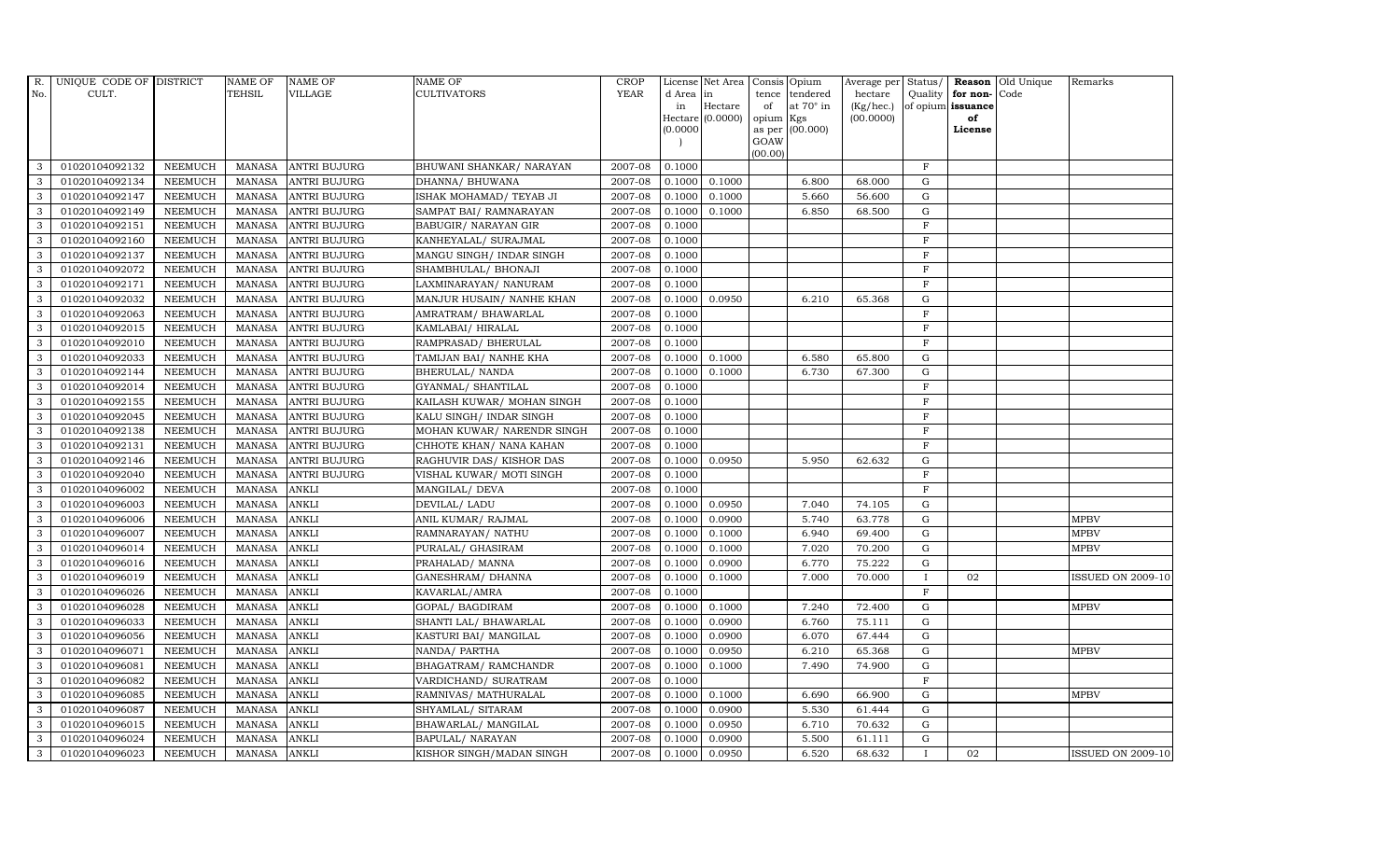| R.               | UNIQUE CODE OF DISTRICT |                | <b>NAME OF</b> | <b>NAME OF</b>        | <b>NAME OF</b>                 | CROP    |           | License Net Area   Consis   Opium |           |                  | Average per | Status/        | Reason            | Old Unique     | Remarks                  |
|------------------|-------------------------|----------------|----------------|-----------------------|--------------------------------|---------|-----------|-----------------------------------|-----------|------------------|-------------|----------------|-------------------|----------------|--------------------------|
| No.              | CULT.                   |                | <b>TEHSIL</b>  | <b>VILLAGE</b>        | <b>CULTIVATORS</b>             | YEAR    | d Area in |                                   |           | tence tendered   | hectare     | Quality        | for non-          | Code           |                          |
|                  |                         |                |                |                       |                                |         | in        | Hectare                           | of        | at $70^\circ$ in | (Kg/hec.)   |                | of opium issuance |                |                          |
|                  |                         |                |                |                       |                                |         |           | Hectare (0.0000)                  | opium Kgs |                  | (00.0000)   |                | of                |                |                          |
|                  |                         |                |                |                       |                                |         | (0.0000)  |                                   | GOAW      | as per (00.000)  |             |                | License           |                |                          |
|                  |                         |                |                |                       |                                |         |           |                                   | (00.00)   |                  |             |                |                   |                |                          |
| 3                | 01020104096054          | <b>NEEMUCH</b> | MANASA         | <b>ANKLI</b>          | DULESINGH/ OKAR SINGH          | 2007-08 | 0.1000    |                                   |           |                  |             | $\mathbf F$    |                   |                |                          |
| 3                | 01020104096075          | <b>NEEMUCH</b> | <b>MANASA</b>  | <b>ANKLI</b>          | BHAWARLAL/ GANGARAM            | 2007-08 | 0.1000    | 0.1000                            |           | 6.760            | 67.600      | $\mathbf G$    |                   |                | <b>MPBV</b>              |
| 3                | 01020104096025          | <b>NEEMUCH</b> | <b>MANASA</b>  | <b>ANKLI</b>          | BAPULAL/ RAM CHANDR            | 2007-08 | 0.1000    | 0.0950                            |           | 7.410            | 78.000      | G              |                   |                |                          |
| 3                | 01020104096077          | <b>NEEMUCH</b> | <b>MANASA</b>  | <b>ANKLI</b>          | MADAN SINGH/ JAY SINGH         | 2007-08 | 0.1000    |                                   |           |                  |             | $\overline{F}$ |                   |                |                          |
| 3                | 01020104096038          | <b>NEEMUCH</b> | <b>MANASA</b>  | <b>ANKLI</b>          | ARJUNSINGH/DEVISINGH           | 2007-08 | 0.1000    | 0.0950                            |           | 6.480            | 68.211      | ${\rm G}$      |                   |                |                          |
| $\mathbf{3}$     | 01020104096012          | <b>NEEMUCH</b> | MANASA         | <b>ANKLI</b>          | RAMLAL/ MOTILAL                | 2007-08 | 0.1000    | 0.1000                            |           | 6.850            | 68.500      | $\mathbf G$    |                   |                | <b>MPBV</b>              |
| 3                | 01020104096051          | <b>NEEMUCH</b> | <b>MANASA</b>  | <b>ANKLI</b>          | PRABHULAL/HARIRAM              | 2007-08 | 0.1000    | 0.0950                            |           | 7.020            | 73.895      | $\mathbf G$    |                   |                | <b>MPBV</b>              |
| 3                | 01020104096094          | <b>NEEMUCH</b> | <b>MANASA</b>  | <b>ANKLI</b>          | MOHAN LAL/ RAM CHANDRA         | 2007-08 | 0.1000    | 0.1000                            |           | 6.810            | 68.100      | $\mathbf G$    |                   |                | <b>MPBV</b>              |
| 3                | 01020104096069          | <b>NEEMUCH</b> | <b>MANASA</b>  | <b>ANKLI</b>          | PARMANAND/ MANGILAL            | 2007-08 | 0.1000    | 0.0950                            |           | 6.590            | 69.368      | $\mathbf G$    |                   |                | <b>MPBV</b>              |
| 3                | 01020104096100          | <b>NEEMUCH</b> | <b>MANASA</b>  | <b>ANKLI</b>          | MOHANLAL/ RATANLAL             | 2007-08 | 0.1000    |                                   |           |                  |             | $\mathbf F$    |                   | 01020104080007 |                          |
| $\overline{a}$   | 01020104052059          | <b>NEEMUCH</b> | <b>MANASA</b>  | ALHED JAGIR-II        | BHUWANIRAM/MAGNIRAM            | 2007-08 | 0.1000    |                                   |           |                  |             | $\mathbf F$    |                   |                |                          |
| $\overline{2}$   | 01020104052064          | <b>NEEMUCH</b> | <b>MANASA</b>  | ALHED JAGIR-II        | RAMNARAYAN/LAXMAN              | 2007-08 | 0.1000    | 0.0900                            |           | 5.950            | 66.111      | $\mathbf G$    |                   |                |                          |
| 2                | 01020104052070          | <b>NEEMUCH</b> | <b>MANASA</b>  | ALHED JAGIR-II        | KANIRAM/LAXMAN                 | 2007-08 | 0.1000    |                                   |           |                  |             | $\mathbf F$    |                   |                |                          |
| $\overline{2}$   | 01020104052073          | <b>NEEMUCH</b> | <b>MANASA</b>  | ALHED JAGIR-II        | BALARAM/PRABHULAL              | 2007-08 | 0.1000    | 0.1000                            |           | 6.860            | 68.600      | $\mathbf G$    |                   |                | <b>MPBV</b>              |
| $\overline{2}$   | 01020104052074          | <b>NEEMUCH</b> | <b>MANASA</b>  | ALHED JAGIR-II        | GOPAL/MAGNA                    | 2007-08 | 0.1000    | 0.0600                            |           | 2.560            | 42.667      | G              | 04                |                | <b>ISSUED ON 2016-17</b> |
| $\overline{2}$   | 01020104052082          | <b>NEEMUCH</b> | <b>MANASA</b>  | <b>ALHED JAGIR-II</b> | MANGILAL/KACHARU PATIDAR       | 2007-08 | 0.1000    |                                   |           |                  |             | $\rm F$        |                   |                |                          |
| 2                | 01020104052085          | <b>NEEMUCH</b> | <b>MANASA</b>  | ALHED JAGIR-II        | CHAINRAM/NANDLAL               | 2007-08 | 0.1000    |                                   |           |                  |             | $\mathbf F$    |                   |                |                          |
| 2                | 01020104052094          | <b>NEEMUCH</b> | MANASA         | <b>ALHED JAGIR-II</b> | RADHABAI/ONKAR                 | 2007-08 | 0.1000    |                                   |           |                  |             | $\mathbf F$    |                   |                |                          |
| $\overline{2}$   | 01020104052096          | <b>NEEMUCH</b> | <b>MANASA</b>  | <b>ALHED JAGIR-II</b> | GIRDHARI/RUPA                  | 2007-08 | 0.1000    | 0.0950                            |           | 3.730            | 39.263      | $\mathbf G$    | 04                |                |                          |
| $\overline{2}$   | 01020104052118          | <b>NEEMUCH</b> | <b>MANASA</b>  | ALHED JAGIR-II        | RAMPRASAD/KHYALIRAM            | 2007-08 | 0.1000    | 0.1050                            |           | 6.890            | 65.619      | $\mathbf G$    |                   |                | <b>MPBV</b>              |
| $\overline{2}$   | 01020104052127          | <b>NEEMUCH</b> | <b>MANASA</b>  | <b>ALHED JAGIR-II</b> | RAMPRASAD/LAXMAN               | 2007-08 | 0.1000    |                                   |           |                  |             | $\mathbf F$    |                   |                |                          |
| $\overline{a}$   | 01020104052137          | <b>NEEMUCH</b> | <b>MANASA</b>  | ALHED JAGIR-II        | RAMRATAN/BHAGIRATH             | 2007-08 | 0.1000    | 0.0950                            |           | 6.900            | 72.632      | $\mathbf G$    |                   |                | <b>MPBV</b>              |
| $\overline{a}$   | 01020104052158          | <b>NEEMUCH</b> | MANASA         | <b>ALHED JAGIR-II</b> | KISHORILAL/BHUWANILAL          | 2007-08 | 0.1000    | 0.1000                            |           | 6.910            | 69.100      | G              |                   |                | <b>MPBV</b>              |
| $\overline{2}$   | 01020104052036          | <b>NEEMUCH</b> | <b>MANASA</b>  | ALHED JAGIR-II        | RATANIBAI/VARDICHAND           | 2007-08 | 0.1000    |                                   |           |                  |             | $\mathbf F$    |                   |                |                          |
| $\boldsymbol{2}$ | 01020104052169          | <b>NEEMUCH</b> | <b>MANASA</b>  | ALHED JAGIR-II        | GOPAL/BHAGATRAM                | 2007-08 | 0.1000    | 0.1050                            | 71.52     | 7.170            | 68.286      | $\mathbf G$    |                   |                | <b>MPBV</b>              |
| $\overline{2}$   | 01020104052010          | <b>NEEMUCH</b> | <b>MANASA</b>  | ALHED JAGIR-II        | LAXMINARAYAN/LADURAM           | 2007-08 | 0.1000    | 0.1000                            |           | 7.100            | 71.000      | G              |                   |                | <b>MPBV</b>              |
| $\overline{a}$   | 01020104052052          | <b>NEEMUCH</b> | <b>MANASA</b>  | ALHED JAGIR-II        | BALKISHAN/BAPULAL              | 2007-08 | 0.1000    |                                   |           |                  |             | $\rm F$        |                   |                |                          |
| 2                | 01020104052251          | <b>NEEMUCH</b> | <b>MANASA</b>  | ALHED JAGIR-II        | MANGIBAI/KRISHNAGOPAL          | 2007-08 | 0.1000    | 0.1000                            | 67.79     | 7.030            | 70.300      | $\mathbf{I}$   | 02                |                | <b>ISSUED ON 2009-10</b> |
| 2                | 01020104052112          | <b>NEEMUCH</b> | <b>MANASA</b>  | <b>ALHED JAGIR-II</b> | BABULAL/NANALAL                | 2007-08 | 0.1000    | 0.1000                            |           | 6.660            | 66.600      | $\mathbf G$    |                   |                | <b>MPBV</b>              |
| $\overline{2}$   | 01020104052038          | <b>NEEMUCH</b> | <b>MANASA</b>  | ALHED JAGIR-II        | JAYPRAKASH / MANGILAL / SUTHAR | 2007-08 | 0.1000    | 0.0950                            |           | 6.730            | 70.842      | $\mathbf G$    |                   |                | <b>MPBV</b>              |
| $\overline{2}$   | 01020104052150          | <b>NEEMUCH</b> | <b>MANASA</b>  | <b>ALHED JAGIR-II</b> | SHYAMLAL/UDA                   | 2007-08 | 0.1000    | 0.1050                            |           | 7.030            | 66.952      | G              |                   |                |                          |
| $\overline{a}$   | 01020104052055          | <b>NEEMUCH</b> | <b>MANASA</b>  | ALHED JAGIR-II        | BHAGUBAI/NANDLAL               | 2007-08 | 0.1000    | 0.0950                            |           | 7.160            | 75.368      | ${\rm G}$      |                   |                | <b>MPBV</b>              |
| $\overline{2}$   | 01020104052001          | <b>NEEMUCH</b> | <b>MANASA</b>  | <b>ALHED JAGIR-I</b>  | RAMCHANDRA/BHANWARLAL          | 2007-08 | 0.1000    | 0.1000                            |           | 7.790            | 77.900      | $\mathbf G$    |                   |                | <b>MPBV</b>              |
| 2                | 01020104052008          | <b>NEEMUCH</b> | <b>MANASA</b>  | <b>ALHED JAGIR-I</b>  | <b>NOJI BAI/GHISULAL</b>       | 2007-08 | 0.1000    | 0.0950                            |           | 7.800            | 82.105      | $\mathbf G$    |                   |                | <b>MPBV</b>              |
| $\overline{2}$   | 01020104052009          | <b>NEEMUCH</b> | <b>MANASA</b>  | ALHED JAGIR-I         | <b>GODAVARI BAI/JARILAL</b>    | 2007-08 | 0.1000    |                                   |           |                  |             | $\mathbf F$    |                   |                |                          |
| $\overline{a}$   | 01020104052011          | <b>NEEMUCH</b> | <b>MANASA</b>  | ALHED JAGIR-I         | MANGILAL/DOULA                 | 2007-08 | 0.1000    | 0.1000                            |           | 6.630            | 66.300      | G              |                   |                |                          |
| $\overline{2}$   | 01020104052014          | <b>NEEMUCH</b> | <b>MANASA</b>  | ALHED JAGIR-I         | BANSHILAL/BADRILAL             | 2007-08 | 0.1000    |                                   |           |                  |             | $\mathbf F$    |                   |                |                          |
| $\overline{a}$   | 01020104052018          | <b>NEEMUCH</b> | <b>MANASA</b>  | ALHED JAGIR-I         | BHONIRAM/BHERULAL              | 2007-08 | 0.1000    |                                   |           |                  |             | $\mathbf F$    |                   |                |                          |
| $\overline{2}$   | 01020104052023          | <b>NEEMUCH</b> | <b>MANASA</b>  | ALHED JAGIR-I         | BHUWANA/KESURAM                | 2007-08 | 0.1000    |                                   |           |                  |             | $\mathbf F$    |                   |                |                          |
| 2                | 01020104052027          | <b>NEEMUCH</b> | <b>MANASA</b>  | ALHED JAGIR-I         | SAJJANBAI/RAMNATH              | 2007-08 | 0.1000    |                                   |           |                  |             | $\mathbf F$    |                   |                |                          |
| $\overline{a}$   | 01020104052030          | <b>NEEMUCH</b> | MANASA         | <b>ALHED JAGIR-I</b>  | KESURAM/KISHANA                | 2007-08 |           | $0.1000$ 0.1000                   |           | 2.420            | 24.200      | G              | 04                |                |                          |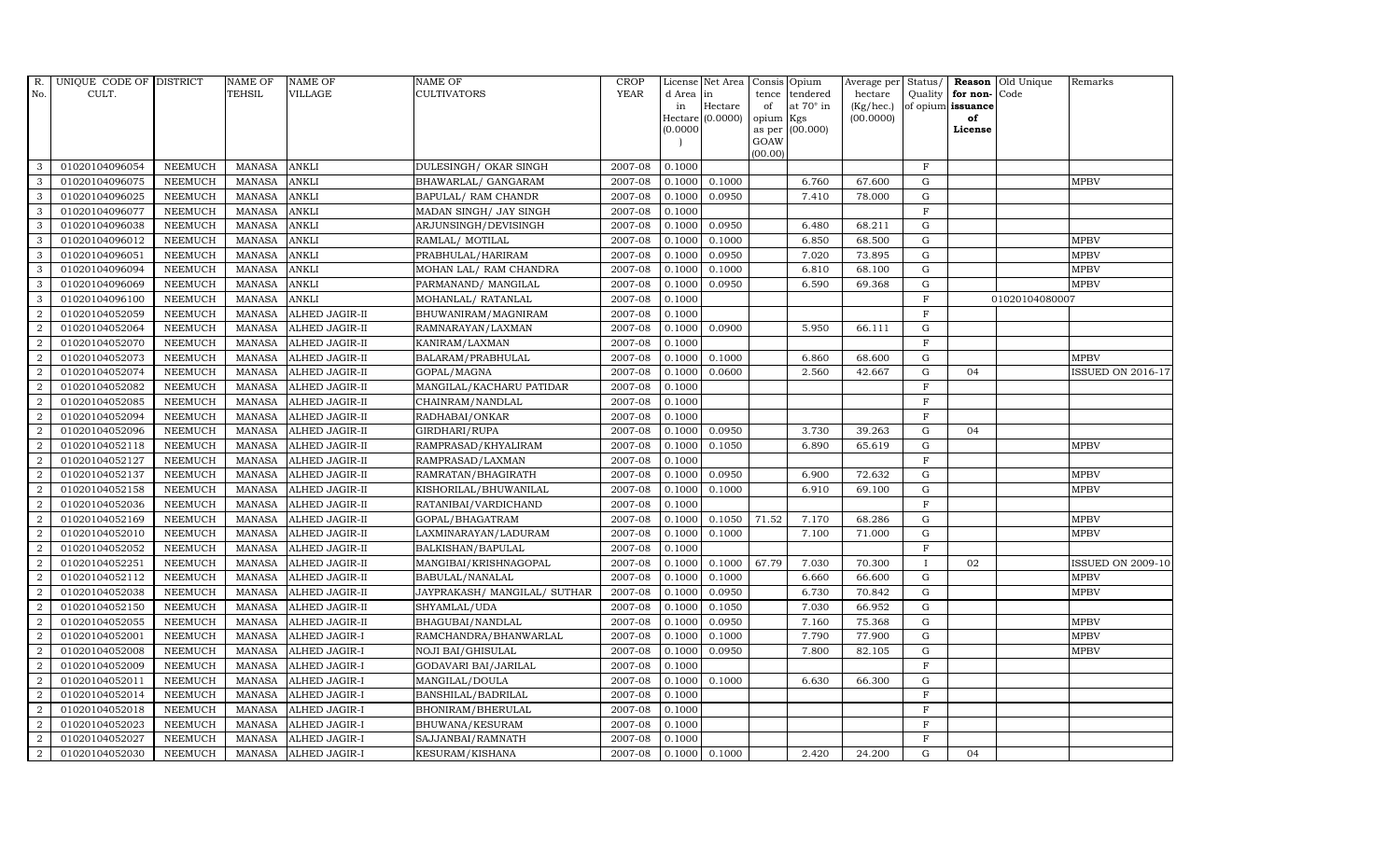| $R$ .<br>No.   | UNIQUE CODE OF DISTRICT<br>CULT. |                | <b>NAME OF</b><br><b>TEHSIL</b> | <b>NAME OF</b><br>VILLAGE | NAME OF<br>CULTIVATORS      | <b>CROP</b><br><b>YEAR</b> | d Area in<br>in<br>0.0000 | License Net Area Consis Opium<br>Hectare<br>Hectare (0.0000) | tence<br>of<br>opium Kgs<br>as per<br>GOAW<br>(00.00) | tendered<br>at $70^\circ$ in<br>(00.000) | Average per Status/<br>hectare<br>(Kg/hec.)<br>(00.0000) | Quality      | for non-Code<br>of opium issuance<br>of<br>License | Reason Old Unique | Remarks               |
|----------------|----------------------------------|----------------|---------------------------------|---------------------------|-----------------------------|----------------------------|---------------------------|--------------------------------------------------------------|-------------------------------------------------------|------------------------------------------|----------------------------------------------------------|--------------|----------------------------------------------------|-------------------|-----------------------|
| 2              | 01020104052031                   | <b>NEEMUCH</b> | MANASA                          | ALHED JAGIR-I             | PURANMAL/RATANLAL           | 2007-08                    | 0.1000                    |                                                              |                                                       |                                          |                                                          | F            |                                                    |                   |                       |
| $\overline{2}$ | 01020104052033                   | <b>NEEMUCH</b> | MANASA                          | ALHED JAGIR-I             | PURANMAL/SURATRAM           | 2007-08                    | 0.1000                    | 0.0950                                                       |                                                       | 6.780                                    | 71.368                                                   | G            |                                                    |                   | ${\tt MPBV}$          |
| $\mathcal{D}$  | 01020104052044                   | <b>NEEMUCH</b> | <b>MANASA</b>                   | ALHED JAGIR-I             | MOHANLAL/MODIRAM            | 2007-08                    | 0.1000                    | 0.1000                                                       |                                                       | 6.760                                    | 67.600                                                   | G            |                                                    |                   | <b>MPBV</b>           |
|                | 01020104052171                   | <b>NEEMUCH</b> | <b>MANASA</b>                   | ALHED JAGIR-I             | SEETARAM/GHASILAL           | 2007-08                    | 0.1000                    |                                                              |                                                       |                                          |                                                          | $\mathbf F$  |                                                    |                   |                       |
| $\overline{2}$ | 01020104052172                   | <b>NEEMUCH</b> | <b>MANASA</b>                   | ALHED JAGIR-I             | LAXMINARAYAN/KANWARLAL      | 2007-08                    | 0.1000                    | 0.1000                                                       |                                                       | 7.300                                    | 73.000                                                   | G            |                                                    |                   |                       |
| $\overline{2}$ | 01020104052174                   | NEEMUCH        | <b>MANASA</b>                   | ALHED JAGIR-I             | KANHAIYALAL/NANDA           | 2007-08                    | 0.1000                    |                                                              |                                                       |                                          |                                                          | F            |                                                    |                   |                       |
| $\overline{2}$ | 01020104052175                   | <b>NEEMUCH</b> | <b>MANASA</b>                   | ALHED JAGIR-I             | UDAIRAM/PRABHULAL           | 2007-08                    | 0.1000                    | 0.1000                                                       |                                                       | 6.880                                    | 68.800                                                   | G            |                                                    |                   | <b>MPBV</b>           |
| 2              | 01020104052187                   | <b>NEEMUCH</b> | <b>MANASA</b>                   | ALHED JAGIR-I             | SHRIRAM/KHYALIRAM           | 2007-08                    | 0.1000                    | 0.1000                                                       |                                                       | 6.760                                    | 67.600                                                   | G            |                                                    |                   | <b>MPBV</b>           |
|                | 01020104052193                   | <b>NEEMUCH</b> | <b>MANASA</b>                   | ALHED JAGIR-I             | MANGILAL/CHHOGA             | 2007-08                    | 0.1000                    | 0.0950                                                       |                                                       | 2.400                                    | 25.263                                                   | G            | 04                                                 |                   |                       |
| $\overline{2}$ | 01020104052202                   | <b>NEEMUCH</b> | <b>MANASA</b>                   | ALHED JAGIR-I             | DULICHANDRA/RAMNARAYAN      | 2007-08                    | 0.1000                    | 0.0950                                                       |                                                       | 6.540                                    | 68.842                                                   | G            |                                                    |                   | <b>MPBV</b>           |
| 2              | 01020104052203                   | NEEMUCH        | <b>MANASA</b>                   | ALHED JAGIR-I             | RAMLAL/BHONIRAM             | 2007-08                    | 0.1000                    |                                                              |                                                       |                                          |                                                          | $\mathbf{F}$ |                                                    |                   |                       |
| $\overline{2}$ | 01020104052204                   | <b>NEEMUCH</b> | <b>MANASA</b>                   | ALHED JAGIR-I             | LAXMINARAYAN/BHONIRAM       | 2007-08                    | 0.1000                    |                                                              |                                                       |                                          |                                                          | $\mathbf{F}$ |                                                    |                   |                       |
| 2              | 01020104052205                   | <b>NEEMUCH</b> | <b>MANASA</b>                   | ALHED JAGIR-I             | DASHRATH/BALKISHAN          | 2007-08                    | 0.1000                    |                                                              |                                                       |                                          |                                                          | $\mathbf{F}$ |                                                    |                   |                       |
| $\overline{2}$ | 01020104052206                   | <b>NEEMUCH</b> | <b>MANASA</b>                   | ALHED JAGIR-I             | DINESH CHANDRA/CHHAGANLAL   | 2007-08                    | 0.1000                    | 0.1000                                                       |                                                       | 6.730                                    | 67.300                                                   | G            |                                                    |                   |                       |
| $\overline{2}$ | 01020104052212                   | <b>NEEMUCH</b> | <b>MANASA</b>                   | ALHED JAGIR-I             | OMPRAKASH/BALKISHAN         | 2007-08                    | 0.1000                    |                                                              |                                                       |                                          |                                                          | $\mathbf F$  |                                                    |                   |                       |
| $\overline{2}$ | 01020104052213                   | <b>NEEMUCH</b> | <b>MANASA</b>                   | ALHED JAGIR-I             | GOMABAI/GIRDHARI            | 2007-08                    | 0.1000                    |                                                              |                                                       |                                          |                                                          | $\mathbf{F}$ |                                                    |                   |                       |
| 2              | 01020104052215                   | <b>NEEMUCH</b> | <b>MANASA</b>                   | ALHED JAGIR-I             | BADRILAL/KACHRUJI           | 2007-08                    | 0.1000                    | 0.1000                                                       |                                                       | 6.370                                    | 63.700                                                   | G            |                                                    |                   |                       |
| 2              | 01020104052216                   | <b>NEEMUCH</b> | MANASA                          | ALHED JAGIR-I             | SURENDRAKUMAR/DINDAYAL      | 2007-08                    | 0.1000                    | 0.1000                                                       |                                                       | 6.770                                    | 67.700                                                   | G            |                                                    |                   | <b>MPBV</b>           |
| $\mathcal{D}$  | 01020104052221                   | <b>NEEMUCH</b> | <b>MANASA</b>                   | ALHED JAGIR-I             | RAMCHANDRA/GHISALAL         | 2007-08                    | 0.1000                    | 0.1000                                                       |                                                       | 6.890                                    | 68.900                                                   | G            |                                                    |                   |                       |
| $\overline{2}$ | 01020104052222                   | <b>NEEMUCH</b> | <b>MANASA</b>                   | ALHED JAGIR-I             | DHANRAJ/BHAGATRAM           | 2007-08                    | 0.1000                    | 0.1000                                                       |                                                       | 7.500                                    | 75.000                                                   | G            |                                                    |                   | <b>MPBV</b>           |
| $\overline{2}$ | 01020104052223                   | <b>NEEMUCH</b> | <b>MANASA</b>                   | ALHED JAGIR-I             | BHONILAL/MANGILAL           | 2007-08                    | 0.1000                    | 0.1000                                                       |                                                       | 6.740                                    | 67.400                                                   | G            |                                                    |                   |                       |
| $\overline{2}$ | 01020104052230                   | <b>NEEMUCH</b> | <b>MANASA</b>                   | ALHED JAGIR-I             | AMBARAM/RAMCHANDRA          | 2007-08                    | 0.1000                    |                                                              |                                                       |                                          |                                                          | F            |                                                    |                   |                       |
| $\overline{2}$ | 01020104052231                   | <b>NEEMUCH</b> | MANASA                          | ALHED JAGIR-I             | LALURAM/MODIRAM             | 2007-08                    | 0.1000                    | 0.1000                                                       |                                                       | 7.130                                    | 71.300                                                   | G            |                                                    |                   |                       |
| $\overline{2}$ | 01020104052232                   | <b>NEEMUCH</b> | <b>MANASA</b>                   | ALHED JAGIR-I             | TULSIRAM/MODIRAM            | 2007-08                    | 0.1000                    | 0.1000                                                       |                                                       | 6.550                                    | 65.500                                                   | G            |                                                    |                   | <b>MPBV</b>           |
| $\overline{2}$ | 01020104052238                   | <b>NEEMUCH</b> | <b>MANASA</b>                   | ALHED JAGIR-I             | JAGDISH CHANDRA/KANHAIYALAL | 2007-08                    | 0.1000                    | 0.1000                                                       |                                                       | 6.600                                    | 66.000                                                   | G            |                                                    |                   | <b>MPBV</b>           |
| $\overline{2}$ | 01020104052239                   | <b>NEEMUCH</b> | <b>MANASA</b>                   | ALHED JAGIR-I             | SHANTILAL/PRABHULAL         | 2007-08                    | 0.1000                    |                                                              |                                                       |                                          |                                                          | $\mathbf F$  |                                                    |                   |                       |
| 2              | 01020104052243                   | <b>NEEMUCH</b> | <b>MANASA</b>                   | ALHED JAGIR-I             | SHIVNARAYAN/BALKISHAN       | 2007-08                    | 0.1000                    |                                                              |                                                       |                                          |                                                          | $\mathbf{F}$ |                                                    |                   |                       |
| 2              | 01020104052245                   | <b>NEEMUCH</b> | MANASA                          | ALHED JAGIR-I             | MOHANLAL/PRABHULAL          | 2007-08                    | 0.1000                    | 0.0800                                                       |                                                       | 5.940                                    | 74.250                                                   | G            |                                                    |                   |                       |
| 2              | 01020104052142                   | <b>NEEMUCH</b> | <b>MANASA</b>                   | ALHED JAGIR-I             | GANESHLAL/MANGILAL          | 2007-08                    | 0.1000                    | 0.1000                                                       |                                                       | 7.070                                    | 70.700                                                   | G            |                                                    |                   | <b>MPBV</b>           |
| $\overline{2}$ | 01020104052016                   | <b>NEEMUCH</b> | <b>MANASA</b>                   | ALHED JAGIR-I             | PHOOLKUNWAR/RAMESHWAR       | 2007-08                    | 0.1000                    | 0.0950                                                       |                                                       | 6.700                                    | 70.526                                                   | G            |                                                    |                   |                       |
| 2              | 01020104052200                   | <b>NEEMUCH</b> | <b>MANASA</b>                   | ALHED JAGIR-I             | RAMPRASAD/BHONA KANCHI      | 2007-08                    | 0.1000                    |                                                              |                                                       |                                          |                                                          | $\mathbf{F}$ |                                                    |                   |                       |
| 2              | 01020104052207                   | <b>NEEMUCH</b> | <b>MANASA</b>                   | ALHED JAGIR-I             | RAMPRASAD/BHONIRAM PATIDAR  | 2007-08                    | 0.1000                    | 0.0950                                                       |                                                       | 6.610                                    | 69.579                                                   | G            |                                                    |                   | <b>MPBV</b>           |
| 2              | 01020104004002                   | <b>NEEMUCH</b> | <b>MANASA</b>                   | <b>AKHEPUR</b>            | MANGIBAI BHAGIRATH          | 2007-08                    | 0.1000                    | 0.0950                                                       |                                                       | 6.380                                    | 67.158                                                   | G            |                                                    |                   |                       |
| 2              | 01020104004004                   | <b>NEEMUCH</b> | <b>MANASA</b>                   | <b>AKHEPUR</b>            | RAMVILAS/DEVA               | 2007-08                    | 0.1000                    | 0.1000                                                       |                                                       | 3.010                                    | 30.100                                                   | G            | 04                                                 |                   |                       |
|                | 01020104004016                   | <b>NEEMUCH</b> | <b>MANASA</b>                   | <b>AKHEPUR</b>            | LAXMAN/KACHRU               | 2007-08                    | 0.1000                    | 0.0900                                                       |                                                       | 6.270                                    | 69.667                                                   | G            |                                                    |                   |                       |
| 2              | 01020104004018                   | <b>NEEMUCH</b> | <b>MANASA</b>                   | AKHEPUR                   | PRAKASH/MADHOLAL            | 2007-08                    | 0.1000                    | 0.0950                                                       |                                                       | 7.030                                    | 74.000                                                   | G            |                                                    |                   | TRANSFER/ BHATKHEDI I |
| $\overline{2}$ | 01020104004024                   | <b>NEEMUCH</b> | <b>MANASA</b>                   | AKHEPUR                   | SHYAMLAL/PURALAL            | 2007-08                    | 0.1000                    | 0.1050                                                       |                                                       | 7.460                                    | 71.048                                                   | G            |                                                    |                   |                       |
| $\overline{2}$ | 01020104004039                   | <b>NEEMUCH</b> | <b>MANASA</b>                   | <b>AKHEPUR</b>            | KAWARLAL/MANGILAL           | 2007-08                    | 0.1000                    | 0.1000                                                       |                                                       | 7.430                                    | 74.300                                                   | G            |                                                    |                   | <b>MPBV</b>           |
| $\overline{2}$ | 01020104004041                   | <b>NEEMUCH</b> | <b>MANASA</b>                   | <b>AKHEPUR</b>            | BHARATRAM/BHAGIRATH         | 2007-08                    | 0.1000                    | 0.0950                                                       |                                                       | 6.760                                    | 71.158                                                   | G            |                                                    |                   |                       |
| $\overline{2}$ | 01020104004029                   | <b>NEEMUCH</b> | <b>MANASA</b>                   | <b>AKHEPUR</b>            | GOPAL/LAXMAN                | 2007-08                    | 0.1000                    | 0.0950                                                       |                                                       | 6.820                                    | 71.789                                                   | G            |                                                    |                   | <b>MPBV</b>           |
| $\overline{2}$ | 01020104004007                   | <b>NEEMUCH</b> | MANASA                          | <b>AKHEPUR</b>            | JAGDISH/ SHANKARLAL         | 2007-08                    | 0.1000                    | 0.1000                                                       |                                                       | 6.920                                    | 69.200                                                   | G            |                                                    |                   |                       |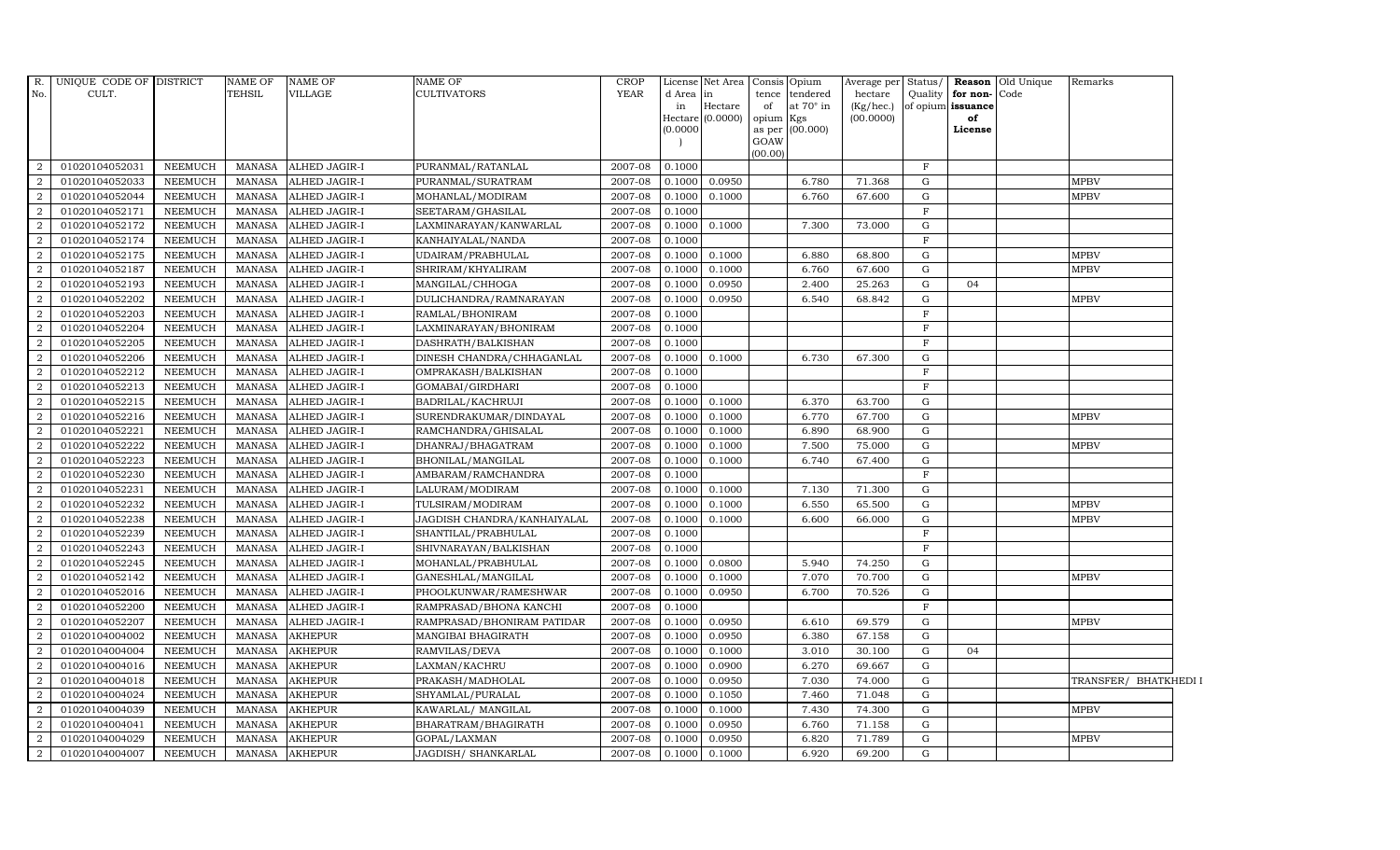| R.             | UNIQUE CODE OF DISTRICT |                | <b>NAME OF</b> | <b>NAME OF</b>     | NAME OF                 | <b>CROP</b> |           | License Net Area |                 | Consis Opium     | Average per | Status/      |                   | Reason Old Unique | Remarks                        |
|----------------|-------------------------|----------------|----------------|--------------------|-------------------------|-------------|-----------|------------------|-----------------|------------------|-------------|--------------|-------------------|-------------------|--------------------------------|
| No.            | CULT.                   |                | <b>TEHSIL</b>  | VILLAGE            | CULTIVATORS             | <b>YEAR</b> | d Area in |                  | tence           | tendered         | hectare     | Quality      | for non-Code      |                   |                                |
|                |                         |                |                |                    |                         |             | in        | Hectare          | of              | at $70^\circ$ in | (Kg/hec.)   |              | of opium issuance |                   |                                |
|                |                         |                |                |                    |                         |             | (0.0000)  | Hectare (0.0000) | opium<br>as per | Kgs<br>(00.000)  | (00.0000)   |              | of<br>License     |                   |                                |
|                |                         |                |                |                    |                         |             |           |                  | GOAW            |                  |             |              |                   |                   |                                |
|                |                         |                |                |                    |                         |             |           |                  | (00.00)         |                  |             |              |                   |                   |                                |
| $\overline{2}$ | 01020104004026          | <b>NEEMUCH</b> | MANASA         | <b>AKHEPUR</b>     | PURALAL/KACHRU          | 2007-08     | 0.1000    | 0.1050           |                 | 7.260            | 69.143      | G            |                   |                   |                                |
| 2              | 01020104004059          | <b>NEEMUCH</b> | <b>MANASA</b>  | <b>AKHEPUR</b>     | GORILAL/BHANWAR SINGH   | 2007-08     | 0.1000    | 0.0950           |                 | 6.470            | 68.105      | $\mathbf G$  |                   |                   |                                |
| 2              | 01020104004020          | <b>NEEMUCH</b> | <b>MANASA</b>  | <b>AKHEPUR</b>     | JAGDISH/DHANRAJ         | 2007-08     | 0.1000    | 0.0950           |                 | 7.080            | 74.526      | $\mathbf G$  |                   |                   | <b>MPBV</b>                    |
| $\overline{2}$ | 01020104004063          | <b>NEEMUCH</b> | <b>MANASA</b>  | <b>AKHEPUR</b>     | KOUSHALYABAI/BANSHILAL  | 2007-08     | 0.1000    | 0.0950           |                 | 6.560            | 69.053      | G            |                   |                   | <b>MPBV</b>                    |
| $\overline{a}$ | 01020104004021          | <b>NEEMUCH</b> | <b>MANASA</b>  | <b>AKHEPUR</b>     | BAPULAL/DHANRAJ         | 2007-08     | 0.1000    | 0.0950           |                 | 6.820            | 71.789      | ${\rm G}$    |                   |                   | <b>MPBV</b>                    |
| $\overline{a}$ | 01020104004057          | NEEMUCH        | <b>MANASA</b>  | <b>AKHEPUR</b>     | PARBHULAL/PYARJI        | 2007-08     | 0.1000    | 0.0900           |                 | 5.960            | 66.222      | ${\rm G}$    |                   | 01020104052180    |                                |
| 3              | 01020104088075          | <b>NEEMUCH</b> | <b>MANASA</b>  | <b>ACHALPURA</b>   | <b>BANSHILAL/ ONKAR</b> | 2007-08     | 0.1000    | 0.1000           |                 | 6.990            | 69.900      | $\mathbf G$  |                   |                   |                                |
| $\mathbf{3}$   | 01020104088031          | <b>NEEMUCH</b> | <b>MANASA</b>  | <b>ACHALPURA</b>   | SURAJMAL/HIRALAL        | 2007-08     | 0.1000    | 0.0950           |                 | 7.080            | 74.526      | $\mathbf G$  |                   |                   | <b>MPBV</b>                    |
| 3              | 01020104088024          | <b>NEEMUCH</b> | <b>MANASA</b>  | <b>ACHALPURA</b>   | KISHANLAL/ LAKHMICHAND  | 2007-08     | 0.1000    |                  |                 |                  |             | $\mathbf N$  |                   |                   |                                |
| 3              | 01020104088055          | <b>NEEMUCH</b> | <b>MANASA</b>  | <b>ACHALPURA</b>   | DHANGIR/ BHERU GIR      | 2007-08     | 0.1000    | 0.0950           |                 | 7.190            | 75.684      | $\mathbf G$  |                   |                   | <b>MPBV</b>                    |
| $\mathbf{3}$   | 01020104088054          | <b>NEEMUCH</b> | <b>MANASA</b>  | <b>ACHALPURA</b>   | BHAGIRATH/ MODA         | 2007-08     | 0.1000    | 0.0950           |                 | 6.740            | 70.947      | ${\rm G}$    |                   |                   | <b>MPBV</b>                    |
| 3              | 01020104088005          | NEEMUCH        | <b>MANASA</b>  | <b>ACHALPURA</b>   | MANGU GIR / BHERU GIR   | 2007-08     | 0.1000    | 0.0900           |                 | 6.320            | 70.222      | ${\rm G}$    |                   |                   |                                |
| 3              | 01020104088041          | <b>NEEMUCH</b> | <b>MANASA</b>  | <b>ACHALPURA</b>   | KISHANLAL/HIRALAL       | 2007-08     | 0.1000    | 0.0900           |                 | 6.430            | 71.444      | $\mathbf G$  |                   |                   | <b>MPBV</b>                    |
| 3              | 01020104088033          | <b>NEEMUCH</b> | <b>MANASA</b>  | <b>ACHALPURA</b>   | TULSIRAM/ CHUNNILAL     | 2007-08     | 0.1000    | 0.0900           |                 | 6.390            | 71.000      | $\mathbf G$  |                   |                   |                                |
| 3              | 01020104088030          | NEEMUCH        | <b>MANASA</b>  | <b>ACHALPURA</b>   | GHISALAL/ NARAYAN       | 2007-08     | 0.1000    | 0.1000           |                 | 6.600            | 66.000      | $\mathbf G$  |                   |                   |                                |
| 3              | 01020104088001          | <b>NEEMUCH</b> | <b>MANASA</b>  | <b>ACHALPURA</b>   | MOHANLAL/HIRALAL        | 2007-08     | 0.1000    | 0.0850           |                 | 5.890            | 69.294      | ${\rm G}$    |                   |                   |                                |
| 3              | 01020104088053          | <b>NEEMUCH</b> | <b>MANASA</b>  | <b>ACHALPURA</b>   | NARAYAN/ NANDA          | 2007-08     | 0.1000    | 0.0950           |                 | 6.670            | 70.211      | G            |                   |                   |                                |
| 3              | 01020104098012          | <b>NEEMUCH</b> | <b>MANASA</b>  | <b>ABAKHEDI</b>    | BHERULAL/HIRA           | 2007-08     | 0.1000    |                  |                 |                  |             | F            |                   |                   |                                |
| 3              | 01020104098003          | <b>NEEMUCH</b> | <b>MANASA</b>  | <b>ABAKHEDI</b>    | MOHANLAL/HIRA           | 2007-08     | 0.1000    |                  |                 |                  |             | $\mathbf{F}$ |                   |                   |                                |
| 3              | 01020104098004          | <b>NEEMUCH</b> | <b>MANASA</b>  | <b>ABAKHEDI</b>    | DHAPUBAI/GHISALAL       | 2007-08     | 0.1000    |                  |                 |                  |             | $\mathbf F$  |                   |                   |                                |
| 3              | 01020104098007          | <b>NEEMUCH</b> | <b>MANASA</b>  | <b>ABAKHEDI</b>    | JANKILAL/BHERULAL       | 2007-08     | 0.1000    |                  |                 |                  |             | $\mathbf F$  |                   |                   |                                |
| $\mathbf{3}$   | 01020104098009          | <b>NEEMUCH</b> | <b>MANASA</b>  | <b>ABAKHEDI</b>    | RAMPRASAD/ KHUB CHAND   | 2007-08     | 0.1000    |                  |                 |                  |             | $\mathbf F$  |                   |                   |                                |
| 3              | 01020104098010          | NEEMUCH        | <b>MANASA</b>  | <b>ABAKHEDI</b>    | MURLI/MADHO             | 2007-08     | 0.1000    |                  |                 |                  |             | $\mathbf F$  |                   |                   |                                |
| 3              | 01020104098008          | <b>NEEMUCH</b> | <b>MANASA</b>  | <b>ABAKHEDI</b>    | RAMESHCHANDR/ GHISALAL  | 2007-08     | 0.1000    |                  |                 |                  |             | F            |                   |                   |                                |
| 3              | 01020104098014          | <b>NEEMUCH</b> | <b>MANASA</b>  | <b>ABAKHEDI</b>    | RANGLAL/GENDMAL         | 2007-08     | 0.1000    |                  |                 |                  |             | $\mathbf{F}$ |                   |                   |                                |
| 3              | 01020104098016          | <b>NEEMUCH</b> | <b>MANASA</b>  | <b>ABAKHEDI</b>    | JITENDRAKUMAR/ SEVA     | 2007-08     | 0.1000    |                  |                 |                  |             | $\mathbf F$  |                   |                   |                                |
| 3              | 01020104098017          | <b>NEEMUCH</b> | <b>MANASA</b>  | <b>ABAKHEDI</b>    | DALLARAM/ MANNALAL      | 2007-08     | 0.1000    | 0.1000           | 61.92           | 6.680            | 66.800      | G            |                   | 01020104076002    |                                |
| $\mathbf{3}$   | 01020104098018          | <b>NEEMUCH</b> | <b>MANASA</b>  | <b>ABAKHEDI</b>    | MANGILAL/ PARTHA        | 2007-08     | 0.1000    | 0.1000           | 61.92           | 6.350            | 63.500      |              | 02                |                   | 102010407601 ISSUED ON 2009-10 |
| 3              | 01020104098019          | <b>NEEMUCH</b> | <b>MANASA</b>  | <b>ABAKHEDI</b>    | PRABHULAL/ HIRA         | 2007-08     | 0.1000    |                  |                 |                  |             | F            |                   | 01020104076017    |                                |
| $\overline{4}$ | 01020104126002          | NEEMUCH        | <b>MANASA</b>  | <b>SEMLI JAGIR</b> | RAMCHANDRA/DEVCHANDRA   | 2007-08     | 0.1000    | 0.0900           |                 | 5.670            | 63.000      | G            |                   |                   |                                |
| $\overline{4}$ | 01020104126006          | <b>NEEMUCH</b> | <b>MANASA</b>  | <b>SEMLI JAGIR</b> | SUNDERLAL/ NANDA        | 2007-08     | 0.1000    | 0.0950           |                 | 6.820            | 71.789      | ${\rm G}$    |                   |                   |                                |
| $\overline{4}$ | 01020104126008          | <b>NEEMUCH</b> | <b>MANASA</b>  | <b>SEMLI JAGIR</b> | RAMABAI/RAMLAL          | 2007-08     | 0.1000    |                  |                 |                  |             | ${\bf N}$    |                   |                   |                                |
| $\overline{4}$ | 01020104126010          | <b>NEEMUCH</b> | <b>MANASA</b>  | <b>SEMLI JAGIR</b> | DEVILAL/ NARAYAN        | 2007-08     | 0.1000    | 0.1000           |                 | 6.920            | 69.200      | G            |                   |                   |                                |
| $\overline{4}$ | 01020104126013          | <b>NEEMUCH</b> | <b>MANASA</b>  | <b>SEMLI JAGIR</b> | GOPAL/KAWARLAL          | 2007-08     | 0.1000    | 0.1000           |                 | 6.380            | 63.800      | $\mathbf G$  |                   |                   |                                |
| $\overline{4}$ | 01020104126017          | <b>NEEMUCH</b> | <b>MANASA</b>  | <b>SEMLI JAGIR</b> | DEVILAL/ JAYCHAND       | 2007-08     | 0.1000    | 0.1000           |                 | 7.010            | 70.100      | $\mathbf G$  |                   |                   |                                |
| $\overline{4}$ | 01020104126018          | <b>NEEMUCH</b> | <b>MANASA</b>  | <b>SEMLI JAGIR</b> | BALMUKUND/JAYCHAND      | 2007-08     | 0.1000    | 0.1000           |                 | 6.670            | 66.700      | G            |                   |                   |                                |
| $\overline{4}$ | 01020104126019          | <b>NEEMUCH</b> | <b>MANASA</b>  | <b>SEMLI JAGIR</b> | SURESHCHANDRA/ONKARLAL  | 2007-08     | 0.1000    | 0.1000           |                 | 6.700            | 67.000      | G            |                   |                   |                                |
| $\overline{4}$ | 01020104126020          | <b>NEEMUCH</b> | <b>MANASA</b>  | <b>SEMLI JAGIR</b> | MANSINGH/PURALAL        | 2007-08     | 0.1000    | 0.0950           |                 | 6.650            | 70.000      | G            |                   |                   |                                |
| $\overline{4}$ | 01020104126029          | <b>NEEMUCH</b> | <b>MANASA</b>  | <b>SEMLI JAGIR</b> | AHMADNOOR/NANHEKHAN     | 2007-08     | 0.1000    | 0.0900           |                 | 6.180            | 68.666      | $\mathbf G$  |                   |                   |                                |
| $\overline{4}$ | 01020104126001          | <b>NEEMUCH</b> | <b>MANASA</b>  | <b>SEMLI JAGIR</b> | TULSABAI/GONDILAL       | 2007-08     | 0.1000    | 0.0900           |                 | 5.930            | 65.888      | $\mathbf G$  |                   |                   | <b>NAME CHANGE</b>             |
| $\overline{4}$ | 01020104126015          | <b>NEEMUCH</b> | MANASA         | <b>SEMLI JAGIR</b> | RAMVILAS/GOPIRAM        | 2007-08     | 0.1000    | 0.0750           |                 | 4.920            | 65.600      | G            |                   |                   |                                |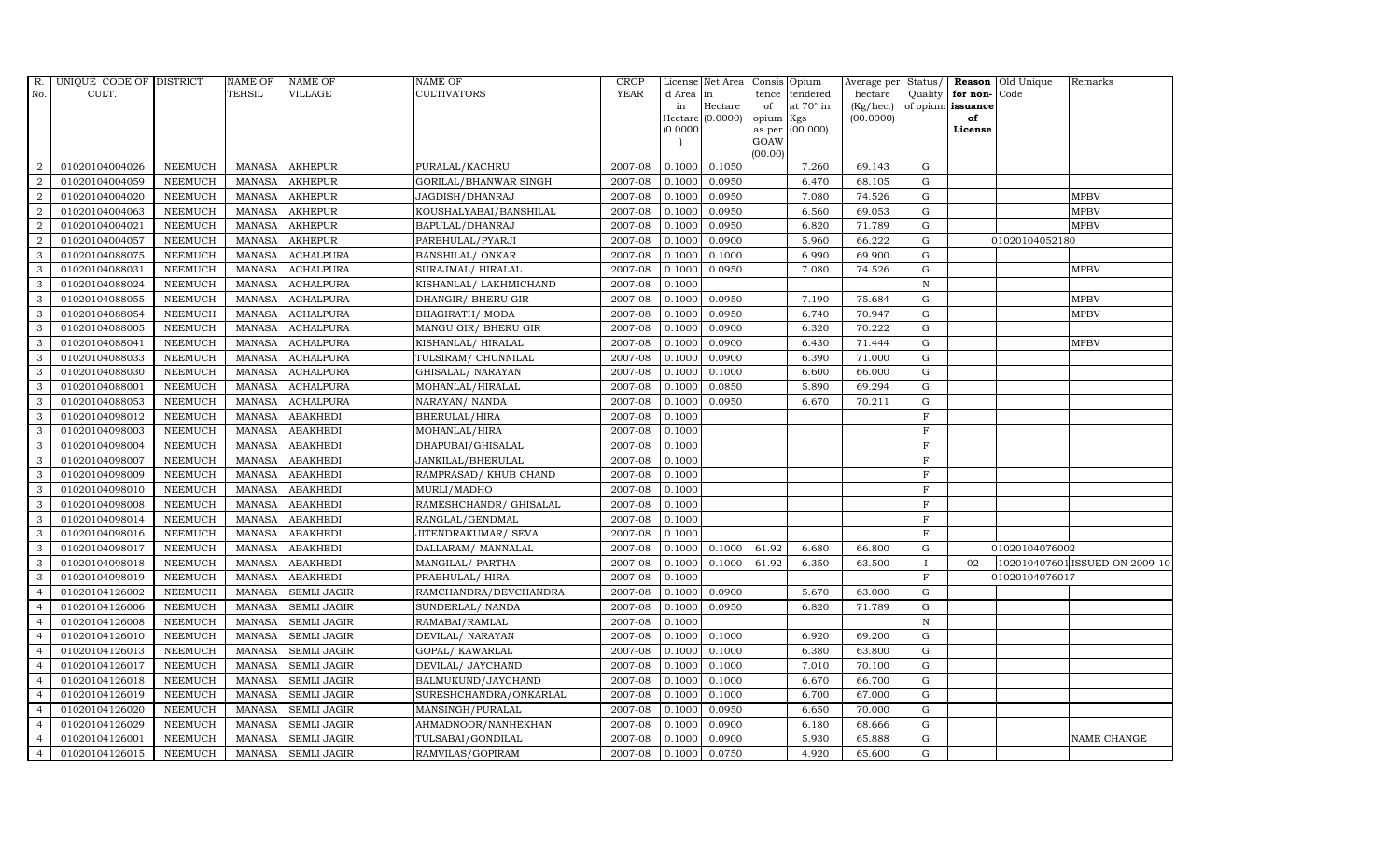| R.             | UNIQUE CODE OF DISTRICT |                | NAME OF       | <b>NAME OF</b>         | <b>NAME OF</b>                | CROP        |           | License Net Area Consis Opium |           |                  | Average per     | Status/        |                   | <b>Reason</b> Old Unique | Remarks                        |
|----------------|-------------------------|----------------|---------------|------------------------|-------------------------------|-------------|-----------|-------------------------------|-----------|------------------|-----------------|----------------|-------------------|--------------------------|--------------------------------|
| No.            | CULT.                   |                | <b>TEHSIL</b> | <b>VILLAGE</b>         | <b>CULTIVATORS</b>            | <b>YEAR</b> | d Area in |                               | tence     | tendered         | hectare         | Quality        | for non-          | Code                     |                                |
|                |                         |                |               |                        |                               |             | in        | Hectare                       | of        | at $70^\circ$ in | $(Kg/$ hec. $)$ |                | of opium issuance |                          |                                |
|                |                         |                |               |                        |                               |             | (0.0000)  | Hectare (0.0000)              | opium Kgs | as per (00.000)  | (00.0000)       |                | of<br>License     |                          |                                |
|                |                         |                |               |                        |                               |             |           |                               | GOAW      |                  |                 |                |                   |                          |                                |
|                |                         |                |               |                        |                               |             |           |                               | (00.00)   |                  |                 |                |                   |                          |                                |
| $\overline{4}$ | 01020104126014          | <b>NEEMUCH</b> | MANASA        | <b>SEMLI JAGIR</b>     | PANNALAL/PYARA                | 2007-08     | 0.1000    | 0.0950                        |           | 6.450            | 67.894          | G              |                   |                          |                                |
| $\overline{4}$ | 01020104126023          | <b>NEEMUCH</b> | <b>MANASA</b> | <b>SEMLI JAGIR</b>     | DEVILAL/PURA                  | 2007-08     | 0.1000    | 0.0900                        |           | 6.280            | 69.777          | ${\rm G}$      |                   |                          |                                |
| $\overline{4}$ | 01020104126003          | <b>NEEMUCH</b> | <b>MANASA</b> | <b>SEMLI JAGIR</b>     | GHANSHAYAM / PRABHULAL        | 2007-08     | 0.1000    | 0.1000                        |           | 6.750            | 67.500          | $\mathbf G$    |                   |                          |                                |
| $\overline{4}$ | 01020104126005          | <b>NEEMUCH</b> | <b>MANASA</b> | <b>SEMLI JAGIR</b>     | RAMNARAYAN/ MANNA             | 2007-08     | 0.1000    | 0.0900                        |           | 6.230            | 69.222          | $\mathbf G$    |                   |                          |                                |
| $\overline{4}$ | 01020104137002          | <b>NEEMUCH</b> | <b>MANASA</b> | <b>SEMLI ISHTMURAR</b> | AMBALAL/ JAGANNATH            | 2007-08     | 0.1000    |                               |           |                  |                 | $\mathbf F$    |                   |                          |                                |
| $\overline{4}$ | 01020104137005          | <b>NEEMUCH</b> | <b>MANASA</b> | SEMLI ISHTMURAR        | CHHAGANI BAI/ MANGILAL        | 2007-08     | 0.1000    |                               |           |                  |                 | $\mathbf F$    |                   |                          |                                |
| $\overline{4}$ | 01020104137008          | <b>NEEMUCH</b> | MANASA        | <b>SEMLI ISHTMURAR</b> | ONKARSINGH/RUPSINGH           | 2007-08     | 0.1000    |                               |           |                  |                 | $\rm F$        |                   |                          |                                |
| $\overline{4}$ | 01020104137038          | <b>NEEMUCH</b> | <b>MANASA</b> | <b>SEMLI ISHTMURAR</b> | BHERUSINGH/GULABSINGH         | 2007-08     | 0.1000    |                               |           |                  |                 | $\mathbf F$    |                   |                          |                                |
| $\overline{4}$ | 01020104137043          | <b>NEEMUCH</b> | <b>MANASA</b> | <b>SEMLI ISHTMURAR</b> | CHENRAM/ MANGILAL             | 2007-08     | 0.1000    |                               |           |                  |                 | $\mathbf F$    |                   |                          |                                |
| $\overline{4}$ | 01020104137044          | <b>NEEMUCH</b> | <b>MANASA</b> | <b>SEMLI ISHTMURAR</b> | MANGUSINGH/RAMSINGH           | 2007-08     | 0.1000    |                               |           |                  |                 | $\mathbf F$    |                   |                          |                                |
| $\overline{4}$ | 01020104137052          | <b>NEEMUCH</b> | <b>MANASA</b> | <b>SEMLI ISHTMURAR</b> | RAGHUVIR SINGH/ NAHAR SINGH   | 2007-08     | 0.1000    |                               |           |                  |                 | $\rm F$        |                   |                          |                                |
| $\overline{4}$ | 01020104137053          | <b>NEEMUCH</b> | <b>MANASA</b> | <b>SEMLI ISHTMURAR</b> | BHAGWANSINGH/GOVERDHANSING    | 2007-08     | 0.1000    |                               |           |                  |                 | $\rm F$        |                   |                          |                                |
| $\overline{4}$ | 01020104137058          | <b>NEEMUCH</b> | <b>MANASA</b> | <b>SEMLI ISHTMURAR</b> | MANGU SINGH/ GANPAT SINGH     | 2007-08     | 0.1000    |                               |           |                  |                 | $\mathbf F$    |                   |                          |                                |
| $\overline{4}$ | 01020104137059          | <b>NEEMUCH</b> | <b>MANASA</b> | <b>SEMLI ISHTMURAR</b> | RAJENDR SINGH / BHAGWAN SINGH | 2007-08     | 0.1000    |                               |           |                  |                 | $\mathbf F$    |                   |                          |                                |
|                | 01020104137055          | <b>NEEMUCH</b> | <b>MANASA</b> | <b>SEMLI ISHTMURAR</b> | JAGDISH / BHAWARLAL           | 2007-08     | 0.1000    |                               |           |                  |                 | $\overline{F}$ |                   |                          |                                |
| $\overline{4}$ | 01020104137060          | <b>NEEMUCH</b> | <b>MANASA</b> | <b>SEMLI ISHTMURAR</b> | BOPAL SINGH/ GULAB SINGH      | 2007-08     | 0.1000    |                               |           |                  |                 | $\rm F$        |                   |                          |                                |
| $\overline{4}$ | 01020104137009          | <b>NEEMUCH</b> | <b>MANASA</b> | <b>SEMLI ISHTMURAR</b> | <b>GULAB BAI/ PRABHU LAL</b>  | 2007-08     | 0.1000    |                               |           |                  |                 | $\mathbf F$    |                   |                          |                                |
| $\overline{4}$ | 01020104137076          | <b>NEEMUCH</b> | <b>MANASA</b> | <b>SEMLI ISHTMURAR</b> | ARJUN SINGH/ BHUWAN SINGH     | 2007-08     | 0.1000    | 0.1000                        |           | 6.210            | 62.100          | $\mathbf G$    | 05                |                          | 102010412902 ISSUED ON 2009-10 |
| $\overline{4}$ | 01020104137057          | <b>NEEMUCH</b> | <b>MANASA</b> | <b>SEMLI ISHTMURAR</b> | GOPAL/LAXMICHANDRA            | 2007-08     | 0.1000    |                               |           |                  |                 | $\mathbf F$    |                   | 01020104129031           |                                |
| $\overline{4}$ | 01020104137004          | <b>NEEMUCH</b> | <b>MANASA</b> | <b>SEMLI ISHTMURAR</b> | RAMPRASAD/ PRABHULAL          | 2007-08     | 0.1000    |                               |           |                  |                 | $_{\rm F}$     |                   | 01020104129030           |                                |
| $\overline{4}$ | 01020104134002          | <b>NEEMUCH</b> | <b>MANASA</b> | <b>RATANPURA</b>       | FAKIRCHANDRA/BHERA            | 2007-08     | 0.1000    | 0.0950                        |           | 6.370            | 67.053          | ${\rm G}$      |                   |                          |                                |
| $\overline{4}$ | 01020104134014          | <b>NEEMUCH</b> | <b>MANASA</b> | <b>RATANPURA</b>       | RAMCHANDRA/NANURAM            | 2007-08     | 0.1000    | 0.1000                        |           | 6.430            | 64.300          | $\mathbf G$    |                   |                          |                                |
| $\overline{4}$ | 01020104134009          | <b>NEEMUCH</b> | MANASA        | <b>RATANPURA</b>       | GIRDHARI/ONKAR                | 2007-08     | 0.1000    |                               |           |                  |                 | $\mathbf F$    |                   |                          |                                |
| $\overline{a}$ | 01020104134010          | <b>NEEMUCH</b> | <b>MANASA</b> | <b>RATANPURA</b>       | NATHULAL/ NANDA               | 2007-08     | 0.1000    | 0.1000                        |           | 6.840            | 68.400          | $\mathbf G$    |                   |                          |                                |
| $\overline{4}$ | 01020104134032          | <b>NEEMUCH</b> | <b>MANASA</b> | <b>RATANPURA</b>       | NANALAL/ GANGARAM             | 2007-08     | 0.1000    | 0.0950                        |           | 6.650            | 70.000          | G              |                   |                          |                                |
| $\overline{4}$ | 01020104134034          | <b>NEEMUCH</b> | MANASA        | <b>RATANPURA</b>       | MANOHARLAL/GANGARAM           | 2007-08     | 0.1000    | 0.1000                        |           | 6.750            | 67.500          | ${\rm G}$      |                   |                          |                                |
| $\overline{4}$ | 01020104134040          | <b>NEEMUCH</b> | <b>MANASA</b> | <b>RATANPURA</b>       | BALURAM/FAKIRCHANDRA          | 2007-08     | 0.1000    | 0.1000                        |           | 6.870            | 68.700          | ${\rm G}$      |                   |                          |                                |
| $\overline{4}$ | 01020104134042          | <b>NEEMUCH</b> | <b>MANASA</b> | <b>RATANPURA</b>       | DEVILAL/ NATHULAL             | 2007-08     | 0.1000    | 0.0900                        |           | 5.760            | 64.000          | $\mathbf G$    |                   |                          |                                |
| $\overline{4}$ | 01020104134044          | <b>NEEMUCH</b> | MANASA        | <b>RATANPURA</b>       | BHAGIRATH / RATANLAL          | 2007-08     | 0.1000    | 0.0950                        |           | 5.740            | 60.421          | ${\rm G}$      |                   |                          | NAME CHANGE                    |
| $\overline{4}$ | 01020104134047          | <b>NEEMUCH</b> | <b>MANASA</b> | <b>RATANPURA</b>       | <b>GOKUL/ KACHRU</b>          | 2007-08     | 0.1000    | 0.1000                        |           | 6.750            | 67.500          | $\mathbf G$    |                   |                          |                                |
| $\overline{4}$ | 01020104134028          | <b>NEEMUCH</b> | <b>MANASA</b> | <b>RATANPURA</b>       | MOTILAL/ RATANLAL             | 2007-08     | 0.1000    | 0.1000                        |           | 6.380            | 63.800          | G              |                   |                          |                                |
| $\overline{4}$ | 01020104134006          | <b>NEEMUCH</b> | <b>MANASA</b> | <b>RATANPURA</b>       | RAM SINGH/ NONDRAM            | 2007-08     | 0.1000    | 0.1000                        |           | 5.960            | 59.600          | ${\rm G}$      |                   |                          |                                |
| $\overline{4}$ | 01020104134022          | <b>NEEMUCH</b> | <b>MANASA</b> | <b>RATANPURA</b>       | BHAGIRATH/HEERA               | 2007-08     | 0.1000    | 0.0900                        |           | 6.040            | 67.111          | $\mathbf G$    |                   |                          |                                |
| $\overline{4}$ | 01020104134055          | <b>NEEMUCH</b> | MANASA        | <b>RATANPURA</b>       | MANGU BAI/ HARIRAM            | 2007-08     | 0.1000    |                               |           |                  |                 | $\mathbf F$    |                   | 01020104140004           |                                |
| $\overline{4}$ | 01020104134057          | <b>NEEMUCH</b> | <b>MANASA</b> | <b>RATANPURA</b>       | LAXMINARAYAN / AMRA           | 2007-08     | 0.1000    |                               |           |                  |                 | $\rm F$        |                   | 01020104140022           |                                |
| $\overline{4}$ | 01020104134054          | <b>NEEMUCH</b> | <b>MANASA</b> | <b>RATANPURA</b>       | MOHANLAL/ UDAA                | 2007-08     | 0.1000    |                               |           |                  |                 | $\mathbf F$    |                   | 01020104140002           |                                |
| $\overline{4}$ | 01020104134058          | <b>NEEMUCH</b> | <b>MANASA</b> | <b>RATANPURA</b>       | NANDLAL/ BHAGIRATH            | 2007-08     | 0.1000    |                               |           |                  |                 | $\rm F$        |                   | 01020104140015           |                                |
| $\overline{4}$ | 01020104134059          | <b>NEEMUCH</b> | <b>MANASA</b> | <b>RATANPURA</b>       | <b>BHURI BAI/ SEVA</b>        | 2007-08     | 0.1000    | 0.1000                        |           | 7.050            | 70.500          | $\mathbf G$    |                   | 01020104135003           |                                |
| $\overline{4}$ | 01020104134060          | <b>NEEMUCH</b> | MANASA        | <b>RATANPURA</b>       | NATHULAL/ RAJARAM             | 2007-08     | 0.1000    | 0.1000                        | 68.80     | 2.030            | 20.300          | $\mathbf G$    | 04                | 102010413504 MPBV        |                                |
| $\overline{4}$ | 01020104118001          | <b>NEEMUCH</b> | <b>MANASA</b> | PIPLIYA GHOTA          | KISHANLAL/ UDAYRAM            | 2007-08     | 0.1000    |                               |           |                  |                 | $\overline{F}$ |                   |                          |                                |
| $\overline{4}$ | 01020104118005          | <b>NEEMUCH</b> |               | MANASA PIPLIYA GHOTA   | RAMLAL/ PYARCHAND             | 2007-08     |           | $0.1000$ 0.1000               |           | 6.760            | 67.600          | G              |                   |                          |                                |
|                |                         |                |               |                        |                               |             |           |                               |           |                  |                 |                |                   |                          |                                |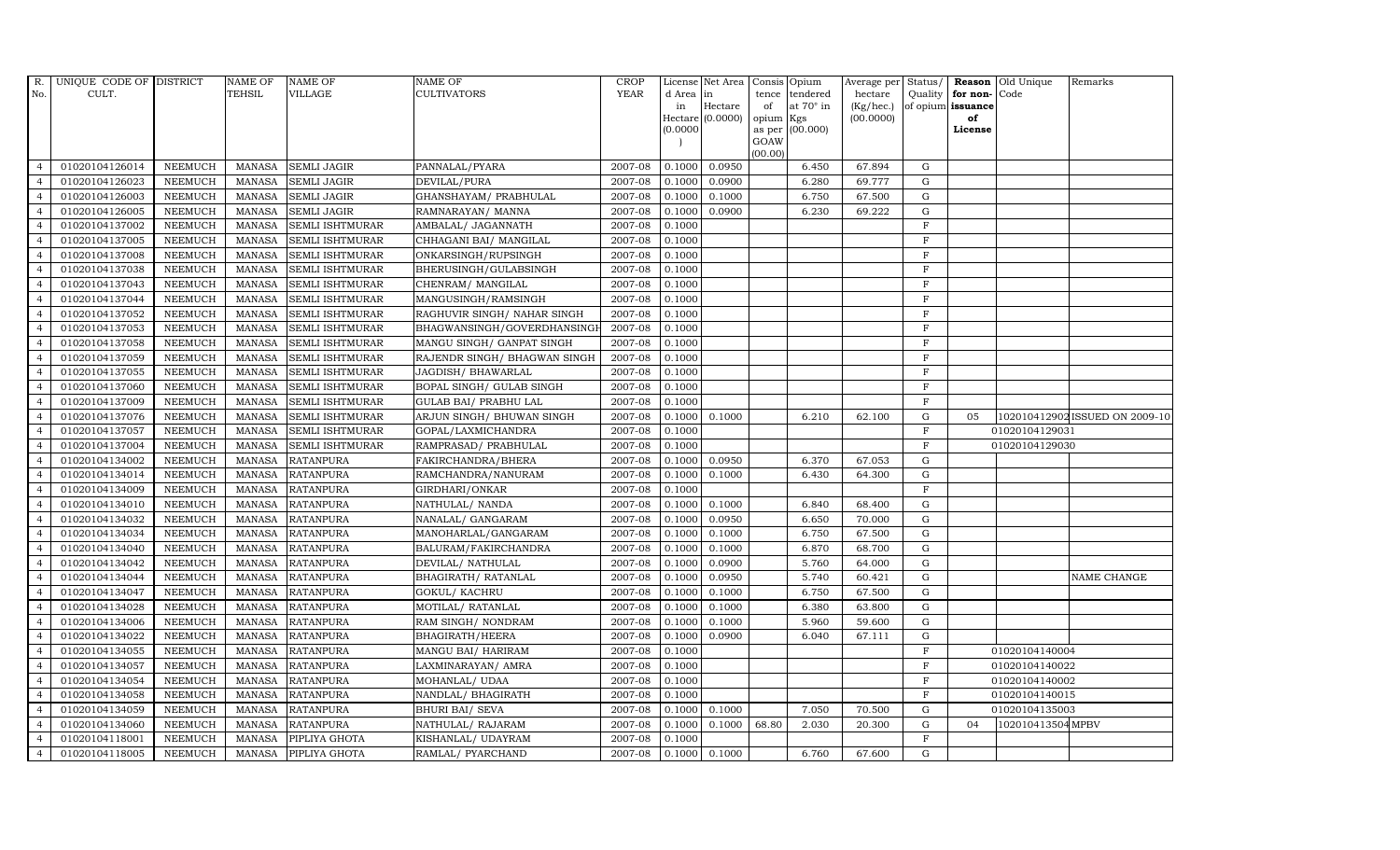| R.             | UNIQUE CODE OF DISTRICT |                | NAME OF       | <b>NAME OF</b> | <b>NAME OF</b>               | CROP        |           | License Net Area Consis Opium |           |                  | Average per     | Status/        |                   | <b>Reason</b> Old Unique | Remarks                  |
|----------------|-------------------------|----------------|---------------|----------------|------------------------------|-------------|-----------|-------------------------------|-----------|------------------|-----------------|----------------|-------------------|--------------------------|--------------------------|
| No.            | CULT.                   |                | <b>TEHSIL</b> | <b>VILLAGE</b> | <b>CULTIVATORS</b>           | <b>YEAR</b> | d Area in |                               | tence     | tendered         | hectare         | Quality        | for non-          | Code                     |                          |
|                |                         |                |               |                |                              |             | in        | Hectare                       | of        | at $70^\circ$ in | $(Kg/$ hec. $)$ |                | of opium issuance |                          |                          |
|                |                         |                |               |                |                              |             |           | Hectare (0.0000)              | opium Kgs |                  | (00.0000)       |                | of                |                          |                          |
|                |                         |                |               |                |                              |             | 0.0000    |                               | GOAW      | as per (00.000)  |                 |                | License           |                          |                          |
|                |                         |                |               |                |                              |             |           |                               | (00.00)   |                  |                 |                |                   |                          |                          |
| $\overline{4}$ | 01020104118006          | <b>NEEMUCH</b> | <b>MANASA</b> | PIPLIYA GHOTA  | RAMVILAS/ JAGANNATH          | 2007-08     | 0.1000    | 0.1000                        |           | 7.270            | 72.700          | G              |                   |                          |                          |
| $\overline{4}$ | 01020104118007          | <b>NEEMUCH</b> | MANASA        | PIPLIYA GHOTA  | DHANRAJ/ BAPULAL             | 2007-08     | 0.1000    |                               |           |                  |                 | $\rm F$        |                   |                          |                          |
| $\overline{4}$ | 01020104118026          | <b>NEEMUCH</b> | <b>MANASA</b> | PIPLIYA GHOTA  | RAMESH/ NARAYAN              | 2007-08     | 0.1000    |                               |           |                  |                 | $_{\rm F}$     |                   |                          |                          |
| $\overline{4}$ | 01020104118027          | <b>NEEMUCH</b> | MANASA        | PIPLIYA GHOTA  | SHYAMLAL/KISANLAL            | 2007-08     | 0.1000    |                               |           |                  |                 | $\overline{F}$ |                   |                          |                          |
| $\overline{4}$ | 01020104118037          | <b>NEEMUCH</b> | MANASA        | PIPLIYA GHOTA  | KISHOR/ BHAGWAN              | 2007-08     | 0.1000    |                               |           |                  |                 | $\rm F$        |                   |                          |                          |
| $\overline{4}$ | 01020104118038          | <b>NEEMUCH</b> | <b>MANASA</b> | PIPLIYA GHOTA  | SHOBHARAM / BHAGWAN          | 2007-08     | 0.1000    |                               |           |                  |                 | $\rm F$        |                   |                          |                          |
| $\overline{4}$ | 01020104118041          | <b>NEEMUCH</b> | MANASA        | PIPLIYA GHOTA  | NANDLAL/ GIRDHARI            | 2007-08     | 0.1000    |                               |           |                  |                 | $\rm F$        |                   |                          |                          |
| $\overline{4}$ | 01020104118034          | <b>NEEMUCH</b> | <b>MANASA</b> | PIPLIYA GHOTA  | BHERUSINGH/BAPUSINGH         | 2007-08     | 0.1000    |                               |           |                  |                 | $_{\rm F}$     |                   |                          |                          |
| $\overline{4}$ | 01020104118030          | <b>NEEMUCH</b> | <b>MANASA</b> | PIPLIYA GHOTA  | SAMRATH SINGH/ BALVANT SINGH | 2007-08     | 0.1000    |                               |           |                  |                 | $\overline{F}$ |                   |                          |                          |
| $\overline{4}$ | 01020104118028          | <b>NEEMUCH</b> | MANASA        | PIPLIYA GHOTA  | HEERALAL/NANURAM             | 2007-08     | 0.1000    |                               |           |                  |                 | $\mathbf F$    |                   |                          |                          |
| $\overline{4}$ | 01020104118002          | <b>NEEMUCH</b> | <b>MANASA</b> | PIPLIYA GHOTA  | BALKISHAN/JANKILAL           | 2007-08     |           | $0.1000$ $0.1000$             |           | 6.990            | 69.900          | G              |                   |                          |                          |
| $\overline{4}$ | 01020104118015          | <b>NEEMUCH</b> | <b>MANASA</b> | PIPLIYA GHOTA  | GULABSINGH/KHUMANSINGH       | 2007-08     | 0.1000    |                               |           |                  |                 | $\rm F$        |                   |                          |                          |
| $\overline{4}$ | 01020104118018          | <b>NEEMUCH</b> | MANASA        | PIPLIYA GHOTA  | ONKAR/NANDA                  | 2007-08     | 0.1000    | 0.1000                        |           | 6.970            | 69.700          | G              |                   |                          |                          |
| $\overline{4}$ | 01020104118060          | <b>NEEMUCH</b> | <b>MANASA</b> | PIPLIYA GHOTA  | BHARATRAM/RAGHUNATH          | 2007-08     | 0.1000    |                               |           |                  |                 | $\mathbf F$    |                   | 01020104037006           |                          |
| $\overline{4}$ | 01020104118061          | <b>NEEMUCH</b> | <b>MANASA</b> | PIPLIYA GHOTA  | SURAJMAL/ KESHURAM           | 2007-08     | 0.1000    |                               |           |                  |                 | $\rm F$        |                   | 01020104037018           |                          |
| $\overline{4}$ | 01020104118045          | <b>NEEMUCH</b> | <b>MANASA</b> | PIPLIYA GHOTA  | PANNALAL/ JAGANNATH          | 2007-08     |           | 0.1000 0.0950                 |           | 6.360            | 66.947          | G              |                   | 01020104112032           |                          |
| $\overline{4}$ | 01020104118062          | <b>NEEMUCH</b> | <b>MANASA</b> | PIPLIYA GHOTA  | SITARAM/RAGHUNATH            | 2007-08     | 0.1000    |                               |           |                  |                 | $\mathbf F$    |                   | 01020104112033           |                          |
| $\overline{4}$ | 01020104118059          | <b>NEEMUCH</b> | MANASA        | PIPLIYA GHOTA  | <b>BHERU/ UDAA</b>           | 2007-08     | 0.1000    | 0.1000                        |           | 7.040            | 70.400          | G              |                   | 01020104039039           |                          |
| $\overline{4}$ | 01020104144010          | <b>NEEMUCH</b> | <b>MANASA</b> | <b>NALWA</b>   | VINOD KUMAR/ RAMNATH         | 2007-08     | 0.1000    | 0.1000                        |           | 6.480            | 64.800          | $\mathbf G$    |                   |                          |                          |
| $\overline{4}$ | 01020104144017          | <b>NEEMUCH</b> | <b>MANASA</b> | <b>NALWA</b>   | BABULAL/ DEVILAL             | 2007-08     | 0.1000    |                               |           |                  |                 | $\mathbf F$    |                   |                          |                          |
| $\overline{4}$ | 01020104144022          | <b>NEEMUCH</b> | <b>MANASA</b> | <b>NALWA</b>   | PREM BAI/ BANSHILAL          | 2007-08     | 0.1000    | 0.1000                        |           | 6.920            | 69.200          | G              |                   |                          |                          |
| $\overline{4}$ | 01020104144024          | <b>NEEMUCH</b> | <b>MANASA</b> | <b>NALWA</b>   | BHANWAR/GANESH               | 2007-08     | 0.1000    | 0.1000                        |           | 2.100            | 21.000          | ${\rm G}$      | 04                |                          |                          |
| $\overline{4}$ | 01020104144028          | <b>NEEMUCH</b> | MANASA        | <b>NALWA</b>   | BABULAL/ BHAWARLAL           | 2007-08     | 0.1000    |                               |           |                  |                 | F              |                   |                          |                          |
| $\overline{4}$ | 01020104144037          | <b>NEEMUCH</b> | <b>MANASA</b> | <b>NALWA</b>   | KACHRULAL/RATANLAL           | 2007-08     | 0.1000    | 0.0900                        |           | 5.700            | 63.333          | $\mathbf G$    |                   |                          |                          |
|                | 01020104144067          | <b>NEEMUCH</b> | <b>MANASA</b> | <b>NALWA</b>   | NARENDR KUMAR/ RAMNATH       | 2007-08     | 0.1000    | 0.1000                        |           | 6.550            | 65.500          | $\mathbf G$    |                   | 01020104135043           |                          |
| $\overline{4}$ | 01020104133006          | <b>NEEMUCH</b> | <b>MANASA</b> | MOYA           | ABDULKARIM/IBRAHIM           | 2007-08     | 0.1000    |                               |           |                  |                 | $\mathbf F$    |                   |                          | NAME CHANGE              |
| $\overline{4}$ | 01020104133009          | <b>NEEMUCH</b> | <b>MANASA</b> | <b>MOYA</b>    | RAMESH/PRITHVIRAJ            | 2007-08     | 0.1000    | 0.0950                        |           | 6.540            | 68.842          | $\mathbf G$    |                   |                          |                          |
| $\overline{4}$ | 01020104133010          | <b>NEEMUCH</b> | <b>MANASA</b> | MOYA           | JAGDISH/ PRATHVIRAJ          | 2007-08     | 0.1000    | 0.0950                        |           | 6.490            | 68.315          | $\mathbf G$    |                   |                          |                          |
| $\overline{4}$ | 01020104133036          | <b>NEEMUCH</b> | <b>MANASA</b> | <b>MOYA</b>    | SULTAN KHA/IBRAHIM KHA       | 2007-08     | 0.1000    |                               |           |                  |                 | $\mathbf F$    |                   |                          |                          |
| $\overline{4}$ | 01020104133040          | <b>NEEMUCH</b> | <b>MANASA</b> | <b>MOYA</b>    | RATANLAL/ SITARAM            | 2007-08     | 0.1000    |                               |           |                  |                 | $\mathbf F$    |                   |                          |                          |
| $\overline{4}$ | 01020104133042          | <b>NEEMUCH</b> | MANASA        | <b>MOYA</b>    | SATYANARAYAN/ RAMCHANDR      | 2007-08     | 0.1000    |                               |           |                  |                 | $\mathbf F$    |                   |                          |                          |
| $\overline{4}$ | 01020104133043          | <b>NEEMUCH</b> | <b>MANASA</b> | <b>MOYA</b>    | SATYANARAYAN/KANHEYALAL      | 2007-08     | 0.1000    | 0.1000                        |           | 7.490            | 74.900          | ${\rm G}$      |                   |                          |                          |
| $\overline{4}$ | 01020104133051          | <b>NEEMUCH</b> | <b>MANASA</b> | <b>MOYA</b>    | ALTABHUSSAIN/AHMADNOOR       | 2007-08     | 0.1000    |                               |           |                  |                 | $\mathbf F$    |                   |                          |                          |
| $\overline{4}$ | 01020104133067          | <b>NEEMUCH</b> | <b>MANASA</b> | <b>MOYA</b>    | <b>BHULI BAI/ BHONIRAM</b>   | 2007-08     | 0.1000    |                               |           |                  |                 | $\mathbf F$    |                   |                          |                          |
| $\overline{4}$ | 01020104133070          | <b>NEEMUCH</b> | <b>MANASA</b> | <b>MOYA</b>    | SHAKIL MOHAMAD/ AHMADNOOR    | 2007-08     | 0.1000    | 0.0950                        |           | 6.480            | 68.211          | $\mathbf{I}$   | 02                |                          | <b>ISSUED ON 2009-10</b> |
| $\overline{4}$ | 01020104133072          | <b>NEEMUCH</b> | <b>MANASA</b> | <b>MOYA</b>    | HAMID KHA/ KHAJU KHA         | 2007-08     | 0.1000    | 0.1000                        |           | 6.600            | 66.000          | G              |                   |                          |                          |
| $\overline{4}$ | 01020104133021          | <b>NEEMUCH</b> | MANASA        | <b>MOYA</b>    | HEERALAL/KESHURAM            | 2007-08     | 0.1000    | 0.1000                        |           | 7.230            | 72.300          | ${\rm G}$      |                   |                          |                          |
| $\overline{4}$ | 01020104133022          | <b>NEEMUCH</b> | <b>MANASA</b> | <b>MOYA</b>    | TEJ SINGH/ BHAWAR SINGH      | 2007-08     | 0.1000    | 0.1000                        |           | 6.980            | 69.800          | ${\rm G}$      |                   |                          |                          |
| $\overline{4}$ | 01020104133054          | <b>NEEMUCH</b> | <b>MANASA</b> | <b>MOYA</b>    | HUSAINKHAN/MURADKHAN         | 2007-08     | 0.1000    |                               |           |                  |                 | $\mathbf F$    |                   |                          |                          |
| $\overline{4}$ | 01020104133005          | <b>NEEMUCH</b> | <b>MANASA</b> | <b>MOYA</b>    | BHERULAL/ MATHURALAL         | 2007-08     | 0.1000    | 0.0950                        |           | 6.620            | 69.684          | $\mathbf G$    |                   |                          |                          |
| $\overline{4}$ | 01020104116001          | <b>NEEMUCH</b> | MANASA MOKADI |                | JASVANT SINGH/ BHAWAR SINGH  | 2007-08     | 0.1000    | 0.0950                        |           | 7.160            | 75.368          | G              |                   |                          |                          |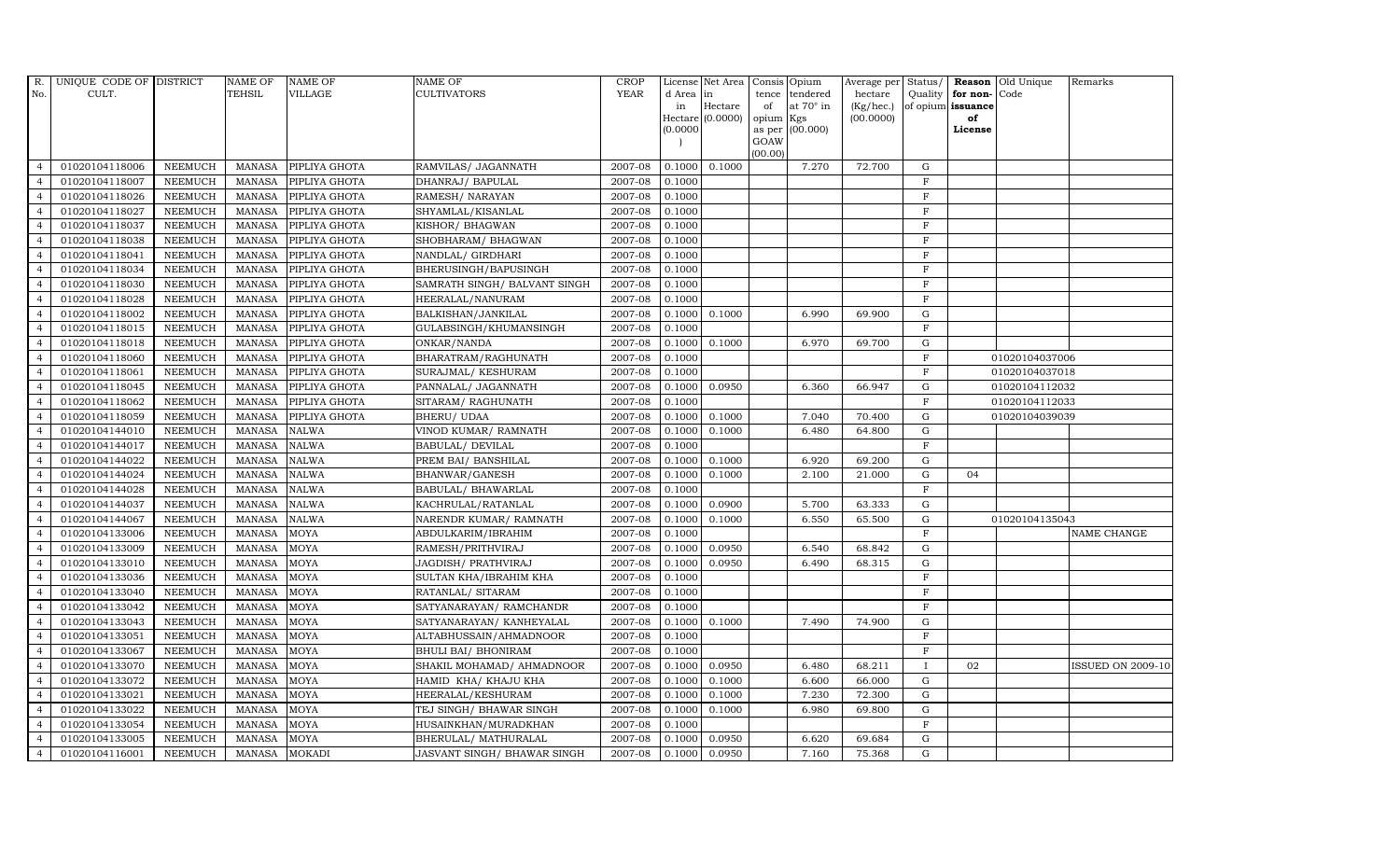| R.             | UNIQUE CODE OF DISTRICT |                | NAME OF         | <b>NAME OF</b>        | <b>NAME OF</b>               | CROP        |           | License Net Area Consis Opium |                     |                  | Average per        | Status/      |                   | <b>Reason</b> Old Unique | Remarks                  |
|----------------|-------------------------|----------------|-----------------|-----------------------|------------------------------|-------------|-----------|-------------------------------|---------------------|------------------|--------------------|--------------|-------------------|--------------------------|--------------------------|
| No.            | CULT.                   |                | <b>TEHSIL</b>   | <b>VILLAGE</b>        | <b>CULTIVATORS</b>           | <b>YEAR</b> | d Area in |                               | tence               | tendered         | hectare            | Quality      | for non-          | Code                     |                          |
|                |                         |                |                 |                       |                              |             | in        | Hectare                       | of                  | at $70^\circ$ in | $(Kg/ {\rm hec.})$ |              | of opium issuance |                          |                          |
|                |                         |                |                 |                       |                              |             | (0.0000)  | Hectare (0.0000)              | opium Kgs<br>as per | (00.000)         | (00.0000)          |              | of<br>License     |                          |                          |
|                |                         |                |                 |                       |                              |             |           |                               | GOAW                |                  |                    |              |                   |                          |                          |
|                |                         |                |                 |                       |                              |             |           |                               | (00.00)             |                  |                    |              |                   |                          |                          |
| $\overline{4}$ | 01020104116002          | <b>NEEMUCH</b> | <b>MANASA</b>   | <b>MOKADI</b>         | BHAWAR SINGH / BHUWANI SINGH | 2007-08     | 0.1000    | 0.1000                        |                     | 6.830            | 68.300             | G            |                   |                          |                          |
| $\overline{4}$ | 01020104116005          | <b>NEEMUCH</b> | <b>MANASA</b>   | <b>MOKADI</b>         | KISHORE/BHANWARLAL           | 2007-08     | 0.1000    | 0.0950                        |                     | 6.830            | 71.895             | ${\rm G}$    |                   |                          |                          |
| $\overline{4}$ | 01020104116007          | <b>NEEMUCH</b> | <b>MANASA</b>   | <b>MOKADI</b>         | PRABHAKUNWAR/BAHADURSINGH    | 2007-08     | 0.1000    | 0.0950                        |                     | 6.830            | 71.895             | $\mathbf G$  |                   |                          |                          |
| $\overline{4}$ | 01020104116009          | <b>NEEMUCH</b> | <b>MANASA</b>   | <b>MOKADI</b>         | DALPAT SINGH/ BHAWAR SINGH   | 2007-08     | 0.1000    | 0.1000                        |                     | 7.190            | 71.900             | $\mathbf G$  |                   |                          |                          |
| $\overline{4}$ | 01020104116012          | <b>NEEMUCH</b> | $\mbox{MANASA}$ | <b>MOKADI</b>         | RUGHNATH/ANSU                | 2007-08     | 0.1000    | 0.1000                        |                     | 7.240            | 72.400             | G            |                   |                          |                          |
| $\overline{4}$ | 01020104116016          | <b>NEEMUCH</b> | <b>MANASA</b>   | <b>MOKADI</b>         | GIRVARSINGH/RANSINGH         | 2007-08     | 0.1000    | 0.1000                        |                     | 6.940            | 69.400             | ${\rm G}$    |                   |                          |                          |
| $\overline{4}$ | 01020104116026          | <b>NEEMUCH</b> | MANASA          | <b>MOKADI</b>         | PYARA/ HUKMA                 | 2007-08     | 0.1000    | 0.1000                        |                     | 7.240            | 72.400             | ${\rm G}$    |                   |                          |                          |
| $\overline{4}$ | 01020104116015          | <b>NEEMUCH</b> | <b>MANASA</b>   | <b>MOKADI</b>         | SANGRAM SINGH/ INDRA SINGH   | 2007-08     | 0.1000    | 0.1000                        |                     | 6.790            | 67.900             | G            |                   |                          |                          |
| $\overline{4}$ | 01020104116018          | <b>NEEMUCH</b> | <b>MANASA</b>   | <b>MOKADI</b>         | HARISINGH/MOKAMSINGH         | 2007-08     | 0.1000    |                               |                     |                  |                    | $\mathbf F$  |                   |                          |                          |
| $\overline{4}$ | 01020104116034          | <b>NEEMUCH</b> | <b>MANASA</b>   | <b>MOKADI</b>         | JHAMKUBAI/HEERA              | 2007-08     | 0.1000    | 0.1000                        |                     | 6.790            | 67.900             | $\mathbf G$  |                   |                          |                          |
| $\overline{4}$ | 01020104116060          | <b>NEEMUCH</b> | <b>MANASA</b>   | <b>MOKADI</b>         | RAMESH/ OKAR                 | 2007-08     | 0.1000    | 0.1000                        |                     | 6.980            | 69.800             | ${\rm G}$    |                   | 01020104115022           |                          |
| $\overline{4}$ | 01020104116061          | <b>NEEMUCH</b> | <b>MANASA</b>   | <b>MOKADI</b>         | OKAR/ DHURA                  | 2007-08     | 0.1000    | 0.1000                        |                     | 7.170            | 71.700             | ${\rm G}$    |                   | 01020104115056           |                          |
| $\overline{4}$ | 01020104116054          | <b>NEEMUCH</b> | <b>MANASA</b>   | <b>MOKADI</b>         | HARPALSINGH/NATHUSINGH       | 2007-08     | 0.1000    |                               |                     |                  |                    | $\mathbf F$  |                   | 01020104118039           |                          |
| $\overline{4}$ | 01020104117001          | <b>NEEMUCH</b> | <b>MANASA</b>   | <b>MALAHEDA</b>       | KALURAM/BAPULAL              | 2007-08     | 0.1000    | 0.1000                        |                     | 7.220            | 72.200             | $\mathbf G$  |                   |                          |                          |
| $\overline{4}$ | 01020104117002          | <b>NEEMUCH</b> | <b>MANASA</b>   | <b>MALAHEDA</b>       | OMPRAKASH/NANDLAL            | 2007-08     | 0.1000    | 0.1000                        |                     | 6.430            | 64.300             | $\mathbf G$  |                   |                          |                          |
| $\overline{4}$ | 01020104117004          | <b>NEEMUCH</b> | <b>MANASA</b>   | <b>MALAHEDA</b>       | HEERALAL/BHUVANIRAM          | 2007-08     | 0.1000    | 0.0950                        |                     | 6.370            | 67.053             | $\mathbf G$  |                   |                          | <b>MPBV</b>              |
| $\overline{4}$ | 01020104117012          | <b>NEEMUCH</b> | <b>MANASA</b>   | <b>MALAHEDA</b>       | NATHULAL/MEGHRAJ             | 2007-08     | 0.1000    |                               |                     |                  |                    | $\rm F$      |                   |                          |                          |
| $\overline{4}$ | 01020104117041          | <b>NEEMUCH</b> | MANASA          | <b>MALAHEDA</b>       | PYARCHAND/ NANDA             | 2007-08     | 0.1000    | 0.0950                        |                     | 6.250            | 65.789             | G            |                   |                          |                          |
| $\overline{4}$ | 01020104117020          | <b>NEEMUCH</b> | <b>MANASA</b>   | <b>MALAHEDA</b>       | KRISHNGOPAL/LAXMINARAYAN     | 2007-08     | 0.1000    | 0.0950                        |                     | 6.700            | 70.526             | $\mathbf G$  |                   |                          | <b>MPBV</b>              |
| $\overline{4}$ | 01020104124001          | <b>NEEMUCH</b> | <b>MANASA</b>   | MAHESHPURIYA          | KANHAIYALAL/BHANWARLAL       | 2007-08     | 0.1000    |                               |                     |                  |                    | $\mathbf F$  |                   |                          |                          |
| $\overline{4}$ | 01020104124002          | <b>NEEMUCH</b> | <b>MANASA</b>   | MAHESHPURIYA          | RAMKISHAN/ OKAR              | 2007-08     | 0.1000    | 0.1000                        |                     | 6.370            | 63.700             | <b>I</b>     | 02                |                          | ISSUED ON 2009-10        |
| $\overline{4}$ | 01020104124004          | <b>NEEMUCH</b> | <b>MANASA</b>   | MAHESHPURIYA          | LAXMINARAYAN / HARLAL        | 2007-08     | 0.1000    |                               |                     |                  |                    | $\rm F$      |                   |                          |                          |
| $\overline{4}$ | 01020104124005          | <b>NEEMUCH</b> | MANASA          | MAHESHPURIYA          | JAGANNATH / BHAWARLAL        | 2007-08     | 0.1000    |                               |                     |                  |                    | F            |                   |                          |                          |
| $\overline{4}$ | 01020104124006          | <b>NEEMUCH</b> | <b>MANASA</b>   | MAHESHPURIYA          | JANKILAL/ HARLAL             | 2007-08     | 0.1000    |                               |                     |                  |                    | $\mathbf F$  |                   |                          |                          |
|                | 01020104124007          | <b>NEEMUCH</b> | <b>MANASA</b>   | MAHESHPURIYA          | MANNALAL/ BHAWARLAL          | 2007-08     | 0.1000    |                               |                     |                  |                    | $\mathbf F$  |                   |                          |                          |
| $\overline{4}$ | 01020104124011          | <b>NEEMUCH</b> | <b>MANASA</b>   | MAHESHPURIYA          | PRABHULAL/ PANNALAL          | 2007-08     | 0.1000    |                               |                     |                  |                    | $\rm F$      |                   |                          |                          |
| $\overline{4}$ | 01020104124014          | <b>NEEMUCH</b> | <b>MANASA</b>   | MAHESHPURIYA          | AMARLAL/ NANDA               | 2007-08     | 0.1000    |                               |                     |                  |                    | $\mathbf F$  |                   |                          |                          |
| $\overline{4}$ | 01020104124021          | <b>NEEMUCH</b> | <b>MANASA</b>   | MAHESHPURIYA          | SHIVLAL/ RAMKISHAN           | 2007-08     | 0.1000    | 0.1000                        |                     | 2.860            | 28.600             | $\mathbf{I}$ | 02                |                          |                          |
| $\overline{4}$ | 01020104124024          | <b>NEEMUCH</b> | <b>MANASA</b>   | MAHESHPURIYA          | AMRATRAM/ FHULCHAND          | 2007-08     | 0.1000    |                               |                     |                  |                    | $\mathbf F$  |                   |                          |                          |
| $\overline{4}$ | 01020104124028          | <b>NEEMUCH</b> | <b>MANASA</b>   | <b>MAHESHPURIYA</b>   | RAMCHANDR/ LAXMINARAYAN      | 2007-08     | 0.1000    |                               |                     |                  |                    | $\mathbf F$  |                   |                          |                          |
| $\overline{4}$ | 01020104124031          | <b>NEEMUCH</b> | MANASA          | MAHESHPURIYA          | RUGHNATH SINGH/ RAM SINGH    | 2007-08     | 0.1000    | 0.1000                        |                     | 6.860            | 68.600             | G            |                   |                          |                          |
| $\overline{4}$ | 01020104124020          | <b>NEEMUCH</b> | <b>MANASA</b>   | MAHESHPURIYA          | <b>JUJHARLAL/ GHISALAL</b>   | 2007-08     | 0.1000    | 0.1000                        |                     | 6.640            | 66.400             | $\mathbf{I}$ | 02                |                          | <b>ISSUED ON 2009-10</b> |
| $\overline{4}$ | 01020104124013          | <b>NEEMUCH</b> | <b>MANASA</b>   | MAHESHPURIYA          | PRAHALAD/ BHAGIRATH          | 2007-08     | 0.1000    |                               |                     |                  |                    | $\mathbf F$  |                   |                          |                          |
| $\overline{4}$ | 01020104124019          | <b>NEEMUCH</b> | <b>MANASA</b>   | MAHESHPURIYA          | <b>BHERULAL/ DHURA</b>       | 2007-08     | 0.1000    |                               |                     |                  |                    | $\mathbf F$  |                   |                          |                          |
| $\overline{4}$ | 01020104124029          | <b>NEEMUCH</b> | <b>MANASA</b>   | MAHESHPURIYA          | JAMNALAL/UDA                 | 2007-08     | 0.1000    |                               |                     |                  |                    | $\mathbf F$  |                   | 01020104123015           |                          |
| $\overline{4}$ | 01020104124038          | <b>NEEMUCH</b> | <b>MANASA</b>   | MAHESHPURIYA          | BAGDIRAM/ BAPULAL            | 2007-08     | 0.1000    |                               |                     |                  |                    | $\rm F$      |                   | 01020104125010           |                          |
| $\overline{4}$ | 01020104124036          | <b>NEEMUCH</b> | <b>MANASA</b>   | MAHESHPURIYA          | BAPULAL/HIRALAL              | 2007-08     | 0.1000    |                               |                     |                  |                    | $\rm F$      |                   | 01020104125003           |                          |
| $\overline{4}$ | 01020104124035          | <b>NEEMUCH</b> | <b>MANASA</b>   | MAHESHPURIYA          | RADHESHYAM/KISHAN            | 2007-08     | 0.1000    |                               |                     |                  |                    | $\mathbf F$  |                   | 01020104125002           |                          |
| $\overline{4}$ | 01020104124040          | <b>NEEMUCH</b> | <b>MANASA</b>   | MAHESHPURIYA          | SUKHI BAI/ MOHANLAL          | 2007-08     | 0.1000    |                               |                     |                  |                    | $\mathbf F$  |                   | 01020104100087           |                          |
| $\overline{4}$ | 01020104145001          | <b>NEEMUCH</b> | <b>MANASA</b>   | <b>LASUDIYA ANTRI</b> | KACHRU/ BHAGWAN              | 2007-08     | 0.1000    |                               |                     |                  |                    | $\mathbf F$  |                   |                          |                          |
| $\overline{4}$ | 01020104145006          | <b>NEEMUCH</b> |                 | MANASA LASUDIYA ANTRI | NENKIYA/BHERA                | 2007-08     | 0.1000    |                               |                     |                  |                    | F            |                   |                          |                          |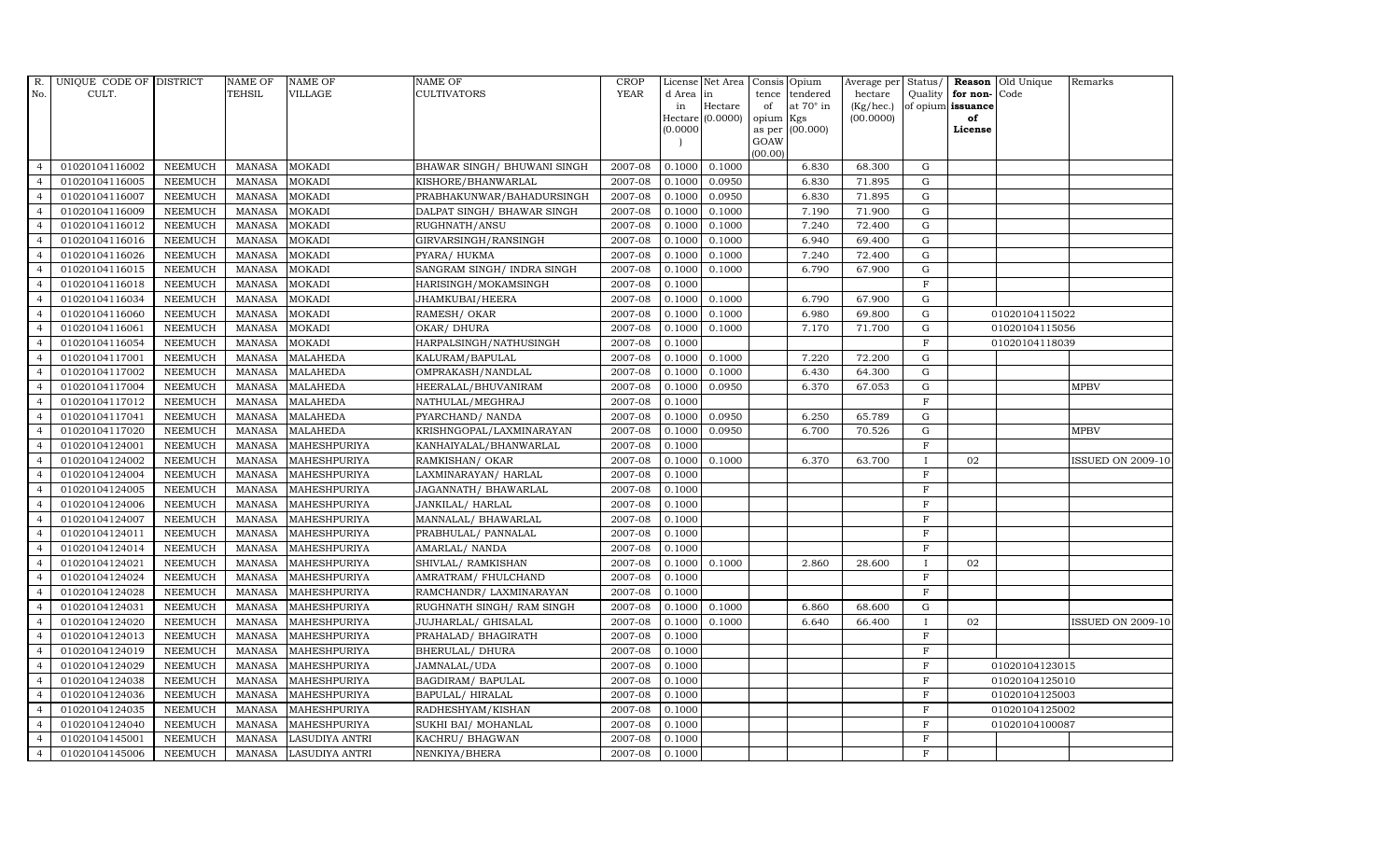| R.             | UNIQUE CODE OF DISTRICT |                | <b>NAME OF</b> | <b>NAME OF</b>        | <b>NAME OF</b>             | CROP        |           | License Net Area Consis Opium |                 |                  | Average per     | Status/        | Reason            | Old Unique     | Remarks                        |
|----------------|-------------------------|----------------|----------------|-----------------------|----------------------------|-------------|-----------|-------------------------------|-----------------|------------------|-----------------|----------------|-------------------|----------------|--------------------------------|
| No.            | CULT.                   |                | TEHSIL         | <b>VILLAGE</b>        | <b>CULTIVATORS</b>         | <b>YEAR</b> | d Area in |                               | tence           | tendered         | hectare         | Quality        | for non-          | Code           |                                |
|                |                         |                |                |                       |                            |             | in        | Hectare                       | of              | at $70^\circ$ in | $(Kg/$ hec. $)$ |                | of opium issuance |                |                                |
|                |                         |                |                |                       |                            |             |           | Hectare (0.0000)              | opium Kgs       |                  | (00.0000)       |                | of                |                |                                |
|                |                         |                |                |                       |                            |             | (0.0000)  |                               |                 | as per (00.000)  |                 |                | License           |                |                                |
|                |                         |                |                |                       |                            |             |           |                               | GOAW<br>(00.00) |                  |                 |                |                   |                |                                |
| $\overline{4}$ | 01020104145010          | <b>NEEMUCH</b> | <b>MANASA</b>  | <b>LASUDIYA ANTRI</b> | SATYANARAYAN/ BAPULAL      | 2007-08     | 0.1000    |                               |                 |                  |                 | $\,$ F         |                   |                |                                |
| $\overline{4}$ | 01020104145016          | <b>NEEMUCH</b> | MANASA         | <b>LASUDIYA ANTRI</b> | RAMNARAYAN/SEETARAM        | 2007-08     | 0.1000    |                               |                 |                  |                 | $\rm F$        |                   |                |                                |
| $\overline{4}$ | 01020104145018          | <b>NEEMUCH</b> | <b>MANASA</b>  | <b>LASUDIYA ANTRI</b> | BAPULAL/KISHORE            | 2007-08     | 0.1000    |                               |                 |                  |                 | $\mathbf F$    |                   |                |                                |
| $\overline{4}$ | 01020104145022          | <b>NEEMUCH</b> | <b>MANASA</b>  | <b>LASUDIYA ANTRI</b> | RAMLAL/ BAGDU              | 2007-08     | 0.1000    |                               |                 |                  |                 | $\overline{F}$ |                   |                |                                |
| $\overline{4}$ | 01020104145023          | <b>NEEMUCH</b> | <b>MANASA</b>  | <b>LASUDIYA ANTRI</b> | KISHORE/BHONA              | 2007-08     | 0.1000    |                               |                 |                  |                 | $\rm F$        |                   |                |                                |
| $\overline{4}$ | 01020104145008          | <b>NEEMUCH</b> | <b>MANASA</b>  | <b>LASUDIYA ANTRI</b> | JAYCHANDRA/GANGARAM        | 2007-08     | 0.1000    |                               |                 |                  |                 | $\rm F$        |                   |                |                                |
| $\overline{4}$ | 01020104145035          | <b>NEEMUCH</b> | MANASA         | <b>LASUDIYA ANTRI</b> | RATNIBAI/GANESH            | 2007-08     | 0.1000    |                               |                 |                  |                 | $\rm F$        |                   |                |                                |
| $\overline{4}$ | 01020104145054          | <b>NEEMUCH</b> | MANASA         | <b>LASUDIYA ANTRI</b> | RAMLAL/ UDAA               | 2007-08     | 0.1000    |                               |                 |                  |                 | $\rm F$        |                   | 01020104140010 |                                |
| $\overline{4}$ | 01020104145055          | <b>NEEMUCH</b> | <b>MANASA</b>  | <b>LASUDIYA ANTRI</b> | SATYANARAYAN/ MANGILAL     | 2007-08     | 0.1000    | 0.1000                        |                 | 6.370            | 63.700          | $\mathbf G$    |                   | 01020104135019 |                                |
| $\overline{4}$ | 01020104120042          | <b>NEEMUCH</b> | <b>MANASA</b>  | KUKDESHWAR-II         | YASHWANT/BAPULAL           | 2007-08     | 0.1000    | 0.1000                        |                 | 7.040            | 70.400          | $\mathbf G$    |                   |                | <b>MPBV</b>                    |
| 4              | 01020104120032          | <b>NEEMUCH</b> | <b>MANASA</b>  | KUKDESHWAR-II         | VISHNUGIR/RATANGIR         | 2007-08     | 0.1000    | 0.1000                        |                 | 7.160            | 71.600          | ${\rm G}$      |                   |                | <b>MPBV</b>                    |
| $\overline{4}$ | 01020104120081          | <b>NEEMUCH</b> | <b>MANASA</b>  | KUKDESHWAR-II         | BHANUKUMAR/NANDLAL         | 2007-08     | 0.1000    | 0.1000                        |                 | 6.570            | 65.700          | ${\rm G}$      |                   |                | M.P.B.V.                       |
| $\overline{4}$ | 01020104120160          | <b>NEEMUCH</b> | <b>MANASA</b>  | KUKDESHWAR-II         | PARWATIBAI/BANSHILAL       | 2007-08     | 0.1000    |                               |                 |                  |                 | $\mathbf F$    |                   |                |                                |
| $\overline{4}$ | 01020104120066          | <b>NEEMUCH</b> | <b>MANASA</b>  | KUKDESHWAR-II         | SHANKAR/NANURAM            | 2007-08     | 0.1000    | 0.1050                        |                 | 6.440            | 61.333          | $\mathbf G$    |                   |                |                                |
| $\overline{4}$ | 01020104120213          | <b>NEEMUCH</b> | <b>MANASA</b>  | KUKDESHWAR-II         | CHHAGANLAL/CHANDANMAL      | 2007-08     | 0.1000    |                               |                 |                  |                 | $\overline{F}$ |                   |                |                                |
| $\overline{4}$ | 01020104120193          | <b>NEEMUCH</b> | <b>MANASA</b>  | KUKDESHWAR-II         | RAMLAL/LAXMAN              | 2007-08     | 0.1000    | 0.1050                        |                 | 7.170            | 68.286          | G              |                   |                |                                |
| $\overline{4}$ | 01020104120194          | <b>NEEMUCH</b> | <b>MANASA</b>  | KUKDESHWAR-II         | HEERALAL/SEVA              | 2007-08     | 0.1000    | 0.1000                        |                 | 7.120            | 71.200          | ${\rm G}$      |                   |                | M.P.B.V.                       |
| $\overline{4}$ | 01020104120202          | <b>NEEMUCH</b> | MANASA         | KUKDESHWAR-II         | RAJENDRA/NARAYAN           | 2007-08     | 0.1000    | 0.1000                        |                 | 6.720            | 67.200          | $\mathbf G$    |                   |                |                                |
| $\overline{4}$ | 01020104120028          | <b>NEEMUCH</b> | <b>MANASA</b>  | KUKDESHWAR-II         | KANKU BAI/BOTLAL           | 2007-08     | 0.1000    | 0.1000                        |                 | 6.440            | 64.400          | $\mathbf G$    |                   |                | M.P.B.V.                       |
| $\overline{4}$ | 01020104120223          | <b>NEEMUCH</b> | <b>MANASA</b>  | KUKDESHWAR-II         | BANSHILAL/MODA             | 2007-08     | 0.1000    | 0.1000                        |                 | 6.950            | 69.500          | $\mathbf G$    |                   |                |                                |
| $\overline{4}$ | 01020104120256          | <b>NEEMUCH</b> | <b>MANASA</b>  | KUKDESHWAR-II         | HEERABAI/KANWARLAL         | 2007-08     | 0.1000    | 0.1000                        |                 | 7.360            | 73.600          | $\mathbf G$    |                   |                |                                |
| $\overline{4}$ | 01020104120140          | <b>NEEMUCH</b> | <b>MANASA</b>  | KUKDESHWAR-II         | VARDICHANDRA/RODILAL       | 2007-08     | 0.1000    |                               |                 |                  |                 | $\mathbf F$    |                   |                |                                |
| $\overline{4}$ | 01020104120150          | <b>NEEMUCH</b> | MANASA         | KUKDESHWAR-II         | SHIVPRASAD/BHANWARLAL      | 2007-08     | 0.1000    |                               |                 |                  |                 | F              |                   |                |                                |
| $\overline{4}$ | 01020104120220          | <b>NEEMUCH</b> | <b>MANASA</b>  | KUKDESHWAR-II         | RAMESH/DEVKISHAN           | 2007-08     | 0.1000    | 0.1000                        |                 | 3.290            | 32.900          | $\mathbf G$    | 04                |                |                                |
|                | 01020104120155          | <b>NEEMUCH</b> | <b>MANASA</b>  | KUKDESHWAR-II         | SATYANARAYAN/LAXMAN        | 2007-08     | 0.1000    | 0.1000                        |                 | 6.930            | 69.300          | $\mathbf G$    |                   |                | M.P.B.V.                       |
| $\overline{4}$ | 01020104120183          | <b>NEEMUCH</b> | <b>MANASA</b>  | KUKDESHWAR-II         | CHHAGANIBAI/BHANWARLAL     | 2007-08     | 0.1000    | 0.0950                        |                 | 7.040            | 74.105          | $\mathbf G$    |                   |                |                                |
| $\overline{4}$ | 01020104120243          | <b>NEEMUCH</b> | <b>MANASA</b>  | KUKDESHWAR-II         | KANHAIYALAL/ BHANWAR LAL   | 2007-08     | 0.1000    | 0.1000                        |                 | 7.020            | 70.200          | ${\rm G}$      |                   |                | M.P.B.V.                       |
| $\overline{4}$ | 01020104120114          | <b>NEEMUCH</b> | <b>MANASA</b>  | KUKDESHWAR-II         | RAMGOPAL/ BHUWANI SHANKAR  | 2007-08     | 0.1000    | 0.0950                        |                 | 6.840            | 72.000          | $\mathbf G$    |                   |                |                                |
| $\overline{4}$ | 01020104120250          | <b>NEEMUCH</b> | <b>MANASA</b>  | KUKDESHWAR-II         | NANDLAL/MOHANLAL           | 2007-08     | 0.1000    | 0.1000                        |                 | 6.740            | 67.400          | $\mathbf G$    |                   |                |                                |
| $\overline{4}$ | 01020104120135          | <b>NEEMUCH</b> | <b>MANASA</b>  | KUKDESHWAR-II         | NANDA/MADHU                | 2007-08     | 0.1000    | 0.0950                        |                 | 6.380            | 67.158          | $\mathbf G$    |                   |                |                                |
| $\overline{4}$ | 01020104120275          | <b>NEEMUCH</b> | MANASA         | KUKDESHWAR-II         | RADHESHYAM/KHYALIRAM       | 2007-08     | 0.1000    | 0.1000                        |                 | 7.340            | 73.400          | G              |                   |                |                                |
| $\overline{4}$ | 01020104120241          | <b>NEEMUCH</b> | <b>MANASA</b>  | KUKDESHWAR-II         | MOHAMMAD HUSSAIN/ABDUL JI  | 2007-08     | 0.1000    | 0.1000                        |                 | 7.080            | 70.800          | ${\rm G}$      |                   |                |                                |
| $\overline{4}$ | 01020104120276          | <b>NEEMUCH</b> | <b>MANASA</b>  | KUKDESHWAR-II         | CHANDMAL/ SATYANARAYAN     | 2007-08     | 0.1000    | 0.1000                        |                 | 6.960            | 69.600          | ${\rm G}$      |                   | 01020104142016 |                                |
| $\overline{4}$ | 01020104120277          | <b>NEEMUCH</b> | <b>MANASA</b>  | KUKDESHWAR-II         | MOHANLAL/ NATHU            | 2007-08     | 0.1000    | 0.1000                        |                 | 6.970            | 69.700          | $\mathbf G$    |                   | 01020104142012 |                                |
| $\overline{4}$ | 01020104120278          | <b>NEEMUCH</b> | <b>MANASA</b>  | KUKDESHWAR-II         | DURGASHANKAR/ MOTILAL      | 2007-08     | 0.1000    | 0.1000                        |                 | 6.310            | 63.100          | $\mathbf G$    |                   | 01020104109001 |                                |
| $\overline{4}$ | 01020104120279          | <b>NEEMUCH</b> | <b>MANASA</b>  | KUKDESHWAR-II         | RADHESHYAM/ BOTLAL,        | 2007-08     | 0.1000    | 0.1000                        |                 | 6.840            | 68.400          | $\mathbf{I}$   | 02                |                | 102010414102 ISSUED ON 2009-10 |
| $\overline{4}$ | 01020104120041          | <b>NEEMUCH</b> | <b>MANASA</b>  | KUKDESHWAR-II         | HARISHANKAR/BALCHANDRA     | 2007-08     | 0.1000    |                               |                 |                  |                 | $\,$ N         |                   | 01020104112031 |                                |
| $\overline{4}$ | 01020104120280          | <b>NEEMUCH</b> | <b>MANASA</b>  | KUKDESHWAR-II         | SAMRATHLAL/ MANNALAL       | 2007-08     | 0.1000    |                               |                 |                  |                 | $\mathbf F$    |                   | 01020104112016 |                                |
| $\overline{4}$ | 01020104120281          | <b>NEEMUCH</b> | <b>MANASA</b>  | KUKDESHWAR-II         | MAHENDRA KUMAR/ SAMRATHLAL | 2007-08     | 0.1000    |                               |                 |                  |                 | $\mathbf F$    |                   | 01020104112011 |                                |
| $\overline{4}$ | 01020104120001          | <b>NEEMUCH</b> | <b>MANASA</b>  | KUKDESHWAR-I          | TRILOKCHANDRA/BHERA        | 2007-08     | 0.1000    | 0.1000                        |                 | 7.010            | 70.100          | $\mathbf G$    |                   |                |                                |
| $\overline{4}$ | 01020104120005          | <b>NEEMUCH</b> | MANASA         | KUKDESHWAR-I          | CHUNNILAL/BHERA            | 2007-08     | 0.1000    | 0.1000                        |                 | 7.330            | 73.300          | G              |                   |                |                                |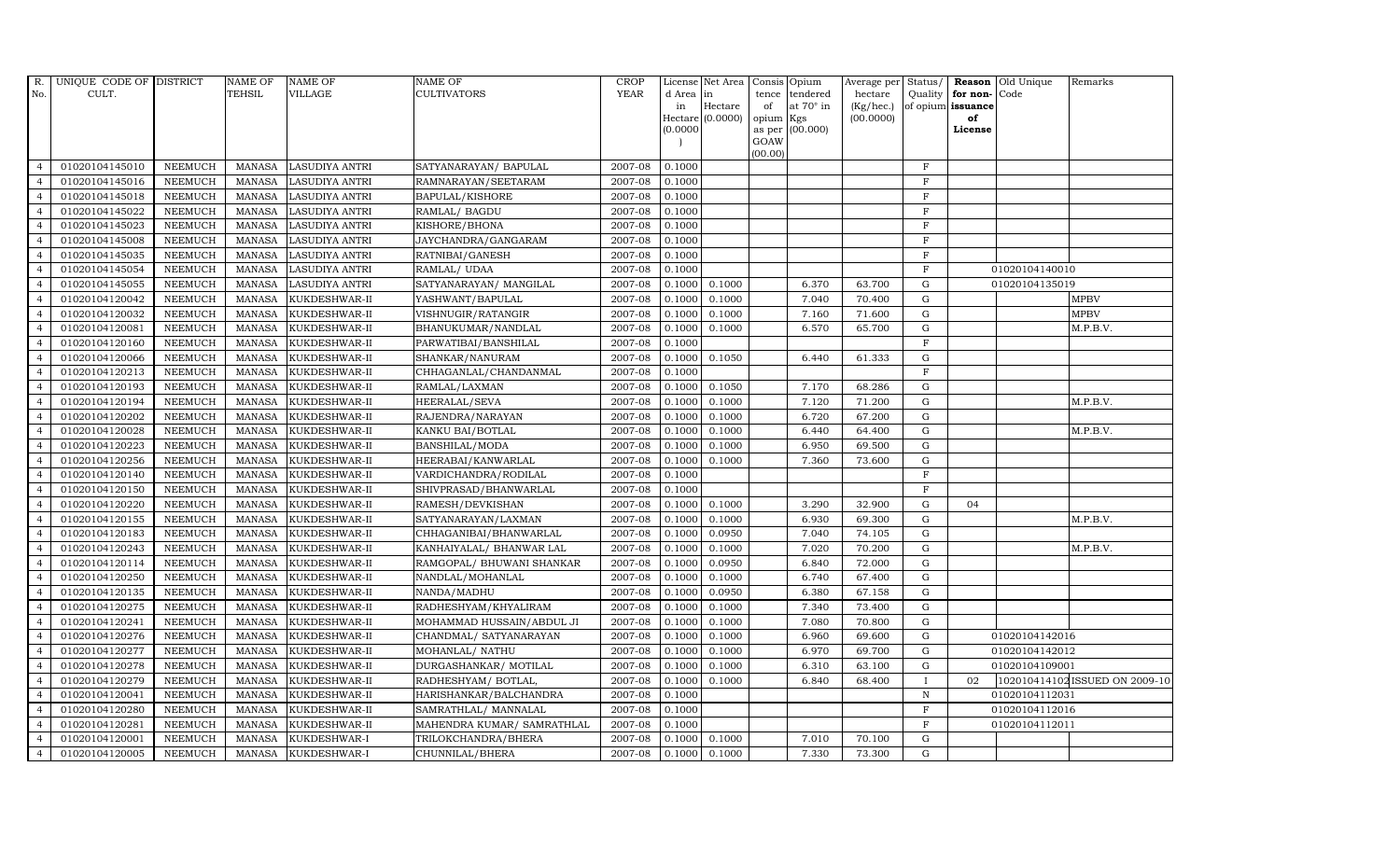| R.             | UNIQUE CODE OF DISTRICT |                | <b>NAME OF</b>  | <b>NAME OF</b>          | <b>NAME OF</b>                 | CROP        |           | License Net Area |                     | Consis Opium     | Average per     | Status/     | Reason            | Old Unique     | Remarks                  |
|----------------|-------------------------|----------------|-----------------|-------------------------|--------------------------------|-------------|-----------|------------------|---------------------|------------------|-----------------|-------------|-------------------|----------------|--------------------------|
| No.            | CULT.                   |                | <b>TEHSIL</b>   | <b>VILLAGE</b>          | <b>CULTIVATORS</b>             | <b>YEAR</b> | d Area in |                  | tence               | tendered         | hectare         | Quality     | for non-          | Code           |                          |
|                |                         |                |                 |                         |                                |             | in        | Hectare          | of                  | at $70^\circ$ in | $(Kg/$ hec. $)$ |             | of opium issuance |                |                          |
|                |                         |                |                 |                         |                                |             | (0.0000)  | Hectare (0.0000) | opium Kgs<br>as per | (00.000)         | (00.0000)       |             | of<br>License     |                |                          |
|                |                         |                |                 |                         |                                |             |           |                  | GOAW                |                  |                 |             |                   |                |                          |
|                |                         |                |                 |                         |                                |             |           |                  | (00.00)             |                  |                 |             |                   |                |                          |
| $\overline{4}$ | 01020104120008          | <b>NEEMUCH</b> | <b>MANASA</b>   | KUKDESHWAR-I            | BHAVRIBAI/GORDHAN              | 2007-08     | 0.1000    | 0.1000           |                     | 7.150            | 71.500          | G           |                   |                | NAME CHANGE              |
| $\overline{4}$ | 01020104120050          | <b>NEEMUCH</b> | <b>MANASA</b>   | KUKDESHWAR-I            | PRABHULAL/ BAPULAL             | 2007-08     | 0.1000    | 0.1000           |                     | 6.840            | 68.400          | ${\rm G}$   |                   |                |                          |
| $\overline{4}$ | 01020104120047          | <b>NEEMUCH</b> | <b>MANASA</b>   | KUKDESHWAR-I            | DEVILAL/SHANKARLAL             | 2007-08     | 0.1000    | 0.1000           |                     | 6.660            | 66.600          | G           |                   |                |                          |
| $\overline{4}$ | 01020104120053          | <b>NEEMUCH</b> | <b>MANASA</b>   | KUKDESHWAR-I            | KAILASH/MOHANLAL               | 2007-08     | 0.1000    | 0.1000           |                     | 4.530            | 45.300          | $\mathbf G$ | 04                |                | M.P.B.V.                 |
| $\overline{4}$ | 01020104120063          | <b>NEEMUCH</b> | $\mbox{MANASA}$ | KUKDESHWAR-I            | RAJENDRA/GORDHAN               | 2007-08     | 0.1000    | 0.1000           |                     | 7.010            | 70.100          | $\mathbf G$ |                   |                |                          |
| $\overline{4}$ | 01020104120075          | <b>NEEMUCH</b> | <b>MANASA</b>   | KUKDESHWAR-I            | GIRJASHANKAR/VARDICHANDRA      | 2007-08     | 0.1000    |                  |                     |                  |                 | $\mathbf F$ |                   |                |                          |
| $\overline{4}$ | 01020104120112          | <b>NEEMUCH</b> | MANASA          | KUKDESHWAR-I            | KANHAIYALAL/MOTILAL            | 2007-08     | 0.1000    | 0.1000           |                     | 6.490            | 64.900          | $\mathbf G$ |                   |                | M.P.B.V.                 |
| $\overline{4}$ | 01020104120126          | <b>NEEMUCH</b> | <b>MANASA</b>   | KUKDESHWAR-I            | VISHNUPRASAD/PARSURAM          | 2007-08     | 0.1000    | 0.1000           |                     | 7.020            | 70.200          | G           |                   |                |                          |
| $\overline{4}$ | 01020104120131          | <b>NEEMUCH</b> | <b>MANASA</b>   | KUKDESHWAR-I            | DHAPUBAI/VARDICHANDRA          | 2007-08     | 0.1000    | 0.1000           |                     | 7.090            | 70.900          | $\mathbf G$ |                   |                |                          |
| $\overline{4}$ | 01020104120227          | <b>NEEMUCH</b> | <b>MANASA</b>   | KUKDESHWAR-I            | LAXMINARAYAN/BHAGWAN           | 2007-08     | 0.1000    | 0.1000           |                     | 7.280            | 72.800          | $\mathbf G$ |                   |                |                          |
| 4              | 01020104120045          | <b>NEEMUCH</b> | <b>MANASA</b>   | KUKDESHWAR-I            | RAMCHANDRA/NARAYAN/BIJLOR      | 2007-08     | 0.1000    | 0.1000           |                     | 7.030            | 70.300          | ${\rm G}$   |                   |                |                          |
| $\overline{4}$ | 01020104120044          | <b>NEEMUCH</b> | <b>MANASA</b>   | KUKDESHWAR-I            | RAMCHANDRA/NARAYAN CHOUDHA     | 2007-08     | 0.1000    | 0.1050           |                     | 6.870            | 65.429          | ${\bf G}$   |                   |                |                          |
| $\overline{4}$ | 01020104120046          | <b>NEEMUCH</b> | <b>MANASA</b>   | KUKDESHWAR-I            | RAMNARAYAN/HEERALAL            | 2007-08     | 0.1000    | 0.1000           |                     | 6.790            | 67.900          | G           |                   |                |                          |
| $\overline{4}$ | 01020104120062          | <b>NEEMUCH</b> | <b>MANASA</b>   | KUKDESHWAR-I            | GANGARAM/GORDHAN               | 2007-08     | 0.1000    | 0.1000           |                     | 7.040            | 70.400          | $\mathbf G$ |                   |                |                          |
| $\overline{4}$ | 01020104120080          | <b>NEEMUCH</b> | <b>MANASA</b>   | KUKDESHWAR-I            | BHONILAL/ JAMANALAL            | 2007-08     | 0.1000    | 0.1000           |                     | 7.020            | 70.200          | $\mathbf G$ |                   |                | NAME CORRECTION          |
| $\overline{4}$ | 01020104120106          | <b>NEEMUCH</b> | <b>MANASA</b>   | KUKDESHWAR-I            | MANGILAL/NARAYAN               | 2007-08     | 0.1000    | 0.0950           |                     | 5.560            | 58.526          | $\mathbf G$ | 05                |                | <b>ISSUED ON 2009-10</b> |
| $\overline{4}$ | 01020104120142          | <b>NEEMUCH</b> | <b>MANASA</b>   | KUKDESHWAR-I            | GURUCHARAN SINGH / INDAR SINGH | 2007-08     | 0.1000    | 0.0550           |                     | 3.810            | 69.272          | ${\rm G}$   |                   |                | NAME CHANGE              |
| $\overline{4}$ | 01020104120273          | <b>NEEMUCH</b> | MANASA          | KUKDESHWAR-I            | HUKMICHANDRA/KISHANLAL         | 2007-08     | 0.1000    |                  |                     |                  |                 | F           |                   |                |                          |
| $\overline{4}$ | 01020104120166          | <b>NEEMUCH</b> | <b>MANASA</b>   | KUKDESHWAR-I            | PARBHULAL/MAGILAL              | 2007-08     | 0.1000    | 0.1000           |                     | 3.580            | 35.800          | $\mathbf G$ | 04                |                |                          |
| $\overline{4}$ | 01020104120204          | <b>NEEMUCH</b> | <b>MANASA</b>   | KUKDESHWAR-I            | OMPRAKASH/HEERALAL             | 2007-08     | 0.1000    | 0.1050           |                     | 3.670            | 34.952          | $\mathbf G$ | 04                |                |                          |
| $\overline{4}$ | 01020104120224          | <b>NEEMUCH</b> | <b>MANASA</b>   | KUKDESHWAR-I            | PRABHULAL/LAXMAN               | 2007-08     | 0.1000    | 0.1050           |                     | 6.960            | 66.285          | $\mathbf G$ |                   |                |                          |
| $\overline{4}$ | 01020104120024          | <b>NEEMUCH</b> | <b>MANASA</b>   | KUKDESHWAR-I            | TULSIRAM/BHANWARLAL            | 2007-08     | 0.1000    | 0.1000           |                     | 6.690            | 66.900          | ${\rm G}$   |                   |                |                          |
| $\overline{4}$ | 01020104036001          | <b>NEEMUCH</b> | MANASA          | KHEDI CHANDRAWAT        | SAMPATLAL/PRITHVIRAJ           | 2007-08     | 0.1000    | 0.0950           |                     | 6.730            | 70.842          | $\mathbf G$ |                   |                |                          |
| $\overline{4}$ | 01020104036016          | <b>NEEMUCH</b> | <b>MANASA</b>   | KHEDI CHANDRAWAT        | DALLA/RAMA                     | 2007-08     | 0.1000    | 0.1000           |                     | 6.840            | 68.400          | $\mathbf G$ |                   |                |                          |
|                | 01020104036029          | <b>NEEMUCH</b> | <b>MANASA</b>   | KHEDI CHANDRAWAT        | MOHANSINGH/HAJARI              | 2007-08     | 0.1000    | 0.1000           |                     | 6.560            | 65.600          | $\mathbf G$ |                   |                |                          |
| $\overline{4}$ | 01020104036038          | <b>NEEMUCH</b> | <b>MANASA</b>   | KHEDI CHANDRAWAT        | DALSINGH/NATHU                 | 2007-08     | 0.1000    | 0.1000           |                     | 6.910            | 69.100          | $\mathbf G$ |                   |                |                          |
| $\overline{4}$ | 01020104036039          | <b>NEEMUCH</b> | <b>MANASA</b>   | KHEDI CHANDRAWAT        | GORA/BHERA                     | 2007-08     | 0.1000    | 0.0950           |                     | 6.920            | 72.842          | $\mathbf G$ |                   |                |                          |
| $\overline{4}$ | 01020104036030          | <b>NEEMUCH</b> | <b>MANASA</b>   | KHEDI CHANDRAWAT        | MEGHA/SABBA                    | 2007-08     | 0.1000    | 0.0950           |                     | 6.500            | 68.421          | $\mathbf G$ |                   |                |                          |
| $\overline{4}$ | 01020104036042          | <b>NEEMUCH</b> | <b>MANASA</b>   | KHEDI CHANDRAWAT        | BANSHI/SHOJI                   | 2007-08     | 0.1000    | 0.1000           |                     | 6.780            | 67.800          | $\mathbf G$ |                   |                |                          |
| $\overline{4}$ | 01020104036040          | <b>NEEMUCH</b> | <b>MANASA</b>   | KHEDI CHANDRAWAT        | MANNA/SHOJI                    | 2007-08     | 0.1000    | 0.1000           |                     | 7.080            | 70.800          | $\mathbf G$ |                   |                |                          |
| $\overline{4}$ | 01020104036025          | <b>NEEMUCH</b> | MANASA          | KHEDI CHANDRAWAT        | AMARSINGH/JEEVAJI              | 2007-08     | 0.1000    |                  |                     |                  |                 | $\mathbf F$ |                   |                |                          |
| $\overline{4}$ | 01020104036048          | <b>NEEMUCH</b> | <b>MANASA</b>   | KHEDI CHANDRAWAT        | BHERULAL/HAJARI                | 2007-08     | 0.1000    | 0.1000           |                     | 6.390            | 63.900          | $\mathbf G$ |                   |                |                          |
| $\overline{4}$ | 01020104036006          | <b>NEEMUCH</b> | <b>MANASA</b>   | KHEDI CHANDRAWAT        | JAYSINGH/RAMSINGH              | 2007-08     | 0.1000    | 0.0950           |                     | 6.540            | 68.842          | ${\bf G}$   |                   |                |                          |
| $\overline{4}$ | 01020104036041          | <b>NEEMUCH</b> | <b>MANASA</b>   | <b>KHEDI CHANDRAWAT</b> | BANSHILAL/MANGILAL             | 2007-08     | 0.1000    | 0.0950           |                     | 6.300            | 66.316          | $\mathbf G$ |                   |                |                          |
| $\overline{4}$ | 01020104036017          | <b>NEEMUCH</b> | <b>MANASA</b>   | KHEDI CHANDRAWAT        | CHATARU/BIHARI                 | 2007-08     | 0.1000    | 0.0950           |                     | 6.540            | 68.842          | $\mathbf G$ |                   |                |                          |
| $\overline{4}$ | 01020104036045          | <b>NEEMUCH</b> | <b>MANASA</b>   | KHEDI CHANDRAWAT        | GOMA/MEGHA                     | 2007-08     | 0.1000    | 0.1000           |                     | 6.590            | 65.900          | ${\rm G}$   |                   |                |                          |
| $\overline{4}$ | 01020104036066          | <b>NEEMUCH</b> | <b>MANASA</b>   | KHEDI CHANDRAWAT        | SHYAMLAL/BHAGGA                | 2007-08     | 0.1000    | 0.0950           |                     | 6.260            | 65.895          | ${\rm G}$   |                   | 01020104016005 |                          |
| $\overline{4}$ | 01020104146001          | NEEMUCH        | <b>MANASA</b>   | KADI KHURD              | KACHRU/ KISHANLAL              | 2007-08     | 0.1000    | 0.1000           |                     | 7.000            | 70.000          | ${\rm G}$   |                   |                |                          |
| $\overline{4}$ | 01020104146002          | <b>NEEMUCH</b> | <b>MANASA</b>   | <b>KADI KHURD</b>       | BHERULAL/GANGARAM              | 2007-08     | 0.1000    |                  |                     |                  |                 | $\mathbf F$ |                   |                |                          |
| $\overline{4}$ | 01020104146003          | <b>NEEMUCH</b> | <b>MANASA</b>   | <b>KADI KHURD</b>       | DEVRAM/ UDAYRAM                | 2007-08     | 0.1000    |                  |                     |                  |                 | $\mathbf F$ |                   |                | NAME CHANGE              |
| $\overline{4}$ | 01020104146010          | <b>NEEMUCH</b> |                 | MANASA KADI KHURD       | MEGHRAJ/ UDAYRAM               | 2007-08     | 0.1000    |                  |                     |                  |                 | F           |                   |                |                          |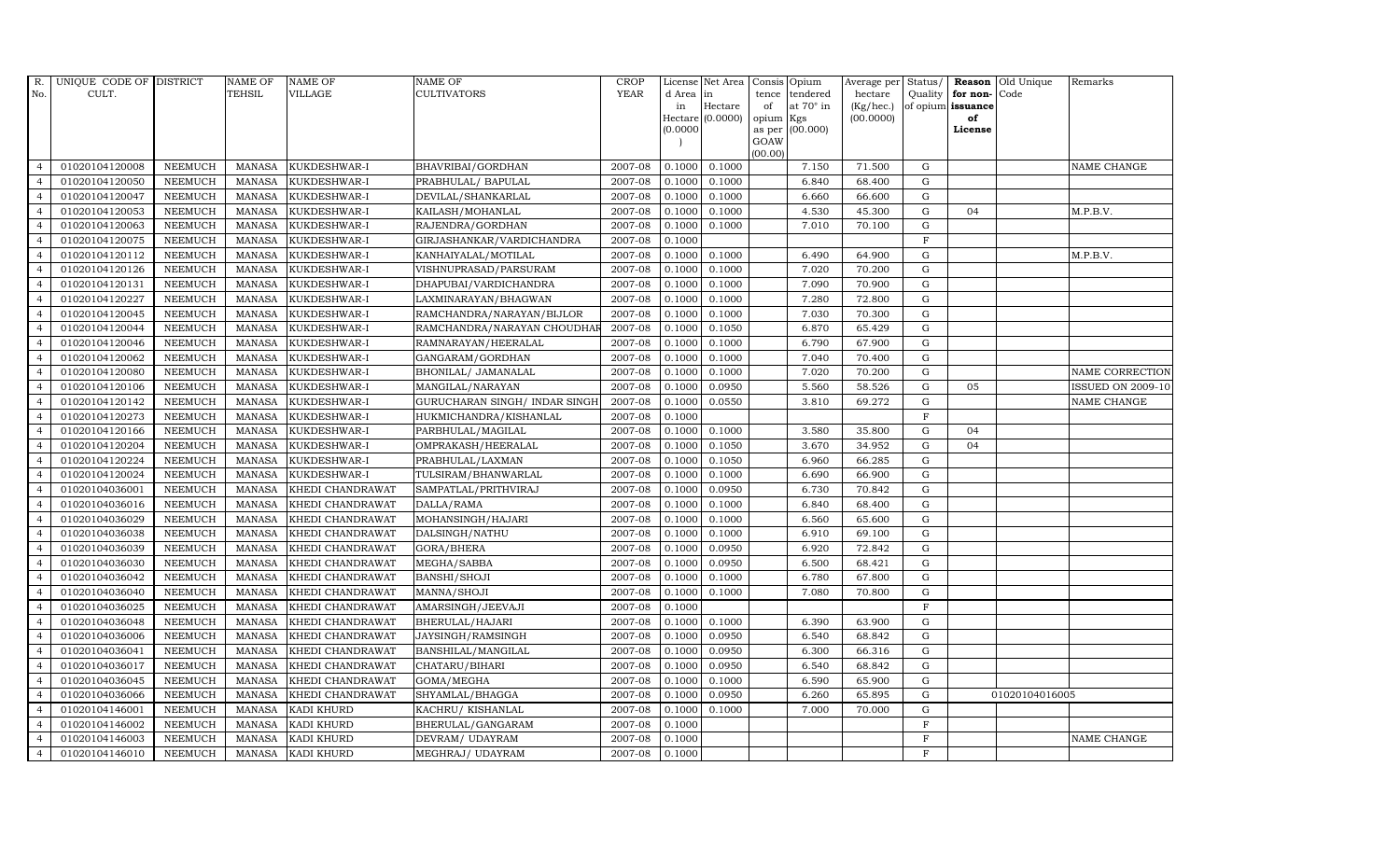| R.             | UNIQUE CODE OF DISTRICT |                | <b>NAME OF</b> | <b>NAME OF</b>     | <b>NAME OF</b>               | CROP        |           | License Net Area   Consis   Opium |           |                  | Average per | Status/      |                   | <b>Reason</b> Old Unique | Remarks                  |
|----------------|-------------------------|----------------|----------------|--------------------|------------------------------|-------------|-----------|-----------------------------------|-----------|------------------|-------------|--------------|-------------------|--------------------------|--------------------------|
| No.            | CULT.                   |                | <b>TEHSIL</b>  | <b>VILLAGE</b>     | <b>CULTIVATORS</b>           | <b>YEAR</b> | d Area in |                                   |           | tence tendered   | hectare     | Quality      | for non-          | Code                     |                          |
|                |                         |                |                |                    |                              |             | in        | Hectare                           | of        | at $70^\circ$ in | (Kg/hec.)   |              | of opium issuance |                          |                          |
|                |                         |                |                |                    |                              |             |           | Hectare (0.0000)                  | opium Kgs |                  | (00.0000)   |              | of                |                          |                          |
|                |                         |                |                |                    |                              |             | (0.0000)  |                                   | GOAW      | as per (00.000)  |             |              | License           |                          |                          |
|                |                         |                |                |                    |                              |             |           |                                   | (00.00)   |                  |             |              |                   |                          |                          |
| $\overline{4}$ | 01020104146013          | <b>NEEMUCH</b> | MANASA         | <b>KADI KHURD</b>  | BHANWARILAL/KACHRU           | 2007-08     | 0.1000    |                                   |           |                  |             | $\mathbf F$  |                   |                          |                          |
| $\overline{a}$ | 01020104146015          | <b>NEEMUCH</b> | MANASA         | KADI KHURD         | GOPAL/ RATANLAL              | 2007-08     | 0.1000    |                                   |           |                  |             | $\mathbf F$  |                   |                          |                          |
| $\overline{4}$ | 01020104146016          | <b>NEEMUCH</b> | <b>MANASA</b>  | <b>KADI KHURD</b>  | BHAGIRATH/BAGDU              | 2007-08     | 0.1000    | 0.0950                            |           | 6.520            | 68.631      | G            |                   |                          |                          |
|                | 01020104146017          | <b>NEEMUCH</b> | MANASA         | KADI KHURD         | RAMESH/ BAPULAL              | 2007-08     | 0.1000    | 0.0950                            |           | 5.940            | 62.526      | $\mathbf G$  |                   |                          |                          |
| $\overline{4}$ | 01020104146018          | <b>NEEMUCH</b> | <b>MANASA</b>  | KADI KHURD         | PRABHULAL/ KANIRAM           | 2007-08     | 0.1000    | 0.0950                            |           | 6.410            | 67.473      | ${\rm G}$    |                   |                          |                          |
| $\overline{4}$ | 01020104146019          | <b>NEEMUCH</b> | <b>MANASA</b>  | <b>KADI KHURD</b>  | PRAKASH GIR/RAM GIR          | 2007-08     | 0.1000    | 0.1000                            |           | 6.770            | 67.700      | $\mathbf G$  |                   |                          |                          |
| $\overline{4}$ | 01020104146021          | <b>NEEMUCH</b> | <b>MANASA</b>  | KADI KHURD         | CHHAGANLAL/KANIRAM           | 2007-08     | 0.1000    |                                   |           |                  |             | $\mathbf F$  |                   |                          |                          |
| $\overline{4}$ | 01020104146022          | <b>NEEMUCH</b> | <b>MANASA</b>  | KADI KHURD         | JAMUNALAL/HANSRAJ            | 2007-08     | 0.1000    | 0.0950                            |           | 6.310            | 66.421      | $\mathbf G$  |                   |                          |                          |
|                | 01020104146024          | <b>NEEMUCH</b> | <b>MANASA</b>  | <b>KADI KHURD</b>  | RAMLAL/ KALU GIR             | 2007-08     | 0.1000    | 0.1000                            |           | 7.080            | 70.800      | $\mathbf G$  |                   |                          |                          |
| $\overline{4}$ | 01020104146025          | <b>NEEMUCH</b> | <b>MANASA</b>  | KADI KHURD         | RATANLAL/ MANNA              | 2007-08     | 0.1000    | 0.1000                            |           | 7.390            | 73.900      | ${\rm G}$    |                   |                          |                          |
| $\overline{4}$ | 01020104146028          | <b>NEEMUCH</b> | <b>MANASA</b>  | KADI KHURD         | MOTILAL/ MEGHRAJ             | 2007-08     | 0.1000    |                                   |           |                  |             | $\mathbf F$  |                   |                          |                          |
| $\overline{4}$ | 01020104146029          | <b>NEEMUCH</b> | MANASA         | <b>KADI KHURD</b>  | JAYSINGH/KAWRA               | 2007-08     | 0.1000    | 0.0850                            |           | 6.110            | 71.882      | ${\rm G}$    |                   |                          |                          |
| $\overline{4}$ | 01020104146030          | <b>NEEMUCH</b> | <b>MANASA</b>  | KADI KHURD         | MOTYA BAI/ BHAGATRAM         | 2007-08     | 0.1000    |                                   |           |                  |             | $\mathbf F$  |                   |                          |                          |
| $\overline{4}$ | 01020104146031          | <b>NEEMUCH</b> | <b>MANASA</b>  | KADI KHURD         | GHASI DAS/ MANGU DAS         | 2007-08     | 0.1000    | 0.1000                            |           | 6.880            | 68.800      | G            |                   |                          |                          |
| $\overline{4}$ | 01020104146038          | <b>NEEMUCH</b> | <b>MANASA</b>  | <b>KADI KHURD</b>  | DEVILAL/BANSHILAL            | 2007-08     | 0.1000    | 0.0950                            |           | 6.360            | 66.947      | G            |                   |                          |                          |
| $\overline{4}$ | 01020104146006          | <b>NEEMUCH</b> | <b>MANASA</b>  | KADI KHURD         | MODIRAM/RAMA                 | 2007-08     | 0.1000    |                                   |           |                  |             | $\rm F$      |                   |                          |                          |
| $\overline{4}$ | 01020104146053          | <b>NEEMUCH</b> | MANASA         | KADI KHURD         | <b>GOPI BAI/ RATAN DAS</b>   | 2007-08     | 0.1000    |                                   |           |                  |             | $\mathbf F$  |                   |                          |                          |
| $\overline{4}$ | 01020104146057          | <b>NEEMUCH</b> | MANASA         | KADI KHURD         | HAJARI/ MEGHA                | 2007-08     | 0.1000    |                                   |           |                  |             | $\mathbf F$  |                   |                          |                          |
| $\overline{4}$ | 01020104146058          | <b>NEEMUCH</b> | <b>MANASA</b>  | KADI KHURD         | HAMERI BAI/ RATANLAL         | 2007-08     | 0.1000    |                                   |           |                  |             | $\mathbf F$  |                   |                          |                          |
| $\overline{4}$ | 01020104146059          | <b>NEEMUCH</b> | <b>MANASA</b>  | <b>KADI KHURD</b>  | BHAGIRATH/UDAIRAM            | 2007-08     | 0.1000    |                                   |           |                  |             | $\mathbf F$  |                   |                          |                          |
| 4              | 01020104146060          | <b>NEEMUCH</b> | <b>MANASA</b>  | KADI KHURD         | TULSI BAI/ BHUVANI SINGH     | 2007-08     | 0.1000    |                                   |           |                  |             | $\,$ F       |                   |                          |                          |
| $\overline{4}$ | 01020104146061          | <b>NEEMUCH</b> | <b>MANASA</b>  | KADI KHURD         | NARAYAN SINGH/ BHUWANI SINGH | 2007-08     | 0.1000    |                                   |           |                  |             | $\mathbf F$  |                   |                          |                          |
| $\overline{4}$ | 01020104146062          | <b>NEEMUCH</b> | MANASA         | <b>KADI KHURD</b>  | NANDUBAI/BAPULAL             | 2007-08     | 0.1000    | 0.0950                            |           | 6.070            | 63.894      | G            |                   |                          | NAME CHANGE              |
| $\overline{4}$ | 01020104146064          | <b>NEEMUCH</b> | <b>MANASA</b>  | KADI KHURD         | BHERU/DUDHA                  | 2007-08     | 0.1000    | 0.1000                            |           | 6.030            | 60.300      | $\mathbf G$  |                   |                          |                          |
| $\overline{4}$ | 01020104146012          | NEEMUCH        | <b>MANASA</b>  | KADI KHURD         | JETRAM/ GANGARAM             | 2007-08     | 0.1000    |                                   |           |                  |             | $\mathbf F$  |                   |                          |                          |
| $\overline{4}$ | 01020104146036          | <b>NEEMUCH</b> | <b>MANASA</b>  | <b>KADI KHURD</b>  | KESHAR BAI/BADRILAL          | 2007-08     | 0.1000    |                                   |           |                  |             | $\mathbf F$  |                   |                          |                          |
| $\overline{4}$ | 01020104146023          | <b>NEEMUCH</b> | <b>MANASA</b>  | KADI KHURD         | HANSRAJ/ KHEMRAJ             | 2007-08     | 0.1000    | 0.1000                            |           | 6.000            | 60.000      | ${\rm G}$    |                   |                          | NAME CHANGE              |
| $\overline{4}$ | 01020104146008          | <b>NEEMUCH</b> | MANASA         | <b>KADI KHURD</b>  | GANGARAM/ PARTHA             | 2007-08     | 0.1000    | 0.0950                            |           | 6.660            | 70.105      | $\mathbf G$  |                   |                          |                          |
| $\overline{4}$ | 01020104146066          | <b>NEEMUCH</b> | <b>MANASA</b>  | KADI KHURD         | UDI BAI/RAMA                 | 2007-08     | 0.1000    |                                   |           |                  |             | $\mathbf F$  |                   | 01020104100077           |                          |
| $\overline{4}$ | 01020104146067          | <b>NEEMUCH</b> | <b>MANASA</b>  | <b>KADI KHURD</b>  | RAJARAM / MANGILAL           | 2007-08     | 0.1000    | 0.1000                            |           | 6.330            | 63.300      | $\mathbf G$  |                   | 01020104141011           |                          |
| $\overline{4}$ | 01020104146068          | <b>NEEMUCH</b> | MANASA         | <b>KADI KHURD</b>  | MANNALAL/ SITARAM            | 2007-08     | 0.1000    |                                   |           |                  |             | $\rm F$      |                   | 01020104119004           |                          |
| $\overline{4}$ | 01020104146069          | <b>NEEMUCH</b> | <b>MANASA</b>  | KADI KHURD         | SAMAND BAI / AMAR JI         | 2007-08     | 0.1000    |                                   |           |                  |             | $\rm F$      |                   | 01020104143008           |                          |
| $\overline{4}$ | 01020104034001          | <b>NEEMUCH</b> | <b>MANASA</b>  | HADIPIPLIYA        | JANKILAL/RADHAKISHAN         | 2007-08     | 0.1000    | 0.1000                            |           | 6.400            | 64.000      | ${\rm G}$    |                   |                          |                          |
| $\overline{4}$ | 01020104034006          | <b>NEEMUCH</b> | <b>MANASA</b>  | <b>HADIPIPLIYA</b> | ANTARKUNWAR/JUJHARSINGH      | 2007-08     | 0.1000    |                                   |           |                  |             | $\mathbf F$  |                   |                          |                          |
| $\overline{4}$ | 01020104034009          | <b>NEEMUCH</b> | <b>MANASA</b>  | <b>HADIPIPLIYA</b> | KARULAL/BHUWAN               | 2007-08     | 0.1000    | 0.1000                            | 67.42     | 7.150            | 71.500      | $\mathbf{I}$ | 02                |                          | <b>ISSUED ON 2009-10</b> |
| $\overline{4}$ | 01020104034010          | <b>NEEMUCH</b> | <b>MANASA</b>  | <b>HADIPIPLIYA</b> | JASKUNWAR/SAJJANSINGH        | 2007-08     | 0.1000    | 0.1000                            |           | 6.240            | 62.400      | G            |                   |                          |                          |
| $\overline{4}$ | 01020104034012          | <b>NEEMUCH</b> | <b>MANASA</b>  | HADIPIPLIYA        | RATANLAL/RADHAKISHAN         | 2007-08     | 0.1000    | 0.0950                            |           | 6.630            | 69.789      | ${\rm G}$    |                   |                          |                          |
| $\overline{4}$ | 01020104034013          | <b>NEEMUCH</b> | <b>MANASA</b>  | <b>HADIPIPLIYA</b> | BHAGWAN/PRITHVIRAJ           | 2007-08     | 0.1000    | 0.0950                            |           | 6.450            | 67.895      | $\mathbf G$  |                   |                          |                          |
| $\overline{4}$ | 01020104034017          | <b>NEEMUCH</b> | <b>MANASA</b>  | HADIPIPLIYA        | RADHAKISHAN/DEVILAL          | 2007-08     | 0.1000    |                                   |           |                  |             | $\mathbf F$  |                   |                          |                          |
| $\overline{4}$ | 01020104034019          | <b>NEEMUCH</b> | <b>MANASA</b>  | <b>HADIPIPLIYA</b> | KAMLABAI/MOHANLAL            | 2007-08     | 0.1000    |                                   |           |                  |             | $\mathbf F$  |                   |                          |                          |
| $\overline{4}$ | 01020104034021          | <b>NEEMUCH</b> |                | MANASA HADIPIPLIYA | RAMSUKH/RADHAKISHAN          | 2007-08     |           | $0.1000$ 0.1000                   |           | 7.120            | 71.200      | G            |                   |                          |                          |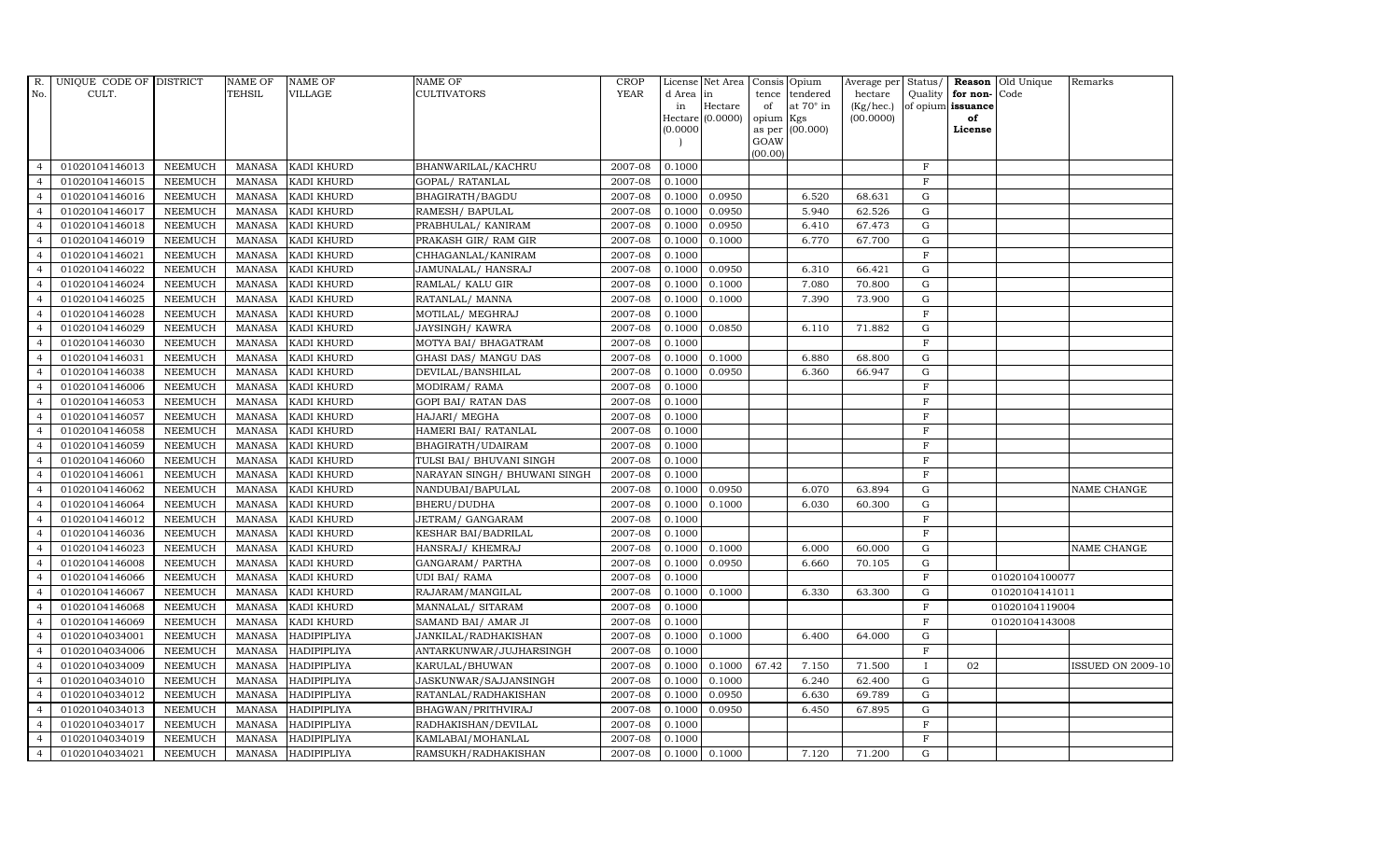| R.             | UNIQUE CODE OF DISTRICT |                | <b>NAME OF</b>  | <b>NAME OF</b>     | <b>NAME OF</b>              | CROP        |           | License Net Area Consis Opium |           |                  | Average per | Status/        | Reason            | Old Unique | Remarks     |
|----------------|-------------------------|----------------|-----------------|--------------------|-----------------------------|-------------|-----------|-------------------------------|-----------|------------------|-------------|----------------|-------------------|------------|-------------|
| No.            | CULT.                   |                | <b>TEHSIL</b>   | <b>VILLAGE</b>     | <b>CULTIVATORS</b>          | <b>YEAR</b> | d Area in |                               |           | tence tendered   | hectare     | Quality        | for non-          | Code       |             |
|                |                         |                |                 |                    |                             |             | in        | Hectare                       | of        | at $70^\circ$ in | (Kg/hec.)   |                | of opium issuance |            |             |
|                |                         |                |                 |                    |                             |             | (0.0000)  | Hectare (0.0000)              | opium Kgs | as per (00.000)  | (00.0000)   |                | of<br>License     |            |             |
|                |                         |                |                 |                    |                             |             |           |                               | GOAW      |                  |             |                |                   |            |             |
|                |                         |                |                 |                    |                             |             |           |                               | (00.00)   |                  |             |                |                   |            |             |
| $\overline{4}$ | 01020104034022          | <b>NEEMUCH</b> |                 | MANASA HADIPIPLIYA | VIRENDRA/LAXMINARAYAN       | 2007-08     | 0.1000    | 0.1000                        |           | 2.280            | 22.800      | $\mathbf G$    | 04                |            |             |
| $\overline{4}$ | 01020104034023          | <b>NEEMUCH</b> | MANASA          | <b>HADIPIPLIYA</b> | LAXMINARAYAN/RADHAKISHAN    | 2007-08     | 0.1000    | 0.0950                        |           | 6.550            | 68.947      | $\mathbf G$    |                   |            |             |
| $\overline{4}$ | 01020104034025          | <b>NEEMUCH</b> | <b>MANASA</b>   | HADIPIPLIYA        | HULASIBAI/RODAJI            | 2007-08     | 0.1000    |                               |           |                  |             | $\rm F$        |                   |            |             |
| $\overline{4}$ | 01020104034011          | <b>NEEMUCH</b> | MANASA          | HADIPIPLIYA        | SAMANDBAI/JETRAM            | 2007-08     | 0.1000    |                               |           |                  |             | $\mathbf F$    |                   |            |             |
| $\overline{4}$ | 01020104034057          | <b>NEEMUCH</b> | <b>MANASA</b>   | <b>HADIPIPLIYA</b> | SATYANARAYAN/LAXMINARAYAN   | 2007-08     | 0.1000    |                               |           |                  |             | $\mathbf F$    |                   |            |             |
| $\overline{4}$ | 01020104034028          | <b>NEEMUCH</b> | <b>MANASA</b>   | HADIPIPLIYA        | BAPULAL/DEVILAL             | 2007-08     | 0.1000    | 0.1000                        |           | 6.950            | 69.500      | ${\rm G}$      |                   |            |             |
| $\overline{4}$ | 01020104034029          | <b>NEEMUCH</b> | <b>MANASA</b>   | HADIPIPLIYA        | PARWATSINGH/GOVERDHANSINGH  | 2007-08     | 0.1000    |                               |           |                  |             | $\mathbf F$    |                   |            |             |
| $\overline{4}$ | 01020104034030          | <b>NEEMUCH</b> | <b>MANASA</b>   | <b>HADIPIPLIYA</b> | GOBARLAL/HAJARILAL          | 2007-08     | 0.1000    |                               |           |                  |             | $\mathbf F$    |                   |            |             |
| $\overline{4}$ | 01020104034032          | <b>NEEMUCH</b> | <b>MANASA</b>   | HADIPIPLIYA        | RUPA/BALA                   | 2007-08     | 0.1000    | 0.1050                        |           | 6.820            | 64.952      | G              |                   |            |             |
| $\overline{4}$ | 01020104034035          | <b>NEEMUCH</b> | <b>MANASA</b>   | HADIPIPLIYA        | MATHURALAL/RATANLAL         | 2007-08     | 0.1000    | 0.0950                        |           | 6.880            | 72.421      | G              |                   |            |             |
| $\overline{4}$ | 01020104034036          | <b>NEEMUCH</b> | <b>MANASA</b>   | HADIPIPLIYA        | MADANLAL/HEERALAL           | 2007-08     | 0.1000    | 0.1000                        |           | 7.330            | 73.300      | ${\rm G}$      |                   |            |             |
| $\overline{4}$ | 01020104034037          | <b>NEEMUCH</b> | MANASA          | <b>HADIPIPLIYA</b> | BAPUSINGH/DEVISINGH         | 2007-08     | 0.1000    |                               |           |                  |             | $\mathbf{F}$   |                   |            |             |
| $\overline{4}$ | 01020104034033          | <b>NEEMUCH</b> | MANASA          | <b>HADIPIPLIYA</b> | BHANWARSINGH/DEVISINGH      | 2007-08     | 0.1000    |                               |           |                  |             | $\mathbf{F}$   |                   |            |             |
| $\overline{4}$ | 01020104034039          | <b>NEEMUCH</b> | MANASA          | HADIPIPLIYA        | RAMKUNWARIBAI/MANGILAL      | 2007-08     | 0.1000    | 0.1000                        |           | 6.700            | 67.000      | $\mathbf G$    |                   |            |             |
| $\overline{4}$ | 01020104034042          | NEEMUCH        | $\mbox{MANASA}$ | HADIPIPLIYA        | KARIBAI/BHERULAL            | 2007-08     | 0.1000    | 0.1000                        |           | 6.430            | 64.300      | ${\rm G}$      |                   |            |             |
| $\overline{4}$ | 01020104034044          | <b>NEEMUCH</b> | MANASA          | <b>HADIPIPLIYA</b> | KHUSHALSINGH/GOVERDHANSINGH | 2007-08     | 0.1000    |                               |           |                  |             | $\mathbf F$    |                   |            |             |
| $\overline{4}$ | 01020104034046          | <b>NEEMUCH</b> | <b>MANASA</b>   | HADIPIPLIYA        | RADHESHYAM/ONKARLAL         | 2007-08     | 0.1000    | 0.1000                        |           | 6.570            | 65.700      | ${\rm G}$      |                   |            |             |
| $\overline{4}$ | 01020104034047          | <b>NEEMUCH</b> | MANASA          | HADIPIPLIYA        | RAMCHANDRA/NARAYAN          | 2007-08     | 0.1000    | 0.1000                        |           | 6.280            | 62.800      | G              |                   |            |             |
| $\overline{4}$ | 01020104034024          | <b>NEEMUCH</b> | <b>MANASA</b>   | <b>HADIPIPLIYA</b> | BAGDIRAM/BAPULAL            | 2007-08     | 0.1000    | 0.0950                        |           | 6.400            | 67.368      | $\mathbf G$    |                   |            | NAME CHANGE |
|                | 01020104034049          | NEEMUCH        | <b>MANASA</b>   | <b>HADIPIPLIYA</b> | BHERULAL/NARAYAN            | 2007-08     | 0.1000    | 0.1000                        |           | 6.840            | 68.400      | $\mathbf G$    |                   |            |             |
| $\overline{4}$ | 01020104034050          | <b>NEEMUCH</b> | <b>MANASA</b>   | HADIPIPLIYA        | BHERULAL/RAMAJI BHIL        | 2007-08     | 0.1000    | 0.1000                        |           | 2.240            | 22.400      | $\mathbf G$    | 04                |            |             |
| $\overline{4}$ | 01020104034051          | <b>NEEMUCH</b> | <b>MANASA</b>   | HADIPIPLIYA        | DINESH/MEGHRAJ              | 2007-08     | 0.1000    | 0.0950                        |           | 6.870            | 72.316      | $\mathbf G$    |                   |            |             |
| $\overline{4}$ | 01020104034054          | <b>NEEMUCH</b> | MANASA          | <b>HADIPIPLIYA</b> | KAJORIBAI/HARIRAM           | 2007-08     | 0.1000    | 0.1000                        |           | 6.800            | 68.000      | $\mathbf G$    |                   |            | NAME CHANGE |
| $\overline{4}$ | 01020104034055          | <b>NEEMUCH</b> | <b>MANASA</b>   | HADIPIPLIYA        | JAMANATIBAI/MANGU           | 2007-08     | 0.1000    |                               |           |                  |             | $\mathbf F$    |                   |            |             |
| $\overline{4}$ | 01020104034056          | <b>NEEMUCH</b> | <b>MANASA</b>   | <b>HADIPIPLIYA</b> | BAPULAL/RUPAJI              | 2007-08     | 0.1000    |                               |           |                  |             | $\mathbf F$    |                   |            |             |
| $\overline{4}$ | 01020104034014          | <b>NEEMUCH</b> | MANASA          | <b>HADIPIPLIYA</b> | SATYANARAYAN/PRITHVIRAJ     | 2007-08     | 0.1000    |                               |           |                  |             | $\rm F$        |                   |            |             |
| $\overline{4}$ | 01020104034058          | <b>NEEMUCH</b> | <b>MANASA</b>   | HADIPIPLIYA        | VARDIBAI/BHANWARLAL         | 2007-08     | 0.1000    | 0.1000                        |           | 6.720            | 67.200      | $\mathbf G$    |                   |            |             |
| $\overline{4}$ | 01020104034059          | <b>NEEMUCH</b> | MANASA          | HADIPIPLIYA        | BHAGIRATH/HARIKISHAN        | 2007-08     | 0.1000    |                               |           |                  |             | $\mathbf F$    |                   |            |             |
| $\overline{4}$ | 01020104034060          | <b>NEEMUCH</b> | MANASA          | <b>HADIPIPLIYA</b> | SUKHLAL/HAMER               | 2007-08     | 0.1000    |                               |           |                  |             | $\mathbf F$    |                   |            |             |
| $\overline{4}$ | 01020104034061          | <b>NEEMUCH</b> | <b>MANASA</b>   | HADIPIPLIYA        | TEJSINGH/GOVERDHANSINGH     | 2007-08     | 0.1000    |                               |           |                  |             | F              |                   |            |             |
| $\overline{4}$ | 01020104034067          | <b>NEEMUCH</b> | <b>MANASA</b>   | HADIPIPLIYA        | BAGDIRAM/DHURAJI            | 2007-08     | 0.1000    |                               |           |                  |             | $\mathbf F$    |                   |            |             |
| $\overline{4}$ | 01020104034068          | <b>NEEMUCH</b> | <b>MANASA</b>   | HADIPIPLIYA        | MOHANLAL/HEERALAL           | 2007-08     | 0.1000    | 0.0950                        |           | 6.820            | 71.789      | ${\rm G}$      |                   |            |             |
| $\overline{4}$ | 01020104034070          | <b>NEEMUCH</b> | MANASA          | <b>HADIPIPLIYA</b> | MANNALAL/GHASI              | 2007-08     | 0.1000    |                               |           |                  |             | $\mathbf F$    |                   |            |             |
| $\overline{4}$ | 01020104034063          | <b>NEEMUCH</b> | MANASA          | <b>HADIPIPLIYA</b> | FAKIRCHANDRA/KISHAN         | 2007-08     | 0.1000    |                               |           |                  |             | $\mathbf F$    |                   |            |             |
| $\overline{4}$ | 01020104034074          | <b>NEEMUCH</b> | <b>MANASA</b>   | <b>HADIPIPLIYA</b> | KASHIBAI/DOLATRAM           | 2007-08     | 0.1000    | 0.1000                        |           | 6.850            | 68.500      | $\mathbf G$    |                   |            |             |
| $\overline{4}$ | 01020104034007          | <b>NEEMUCH</b> | <b>MANASA</b>   | HADIPIPLIYA        | UMARAVSINGH/GOVERDHANSINGH  | 2007-08     | 0.1000    |                               |           |                  |             | $\mathbf F$    |                   |            |             |
| $\overline{4}$ | 01020104034015          | <b>NEEMUCH</b> | <b>MANASA</b>   | HADIPIPLIYA        | GOPAL/ONKARLAL              | 2007-08     | 0.1000    | 0.1000                        |           | 6.880            | 68.800      | ${\rm G}$      |                   |            |             |
| $\overline{4}$ | 01020104034077          | <b>NEEMUCH</b> | <b>MANASA</b>   | <b>HADIPIPLIYA</b> | PRAKASHCHANDRA/MADANLAL     | 2007-08     | 0.1000    | 0.1000                        |           | 7.230            | 72.300      | $\mathbf G$    |                   |            |             |
| $\overline{4}$ | 01020104034078          | <b>NEEMUCH</b> | MANASA          | HADIPIPLIYA        | RADHESHYAM/RATANLAL         | 2007-08     | 0.1000    |                               |           |                  |             | $\mathbf F$    |                   |            |             |
| $\overline{4}$ | 01020104034080          | <b>NEEMUCH</b> | <b>MANASA</b>   | <b>HADIPIPLIYA</b> | RAMLAL/HAMER                | 2007-08     | 0.1000    |                               |           |                  |             | $\overline{F}$ |                   |            |             |
| $\overline{4}$ | 01020104034082          | <b>NEEMUCH</b> |                 | MANASA HADIPIPLIYA | VINODKUMAR/CHOGA            | 2007-08     | 0.1000    |                               |           |                  |             | $\mathbf F$    |                   |            |             |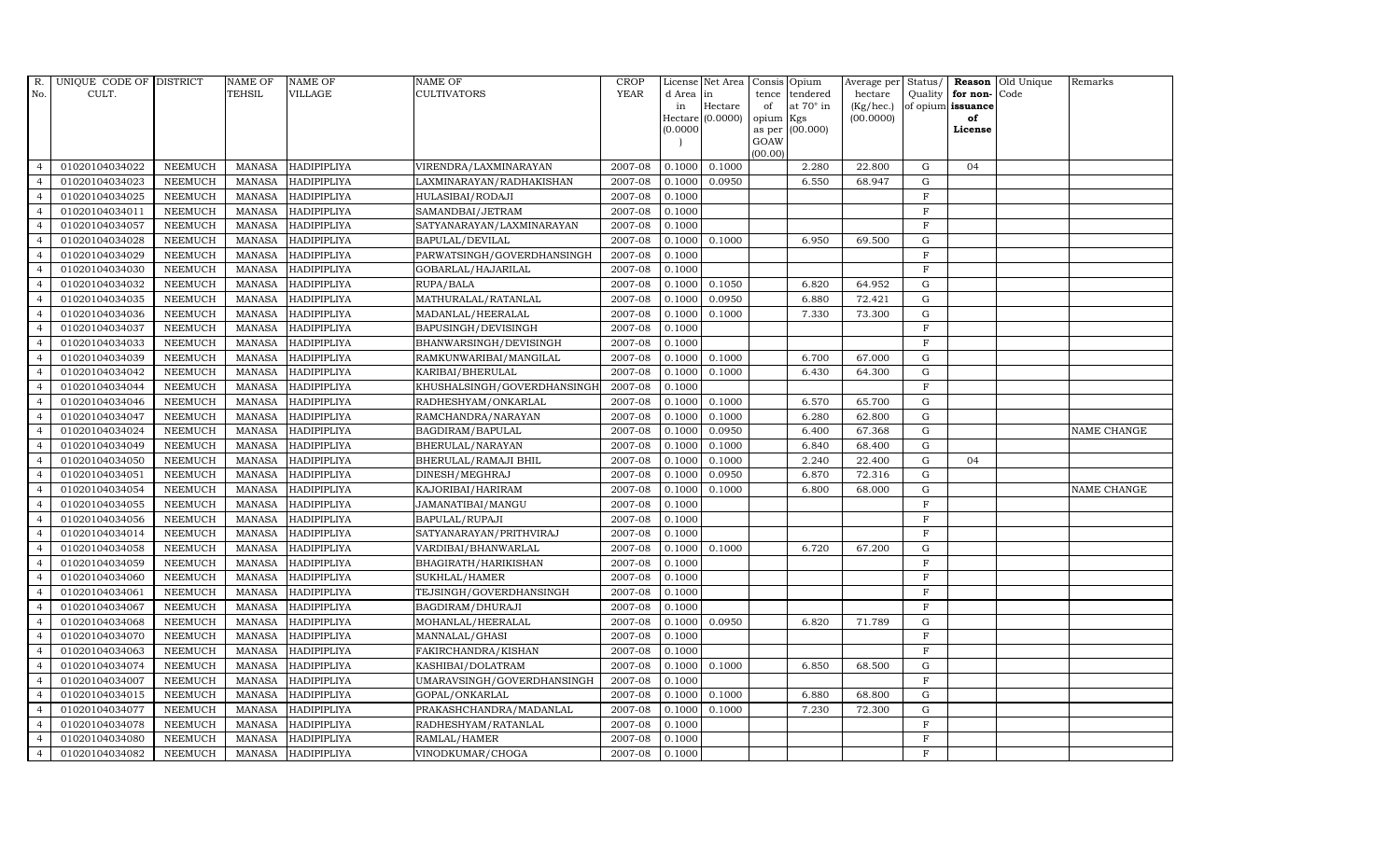| R.<br>No.                        | UNIQUE CODE OF DISTRICT<br>CULT. |                | <b>NAME OF</b><br><b>TEHSIL</b> | <b>NAME OF</b><br>VILLAGE | <b>NAME OF</b><br><b>CULTIVATORS</b> | <b>CROP</b><br>YEAR | d Area<br>in<br>(0.0000) | License Net Area<br>lin<br>Hectare<br>Hectare (0.0000) | tence<br>of<br>opium Kgs | Consis Opium<br>tendered<br>at 70° in<br>as per (00.000) | Average per Status/<br>hectare<br>$(Kg/$ hec. $)$<br>(00.0000) | Quality          | for non-<br>of opium issuance<br>of<br>License | <b>Reason</b> Old Unique<br>Code | Remarks                  |
|----------------------------------|----------------------------------|----------------|---------------------------------|---------------------------|--------------------------------------|---------------------|--------------------------|--------------------------------------------------------|--------------------------|----------------------------------------------------------|----------------------------------------------------------------|------------------|------------------------------------------------|----------------------------------|--------------------------|
|                                  |                                  |                |                                 |                           |                                      |                     |                          |                                                        | GOAW<br>(00.00)          |                                                          |                                                                |                  |                                                |                                  |                          |
| $\overline{4}$                   | 01020104034083                   | NEEMUCH        | MANASA                          | <b>HADIPIPLIYA</b>        | PRABHULAL/JETRAM                     | 2007-08             | 0.1000                   |                                                        |                          |                                                          |                                                                | $\mathbf{F}$     |                                                |                                  |                          |
|                                  | 01020104034084                   | NEEMUCH        | <b>MANASA</b>                   | <b>HADIPIPLIYA</b>        | RADHESHYAM/BHONA                     | 2007-08             | 0.1000                   | 0.0950                                                 |                          | 6.370                                                    | 67.053                                                         | G                |                                                |                                  |                          |
|                                  | 01020104034085                   | <b>NEEMUCH</b> | <b>MANASA</b>                   | <b>HADIPIPLIYA</b>        | NANALAL/GOBARLAL                     | 2007-08             | 0.1000                   |                                                        |                          |                                                          |                                                                | $_{\rm F}$       |                                                |                                  |                          |
|                                  | 01020104034086                   | <b>NEEMUCH</b> | <b>MANASA</b>                   | <b>HADIPIPLIYA</b>        | BABULAL/PRABHULAL                    | 2007-08             | 0.1000                   |                                                        |                          |                                                          |                                                                | $\mathbf F$      |                                                |                                  |                          |
| $\overline{a}$                   | 01020104034087                   | <b>NEEMUCH</b> | <b>MANASA</b>                   | <b>HADIPIPLIYA</b>        | RATANLAL/KUKAJI                      | 2007-08             | 0.1000                   |                                                        |                          |                                                          |                                                                | $\mathbf{F}$     |                                                |                                  |                          |
| $\overline{4}$                   | 01020104034020                   | <b>NEEMUCH</b> | <b>MANASA</b>                   | <b>HADIPIPLIYA</b>        | FAKIRCHANDRA/BHUWANA                 | 2007-08             | 0.1000                   | 0.0800                                                 |                          | 4.880                                                    | 61.000                                                         | G                |                                                |                                  |                          |
|                                  | 01020104034073                   | <b>NEEMUCH</b> | <b>MANASA</b>                   | <b>HADIPIPLIYA</b>        | SITABAI/BHANWARLAL                   | 2007-08             | 0.1000                   | 0.1000                                                 |                          | 6.100                                                    | 61.000                                                         | ${\rm G}$        |                                                |                                  |                          |
|                                  | 01020104034092                   | <b>NEEMUCH</b> | <b>MANASA</b>                   | <b>HADIPIPLIYA</b>        | RAMRATAN/JAGANNATH                   | 2007-08             | 0.1000                   | 0.1000                                                 |                          | 6.500                                                    | 65.000                                                         | G                |                                                | 01020104016007                   |                          |
|                                  | 01020104034093                   | <b>NEEMUCH</b> | <b>MANASA</b>                   | <b>HADIPIPLIYA</b>        | KESHARBAI/BHANWARLAL                 | 2007-08             | 0.1000                   |                                                        |                          |                                                          |                                                                | $\mathbf F$      |                                                | 01020104037023                   |                          |
| 4                                | 01020104119002                   | <b>NEEMUCH</b> | <b>MANASA</b>                   | PHOOLPURA                 | KAVERIBAI/BAPULAL                    | 2007-08             | 0.1000                   | 0.1000                                                 |                          | 6.840                                                    | 68.400                                                         | G                |                                                |                                  | NAME CHANGE              |
| $\overline{4}$                   | 01020104119005                   | <b>NEEMUCH</b> | MANASA                          | PHOOLPURA                 | BAPULAL/ NARAYAN                     | 2007-08             | 0.1000                   | 0.1000                                                 |                          | 6.650                                                    | 66.500                                                         | G                |                                                |                                  |                          |
|                                  | 01020104119006                   | NEEMUCH        | <b>MANASA</b>                   | PHOOLPURA                 | KALULAL/UDAIRAM                      | 2007-08             | 0.1000                   | 0.0850                                                 |                          | 6.080                                                    | 71.529                                                         | G                |                                                |                                  |                          |
|                                  | 01020104119010                   | <b>NEEMUCH</b> | <b>MANASA</b>                   | PHOOLPURA                 | KAVARLAL/KISHANLAL                   | 2007-08             | 0.1000                   | 0.0950                                                 |                          | 6.810                                                    | 71.684                                                         | G                |                                                |                                  | NAME CHANGE              |
|                                  | 01020104119013                   | <b>NEEMUCH</b> | <b>MANASA</b>                   | PHOOLPURA                 | MANNALAL/KISHORE                     | 2007-08             | 0.1000                   | 0.1000                                                 |                          | 6.770                                                    | 67.700                                                         | $\mathbf{I}$     | 02                                             |                                  | <b>ISSUED ON 2009-10</b> |
|                                  | 01020104119015                   | <b>NEEMUCH</b> | <b>MANASA</b>                   | PHOOLPURA                 | SUNDERLAL/KARULAL                    | 2007-08             | 0.1000                   | 0.0950                                                 |                          | 6.670                                                    | 70.210                                                         | ${\rm G}$        |                                                |                                  | NAME CHANGE              |
| $\overline{4}$                   | 01020104119018                   | <b>NEEMUCH</b> | <b>MANASA</b>                   | PHOOLPURA                 | AMRITRAM/UDA                         | 2007-08             | 0.1000                   | 0.0900                                                 |                          | 6.590                                                    | 73.222                                                         | G                |                                                |                                  |                          |
| $\overline{4}$                   | 01020104119021                   | <b>NEEMUCH</b> | <b>MANASA</b>                   | PHOOLPURA                 | BAPULAL/KISHORE                      | 2007-08             | 0.1000                   | 0.1000                                                 |                          | 6.860                                                    | 68.600                                                         | G                |                                                |                                  |                          |
| $\overline{4}$                   | 01020104119022                   | <b>NEEMUCH</b> | <b>MANASA</b>                   | PHOOLPURA                 | NANDLAL/ MANNALAL                    | 2007-08             | 0.1000                   |                                                        |                          |                                                          |                                                                | $\mathbf F$      |                                                |                                  |                          |
|                                  | 01020104119028                   | <b>NEEMUCH</b> | <b>MANASA</b>                   | PHOOLPURA                 | HEERABAI/BAPULAL                     | 2007-08             | 0.1000                   | 0.1000                                                 |                          | 6.490                                                    | 64.900                                                         | G                |                                                |                                  |                          |
|                                  | 01020104119027                   | <b>NEEMUCH</b> | <b>MANASA</b>                   | PHOOLPURA                 | PREMCHANDRA/RAMCHANDRA               | 2007-08             | 0.1000                   | 0.1000                                                 |                          | 6.470                                                    | 64.700                                                         | G                |                                                |                                  |                          |
| 4                                | 01020104119029                   | <b>NEEMUCH</b> | <b>MANASA</b>                   | PHOOLPURA                 | MANGILAL/ SHOBHARAM                  | 2007-08             | 0.1000                   | 0.0950                                                 |                          | 7.350                                                    | 77.368                                                         | G                |                                                | 01020104142002                   |                          |
| $\overline{4}$                   | 01020104119031                   | <b>NEEMUCH</b> | <b>MANASA</b>                   | PHOOLPURA                 | MOHANLAL/RAMCHANDRA                  | 2007-08             | 0.1000                   | 0.0950                                                 |                          | 6.390                                                    | 67.263                                                         | G                |                                                | 01020104114049                   |                          |
| $\overline{4}$                   | 01020106127002                   | <b>NEEMUCH</b> | <b>MANASA</b>                   | <b>BORKHEDI</b>           | UDAILAL/BHAGIRATH                    | 2007-08             | 0.1000                   |                                                        |                          |                                                          |                                                                | $\rm F$          |                                                |                                  |                          |
|                                  | 01020106127010                   | <b>NEEMUCH</b> | <b>MANASA</b>                   | <b>BORKHEDI</b>           | DEVILAL/MOHANLAL                     | 2007-08             | 0.1000                   |                                                        |                          |                                                          |                                                                | $\mathbf F$      |                                                |                                  |                          |
|                                  | 01020106127024                   | NEEMUCH        | <b>MANASA</b>                   | <b>BORKHEDI</b>           | BAGDIBAI/BHAVANIRAM                  | 2007-08             | 0.1000                   |                                                        |                          |                                                          |                                                                | F                |                                                |                                  |                          |
| 4                                | 01020106127019                   | NEEMUCH        | <b>MANASA</b>                   | <b>BORKHEDI</b>           | RADHAKISAN/BAPULAL                   | 2007-08             | 0.1000                   |                                                        |                          |                                                          |                                                                | $_{\rm F}$       |                                                |                                  |                          |
| $\overline{4}$                   | 01020106127020                   | NEEMUCH        | <b>MANASA</b>                   | <b>BORKHEDI</b>           | PRAHLAD/KASHIRAM                     | 2007-08             | 0.1000                   |                                                        |                          |                                                          |                                                                | $\mathbf F$      |                                                |                                  |                          |
| $\overline{4}$                   | 01020106127021                   | NEEMUCH        | <b>MANASA</b>                   | <b>BORKHEDI</b>           | SHIVNARAYAN/RAMKISHAN                | 2007-08             | 0.1000                   |                                                        |                          |                                                          |                                                                | $_{\rm F}$       |                                                |                                  |                          |
|                                  | 01020106127022                   | <b>NEEMUCH</b> | <b>MANASA</b>                   | <b>BORKHEDI</b>           | LAXMINARAYAN / BAPULAL               | 2007-08             | 0.1000                   |                                                        |                          |                                                          |                                                                | $\mathbf F$      |                                                |                                  |                          |
|                                  | 01020106127023                   | <b>NEEMUCH</b> | <b>MANASA</b>                   | <b>BORKHEDI</b>           | HARDAYAL/PURALAL                     | 2007-08             | 0.1000                   | 0.1000                                                 |                          | 6.530                                                    | 65.300                                                         | $\mathbf G$      |                                                |                                  |                          |
|                                  | 01020106127033                   | <b>NEEMUCH</b> | <b>MANASA</b>                   | <b>BORKHEDI</b>           | KANCHAN BAI/KISHANLAL                | 2007-08             | 0.1000                   | 0.1000                                                 |                          | 6.010                                                    | 60.100                                                         | G                |                                                | 01020104038003                   |                          |
| 4                                | 01020106127034                   | <b>NEEMUCH</b> | <b>MANASA</b>                   | <b>BORKHEDI</b>           | FATESINGH/ PRATAP SINGH              | 2007-08             | 0.1000                   | 0.1000                                                 |                          | 6.010                                                    | 60.100                                                         | G                |                                                | 01020104038001                   |                          |
| $\overline{a}$                   | 01020104139010                   | <b>NEEMUCH</b> | <b>MANASA</b>                   | <b>BHATKHEDI KHURD</b>    | DHANNALAL/KARULAL                    | 2007-08             | 0.1000                   | 0.1000                                                 |                          | 5.300                                                    | 53.000                                                         | G                | 04                                             |                                  | ISSUED ON 2017-18        |
|                                  | 01020104139015                   | <b>NEEMUCH</b> | <b>MANASA</b>                   | <b>BHATKHEDI KHURD</b>    | TIKAMSINGH/DUNGARSINGH               | 2007-08             | 0.1000                   |                                                        |                          |                                                          |                                                                | $\mathbf F$      |                                                |                                  | TRANSFER/MAHESHPURIYA    |
|                                  | 01020104139016                   | <b>NEEMUCH</b> | <b>MANASA</b>                   | <b>BHATKHEDI KHURD</b>    | BANESINGH/JHUJARSINGH                | 2007-08             | 0.1000                   |                                                        |                          |                                                          |                                                                | $\mathbf F$      |                                                |                                  | TRANSFER/KADI BUJURG     |
|                                  | 01020104139002                   | <b>NEEMUCH</b> | <b>MANASA</b>                   | <b>BHATKHEDI KHURD</b>    | RUKHMANIBAI/KASHIRAM                 | 2007-08             | 0.1000                   | 0.1000                                                 |                          | 6.370                                                    | 63.700                                                         | ${\rm G}$        |                                                |                                  | TRANSFER/MAHESHPURIYA    |
| 4                                | 01020104139001                   | <b>NEEMUCH</b> | <b>MANASA</b>                   | <b>BHATKHEDI KHURD</b>    | HARISINGH/RAMSINGH                   | 2007-08             | 0.1000                   |                                                        |                          |                                                          |                                                                | $\mathbf F$      |                                                |                                  | TRANSFER/MAHESHPURIYA    |
| $\overline{4}$<br>$\overline{a}$ | 01020104139038                   | NEEMUCH        | <b>MANASA</b>                   | <b>BHATKHEDI KHURD</b>    | SURAJBAI/MOHANLAL                    | 2007-08             | 0.1000                   | 0.1000                                                 |                          | 6.250                                                    | 62.500                                                         | G<br>$\mathbf F$ |                                                |                                  | TRANSFER/BATISADI        |
|                                  | 01020104136005                   | <b>NEEMUCH</b> | <b>MANASA</b>                   | <b>BATTISADI</b>          | CHAMPA/KISHNA                        | 2007-08             | 0.1000                   |                                                        |                          |                                                          |                                                                | $\mathbf F$      |                                                |                                  |                          |
| $\overline{4}$                   | 01020104136007                   | <b>NEEMUCH</b> | <b>MANASA</b>                   | <b>BATTISADI</b>          | BANSHILAL/RAMLAL                     | 2007-08             | 0.1000                   |                                                        |                          |                                                          |                                                                |                  |                                                |                                  |                          |
|                                  | 01020104136009                   | NEEMUCH        |                                 | MANASA BATTISADI          | NANURAM/HEERALAL                     | 2007-08             |                          | $0.1000$ $0.1000$                                      |                          | 6.780                                                    | 67.800                                                         | $\mathbf G$      |                                                |                                  | M.P.B.V.                 |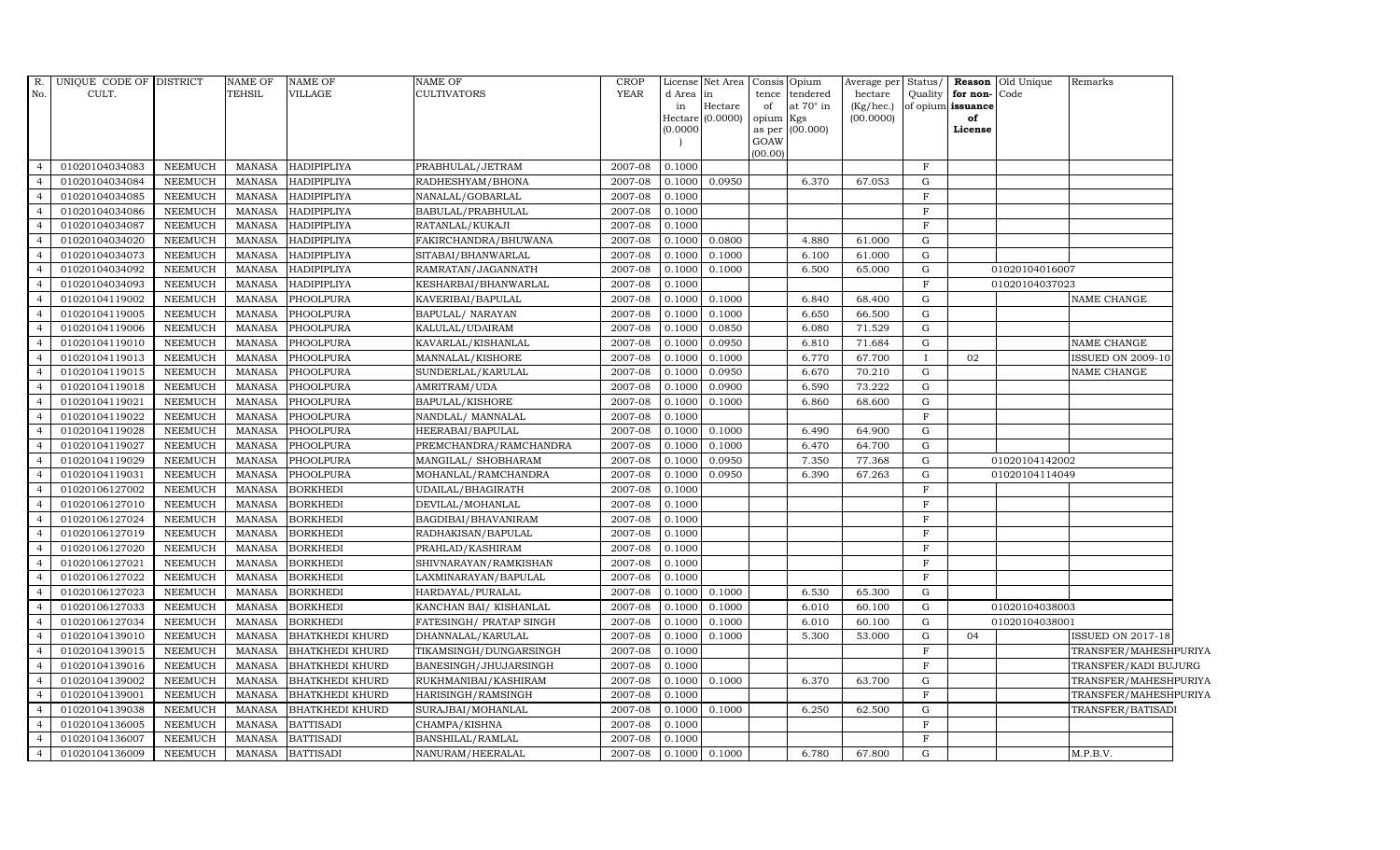| R.             | UNIQUE CODE OF DISTRICT |                | NAME OF       | <b>NAME OF</b>    | NAME OF                      | <b>CROP</b> |           | License Net Area Consis Opium |                 |                  | Average per Status/       |              |                         | <b>Reason</b> Old Unique | Remarks                           |  |
|----------------|-------------------------|----------------|---------------|-------------------|------------------------------|-------------|-----------|-------------------------------|-----------------|------------------|---------------------------|--------------|-------------------------|--------------------------|-----------------------------------|--|
| No.            | CULT.                   |                | TEHSIL        | VILLAGE           | <b>CULTIVATORS</b>           | <b>YEAR</b> | d Area in |                               |                 | tence tendered   | hectare                   | Quality      | for non-                | Code                     |                                   |  |
|                |                         |                |               |                   |                              |             | in        | Hectare<br>Hectare (0.0000)   | of<br>opium Kgs | at $70^\circ$ in | $(Kg/$ hec.)<br>(00.0000) |              | of opium issuance<br>of |                          |                                   |  |
|                |                         |                |               |                   |                              |             | (0.0000)  |                               |                 | as per (00.000)  |                           |              | License                 |                          |                                   |  |
|                |                         |                |               |                   |                              |             |           |                               | GOAW            |                  |                           |              |                         |                          |                                   |  |
|                |                         |                |               |                   |                              |             |           |                               | (00.00)         |                  |                           |              |                         |                          |                                   |  |
| $\overline{4}$ | 01020104136011          | NEEMUCH        | <b>MANASA</b> | <b>BATTISADI</b>  | UDAIRAM/BHANWARLAL           | 2007-08     | 0.1000    |                               |                 |                  |                           | $_{\rm F}$   |                         |                          |                                   |  |
| $\overline{4}$ | 01020104136016          | NEEMUCH        | <b>MANASA</b> | <b>BATTISADI</b>  | HULASIBAI/MOHANLAL           | 2007-08     | 0.1000    |                               |                 |                  |                           | $\mathbf F$  |                         |                          | NAME CHANGE                       |  |
| $\overline{4}$ | 01020104136020          | NEEMUCH        | <b>MANASA</b> | <b>BATTISADI</b>  | RADHESHYAM / GANGARAM        | 2007-08     | 0.1000    |                               |                 |                  |                           | F            |                         |                          |                                   |  |
|                | 01020104136002          | <b>NEEMUCH</b> | <b>MANASA</b> | <b>BATTISADI</b>  | HARIDWARBAI/BHAWARLAL        | 2007-08     | 0.1000    |                               |                 |                  |                           | $\mathbf{F}$ |                         |                          |                                   |  |
| $\overline{4}$ | 01020104136001          | <b>NEEMUCH</b> | <b>MANASA</b> | <b>BATTISADI</b>  | KESHAR BAI/JENA              | 2007-08     | 0.1000    |                               |                 |                  |                           | $\mathbf F$  |                         |                          |                                   |  |
| $\overline{4}$ | 01020104136033          | NEEMUCH        | <b>MANASA</b> | <b>BATTISADI</b>  | KASHIRAM / RAMNARAYAN        | 2007-08     | 0.1000    |                               |                 |                  |                           | $\mathbf F$  |                         | 01020104123011           |                                   |  |
| $\overline{4}$ | 01020104136034          | NEEMUCH        | <b>MANASA</b> | <b>BATTISADI</b>  | MOHANLAL/RAMNARAYAN          | 2007-08     | 0.1000    |                               |                 |                  |                           | $\mathbf F$  |                         | 01020104123010           |                                   |  |
| $\overline{4}$ | 01020104136035          | <b>NEEMUCH</b> | <b>MANASA</b> | <b>BATTISADI</b>  | SHOBHARAM / RAMNARAYAN       | 2007-08     | 0.1000    |                               |                 |                  |                           | $\mathbf F$  |                         | 01020104123016           |                                   |  |
|                | 01020104136026          | <b>NEEMUCH</b> | <b>MANASA</b> | <b>BATTISADI</b>  | MANGILAL/MADHU               | 2007-08     | 0.1000    |                               |                 |                  |                           | $\mathbf{F}$ |                         | 01020104138010           |                                   |  |
| $\overline{4}$ | 01020104136036          | <b>NEEMUCH</b> | <b>MANASA</b> | <b>BATTISADI</b>  | NARENDR SINGH/ SHAMBHU SINGH | 2007-08     | 0.1000    |                               |                 |                  |                           | $\mathbf F$  |                         | 01020104124010           |                                   |  |
| $\overline{4}$ | 01020104128012          | NEEMUCH        | <b>MANASA</b> | <b>BARKHEDI</b>   | JASWANTSINGH/BHERUSINGH      | 2007-08     | 0.1000    |                               |                 |                  |                           | $\mathbf F$  |                         |                          |                                   |  |
| $\overline{4}$ | 01020104128018          | NEEMUCH        | <b>MANASA</b> | <b>BARKHEDI</b>   | JUJHARSINGH/BHIMSINGH        | 2007-08     | 0.1000    | 0.1000                        |                 | 7.890            | 78.900                    | $\mathbf{I}$ | 02                      |                          | <b>ISSUED ON 2009-10</b>          |  |
| $\overline{4}$ | 01020104128020          | <b>NEEMUCH</b> | <b>MANASA</b> | <b>BARKHEDI</b>   | LALSINGH/GOPALSINGH          | 2007-08     | 0.1000    | 0.1000                        |                 | 6.890            | 68.900                    | G            |                         |                          | MPBV                              |  |
|                | 01020104128002          | <b>NEEMUCH</b> | <b>MANASA</b> | <b>BARKHEDI</b>   | BHIMSINGH/JORAWARSINGH       | 2007-08     | 0.1000    | 0.1000                        |                 | 6.820            | 68.200                    | $\mathbf{I}$ | 02                      |                          | <b>ISSUED ON 2009-10</b>          |  |
| $\overline{4}$ | 01020104128003          | NEEMUCH        | <b>MANASA</b> | <b>BARKHEDI</b>   | BAPULAL/BHUWANA              | 2007-08     | 0.1000    | 0.0900                        |                 | 7.230            | 80.333                    | ${\rm G}$    |                         |                          | MPBV                              |  |
| $\overline{4}$ | 01020104128006          | <b>NEEMUCH</b> | <b>MANASA</b> | <b>BARKHEDI</b>   | BHUWANIDAS/RODIDAS           | 2007-08     | 0.1000    |                               |                 |                  |                           | $\mathbf F$  |                         |                          |                                   |  |
| $\overline{4}$ | 01020104128014          | NEEMUCH        | <b>MANASA</b> | <b>BARKHEDI</b>   | SUJANSINGH/BHERUSINGH        | 2007-08     | 0.1000    |                               |                 |                  |                           | $\mathbf F$  |                         |                          |                                   |  |
| $\overline{4}$ | 01020104128026          | NEEMUCH        | <b>MANASA</b> | <b>BARKHEDI</b>   | TEJSINGH/FATEH SINGH         | 2007-08     | 0.1000    | 0.1000                        |                 | 6.810            | 68.100                    | G            |                         |                          |                                   |  |
| $\overline{4}$ | 01020104131006          | <b>NEEMUCH</b> | <b>MANASA</b> | <b>BARKHEDA</b>   | SHANTI BAI/ RAMESHWAR        | 2007-08     | 0.1000    |                               |                 |                  |                           | $\mathbf F$  |                         |                          |                                   |  |
|                | 01020104131009          | <b>NEEMUCH</b> | <b>MANASA</b> | <b>BARKHEDA</b>   | PARTHA/ CHATARBHUJ           | 2007-08     | 0.1000    | 0.0950                        |                 | 6.300            | 66.316                    | $\mathbf G$  |                         |                          | <b>MPBV</b>                       |  |
| $\overline{4}$ | 01020104131020          | NEEMUCH        | <b>MANASA</b> | <b>BARKHEDA</b>   | PANNALAL/ RAMLAL             | 2007-08     | 0.1000    |                               |                 |                  |                           | $\, {\rm N}$ |                         |                          |                                   |  |
| $\overline{4}$ | 01020104131045          | NEEMUCH        | <b>MANASA</b> | <b>BARKHEDA</b>   | OMPRAKASH/ BANSHILAL         | 2007-08     | 0.1000    | 0.1000                        |                 | 7.170            | 71.700                    | $\mathbf G$  |                         |                          |                                   |  |
| $\overline{4}$ | 01020104131001          | NEEMUCH        | <b>MANASA</b> | <b>BARKHEDA</b>   | SITARAM/ NANURAM             | 2007-08     | 0.1000    |                               |                 |                  |                           | $\mathbf F$  |                         |                          |                                   |  |
| $\overline{4}$ | 01020104131042          | NEEMUCH        | <b>MANASA</b> | <b>BARKHEDA</b>   | DEVKISHAN/PARTHA             | 2007-08     | 0.1000    |                               |                 |                  |                           | $\mathbf F$  |                         |                          |                                   |  |
| $\overline{4}$ | 01020104131049          | <b>NEEMUCH</b> | <b>MANASA</b> | <b>BARKHEDA</b>   | RODILAL/ RAMCHANDR           | 2007-08     | 0.1000    |                               |                 |                  |                           | $\mathbf F$  |                         |                          |                                   |  |
| $\overline{4}$ | 01020104131010          | <b>NEEMUCH</b> | <b>MANASA</b> | <b>BARKHEDA</b>   | AMRITRAM/GANESH              | 2007-08     | 0.1000    |                               |                 |                  |                           | $\mathbf F$  |                         |                          |                                   |  |
| $\overline{4}$ | 01020104131050          | NEEMUCH        | <b>MANASA</b> | <b>BARKHEDA</b>   | PRABHULAL/ AMRA              | 2007-08     | 0.1000    | 0.0850                        |                 | 5.390            | 63.412                    | G            |                         |                          | 0102010411501TRANSFER/KANJARDA-II |  |
| $\overline{4}$ | 01020104035002          | NEEMUCH        | <b>MANASA</b> | ARNIYA CHANDRAWAT | DALPAT SINGH/GANGARAM        | 2007-08     | 0.1000    | 0.0950                        |                 | 5.860            | 61.684                    | $\mathbf G$  |                         |                          | NAME CHANGE/TRANSFER/UCHED        |  |
| $\overline{4}$ | 01020104035006          | <b>NEEMUCH</b> | <b>MANASA</b> | ARNIYA CHANDRAWAT | SADDA/DURGA                  | 2007-08     | 0.1000    | 0.1000                        |                 | 6.210            | 62.100                    | $\mathbf{I}$ | 02                      |                          | <b>ISSUED ON 2009-10</b>          |  |
| $\overline{4}$ | 01020104035007          | NEEMUCH        | <b>MANASA</b> | ARNIYA CHANDRAWAT | DURGA/CHATRA                 | 2007-08     | 0.1000    | 0.1000                        |                 | 6.560            | 65.600                    | G            |                         |                          | TRANSFER/ PIPLIYA GHOTA           |  |
| $\overline{4}$ | 01020104035021          | <b>NEEMUCH</b> | <b>MANASA</b> | ARNIYA CHANDRAWAT | PANNALAL/CHATRA              | 2007-08     | 0.1000    | 0.0950                        |                 | 1.820            | 19.158                    |              | 02                      |                          |                                   |  |
| $\overline{4}$ | 01020104035024          | <b>NEEMUCH</b> | <b>MANASA</b> | ARNIYA CHANDRAWAT | RAJMAL/RAMA                  | 2007-08     | 0.1000    |                               |                 |                  |                           | $\rm F$      |                         |                          | TRANSFER/ PIPLIYA GHOTA           |  |
| $\overline{4}$ | 01020104035029          | NEEMUCH        | <b>MANASA</b> | ARNIYA CHANDRAWAT | SURAJMAL/DURGA               | 2007-08     | 0.1000    |                               |                 |                  |                           | F            |                         |                          | TRANSFER/ PIPLIYA RAOJI           |  |
| $\overline{4}$ | 01020104035034          | <b>NEEMUCH</b> | <b>MANASA</b> | ARNIYA CHANDRAWAT | PARASRAM/RUPA                | 2007-08     | 0.1000    | 0.1000                        |                 | 6.600            | 66.000                    | $\mathbf G$  |                         |                          | TRANSFER/ BARDIYA JAGIR           |  |
| $\overline{4}$ | 01020104106001          | <b>NEEMUCH</b> | <b>MANASA</b> | AAMAD SHOPURIYA   | CHHITARSINGH/HARIISINGH      | 2007-08     | 0.1000    | 0.1050                        |                 | 7.620            | 72.571                    | G            |                         |                          |                                   |  |
| $\overline{4}$ | 01020104106002          | NEEMUCH        | <b>MANASA</b> | AAMAD SHOPURIYA   | KESHURAM/PARTHI              | 2007-08     | 0.1000    | 0.1000                        |                 | 6.360            | 63.600                    | $\mathbf G$  |                         |                          |                                   |  |
| $\overline{4}$ | 01020104106004          | <b>NEEMUCH</b> | <b>MANASA</b> | AAMAD SHOPURIYA   | GORILAL/LALU                 | 2007-08     | 0.1000    | 0.0500                        |                 | 3.690            | 73.800                    | G            |                         |                          |                                   |  |
| $\overline{4}$ | 01020104106005          | NEEMUCH        | <b>MANASA</b> | AAMAD SHOPURIYA   | DHURALAL/LAKKHA              | 2007-08     | 0.1000    | 0.1050                        |                 | 7.160            | 68.190                    | $\mathbf G$  |                         |                          |                                   |  |
| $\overline{4}$ | 01020104106008          | <b>NEEMUCH</b> | <b>MANASA</b> | AAMAD SHOPURIYA   | SADDA/HEMA                   | 2007-08     | 0.1000    | 0.1000                        |                 | 6.900            | 69.000                    | $\mathbf G$  |                         |                          |                                   |  |
| $\overline{4}$ | 01020104106009          | <b>NEEMUCH</b> | <b>MANASA</b> | AAMAD SHOPURIYA   | RODILAL/DHANNA KACHHAWA      | 2007-08     | 0.1000    | 0.0950                        |                 | 6.660            | 70.105                    | $\mathbf G$  |                         |                          |                                   |  |
| $\overline{4}$ | 01020104106010          | <b>NEEMUCH</b> | <b>MANASA</b> | AAMAD SHOPURIYA   | SADDA/BHIMA                  | 2007-08     | 0.1000    | 0.1000                        |                 | 7.190            | 71.900                    | G            |                         |                          |                                   |  |
|                |                         |                |               |                   |                              |             |           |                               |                 |                  |                           |              |                         |                          |                                   |  |